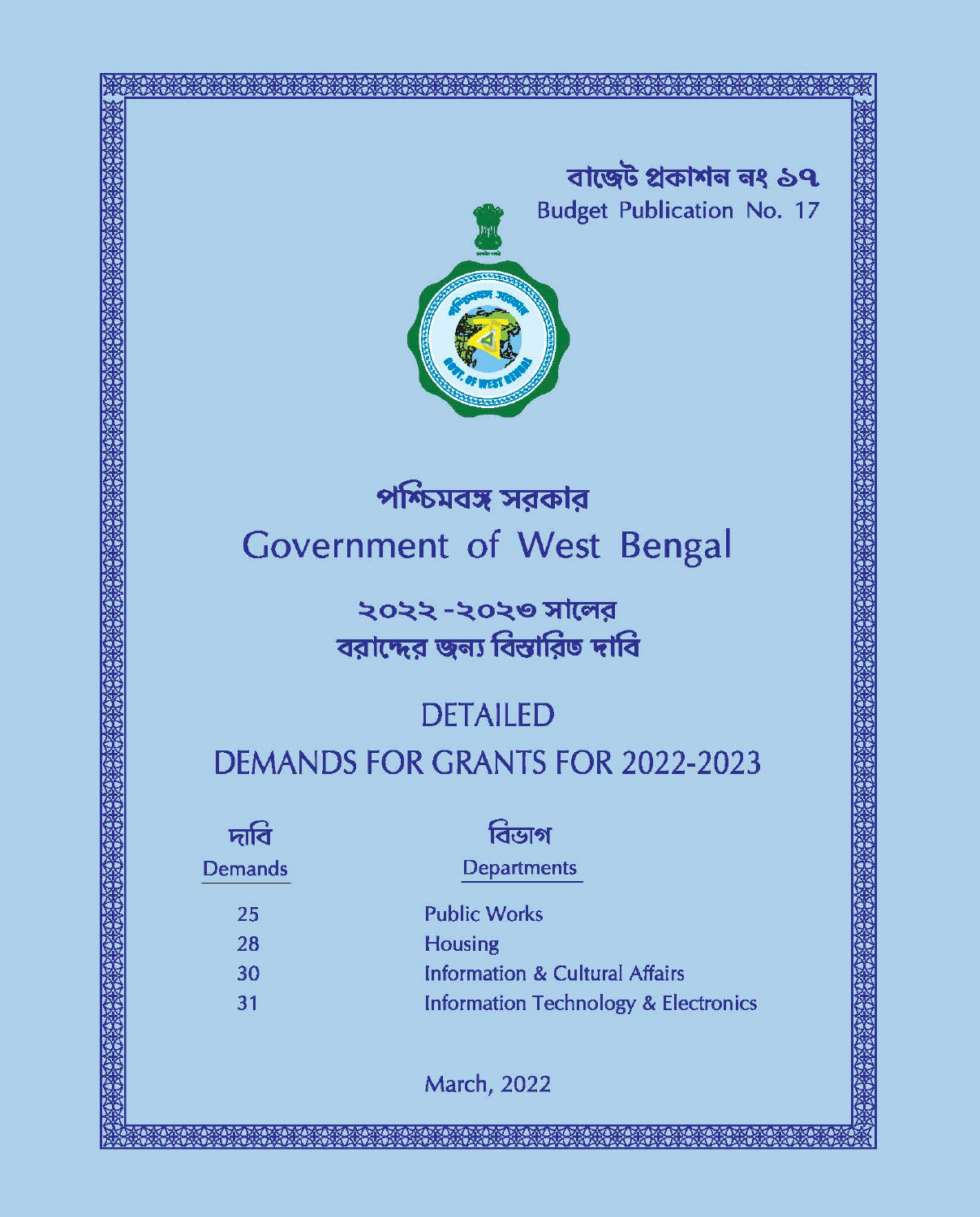### **Detailed Demands for Grants for 2022-2023**

| Demand No.   | <b>Major Heads</b>                                               | Pages     |
|--------------|------------------------------------------------------------------|-----------|
| / Serial No. |                                                                  |           |
| 25           | 2052 - Secretariat--General Services<br>                         | $1 - 3$   |
|              | 2059 - Public Works<br>.                                         | $4 - 27$  |
|              | 2075 - Miscellaneous General Services<br>                        | $28 - 29$ |
|              | 2205 - Art and Culture<br>.                                      | $30 - 32$ |
|              | $2216$ - Housing<br>                                             | $33 - 36$ |
|              | 2250 - Other Social Services<br>                                 | $37 - 38$ |
|              | 3054 - Roads and Bridges<br>                                     | $39 - 58$ |
|              | 3451 - Secretariat-Economic Services<br>                         | 59-61     |
|              | 4059 - Capital Outlay on Public Works<br>                        | $62 - 67$ |
|              | 4235 - Capital Outlay on Social Security and Welfare<br>         | 68-70     |
|              | 4702 - Capital Outlay on Minor Irrigation<br>                    | $71 - 72$ |
|              | 4858 - Capital Outlay on Engineering Industries<br>              | $73 - 74$ |
|              | 5054 - Capital Outlay on Roads and Bridges<br>                   | 75-94     |
|              | 7075 - Loans for Other Transport Services<br>                    | 95-96     |
| 28           | 2049 - Interest Payments<br>                                     | 97-98     |
|              | $2216$ - Housing<br>                                             | 99-109    |
|              | 2251 - Secretariat--Social Services<br>                          | 110-112   |
|              | 2852 - Industries<br>                                            | 113-117   |
|              | 4210 - Capital Outlay on Medical and Public Health<br>           | 118-119   |
|              | 4216 - Capital Outlay on Housing<br>                             | 120-131   |
|              | 5452 - Capital Outlay on Tourism<br>                             | 132-133   |
|              | 6003 - Internal Debt of the State Government<br>                 | 134-135   |
| 30           | 2059 - Public Works<br>.                                         | 136-137   |
|              | 2202 - General Education<br>                                     | 138-139   |
|              | 2205 - Art and Culture<br>                                       | 140-166   |
|              | 2220 - Information and Publicity<br>                             | 167-191   |
|              | 2235 - Social Security And Welfare<br>                           | 192-195   |
|              | 2250 - Other Social Services<br>                                 | 196-197   |
|              | 2251 - Secretariat--Social Services<br>                          | 198-200   |
|              | 4059 - Capital Outlay on Public Works<br>                        | 201-202   |
|              | 4202 - Capital Outlay on Education, Sports, Art and Culture<br>. | 203-204   |
|              | 4220 - Capital Outlay on Information and Publicity<br>.          | 205-209   |
|              | 4250 - Capital Outlay on Other Social Services<br>.              | 210-211   |
|              | 6220 - Loans for Information and Publicity<br>.                  | 212-213   |
|              | 6875 - Loans for Other Industries<br>                            | 214-215   |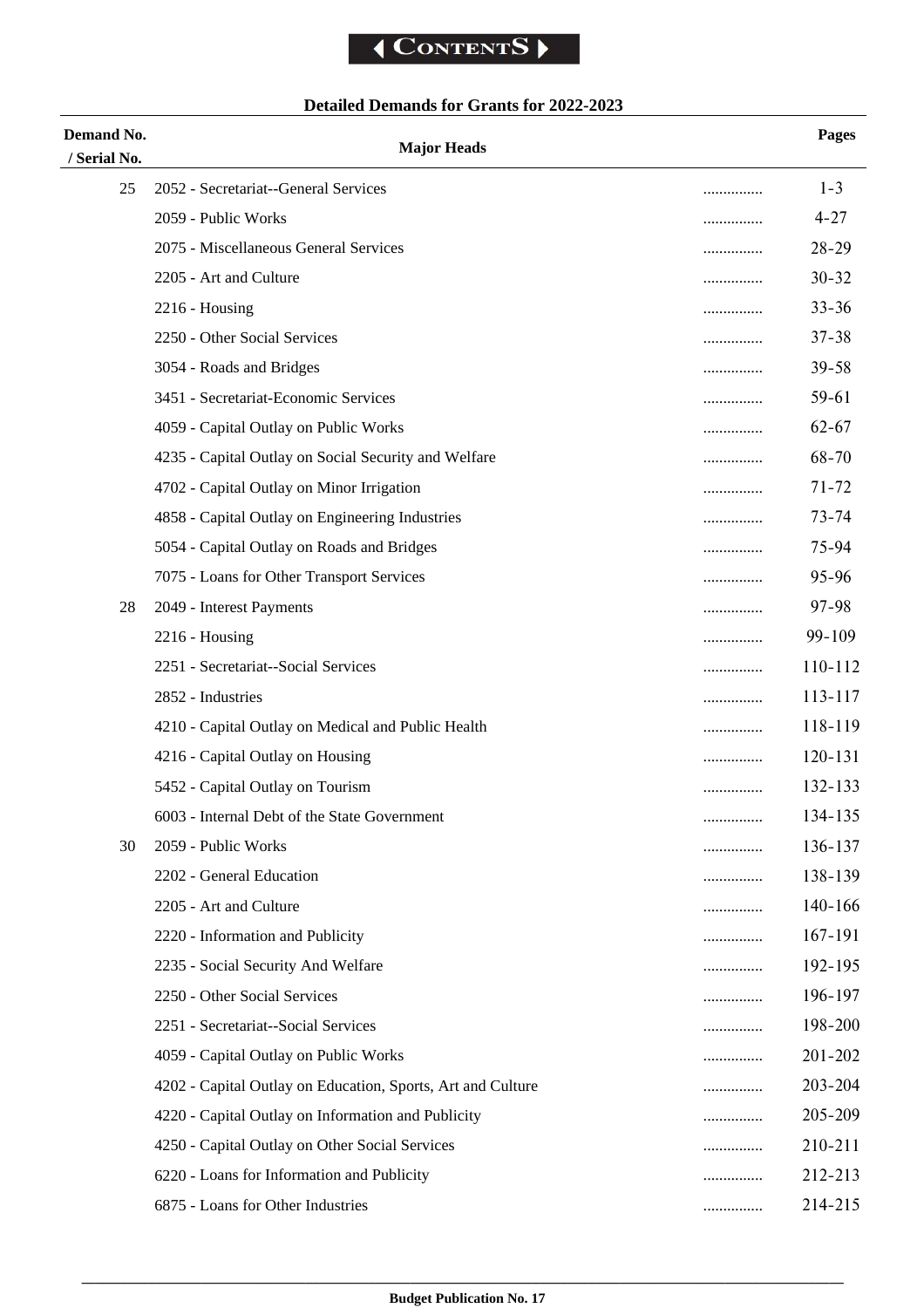| Demand No.<br>/ Serial No. | <b>Major Heads</b>                                                    |   | Pages   |
|----------------------------|-----------------------------------------------------------------------|---|---------|
| 31                         | 2251 - Secretariat--Social Services                                   | . | 216-221 |
|                            | 4070 - Capital Outlay on Other Administrative Services                | . | 222-223 |
|                            | 4859 - Capital Outlay On Telecommunication And Electronics Industries | . | 224-225 |
|                            | 6859 - Loans For Telecommunication And Electronics Industries         | . | 226-227 |
|                            |                                                                       |   |         |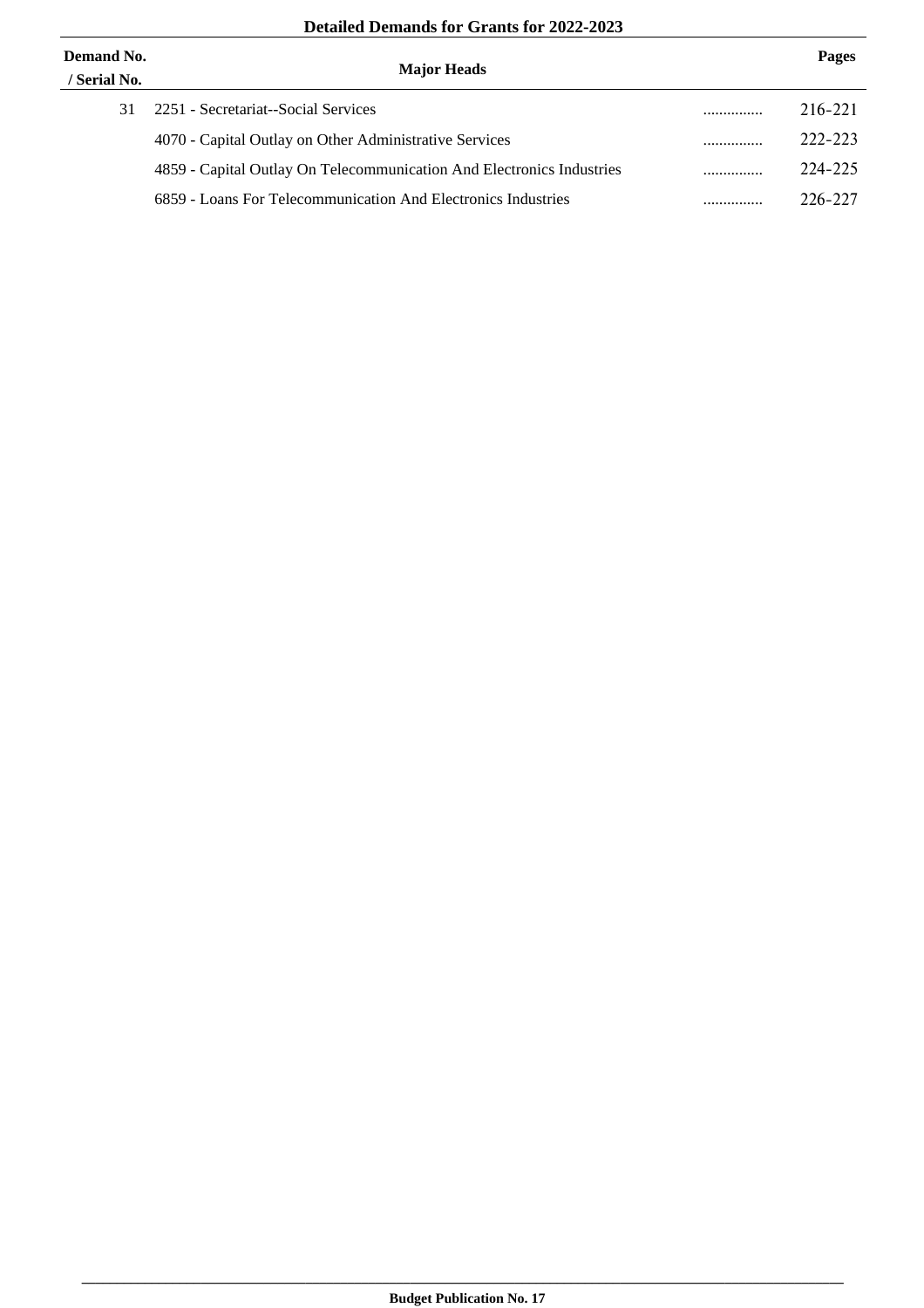### **REVENUE EXPENDITURE**

#### **DEMAND No. 25**

#### **Public Works Department**

#### **A. General Services - (d) Administrative Services**

#### **Head of Account : 2052 - Secretariat--General Services**

| Voted Rs. 9,89,10,000      | <b>Charged Rs. Nil</b> |             |             | <b>Total Rs. 9,89,10,000</b> |
|----------------------------|------------------------|-------------|-------------|------------------------------|
|                            |                        | Voted Rs.   | Charged Rs. | <b>Total Rs.</b>             |
| <b>Gross Expenditure</b>   |                        | 9,89,10,000 | $\cdots$    | 9,89,10,000                  |
| <b>Deduct - Recoveries</b> |                        | $-11.000$   | $\cdots$    | $-11,000$                    |
|                            | <b>Net Expenditure</b> | 9,88,99,000 | $\cdots$    | 9,88,99,000                  |

#### **REVENUE EXPENDITURE ABSTRACT ACCOUNT**

---------------------------------------------------------------------------------------------------------------------------------------------------------------------------------

|                            |                                                                            | Actuals,<br>2020-2021                                                                                                                                                                                                          | Budget<br>Estimate,<br>2021-2022                                                                                                                             | Revised<br>Estimate, | Budget<br>Estimate,<br>2021-2022 2022-2023 |
|----------------------------|----------------------------------------------------------------------------|--------------------------------------------------------------------------------------------------------------------------------------------------------------------------------------------------------------------------------|--------------------------------------------------------------------------------------------------------------------------------------------------------------|----------------------|--------------------------------------------|
|                            |                                                                            | Rs.                                                                                                                                                                                                                            | Rs.                                                                                                                                                          | Rs.                  | Rs.                                        |
| 090- Secretariat           |                                                                            |                                                                                                                                                                                                                                |                                                                                                                                                              |                      |                                            |
| Administrative Expenditure |                                                                            |                                                                                                                                                                                                                                | 9,25,32,339 9,82,52,000 9,70,40,000 9,89,10,000                                                                                                              |                      |                                            |
|                            |                                                                            |                                                                                                                                                                                                                                | Total - 090 $9,25,32,339$ $9,82,52,000$ $9,70,40,000$ $9,89,10,000$                                                                                          |                      |                                            |
|                            | Grand Total - Gross 9,25,32,339 9,82,52,000 9,70,40,000 9,89,10,000        |                                                                                                                                                                                                                                |                                                                                                                                                              |                      |                                            |
|                            |                                                                            |                                                                                                                                                                                                                                | Voted 9,25,32,339 9,82,52,000 9,70,40,000 9,89,10,000                                                                                                        |                      |                                            |
|                            | Administrative Expenditure 9,25,32,339 9,82,52,000 9,70,40,000 9,89,10,000 |                                                                                                                                                                                                                                |                                                                                                                                                              |                      |                                            |
|                            | <i>Deduct Recoveries</i> 11,558 -11,000 -11,000 -11,000                    |                                                                                                                                                                                                                                |                                                                                                                                                              |                      |                                            |
|                            | Grand Total - Net 9,25,20,781 9,82,41,000 9,70,29,000 9,88,99,000          |                                                                                                                                                                                                                                |                                                                                                                                                              |                      |                                            |
|                            | Charged                                                                    | and the contract of the contract of the contract of the contract of the contract of the contract of the contract of the contract of the contract of the contract of the contract of the contract of the contract of the contra | Voted 9,25,20,781 9,82,41,000 9,70,29,000 9,88,99,000<br>the contract of the contract of the contract of the contract of the contract of the contract of the |                      |                                            |
|                            |                                                                            |                                                                                                                                                                                                                                |                                                                                                                                                              |                      |                                            |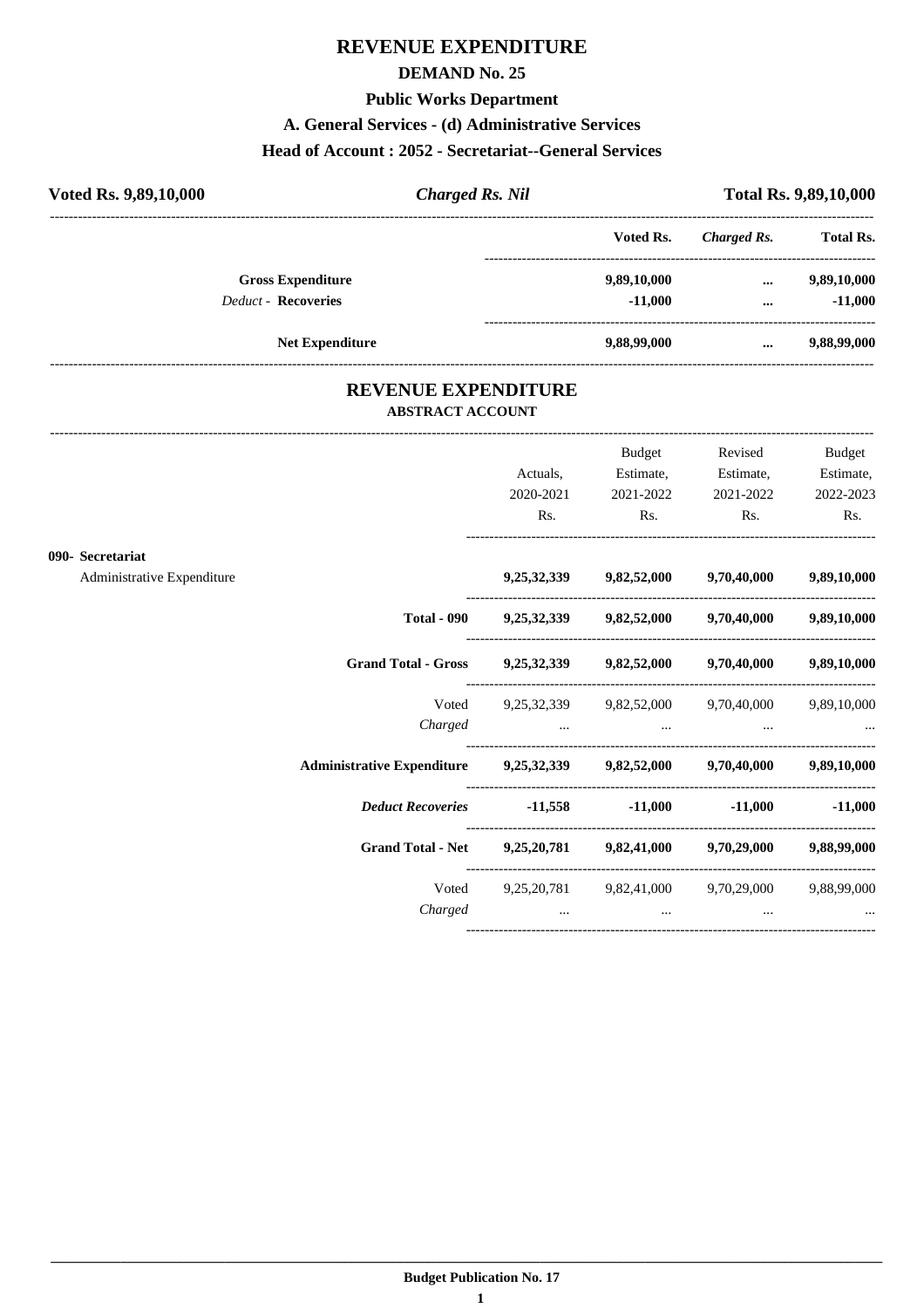|                                                        | Actuals,<br>2020-2021<br>Rs. | <b>Budget</b><br>Estimate,<br>2021-2022<br>Rs. | Revised<br>Estimate,<br>2021-2022<br>Rs. | Budget<br>Estimate,<br>2022-2023<br>Rs. |
|--------------------------------------------------------|------------------------------|------------------------------------------------|------------------------------------------|-----------------------------------------|
| DETAILED ACCOUNT NO. 2052-00-090 - SECRETARIAT         |                              |                                                |                                          |                                         |
| 090- Secretariat                                       |                              |                                                |                                          |                                         |
| <b>Administrative Expenditure</b>                      |                              |                                                |                                          |                                         |
| 013- Public Works Department [PD]                      |                              |                                                |                                          |                                         |
| 01- Salaries                                           |                              |                                                |                                          |                                         |
| 01-Pay                                                 | 8,23,60,925                  | 8,47,18,000                                    | 8,40,08,000                              | 8,55,00,000                             |
| 14-Grade Pay                                           | $\cdots$                     | $\sim$ 1000 $\mu$                              | $\cdots$                                 |                                         |
| 02-Dearness Allowance                                  | 5,15,010                     | 26,71,000                                      | 26,11,000                                | 26,90,000                               |
| 03-House Rent Allowance                                | 80,02,839                    | 80,50,000                                      | 78,54,000                                | 80,90,000                               |
| 04-Ad hoc Bonus                                        | 3,10,800                     | 3,24,000                                       | 3,17,000                                 | 3,23,000                                |
| 07-Other Allowances                                    | 44,280                       | 3,06,000                                       | 2,50,000                                 | 2,58,000                                |
| 12-Medical Allowance                                   | 53,567                       | 60,000                                         | 55,000                                   | 56,000                                  |
| Total - 2052-00-090-013-01                             | 9, 12, 87, 421               | 9,61,29,000                                    | 9,50,95,000                              | 9,69,17,000                             |
| 02- Wages                                              | 8,77,081                     | 14,22,000                                      | 7,50,000                                 | 7,73,000                                |
| 07- Medical Reimbursements                             | $\cdots$                     | 28,000                                         | 80,000                                   | 82,000                                  |
| 11- Travel Expenses                                    | 25,182                       | 1,42,000                                       | 80,000                                   | 82,000                                  |
| 12- Medical Reimbursements under WBHS 2008             | 3,38,873                     | 5,20,000                                       | 9,50,000                                 | 9,69,000                                |
| 13- Office Expenses                                    |                              |                                                |                                          |                                         |
| 04-Other Office Expenses                               | 3,782                        | 11,000                                         | 85,000                                   | 87,000                                  |
| 28- Payment of Professional and Special Services       |                              |                                                |                                          |                                         |
| 02-Other charges                                       |                              |                                                |                                          |                                         |
| Total - 2052-00-090-013                                | 9,25,32,339                  |                                                | 9,82,52,000 9,70,40,000                  | 9,89,10,000                             |
| 014- Public Works (Construction Board) Department [PD] |                              |                                                |                                          |                                         |
| 01- Salaries                                           |                              |                                                |                                          |                                         |
| 01-Pay                                                 | $\cdots$                     | $\cdots$                                       | $\cdots$                                 |                                         |
| 14-Grade Pay                                           |                              | $\ddotsc$                                      | $\cdots$                                 |                                         |
| 02-Dearness Allowance                                  | $\ddotsc$                    | $\cdots$                                       | $\ddotsc$                                |                                         |
| 03-House Rent Allowance                                | $\cdots$                     | $\cdots$                                       | $\cdots$                                 |                                         |
| 04-Ad hoc Bonus                                        | $\cdots$                     | $\cdots$                                       |                                          |                                         |
| 07-Other Allowances                                    | $\cdots$                     | $\ddotsc$                                      | $\cdots$                                 |                                         |
| 12-Medical Allowance                                   | $\cdots$                     | $\cdots$                                       | $\cdots$                                 |                                         |
| 07- Medical Reimbursements                             |                              | $\cdots$                                       | $\cdots$                                 |                                         |
| 11- Travel Expenses                                    | $\cdots$                     | $\cdots$                                       | $\cdots$                                 |                                         |
| 12- Medical Reimbursements under WBHS 2008             | $\cdots$                     | $\cdots$                                       | $\cdots$                                 |                                         |
| 13- Office Expenses                                    |                              |                                                |                                          |                                         |
| 01-Electricity                                         | $\cdots$                     | $\ddotsc$                                      | $\cdots$                                 |                                         |
| 02-Telephone                                           | $\cdots$                     | $\ddotsc$                                      | $\cdots$                                 |                                         |
| 03-Maintenance / P.O.L. for Office Vehicles            | $\cdots$                     | $\cdots$                                       | $\cdots$                                 |                                         |
| 04-Other Office Expenses                               |                              | $\ddotsc$                                      | $\cdots$                                 |                                         |
| <b>Total - Administrative Expenditure</b>              | 9,25,32,339                  | 9,82,52,000                                    | 9,70,40,000                              | 9,89,10,000                             |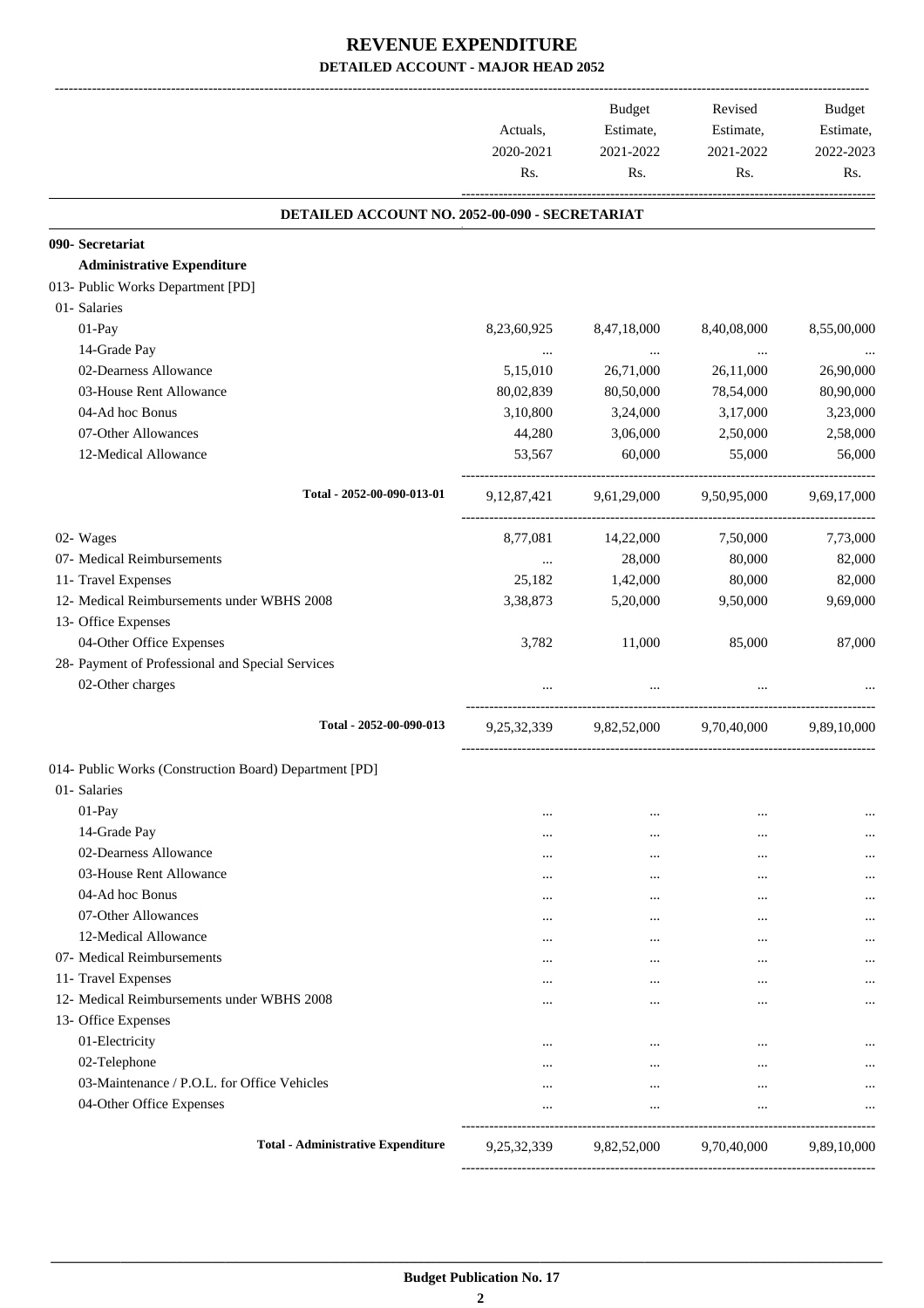|                     | Actuals.<br>2020-2021   | <b>Budget</b><br>Estimate,<br>2021-2022 | Revised<br>Estimate,<br>2021-2022 | <b>Budget</b><br>Estimate,<br>2022-2023 |
|---------------------|-------------------------|-----------------------------------------|-----------------------------------|-----------------------------------------|
|                     | Rs.                     | Rs.                                     | Rs.                               | Rs.                                     |
| Total - 2052-00-090 | 9,25,32,339             | 9,82,52,000                             | 9,70,40,000                       | 9,89,10,000                             |
| Voted<br>Charged    | 9,25,32,339<br>$\cdots$ | 9,82,52,000<br>$\cdots$                 | 9,70,40,000<br>$\cdots$           | 9,89,10,000<br>                         |

**--------------------------------------------------------------------------------------------------------------------------------------------------------------------------------**

#### **DETAILED ACCOUNT NO. 2052 - DEDUCT RECOVERIES IN REDUCTION OF EXPENDITURE**

| 090- Secretariat                                      |           |                          |           |           |
|-------------------------------------------------------|-----------|--------------------------|-----------|-----------|
| Administrative Expenditure                            |           |                          |           |           |
| 013-Public Works Department [PD]                      |           |                          |           |           |
| 70-Deduct Recoveries                                  |           |                          |           |           |
| 01-Others                                             | $\cdots$  | $-10,000$                | $-1,000$  | $-1,000$  |
| 02-W.B.H.S. 2008                                      |           | $-1,000$                 | $\cdots$  |           |
| 014-Public Works (Construction Board) Department [PD] |           |                          |           |           |
| 70-Deduct Recoveries                                  |           |                          |           |           |
| 01-Others                                             | $\cdots$  |                          | $\cdots$  | $\cdots$  |
| 02-W.B.H.S. 2008                                      |           | $\cdots$                 |           |           |
| Total - 090 - Deduct - Recoveries                     | $\cdots$  | $-11,000$                | $-1,000$  | $-1.000$  |
| 911- Deduct Recoveries of Overpayments                |           |                          |           |           |
| Administrative Expenditure                            |           |                          |           |           |
| 013-Public Works Department [PD]                      |           |                          |           |           |
| 70-Deduct Recoveries                                  |           |                          |           |           |
| 01-Others                                             | $-11,558$ | <b>Contract Contract</b> | $-10,000$ | $-10,000$ |
| Total - 911 - Deduct - Recoveries                     | $-11,558$ | $\sim$                   | $-10,000$ | $-10,000$ |
| Total - 2052 - Deduct - Recoveries                    | $-11,558$ | $-11,000$                | $-11.000$ | $-11,000$ |
|                                                       |           |                          |           |           |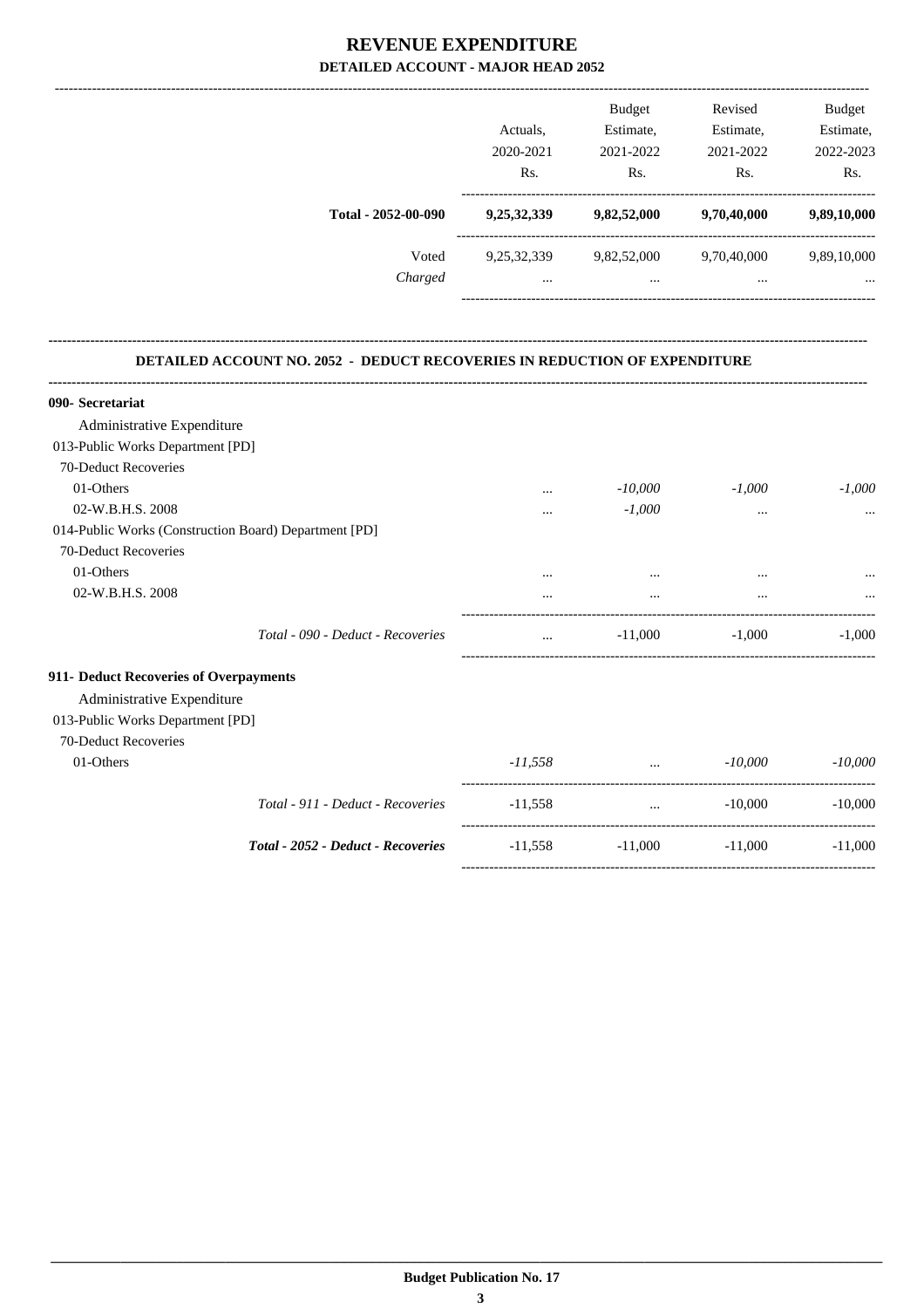### **REVENUE EXPENDITURE**

#### **DEMAND No. 25**

### **Public Works Department**

#### **A. General Services - (d) Administrative Services**

**Head of Account : 2059 - Public Works**

| Voted Rs. 687,05,62,000                         | <b>Charged Rs. 9,70,55,000</b> |                            |                                                            |                                                     | Total Rs. 696,76,17,000 |
|-------------------------------------------------|--------------------------------|----------------------------|------------------------------------------------------------|-----------------------------------------------------|-------------------------|
|                                                 |                                |                            | Voted Rs.                                                  | <b>Charged Rs.</b>                                  | <b>Total Rs.</b>        |
| <b>Gross Expenditure</b><br>Deduct - Recoveries |                                |                            | $-6,23,000$                                                | 687,05,62,000 9,70,55,000 696,76,17,000<br>$\cdots$ | $-6,23,000$             |
| Net Expenditure                                 |                                |                            |                                                            | 686,99,39,000 9,70,55,000 696,69,94,000             |                         |
|                                                 | <b>ABSTRACT ACCOUNT</b>        | <b>REVENUE EXPENDITURE</b> |                                                            |                                                     |                         |
|                                                 |                                |                            | Budget                                                     | Revised                                             | <b>Budget</b>           |
|                                                 |                                | Actuals,                   | Estimate,                                                  | Estimate,                                           | Estimate,               |
|                                                 |                                | 2020-2021                  | 2021-2022                                                  | 2021-2022                                           | 2022-2023               |
|                                                 |                                | Rs.                        | Rs.                                                        | Rs.                                                 | Rs.                     |
| 01 - OFFICE BUILDINGS                           |                                |                            |                                                            |                                                     |                         |
| 051- Construction                               |                                |                            |                                                            |                                                     |                         |
| Administrative Expenditure                      |                                | $\cdots$                   | 8,00,32,000                                                | 2,00,00,000                                         | 2,04,00,000             |
|                                                 | <b>Total - 051</b>             | <b>Sales Committee</b>     |                                                            | $8,00,32,000$ $2,00,00,000$                         | 2,04,00,000             |
| 053- Maintenance and Repairs                    |                                |                            |                                                            |                                                     |                         |
| Administrative Expenditure                      | <b>Voted</b>                   |                            | 194,82,66,118 191,36,72,000                                | 192,74,00,000                                       | 196,93,87,000           |
|                                                 | Charged                        | 3,97,54,168                | 4,17,31,000                                                | 4,11,50,000<br>-----------------------------------  | 4,19,73,000             |
|                                                 | <b>Total - 053</b>             |                            | 198,80,20,286  195,54,03,000  196,85,50,000  201,13,60,000 |                                                     |                         |
| 103- Furnishings                                |                                |                            |                                                            |                                                     |                         |
| Administrative Expenditure                      |                                |                            | $\cdots$                                                   |                                                     |                         |
|                                                 | <b>Total - 103</b>             |                            |                                                            |                                                     |                         |
| 104- Lease Charges                              |                                |                            |                                                            |                                                     |                         |
| Administrative Expenditure                      |                                | 6,71,790                   | and the control of the control of                          | 6,79,000                                            | 6,93,000                |
|                                                 | <b>Total - 104</b>             | 6,71,790                   |                                                            | $\dots$ 6,79,000                                    | 6,93,000                |
| 799- Suspense                                   |                                |                            |                                                            |                                                     |                         |
| Administrative Expenditure                      |                                | $\cdots$                   | $\cdots$                                                   | $\cdots$                                            |                         |
|                                                 | <b>Total - 799</b>             | $\cdots$                   | $\cdots$                                                   | $\cdots$                                            |                         |
| 800- Other Expenditure                          |                                |                            |                                                            |                                                     |                         |
| Administrative Expenditure                      |                                | 4,05,38,691                | 3,12,32,000                                                | 3,95,00,000                                         | 4,08,00,000             |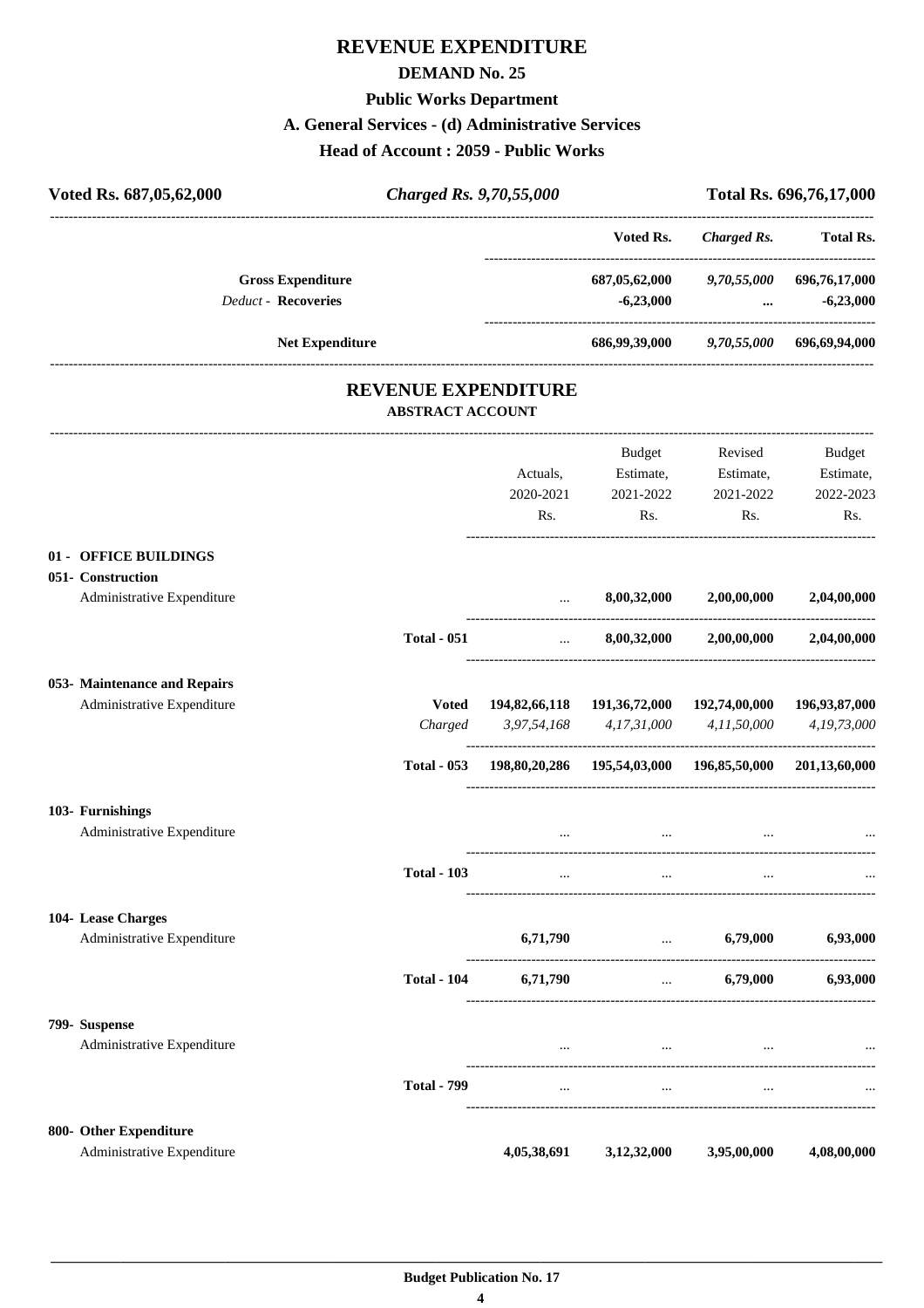#### **REVENUE EXPENDITURE ABSTRACT ACCOUNT**

|                                                                |                         |                                             | Budget                                                                                                          | Revised                                                 | Budget                  |
|----------------------------------------------------------------|-------------------------|---------------------------------------------|-----------------------------------------------------------------------------------------------------------------|---------------------------------------------------------|-------------------------|
|                                                                |                         | Actuals,                                    |                                                                                                                 | Estimate, Estimate,                                     | Estimate,               |
|                                                                |                         | 2020-2021                                   | 2021-2022                                                                                                       | 2021-2022                                               | 2022-2023               |
|                                                                |                         | Rs.                                         | Rs.                                                                                                             | Rs.                                                     | Rs.                     |
|                                                                | <b>Total - 800</b>      |                                             | 4,05,38,691 3,12,32,000 3,95,00,000                                                                             |                                                         | 4,08,00,000             |
|                                                                | <b>Total - 01</b>       |                                             |                                                                                                                 | 202,92,30,767 206,66,67,000 202,87,29,000 207,32,53,000 |                         |
|                                                                |                         |                                             |                                                                                                                 |                                                         |                         |
|                                                                | Voted                   | Charged 3,97,54,168 4,17,31,000 4,11,50,000 |                                                                                                                 | 198,94,76,599 202,49,36,000 198,75,79,000 203,12,80,000 | 4,19,73,000             |
| 80 - GENERAL                                                   |                         |                                             |                                                                                                                 |                                                         |                         |
| 001- Direction and Administration                              |                         |                                             |                                                                                                                 |                                                         |                         |
| Administrative Expenditure                                     | <b>Voted</b>            |                                             |                                                                                                                 | 384,24,09,413 405,07,60,000 401,24,41,000               | 462,11,67,000           |
|                                                                | Charged                 |                                             | 5,11,96,754 5,60,71,000                                                                                         | 5,32,88,000                                             | 5,48,55,000             |
|                                                                | <b>Total - 001</b>      |                                             |                                                                                                                 | 389,36,06,167 410,68,31,000 406,57,29,000 467,60,22,000 |                         |
| 003- Training<br><b>State Development Schemes</b>              |                         |                                             | 15,00,000                                                                                                       | 5,00,000                                                | 15,75,000               |
|                                                                |                         | $\cdots$                                    |                                                                                                                 |                                                         |                         |
|                                                                | <b>Total - 003</b>      |                                             | $\ldots$ 15,00,000 5,00,000                                                                                     |                                                         | 15,75,000               |
| 004- Planning and Research                                     |                         |                                             |                                                                                                                 |                                                         |                         |
| Administrative Expenditure                                     |                         |                                             | $5,35,60,332$ $5,56,62,000$ $5,97,63,000$                                                                       |                                                         | 6,15,45,000             |
|                                                                | <b>Total - 004</b>      |                                             | $5,35,60,332$ $5,56,62,000$                                                                                     | 5,97,63,000                                             | 6,15,45,000             |
| 051- Construction                                              |                         |                                             |                                                                                                                 |                                                         |                         |
| <b>State Development Schemes</b>                               |                         |                                             | $\cdots$                                                                                                        |                                                         |                         |
|                                                                | <b>Total - 051</b>      | $\cdots$                                    | $\cdots$                                                                                                        | $\cdots$                                                |                         |
| 052- Machinery and Equipment                                   |                         |                                             |                                                                                                                 |                                                         |                         |
| Administrative Expenditure                                     | <b>Voted</b><br>Charged | 1,67,561                                    | 7,85,58,726 8,50,99,000 8,39,50,000<br>2,28,000                                                                 | 2,22,000                                                | 8,53,81,000<br>2,27,000 |
|                                                                |                         |                                             |                                                                                                                 |                                                         |                         |
|                                                                | <b>Total - 052</b>      |                                             | 7,87,26,287 8,53,27,000                                                                                         | 8,41,72,000                                             | 8,56,08,000             |
| 053- Maintenance & Repairs                                     |                         |                                             |                                                                                                                 |                                                         |                         |
| Administrative Expenditure<br><b>State Development Schemes</b> |                         |                                             | 5,08,42,531 6,11,00,000                                                                                         | 5,98,33,000                                             | 6,41,55,000             |
|                                                                | <b>Total - 053</b>      |                                             | $5,08,42,531$ $6,11,00,000$                                                                                     | 5,98,33,000                                             | 6,41,55,000             |
|                                                                |                         |                                             |                                                                                                                 |                                                         |                         |
| 105- Publice Works Workshops<br>Administrative Expenditure     |                         |                                             | and the state of the state of the state of the state of the state of the state of the state of the state of the | $\sim$ $\sim$ $\sim$                                    |                         |
|                                                                | <b>Total - 105</b>      |                                             |                                                                                                                 |                                                         |                         |
|                                                                |                         |                                             |                                                                                                                 |                                                         |                         |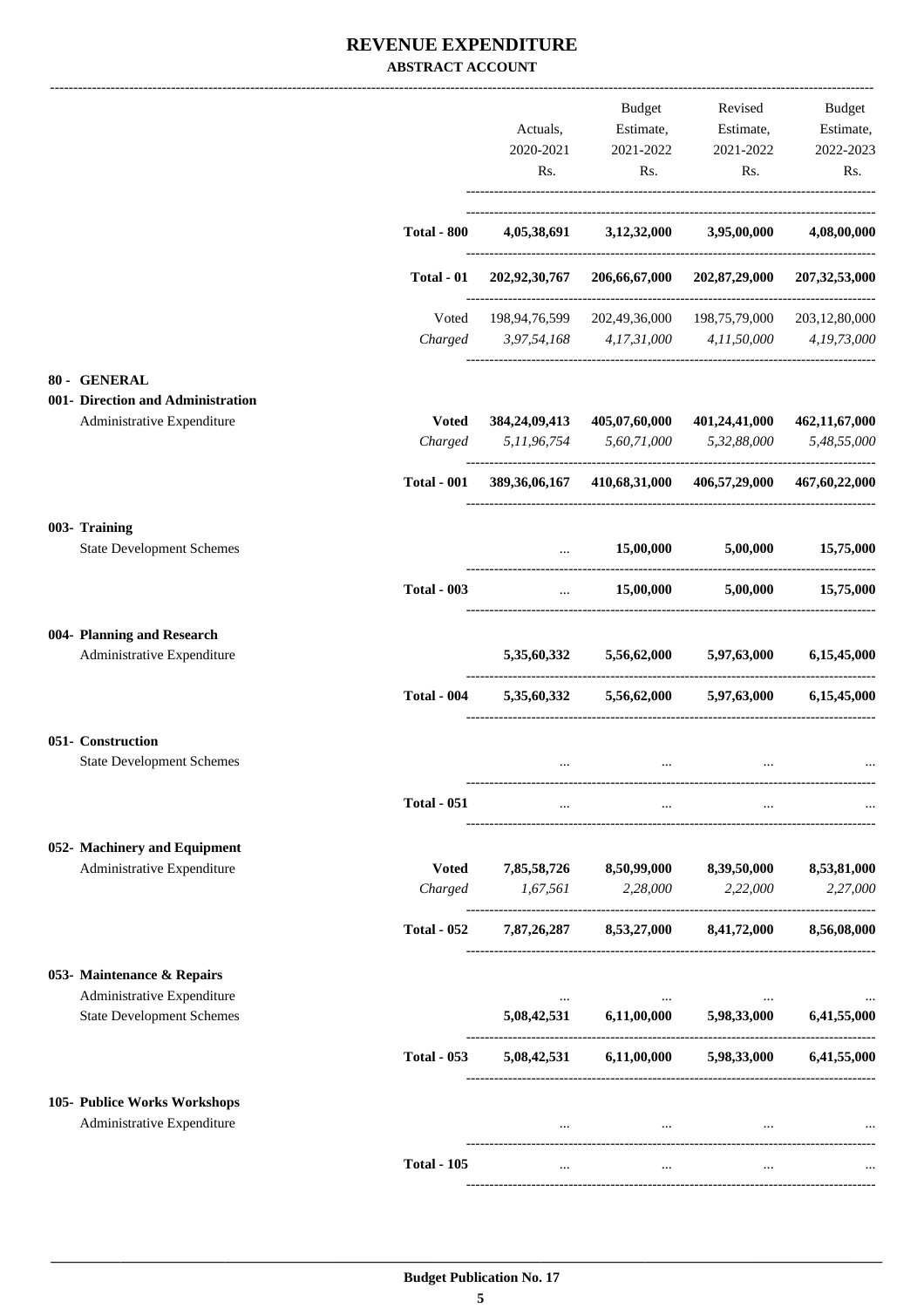#### **REVENUE EXPENDITURE ABSTRACT ACCOUNT**

**800-**

|                                  |                                   |                  | <b>Budget</b>    | Revised          | <b>Budget</b> |
|----------------------------------|-----------------------------------|------------------|------------------|------------------|---------------|
|                                  |                                   | Actuals,         | Estimate,        | Estimate,        | Estimate,     |
|                                  |                                   | 2020-2021        | 2021-2022        | 2021-2022        | 2022-2023     |
|                                  |                                   | Rs.              | Rs.              | Rs.              | Rs.           |
| 800- Other Expenditure           |                                   |                  |                  |                  |               |
| Administrative Expenditure       |                                   |                  | 88,000           | 40,000           | 41,000        |
| <b>State Development Schemes</b> |                                   | 1,49,963         | 51,60,000        | 17,20,000        | 54,18,000     |
|                                  | <b>Total - 800</b>                | 1,49,963         | 52,48,000        | 17,60,000        | 54,59,000     |
|                                  | Total - $80\,$                    | 407,68,85,280    | 431,56,68,000    | 427, 17, 57, 000 | 489,43,64,000 |
|                                  | Voted                             | 402,55,20,965    | 425,93,69,000    | 421,82,47,000    | 483,92,82,000 |
|                                  | Charged                           | 5,13,64,315      | 5,62,99,000      | 5,35,10,000      | 5,50,82,000   |
|                                  | <b>Grand Total - Gross</b>        | 610, 61, 16, 047 | 638,23,35,000    | 630,04,86,000    | 696,76,17,000 |
|                                  | Voted                             | 601,49,97,564    | 628,43,05,000    | 620, 58, 26, 000 | 687,05,62,000 |
|                                  | Charged                           | 9,11,18,483      | 9,80,30,000      | 9,46,60,000      | 9,70,55,000   |
|                                  | <b>Administrative Expenditure</b> | 605,51,23,553    | 631,45,75,000    | 623,84,33,000    | 689,64,69,000 |
|                                  | Voted                             | 596,40,05,070    | 621, 65, 45, 000 | 614, 37, 73, 000 | 679,94,14,000 |
|                                  | Charged                           | 9,11,18,483      | 9,80,30,000      | 9,46,60,000      | 9,70,55,000   |
|                                  | <b>State Development Schemes</b>  | 5,09,92,494      | 6,77,60,000      | 6,20,53,000      | 7,11,48,000   |
|                                  | <b>Deduct Recoveries</b>          | -7,39,361        | $-6,19,000$      | $-5,93,000$      | $-6,23,000$   |
|                                  | Voted                             | $-7,39,361$      | $-6,18,000$      | -5,93,000        | $-6,23,000$   |
|                                  | Charged                           | $\ddotsc$        | $-1,000$         |                  |               |
|                                  | <b>Grand Total - Net</b>          | 610,53,76,686    | 638,17,16,000    | 629,98,93,000    | 696,69,94,000 |
|                                  | Voted                             | 601, 42, 58, 203 | 628, 36, 87, 000 | 620, 52, 33, 000 | 686,99,39,000 |
|                                  | Charged                           | 9,11,18,483      | 9,80,29,000      | 9,46,60,000      | 9,70,55,000   |
|                                  |                                   |                  |                  |                  |               |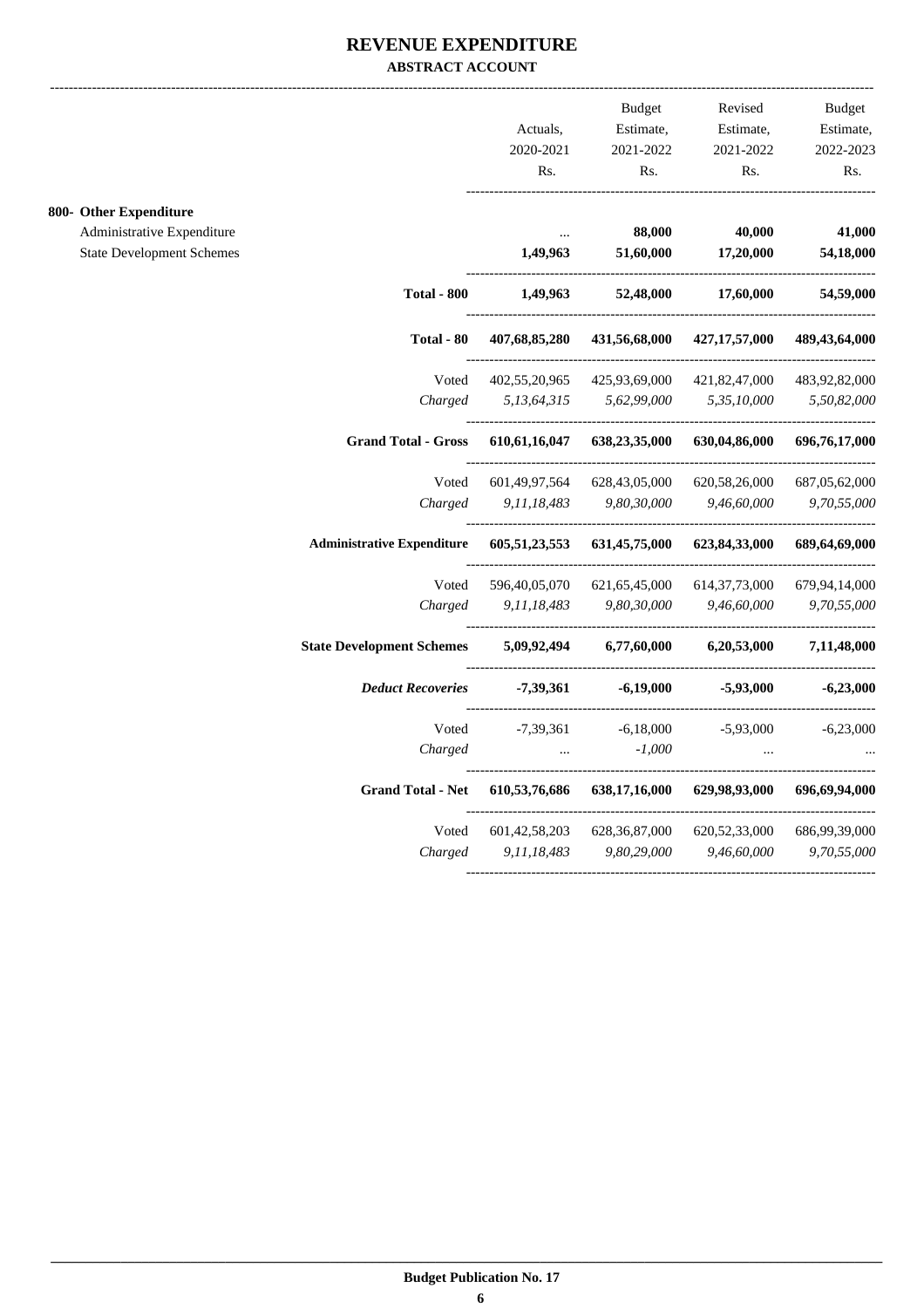|                                                            |                       | <b>Budget</b><br>Estimate, | Revised                 | Budget<br>Estimate, |
|------------------------------------------------------------|-----------------------|----------------------------|-------------------------|---------------------|
|                                                            | Actuals,<br>2020-2021 | 2021-2022                  | Estimate,<br>2021-2022  | 2022-2023           |
|                                                            | Rs.                   | Rs.                        | Rs.                     | Rs.                 |
|                                                            |                       |                            |                         |                     |
| DETAILED ACCOUNT NO. 2059-01-051 - CONSTRUCTION            |                       |                            |                         |                     |
| 01 - OFFICE BUILDINGS                                      |                       |                            |                         |                     |
| 051- Construction                                          |                       |                            |                         |                     |
| <b>Administrative Expenditure</b>                          |                       |                            |                         |                     |
| 006- Secretariat - General Services [PD]                   |                       |                            |                         |                     |
| 27- Minor Works/ Maintenance                               |                       | 32,000                     |                         |                     |
|                                                            |                       |                            |                         |                     |
| Total - 2059-01-051-006                                    |                       | 32,000                     |                         |                     |
| 011- Public Works Department [PD]                          |                       |                            |                         |                     |
| 27- Minor Works/ Maintenance                               |                       | 8,00,00,000                | 2,00,00,000             | 2,04,00,000         |
|                                                            |                       |                            |                         |                     |
| Total - 2059-01-051-011                                    | $\cdots$              | 8,00,00,000                | 2,00,00,000             | 2,04,00,000         |
| 012- Other Departments [PD]                                |                       |                            |                         |                     |
| 27- Minor Works/ Maintenance                               |                       |                            |                         |                     |
| 017- Other Administrative Services [PW] [PD]               |                       |                            |                         |                     |
| 27- Minor Works/ Maintenance                               |                       |                            |                         |                     |
|                                                            |                       |                            |                         |                     |
| <b>Total - Administrative Expenditure</b>                  | $\cdots$              | 8,00,32,000                | 2,00,00,000             | 2,04,00,000         |
| Total - 2059-01-051                                        | $\cdots$              | 8,00,32,000                | 2,00,00,000             | 2,04,00,000         |
| Voted                                                      |                       |                            | 8,00,32,000 2,00,00,000 | 2,04,00,000         |
| Charged                                                    | $\cdots$              |                            |                         |                     |
|                                                            |                       |                            |                         |                     |
| DETAILED ACCOUNT NO. 2059-01-053 - MAINTENANCE AND REPAIRS |                       |                            |                         |                     |
| 01 - OFFICE BUILDINGS                                      |                       |                            |                         |                     |
| 053- Maintenance and Repairs                               |                       |                            |                         |                     |
| <b>Administrative Expenditure</b>                          |                       |                            |                         |                     |
| 001- Maintenance of Writers Building, etc. [PD]            |                       |                            |                         |                     |
| 01- Salaries                                               |                       |                            |                         |                     |
| 01-Pay                                                     | 10,18,98,519          | 10,66,57,000               | 10,30,00,000            | 10,60,90,000        |
| 14-Grade Pay                                               | $\cdots$              | $\ldots$                   | 50,000                  | 50,000              |
| 02-Dearness Allowance                                      | 22,02,138             | 40,00,000                  | 47,72,000               | 49,16,000           |
| 03-House Rent Allowance                                    | 1,06,20,678           | 1,01,33,000                | 1,02,00,000             | 1,07,00,000         |
| 04-Ad hoc Bonus                                            | 10,37,400             | 10,50,000                  | 10,58,000               | 10,79,000           |
| 07-Other Allowances                                        | 12,03,426             | 13,47,000                  | 11,90,000               | 12,26,000           |
| 12-Medical Allowance                                       | 6,98,896              | 7,20,000                   | 7,13,000                | 7,27,000            |

|                            | Total - 2059-01-053-001-01 | 11.76.61.057 | 12.39.07.000 | 12.09.83.000 | 12,47,88,000 |
|----------------------------|----------------------------|--------------|--------------|--------------|--------------|
| 02- Wages                  |                            | 4,17,570     | 4,32,000     | 4.43.000     | 4,56,000     |
| 07- Medical Reimbursements |                            | $\cdots$     | $\cdots$     | $\cdots$     | $\cdots$     |
| 11- Travel Expenses        |                            |              | 25,000       | 25,000       | 26,000       |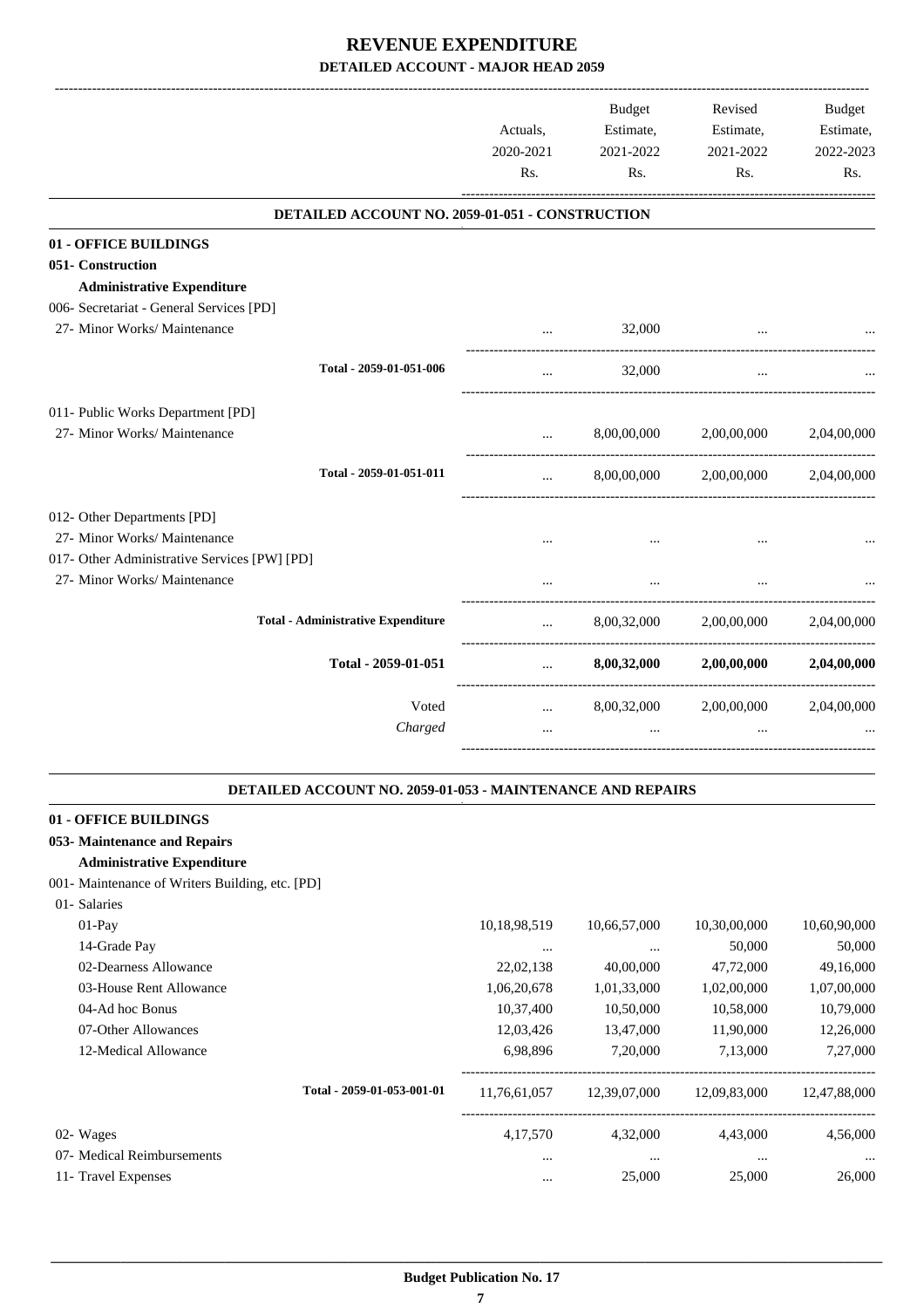|                                                                                            |                            |                  | <b>Budget</b>    | Revised                                                    | Budget           |
|--------------------------------------------------------------------------------------------|----------------------------|------------------|------------------|------------------------------------------------------------|------------------|
|                                                                                            |                            | Actuals,         | Estimate,        | Estimate,                                                  | Estimate,        |
|                                                                                            |                            | 2020-2021<br>Rs. | 2021-2022<br>Rs. | 2021-2022<br>Rs.                                           | 2022-2023<br>Rs. |
| 12- Medical Reimbursements under WBHS 2008                                                 |                            | 4,22,131         | 2,60,000         | 2,60,000                                                   | 2,65,000         |
| 13- Office Expenses                                                                        |                            |                  |                  |                                                            |                  |
| 01-Electricity                                                                             |                            | 5, 15, 24, 826   | 7,35,00,000      | 6,20,00,000                                                | 6,32,40,000      |
| 02-Telephone                                                                               |                            | 1,09,59,049      | 90,08,000        | 1,08,00,000                                                | 1,10,00,000      |
| 04-Other Office Expenses                                                                   |                            | 3,22,290         | 3,57,000         | 3,57,000                                                   | 3,64,000         |
|                                                                                            | Total - 2059-01-053-001-13 | 6,28,06,165      | 8,28,65,000      | 7,31,57,000                                                | 7,46,04,000      |
| 28- Payment of Professional and Special Services                                           |                            |                  |                  |                                                            |                  |
| 02-Other charges                                                                           |                            |                  |                  |                                                            |                  |
| 50- Other Charges                                                                          |                            |                  | $\cdots$         |                                                            |                  |
|                                                                                            | Total - 2059-01-053-001    | 18,13,06,923     | 20,74,89,000     | 19,48,68,000                                               | 20,01,39,000     |
| 003- Maintenance of other Government non-residental buildings by<br>PWD (Civil) [PD]       |                            |                  |                  |                                                            |                  |
| 14- Rents, Rates and Taxes                                                                 | Voted                      |                  |                  |                                                            |                  |
|                                                                                            | Charged                    |                  |                  |                                                            |                  |
| 27- Minor Works/ Maintenance                                                               | Voted                      | 71,24,64,831     | 75,68,04,000     | 74,50,00,000                                               | 75,75,00,000     |
|                                                                                            | Charged                    | 2,49,14,911      | 2,93,72,000      | 2,80,00,000                                                | 2,85,60,000      |
|                                                                                            | Total - 2059-01-053-003    | 73, 73, 79, 742  | 78,61,76,000     | 77,30,00,000                                               | 78,60,60,000     |
|                                                                                            | Voted                      | 71, 24, 64, 831  | 75,68,03,000     | 74,49,99,000                                               | 75,74,99,000     |
|                                                                                            | Charged                    | 2,49,14,911      | 2,93,72,000      | 2,80,00,000                                                | 2,85,60,000      |
| 005- Maintenance of the Government non-residental buildings by<br>P.W.(CB) Department [PD] |                            |                  |                  |                                                            |                  |
| 19- Maintenance                                                                            |                            |                  |                  | $9,27,62,291$ $12,85,46,000$ $11,00,00,000$ $11,22,00,000$ |                  |
|                                                                                            | Total - 2059-01-053-005    |                  |                  | 9,27,62,291 12,85,46,000 11,00,00,000 11,22,00,000         |                  |
| 007- Maintenance of water supply to Governors Estate [PD]                                  |                            |                  |                  |                                                            |                  |
| 27- Minor Works/ Maintenance                                                               | Charged                    |                  |                  | 6,42,939 1,03,000 1,50,000 1,53,000                        |                  |
|                                                                                            | Total - 2059-01-053-007    |                  |                  | 6,42,939 1,03,000 1,50,000 1,53,000                        |                  |
| 010- Maintenance and Repairs of Banga Bhavan, New Delhi by PWD<br>(Civil) [PD]             |                            |                  |                  |                                                            |                  |
| 19- Maintenance                                                                            |                            |                  |                  | $1,90,65,613$ $2,10,72,000$ $2,10,00,000$ $2,14,20,000$    |                  |
|                                                                                            | Total - 2059-01-053-010    |                  |                  | 1,90,65,613 2,10,72,000 2,10,00,000 2,14,20,000            |                  |
| 011- Maintenance and repairs of Writers Building - Electrical Works<br>[PD]                |                            |                  |                  |                                                            |                  |
| 27- Minor Works/ Maintenance                                                               |                            | 1,01,05,909      | 1,21,00,000      | 1,13,08,000                                                | 1,15,35,000      |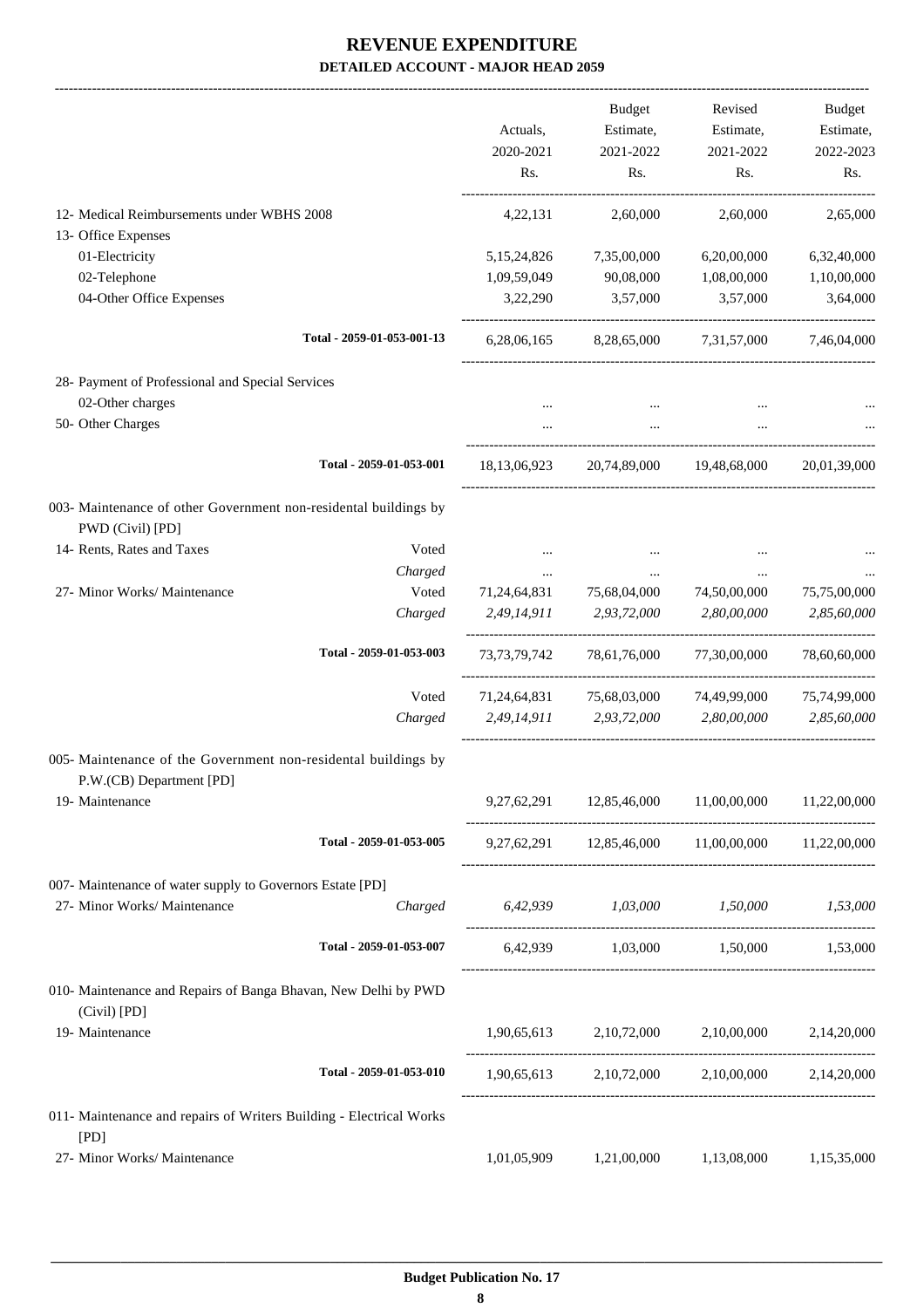|                                                                                                                                                            | Actuals,<br>2020-2021<br>Rs.                    | Budget<br>Estimate,<br>2021-2022<br>Rs. | Revised<br>Estimate,<br>2021-2022<br>Rs.                                                                         | Budget<br>Estimate,<br>2022-2023<br>Rs. |
|------------------------------------------------------------------------------------------------------------------------------------------------------------|-------------------------------------------------|-----------------------------------------|------------------------------------------------------------------------------------------------------------------|-----------------------------------------|
| Total - 2059-01-053-011                                                                                                                                    |                                                 |                                         | 1,01,05,909 1,21,00,000 1,13,08,000 1,15,35,000                                                                  |                                         |
| 012- Maintenance and repairs of Writers Buildings - Civil Works<br>[PD]                                                                                    |                                                 |                                         |                                                                                                                  |                                         |
| 27- Minor Works/ Maintenance                                                                                                                               |                                                 |                                         | 1,99,06,250 2,29,05,000 2,25,00,000 2,29,50,000                                                                  |                                         |
| Total - 2059-01-053-012                                                                                                                                    |                                                 |                                         | 1,99,06,250 2,29,05,000 2,25,00,000 2,29,50,000                                                                  |                                         |
| 014- Maintenance of other Govt. non-residential Buildings by PWD<br>(Electrical) [PD]                                                                      |                                                 |                                         |                                                                                                                  |                                         |
| 27- Minor Works/ Maintenance<br>Voted                                                                                                                      |                                                 | 44,98,73,890 35,96,27,000               | 37,00,00,000                                                                                                     | 37,74,00,000                            |
| Charged                                                                                                                                                    | 1,41,96,318 1,22,56,000                         |                                         | 1,30,00,000                                                                                                      | 1,32,60,000                             |
| Total - 2059-01-053-014                                                                                                                                    |                                                 |                                         | 46,40,70,208 37,18,83,000 38,30,00,000                                                                           | 39,06,60,000                            |
| Voted                                                                                                                                                      | 44,98,73,890                                    |                                         | 35,96,26,000 36,99,99,000                                                                                        | 37,73,99,000                            |
| Charged                                                                                                                                                    | 1,41,96,318 1,22,56,000 1,30,00,000 1,32,60,000 |                                         |                                                                                                                  |                                         |
| 018- Maintenance and repairs of Banga Bhawan, New Delhi by PWD<br>(Electrical) [PD]                                                                        |                                                 |                                         |                                                                                                                  |                                         |
| 19- Maintenance                                                                                                                                            |                                                 |                                         | 1,17,66,721 1,20,55,000 1,19,00,000 1,21,38,000                                                                  |                                         |
| Total - 2059-01-053-018                                                                                                                                    |                                                 |                                         | $1,17,66,721$ $1,20,55,000$ $1,19,00,000$ $1,21,38,000$                                                          |                                         |
| 019- Special Repairs to existing Electrical Wiring in different<br>Government Buildings by PWD(Electrical) [PD]                                            |                                                 |                                         |                                                                                                                  |                                         |
| 27- Minor Works/ Maintenance                                                                                                                               |                                                 |                                         | 1,15,41,004 1,00,85,000 1,05,00,000 1,07,10,000                                                                  |                                         |
| Total - 2059-01-053-019                                                                                                                                    |                                                 |                                         | $1,15,41,004$ $1,00,85,000$ $1,05,00,000$ $1,07,10,000$                                                          |                                         |
| 020- Special Repairs for Existing Plumbing Lines in different<br>Governmment Buildings by PWD(Electrical) [PD]<br>27- Minor Works/ Maintenance             | $\cdots$                                        | $\cdots$                                | $\cdots$                                                                                                         |                                         |
| 021- Special Repair for resinking of Tubewells in different<br>Government Buildings by PWD(Electrical) [PD]<br>27- Minor Works/ Maintenance                | $\cdots$                                        |                                         |                                                                                                                  |                                         |
| 022- Special Repair of existing Waterpumps in different Government<br>Buildings by PWD (Electrical) [PD]                                                   |                                                 |                                         |                                                                                                                  |                                         |
| 27- Minor Works/ Maintenance<br>023- Special repair of existing Old Room A.C. and Central A.C in<br>different Government Buildings by PWD(Electrical) [PD] |                                                 | $\cdots$                                |                                                                                                                  |                                         |
| 27- Minor Works/ Maintenance                                                                                                                               |                                                 |                                         | $1{,}42{,}51{,}469 \qquad \quad 1{,}23{,}87{,}000 \qquad \quad 1{,}40{,}00{,}000 \qquad \quad 1{,}42{,}80{,}000$ |                                         |
| Total - 2059-01-053-023                                                                                                                                    |                                                 |                                         | 1,42,51,469 1,23,87,000 1,40,00,000 1,42,80,000                                                                  |                                         |
|                                                                                                                                                            |                                                 |                                         |                                                                                                                  |                                         |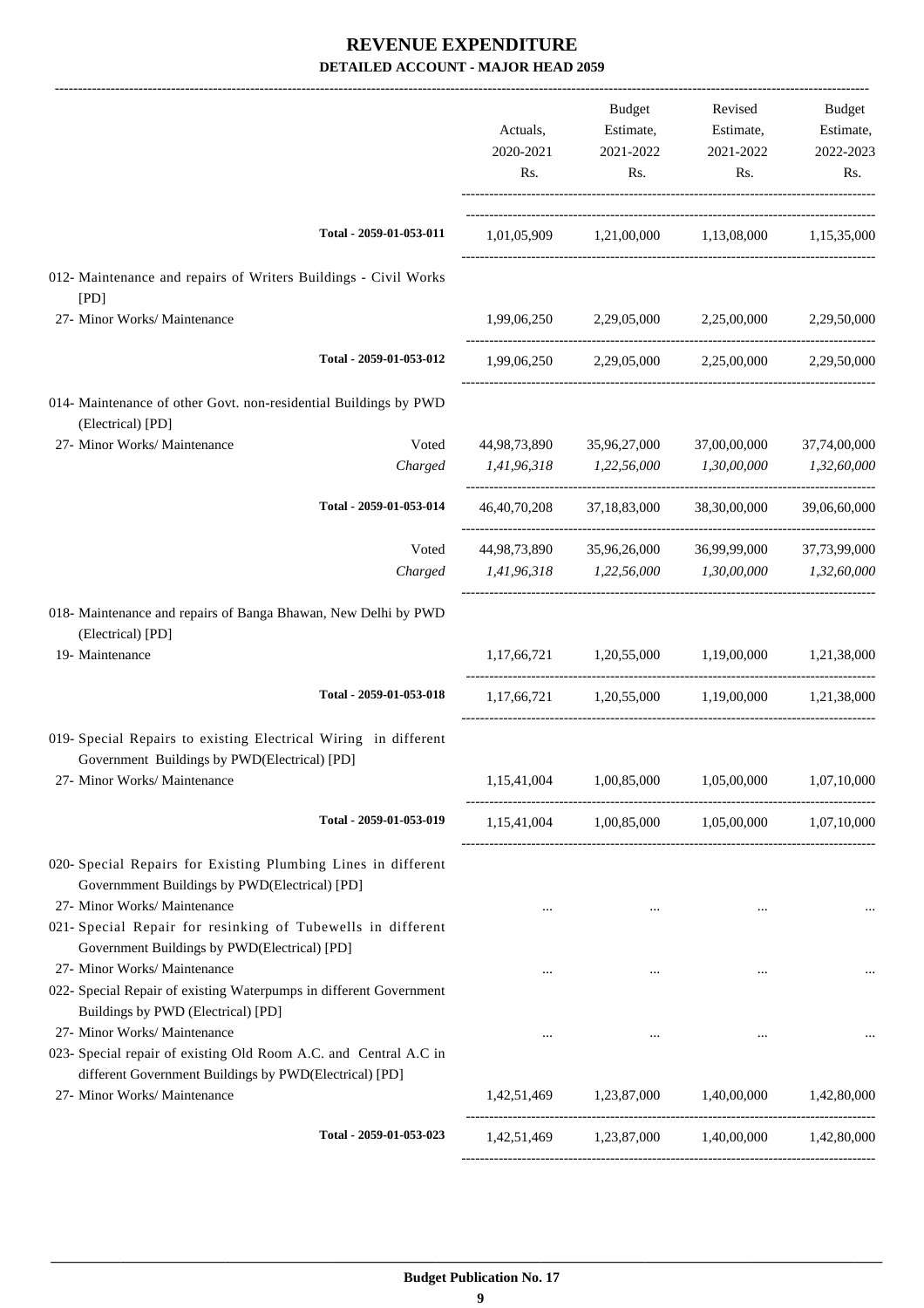|                                                                                                          | Actuals,<br>2020-2021<br>Rs. | <b>Budget</b><br>Estimate,<br>2021-2022<br>Rs. | Revised<br>Estimate,<br>2021-2022<br>Rs.                    | Budget<br>Estimate,<br>2022-2023<br>Rs. |
|----------------------------------------------------------------------------------------------------------|------------------------------|------------------------------------------------|-------------------------------------------------------------|-----------------------------------------|
| 024- Special Repair of existing Generator Sets in different                                              |                              |                                                |                                                             |                                         |
| Government Buildings by PWD(Electrical) [PD]                                                             |                              |                                                |                                                             |                                         |
| 27- Minor Works/ Maintenance                                                                             |                              |                                                | 10,94,234 9,51,000 11,16,000 11,49,000                      |                                         |
| Total - 2059-01-053-024                                                                                  |                              |                                                | 10,94,234 9,51,000 11,16,000 11,49,000                      |                                         |
| 025- Special Repairs of existing Old Lifts in different Government                                       |                              |                                                |                                                             |                                         |
| Buildings by PWD(Electrical) [PD]                                                                        |                              |                                                |                                                             |                                         |
| 27- Minor Works/ Maintenance                                                                             |                              |                                                | 1,12,00,406 87,00,000 1,02,00,000 1,04,04,000               |                                         |
| Total - 2059-01-053-025                                                                                  |                              |                                                | $1,12,00,406$ $87,00,000$ $1,02,00,000$                     | 1,04,04,000                             |
| 026- Maintenance of EPABX of New Secretariate Buildings and                                              |                              |                                                |                                                             |                                         |
| Writers Buildings by PWD(Electrical) [PD]                                                                |                              |                                                |                                                             |                                         |
| 27- Minor Works/ Maintenance                                                                             | 4,90,000                     |                                                | 3,10,000 4,70,000                                           | 4,80,000                                |
| Total - 2059-01-053-026                                                                                  | 4,90,000                     | 3,10,000                                       | 4,70,000                                                    | 4,80,000                                |
| 027- Maintenance of Government non-residential buildings by P.W.D<br>$(Civil)$ $(P.W)$ $[PD]$            |                              |                                                |                                                             |                                         |
| 27- Minor Works/ Maintenance                                                                             | 95,48,800                    | 82,00,000                                      | 82,00,000                                                   | 83,64,000                               |
| 78- Outsourcing of Services                                                                              |                              |                                                | $14,73,06,325$ $14,32,00,000$ $15,00,00,000$ $15,25,00,000$ |                                         |
| Total - 2059-01-053-027                                                                                  |                              |                                                | 15,68,55,125 15,14,00,000 15,82,00,000 16,08,64,000         |                                         |
| 028- Maintenance off Government non-residential buildings by PWD<br>(Electrical) (P.W) [PD]              |                              |                                                |                                                             |                                         |
| 27- Minor Works/ Maintenance                                                                             |                              |                                                | 52,78,520 42,30,000 51,00,000 52,02,000                     |                                         |
| Total - 2059-01-053-028                                                                                  |                              |                                                | 52,78,520 42,30,000 51,00,000 52,02,000                     |                                         |
| 030- Payment of electricity charges associated with maintenance of<br>Buildings by PWD (Civil) [PD]      |                              |                                                |                                                             |                                         |
| 50- Other Charges                                                                                        |                              |                                                | 1,99,87,016 3,47,73,000 3,47,73,000 3,50,00,000             |                                         |
| Total - 2059-01-053-030                                                                                  |                              |                                                | 1,99,87,016 3,47,73,000 3,47,73,000 3,50,00,000             |                                         |
| 031- Payment of electricity charges associated with maintenance of<br>Buildings by PWD (Electrical) [PD] |                              |                                                |                                                             |                                         |
| 13- Office Expenses<br>01-Electricity                                                                    |                              |                                                |                                                             |                                         |
| 50- Other Charges                                                                                        |                              | 3,88,84,087 3,60,00,000 3,60,00,000            | 2,26,23,912 1,93,80,000 1,93,80,000 1,97,68,000             | 3,90,00,000                             |
|                                                                                                          |                              |                                                |                                                             |                                         |
| Total - 2059-01-053-031                                                                                  |                              |                                                | 6,15,07,999 5,53,80,000 5,53,80,000 5,87,68,000             |                                         |
| 032- Repairs and Maintenance of New Secretariate Buildings- Civil                                        |                              |                                                |                                                             |                                         |

Works [PD]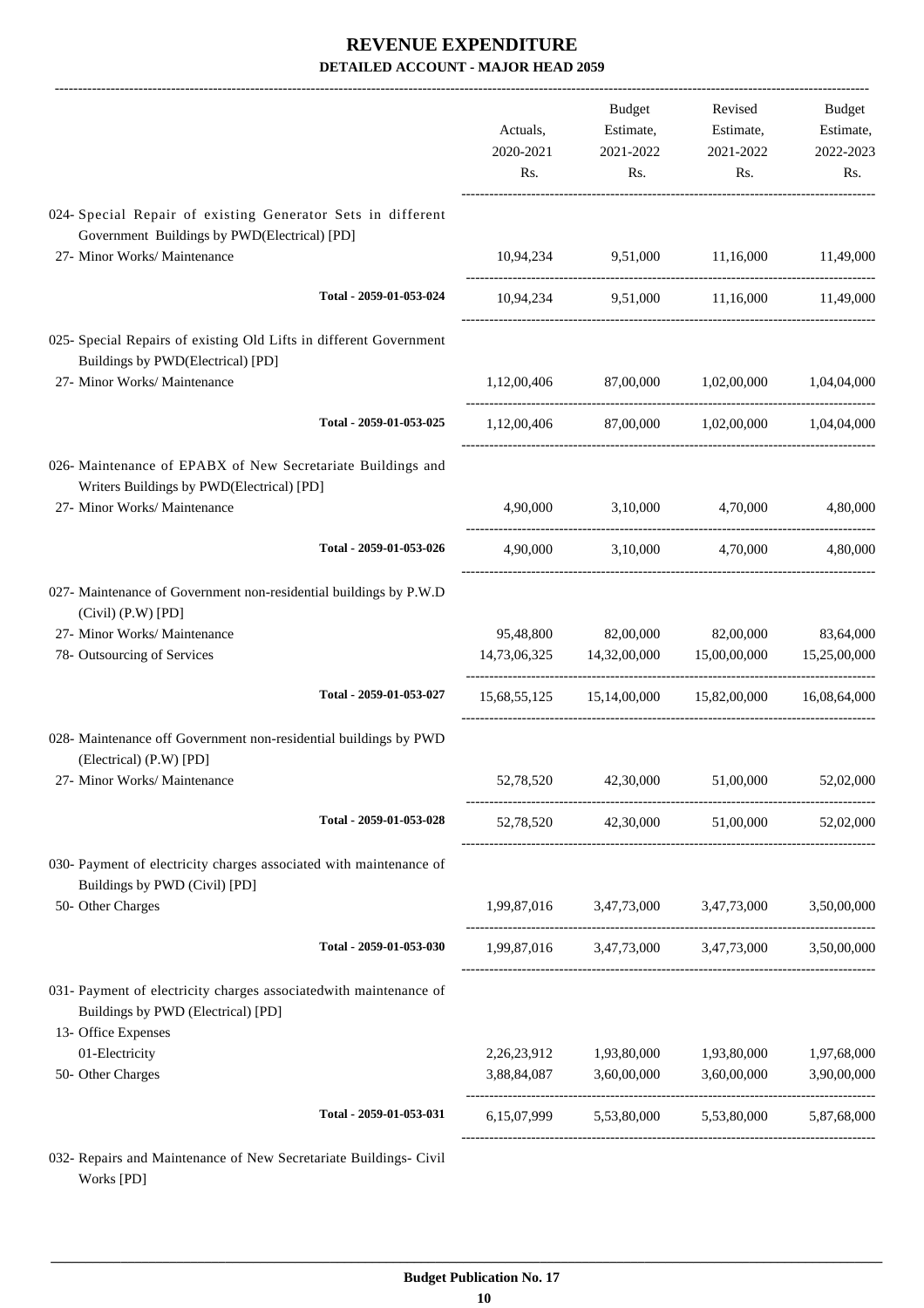|                                                                                                      |                                           |             | Budget                                                     | Revised             | Budget      |
|------------------------------------------------------------------------------------------------------|-------------------------------------------|-------------|------------------------------------------------------------|---------------------|-------------|
|                                                                                                      |                                           | Actuals,    | Estimate,                                                  | Estimate,           | Estimate,   |
|                                                                                                      |                                           | 2020-2021   |                                                            |                     |             |
|                                                                                                      |                                           |             | 2021-2022                                                  | 2021-2022           | 2022-2023   |
|                                                                                                      |                                           | Rs.         | Rs.                                                        | Rs.                 | Rs.         |
| 27- Minor Works/ Maintenance                                                                         |                                           |             | 1,15,72,750 95,04,000 1,07,00,000 1,16,00,000              |                     |             |
|                                                                                                      | Total - 2059-01-053-032                   |             | 1,15,72,750 95,04,000 1,07,00,000 1,16,00,000              |                     |             |
| 033- Repairs and Maintenance of CIrcuit House at Hungerford Street -<br>CIvil Works [PD]             |                                           |             |                                                            |                     |             |
| 27- Minor Works/ Maintenance                                                                         |                                           |             | 52,51,000 42,53,000 50,20,000                              |                     | 53,00,000   |
|                                                                                                      | Total - 2059-01-053-033                   |             | 52,51,000 42,53,000 50,20,000                              |                     | 53,00,000   |
| 034- Maintenance of Purta Bhawan at Salt Lake - Civil Works [PD]                                     |                                           |             |                                                            |                     |             |
| 19- Maintenance                                                                                      |                                           |             | 20,16,943 14,63,000 14,63,000 14,93,000                    |                     |             |
|                                                                                                      | Total - 2059-01-053-034                   |             | 20,16,943 14,63,000 14,63,000 14,93,000                    |                     |             |
| 043- Maintenance of various IT assets installed under e-Governance                                   |                                           |             |                                                            |                     |             |
| scheme by PWD [PD]                                                                                   |                                           |             |                                                            |                     |             |
| 19- Maintenance                                                                                      |                                           |             | 1,72,55,378 1,20,52,000 1,20,52,000 1,40,00,000            |                     |             |
|                                                                                                      | Total - 2059-01-053-043                   |             | 1,72,55,378 1,20,52,000 1,20,52,000 1,40,00,000            |                     |             |
| 044- Maintenance of VVIP Guest House (Banga Bhawan-II) at New<br>Delhi by PWD (Electrical) [PD]      |                                           |             |                                                            |                     |             |
| 19- Maintenance                                                                                      |                                           |             | 82,72,372 82,96,000 82,50,000                              |                     | 84,15,000   |
|                                                                                                      | Total - 2059-01-053-044                   |             | 82.72.372 82.96.000 82.50.000                              |                     | 84,15,000   |
| 045- Maintenance of Electrical Installations at New Secretariat<br>Buildings by PWD(Electrical) [PD] |                                           |             |                                                            |                     |             |
| 27- Minor Works/ Maintenance                                                                         |                                           | 40,20,000   | 36,00,000                                                  | 36,00,000           | 42,00,000   |
|                                                                                                      | Total - 2059-01-053-045                   | 40,20,000   |                                                            | 36,00,000 36,00,000 | 42,00,000   |
| 050- Maintenance and repairs of State Secretariat Building at Nabanna<br>[PD]                        |                                           |             |                                                            |                     |             |
| 19- Maintenance                                                                                      |                                           |             | 4,84,68,114 3,56,90,000                                    | 4,80,00,000         | 4,90,00,000 |
| 27- Minor Works/ Maintenance                                                                         |                                           | 7,19,51,360 | 4,00,00,000                                                | 6,20,00,000         | 6,32,40,000 |
|                                                                                                      | Total - 2059-01-053-050                   |             | 12,04,19,474 7,56,90,000 11,00,00,000 11,22,40,000         |                     |             |
|                                                                                                      | <b>Total - Administrative Expenditure</b> |             | 198,80,20,286  195,54,03,000  196,85,50,000  201,13,60,000 |                     |             |
|                                                                                                      |                                           |             |                                                            |                     |             |
|                                                                                                      | Voted                                     |             | 194,82,66,118 191,36,72,000 192,74,00,000 196,93,87,000    |                     |             |
|                                                                                                      | Charged                                   |             | 3,97,54,168 4,17,31,000 4,11,50,000                        |                     | 4,19,73,000 |
|                                                                                                      |                                           |             |                                                            |                     |             |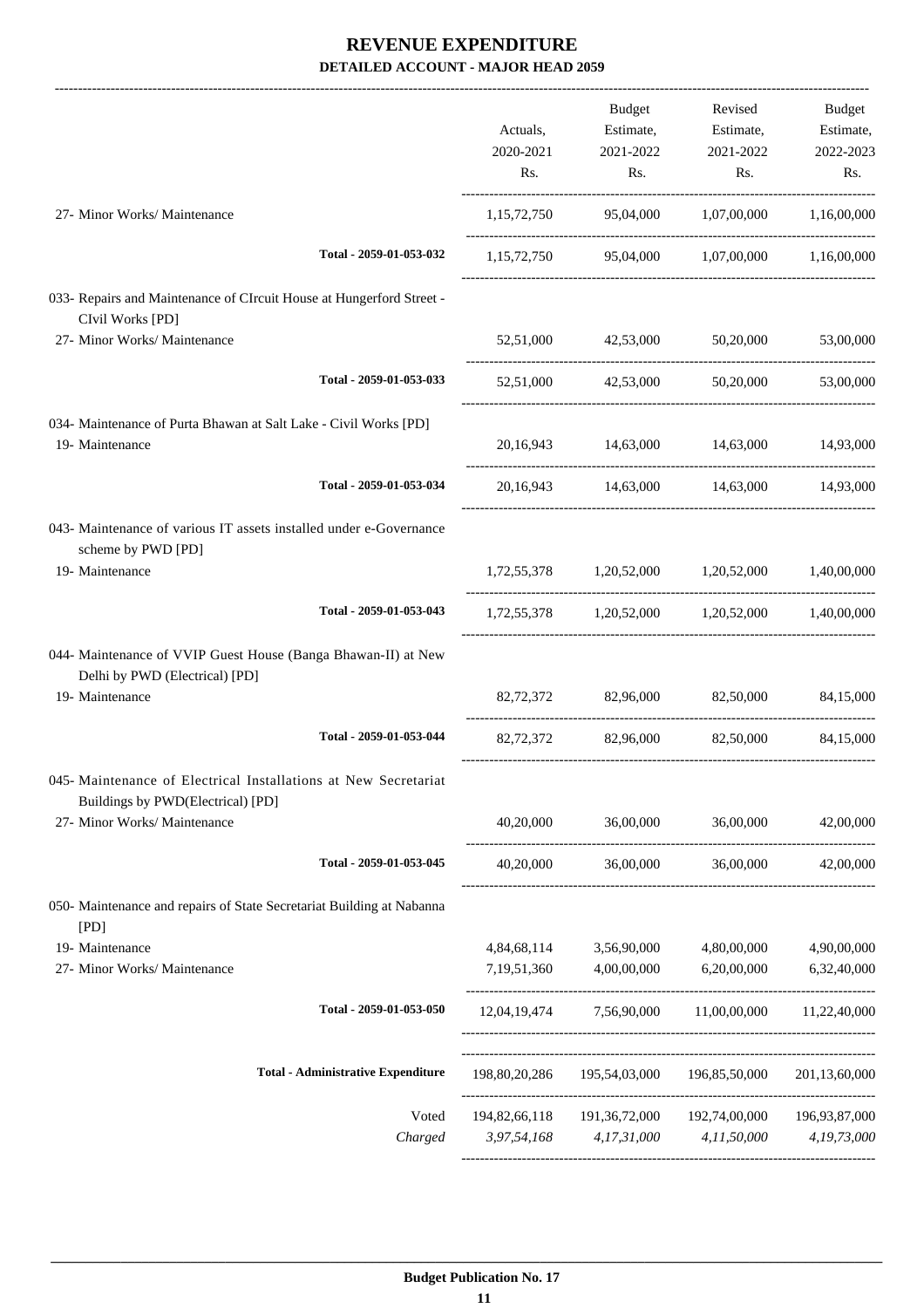| Total - 2059-01-053<br>Voted                                                                                                         | Actuals,<br>2020-2021<br>Rs.<br>198,80,20,286<br>194,82,66,118 | <b>Budget</b><br>Estimate,<br>2021-2022<br>Rs.<br>195,54,03,000<br>191,36,72,000 | Revised<br>Estimate,<br>2021-2022<br>Rs.<br>196,85,50,000<br>192,74,00,000 | <b>Budget</b><br>Estimate,<br>2022-2023<br>Rs.<br>201,13,60,000<br>196,93,87,000 |
|--------------------------------------------------------------------------------------------------------------------------------------|----------------------------------------------------------------|----------------------------------------------------------------------------------|----------------------------------------------------------------------------|----------------------------------------------------------------------------------|
| Charged                                                                                                                              | 3,97,54,168                                                    | 4,17,31,000                                                                      | 4,11,50,000                                                                | 4,19,73,000                                                                      |
| DETAILED ACCOUNT NO. 2059-01-103 - FURNISHINGS                                                                                       |                                                                |                                                                                  |                                                                            |                                                                                  |
| 01 - OFFICE BUILDINGS                                                                                                                |                                                                |                                                                                  |                                                                            |                                                                                  |
| 103- Furnishings                                                                                                                     |                                                                |                                                                                  |                                                                            |                                                                                  |
| <b>Administrative Expenditure</b>                                                                                                    |                                                                |                                                                                  |                                                                            |                                                                                  |
| 002- Government Office Buildings [PD]                                                                                                |                                                                |                                                                                  |                                                                            |                                                                                  |
| 27- Minor Works/ Maintenance                                                                                                         |                                                                |                                                                                  |                                                                            |                                                                                  |
| 50- Other Charges                                                                                                                    |                                                                |                                                                                  |                                                                            |                                                                                  |
| Total - 2059-01-103                                                                                                                  |                                                                |                                                                                  | $\cdots$                                                                   |                                                                                  |
| Voted                                                                                                                                | $\ddotsc$                                                      | $\cdots$                                                                         | $\cdots$                                                                   |                                                                                  |
| Charged                                                                                                                              |                                                                | $\ddotsc$                                                                        | $\ddotsc$                                                                  |                                                                                  |
| DETAILED ACCOUNT NO. 2059-01-104 - LEASE CHARGES                                                                                     |                                                                |                                                                                  |                                                                            |                                                                                  |
|                                                                                                                                      |                                                                |                                                                                  |                                                                            |                                                                                  |
| 01 - OFFICE BUILDINGS                                                                                                                |                                                                |                                                                                  |                                                                            |                                                                                  |
| 104- Lease Charges                                                                                                                   |                                                                |                                                                                  |                                                                            |                                                                                  |
| <b>Administrative Expenditure</b>                                                                                                    |                                                                |                                                                                  |                                                                            |                                                                                  |
| 001- Charges in connection with the buildings hired, requisitioned or<br>leased by the PW Department for non-residental purpose [PD] |                                                                |                                                                                  |                                                                            |                                                                                  |
| 14- Rents, Rates and Taxes<br>Voted                                                                                                  | 6,71,790                                                       |                                                                                  | 6,79,000                                                                   | 6,93,000                                                                         |
| Charged                                                                                                                              | $\ddotsc$                                                      | $\cdots$<br>$\ddotsc$                                                            | $\cdots$                                                                   |                                                                                  |
|                                                                                                                                      |                                                                |                                                                                  |                                                                            |                                                                                  |

| 6,71,790             | $\cdots$             | 6,79,000     | 6,93,000     |
|----------------------|----------------------|--------------|--------------|
| 6,71,790             | $\cdots$             | 6,79,000     | 6,93,000     |
| 6,71,790<br>$\cdots$ | $\cdots$<br>$\cdots$ | 6,79,000<br> | 6,93,000<br> |
| Charged              |                      |              |              |

-----------------------------------------------------------------------------------------

.

#### **DETAILED ACCOUNT NO. 2059-01-799 - SUSPENSE .**

#### **01 - OFFICE BUILDINGS 799- Suspense Administrative Expenditure** 001- Public Works Department (Construction Board) [PD] 65- Cash Settlement Suspense Account ... ... ... ... 89- Stock ... ... ... ... 90- Miscellaneous works ... ... ... ... 002- Public Works Directorate [PD] 65- Cash Settlement Suspense Account ... ... ... ...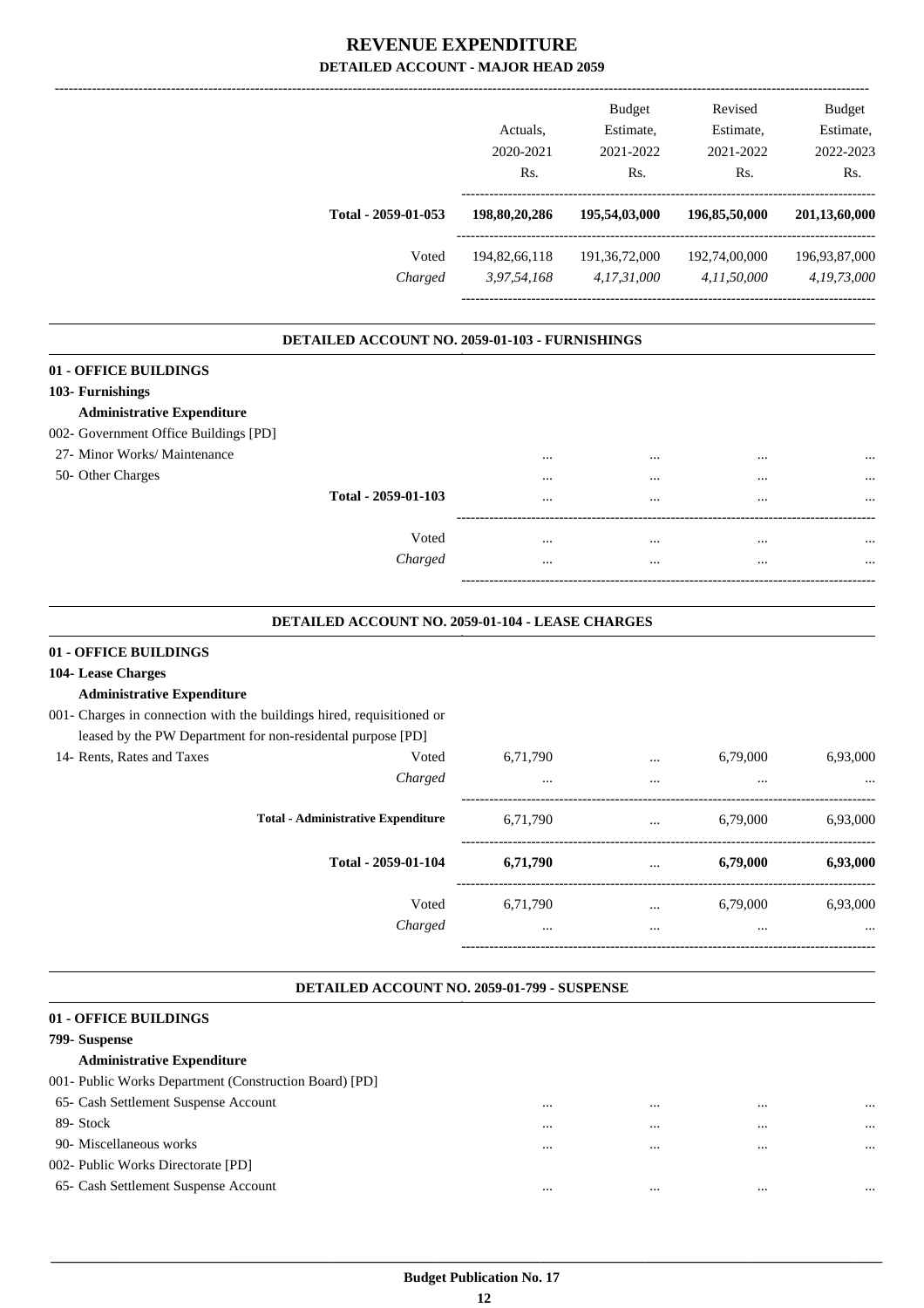|                         |                     | Actuals.<br>2020-2021<br>Rs. | <b>Budget</b><br>Estimate,<br>2021-2022<br>Rs. | Revised<br>Estimate,<br>2021-2022<br>Rs. | <b>Budget</b><br>Estimate,<br>2022-2023<br>Rs. |
|-------------------------|---------------------|------------------------------|------------------------------------------------|------------------------------------------|------------------------------------------------|
| 89- Stock               |                     | $\cdots$                     | $\cdots$                                       | $\cdots$                                 | $\cdots$                                       |
| 90- Miscellaneous works |                     | $\cdots$                     | $\cdots$                                       | $\cdots$                                 | $\cdots$                                       |
|                         | Total - 2059-01-799 |                              | $\cdots$                                       |                                          | $\cdots$                                       |
|                         | Voted               | $\cdots$                     |                                                |                                          | $\cdots$                                       |
|                         | Charged             | $\cdots$                     | $\cdots$                                       |                                          | $\cdots$                                       |

#### **DETAILED ACCOUNT NO. 2059-01-800 - OTHER EXPENDITURE .**

#### **01 - OFFICE BUILDINGS**

### **800- Other Expenditure**

#### **Administrative Expenditure**

- 001- Works related to system for Data, Voice, Internet connectivity
- and ICT Services [PD]

| 27- Minor Works/ Maintenance |                                           | 1,57,87,916 | 1,09,32,000 | 1,50,00,000 | 1,58,00,000 |
|------------------------------|-------------------------------------------|-------------|-------------|-------------|-------------|
| 77- Computerisation          |                                           | 2,47,50,775 | 2,03,00,000 | 2,45,00,000 | 2,50,00,000 |
|                              | <b>Total - Administrative Expenditure</b> | 4,05,38,691 | 3,12,32,000 | 3.95.00.000 | 4,08,00,000 |
|                              | Total - 2059-01-800                       | 4,05,38,691 | 3,12,32,000 | 3,95,00,000 | 4,08,00,000 |
|                              | Voted                                     | 4,05,38,691 | 3,12,32,000 | 3,95,00,000 | 4,08,00,000 |
|                              | Charged                                   |             | $\cdots$    | $\cdots$    | $\cdots$    |
|                              |                                           |             |             |             |             |

.

.

#### **DETAILED ACCOUNT NO. 2059-80-001 - DIRECTION AND ADMINISTRATION**

| 80 - GENERAL                               |          |          |          |          |
|--------------------------------------------|----------|----------|----------|----------|
| 001- Direction and Administration          |          |          |          |          |
| <b>Administrative Expenditure</b>          |          |          |          |          |
| 001- Direction-Construction Board [PD]     |          |          |          |          |
| 01- Salaries                               |          |          |          |          |
| $01-Pay$                                   | $\cdots$ | $\cdots$ |          |          |
| 14-Grade Pay                               | $\cdots$ | $\cdots$ | $\cdots$ | $\cdots$ |
| 02-Dearness Allowance                      | $\cdots$ | $\cdots$ |          | $\cdots$ |
| 03-House Rent Allowance                    | $\cdots$ | $\cdots$ | $\cdots$ | $\cdots$ |
| 04-Ad hoc Bonus                            | $\cdots$ | $\cdots$ | $\cdots$ |          |
| 07-Other Allowances                        | $\cdots$ | $\cdots$ | $\cdots$ | $\cdots$ |
| 08-Ex gratia Grant                         | $\cdots$ | $\cdots$ |          | $\cdots$ |
| 11-Compensatory Allowance                  | $\cdots$ | $\cdots$ | $\cdots$ | $\cdots$ |
| 12-Medical Allowance                       |          | $\cdots$ |          |          |
| 02- Wages                                  | $\cdots$ | $\cdots$ | $\cdots$ |          |
| 07- Medical Reimbursements                 | $\cdots$ | $\cdots$ | $\cdots$ | $\cdots$ |
| 11- Travel Expenses                        | $\cdots$ | 5,000    | 5,000    | 5,000    |
| 12- Medical Reimbursements under WBHS 2008 | 49,077   | 1,58,000 | 1,00,000 | 1,02,000 |
| 13- Office Expenses                        |          |          |          |          |
| 01-Electricity                             | 5,32,213 | 7,25,000 | 5,50,000 | 5,61,000 |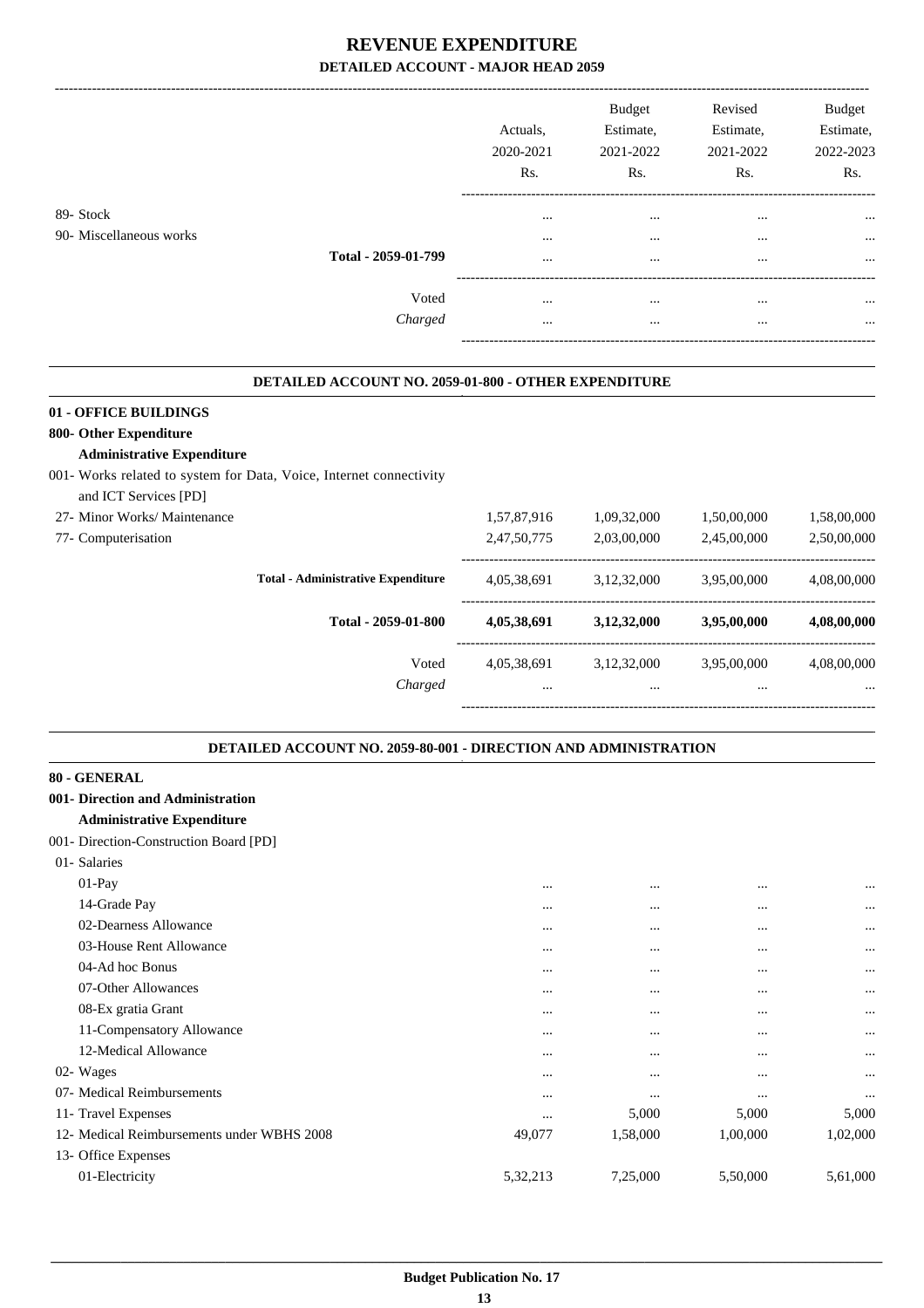-------------------------------------------------------------------------------------------------------------------------------------------------------------------------------

|                                                                         | Actuals,<br>2020-2021<br>Rs. | <b>Budget</b><br>Estimate,<br>2021-2022<br>Rs. | Revised<br>Estimate,<br>2021-2022<br>Rs.            | <b>Budget</b><br>Estimate,<br>2022-2023<br>Rs. |
|-------------------------------------------------------------------------|------------------------------|------------------------------------------------|-----------------------------------------------------|------------------------------------------------|
| 02-Telephone                                                            | 1,671                        | 7,000                                          | 7,000                                               | 7,000                                          |
| 03-Maintenance / P.O.L. for Office Vehicles                             | $\cdots$                     | $\cdots$                                       | $\cdots$                                            |                                                |
| 04-Other Office Expenses                                                |                              | $\cdots$                                       | $\cdots$                                            |                                                |
| Total - 2059-80-001-001-13                                              | 5,33,884                     |                                                | 7,32,000 5,57,000                                   | 5,68,000                                       |
| 14- Rents, Rates and Taxes<br>50- Other Charges                         | $\cdots$<br>$\cdots$         | $\cdots$<br>$\cdots$                           | $\cdots$<br>$\cdots$                                |                                                |
| Total - 2059-80-001-001                                                 |                              |                                                | 5,82,961 8,95,000 6,62,000                          | 6.75.000                                       |
| 002- Direction-Public Works Directorate [PD]                            |                              |                                                |                                                     |                                                |
| 01- Salaries                                                            |                              |                                                |                                                     |                                                |
| 01-Pay                                                                  | 9,05,12,760                  | 9,47,60,000                                    | 9,20,00,000                                         | 9,49,00,000                                    |
| 14-Grade Pay                                                            | 4,396                        | 10,000                                         | 1,10,000                                            | 1,10,000                                       |
| 02-Dearness Allowance                                                   | 6,02,718                     | 30,38,000                                      | 31,57,000                                           | 32,52,000                                      |
| 03-House Rent Allowance                                                 | 80,07,942                    | 90,03,000                                      | 80,50,000                                           | 82,92,000                                      |
| 04-Ad hoc Bonus                                                         | 2,10,000                     | 2,30,000                                       | 2,14,000                                            | 2,18,000                                       |
| 05-Interim Relief                                                       | $\cdots$                     | $\ldots$                                       | $\ldots$                                            | $\cdots$                                       |
| 07-Other Allowances                                                     | 1,27,481                     | 1,74,000                                       | 1,50,000                                            | 1,55,000                                       |
| 12-Medical Allowance                                                    | 1,10,728                     | 1,18,000                                       | 1,13,000                                            | 1,15,000                                       |
| Total - 2059-80-001-002-01                                              |                              |                                                | 9,95,76,025 10,73,33,000 10,37,94,000               | 10,70,42,000                                   |
| 02- Wages                                                               | 31, 17, 844                  | 33,72,000                                      | 77,00,000                                           | 79,31,000                                      |
| 07- Medical Reimbursements                                              | $\cdots$                     | $\cdots$                                       | $\cdots$                                            |                                                |
| 11- Travel Expenses                                                     | 1,63,924                     | 1,30,000                                       | 1,60,000                                            | 1,70,000                                       |
| 12- Medical Reimbursements under WBHS 2008                              | 3,35,625                     | 4,50,000                                       | 5,06,000                                            | 5,17,000                                       |
| 13- Office Expenses                                                     |                              |                                                |                                                     |                                                |
| 01-Electricity                                                          | $\ddotsc$                    | 10,000                                         | $\ddotsc$                                           |                                                |
| 02-Telephone                                                            | 1,28,080                     | 1,26,000                                       | 1,42,000                                            | 1,45,000                                       |
| 03-Maintenance / P.O.L. for Office Vehicles<br>04-Other Office Expenses | $\cdots$<br>6,28,627         | $\cdots$<br>16,32,000                          | $\ldots$<br>9,00,000                                | 9,18,000                                       |
| Total - 2059-80-001-002-13                                              | 7,56,707                     |                                                | 17,68,000 10,42,000                                 | 10,63,000                                      |
| 16- Publications                                                        | $\cdots$                     | $\cdots$                                       | $\cdots$                                            |                                                |
| 26- Advertising and Publicity Expenses                                  | $\cdots$                     | $\cdots$                                       | $\cdots$                                            |                                                |
| 28- Payment of Professional and Special Services                        |                              |                                                |                                                     |                                                |
| 02-Other charges                                                        | $\cdots$                     | $\cdots$                                       | $\cdots$                                            |                                                |
| 50- Other Charges                                                       | $\cdots$                     | $\ldots$                                       | $\ldots$                                            |                                                |
| Total - 2059-80-001-002                                                 |                              |                                                | 10,39,50,125 11,30,53,000 11,32,02,000 11,67,23,000 |                                                |
|                                                                         |                              |                                                |                                                     |                                                |
| 003- Superintendence [PD]<br>01- Salaries                               |                              |                                                |                                                     |                                                |
| 01-Pay                                                                  | 28,96,63,853                 | 30,03,11,000                                   | 29,40,00,000                                        | 30,28,20,000                                   |
|                                                                         |                              |                                                |                                                     |                                                |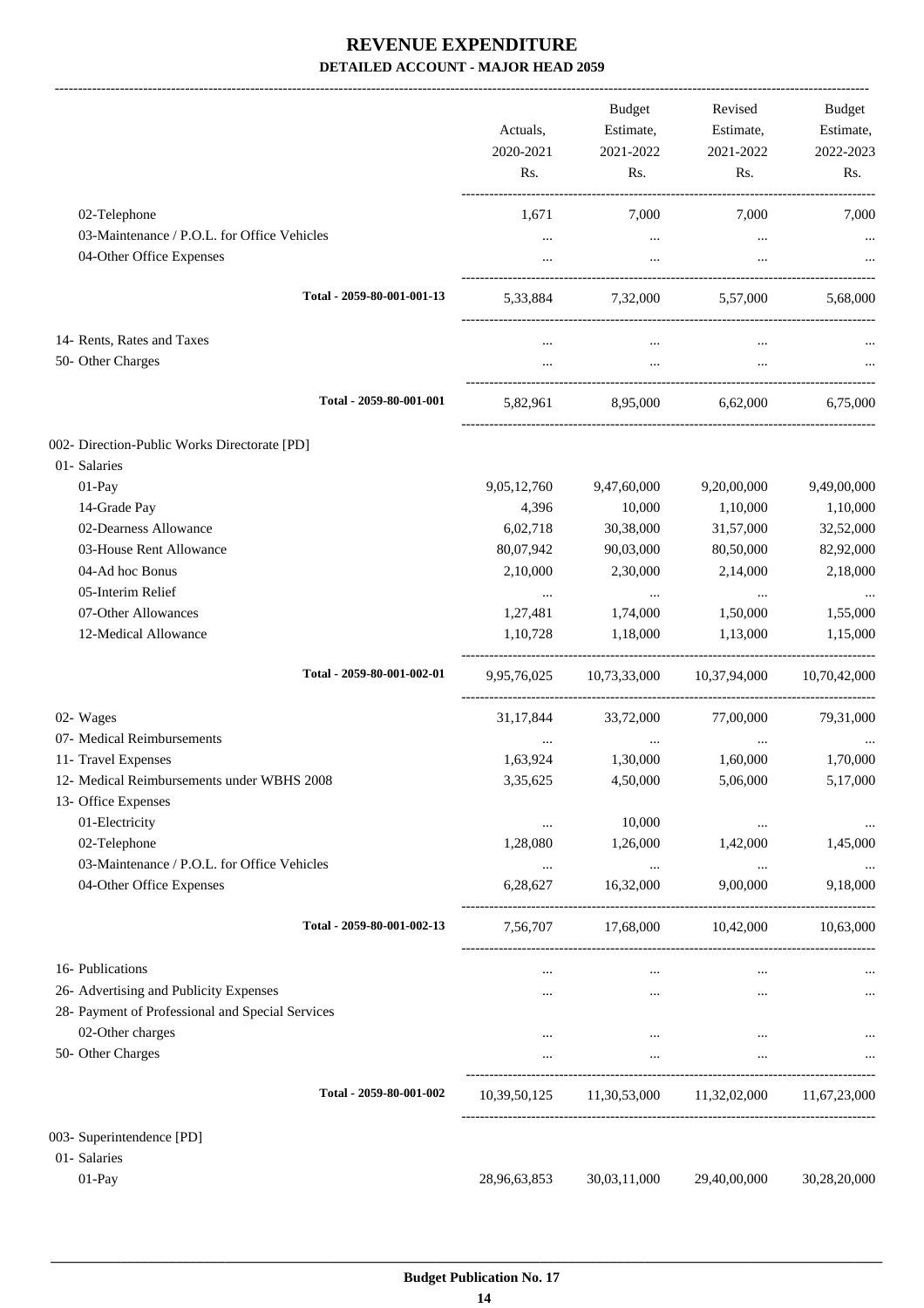|                                                  |                            |               | Budget              | Revised          | <b>Budget</b> |
|--------------------------------------------------|----------------------------|---------------|---------------------|------------------|---------------|
|                                                  |                            | Actuals,      | Estimate,           | Estimate,        | Estimate,     |
|                                                  |                            | 2020-2021     | 2021-2022           | 2021-2022        | 2022-2023     |
|                                                  |                            | Rs.           | Rs.                 | Rs.              | Rs.           |
| 14-Grade Pay                                     |                            | 25,169        | 30,000              | 56,000           | 56,000        |
| 02-Dearness Allowance                            |                            | 16,59,859     | 92,36,000           | 89,41,000        | 92,10,000     |
| 03-House Rent Allowance                          |                            | 2,66,78,528   | 2,83,33,000         | 2,68,50,000      | 2,76,56,000   |
| 04-Ad hoc Bonus                                  |                            | 9,56,108      | 9,80,000            | 9,75,000         | 9,95,000      |
| 05-Interim Relief                                |                            | $\cdots$      | 5,000               | 3,000            | 3,000         |
| 07-Other Allowances                              |                            | 1,87,869      | 3,06,000            | 2,70,000         | 2,79,000      |
| 11-Compensatory Allowance                        |                            | 24,000        | 25,000              | 25,000           | 26,000        |
| 12-Medical Allowance                             |                            | 6,25,686      | 6,30,000            | 6,38,000         | 6,51,000      |
|                                                  | Total - 2059-80-001-003-01 | 31,98,21,072  | 33,98,56,000        | 33, 17, 58, 000  | 34,16,96,000  |
| 02- Wages                                        |                            | 2,42,89,420   | 2,41,85,000         | 3,52,26,000      | 3,62,83,000   |
| 07- Medical Reimbursements                       |                            | $\ldots$      | $\ldots$            | $\ldots$         |               |
| 11- Travel Expenses                              |                            | 2,62,619      | 3,28,000            | 2,90,000         | 2,96,000      |
| 12- Medical Reimbursements under WBHS 2008       |                            | 25,43,817     | 14,50,000           | 24,00,000        | 25,50,000     |
| 13- Office Expenses                              |                            |               |                     |                  |               |
| 01-Electricity                                   |                            | 6,82,379      | 9,18,000            | 7,50,000         | 7,65,000      |
| 02-Telephone                                     |                            | 4,60,889      | 4,39,000            | 4,39,000         | 4,63,000      |
| 03-Maintenance / P.O.L. for Office Vehicles      |                            | $\ddots$      | $\sim$ $\sim$       | $\ldots$         |               |
| 04-Other Office Expenses                         |                            | 19,71,061     | 22,44,000           | 22,30,000        | 22,75,000     |
|                                                  | Total - 2059-80-001-003-13 |               | 31,14,329 36,01,000 | 34,19,000        | 35,03,000     |
| 14- Rents, Rates and Taxes                       |                            | $\cdots$      | $\cdots$            | $\cdots$         |               |
| 28- Payment of Professional and Special Services |                            |               |                     |                  |               |
| 02-Other charges                                 |                            | 12,100        | 12,10,000           | 12,000           | 12,000        |
| 50- Other Charges                                |                            | 22,943        | 67,000              | 40,000           | 41,000        |
|                                                  | Total - 2059-80-001-003    | 35,00,66,300  | 37,06,97,000        | 37, 31, 45, 000  | 38,43,81,000  |
| 004- Execution [PD]                              |                            |               |                     |                  |               |
| 01- Salaries                                     |                            |               |                     |                  |               |
| $01-Pay$                                         | Voted                      | 256,05,31,904 | 265, 39, 16, 000    | 261, 17, 43, 000 | 288,00,00,000 |
|                                                  | Charged                    | 4,38,99,767   | 4,65,31,000         | 4,47,78,000      | 4,61,21,000   |
| 14-Grade Pay                                     | Voted                      | 4,56,600      | 5,00,000            | 5,10,000         | 5,10,000      |
|                                                  | Charged                    | 5,899         | 3,000               | 6,000            | 6,000         |
| 02-Dearness Allowance                            | Voted                      | 2,48,02,002   | 9,13,70,000         | 9,11,00,000      | 9,38,33,000   |
|                                                  | Charged                    | 4,17,159      | 14,78,000           | 14,30,000        | 14,73,000     |
| 03-House Rent Allowance                          | Voted                      | 24,85,10,018  | 25,21,80,000        | 24,90,00,000     | 25,64,70,000  |
|                                                  | Charged                    | 35,70,910     | 44,21,000           | 36,50,000        | 37,60,000     |
| 04-Ad hoc Bonus                                  | Voted                      | 1,36,14,022   | 1,45,00,000         | 1,38,86,000      | 1,41,64,000   |
|                                                  | Charged                    | 3,76,508      | 3,90,000            | 3,84,000         | 3,92,000      |
| 05-Interim Relief                                | Voted                      | 14,237        | 50,000              | 25,000           | 25,000        |
|                                                  | Charged                    | 2,424         | 7,000               | $\cdots$         |               |
| 07-Other Allowances                              | Voted                      | 75,19,756     | 81,60,000           | 79,50,000        | 81,89,000     |
|                                                  | Charged                    | 96,444        | 92,000              | 1,50,000         | 1,55,000      |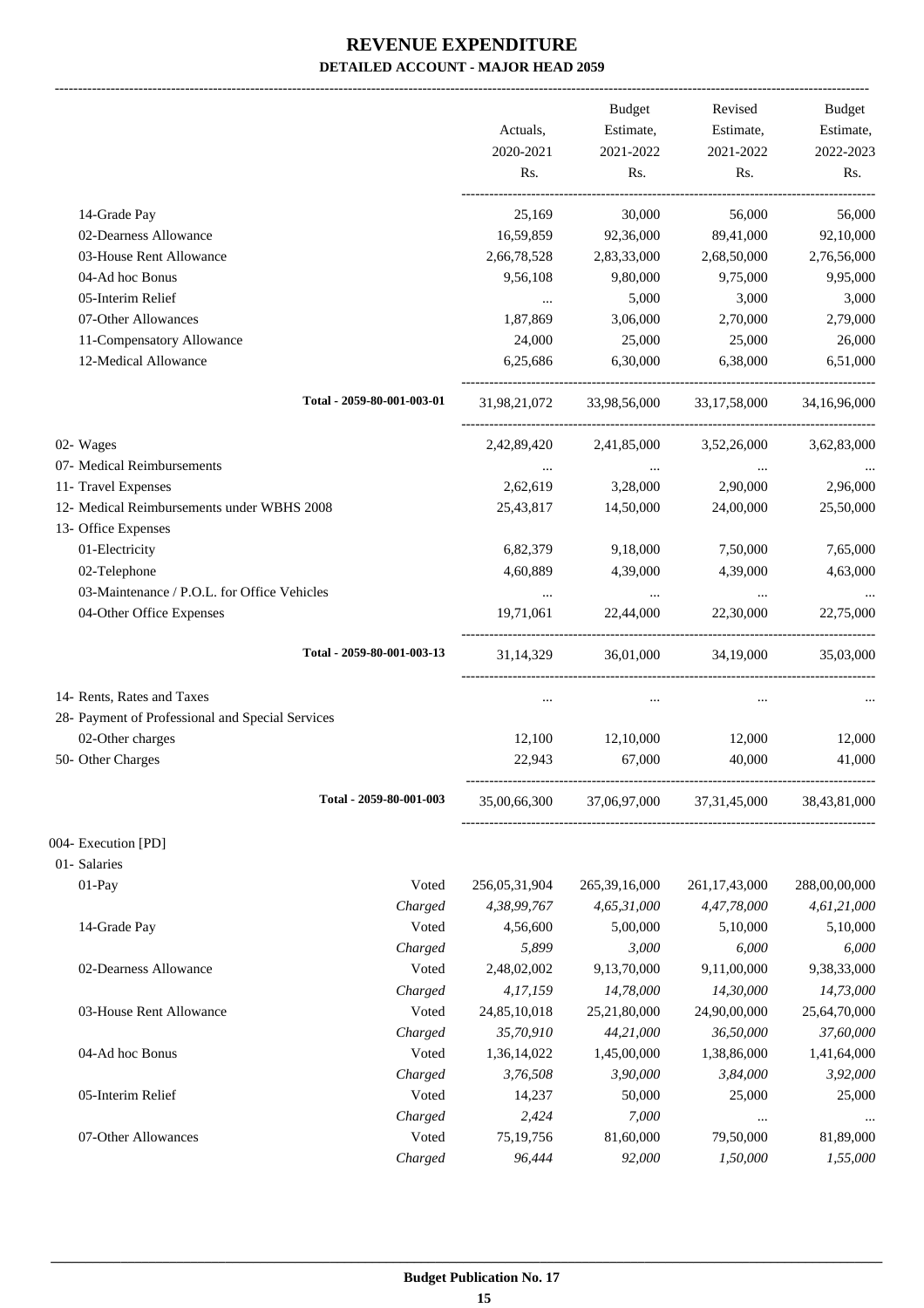-------------------------------------------------------------------------------------------------------------------------------------------------------------------------------

|                                                  |                            | Actuals,<br>2020-2021<br>Rs. | <b>Budget</b><br>Estimate,<br>2021-2022<br>Rs. | Revised<br>Estimate,<br>2021-2022<br>Rs.                   | <b>Budget</b><br>Estimate,<br>2022-2023<br>Rs. |
|--------------------------------------------------|----------------------------|------------------------------|------------------------------------------------|------------------------------------------------------------|------------------------------------------------|
| 11-Compensatory Allowance                        | Voted                      | 40,94,504                    | 41,96,000                                      | 42,17,000                                                  | 43,01,000                                      |
|                                                  | Charged                    | 2,64,000                     | 2,70,000                                       | 2,72,000                                                   | 2,77,000                                       |
| 12-Medical Allowance                             | Voted                      | 1,31,94,631                  | 1,34,00,000                                    | 1,34,59,000                                                | 1,37,28,000                                    |
|                                                  | Charged                    | 2,87,267                     | 2,95,000                                       | 2,93,000                                                   | 2,99,000                                       |
|                                                  | Total - 2059-80-001-004-01 | 292, 16, 58, 052             | 309,17,59,000                                  | 304,28,53,000                                              | 332, 37, 03, 000                               |
|                                                  | Voted                      | 287, 27, 37, 674             | 303,82,72,000                                  | 299,18,90,000                                              | 327,12,20,000                                  |
|                                                  | Charged                    | 4,89,20,378                  | 5,34,87,000                                    | 5,09,63,000                                                | 5,24,83,000                                    |
| 02- Wages                                        |                            | 41,16,99,007                 | 42,15,88,000                                   | 42,00,00,000                                               | 73,26,00,000                                   |
| 07- Medical Reimbursements                       | Voted                      | 1,33,430                     | 82,000                                         | 1,25,000                                                   | 1,36,000                                       |
|                                                  | Charged                    | $\ldots$                     | $\ldots$                                       | $\ldots$                                                   |                                                |
| 11- Travel Expenses                              | Voted                      | 13,99,063                    | 16,20,000                                      | 14,00,000                                                  | 14,28,000                                      |
|                                                  | Charged                    | 11,723                       | 13,000                                         | 13,000                                                     | 13,000                                         |
| 12- Medical Reimbursements under WBHS 2008       | Voted                      | 72,60,259                    | 90,00,000                                      | 1,12,00,000                                                | 1,14,24,000                                    |
|                                                  | Charged                    | 3,35,044                     | 5,00,000                                       | 3,50,000                                                   | 3,57,000                                       |
| 13- Office Expenses                              |                            |                              |                                                |                                                            |                                                |
| 01-Electricity                                   |                            | 3,56,66,992                  | 3,67,20,000                                    | 3,90,00,000                                                | 3,92,00,000                                    |
| 02-Telephone                                     |                            | 29,72,096                    | 35,70,000                                      | 33,00,000                                                  | 33,66,000                                      |
| 03-Maintenance / P.O.L. for Office Vehicles      | Voted                      | 68,403                       | $\cdots$                                       | 70,000                                                     | 71,000                                         |
|                                                  | Charged                    | $\cdots$                     | $\cdots$                                       | $\cdots$                                                   | $\ldots$                                       |
| 04-Other Office Expenses                         | Voted                      | 53, 24, 422                  | 61,20,000                                      | 58,00,000                                                  | 59,16,000                                      |
|                                                  | Charged                    | 17,466                       | 31,000                                         | 31,000                                                     | 32,000                                         |
|                                                  | Total - 2059-80-001-004-13 | 4,40,49,379                  | 4,64,41,000                                    | 4,82,01,000                                                | 4,85,85,000                                    |
|                                                  | Voted                      | 4,40,31,913                  | 4,64,10,000                                    | 4,81,70,000                                                | 4,85,53,000                                    |
|                                                  | Charged                    | 17,466                       | 31,000                                         | 31,000                                                     | 32,000                                         |
| 14- Rents, Rates and Taxes                       | Voted                      |                              | 2,11,63,030 1,80,62,000                        | 2,13,75,000                                                | 2,18,03,000                                    |
|                                                  | Charged                    | 19, 12, 143                  | 20,40,000                                      | 19,31,000                                                  | 19,70,000                                      |
| 28- Payment of Professional and Special Services |                            |                              |                                                |                                                            |                                                |
| 02-Other charges                                 |                            | $\cdots$                     | $\ldots$                                       | $\ldots$                                                   | $\cdots$                                       |
| 50- Other Charges                                |                            | 19,950                       | 21,000                                         | 21,000                                                     | 22,000                                         |
|                                                  | Total - 2059-80-001-004    |                              |                                                | 340,96,41,080  359,11,26,000  354,74,69,000  414,20,41,000 |                                                |
|                                                  | Voted                      |                              |                                                | 335,81,66,905 353,48,55,000 349,39,31,000 408,69,16,000    |                                                |
|                                                  | Charged                    |                              | 5,11,96,754 5,60,70,000 5,32,88,000            |                                                            | 5,48,55,000                                    |
| 005- Architecture [PD]                           |                            |                              |                                                |                                                            |                                                |
| 01- Salaries                                     |                            |                              |                                                |                                                            |                                                |
| 01-Pay                                           |                            | 2,55,90,984                  | 2,64,41,000                                    | 2,61,03,000                                                | 2,68,86,000                                    |
| 14-Grade Pay                                     |                            | $\ldots$                     | $\cdots$                                       | $\ldots$                                                   |                                                |
| 02-Dearness Allowance                            |                            | 1,27,800                     | 8,00,000                                       | 8,00,000                                                   | 8,24,000                                       |
| 03-House Rent Allowance                          |                            | 27, 27, 140                  | 25,12,000                                      | 27,14,000                                                  | 27,96,000                                      |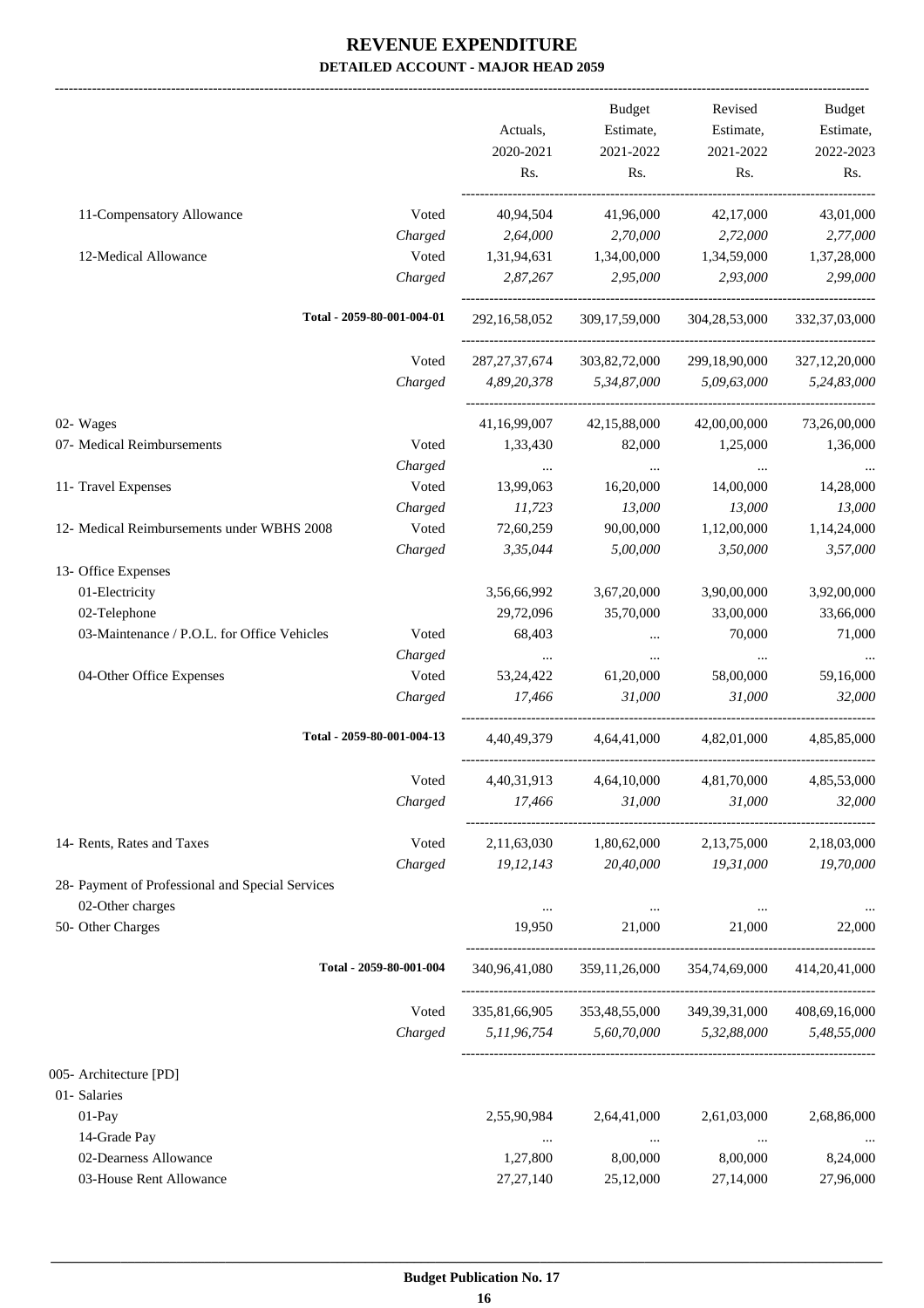|                                                                   |                  | <b>Budget</b> | Revised       | <b>Budget</b>    |
|-------------------------------------------------------------------|------------------|---------------|---------------|------------------|
|                                                                   | Actuals,         | Estimate,     | Estimate,     | Estimate,        |
|                                                                   | 2020-2021        | 2021-2022     | 2021-2022     | 2022-2023        |
|                                                                   | Rs.              | Rs.           | Rs.           | Rs.              |
| 04-Ad hoc Bonus                                                   | 67,200           | 72,000        | 69,000        | 70,000           |
| 07-Other Allowances                                               | $\cdots$         | 21,000        | 10,000        | 11,000           |
| 12-Medical Allowance                                              | 18,000           | 20,000        | 26,000        | 28,000           |
| Total - 2059-80-001-005-01                                        | 2,85,31,124      | 2,98,66,000   | 2,97,22,000   | 3,06,15,000      |
| 02- Wages                                                         | 37,142           | 6,00,000      | 4,00,000      | 4,12,000         |
| 07- Medical Reimbursements                                        | $\ldots$         | $\cdots$      | $\cdots$      |                  |
| 11- Travel Expenses                                               | 28,157           | 15,000        | 28,000        | 30,000           |
| 12- Medical Reimbursements under WBHS 2008<br>13- Office Expenses | 2,48,973         | 1,43,000      | 6,00,000      | 6,12,000         |
| 02-Telephone                                                      | 31,202           | 28,000        | 31,000        | 33,000           |
| 04-Other Office Expenses                                          | 4,89,103         | 4,08,000      | 4,70,000      | 5,00,000         |
| Total - 2059-80-001-005-13                                        | 5, 20, 305       | 4,36,000      | 5,01,000      | 5,33,000         |
| 28- Payment of Professional and Special Services                  |                  |               |               |                  |
| 02-Other charges                                                  |                  | $\ddotsc$     |               |                  |
| Total - 2059-80-001-005                                           | 2,93,65,701      | 3,10,60,000   | 3,12,51,000   | 3,22,02,000      |
| <b>Total - Administrative Expenditure</b>                         | 389, 36, 06, 167 | 410,68,31,000 | 406,57,29,000 | 467,60,22,000    |
| Voted                                                             | 384, 24, 09, 413 | 405,07,60,000 | 401,24,41,000 | 462, 11, 67, 000 |
| Charged                                                           | 5,11,96,754      | 5,60,71,000   | 5,32,88,000   | 5,48,55,000      |
| Total - 2059-80-001                                               | 389, 36, 06, 167 | 410,68,31,000 | 406,57,29,000 | 467,60,22,000    |
| Voted                                                             | 384, 24, 09, 413 | 405,07,60,000 | 401,24,41,000 | 462, 11, 67, 000 |
| Charged                                                           | 5,11,96,754      | 5,60,71,000   | 5,32,88,000   | 5,48,55,000      |

#### **DETAILED ACCOUNT NO. 2059-80-003 - TRAINING .**

#### **80 - GENERAL**

#### **003- Training**

#### **State Development Schemes**

- 001- Training of engineering and technological graduates and apprentices under the Apprentices Act. [PD]
- 

|                               | Total - 2059-80-003                      | $\cdots$ | 15,00,000 | 5,00,000 | 15,75,000 |
|-------------------------------|------------------------------------------|----------|-----------|----------|-----------|
|                               | <b>Total - State Development Schemes</b> | $\cdots$ | 15,00,000 | 5,00,000 | 15,75,000 |
| 34- Scholarships and Stipends |                                          | $\cdots$ | 15,00,000 | 5.00.000 | 15,75,000 |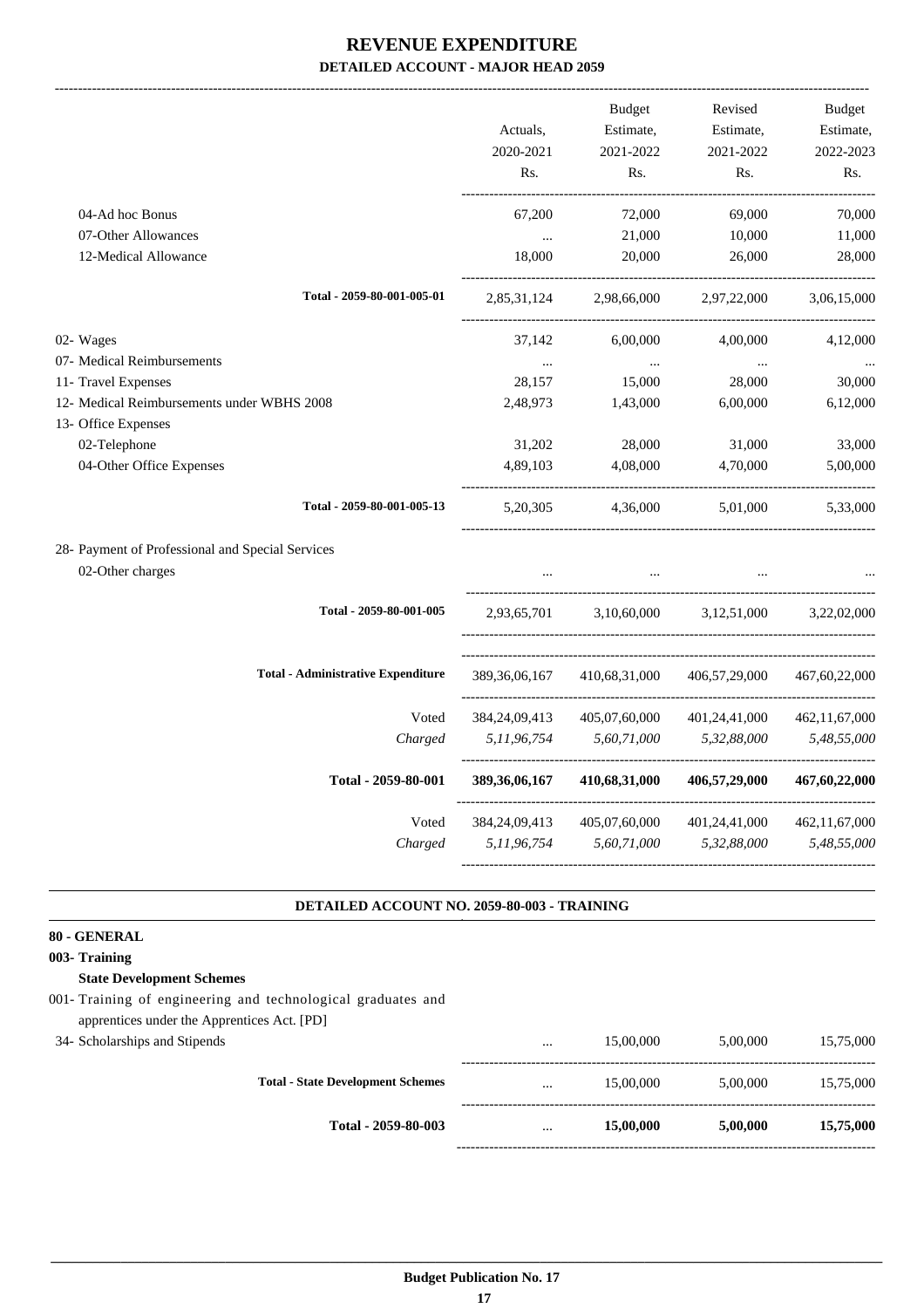|                                                          | Actuals,<br>2020-2021<br>Rs.    | Budget<br>Estimate,<br>2021-2022<br>Rs.                   | Revised<br>Estimate,<br>2021-2022<br>Rs.                         | Budget<br>Estimate,<br>2022-2023<br>Rs. |
|----------------------------------------------------------|---------------------------------|-----------------------------------------------------------|------------------------------------------------------------------|-----------------------------------------|
| Voted<br>Charged                                         | $\cdots$<br>$\cdots$            | 15,00,000<br>$\cdots$                                     | 5,00,000<br>$\cdots$                                             | 15,75,000                               |
| DETAILED ACCOUNT NO. 2059-80-004 - PLANNING AND RESEARCH |                                 |                                                           |                                                                  |                                         |
| 80 - GENERAL                                             |                                 |                                                           |                                                                  |                                         |
| 004- Planning and Research                               |                                 |                                                           |                                                                  |                                         |
| <b>Administrative Expenditure</b>                        |                                 |                                                           |                                                                  |                                         |
| 001- Planning and Research [PD]                          |                                 |                                                           |                                                                  |                                         |
| 01- Salaries                                             |                                 |                                                           |                                                                  |                                         |
| 01-Pay                                                   | 4,52,82,707                     | 4,60,41,000                                               | 4,57,00,000                                                      | 4,70,71,000                             |
| 14-Grade Pay                                             | 1,800                           | 5,000                                                     | 5,000                                                            | 6,000                                   |
| 02-Dearness Allowance                                    | 2,41,784                        | 13,82,000                                                 | 14,90,000                                                        | 15,35,000                               |
| 03-House Rent Allowance                                  | 41,36,979                       | 43,74,000                                                 | 45,90,000                                                        | 47,28,000                               |
| 04-Ad hoc Bonus                                          | 84,000                          | 88,000                                                    | 86,000                                                           | 88,000                                  |
| 07-Other Allowances                                      | 960                             | 62,000                                                    | 25,000                                                           | 26,000                                  |
| 12-Medical Allowance                                     | 32,000                          | 36,000                                                    | 33,000                                                           | 34,000                                  |
| Total - 2059-80-004-001-01                               | 4,97,80,230                     | 5,19,88,000                                               | 5,19,29,000                                                      | 5,34,88,000                             |
| 02- Wages                                                | 32, 26, 714                     | 29,49,000                                                 | 58,68,000                                                        | 60,45,000                               |
| 07- Medical Reimbursements                               | $\ldots$                        | $\cdots$                                                  | $\cdots$                                                         |                                         |
| 11- Travel Expenses                                      | 30,771                          | 55,000                                                    | 30,000                                                           | 31,000                                  |
| 12- Medical Reimbursements under WBHS 2008               | 79,541                          | 2,60,000                                                  | 15,00,000                                                        | 15,30,000                               |
| 13- Office Expenses                                      |                                 |                                                           |                                                                  |                                         |
| 01-Electricity                                           |                                 | 10,000                                                    | $\cdots$                                                         |                                         |
| 02-Telephone                                             | 25,268                          | 26,000                                                    | 31,000                                                           | 32,000                                  |
| 03-Maintenance / P.O.L. for Office Vehicles              | $\cdots$                        |                                                           |                                                                  | $\ddotsc$                               |
| 04-Other Office Expenses                                 |                                 |                                                           | 3,03,142 2,96,000 3,00,000 3,04,000                              |                                         |
| Total - 2059-80-004-001-13                               | 3,28,410                        | 3,32,000                                                  | 3,31,000                                                         | 3,36,000                                |
| 28- Payment of Professional and Special Services         |                                 |                                                           |                                                                  |                                         |
| 02-Other charges                                         | $\cdots$                        | $\mathcal{L}_{\text{max}}$ and $\mathcal{L}_{\text{max}}$ | $\ldots$                                                         |                                         |
| 50- Other Charges                                        |                                 |                                                           | 1,14,666 78,000 1,05,000 1,15,000                                |                                         |
| <b>Total - Administrative Expenditure</b>                |                                 |                                                           | 5,35,60,332 5,56,62,000 5,97,63,000 6,15,45,000                  |                                         |
| Total - 2059-80-004                                      |                                 |                                                           | $5,35,60,332$ $5,56,62,000$ $5,97,63,000$                        | 6,15,45,000                             |
| Voted                                                    |                                 |                                                           | 5,35,60,332 5,56,62,000 5,97,63,000 6,15,45,000                  |                                         |
| Charged                                                  | $\mathbf{r}$ , and $\mathbf{r}$ |                                                           | $\mathbf{m}$ and $\mathbf{m}$ and $\mathbf{m}$<br><b>Section</b> |                                         |
|                                                          |                                 |                                                           |                                                                  |                                         |

#### **DETAILED ACCOUNT NO. 2059-80-051 - CONSTRUCTION .**

**80 - GENERAL**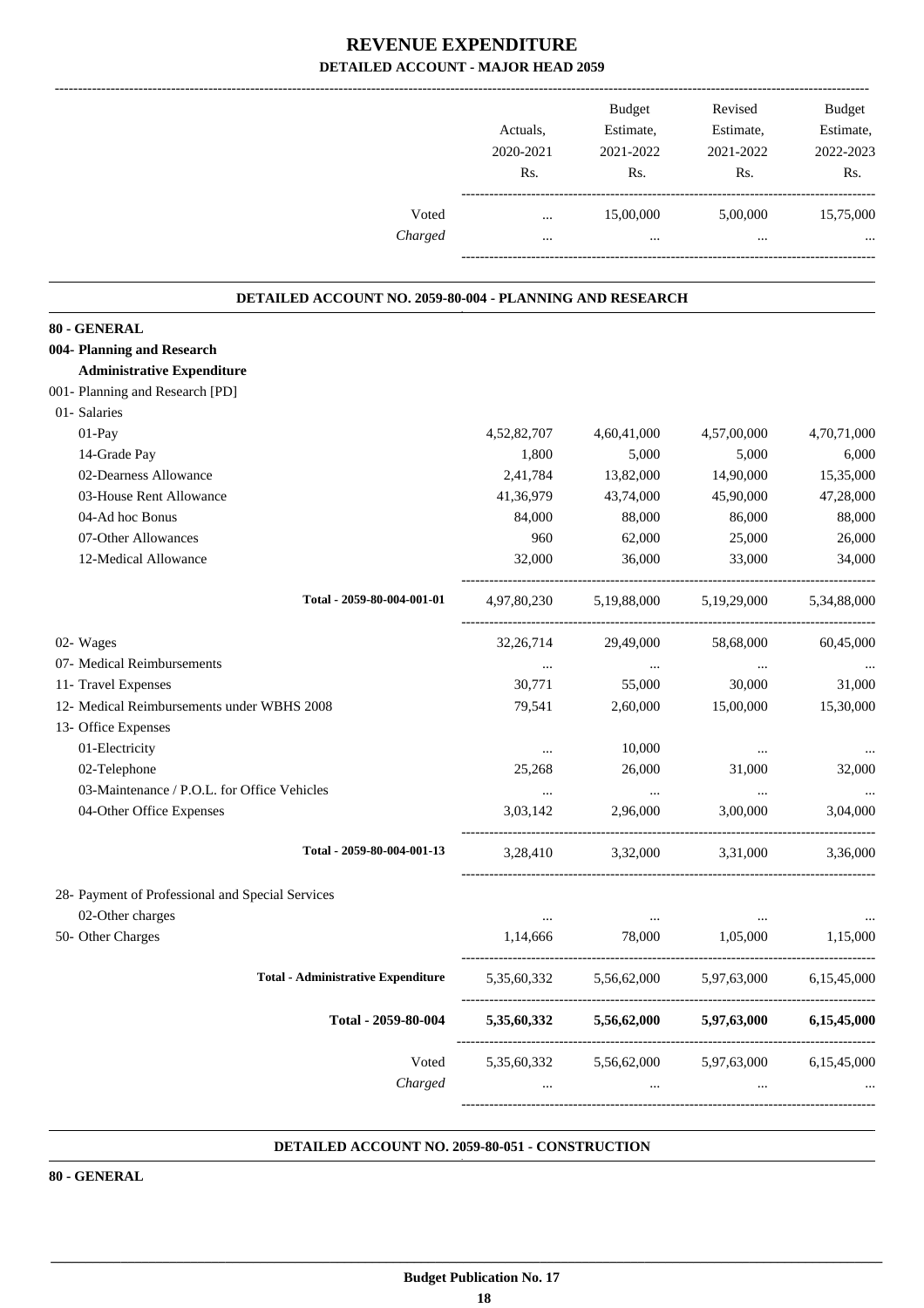|                                                                                            |                                                            | Actuals,<br>2020-2021<br>Rs. | Budget<br>Estimate,<br>2021-2022<br>Rs.   | Revised<br>Estimate,<br>2021-2022<br>Rs.        | Budget<br>Estimate,<br>2022-2023<br>Rs. |
|--------------------------------------------------------------------------------------------|------------------------------------------------------------|------------------------------|-------------------------------------------|-------------------------------------------------|-----------------------------------------|
| 051- Construction                                                                          |                                                            |                              |                                           |                                                 |                                         |
| <b>State Development Schemes</b>                                                           |                                                            |                              |                                           |                                                 |                                         |
| 001- Construction of Crematorium under 'Baitarini' Project [PD]                            |                                                            |                              |                                           |                                                 |                                         |
| 35- Grants for creation of Capital Assets                                                  |                                                            |                              |                                           |                                                 |                                         |
|                                                                                            | Total - 2059-80-051                                        |                              |                                           |                                                 |                                         |
|                                                                                            | Voted                                                      |                              |                                           | $\cdots$                                        |                                         |
|                                                                                            | Charged                                                    |                              |                                           | $\cdots$                                        |                                         |
|                                                                                            | DETAILED ACCOUNT NO. 2059-80-052 - MACHINERY AND EQUIPMENT |                              |                                           |                                                 |                                         |
| 80 - GENERAL                                                                               |                                                            |                              |                                           |                                                 |                                         |
| 052- Machinery and Equipment                                                               |                                                            |                              |                                           |                                                 |                                         |
| <b>Administrative Expenditure</b>                                                          |                                                            |                              |                                           |                                                 |                                         |
| 002- Construction Board - Repairs and Carriage [PD]<br>19- Maintenance                     |                                                            |                              |                                           |                                                 |                                         |
|                                                                                            |                                                            | 1,38,07,020                  | 1,79,56,000                               | 1,70,00,000                                     | 1,73,40,000                             |
|                                                                                            | Total - 2059-80-052-002                                    |                              | $1,38,07,020$ $1,79,56,000$ $1,70,00,000$ |                                                 | 1,73,40,000                             |
| 003- P.W. Directorate - New Supplies-Scientific Instruments and<br>Dressing materials [PD] |                                                            |                              |                                           |                                                 |                                         |
| 50- Other Charges                                                                          |                                                            |                              |                                           |                                                 |                                         |
| 52- Machinery and Equipment/Tools and Plants                                               | Voted<br>Charged                                           | 1,61,816<br>39,933           | 5,20,000<br>42,000                        | 3,50,000<br>42,000                              | 3,57,000<br>43,000                      |
| 75- Purchase                                                                               |                                                            |                              |                                           |                                                 |                                         |
|                                                                                            | Total - 2059-80-052-003                                    | 2,01,749                     | 5,62,000                                  | 3,92,000                                        | 4,00,000                                |
|                                                                                            | Voted                                                      |                              | 1,61,816 5,18,000                         | 3,49,000                                        | 3,56,000                                |
|                                                                                            | Charged                                                    | 39,933                       | 42,000                                    | 42,000                                          | 43,000                                  |
| 004- PWD (Civil) Repairs [PD]                                                              |                                                            |                              |                                           |                                                 |                                         |
| 19- Maintenance                                                                            | Voted                                                      |                              | 4,20,22,369 4,49,00,000                   | 4,42,00,000                                     | 4,50,84,000                             |
|                                                                                            | Charged                                                    | 1,27,628 1,86,000            |                                           | 1,80,000                                        | 1,84,000                                |
|                                                                                            | Total - 2059-80-052-004                                    |                              | 4,21,49,997 4,50,86,000                   | 4,43,80,000                                     | 4,52,68,000                             |
|                                                                                            | Voted                                                      |                              |                                           | 4,20,22,369 4,49,00,000 4,42,00,000 4,50,84,000 |                                         |
|                                                                                            | Charged                                                    | 1,27,628 1,86,000            |                                           | 1,80,000                                        | 1,84,000                                |
| 005- PWD (Electrical) Repairs [PD]                                                         |                                                            |                              |                                           |                                                 |                                         |
| 19- Maintenance                                                                            |                                                            |                              |                                           | 2,25,67,521 2,17,23,000 2,24,00,000 2,26,00,000 |                                         |
|                                                                                            | Total - 2059-80-052-005                                    |                              |                                           | 2,25,67,521 2,17,23,000 2,24,00,000             | 2,26,00,000                             |
|                                                                                            |                                                            |                              |                                           |                                                 |                                         |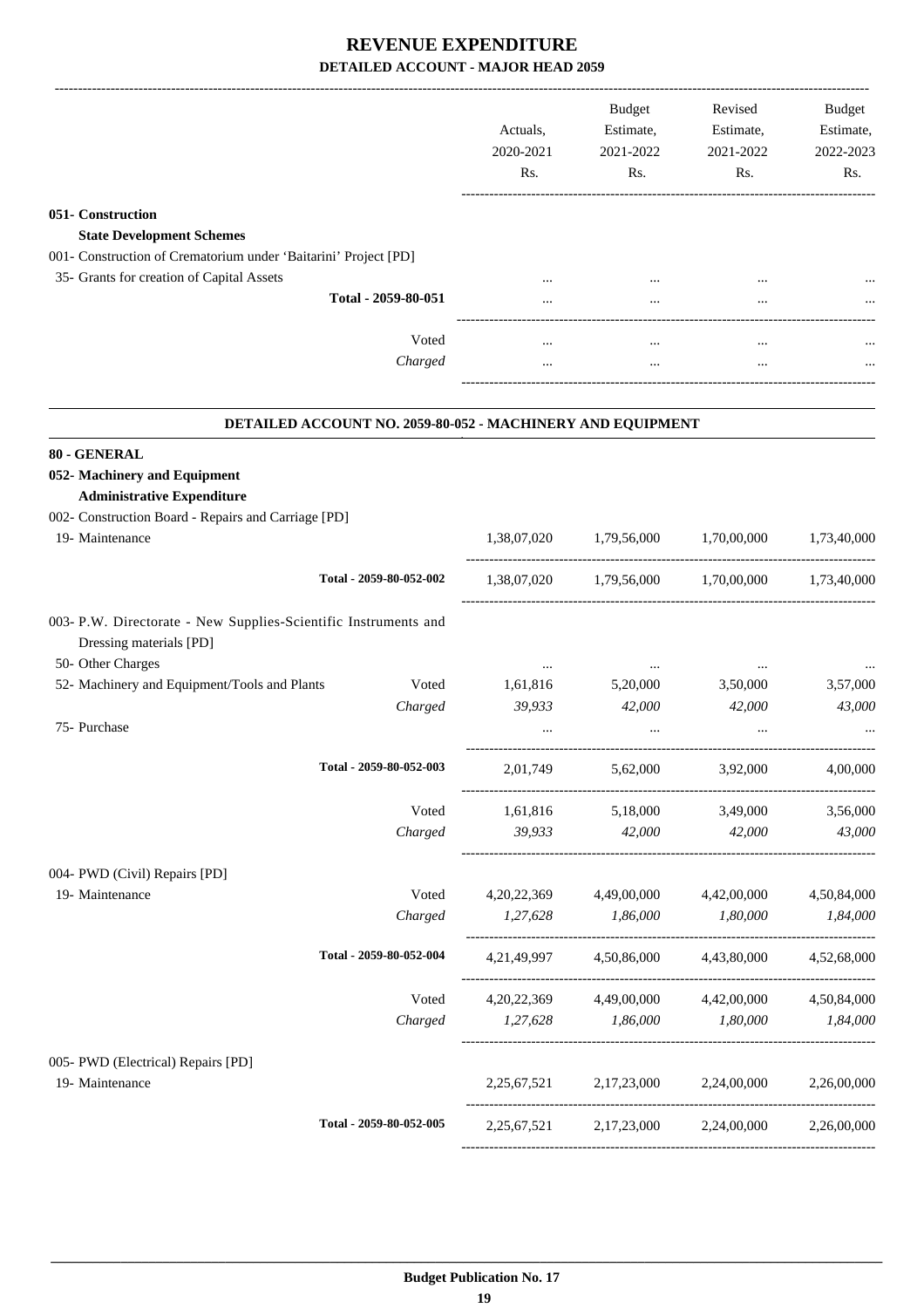|                                           | Actuals.    | <b>Budget</b><br>Estimate, | Revised<br>Estimate, | <b>Budget</b><br>Estimate, |
|-------------------------------------------|-------------|----------------------------|----------------------|----------------------------|
|                                           | 2020-2021   | 2021-2022                  | 2021-2022            | 2022-2023                  |
|                                           | Rs.         | Rs.                        | Rs.                  | Rs.                        |
| <b>Total - Administrative Expenditure</b> | 7,87,26,287 | 8,53,27,000                | 8,41,72,000          | 8,56,08,000                |
| Voted                                     | 7,85,58,726 | 8,50,99,000                | 8,39,50,000          | 8,53,81,000                |
| Charged                                   | 1,67,561    | 2,28,000                   | 2,22,000             | 2,27,000                   |
| Total - 2059-80-052                       | 7,87,26,287 | 8,53,27,000                | 8,41,72,000          | 8,56,08,000                |
| Voted                                     | 7,85,58,726 | 8,50,99,000                | 8,39,50,000          | 8,53,81,000                |
| Charged                                   | 1,67,561    | 2,28,000                   | 2,22,000             | 2,27,000                   |
|                                           |             |                            |                      |                            |

.

#### **DETAILED ACCOUNT NO. 2059-80-053 - MAINTENANCE & REPAIRS**

| 80 - GENERAL                                                    |          |                         |                                                                   |             |
|-----------------------------------------------------------------|----------|-------------------------|-------------------------------------------------------------------|-------------|
| 053- Maintenance & Repairs                                      |          |                         |                                                                   |             |
| <b>Administrative Expenditure</b>                               |          |                         |                                                                   |             |
| 004- Maintenance expenditure for Mela Ground [PD]               |          |                         |                                                                   |             |
| 01- Salaries                                                    |          |                         |                                                                   |             |
| 04-Ad hoc Bonus                                                 |          |                         |                                                                   |             |
| 12-Medical Allowance                                            |          |                         |                                                                   |             |
| <b>State Development Schemes</b>                                |          |                         |                                                                   |             |
| 001- Work Charged Establishment Cost of PWD (Civil) [PD]        |          |                         |                                                                   |             |
| 02- Wages                                                       |          |                         | $3,42,35,235$ $4,10,00,000$ $4,10,00,000$ $4,30,50,000$           |             |
| Total - 2059-80-053-001                                         |          | 3,42,35,235 4,10,00,000 | 4,10,00,000                                                       | 4,30,50,000 |
| 002- Work Charged Establishment Cost of PW (CB) Department [PD] |          |                         |                                                                   |             |
| 02- Wages                                                       |          |                         | 12,58,342 25,00,000 8,33,000 26,25,000                            |             |
| Total - 2059-80-053-002                                         |          |                         | 12,58,342 25,00,000 8,33,000 26,25,000                            |             |
| 003- Work Charged Establishment Cost of PWD (Electrical) [PD]   |          |                         |                                                                   |             |
| 02- Wages                                                       |          |                         | 1,53,48,954 1,76,00,000 1,80,00,000 1,84,80,000                   |             |
| Total - 2059-80-053-003                                         |          |                         | 1,53,48,954 1,76,00,000 1,80,00,000 1,84,80,000                   |             |
|                                                                 |          |                         |                                                                   |             |
| <b>Total - State Development Schemes</b>                        |          |                         | 5,08,42,531 6,11,00,000 5,98,33,000 6,41,55,000                   |             |
| Total - 2059-80-053                                             |          |                         | 5,08,42,531 6,11,00,000 5,98,33,000 6,41,55,000                   |             |
| Voted<br>Charged                                                | $\cdots$ | $\cdots$                | 5,08,42,531 6,11,00,000 5,98,33,000 6,41,55,000<br><b>Section</b> |             |
|                                                                 |          |                         |                                                                   |             |
|                                                                 |          |                         |                                                                   |             |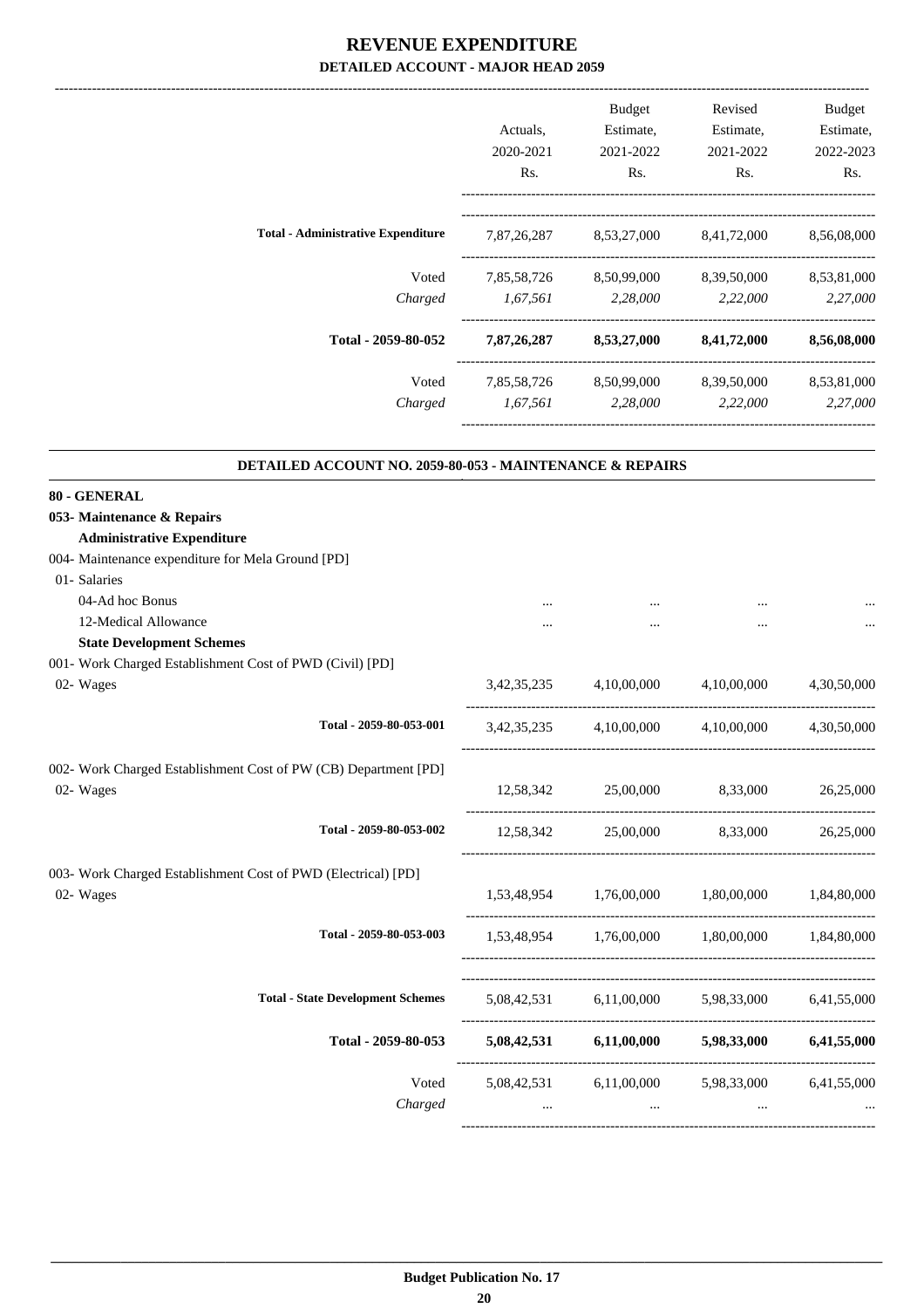|                                                            | Actuals,<br>2020-2021<br>Rs. | <b>Budget</b><br>Estimate,<br>2021-2022<br>Rs. | Revised<br>Estimate,<br>2021-2022<br>Rs. | <b>Budget</b><br>Estimate,<br>2022-2023<br>Rs. |
|------------------------------------------------------------|------------------------------|------------------------------------------------|------------------------------------------|------------------------------------------------|
| DETAILED ACCOUNT NO. 2059-80-105 - PUBLICE WORKS WORKSHOPS |                              |                                                |                                          |                                                |
| 80 - GENERAL                                               |                              |                                                |                                          |                                                |
| 105- Publice Works Workshops                               |                              |                                                |                                          |                                                |
| <b>Administrative Expenditure</b>                          |                              |                                                |                                          |                                                |
| 001- Public Works - Workshops Establishment [PD]           |                              |                                                |                                          |                                                |
| 01- Salaries                                               |                              |                                                |                                          |                                                |
| 01-Pay                                                     | $\cdots$                     | $\cdots$                                       | $\ddotsc$                                | $\ddotsc$                                      |
| 14-Grade Pay                                               | $\cdots$                     | $\ddotsc$                                      | $\cdot \cdot$                            |                                                |
| 02-Dearness Allowance                                      |                              |                                                |                                          |                                                |
| 03-House Rent Allowance                                    |                              |                                                |                                          |                                                |
| 04-Ad hoc Bonus                                            |                              |                                                |                                          |                                                |
| 07-Other Allowances                                        |                              |                                                |                                          | $\cdots$                                       |
| 12-Medical Allowance                                       |                              |                                                |                                          |                                                |
| 07- Medical Reimbursements                                 | $\cdots$                     | $\cdots$                                       | $\cdots$                                 |                                                |
| 11- Travel Expenses                                        |                              |                                                |                                          |                                                |
| 12- Medical Reimbursements under WBHS 2008                 | $\cdots$                     |                                                |                                          |                                                |
| 13- Office Expenses                                        |                              |                                                |                                          |                                                |
| 01-Electricity                                             |                              |                                                |                                          | $\cdots$                                       |
| 02-Telephone                                               |                              |                                                |                                          | $\cdots$                                       |
| 03-Maintenance / P.O.L. for Office Vehicles                |                              |                                                | $\ddotsc$                                | $\cdots$                                       |
| 04-Other Office Expenses                                   |                              | $\cdots$                                       | $\ddotsc$                                |                                                |
| 50- Other Charges                                          |                              | $\cdots$                                       | $\cdots$                                 |                                                |
| Total - 2059-80-105                                        |                              |                                                | $\ddotsc$                                |                                                |
|                                                            |                              |                                                |                                          |                                                |
| Voted                                                      |                              | $\cdots$                                       |                                          |                                                |
| Charged                                                    | $\cdots$                     | $\cdots$                                       | $\ddotsc$                                | $\ddotsc$                                      |
|                                                            |                              |                                                |                                          |                                                |

#### **DETAILED ACCOUNT NO. 2059-80-800 - OTHER EXPENDITURE**

.

| 80 - GENERAL                               |          |           |           |           |
|--------------------------------------------|----------|-----------|-----------|-----------|
| 800- Other Expenditure                     |          |           |           |           |
| <b>Administrative Expenditure</b>          |          |           |           |           |
| 003- Indian Buildings Congress [PD]        |          |           |           |           |
| 13- Office Expenses                        |          |           |           |           |
| 02-Telephone                               | $\cdots$ | 3,000     | $\cdots$  | $\ddotsc$ |
| 50- Other Charges                          | $\cdots$ | 85,000    | 40,000    | 41,000    |
| <b>Total - Administrative Expenditure</b>  | $\cdots$ | 88,000    | 40,000    | 41,000    |
| <b>State Development Schemes</b>           |          |           |           |           |
| 002- Research and in-service training [PD] |          |           |           |           |
| 50- Other Charges                          | 1,49,963 | 51,60,000 | 17,20,000 | 54,18,000 |
| <b>Total - State Development Schemes</b>   | 1,49,963 | 51,60,000 | 17,20,000 | 54,18,000 |
|                                            |          |           |           |           |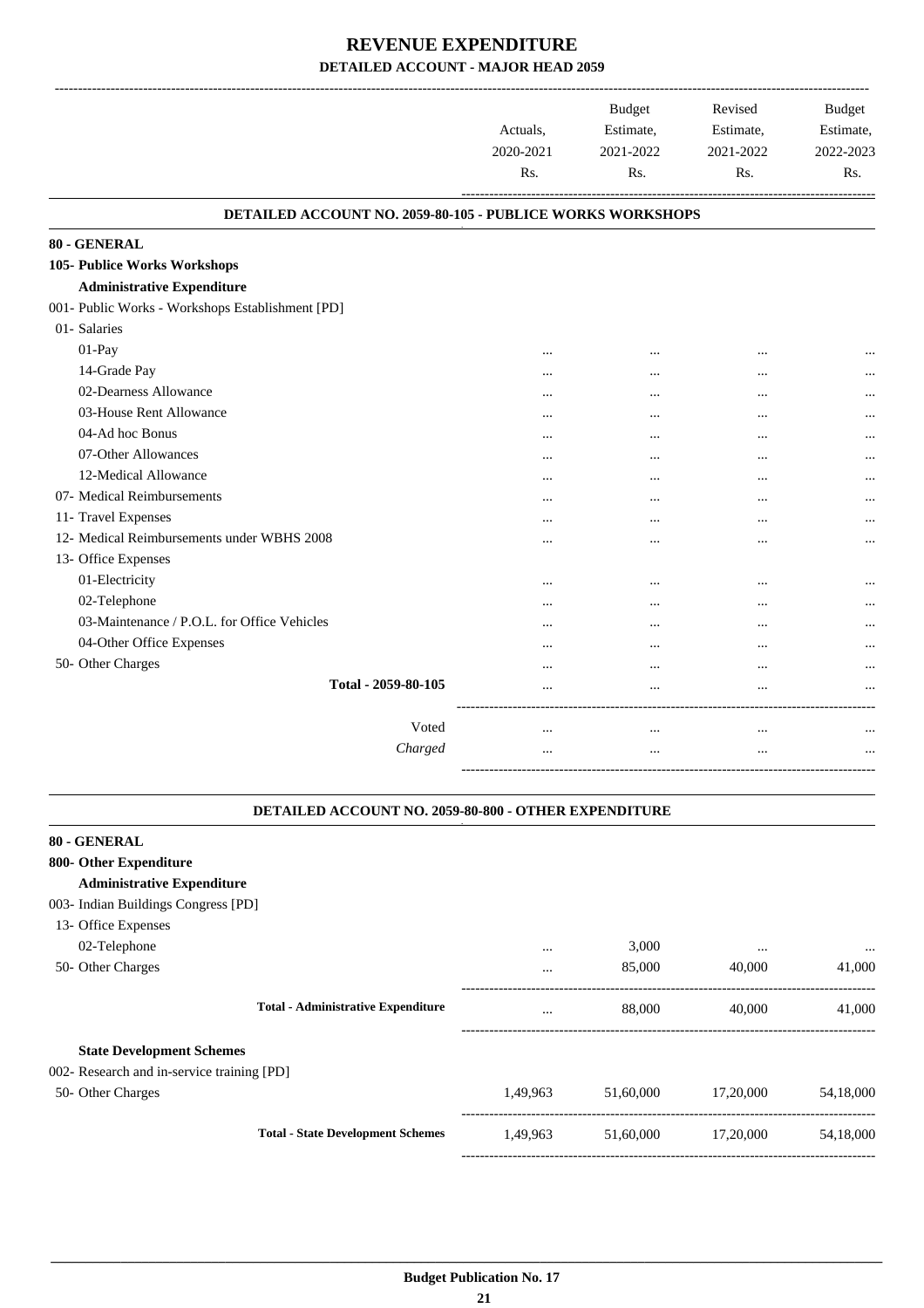|                                                                           |           | Budget    | Revised             | Budget    |
|---------------------------------------------------------------------------|-----------|-----------|---------------------|-----------|
|                                                                           | Actuals,  | Estimate, | Estimate,           | Estimate, |
|                                                                           | 2020-2021 | 2021-2022 | 2021-2022           | 2022-2023 |
|                                                                           | Rs.       | Rs.       | Rs.                 | Rs.       |
| Total - 2059-80-800                                                       | 1,49,963  | 52,48,000 | 17,60,000           | 54,59,000 |
| Voted                                                                     | 1,49,963  |           | 52,48,000 17,60,000 | 54,59,000 |
| Charged                                                                   | $\cdots$  | $\cdots$  | $\cdots$            |           |
| DETAILED ACCOUNT NO. 2059 - DEDUCT RECOVERIES IN REDUCTION OF EXPENDITURE |           |           |                     |           |
| 01 - OFFICE BUILDINGS                                                     |           |           |                     |           |
| 051- Construction                                                         |           |           |                     |           |
| Administrative Expenditure                                                |           |           |                     |           |
| 011-Public Works Department [PD]                                          |           |           |                     |           |
| 70-Deduct Recoveries                                                      |           |           |                     |           |
| 01-Others                                                                 | $\cdots$  | $-1,000$  | $-1,000$            | $-1,000$  |
| 02-W.B.H.S. 2008                                                          | $\cdots$  | $\cdots$  | $\cdots$            |           |
| 012-Other Departments [PD]                                                |           |           |                     |           |
| 70-Deduct Recoveries                                                      |           |           |                     |           |

| <b>Budget Publication No. 17</b> |
|----------------------------------|
| ~<br>44                          |

| Administrative Expenditure                                         |           |                               |           |           |
|--------------------------------------------------------------------|-----------|-------------------------------|-----------|-----------|
| 011-Public Works Department [PD]                                   |           |                               |           |           |
| 70-Deduct Recoveries                                               |           |                               |           |           |
| 01-Others                                                          | $\cdots$  | $-1,000$                      | $-1,000$  | $-1,000$  |
| 02-W.B.H.S. 2008                                                   |           | $\ldots$                      | $\ldots$  | $\ldots$  |
| 012-Other Departments [PD]                                         |           |                               |           |           |
| 70-Deduct Recoveries                                               |           |                               |           |           |
| 01-Others                                                          | $\cdots$  | $\cdots$                      | $\ddotsc$ |           |
| 02-W.B.H.S. 2008                                                   | $\cdots$  | $\cdots$<br>_________________ | $\ddotsc$ |           |
| Total - 051 - Deduct - Recoveries                                  | $\ddotsc$ | $-1,000$                      | $-1.000$  | $-1.000$  |
| 053- Maintenance and Repairs                                       |           |                               |           |           |
| Administrative Expenditure                                         |           |                               |           |           |
| 001-Maintenance of Writers Building, etc. [PD]                     |           |                               |           |           |
| 70-Deduct Recoveries                                               |           |                               |           |           |
| 01-Others                                                          | $-72,505$ | $-30,000$                     | $-50,000$ | $-50,000$ |
| 02-W.B.H.S. 2008                                                   | $\cdots$  | $-1,000$                      | $\cdots$  | $\ldots$  |
| 003-Maintenance of other Government non-residental buildings by    |           |                               |           |           |
| PWD (Civil) [PD]                                                   |           |                               |           |           |
| 70-Deduct Recoveries                                               |           |                               |           |           |
| 01-Others                                                          | $\cdots$  | $-1,000$                      | $-1,000$  | $-1,000$  |
| 005-Maintenance of the Government non-residental buildings by      |           |                               |           |           |
| P.W.(CB) Department [PD]                                           |           |                               |           |           |
| 70-Deduct Recoveries                                               |           |                               |           |           |
| 01-Others                                                          | $\cdots$  | $-50,000$                     | $-1,000$  | $-1.000$  |
| 011-Maintenance and repairs of Writers Building - Electrical Works |           |                               |           |           |
| [PD]                                                               |           |                               |           |           |
| 70-Deduct Recoveries                                               |           |                               |           |           |
| 01-Others                                                          | $\cdots$  | $-1,000$                      | $-1,000$  | $-1,000$  |
| 02-W.B.H.S. 2008                                                   | $\cdots$  | $\cdots$                      | $\ddotsc$ | $\cdots$  |
| 014-Maintenance of other Govt. non-residential Buildings by PWD    |           |                               |           |           |
| (Electrical) [PD]                                                  |           |                               |           |           |
| 70-Deduct Recoveries                                               |           |                               |           |           |
| 01-Others                                                          |           | $-1,000$                      | $-1,000$  | $-1,000$  |
| 02-W.B.H.S. 2008                                                   |           | $\ddots$                      |           |           |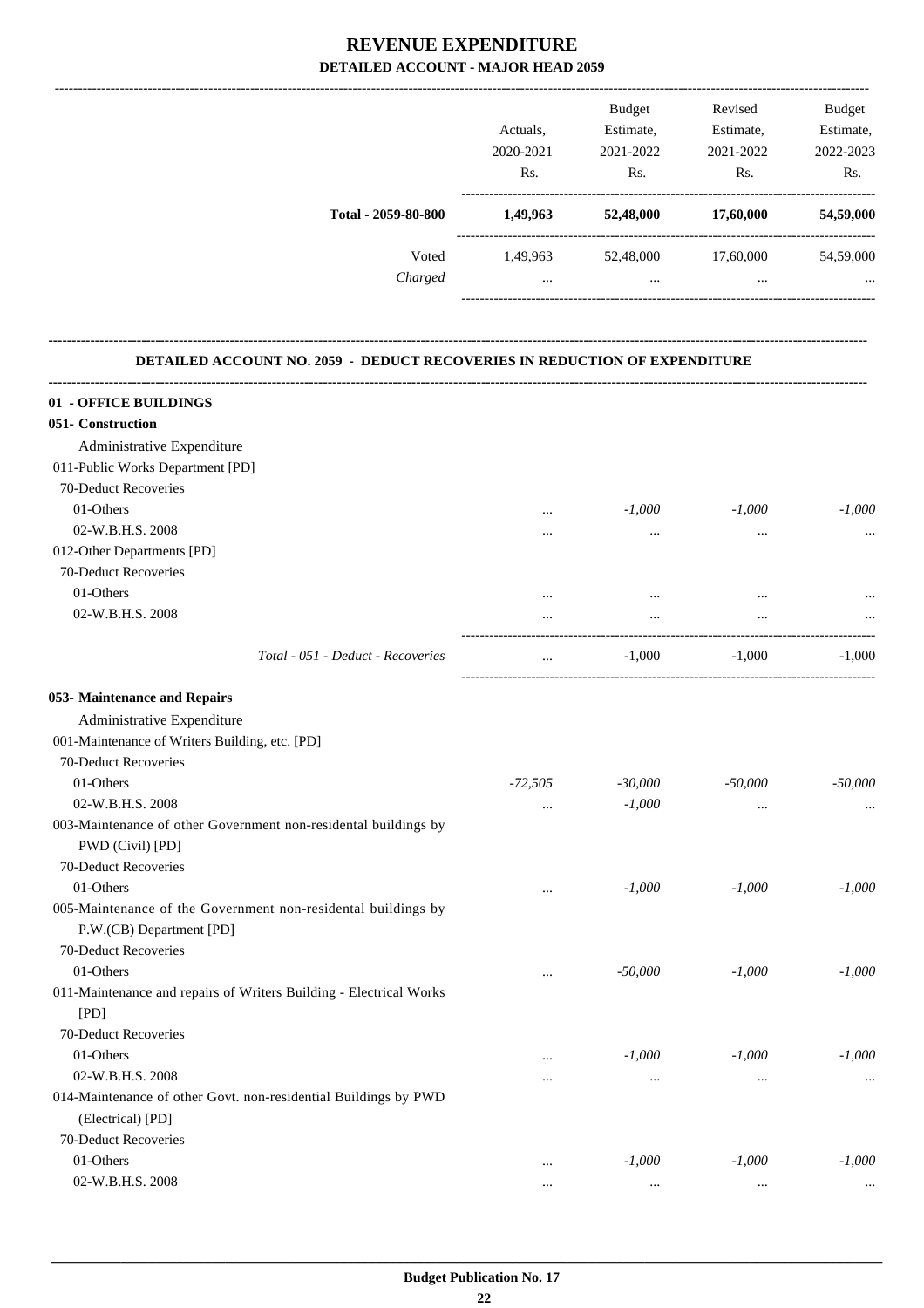|                                                               | Actuals,<br>2020-2021<br>Rs. | Budget<br>Estimate,<br>2021-2022<br>Rs. | Revised<br>Estimate,<br>2021-2022<br>Rs. | <b>Budget</b><br>Estimate,<br>2022-2023<br>Rs. |
|---------------------------------------------------------------|------------------------------|-----------------------------------------|------------------------------------------|------------------------------------------------|
| Total - 053 - Deduct - Recoveries                             | -72,505                      | $-84,000$                               | -54,000                                  | $-54,000$                                      |
| 799- Suspense                                                 |                              |                                         |                                          |                                                |
| Administrative Expenditure                                    |                              |                                         |                                          |                                                |
| 002-Public Works Directorate [PD]                             |                              |                                         |                                          |                                                |
| 70-Deduct Recoveries                                          |                              |                                         |                                          |                                                |
| 01-Others                                                     | $\ddotsc$                    |                                         |                                          |                                                |
| 02-W.B.H.S. 2008                                              | $\cdots$                     | $\cdots$                                | $\cdots$                                 |                                                |
| 003-Deduct for Construction Board [PD]                        |                              |                                         |                                          |                                                |
| 70-Deduct Recoveries                                          |                              |                                         |                                          |                                                |
| 01-Others                                                     |                              | $\ddotsc$                               |                                          |                                                |
| 02-W.B.H.S. 2008                                              |                              | $\cdots$                                | $\cdots$                                 |                                                |
| 004-Deduct for Contruction Board - Purchase [PD]              |                              |                                         |                                          |                                                |
| 70-Deduct Recoveries                                          |                              |                                         |                                          |                                                |
| 01-Others                                                     |                              | $\ddotsc$                               |                                          |                                                |
| 02-W.B.H.S. 2008                                              |                              |                                         | $\cdots$                                 |                                                |
| 005-Deduct for Construction Board - Stock [PD]                |                              |                                         |                                          |                                                |
| 70-Deduct Recoveries                                          |                              |                                         |                                          |                                                |
| 01-Others                                                     |                              |                                         |                                          |                                                |
| 02-W.B.H.S. 2008                                              |                              | $\cdots$                                | $\cdots$                                 |                                                |
| 006-Deduct for Construction Board - Miscellaneous Works [PD]  |                              |                                         |                                          |                                                |
| 70-Deduct Recoveries                                          |                              |                                         |                                          |                                                |
| 01-Others                                                     |                              |                                         |                                          |                                                |
| 02-W.B.H.S. 2008                                              |                              |                                         | $\ddotsc$                                |                                                |
| 007-Deduct for Public Works Directorate - Suspense [PD]       | $\cdots$                     |                                         |                                          |                                                |
| 70-Deduct Recoveries                                          |                              |                                         |                                          |                                                |
| 01-Others                                                     |                              |                                         |                                          |                                                |
| 02-W.B.H.S. 2008                                              | $\cdots$                     | $\cdots$                                | $\cdots$                                 | $\cdots$                                       |
| 008-Deduct for Public Works Directorate - Purchase [PD]       | $\cdots$                     | $\cdots$                                | $\ddotsc$                                | $\cdots$                                       |
| 70-Deduct Recoveries                                          |                              |                                         |                                          |                                                |
| 01-Others                                                     |                              |                                         |                                          |                                                |
| 02-W.B.H.S. 2008                                              | $\cdots$                     | $\cdots$                                | $\ddotsc$                                |                                                |
| 009-Deduct for Public Works Directorate - Stock [PD]          | $\cdots$                     | $\cdots$                                | $\cdots$                                 |                                                |
| 70-Deduct Recoveries                                          |                              |                                         |                                          |                                                |
| 01-Others                                                     |                              |                                         |                                          |                                                |
| 02-W.B.H.S. 2008                                              | $\cdots$                     | $\cdots$                                | $\ddotsc$                                |                                                |
| 010-Deduct for Public Works Directorate - Miscellaneous Works | $\cdots$                     | $\cdots$                                | $\cdots$                                 |                                                |
| [PD]                                                          |                              |                                         |                                          |                                                |
| 70-Deduct Recoveries                                          |                              |                                         |                                          |                                                |
| 01-Others                                                     |                              | $\cdots$                                | $\ddotsc$                                |                                                |
| 02-W.B.H.S. 2008                                              | $\cdots$                     | $\cdots$                                | $\cdots$                                 |                                                |
| Total - 799 - Deduct - Recoveries                             | $\cdots$                     | $\cdots$                                | $\ldots$                                 | $\cdots$                                       |
|                                                               |                              |                                         |                                          |                                                |

#### **800- Other Expenditure**

Administrative Expenditure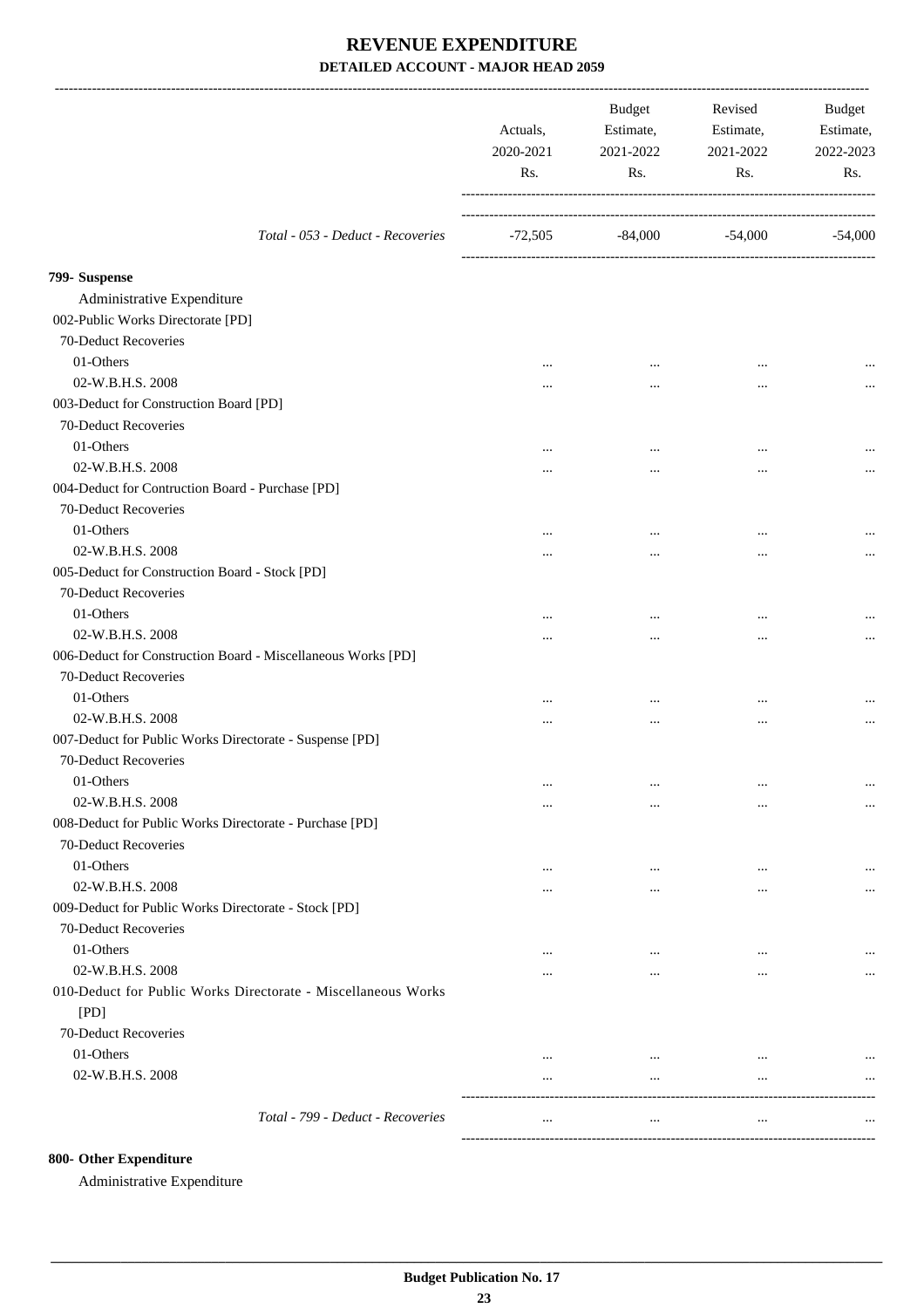|                                                                                                | Actuals,<br>2020-2021<br>Rs. | <b>Budget</b><br>Estimate,<br>2021-2022<br>Rs. | Revised<br>Estimate,<br>2021-2022<br>Rs. | Budget<br>Estimate,<br>2022-2023<br>Rs. |
|------------------------------------------------------------------------------------------------|------------------------------|------------------------------------------------|------------------------------------------|-----------------------------------------|
| 001-Works related to system for Data, Voice, Internet connectivity<br>and ICT Services [PD]    |                              |                                                |                                          |                                         |
| 70-Deduct Recoveries                                                                           |                              |                                                |                                          |                                         |
| 01-Others                                                                                      | $\cdots$                     | $-1,00,000$                                    |                                          |                                         |
| Total - 800 - Deduct - Recoveries                                                              |                              | $-1,00,000$                                    | $\ddotsc$                                |                                         |
| 911- Deduct Recoveries of Overpayments                                                         |                              |                                                |                                          |                                         |
| Administrative Expenditure                                                                     |                              |                                                |                                          |                                         |
| 001-Deduct for Public Works Directorate - Overpayments (PW) [PD]                               |                              |                                                |                                          |                                         |
| 70-Deduct Recoveries                                                                           |                              |                                                |                                          |                                         |
| 01-Others                                                                                      | $-3,00,536$                  | $-1,00,000$                                    | $-2,00,000$                              | $-2,00,000$                             |
| 02-W.B.H.S. 2008                                                                               |                              |                                                |                                          |                                         |
| 002-Government Office Building [PD]                                                            |                              | $\cdots$                                       | $\ddotsc$                                |                                         |
| 70-Deduct Recoveries                                                                           |                              |                                                |                                          |                                         |
| 01-Others                                                                                      |                              |                                                |                                          |                                         |
|                                                                                                | $\cdots$                     | $-1,000$                                       | $-1,000$                                 | $-1,000$                                |
| 003-Maintenance of other Government non-residential buildings                                  |                              |                                                |                                          |                                         |
| [PD]                                                                                           |                              |                                                |                                          |                                         |
| 70-Deduct Recoveries                                                                           |                              |                                                |                                          |                                         |
| 01-Others                                                                                      | $\cdots$                     | $-1,000$                                       | $-1,000$                                 | $-1,000$                                |
| 005-Maintenance of the Government non-residential buildings by PW                              |                              |                                                |                                          |                                         |
| (CB) Department [PD]                                                                           |                              |                                                |                                          |                                         |
| 70-Deduct Recoveries                                                                           |                              |                                                |                                          |                                         |
| 01-Others                                                                                      | $\cdots$                     | $-50,000$                                      | $-1,000$                                 | $-1,000$                                |
| 011-Public Works Department [PD]                                                               |                              |                                                |                                          |                                         |
| 70-Deduct Recoveries                                                                           |                              |                                                |                                          |                                         |
| 01-Others                                                                                      | $\cdots$                     | $-1,000$                                       | $-1,000$                                 | $-1,000$                                |
| 014-Maintenance of other Govt. non-Residental Buildings by PWD                                 |                              |                                                |                                          |                                         |
| (Electrical) [PD]                                                                              |                              |                                                |                                          |                                         |
| 70-Deduct Recoveries                                                                           |                              |                                                |                                          |                                         |
| 01-Others                                                                                      | $\cdots$                     | $-1,000$                                       | $-1,000$                                 | $-1,000$                                |
| 033-Repairs and Maintenance of Circuit House at Hungerford Street-<br>Civil Works [PD]         |                              |                                                |                                          |                                         |
| 70-Deduct Recoveries                                                                           |                              |                                                |                                          |                                         |
|                                                                                                |                              |                                                |                                          |                                         |
| 01-Others                                                                                      | $\cdots$                     | $-1,000$                                       | $-1,000$                                 | $-1,000$                                |
| 044-Maintenance of VVIP Guest House (Banga Bhawan-II) at New<br>Delhi by PWD (Electrical) [PD] |                              |                                                |                                          |                                         |
| 70-Deduct Recoveries                                                                           |                              |                                                |                                          |                                         |
| 01-Others                                                                                      | $\cdots$                     | $-1,000$                                       | $-1,000$                                 | $-1,000$                                |
| Total - 911 - Deduct - Recoveries                                                              | $-3,00,536$                  | $-1,56,000$                                    | $-2,07,000$                              | $-2,07,000$                             |
|                                                                                                |                              |                                                |                                          |                                         |

**80- GENERAL**

#### **001- Direction and Administration**

Administrative Expenditure

#### 001-Direction-Construction Board [PD]

70-Deduct Recoveries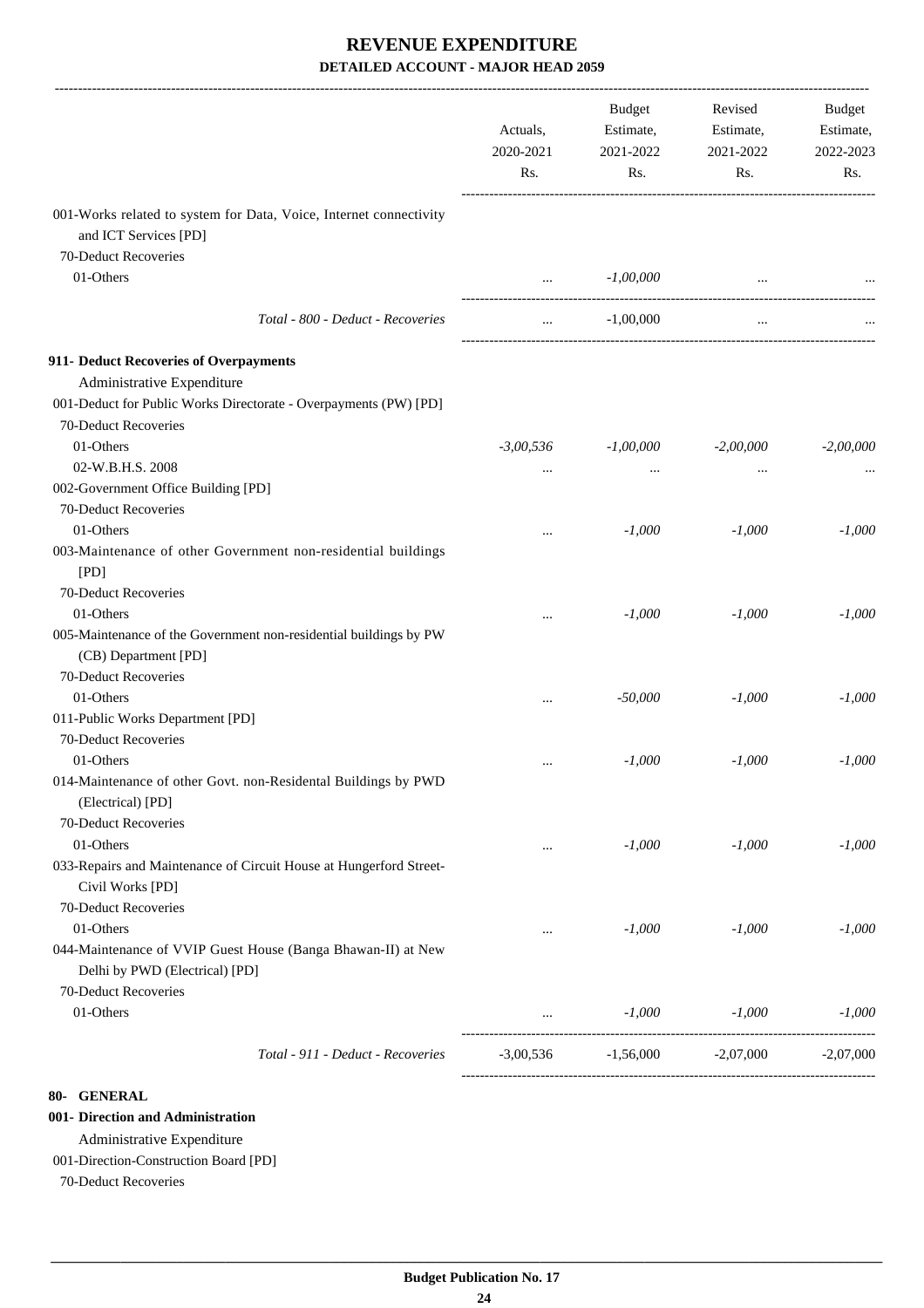|                                                                   | Actuals,<br>2020-2021<br>Rs. | <b>Budget</b><br>Estimate,<br>2021-2022<br>Rs. | Revised<br>Estimate,<br>2021-2022<br>Rs. | <b>Budget</b><br>Estimate,<br>2022-2023<br>Rs. |
|-------------------------------------------------------------------|------------------------------|------------------------------------------------|------------------------------------------|------------------------------------------------|
|                                                                   |                              |                                                |                                          |                                                |
| 01-Others                                                         | $\cdots$                     | $-1,000$                                       | $-1,000$                                 | $-1,000$                                       |
| 02-W.B.H.S. 2008                                                  |                              |                                                |                                          |                                                |
| 002-Direction-Public Works Directorate [PD]                       |                              |                                                |                                          |                                                |
| 70-Deduct Recoveries                                              |                              |                                                |                                          |                                                |
| 01-Others                                                         | $-22,150$                    | $-1,000$                                       | $-10,000$                                | $-10,000$                                      |
| 02-W.B.H.S. 2008                                                  | $\cdots$                     | $-1,000$                                       |                                          |                                                |
| 003-Superintendence [PD]                                          |                              |                                                |                                          |                                                |
| 70-Deduct Recoveries                                              |                              |                                                |                                          |                                                |
| 01-Others                                                         |                              | $-10,000$                                      | $-1,000$                                 | $-1,000$                                       |
| 02-W.B.H.S. 2008                                                  |                              | $-1,000$                                       |                                          |                                                |
| 004-Execution [PD]                                                |                              |                                                |                                          |                                                |
| 70-Deduct Recoveries                                              |                              |                                                |                                          |                                                |
| 01-Others                                                         | $-2,77,421$                  | $-2,00,000$                                    | $-2,50,000$                              | $-2,70,000$                                    |
| 02-W.B.H.S. 2008                                                  | $\cdots$                     | $-1,000$                                       |                                          |                                                |
| 005-Architecture [PD]                                             |                              |                                                |                                          |                                                |
| 70-Deduct Recoveries                                              |                              |                                                |                                          |                                                |
| 01-Others                                                         | $-12,800$                    | $-1,000$                                       | $-10,000$                                | $-10,000$                                      |
| 02-W.B.H.S. 2008                                                  | $\cdots$                     | $-1,000$                                       | $\cdots$                                 |                                                |
| 007-Establishment charges recoverable by P.W. Directorate [PD]    |                              |                                                |                                          |                                                |
| 70-Deduct Recoveries                                              |                              |                                                |                                          |                                                |
| 01-Others                                                         | $\ddotsc$                    | $-1,000$                                       | $-1,000$                                 | $-1,000$                                       |
| 02-W.B.H.S. 2008                                                  |                              |                                                |                                          |                                                |
| 009-Tools and Plants Charges recoverable by P.W. Directorate [PD] |                              |                                                |                                          |                                                |
| 70-Deduct Recoveries                                              |                              |                                                |                                          |                                                |
| 01-Others                                                         |                              | $-1,000$                                       | $-1,000$                                 | $-1,000$                                       |
|                                                                   | $\cdots$                     |                                                |                                          |                                                |
| 02-W.B.H.S. 2008                                                  |                              |                                                |                                          |                                                |
| Total - 001 - Deduct - Recoveries                                 | $-3,12,371$                  | $-2,19,000$                                    | $-2,74,000$                              | $-2,94,000$                                    |
| 003- Training                                                     |                              |                                                |                                          |                                                |
| <b>State Development Schemes</b>                                  |                              |                                                |                                          |                                                |
| 001-Training of engineering and technological graduates and       |                              |                                                |                                          |                                                |
| apprentices under the Apprentices Act. [PD]                       |                              |                                                |                                          |                                                |
| 70-Deduct Recoveries                                              |                              |                                                |                                          |                                                |
| 01-Others                                                         | $\cdots$                     | $\cdots$                                       | $\cdots$                                 |                                                |
| 02-W.B.H.S. 2008                                                  | $\cdots$                     | $\cdots$                                       | $\cdots$                                 |                                                |
| Total - 003 - Deduct - Recoveries                                 | $\cdots$                     | $\ddotsc$                                      | $\cdots$                                 |                                                |
| 004- Planning and Research                                        |                              |                                                |                                          |                                                |
| Administrative Expenditure                                        |                              |                                                |                                          |                                                |
| 001-Planning and Research [PD]                                    |                              |                                                |                                          |                                                |
| 70-Deduct Recoveries                                              |                              |                                                |                                          |                                                |
| 01-Others                                                         |                              | $-1,000$                                       | $-1,000$                                 | $-1,000$                                       |
| 02-W.B.H.S. 2008                                                  | $\cdots$                     |                                                |                                          |                                                |
|                                                                   | $\cdots$                     | $-1,000$                                       | $\cdots$                                 |                                                |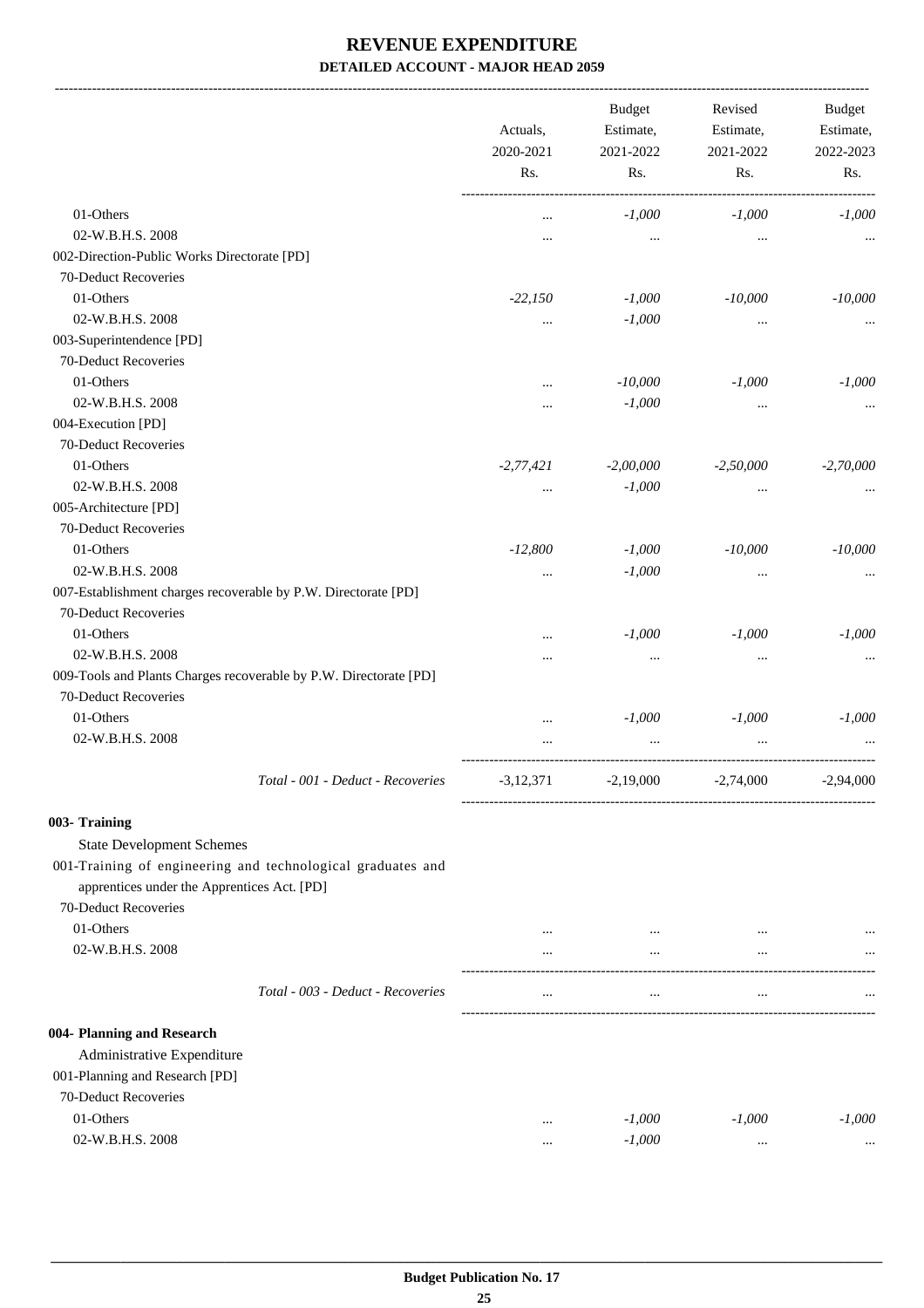|                                                                                           | Actuals,<br>2020-2021<br>Rs. | Budget<br>Estimate,<br>2021-2022<br>Rs. | Revised<br>Estimate,<br>2021-2022<br>Rs. | Budget<br>Estimate,<br>2022-2023<br>Rs. |
|-------------------------------------------------------------------------------------------|------------------------------|-----------------------------------------|------------------------------------------|-----------------------------------------|
| Total - 004 - Deduct - Recoveries                                                         | $\cdots$                     | $-2,000$                                | $-1,000$                                 | $-1,000$                                |
| 052- Machinery and Equipment<br>Administrative Expenditure                                |                              |                                         |                                          |                                         |
| 003-P.W. Directorate - New Supplies-Scientific Instruments and<br>Dressing materials [PD] |                              |                                         |                                          |                                         |
| 70-Deduct Recoveries                                                                      |                              |                                         |                                          |                                         |
| 01-Others                                                                                 | $\cdots$                     | $-1,000$                                | $-1,000$                                 | $-1,000$                                |
| 02-W.B.H.S. 2008                                                                          | $\cdots$                     | $-1,000$                                | $\cdots$                                 |                                         |
| Total - 052 - Deduct - Recoveries                                                         | $\cdots$                     | $-2,000$                                | $-1,000$                                 | $-1,000$                                |
| 053- Maintenance & Repairs                                                                |                              |                                         |                                          |                                         |
| <b>State Development Schemes</b>                                                          |                              |                                         |                                          |                                         |
| 003-Work Charged Establishment Cost of PWD (Electrical) [PD]                              |                              |                                         |                                          |                                         |
| 70-Deduct Recoveries                                                                      |                              |                                         |                                          |                                         |
| 01-Others                                                                                 |                              | $\cdots$                                |                                          |                                         |
| Total - 053 - Deduct - Recoveries                                                         | $\cdots$                     | $\cdots$                                | $\cdots$                                 |                                         |
| 105- Publice Works Workshops                                                              |                              |                                         |                                          |                                         |
| Administrative Expenditure                                                                |                              |                                         |                                          |                                         |
| 001-Public Works - Workshops Establishment [PD]                                           |                              |                                         |                                          |                                         |
| 70-Deduct Recoveries                                                                      |                              |                                         |                                          |                                         |
| 01-Others                                                                                 | $\cdots$                     | $-1.000$                                | $-1,000$                                 | $-1,000$                                |
| 02-W.B.H.S. 2008                                                                          |                              |                                         |                                          |                                         |
| Total - 105 - Deduct - Recoveries                                                         | $\cdots$                     | $-1,000$                                | $-1,000$                                 | $-1,000$                                |
| 800- Other Expenditure                                                                    |                              |                                         |                                          |                                         |
| Administrative Expenditure                                                                |                              |                                         |                                          |                                         |
| 003-Indian Buildings Congress [PD]                                                        |                              |                                         |                                          |                                         |
| 70-Deduct Recoveries                                                                      |                              |                                         |                                          |                                         |
| 01-Others                                                                                 | $\cdots$                     | $-1,000$                                | $-1,000$                                 | $-1,000$                                |
| 02-W.B.H.S. 2008                                                                          | $\cdots$                     | $\cdots$                                | $\ddotsc$                                |                                         |
| 004-Lump provision for settlement of outstanding balances under                           |                              |                                         |                                          |                                         |
| CSSA for PWD-Construction Board [PD]                                                      |                              |                                         |                                          |                                         |
| 70-Deduct Recoveries                                                                      |                              |                                         |                                          |                                         |
| 01-Others                                                                                 |                              | $\cdots$                                | $\cdots$                                 |                                         |
| 02-W.B.H.S. 2008                                                                          | $\cdots$                     | $\cdots$                                |                                          | $\cdots$                                |
| <b>State Development Schemes</b>                                                          |                              |                                         |                                          |                                         |
| 002-Research and in-service training [PD]                                                 |                              |                                         |                                          |                                         |
| 70-Deduct Recoveries                                                                      |                              |                                         |                                          |                                         |
| 01-Others                                                                                 | $\cdots$                     | $\ddotsc$                               | $\ddotsc$                                |                                         |
| 02-W.B.H.S. 2008                                                                          |                              | $\cdots$                                | $\cdots$                                 |                                         |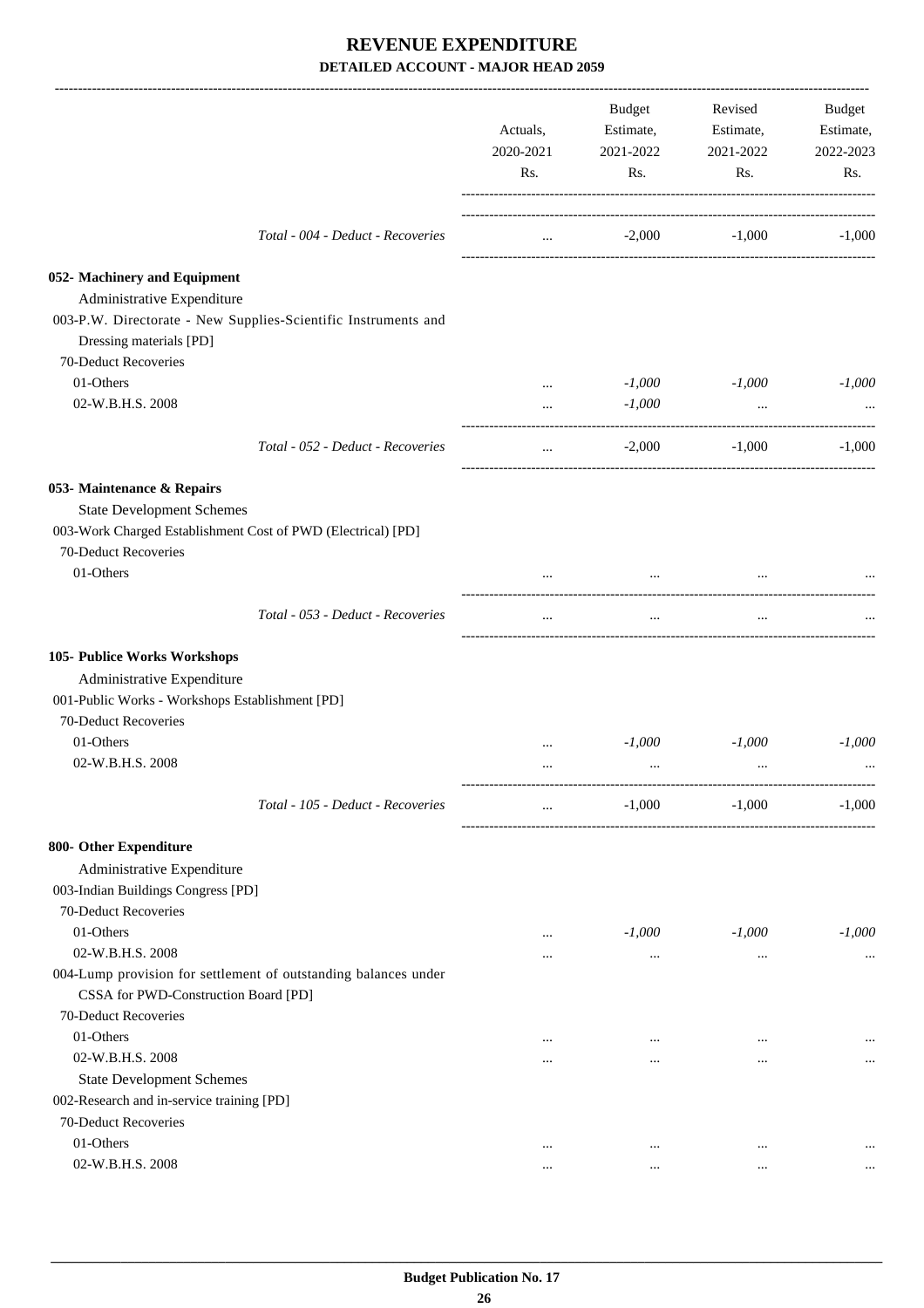|                                                               | Actuals,<br>2020-2021<br>Rs. | <b>Budget</b><br>Estimate,<br>2021-2022<br>Rs. | Revised<br>Estimate,<br>2021-2022<br>Rs. | <b>Budget</b><br>Estimate,<br>2022-2023<br>Rs. |
|---------------------------------------------------------------|------------------------------|------------------------------------------------|------------------------------------------|------------------------------------------------|
| Total - 800 - Deduct - Recoveries                             | $\cdots$                     |                                                | $-1,000$ $-1,000$ $-1,000$               |                                                |
| 911- Deduct Recoveries of Overpayments                        |                              |                                                |                                          |                                                |
| Administrative Expenditure                                    |                              |                                                |                                          |                                                |
| 004-Execution [PD]                                            |                              |                                                |                                          |                                                |
| 70-Deduct Recoveries                                          |                              |                                                |                                          |                                                |
| 01-Others                                                     | $-47,925$                    | $-50,000$                                      | $-50,000$                                | $-60,000$                                      |
| 02-W.B.H.S. 2008                                              | $\cdots$                     | $\cdots$                                       | $\cdots$                                 |                                                |
| 005-PWD (Electrical)Repairs [PD]                              |                              |                                                |                                          |                                                |
| 70-Deduct Recoveries                                          |                              |                                                |                                          |                                                |
| 01-Others                                                     | $\ddotsc$                    | $-1,000$                                       | $-1,000$                                 | $-1,000$                                       |
| 006-Direction- Construction Board [PD]                        |                              |                                                |                                          |                                                |
| 70-Deduct Recoveries                                          |                              |                                                |                                          |                                                |
| 01-Others                                                     | $\ddotsc$                    | $-1,000$                                       | $-1,000$                                 | $-1,000$                                       |
| 02-W.B.H.S. 2008                                              | $\cdots$                     | $\cdots$                                       |                                          |                                                |
| 008-Public Works - Workshops Establishment [PD]               |                              |                                                |                                          |                                                |
| 70-Deduct Recoveries                                          |                              |                                                |                                          |                                                |
| 01-Others                                                     | $\ddotsc$                    | $-1,000$                                       | $-1,000$                                 | $-1,000$                                       |
| <b>State Development Schemes</b>                              |                              |                                                |                                          |                                                |
| 001-Work Charged Establishment Cost of PWD (Civil) [PD]       |                              |                                                |                                          |                                                |
| 70-Deduct Recoveries                                          |                              |                                                |                                          |                                                |
| 01-Others                                                     | $-6,024$                     | $\ddotsc$                                      | $\cdots$                                 |                                                |
| 002-Work Charged Establishment Cost of PW(CB) Department [PD] |                              |                                                |                                          |                                                |
| 70-Deduct Recoveries                                          |                              |                                                |                                          |                                                |
| 01-Others                                                     |                              | $\cdots$                                       |                                          |                                                |
| Total - 911 - Deduct - Recoveries                             | $-53,949$                    | $-53,000$                                      | $-53,000$                                | $-63,000$                                      |
| Total - 2059 - Deduct - Recoveries                            | $-7,39,361$ $-6,19,000$      |                                                | $-5,93,000$                              | $-6,23,000$                                    |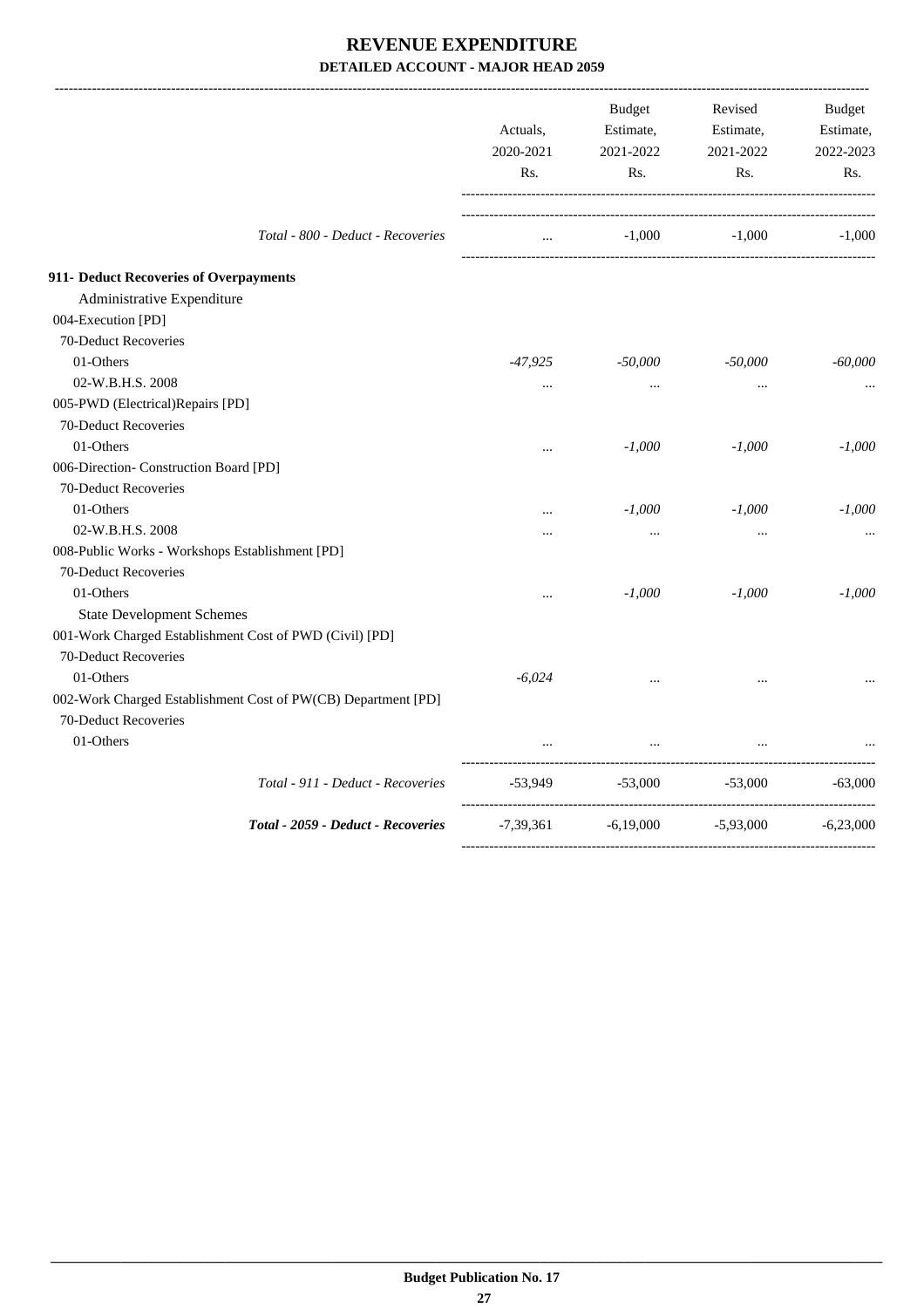#### **REVENUE EXPENDITURE**

#### **DEMAND No. 25**

#### **Public Works Department**

#### A. General Services - (e) Pensions and Miscellaneous General Services

#### **Head of Account: 2075 - Miscellaneous General Services**

| <b>Voted Rs. Nil</b>       | <b>Charged Rs. Nil</b> |           |             | <b>Total Rs. Nil</b> |
|----------------------------|------------------------|-----------|-------------|----------------------|
|                            |                        | Voted Rs. | Charged Rs. | <b>Total Rs.</b>     |
| <b>Gross Expenditure</b>   |                        | $\cdots$  | $\cdots$    | $\cdots$             |
| <b>Deduct - Recoveries</b> |                        | $\cdots$  | $\cdots$    | $\cdots$             |
| <b>Net Expenditure</b>     |                        | $\cdots$  | $\cdots$    | $\cdots$             |

#### REVENUE EXPENDITURE **ABSTRACT ACCOUNT**

|                            | Actuals,<br>2020-2021<br>Rs. | <b>Budget</b><br>Estimate,<br>2021-2022<br>R <sub>s</sub> . | Revised<br>Estimate,<br>2021-2022<br>Rs. | <b>Budget</b><br>Estimate,<br>2022-2023<br>Rs. |
|----------------------------|------------------------------|-------------------------------------------------------------|------------------------------------------|------------------------------------------------|
| <b>Grand Total - Gross</b> | $\cdots$                     | $\cdots$                                                    | $\cdots$                                 |                                                |
| Voted<br>Charged           | $\cdots$<br>$\cdots$         | $\cdots$<br>$\cdots$                                        | $\cdots$<br>$\cdots$                     | $\cdots$<br>$\cdots$                           |
| <b>Deduct Recoveries</b>   | $\cdots$                     | $\cdots$                                                    | $\cdots$                                 | $\cdots$                                       |
| <b>Grand Total - Net</b>   |                              | $\cdots$                                                    | $\cdots$                                 | $\cdots$                                       |
| Voted<br>Charged           | $\cdots$<br>                 | $\cdots$<br>$\cdots$                                        | <br>                                     | $\ddotsc$<br>$\ddotsc$                         |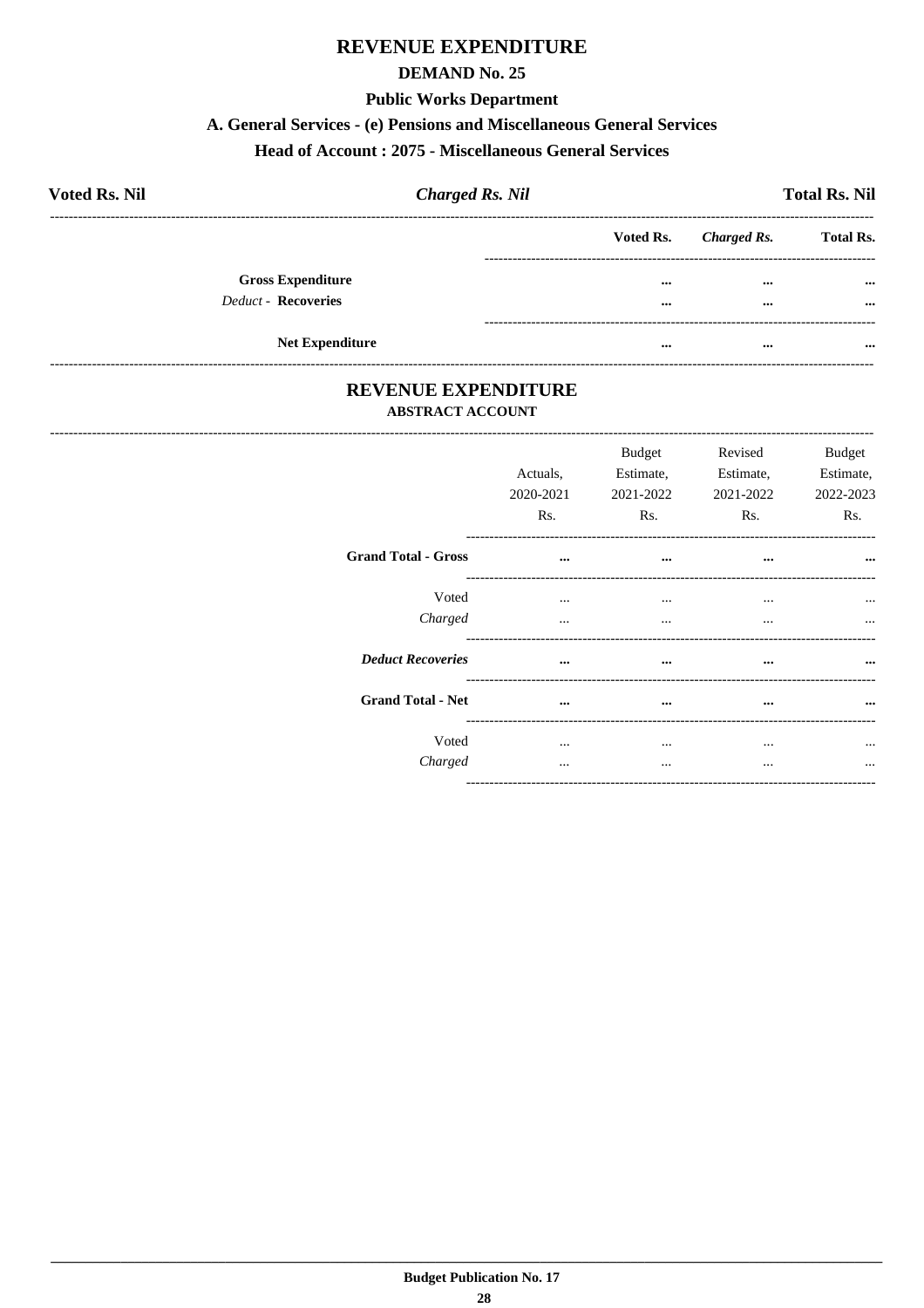|                                                                                  | Actuals,<br>2020-2021<br>Rs. | <b>Budget</b><br>Estimate,<br>2021-2022<br>Rs. | Revised<br>Estimate,<br>2021-2022<br>Rs. | <b>Budget</b><br>Estimate,<br>2022-2023<br>Rs. |
|----------------------------------------------------------------------------------|------------------------------|------------------------------------------------|------------------------------------------|------------------------------------------------|
| <b>DETAILED ACCOUNT NO. 2075 - DEDUCT RECOVERIES IN REDUCTION OF EXPENDITURE</b> |                              |                                                |                                          |                                                |
| 911- Deduct Recoveries of Overpayments                                           |                              |                                                |                                          |                                                |
| Administrative Expenditure                                                       |                              |                                                |                                          |                                                |
| 006-Written Back from Head of Account Closing to Balances [PD]                   |                              |                                                |                                          |                                                |
| 70-Deduct Recoveries                                                             |                              |                                                |                                          |                                                |
| 01-Others                                                                        | $\cdots$                     | $\cdots$                                       | $\cdots$                                 | $\cdots$                                       |
| Total - 911 - Deduct - Recoveries                                                | $\cdots$                     | $\cdots$                                       | $\cdots$                                 | $\cdots$                                       |
| Total - 2075 - Deduct - Recoveries                                               | $\cdots$                     | $\cdots$                                       | $\cdots$                                 | $\cdots$                                       |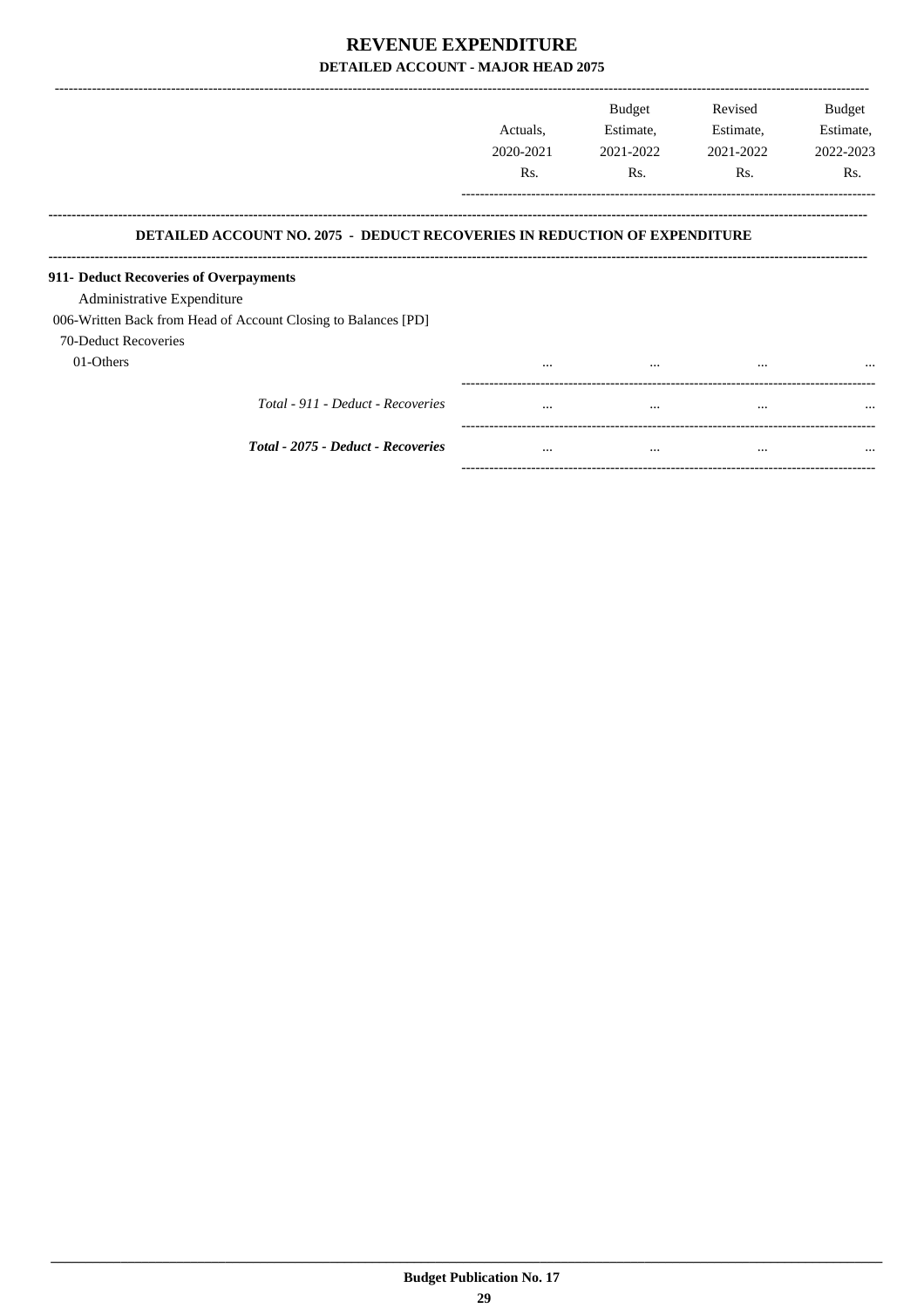## REVENUE EXPENDITURE

#### **DEMAND No. 25**

### **Public Works Department**

#### B - Social Services - (a) Education, Sports, Art and Culture

Head of Account: 2205 - Art and Culture

| Voted Rs. 31,53,000                                                | <b>Charged Rs. Nil</b>       |                                                  | <b>Total Rs. 31,53,000</b>                                                                                                             |                                                |
|--------------------------------------------------------------------|------------------------------|--------------------------------------------------|----------------------------------------------------------------------------------------------------------------------------------------|------------------------------------------------|
|                                                                    |                              | Voted Rs.                                        | -------------------------<br><b>Charged Rs.</b>                                                                                        | <b>Total Rs.</b>                               |
| <b>Gross Expenditure</b><br>Deduct - Recoveries                    |                              | 31,53,000                                        | <b>ALCOHOL:</b><br>$\cdots$                                                                                                            | 31,53,000                                      |
| <b>Net Expenditure</b>                                             |                              | 31,53,000                                        | $\cdots$                                                                                                                               | 31,53,000                                      |
| <b>REVENUE EXPENDITURE</b><br><b>ABSTRACT ACCOUNT</b>              |                              |                                                  |                                                                                                                                        |                                                |
|                                                                    | Actuals,<br>2020-2021<br>Rs. | Budget<br>Estimate,<br>2021-2022<br>Rs.          | Revised<br>Estimate,<br>2021-2022<br>Rs.                                                                                               | <b>Budget</b><br>Estimate,<br>2022-2023<br>Rs. |
| 102- Promotion of Arts and Culture<br>Administrative Expenditure   | 30,00,000                    | 30,91,000                                        | 30,91,000                                                                                                                              | 31,53,000                                      |
| <b>Total - 102</b>                                                 |                              |                                                  | $30,00,000$ $30,91,000$ $30,91,000$                                                                                                    | 31,53,000                                      |
| 103- Archaeology<br>Administrative Expenditure                     |                              | and the contract of the contract of              | the contract of the contract of the                                                                                                    |                                                |
| <b>Total - 103</b>                                                 |                              | $\cdots$                                         |                                                                                                                                        |                                                |
| 104- Archives<br>Administrative Expenditure                        |                              | $\cdots$<br>and the state of the state of the    | $\cdots$                                                                                                                               |                                                |
| <b>Total - 104</b>                                                 | $\cdots$                     | $\ddotsc$                                        | $\cdots$                                                                                                                               |                                                |
| <b>Grand Total - Gross</b>                                         | 30,00,000                    |                                                  | 30,91,000 30,91,000                                                                                                                    | 31,53,000                                      |
| Voted<br>Charged                                                   | 30,00,000                    |                                                  | 30,91,000 30,91,000<br>المسافر المسافر المسافر المسافر المسافر المسافر المسافر المسافر المسافر المسافر المسافر المسافر المسافر المسافر | 31,53,000                                      |
| Administrative Expenditure 30,00,000 30,91,000 30,91,000 31,53,000 |                              |                                                  |                                                                                                                                        |                                                |
| <b>Deduct Recoveries</b>                                           |                              | $\cdots$<br>$\cdots$                             | $\cdots$                                                                                                                               |                                                |
| <b>Grand Total - Net</b>                                           | 30,00,000                    |                                                  | 30,91,000 30,91,000                                                                                                                    | 31,53,000                                      |
| Voted<br>Charged                                                   | 30,00,000                    | and the state of the state<br>$\sim$ 0.000 $\mu$ | 30,91,000 30,91,000<br>$\ldots$                                                                                                        | 31,53,000                                      |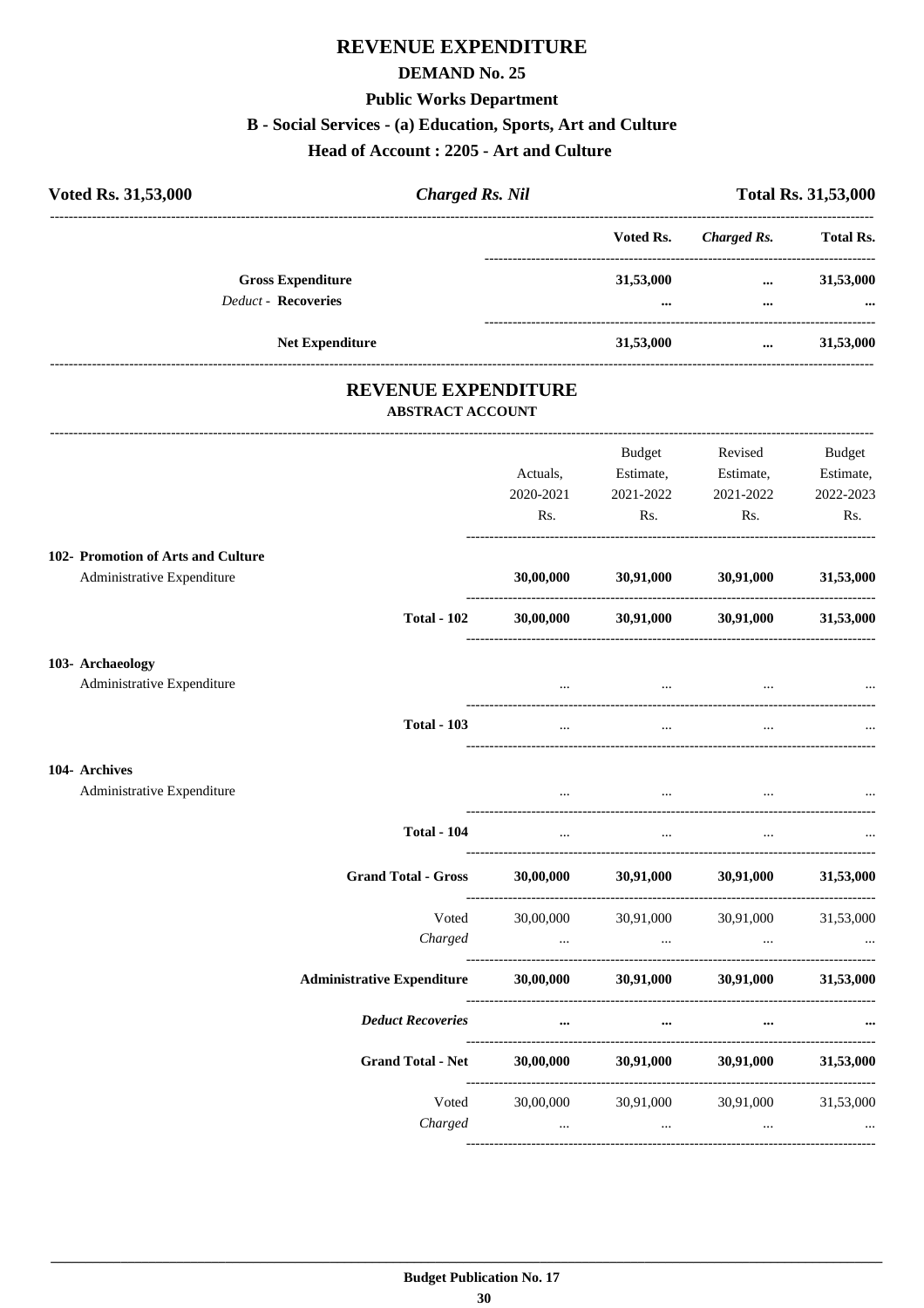|                                                                   |           | <b>Budget</b>       | Revised   | Budget                 |
|-------------------------------------------------------------------|-----------|---------------------|-----------|------------------------|
|                                                                   | Actuals,  | Estimate,           | Estimate, | Estimate,<br>2022-2023 |
|                                                                   | 2020-2021 | 2021-2022           | 2021-2022 |                        |
|                                                                   | Rs.       | Rs.                 | Rs.       | Rs.                    |
| DETAILED ACCOUNT NO. 2205-00-102 - PROMOTION OF ARTS AND CULTURE  |           |                     |           |                        |
| 102- Promotion of Arts and Culture                                |           |                     |           |                        |
| <b>Administrative Expenditure</b>                                 |           |                     |           |                        |
| 016- Aurobinda Society [PD]                                       |           |                     |           |                        |
| 31- Grants-in-aid-GENERAL                                         |           |                     |           |                        |
| 02-Other Grants                                                   | 30,00,000 | 30,91,000 30,91,000 |           | 31,53,000              |
| <b>Total - Administrative Expenditure</b>                         | 30,00,000 | 30,91,000           | 30,91,000 | 31,53,000              |
| Total - 2205-00-102                                               | 30,00,000 | 30,91,000           |           | 30,91,000 31,53,000    |
| Voted                                                             | 30,00,000 | 30,91,000           | 30,91,000 | 31,53,000              |
| Charged                                                           | $\cdots$  | $\cdots$            | $\cdots$  |                        |
|                                                                   |           |                     |           |                        |
| DETAILED ACCOUNT NO. 2205-00-103 - ARCHAEOLOGY                    |           |                     |           |                        |
| 103- Archaeology                                                  |           |                     |           |                        |
| <b>Administrative Expenditure</b>                                 |           |                     |           |                        |
| 012- Installation of a Statue of Rabindra Mohan Sen [PD]          |           |                     |           |                        |
| 50- Other Charges                                                 |           |                     |           |                        |
| 013- Installation of a full size statue of Trailokya Maharaj [PD] |           |                     |           |                        |
| 50- Other Charges                                                 |           |                     |           |                        |
| 025- Installation of Statue of Dr. B. R. Ambedkar [PD]            |           |                     |           |                        |
| 50- Other Charges                                                 |           |                     | $\ddotsc$ |                        |
| 026- Repair and Maintenance of all statues. [PD]                  |           |                     |           |                        |
| 27- Minor Works/ Maintenance                                      |           | $\cdots$            |           |                        |
| 033- Installation of a Statue of Muzaffar Ahmed [PD]              |           |                     |           |                        |
| 50- Other Charges                                                 |           |                     |           |                        |
| 034- Installation of a Statue of Keshab Chandra Sen [PD]          |           |                     |           |                        |
| 50- Other Charges                                                 | $\cdots$  |                     |           |                        |
| 036- Installation of a Statue of Acharya Jogesh Chandra Roy       |           |                     |           |                        |
| Bidhyanidhi [PD]                                                  |           |                     |           |                        |
| 50- Other Charges                                                 |           |                     |           |                        |
| Total - 2205-00-103                                               |           |                     |           |                        |
| Voted                                                             | $\ddotsc$ |                     | $\ddotsc$ |                        |
| Charged                                                           | $\cdots$  | $\cdots$            | $\cdots$  |                        |
|                                                                   |           |                     |           |                        |
|                                                                   |           |                     |           |                        |

#### **DETAILED ACCOUNT NO. 2205-00-104 - ARCHIVES .**

#### **104- Archives**

#### **Administrative Expenditure**

- 004- Repair and Maintenance of the functional buildings of the State
	- Archives [PD]
- 27- Minor Works/ Maintenance ... ... ... ...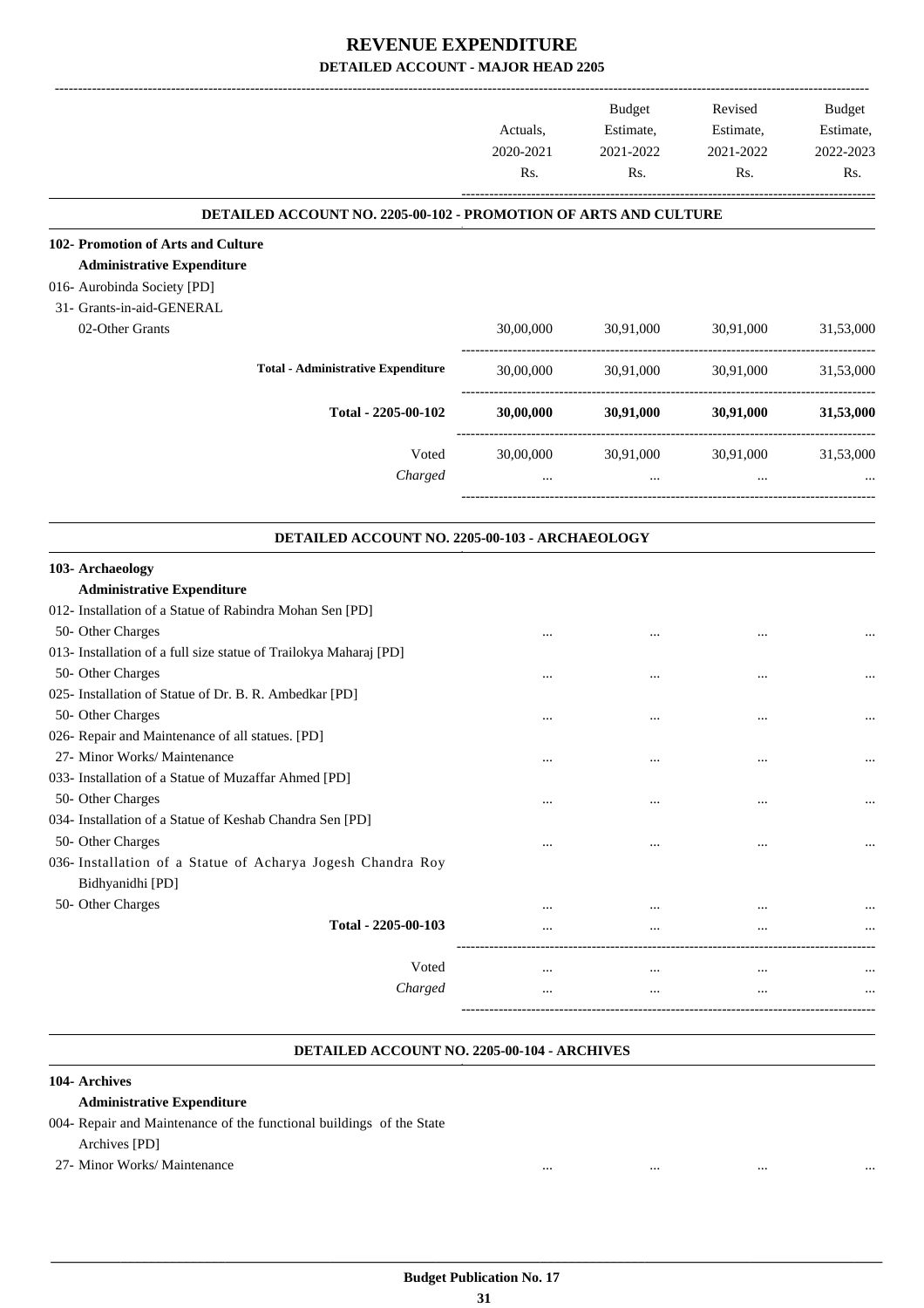|                     | Actuals,<br>2020-2021<br>Rs. | <b>Budget</b><br>Estimate,<br>2021-2022<br>Rs. | Revised<br>Estimate,<br>2021-2022<br>Rs. | <b>Budget</b><br>Estimate,<br>2022-2023<br>Rs. |
|---------------------|------------------------------|------------------------------------------------|------------------------------------------|------------------------------------------------|
| Total - 2205-00-104 | $\cdots$                     |                                                | $\cdots$                                 | $\cdots$                                       |
| Voted               |                              |                                                |                                          | $\cdots$                                       |
| Charged             |                              |                                                |                                          | $\cdots$                                       |

#### DETAILED ACCOUNT NO. 2205 - DEDUCT RECOVERIES IN REDUCTION OF EXPENDITURE

..........................

| 911- Deduct Recoveries of Overpayments                              |          |          |          |          |
|---------------------------------------------------------------------|----------|----------|----------|----------|
| Administrative Expenditure                                          |          |          |          |          |
| 004-Repair and Maintenance of the Functional Buildings of the State |          |          |          |          |
| Archives [PD]                                                       |          |          |          |          |
| 70-Deduct Recoveries                                                |          |          |          |          |
| 01-Others                                                           | $\cdots$ |          | $\cdots$ | $\cdots$ |
| 02-W.B.H.S. 2008                                                    | $\cdots$ | $\cdots$ | $\cdots$ | $\cdots$ |
|                                                                     |          |          |          |          |
| Total - 911 - Deduct - Recoveries                                   | $\cdots$ | $\cdots$ | $\cdots$ |          |
|                                                                     |          |          |          |          |
| <b>Total - 2205 - Deduct - Recoveries</b>                           |          | $\cdots$ |          |          |
|                                                                     |          |          |          |          |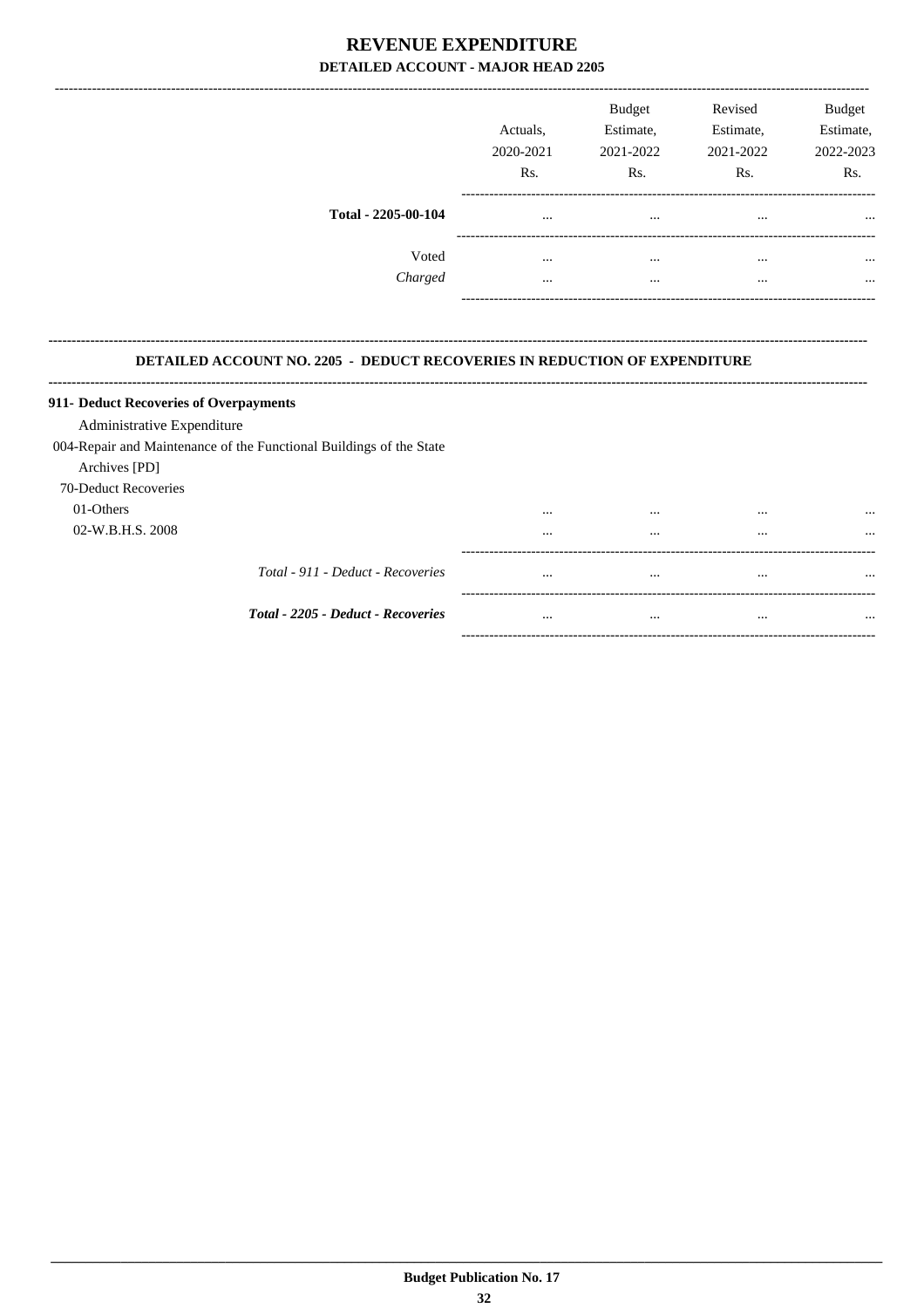### **REVENUE EXPENDITURE**

#### **DEMAND No. 25**

#### **Public Works Department**

**B - Social Services - (c) Water Supply, Sanitation, Housing and Urban Development**

**Head of Account : 2216 - Housing**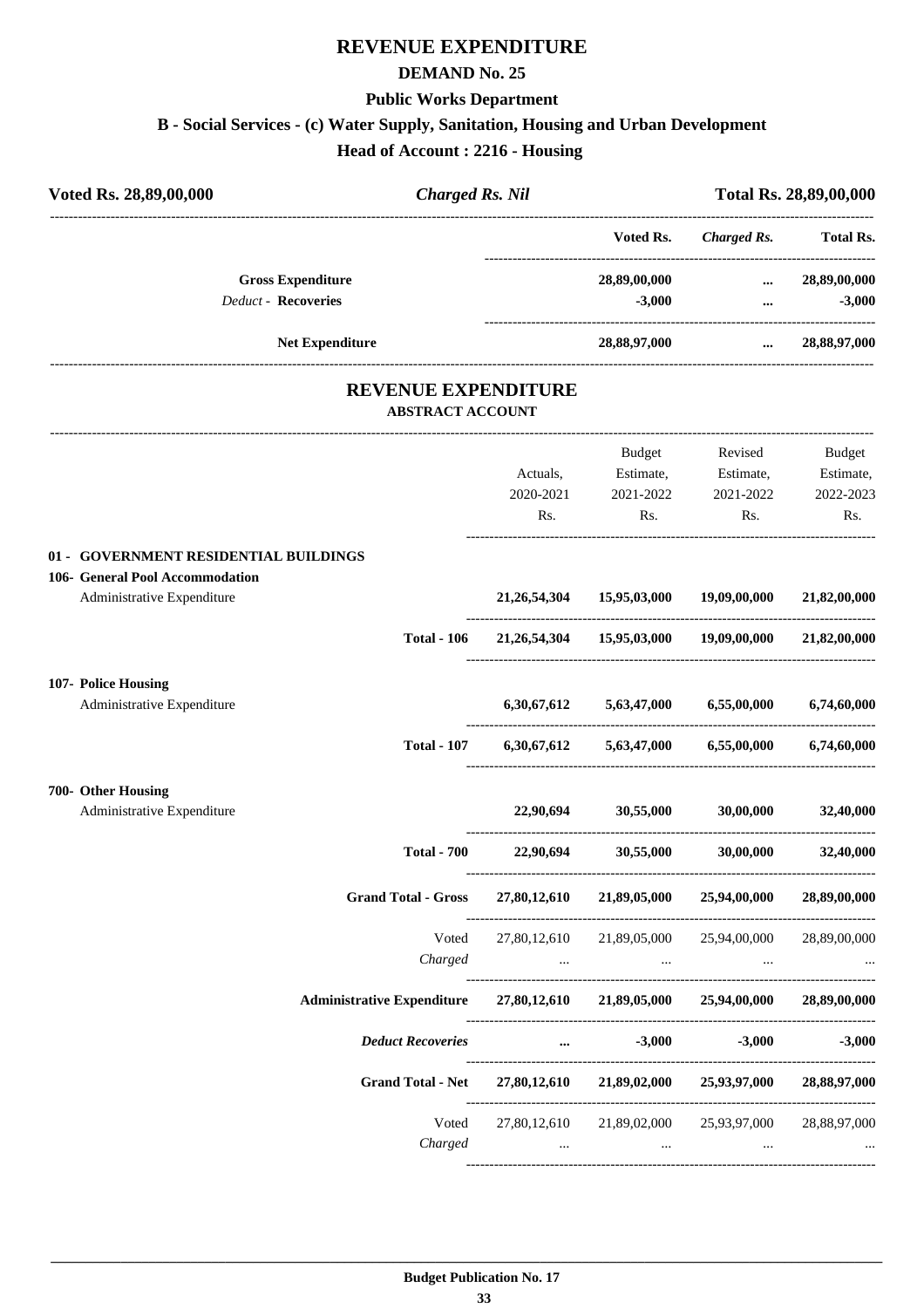|                                                                                                      | Actuals,<br>2020-2021<br>Rs. | Budget<br>Estimate,<br>2021-2022<br>Rs. | Revised<br>Estimate,<br>2021-2022<br>Rs.              | Budget<br>Estimate,<br>2022-2023<br>Rs. |
|------------------------------------------------------------------------------------------------------|------------------------------|-----------------------------------------|-------------------------------------------------------|-----------------------------------------|
| DETAILED ACCOUNT NO. 2216-01-106 - GENERAL POOL ACCOMMODATION                                        |                              |                                         |                                                       |                                         |
| 01 - GOVERNMENT RESIDENTIAL BUILDINGS                                                                |                              |                                         |                                                       |                                         |
| 106- General Pool Accommodation                                                                      |                              |                                         |                                                       |                                         |
| <b>Administrative Expenditure</b><br>002- Maintenance and repairs Government residental buildings by |                              |                                         |                                                       |                                         |
| PWD (Civil) [PD]                                                                                     |                              |                                         |                                                       |                                         |
| 19- Maintenance                                                                                      |                              |                                         | 14,03,57,026 10,35,52,000 12,00,00,000 14,50,00,000   |                                         |
| Total - 2216-01-106-002                                                                              |                              |                                         | 14,03,57,026 10,35,52,000 12,00,00,000 14,50,00,000   |                                         |
| 003- Maintenance and repairs Government Residental Buildings by<br>PWD (CB) [PD]                     |                              |                                         |                                                       |                                         |
| 19- Maintenance                                                                                      |                              |                                         | 1,56,14,405 98,04,000 1,50,00,000 1,59,00,000         |                                         |
| Total - 2216-01-106-003                                                                              |                              |                                         | 1,56,14,405 98,04,000 1,50,00,000 1,59,00,000         |                                         |
| 004- Maintenance and Repairs Government Residental Buildings by<br>PWD (Roads) [PD]                  |                              |                                         |                                                       |                                         |
| 19- Maintenance                                                                                      |                              |                                         | 21,15,000 19,95,000 21,00,000 23,00,000               |                                         |
| Total - 2216-01-106-004                                                                              |                              | 21,15,000 19,95,000                     | 21,00,000                                             | 23,00,000                               |
| 008- Lease Charges Government Residental Buildings [PD]                                              |                              |                                         |                                                       |                                         |
| 14- Rents, Rates and Taxes                                                                           |                              |                                         |                                                       |                                         |
| 009- Maintenance and repair of Government residential buildings by<br>PWD (Electrical) [PD]          |                              |                                         |                                                       |                                         |
| 19- Maintenance                                                                                      | 4,36,33,601                  | 3,60,28,000                             | 4,30,00,000                                           | 4,40,00,000                             |
| Total - 2216-01-106-009                                                                              |                              |                                         | 4,36,33,601 3,60,28,000 4,30,00,000                   | 4.40.00.000                             |
| 010- Maintenance and repairs of Government residential buildings.<br>$(P.W)$ $[PD]$                  |                              |                                         |                                                       |                                         |
| 19- Maintenance                                                                                      |                              |                                         | $1,09,34,272$ $81,24,000$ $1,08,00,000$ $1,10,00,000$ |                                         |
| Total - 2216-01-106-010                                                                              |                              |                                         | 1,09,34,272 81,24,000 1,08,00,000 1,10,00,000         |                                         |
|                                                                                                      |                              |                                         |                                                       |                                         |
| <b>Total - Administrative Expenditure</b>                                                            |                              |                                         | 21,26,54,304 15,95,03,000 19,09,00,000 21,82,00,000   |                                         |
| Total - 2216-01-106                                                                                  |                              |                                         | 21,26,54,304 15,95,03,000 19,09,00,000 21,82,00,000   |                                         |
| Voted<br>Charged                                                                                     | $\cdots$                     | $\cdots$                                | 21,26,54,304 15,95,03,000 19,09,00,000<br>$\ddotsc$   | 21,82,00,000                            |
|                                                                                                      |                              |                                         |                                                       |                                         |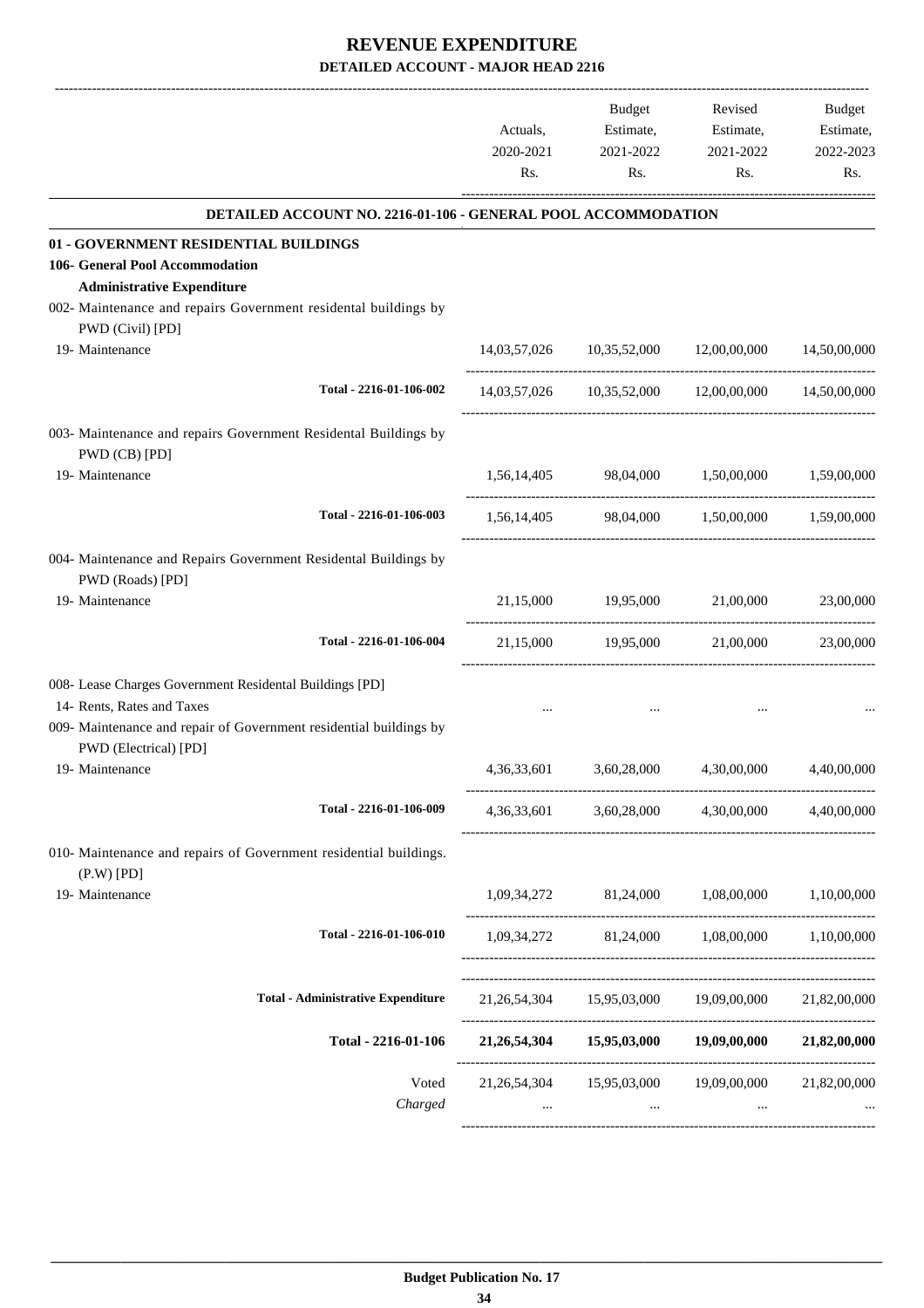|                                                                                                                |                         | Budget                        | Revised                                         | Budget      |
|----------------------------------------------------------------------------------------------------------------|-------------------------|-------------------------------|-------------------------------------------------|-------------|
|                                                                                                                | Actuals,                | Estimate,                     | Estimate,                                       | Estimate,   |
|                                                                                                                | 2020-2021               | 2021-2022                     | 2021-2022                                       | 2022-2023   |
|                                                                                                                | Rs.                     | Rs.                           | Rs.                                             | Rs.         |
| DETAILED ACCOUNT NO. 2216-01-107 - POLICE HOUSING                                                              |                         |                               |                                                 |             |
| 01 - GOVERNMENT RESIDENTIAL BUILDINGS                                                                          |                         |                               |                                                 |             |
| 107- Police Housing                                                                                            |                         |                               |                                                 |             |
| <b>Administrative Expenditure</b>                                                                              |                         |                               |                                                 |             |
| 004- Maintenance and repairs of Government residential buildings of                                            |                         |                               |                                                 |             |
| Police Housing Schemes by PWD (Civil) [PD]                                                                     |                         |                               |                                                 |             |
| 19- Maintenance                                                                                                |                         |                               | 3,33,80,246 2,19,71,000 3,25,00,000             | 3,38,00,000 |
| Total - 2216-01-107-004                                                                                        |                         |                               | 3,33,80,246 2,19,71,000 3,25,00,000             | 3,38,00,000 |
| 005- Maintenace and and repairs of Government residential buildings                                            |                         |                               |                                                 |             |
| of Police Housing Schemes by PWD (Electrical) [PD]                                                             |                         |                               |                                                 |             |
| 19- Maintenance                                                                                                |                         | 80,90,424 60,41,000 80,00,000 |                                                 | 81,60,000   |
| Total - 2216-01-107-005                                                                                        |                         |                               | 80,90,424 60,41,000 80,00,000                   | 81,60,000   |
| 006- Maintenance and repairs of Government residential buildings of<br>Police Housing Schemes by PWD (CB) [PD] |                         |                               |                                                 |             |
| 19- Maintenance                                                                                                |                         |                               | 2,15,96,942 2,83,35,000 2,50,00,000 2,55,00,000 |             |
| Total - 2216-01-107-006                                                                                        |                         |                               | 2,15,96,942 2,83,35,000 2,50,00,000 2,55,00,000 |             |
| <b>Total - Administrative Expenditure</b>                                                                      |                         |                               | 6,30,67,612 5,63,47,000 6,55,00,000             | 6,74,60,000 |
| Total - 2216-01-107                                                                                            |                         |                               | 6,30,67,612 5,63,47,000 6,55,00,000 6,74,60,000 |             |
|                                                                                                                |                         |                               |                                                 |             |
| Voted<br>Charged                                                                                               | 6,30,67,612<br>$\cdots$ | 5,63,47,000<br>$\cdots$       | 6,55,00,000                                     | 6,74,60,000 |
|                                                                                                                |                         |                               |                                                 |             |
| DETAILED ACCOUNT NO. 2216-01-700 - OTHER HOUSING                                                               |                         |                               |                                                 |             |
| 01 - GOVERNMENT RESIDENTIAL BUILDINGS                                                                          |                         |                               |                                                 |             |
| 700- Other Housing                                                                                             |                         |                               |                                                 |             |
| <b>Administrative Expenditure</b>                                                                              |                         |                               |                                                 |             |
| 011- Maintenance and repairs of Government residental buildings -                                              |                         |                               |                                                 |             |
| other housing bv P.W.D. Civil Wing. [PD]                                                                       |                         |                               |                                                 |             |

| 19- Maintenance                                                                                        | 11.82.940 | 22.96.000 | 20,00,000 | 20,40,000 |
|--------------------------------------------------------------------------------------------------------|-----------|-----------|-----------|-----------|
| Total - 2216-01-700-011                                                                                | 11.82.940 | 22,96,000 | 20,00,000 | 20,40,000 |
| 012- Maintenance and Repair of Govt. Residential Buildings - other<br>housing by PWD (Electrical) [PD] |           |           |           |           |
| 19- Maintenance                                                                                        | 11,07,754 | 7.59.000  | 10,00,000 | 12,00,000 |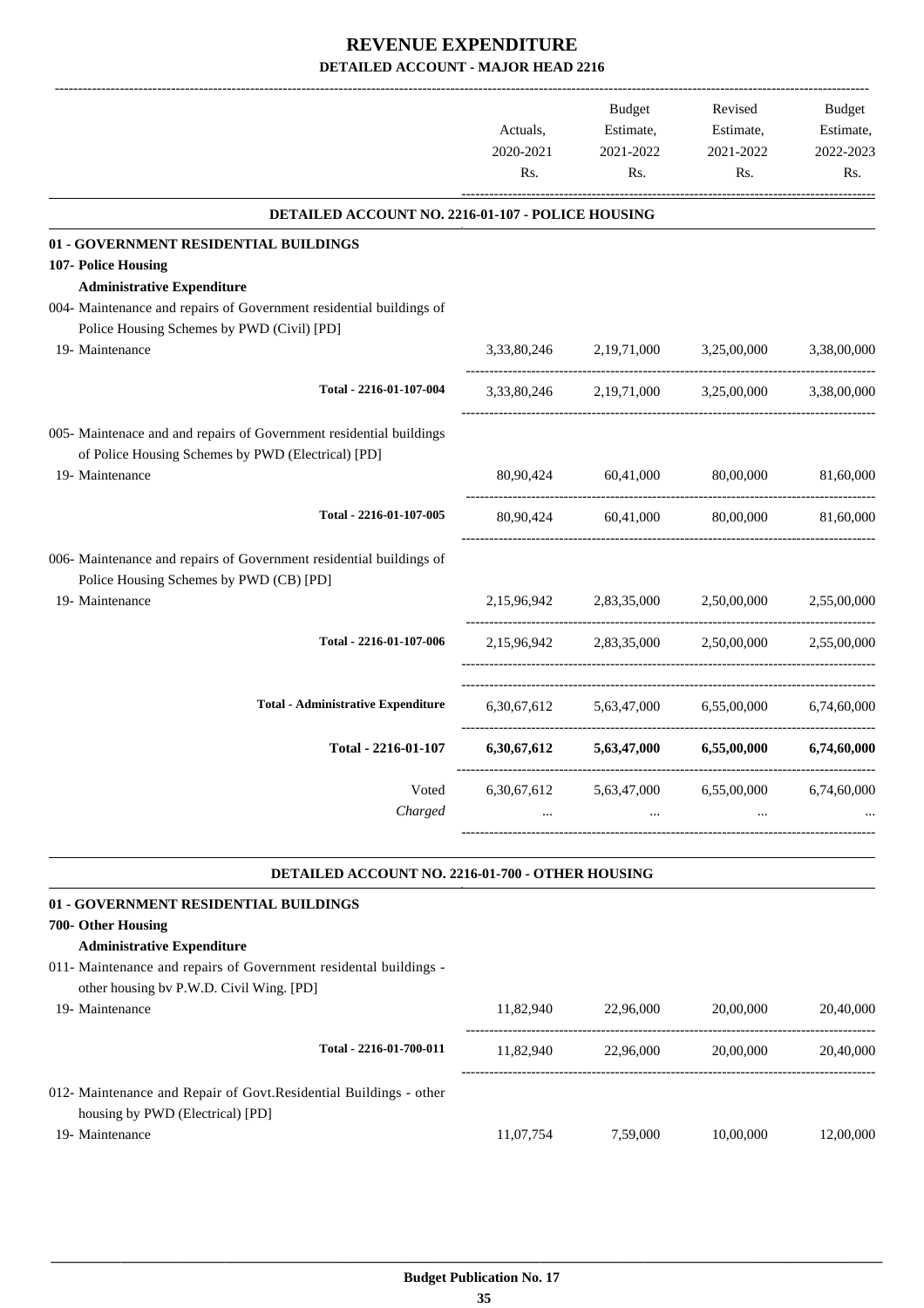|                                           | Actuals,<br>2020-2021<br>Rs. | <b>Budget</b><br>Estimate,<br>2021-2022<br>Rs. | Revised<br>Estimate,<br>2021-2022<br>R <sub>s</sub> . | <b>Budget</b><br>Estimate,<br>2022-2023<br>Rs. |
|-------------------------------------------|------------------------------|------------------------------------------------|-------------------------------------------------------|------------------------------------------------|
| Total - 2216-01-700-012                   | 11,07,754                    | 7,59,000                                       | 10,00,000                                             | 12,00,000                                      |
| <b>Total - Administrative Expenditure</b> | 22,90,694                    | 30,55,000                                      | 30,00,000                                             | 32,40,000                                      |
| Total - 2216-01-700                       | 22,90,694                    | 30,55,000                                      | 30,00,000                                             | 32,40,000                                      |
| Voted<br>Charged                          | 22,90,694<br>$\cdots$        | 30,55,000<br>$\cdots$                          | 30,00,000<br>$\cdots$                                 | 32,40,000                                      |

-------------------------------------------------------------------------------------------------------------------------------------------------------------------------------

## **DETAILED ACCOUNT NO. 2216 - DEDUCT RECOVERIES IN REDUCTION OF EXPENDITURE**

**--------------------------------------------------------------------------------------------------------------------------------------------------------------------------------**

| 01 - GOVERNMENT RESIDENTIAL BUILDINGS                            |                                                                                                                                                                                                                                  |          |          |          |
|------------------------------------------------------------------|----------------------------------------------------------------------------------------------------------------------------------------------------------------------------------------------------------------------------------|----------|----------|----------|
| 106- General Pool Accommodation                                  |                                                                                                                                                                                                                                  |          |          |          |
| Administrative Expenditure                                       |                                                                                                                                                                                                                                  |          |          |          |
| 002-Maintenance and repairs Government residental buildings by   |                                                                                                                                                                                                                                  |          |          |          |
| PWD (Civil) [PD]                                                 |                                                                                                                                                                                                                                  |          |          |          |
| 70-Deduct Recoveries                                             |                                                                                                                                                                                                                                  |          |          |          |
| 01-Others                                                        | $\cdots$                                                                                                                                                                                                                         | $-1,000$ | $-1,000$ | $-1,000$ |
| 010-Maintenance and repairs of Government residential buildings. |                                                                                                                                                                                                                                  |          |          |          |
| $(P.W)$ $[PD]$                                                   |                                                                                                                                                                                                                                  |          |          |          |
| 70-Deduct Recoveries                                             |                                                                                                                                                                                                                                  |          |          |          |
| 01-Others                                                        | $\mathbf{r}$ , and the set of the set of the set of the set of the set of the set of the set of the set of the set of the set of the set of the set of the set of the set of the set of the set of the set of the set of the set | $-1,000$ | $-1,000$ | $-1,000$ |
| Total - 106 - Deduct - Recoveries                                | $\cdots$                                                                                                                                                                                                                         | $-2,000$ | $-2,000$ | $-2.000$ |
| 700- Other Housing                                               |                                                                                                                                                                                                                                  |          |          |          |
| Administrative Expenditure                                       |                                                                                                                                                                                                                                  |          |          |          |
| 012-Maintenance and Repair of Govt.Residential Buildings - other |                                                                                                                                                                                                                                  |          |          |          |
| housing by PWD (Electrical) [PD]                                 |                                                                                                                                                                                                                                  |          |          |          |
| 70-Deduct Recoveries                                             |                                                                                                                                                                                                                                  |          |          |          |
| 01-Others                                                        |                                                                                                                                                                                                                                  | $-1,000$ | -1,000   | $-1,000$ |
| 02-W.B.H.S. 2008                                                 |                                                                                                                                                                                                                                  | $\cdots$ |          |          |
| Total - 700 - Deduct - Recoveries                                | $\cdots$                                                                                                                                                                                                                         | $-1,000$ | $-1,000$ | $-1,000$ |
| Total - 2216 - Deduct - Recoveries                               | $\ddotsc$                                                                                                                                                                                                                        | $-3,000$ | $-3.000$ | $-3,000$ |
|                                                                  |                                                                                                                                                                                                                                  |          |          |          |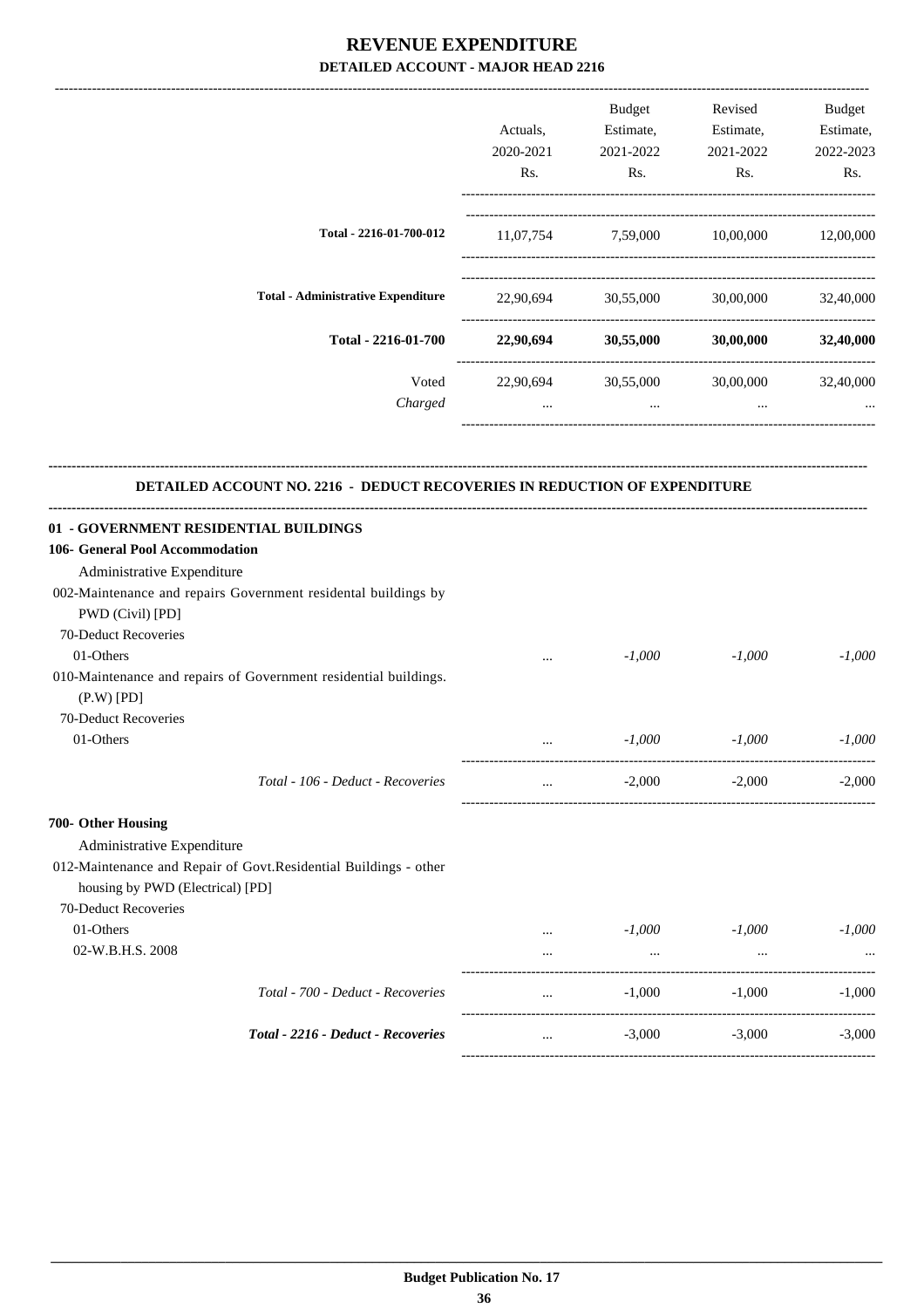# **REVENUE EXPENDITURE**

### **DEMAND No. 25**

## **Public Works Department**

**B - Social Services - (h) Others**

## **Head of Account : 2250 - Other Social Services**

| Voted Rs. 11,70,00,000                                 | <b>Charged Rs. Nil</b> |                  | <b>Total Rs. 11,70,00,000</b> |                  |  |
|--------------------------------------------------------|------------------------|------------------|-------------------------------|------------------|--|
|                                                        |                        | Voted Rs.        | Charged Rs.                   | <b>Total Rs.</b> |  |
| <b>Gross Expenditure</b><br><b>Deduct - Recoveries</b> |                        | 11,70,00,000<br> | $\cdots$<br>                  | 11,70,00,000<br> |  |
| <b>Net Expenditure</b>                                 |                        | 11,70,00,000     | $\cdots$                      | 11,70,00,000     |  |

## **REVENUE EXPENDITURE ABSTRACT ACCOUNT**

---------------------------------------------------------------------------------------------------------------------------------------------------------------------------------

|                            |                                                                               | Actuals,<br>2020-2021                                                                                                                                                                                                                | Budget<br>Estimate,<br>2021-2022 | Revised<br>Estimate,<br>2021-2022                                                                                    | <b>Budget</b><br>Estimate,<br>2022-2023 |
|----------------------------|-------------------------------------------------------------------------------|--------------------------------------------------------------------------------------------------------------------------------------------------------------------------------------------------------------------------------------|----------------------------------|----------------------------------------------------------------------------------------------------------------------|-----------------------------------------|
|                            |                                                                               | Rs.                                                                                                                                                                                                                                  | Rs.                              | Rs.                                                                                                                  | Rs.                                     |
| 800- Other Expenditure     |                                                                               |                                                                                                                                                                                                                                      |                                  |                                                                                                                      |                                         |
| Administrative Expenditure |                                                                               |                                                                                                                                                                                                                                      |                                  | $11,59,22,661$ $5,60,00,000$ $11,20,00,000$ $11,70,00,000$                                                           |                                         |
|                            | <b>Total - 800</b>                                                            |                                                                                                                                                                                                                                      |                                  | $11,59,22,661$ $5,60,00,000$ $11,20,00,000$ $11,70,00,000$                                                           |                                         |
|                            | Grand Total - Gross 11,59,22,661 5,60,00,000 11,20,00,000 11,70,00,000        |                                                                                                                                                                                                                                      |                                  |                                                                                                                      |                                         |
|                            | Voted                                                                         |                                                                                                                                                                                                                                      |                                  | 11,59,22,661 5,60,00,000 11,20,00,000 11,70,00,000                                                                   |                                         |
|                            | Charged                                                                       |                                                                                                                                                                                                                                      |                                  | المستخدم المستخدم المستخدم المستخدم المستخدم المستخدم المستخدم المستخدم المستخدم المستخدم المستخدم المستخدم المستخدم |                                         |
|                            | Administrative Expenditure 11,59,22,661 5,60,00,000 11,20,00,000 11,70,00,000 |                                                                                                                                                                                                                                      |                                  |                                                                                                                      |                                         |
|                            | <b>Deduct Recoveries</b>                                                      | <u>and the company of the company of the company of the company of the company of the company of the company of the company of the company of the company of the company of the company of the company of the company of the com</u> | $\cdots$                         |                                                                                                                      |                                         |
|                            | Grand Total - Net 11,59,22,661 5,60,00,000 11,20,00,000 11,70,00,000          |                                                                                                                                                                                                                                      |                                  |                                                                                                                      |                                         |
|                            | Voted                                                                         |                                                                                                                                                                                                                                      |                                  | 11,59,22,661 5,60,00,000 11,20,00,000 11,70,00,000                                                                   |                                         |
|                            | Charged                                                                       | $\cdots$                                                                                                                                                                                                                             | $\cdots$                         | $\cdots$                                                                                                             |                                         |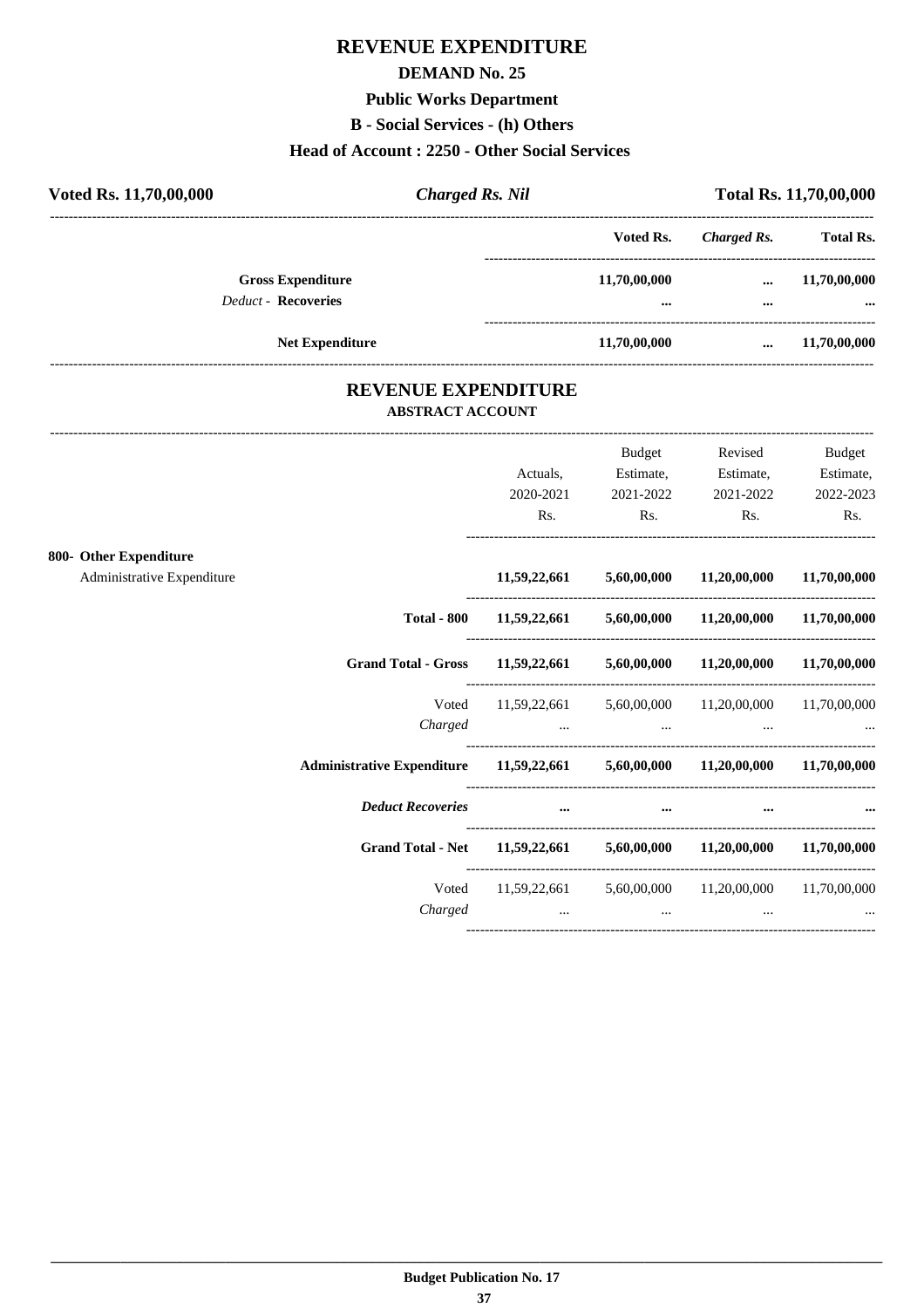| Actuals,<br>2020-2021<br>Rs. | <b>Budget</b><br>Estimate,<br>2021-2022<br>Rs. | Revised<br>Estimate,<br>2021-2022<br>Rs.                    | <b>Budget</b><br>Estimate,<br>2022-2023<br>Rs. |
|------------------------------|------------------------------------------------|-------------------------------------------------------------|------------------------------------------------|
|                              |                                                |                                                             |                                                |
|                              |                                                |                                                             |                                                |
|                              |                                                |                                                             |                                                |
|                              |                                                |                                                             |                                                |
| 11,59,22,661                 | 5,60,00,000                                    | 11,20,00,000                                                | 11,70,00,000                                   |
| 11,59,22,661                 | 5,60,00,000                                    | 11,20,00,000                                                | 11,70,00,000                                   |
| 11,59,22,661                 | 5,60,00,000                                    | 11,20,00,000                                                | 11,70,00,000                                   |
| 11,59,22,661                 | 5,60,00,000                                    | 11,20,00,000                                                | 11,70,00,000                                   |
| $\cdots$                     | $\cdots$                                       | $\cdots$                                                    | $\cdots$                                       |
|                              |                                                | <b>DETAILED ACCOUNT NO. 2250-00-800 - OTHER EXPENDITURE</b> |                                                |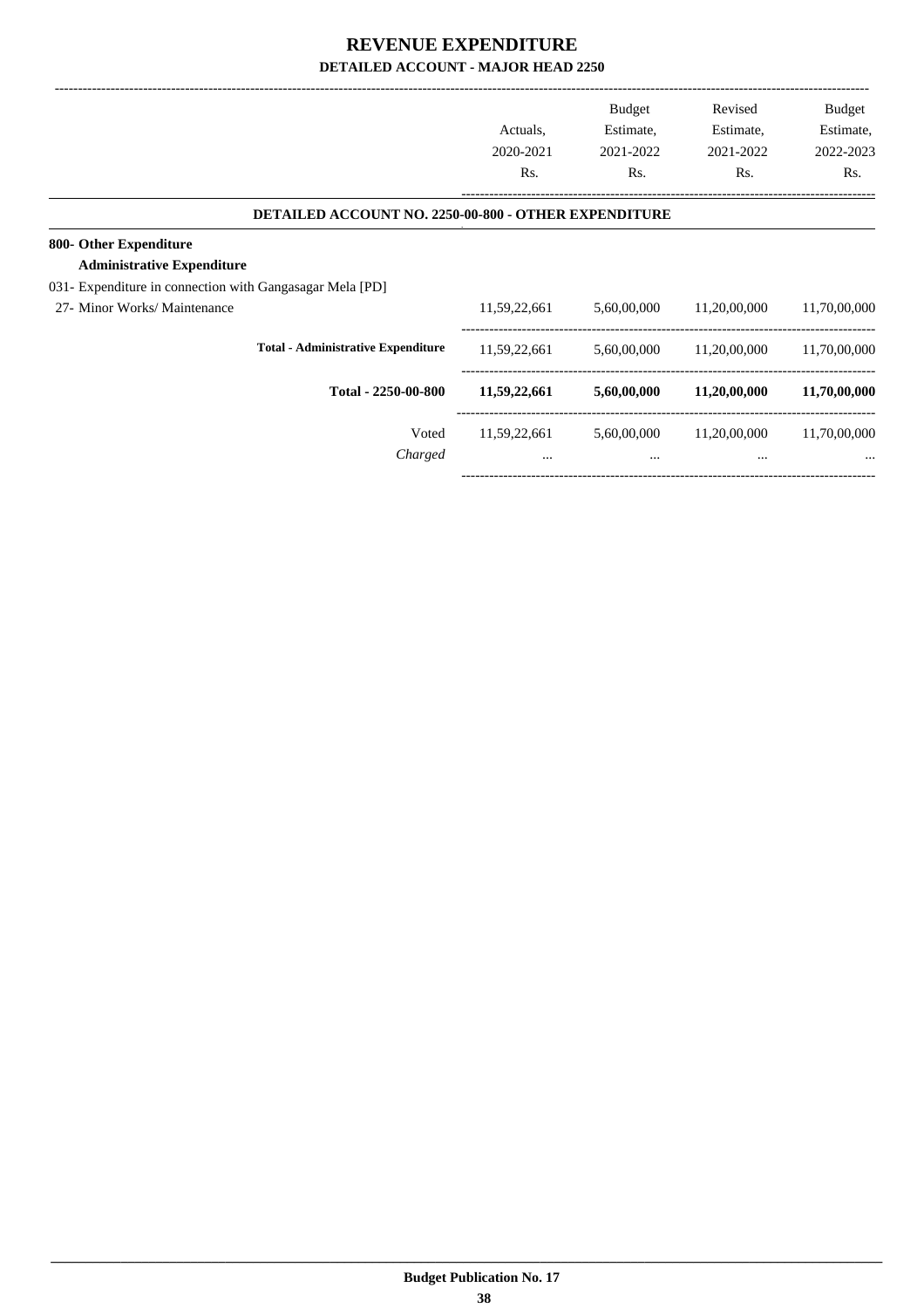# **REVENUE EXPENDITURE**

### **DEMAND No. 25**

### **Public Works Department**

**C - Economic Services - (g) Transport**

# **Head of Account : 3054 - Roads and Bridges**

| Voted Rs. 1537,58,16,000                               | <b>Charged Rs. 1,19,000</b>                           |           |                                                                                                                                                                                                                                                               |                      | Total Rs. 1537,59,35,000                         |
|--------------------------------------------------------|-------------------------------------------------------|-----------|---------------------------------------------------------------------------------------------------------------------------------------------------------------------------------------------------------------------------------------------------------------|----------------------|--------------------------------------------------|
|                                                        |                                                       |           | Voted Rs.                                                                                                                                                                                                                                                     | Charged Rs.          | ----------------------------<br><b>Total Rs.</b> |
| <b>Gross Expenditure</b><br><b>Deduct - Recoveries</b> |                                                       |           | 1537,58,16,000 1,19,000 1537,59,35,000<br>$-220,03,44,000$                                                                                                                                                                                                    |                      | $\ldots$ -220,03,44,000                          |
|                                                        |                                                       |           |                                                                                                                                                                                                                                                               |                      |                                                  |
| <b>Net Expenditure</b>                                 |                                                       |           | 1317,54,72,000 1,19,000 1317,55,91,000                                                                                                                                                                                                                        |                      |                                                  |
|                                                        | <b>REVENUE EXPENDITURE</b><br><b>ABSTRACT ACCOUNT</b> |           |                                                                                                                                                                                                                                                               |                      |                                                  |
|                                                        |                                                       |           | Budget                                                                                                                                                                                                                                                        | Revised              | Budget                                           |
|                                                        |                                                       | Actuals,  | Estimate, Estimate,                                                                                                                                                                                                                                           |                      | Estimate,                                        |
|                                                        |                                                       | 2020-2021 | 2021-2022                                                                                                                                                                                                                                                     | 2021-2022            | 2022-2023                                        |
|                                                        |                                                       | Rs.       | Rs.                                                                                                                                                                                                                                                           | Rs.                  | Rs.                                              |
| 01 - NATIONAL HIGHWAYS<br>337- Road Works              |                                                       |           |                                                                                                                                                                                                                                                               |                      |                                                  |
| Administrative Expenditure                             |                                                       |           | 3,99,38,753 3,57,76,000                                                                                                                                                                                                                                       | 3,95,00,000          | 4,03,06,000                                      |
|                                                        | <b>Total - 337</b>                                    |           | 3,99,38,753 3,57,76,000                                                                                                                                                                                                                                       | 3,95,00,000          | 4,03,06,000                                      |
|                                                        | Total - 01                                            |           | 3,99,38,753 3,57,76,000 3,95,00,000                                                                                                                                                                                                                           |                      | 4,03,06,000                                      |
| 02 - STRATEGIC AND BORDER ROADS                        |                                                       |           |                                                                                                                                                                                                                                                               |                      |                                                  |
| 337- Road Works                                        |                                                       |           |                                                                                                                                                                                                                                                               |                      |                                                  |
| Administrative Expenditure                             |                                                       | $\cdots$  | 12,50,000                                                                                                                                                                                                                                                     | 6,00,000             | 7,20,000                                         |
|                                                        | <b>Total - 337</b>                                    | $\cdots$  | 12,50,000                                                                                                                                                                                                                                                     | 6,00,000             | 7,20,000                                         |
|                                                        | Total - 02                                            | $\cdots$  | 12,50,000                                                                                                                                                                                                                                                     | 6,00,000             | 7,20,000                                         |
| 03 - STATE HIGHWAYS                                    |                                                       |           |                                                                                                                                                                                                                                                               |                      |                                                  |
| 052- Machinery and Equipment                           |                                                       |           |                                                                                                                                                                                                                                                               |                      |                                                  |
| Administrative Expenditure                             |                                                       | $\cdots$  | and the contract of the con-                                                                                                                                                                                                                                  | $\cdots$             | $\cdots$                                         |
|                                                        | <b>Total - 052</b>                                    | $\ddotsc$ | $\ddots$                                                                                                                                                                                                                                                      | $\cdots$             |                                                  |
| 102- Bridges                                           |                                                       |           |                                                                                                                                                                                                                                                               |                      |                                                  |
| Administrative Expenditure                             |                                                       |           | $\cdots$ . The contract of the contract of the contract of the contract of the contract of the contract of the contract of the contract of the contract of the contract of the contract of the contract of the contract of the c<br>$\sim 100$ and $\sim 100$ | $\sim$ $\sim$ $\sim$ | $\cdots$                                         |
|                                                        | <b>Total - 102</b>                                    | $\cdots$  | $\ddots$                                                                                                                                                                                                                                                      | $\cdots$             |                                                  |
| 103- Maintenance and Repairs                           |                                                       |           |                                                                                                                                                                                                                                                               |                      |                                                  |

State Development Schemes **33,40,81,498 36,10,00,000 36,10,00,000 37,90,50,000**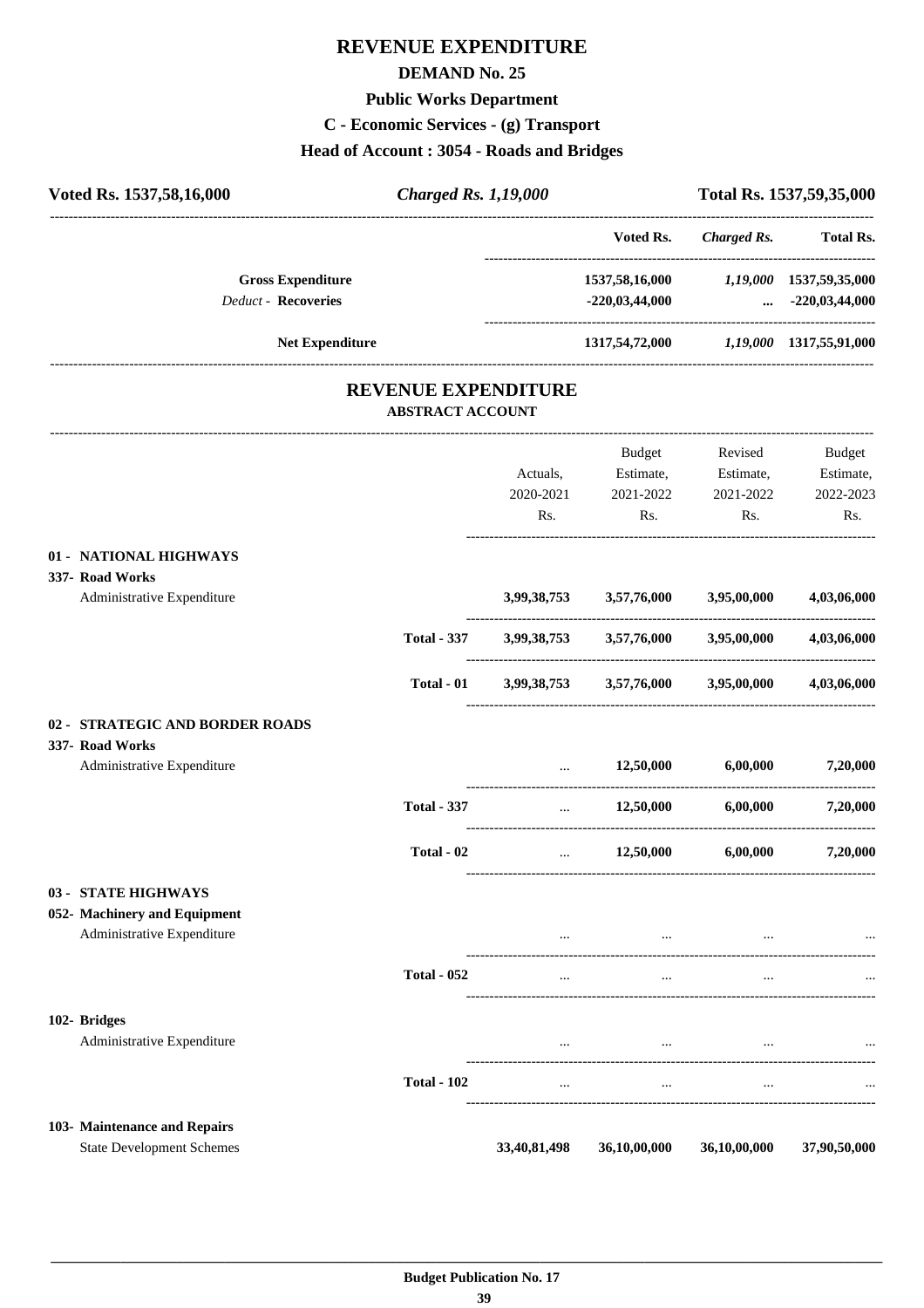## **REVENUE EXPENDITURE ABSTRACT ACCOUNT**

|                                                                                           |                    |                              | Budget                                    | Revised                                                         | Budget        |
|-------------------------------------------------------------------------------------------|--------------------|------------------------------|-------------------------------------------|-----------------------------------------------------------------|---------------|
|                                                                                           |                    | Actuals,                     |                                           | Estimate, Estimate, Estimate,                                   |               |
|                                                                                           |                    | 2020-2021                    | 2021-2022                                 | 2021-2022                                                       | 2022-2023     |
|                                                                                           |                    | Rs.                          | Rs.                                       | Rs.                                                             | Rs.           |
|                                                                                           | <b>Total - 103</b> | 33,40,81,498                 | 36,10,00,000                              | 36,10,00,000                                                    | 37,90,50,000  |
|                                                                                           |                    |                              |                                           |                                                                 |               |
| 337- Road Works                                                                           |                    |                              |                                           |                                                                 |               |
| Administrative Expenditure                                                                | <b>Voted</b>       | 50,84,46,740                 | 42,20,21,000                              | 48,70,00,000                                                    | 52,35,40,000  |
|                                                                                           |                    | Charged 25,13,454            |                                           | $\ldots$ 24,00,000                                              | 1,19,000      |
| <b>State Development Schemes</b>                                                          |                    | $\ddotsc$                    | 1,50,000                                  | 51,000                                                          | 1,58,000      |
|                                                                                           | <b>Total - 337</b> |                              |                                           | 51,09,60,194 42,21,71,000 48,94,51,000 52,38,17,000             |               |
| 800- Other Expenditure                                                                    |                    |                              |                                           |                                                                 |               |
| Administrative Expenditure                                                                |                    |                              |                                           |                                                                 |               |
| State Development Schemes (Central Assistance)                                            |                    |                              | $\cdots$                                  |                                                                 |               |
|                                                                                           | <b>Total - 800</b> | $\cdots$                     | $\ddots$                                  | $\cdots$                                                        |               |
|                                                                                           | Total - 03         |                              |                                           | 84,50,41,692 78,31,71,000 85,04,51,000                          | 90,28,67,000  |
|                                                                                           | Voted              |                              |                                           | 84, 25, 28, 238 78, 31, 71, 000 84, 80, 51, 000 90, 27, 48, 000 |               |
|                                                                                           |                    | Charged 25,13,454  24,00,000 |                                           |                                                                 | 1,19,000      |
| 04 - DISTRICT AND OTHER ROADS                                                             |                    |                              |                                           |                                                                 |               |
| 105- Maintenance and Repairs                                                              |                    |                              |                                           |                                                                 |               |
| <b>State Development Schemes</b>                                                          |                    |                              | $1,07,69,364$ $1,42,00,000$ $1,36,00,000$ |                                                                 | 1,49,10,000   |
|                                                                                           | <b>Total - 105</b> |                              |                                           | $1,07,69,364$ $1,42,00,000$ $1,36,00,000$                       | 1,49,10,000   |
| 800- Other Expenditure                                                                    |                    |                              |                                           |                                                                 |               |
| Administrative Expenditure                                                                |                    | 201,00,88,034                | 188,22,69,000                             | 199,29,50,000                                                   | 203,80,66,000 |
| <b>State Development Schemes</b><br><b>State Development Schemes (Central Assistance)</b> |                    | $\cdots$<br>$\cdots$         | $\cdots$<br>$\cdots$                      | $\cdots$<br>$\cdots$                                            |               |
|                                                                                           | <b>Total - 800</b> |                              |                                           | 201,00,88,034 188,22,69,000 199,29,50,000 203,80,66,000         |               |
|                                                                                           | Total - 04         |                              |                                           | 202,08,57,398 189,64,69,000 200,65,50,000 205,29,76,000         |               |
| 05 - ROADS OF INTER-STATE OF ECONOMIC IMPORTANCE                                          |                    |                              |                                           |                                                                 |               |
| 800- Other Expenditure                                                                    |                    |                              |                                           |                                                                 |               |
| Administrative Expenditure                                                                |                    | 1,73,000                     | 2,32,000                                  | 1,76,000                                                        | 1,81,000      |
|                                                                                           | <b>Total - 800</b> |                              |                                           | $1,73,000$ $2,32,000$ $1,76,000$ $1,81,000$                     |               |
|                                                                                           | Total - 05         | 1,73,000                     | 2,32,000                                  | 1,76,000                                                        | 1,81,000      |
| 80 - GENERAL                                                                              |                    |                              |                                           |                                                                 |               |
| 001- Direction and Administration                                                         |                    |                              |                                           |                                                                 |               |
| Administrative Expenditure                                                                |                    | 179, 75, 47, 938             | 184,41,42,000                             | 185,95,89,000                                                   | 191,27,27,000 |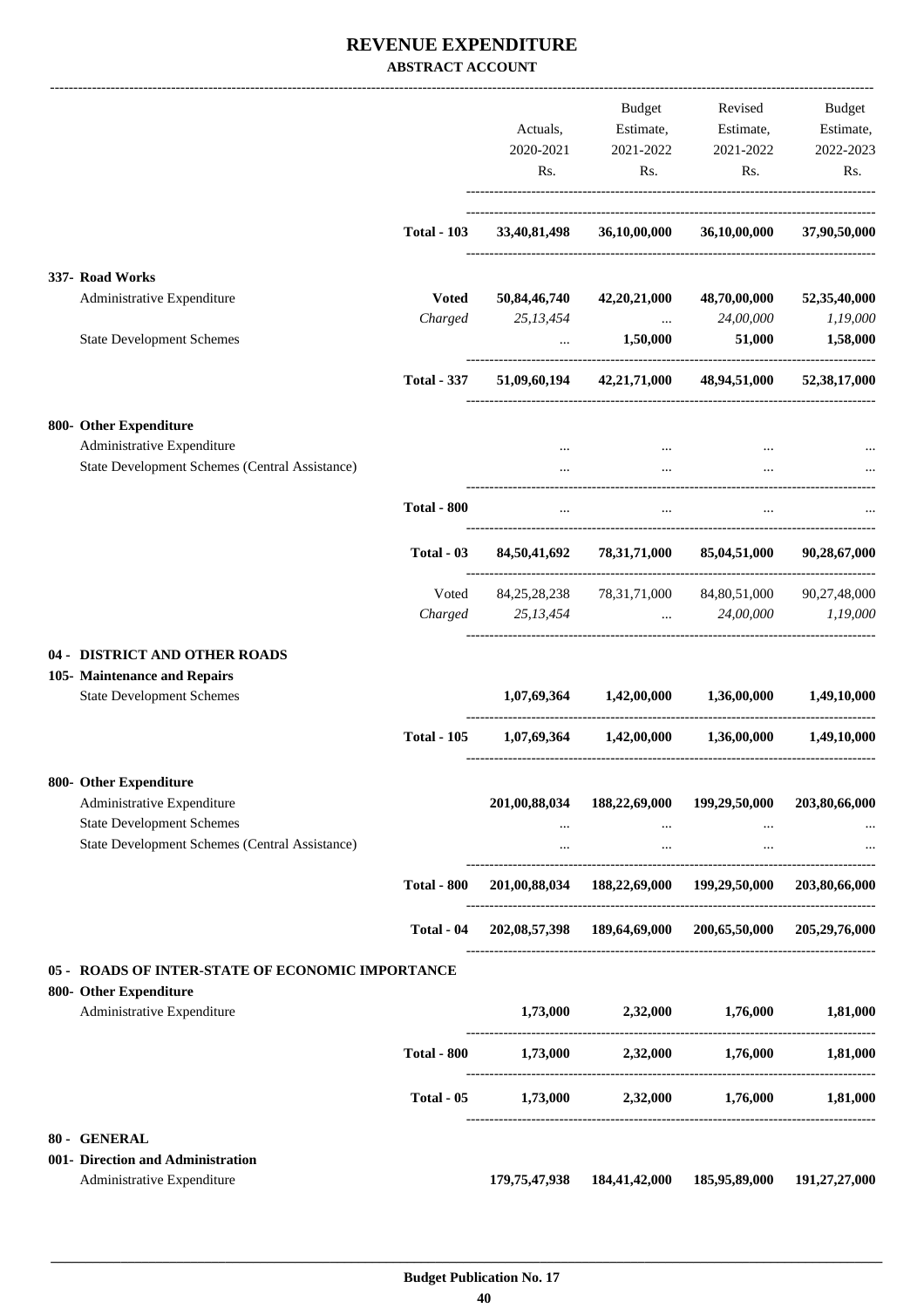## **REVENUE EXPENDITURE ABSTRACT ACCOUNT**

|                                                                |                                                                                           |                 | Budget                                                                                                                                                       |               | Revised Budget |
|----------------------------------------------------------------|-------------------------------------------------------------------------------------------|-----------------|--------------------------------------------------------------------------------------------------------------------------------------------------------------|---------------|----------------|
|                                                                |                                                                                           | Actuals,        | Estimate,                                                                                                                                                    | Estimate,     | Estimate,      |
|                                                                |                                                                                           | 2020-2021       | 2021-2022                                                                                                                                                    | 2021-2022     | 2022-2023      |
|                                                                |                                                                                           | Rs.             | Rs.                                                                                                                                                          | Rs.           | Rs.            |
| <b>State Development Schemes</b>                               |                                                                                           |                 | $1,69,81,417$ $3,40,00,000$ $2,62,67,000$                                                                                                                    |               | 3,57,00,000    |
|                                                                | <b>Total - 001</b>                                                                        |                 | 181,45,29,355 187,81,42,000 188,58,56,000 194,84,27,000                                                                                                      |               |                |
| 052- Machinery and Equipment                                   |                                                                                           |                 |                                                                                                                                                              |               |                |
| Administrative Expenditure                                     |                                                                                           |                 | $21,25,201$ $26,14,000$ $39,00,000$ $39,50,000$                                                                                                              |               |                |
|                                                                | <b>Total - 052</b>                                                                        |                 | 21,25,201 26,14,000 39,00,000                                                                                                                                |               | 39,50,000      |
| 107- Railway Sefety Works                                      |                                                                                           |                 |                                                                                                                                                              |               |                |
| Administrative Expenditure                                     |                                                                                           |                 | 90,42,827 1,40,00,000 92,24,000                                                                                                                              |               | 95,01,000      |
|                                                                | <b>Total - 107</b>                                                                        |                 | 90,42,827 1,40,00,000 92,24,000                                                                                                                              |               | 95,01,000      |
| 797- Transfer to Reserve Fund/Deposit Account                  |                                                                                           |                 |                                                                                                                                                              |               |                |
| Administrative Expenditure<br><b>State Development Schemes</b> |                                                                                           | 326,87,02,963   | 755,31,04,000                                                                                                                                                | 200,00,00,000 | 980,00,00,000  |
| Central Sector Scheme                                          |                                                                                           | $\cdots$        | $\cdots$                                                                                                                                                     |               |                |
|                                                                |                                                                                           |                 |                                                                                                                                                              |               |                |
|                                                                | <b>Total - 797</b>                                                                        |                 | 326,87,02,963 755,31,04,000 200,00,00,000                                                                                                                    |               | 980,00,00,000  |
| 799- Suspense                                                  |                                                                                           |                 |                                                                                                                                                              |               |                |
| Administrative Expenditure                                     |                                                                                           |                 |                                                                                                                                                              |               |                |
|                                                                | <b>Total - 799</b>                                                                        |                 |                                                                                                                                                              |               |                |
| 800- Other Expenditure                                         |                                                                                           |                 |                                                                                                                                                              |               |                |
| Administrative Expenditure<br><b>State Development Schemes</b> |                                                                                           | 60, 39, 31, 261 | 56,92,38,000<br>$\mathbf{m}_{\mathrm{eff}}$ , and the same contribution of the same contribution of the same contribution of the $\mathbf{m}_{\mathrm{eff}}$ | 60,32,50,000  | 61,70,07,000   |
|                                                                |                                                                                           |                 | Total - 800 60,39,31,261 56,92,38,000 60,32,50,000 61,70,07,000                                                                                              |               |                |
|                                                                | Total - 80                                                                                |                 | 569,83,31,607 1001,70,98,000 450,22,30,000 1237,88,85,000                                                                                                    |               |                |
|                                                                | Grand Total - Gross 860, 43, 42, 450 1273, 39, 96, 000 739, 95, 07, 000 1537, 59, 35, 000 |                 |                                                                                                                                                              |               |                |
|                                                                |                                                                                           |                 | Voted 860,18,28,996 1273,39,96,000 739,71,07,000 1537,58,16,000                                                                                              |               |                |
|                                                                |                                                                                           |                 | Charged 25,13,454  24,00,000 1,19,000                                                                                                                        |               |                |
|                                                                | Administrative Expenditure 824,25,10,171 1232,46,46,000 699,85,89,000 1494,61,17,000      |                 |                                                                                                                                                              |               |                |
|                                                                |                                                                                           |                 | Voted 823,99,96,717 1232,46,46,000 699,61,89,000 1494,59,98,000                                                                                              |               |                |
|                                                                |                                                                                           |                 | Charged 25,13,454  24,00,000 1,19,000                                                                                                                        |               |                |
|                                                                | State Development Schemes 36, 18, 32, 279 40, 93, 50, 000 40, 09, 18, 000 42, 98, 18, 000 |                 |                                                                                                                                                              |               |                |
|                                                                |                                                                                           |                 |                                                                                                                                                              |               |                |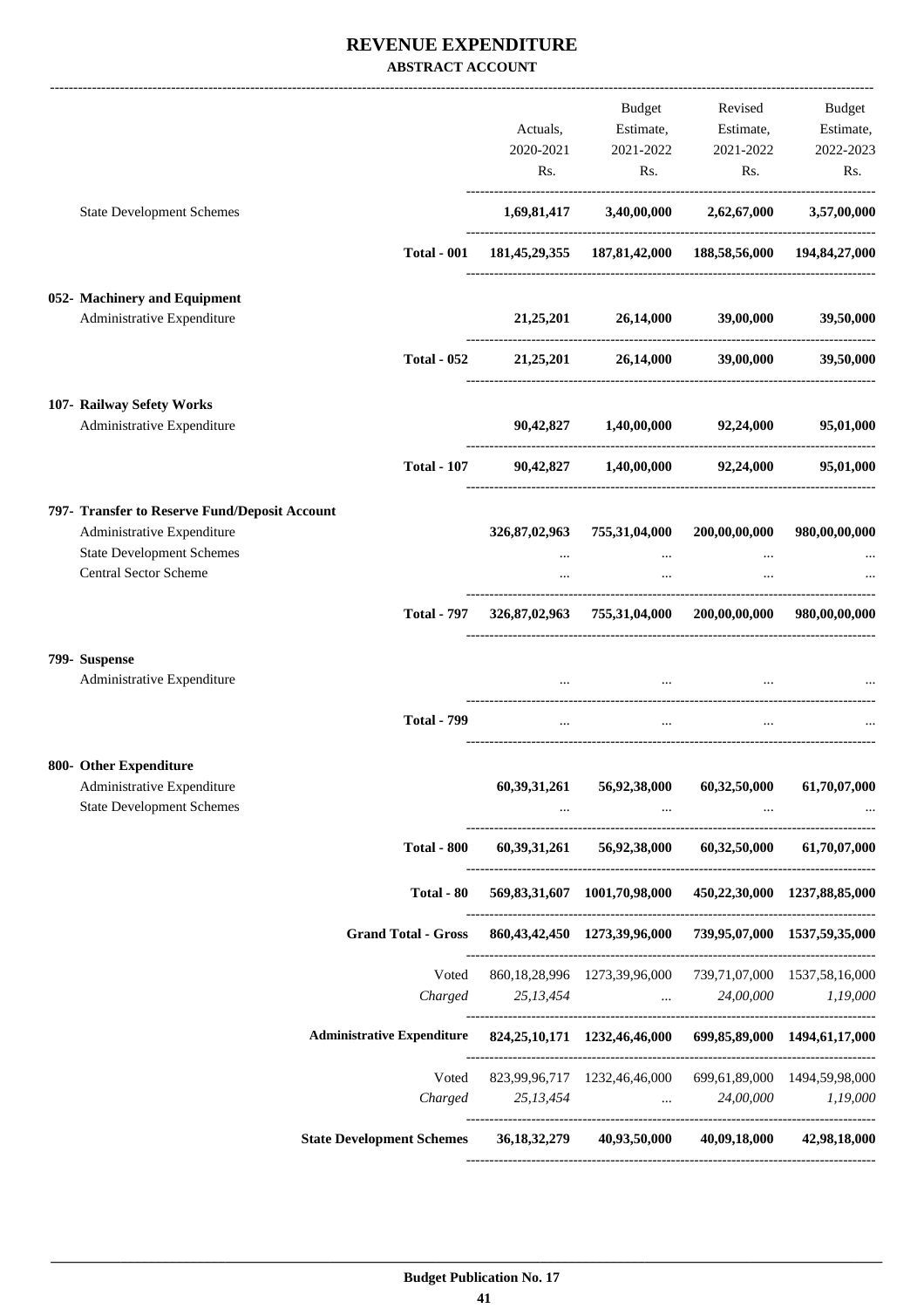## REVENUE EXPENDITURE **ABSTRACT ACCOUNT**

|                                                       | Actuals.<br>2020-2021<br>Rs.  | <b>Budget</b><br>Estimate,<br>2021-2022<br>Rs. | Revised<br>Estimate,<br>2021-2022<br>Rs. | <b>Budget</b><br>Estimate,<br>2022-2023<br>Rs. |  |
|-------------------------------------------------------|-------------------------------|------------------------------------------------|------------------------------------------|------------------------------------------------|--|
| <b>State Development Schemes (Central Assistance)</b> | $\cdots$                      | $\cdots$                                       | $\cdots$                                 | $\cdots$                                       |  |
| <b>Central Sector Scheme</b>                          | $\cdots$                      | $\cdots$                                       |                                          | <br>$\cdots$                                   |  |
| <b>Deduct Recoveries</b>                              | -190,79,53,523                |                                                | $-290,05,26,000$ $-200,03,44,000$        | $-220,03,44,000$                               |  |
| <b>Grand Total - Net</b>                              | 669, 63, 88, 927              | 983,34,70,000                                  | 539,91,63,000                            | 1317,55,91,000                                 |  |
| Voted<br>Charged                                      | 669, 38, 75, 473<br>25,13,454 | 983,34,70,000<br>$\cdots$                      | 539,67,63,000<br>24,00,000               | 1317,54,72,000<br>1,19,000                     |  |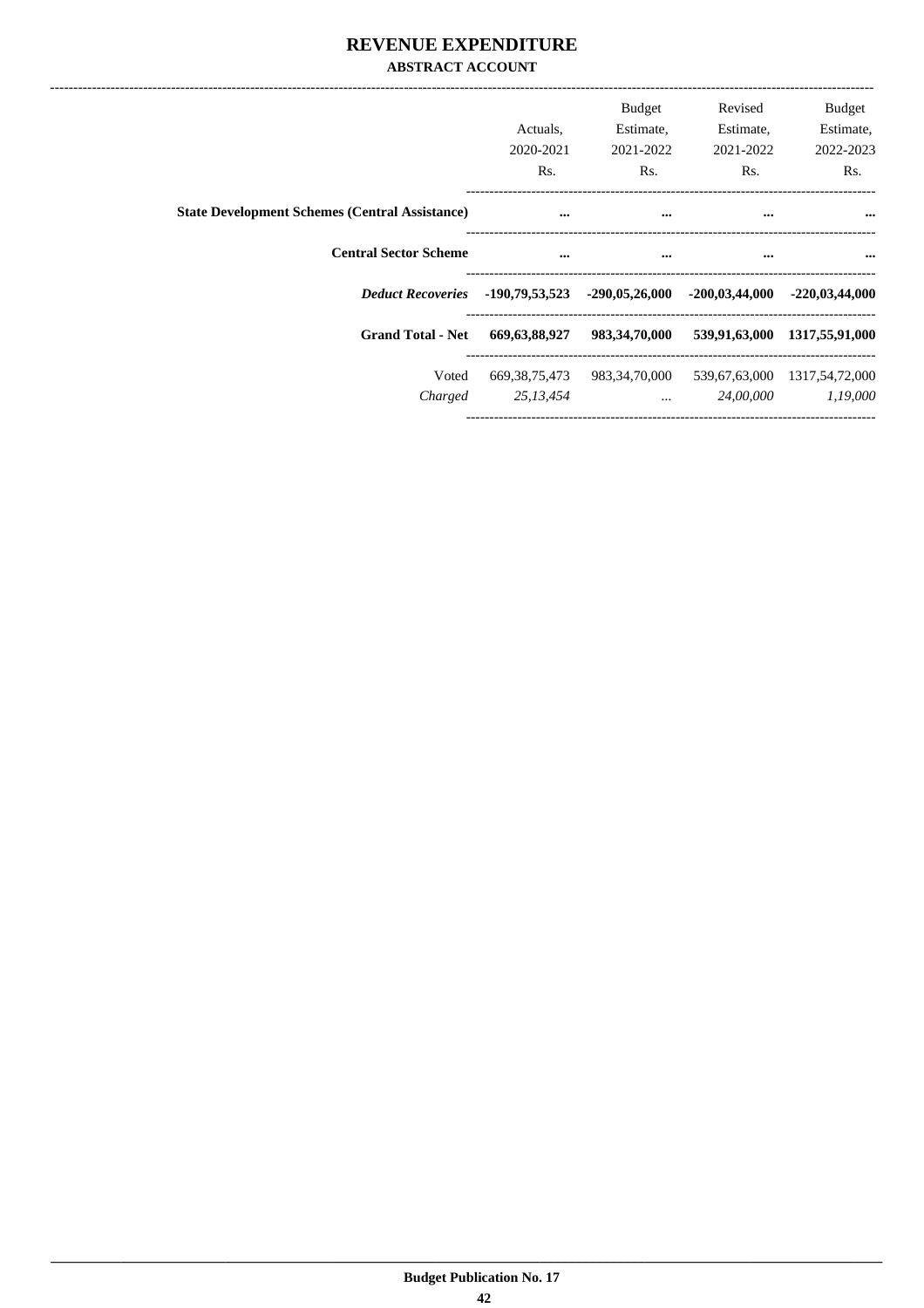|                                                                            | Actuals,<br>2020-2021<br>Rs. | Budget<br>Estimate,<br>2021-2022<br>Rs. | Revised<br>Estimate,<br>2021-2022<br>Rs.        | Budget<br>Estimate,<br>2022-2023<br>Rs. |
|----------------------------------------------------------------------------|------------------------------|-----------------------------------------|-------------------------------------------------|-----------------------------------------|
| DETAILED ACCOUNT NO. 3054-01-337 - ROAD WORKS                              |                              |                                         |                                                 |                                         |
| 01 - NATIONAL HIGHWAYS                                                     |                              |                                         |                                                 |                                         |
| 337- Road Works                                                            |                              |                                         |                                                 |                                         |
| <b>Administrative Expenditure</b>                                          |                              |                                         |                                                 |                                         |
| 001- Adjustment of Disallowed claims in connection with National           |                              |                                         |                                                 |                                         |
| Highways [PD]                                                              |                              |                                         |                                                 |                                         |
| 50- Other Charges                                                          |                              |                                         |                                                 |                                         |
| 002- Provision for meeting awarded costs [PD]                              |                              |                                         |                                                 |                                         |
| 50- Other Charges<br>Voted                                                 | 1,47,832                     | 3,76,000                                | 3,00,000                                        | 3,06,000                                |
| Charged                                                                    | $\ddotsc$                    | $\cdots$                                | $\cdots$                                        |                                         |
| Total - 3054-01-337-002                                                    |                              |                                         | 1,47,832 3,76,000 3,00,000 3,06,000             |                                         |
| 003- Expenditure on repairing and maintenance of National Highways<br>[PD] |                              |                                         |                                                 |                                         |
| 27- Minor Works/ Maintenance                                               |                              |                                         | 3,97,90,921 3,54,00,000 3,92,00,000 4,00,00,000 |                                         |
| Total - 3054-01-337-003                                                    |                              |                                         | 3,97,90,921 3,54,00,000 3,92,00,000 4,00,00,000 |                                         |
| <b>Total - Administrative Expenditure</b>                                  |                              |                                         | 3,99,38,753 3,57,76,000 3,95,00,000 4,03,06,000 |                                         |
| Total - 3054-01-337                                                        |                              |                                         | 3,99,38,753 3,57,76,000 3,95,00,000 4,03,06,000 |                                         |
| Voted                                                                      |                              |                                         | 3,99,38,753 3,57,76,000 3,95,00,000             | 4,03,06,000                             |
| Charged                                                                    |                              | $\cdots$                                |                                                 |                                         |

#### **DETAILED ACCOUNT NO. 3054-02-337 - ROAD WORKS .**

#### **02 - STRATEGIC AND BORDER ROADS**

#### **337- Road Works**

19- Maintenance

#### **Administrative Expenditure**

002- Border Out-Post Roads under P W Department [PD]

|                                           | $\cdots$             | 12,50,000             | 6,00,000             | 7,20,000             |
|-------------------------------------------|----------------------|-----------------------|----------------------|----------------------|
| <b>Total - Administrative Expenditure</b> | $\cdots$             | 12,50,000             | 6,00,000             | 7,20,000             |
| Total - 3054-02-337                       | $\cdots$             | 12,50,000             | 6,00,000             | 7,20,000             |
| Voted<br>Charged                          | $\cdots$<br>$\cdots$ | 12,50,000<br>$\cdots$ | 6,00,000<br>$\cdots$ | 7,20,000<br>$\cdots$ |
|                                           |                      |                       |                      |                      |

.

.

#### **DETAILED ACCOUNT NO. 3054-03-052 - MACHINERY AND EQUIPMENT .**

### **03 - STATE HIGHWAYS 052- Machinery and Equipment**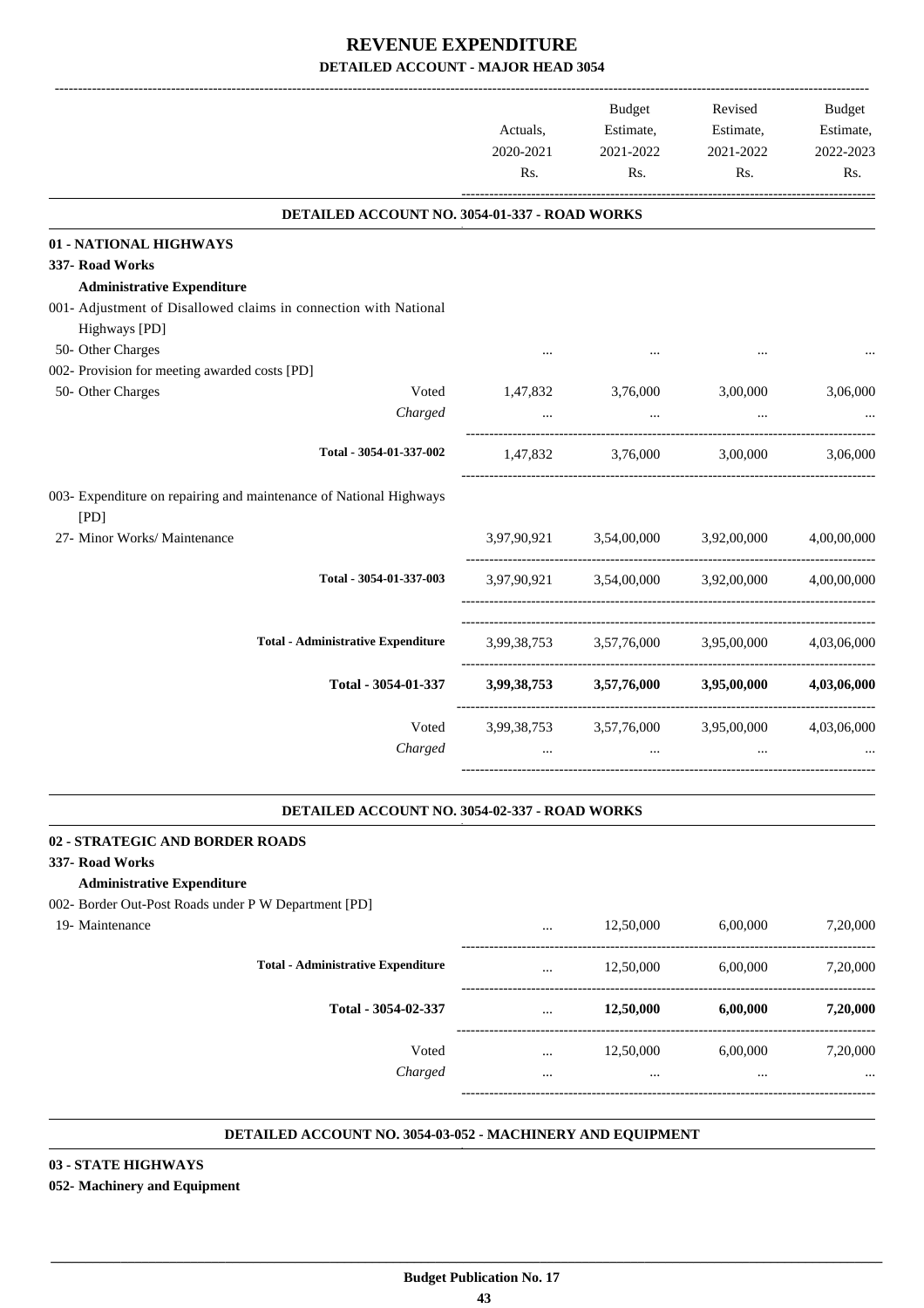|                                                                                                                                                                                          | Actuals,<br>2020-2021<br>Rs. | Budget<br>Estimate,<br>2021-2022<br>Rs. | Revised<br>Estimate,<br>2021-2022<br>Rs.        | <b>Budget</b><br>Estimate,<br>2022-2023<br>Rs. |
|------------------------------------------------------------------------------------------------------------------------------------------------------------------------------------------|------------------------------|-----------------------------------------|-------------------------------------------------|------------------------------------------------|
| <b>Administrative Expenditure</b><br>001- Purchase of Road Rollers, Miller mixes, Tarboiler and Paver                                                                                    |                              |                                         |                                                 |                                                |
| finishers for P.W. Development [PD]                                                                                                                                                      |                              |                                         |                                                 |                                                |
| 75- Purchase<br>Total - 3054-03-052                                                                                                                                                      |                              |                                         |                                                 |                                                |
|                                                                                                                                                                                          |                              |                                         |                                                 |                                                |
| Voted                                                                                                                                                                                    | $\cdots$                     | $\cdots$                                | $\cdots$                                        |                                                |
| Charged                                                                                                                                                                                  | $\cdots$                     |                                         | $\ddotsc$                                       |                                                |
| DETAILED ACCOUNT NO. 3054-03-102 - BRIDGES                                                                                                                                               |                              |                                         |                                                 |                                                |
| 03 - STATE HIGHWAYS<br>102- Bridges<br><b>Administrative Expenditure</b><br>001- State Bridges Fund Works under P W Department [PD]                                                      |                              |                                         |                                                 |                                                |
| 27- Minor Works/ Maintenance<br>Total - 3054-03-102                                                                                                                                      |                              |                                         |                                                 |                                                |
|                                                                                                                                                                                          |                              |                                         |                                                 |                                                |
| Voted<br>Charged                                                                                                                                                                         | $\cdots$                     |                                         | $\cdots$                                        |                                                |
|                                                                                                                                                                                          |                              |                                         |                                                 |                                                |
| <b>DETAILED ACCOUNT NO. 3054-03-103 - MAINTENANCE AND REPAIRS</b>                                                                                                                        |                              |                                         |                                                 |                                                |
| 03 - STATE HIGHWAYS<br>103- Maintenance and Repairs<br><b>State Development Schemes</b><br>001- Work Charged Establishment - Road Works under PW (Roads)<br>Department [PD]<br>02- Wages |                              | 30,03,96,971 32,00,00,000 32,00,00,000  |                                                 | 33,60,00,000                                   |
| Total - 3054-03-103-001                                                                                                                                                                  |                              |                                         | 30,03,96,971 32,00,00,000 32,00,00,000          | 33,60,00,000                                   |
| 002- Work Charged Establishment - Road Works under PWD (Civil)<br>[PD]                                                                                                                   |                              |                                         |                                                 |                                                |
| 02- Wages                                                                                                                                                                                |                              | 3,36,84,527 4,10,00,000 4,10,00,000     |                                                 | 4,30,50,000                                    |
| Total - 3054-03-103-002                                                                                                                                                                  |                              |                                         | 3,36,84,527 4,10,00,000 4,10,00,000 4,30,50,000 |                                                |
| <b>Total - State Development Schemes</b>                                                                                                                                                 | 33,40,81,498                 |                                         | 36,10,00,000 36,10,00,000                       | 37,90,50,000                                   |
| Total - 3054-03-103                                                                                                                                                                      | 33,40,81,498                 |                                         | <b>36,10,00,000 36,10,00,000</b>                | 37,90,50,000                                   |
| Voted<br>Charged                                                                                                                                                                         | 33,40,81,498<br>$\cdots$     | $\cdots$                                | 36,10,00,000 36,10,00,000<br>$\ddots$           | 37,90,50,000                                   |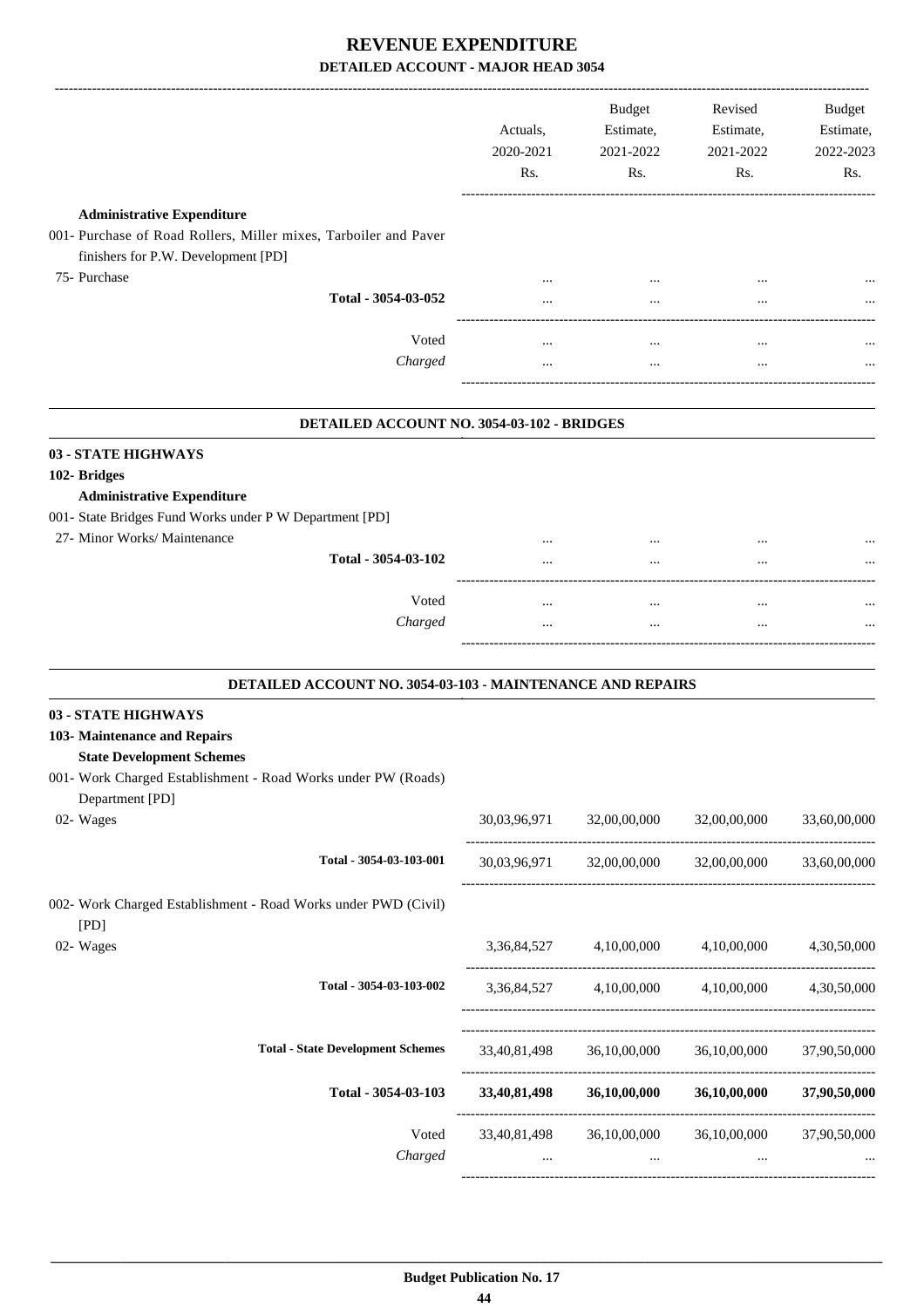|           | <b>Budget</b> | Revised   | <b>Budget</b> |
|-----------|---------------|-----------|---------------|
| Actuals.  | Estimate,     | Estimate, | Estimate,     |
| 2020-2021 | 2021-2022     | 2021-2022 | 2022-2023     |
| Rs.       | Rs.           | Rs.       | Rs            |
|           |               |           |               |

.

.

# **DETAILED ACCOUNT NO. 3054-03-337 - ROAD WORKS**

| DETAILED ACCOUNT NO. 3054-03- <i>331 -</i> ROAD WORKS     |              |                                        |                                                     |              |
|-----------------------------------------------------------|--------------|----------------------------------------|-----------------------------------------------------|--------------|
| 03 - STATE HIGHWAYS                                       |              |                                        |                                                     |              |
| 337- Road Works                                           |              |                                        |                                                     |              |
| <b>Administrative Expenditure</b>                         |              |                                        |                                                     |              |
| 001- Road Works under P W (Roads) Department [PD]         |              |                                        |                                                     |              |
| 19- Maintenance<br>Voted                                  | 17,53,28,892 | 17,91,50,000 17,70,00,000              |                                                     | 18,05,40,000 |
| Charged                                                   | 25,13,454    |                                        | 24,00,000<br><b>Sales Committee</b>                 | 1,19,000     |
| Total - 3054-03-337-001                                   |              |                                        | 17,78,42,346 17,91,50,000 17,94,00,000              | 18,06,59,000 |
| Voted                                                     |              |                                        | 17,53,28,892 17,91,49,000 17,69,99,000              | 18,05,39,000 |
| Charged                                                   | 25,13,454    | $\mathbf{r}$ , and $\mathbf{r}$        | 24,00,000                                           | 1,19,000     |
| 002- Road Works under P W Department Civil Wing [PD]      |              |                                        |                                                     |              |
| 19- Maintenance                                           |              | 30,06,13,686 21,51,51,000 28,00,00,000 |                                                     | 31,00,00,000 |
| Total - 3054-03-337-002                                   |              |                                        | 30,06,13,686 21,51,51,000 28,00,00,000 31,00,00,000 |              |
| 003- Road Works under P W Department Electrical Wing [PD] |              |                                        |                                                     |              |
| 19- Maintenance                                           |              | 3,25,04,162 2,77,20,000 3,00,00,000    |                                                     | 3,30,00,000  |
| Total - 3054-03-337-003                                   |              |                                        | 3,25,04,162 2,77,20,000 3,00,00,000 3,30,00,000     |              |
| <b>Total - Administrative Expenditure</b>                 |              |                                        | 51,09,60,194 42,20,21,000 48,94,00,000 52,36,59,000 |              |
| Voted                                                     |              |                                        | 50,84,46,740 42,20,21,000 48,70,00,000 52,35,40,000 |              |
| Charged                                                   | 25, 13, 454  | $\mathbf{r}$ and $\mathbf{r}$          | 24,00,000                                           | 1,19,000     |
| <b>State Development Schemes</b>                          |              |                                        |                                                     |              |
| 008- Improvement of State Roads & Bridges [PD]            |              |                                        |                                                     |              |
| 35- Grants for creation of Capital Assets                 |              | 1,50,000                               | 51,000                                              | 1.58.000     |
| <b>Total - State Development Schemes</b>                  |              | 1,50,000                               | 51,000                                              | 1,58,000     |
| Total - 3054-03-337                                       | 51,09,60,194 | 42,21,71,000                           | 48,94,51,000                                        | 52,38,17,000 |
| Voted                                                     | 50,84,46,740 | 42, 21, 71, 000                        | 48,70,51,000                                        | 52,36,98,000 |
| Charged                                                   | 25,13,454    |                                        | 24,00,000                                           | 1,19,000     |
|                                                           |              |                                        |                                                     |              |

#### **DETAILED ACCOUNT NO. 3054-03-800 - OTHER EXPENDITURE .**

### **03 - STATE HIGHWAYS**

### **800- Other Expenditure**

**State Development Schemes (Central Assistance)**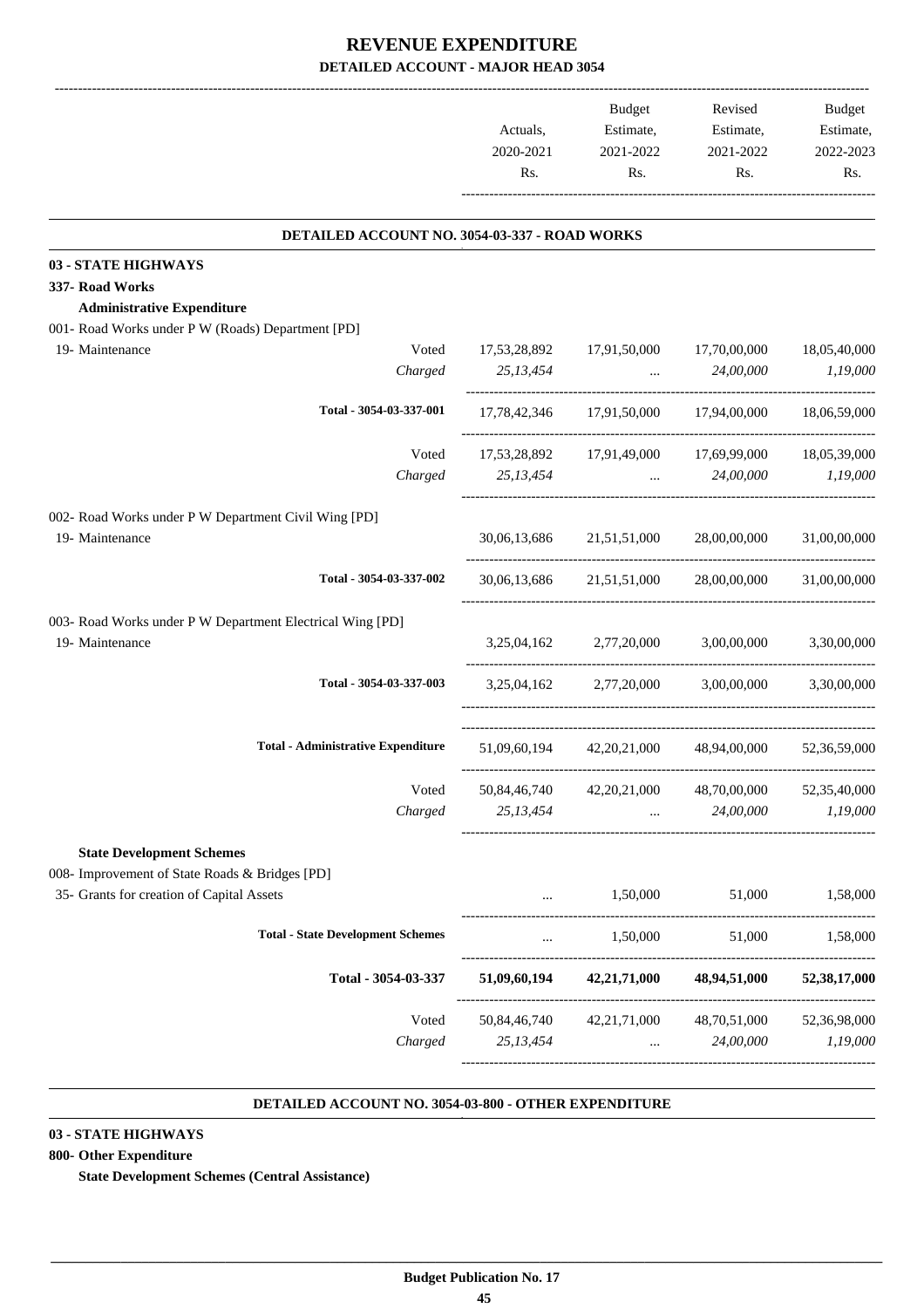|                                                                                                                                                                     | Actuals,<br>2020-2021<br>Rs. | Budget<br>Estimate,<br>2021-2022<br>Rs.         | Revised<br>Estimate,<br>2021-2022<br>Rs.                | Budget<br>Estimate,<br>2022-2023<br>Rs. |
|---------------------------------------------------------------------------------------------------------------------------------------------------------------------|------------------------------|-------------------------------------------------|---------------------------------------------------------|-----------------------------------------|
| 004- Works under Finance Commission Grants (Central Share) (FC)<br>[PD]                                                                                             |                              |                                                 |                                                         |                                         |
| 19- Maintenance                                                                                                                                                     |                              |                                                 |                                                         |                                         |
| Total - 3054-03-800                                                                                                                                                 |                              |                                                 |                                                         |                                         |
| Voted<br>Charged                                                                                                                                                    | $\cdots$<br>$\cdots$         | $\cdots$<br>$\cdots$                            | $\cdots$<br>$\cdots$                                    |                                         |
| <b>DETAILED ACCOUNT NO. 3054-04-105 - MAINTENANCE AND REPAIRS</b>                                                                                                   |                              |                                                 |                                                         |                                         |
| 04 - DISTRICT AND OTHER ROADS<br>105- Maintenance and Repairs<br><b>State Development Schemes</b><br>001- Work Charged Establishment - Road Works under PWD (Civil) |                              |                                                 |                                                         |                                         |
| [PD]<br>02- Wages                                                                                                                                                   |                              | 82,51,972 1,10,00,000                           | 1,10,00,000                                             | 1,15,50,000                             |
| Total - 3054-04-105-001                                                                                                                                             |                              |                                                 | 82,51,972 1,10,00,000 1,10,00,000 1,15,50,000           |                                         |
| 002- Work Charged Establishment -Road Works under PWD<br>(Electrical) [PD]<br>02- Wages                                                                             |                              | 25,17,392 32,00,000                             | 26,00,000                                               | 33,60,000                               |
| Total - 3054-04-105-002                                                                                                                                             |                              |                                                 | 25,17,392 32,00,000 26,00,000                           | 33,60,000                               |
| <b>Total - State Development Schemes</b>                                                                                                                            | 1,07,69,364                  | 1,42,00,000                                     | 1,36,00,000                                             | 1,49,10,000                             |
| Total - 3054-04-105                                                                                                                                                 |                              |                                                 | $1,07,69,364$ $1,42,00,000$ $1,36,00,000$ $1,49,10,000$ |                                         |
| Voted<br>Charged                                                                                                                                                    | $\cdots$                     | 1,07,69,364 1,42,00,000 1,36,00,000<br>$\cdots$ | $\cdots$                                                | 1,49,10,000                             |
| DETAILED ACCOUNT NO. 3054-04-800 - OTHER EXPENDITURE                                                                                                                |                              |                                                 |                                                         |                                         |
| 04 - DISTRICT AND OTHER ROADS<br>800- Other Expenditure<br><b>Administrative Expenditure</b><br>001- Other Expenditure under P W Department [PD]                    |                              |                                                 |                                                         |                                         |
| 19- Maintenance                                                                                                                                                     |                              | 55,60,23,177 57,97,36,000                       | 56,50,00,000                                            | 57,63,00,000                            |
| Total - 3054-04-800-001                                                                                                                                             |                              | 55,60,23,177 57,97,36,000 56,50,00,000          |                                                         | 57,63,00,000                            |
| 002- Other Expenditure under P W (Roads) Department [PD]<br>19- Maintenance                                                                                         | 132,72,16,978                | 118,38,38,000                                   | 130,00,00,000                                           | 133,00,00,000                           |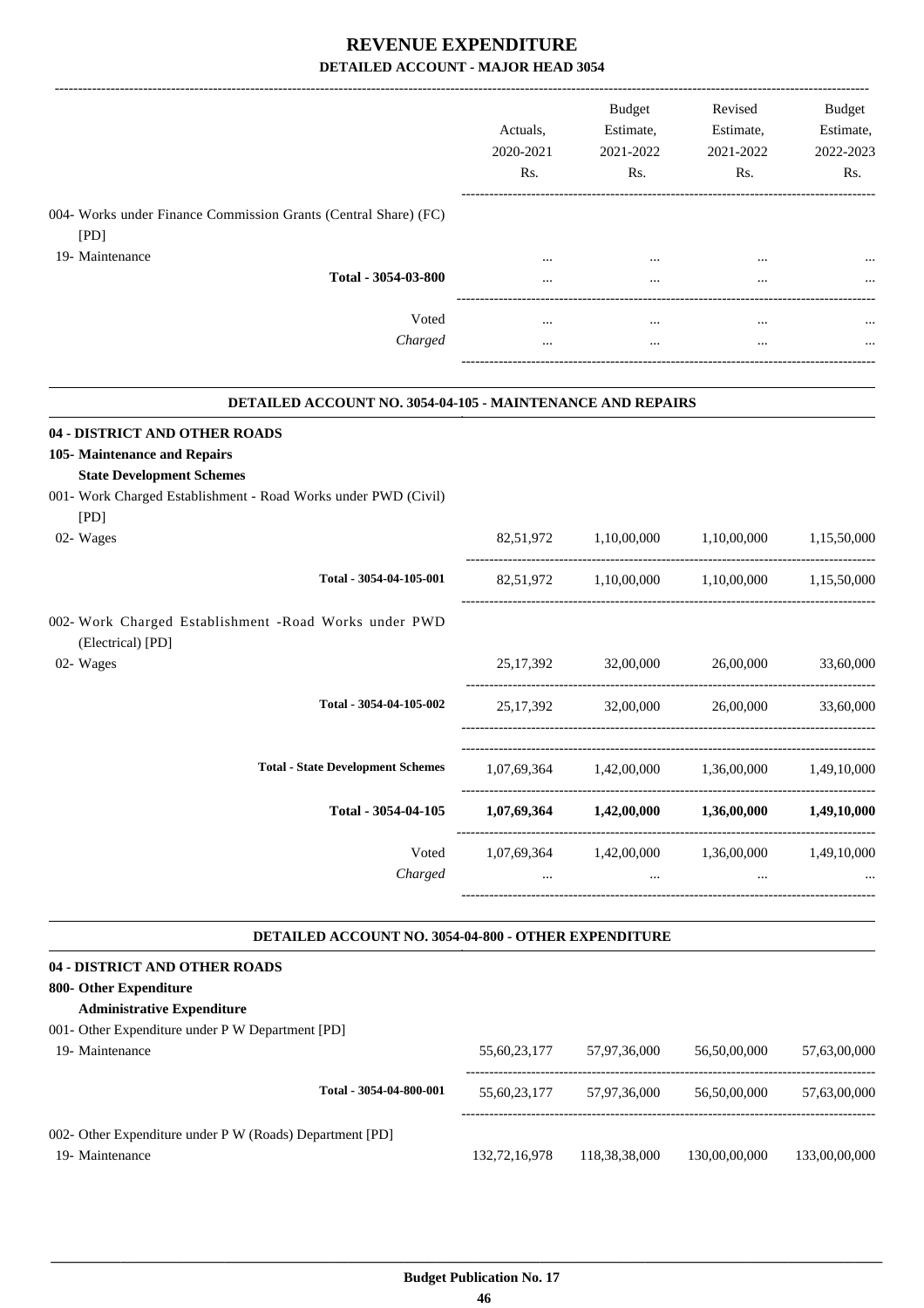|                                                                                                                                            | Actuals,<br>2020-2021<br>Rs. | <b>Budget</b><br>Estimate,<br>2021-2022<br>Rs. | Revised<br>Estimate,<br>2021-2022<br>Rs.                | Budget<br>Estimate,<br>2022-2023<br>Rs. |
|--------------------------------------------------------------------------------------------------------------------------------------------|------------------------------|------------------------------------------------|---------------------------------------------------------|-----------------------------------------|
| Total - 3054-04-800-002                                                                                                                    |                              |                                                | 132,72,16,978 118,38,38,000 130,00,00,000 133,00,00,000 |                                         |
| 003- Development of State Roads under P W(Roads) Department<br>[PD]                                                                        |                              |                                                |                                                         |                                         |
| 19- Maintenance                                                                                                                            |                              |                                                | 2,43,62,808 3,25,19,000 2,48,50,000 2,55,96,000         |                                         |
| Total - 3054-04-800-003                                                                                                                    |                              |                                                | 2,43,62,808 3,25,19,000 2,48,50,000 2,55,96,000         |                                         |
| 004- Development of State Roads under P W Department. [PD]<br>19- Maintenance                                                              |                              |                                                | 9,35,03,771 7,12,39,000 9,10,00,000 9,37,00,000         |                                         |
| Total - 3054-04-800-004                                                                                                                    |                              |                                                | 9,35,03,771 7,12,39,000 9,10,00,000 9,37,00,000         |                                         |
| 005- Improvement of illumination level and replacement of old<br>luminaires in important roads by P W Department, Electrical<br>Wing. [PD] |                              |                                                |                                                         |                                         |
| 19- Maintenance                                                                                                                            |                              |                                                | 32,41,786 25,37,000 31,00,000                           | 32,90,000                               |
| Total - 3054-04-800-005                                                                                                                    |                              | 32,41,786 25,37,000                            | 31,00,000                                               | 32,90,000                               |
| 010- State Bridge Fund Work [PD]<br>27- Minor Works/ Maintenance                                                                           |                              | 57,39,514 1,24,00,000                          | 90,00,000                                               | 91,80,000                               |
| Total - 3054-04-800-010                                                                                                                    |                              | 57,39,514 1,24,00,000                          | 90,00,000                                               | 91,80,000                               |
| Total - Administrative Expenditure 201,00,88,034 188,22,69,000 199,29,50,000 203,80,66,000                                                 |                              |                                                |                                                         |                                         |
| Total - 3054-04-800                                                                                                                        | 201,00,88,034                | 188,22,69,000                                  | 199,29,50,000                                           | 203,80,66,000                           |
| Voted<br>Charged                                                                                                                           | 201,00,88,034<br>$\cdots$    | 188,22,69,000<br>$\cdots$                      | 199,29,50,000                                           | 203,80,66,000                           |

#### **DETAILED ACCOUNT NO. 3054-05-800 - OTHER EXPENDITURE .**

| 05 - ROADS OF INTER-STATE OF ECONOMIC |                                                           |          |          |          |          |
|---------------------------------------|-----------------------------------------------------------|----------|----------|----------|----------|
| <b>IMPORTANCE</b>                     |                                                           |          |          |          |          |
| 800- Other Expenditure                |                                                           |          |          |          |          |
| <b>Administrative Expenditure</b>     |                                                           |          |          |          |          |
|                                       | 001- State Roads of Inter-State Economic Importance under |          |          |          |          |
| PW(Roads) Department. [PD]            |                                                           |          |          |          |          |
| 19- Maintenance                       |                                                           | 1.73.000 | 2.32,000 | 1.76,000 | 1.81.000 |
|                                       | <b>Total - Administrative Expenditure</b>                 | 1.73.000 | 2,32,000 | 1,76,000 | 1,81,000 |
|                                       |                                                           |          |          |          |          |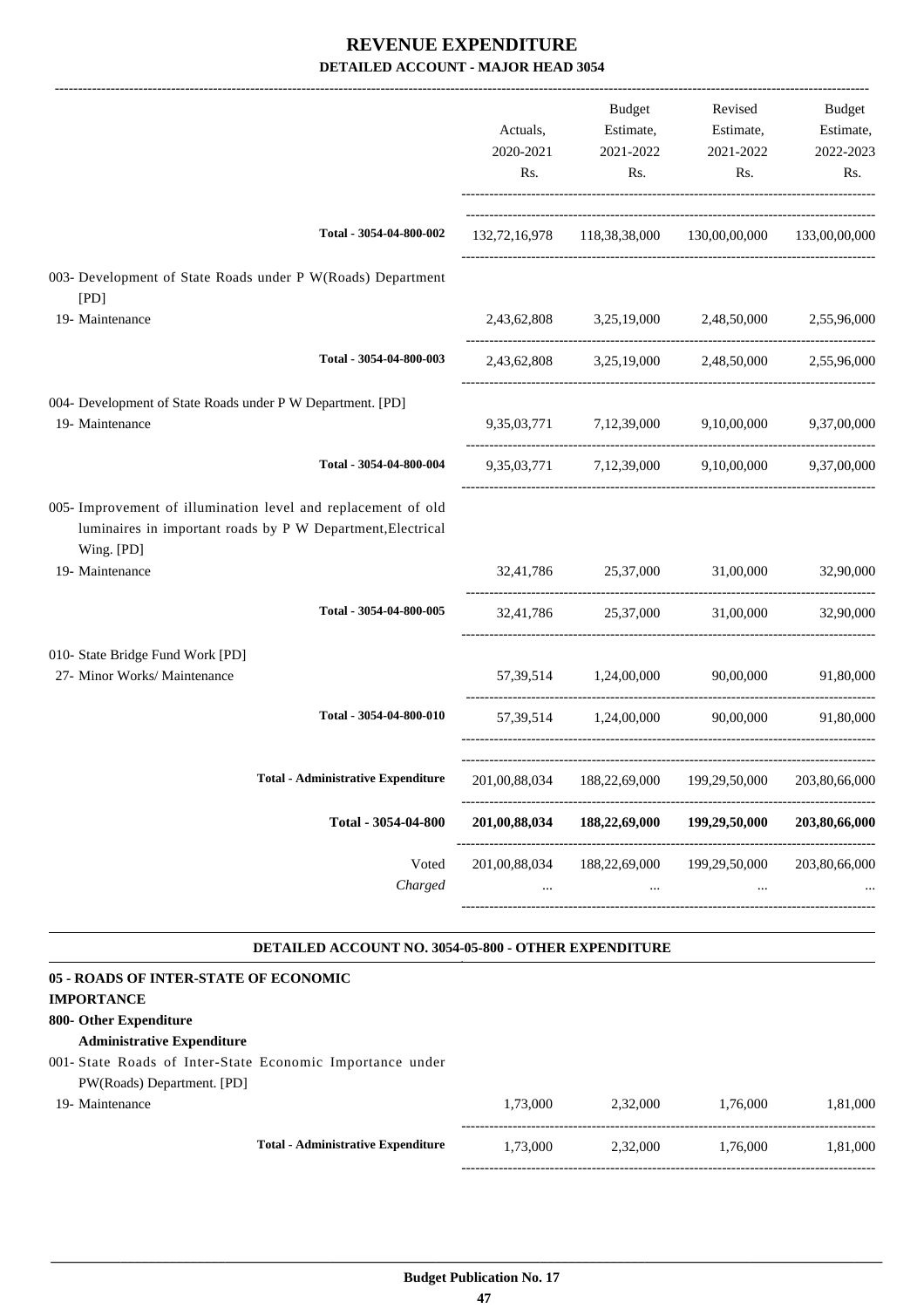|                                                                        | Actuals,<br>2020-2021<br>Rs. | <b>Budget</b><br>Estimate,<br>2021-2022<br>Rs. | Revised<br>Estimate,<br>2021-2022<br>Rs. | <b>Budget</b><br>Estimate,<br>2022-2023<br>Rs. |
|------------------------------------------------------------------------|------------------------------|------------------------------------------------|------------------------------------------|------------------------------------------------|
| Total - 3054-05-800                                                    | 1,73,000                     | 2,32,000                                       | 1,76,000                                 | 1,81,000                                       |
| Voted<br>Charged                                                       | 1,73,000<br>$\cdots$         | 2,32,000<br>$\ddotsc$                          | 1,76,000<br>$\ddotsc$                    | 1,81,000                                       |
| <b>DETAILED ACCOUNT NO. 3054-80-001 - DIRECTION AND ADMINISTRATION</b> |                              |                                                |                                          |                                                |
| 80 - GENERAL                                                           |                              |                                                |                                          |                                                |
| 001- Direction and Administration                                      |                              |                                                |                                          |                                                |
| <b>Administrative Expenditure</b>                                      |                              |                                                |                                          |                                                |
| 002- Public Works (Roads) Directorate [PD]                             |                              |                                                |                                          |                                                |
| 01- Salaries                                                           |                              |                                                |                                          |                                                |
| 01-Pay                                                                 | 118, 64, 87, 045             | 123,70,30,000                                  | 120,70,00,000                            | 124,32,10,000                                  |
| 14-Grade Pay                                                           | 4,78,892                     | 3,00,000                                       | 3,00,000                                 | 3,10,000                                       |
| 02-Dearness Allowance                                                  | 1,15,86,832                  | 4,23,68,000                                    | 4,20,00,000                              | 4,32,60,000                                    |
| 03-House Rent Allowance                                                | 11,58,42,046                 | 11,75,30,000                                   | 11,65,00,000                             | 11,99,95,000                                   |
| 04-Ad hoc Bonus                                                        | 38,89,296                    | 41,00,000                                      | 39,67,000                                | 40,46,000                                      |
| 05-Interim Relief                                                      | 9,648                        | $\cdots$                                       | $\cdots$                                 |                                                |
| 07-Other Allowances                                                    | 31,54,147                    | 45,90,000                                      | 42,50,000                                | 43,78,000                                      |
| 11-Compensatory Allowance                                              | 2,70,000                     | 2,92,000                                       | 2,78,000                                 | 2,84,000                                       |
| 12-Medical Allowance                                                   | 40,60,420                    | 41,50,000                                      | 41,42,000                                | 42,25,000                                      |
| Total - 3054-80-001-002-01                                             | 132, 57, 78, 326             | 141,03,60,000                                  | 137,84,37,000                            | 141,97,08,000                                  |
| 02- Wages                                                              | 9, 10, 76, 812               | 8,81,56,000                                    | 12,00,00,000                             | 12,36,00,000                                   |
| 07- Medical Reimbursements                                             | 40,593                       | 1,61,000                                       | 80,000                                   | 82,000                                         |
| 11- Travel Expenses                                                    | 9,56,040                     | 18,00,000                                      | 13,00,000                                | 13,26,000                                      |
| 12- Medical Reimbursements under WBHS 2008                             | 26,13,800                    | 4,20,00,000                                    | 2,00,00,000                              | 2,04,00,000                                    |
| 13- Office Expenses                                                    |                              |                                                |                                          |                                                |
| 01-Electricity                                                         | 1,15,29,813                  | 1,02,00,000                                    | 1,12,00,000                              | 1,16,00,000                                    |
| 02-Telephone                                                           | 9,42,555                     | 11,39,000                                      | 10,80,000                                | 11,02,000                                      |
| 03-Maintenance / P.O.L. for Office Vehicles                            | 7,49,196                     | 6,77,000                                       | 7,64,000                                 | 7,79,000                                       |
| 04-Other Office Expenses                                               | 70,72,904                    | 66,30,000                                      | 66,30,000                                | 67,63,000                                      |
| Total - 3054-80-001-002-13                                             | 2,02,94,468                  | 1,86,46,000                                    | 1,96,74,000                              | 2,02,44,000                                    |
| 14- Rents, Rates and Taxes                                             | 38,62,642                    | 20,40,000                                      | 39,01,000                                | 39,79,000                                      |
| 26- Advertising and Publicity Expenses                                 | 6,09,65,776                  | 2,17,000                                       | 1,19,30,000                              | 1,21,69,000                                    |
| 28- Payment of Professional and Special Services                       |                              |                                                |                                          |                                                |
| 02-Other charges                                                       | 12,24,887                    | 22,00,000                                      | 12,25,000                                | 12,25,000                                      |
| 50- Other Charges                                                      | 1,80,952                     | 2,60,000                                       | 2,40,000                                 | 2,45,000                                       |
| 78- Outsourcing of Services                                            | 9,59,74,675                  | 7,22,00,000                                    | 9,59,00,000                              | 9,78,18,000                                    |
| Total - 3054-80-001-002                                                | 160,29,68,971                | 163,80,40,000                                  | 165,26,87,000                            | 170,07,96,000                                  |
|                                                                        |                              |                                                |                                          |                                                |

003- Development of State Roads(a) Establishment for development of State Roads(Other than Special Roads) [PD]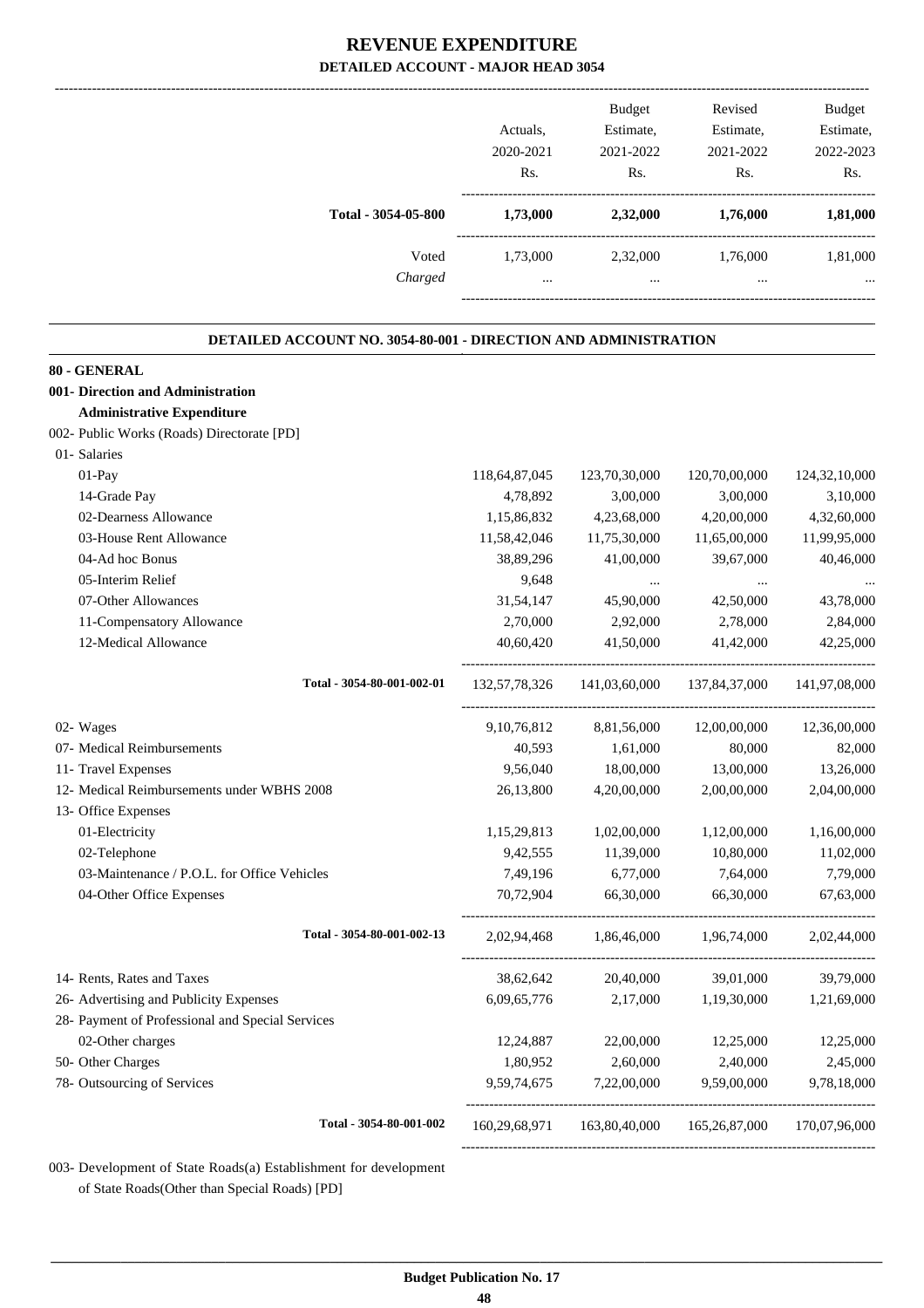|                                                                      |              | <b>Budget</b>                                                       | Revised      | Budget          |
|----------------------------------------------------------------------|--------------|---------------------------------------------------------------------|--------------|-----------------|
|                                                                      | Actuals,     | Estimate,                                                           | Estimate,    | Estimate,       |
|                                                                      | 2020-2021    | 2021-2022                                                           | 2021-2022    | 2022-2023       |
|                                                                      | Rs.          | Rs.                                                                 | Rs.          | Rs.             |
| 01- Salaries                                                         |              |                                                                     |              |                 |
| 01-Pay                                                               | 16,90,40,470 | 17,45,85,000                                                        | 17,20,00,000 | 17,60,00,000    |
| 14-Grade Pay                                                         |              | 50,000                                                              | $\ldots$     |                 |
| 02-Dearness Allowance                                                | 17,73,687    | 62,19,000                                                           | 70,30,000    | 72,41,000       |
| 03-House Rent Allowance                                              | 1,47,56,846  | 1,65,86,000                                                         | 1,50,00,000  | 1,54,50,000     |
| 04-Ad hoc Bonus                                                      | 5,47,686     | 5,90,000                                                            | 5,59,000     | 5,70,000        |
| 07-Other Allowances                                                  | 5,60,215     | 6,89,000                                                            | 7,00,000     | 7,21,000        |
| 12-Medical Allowance                                                 | 6,81,403     | 6,75,000                                                            | 6,95,000     | 7,09,000        |
| Total - 3054-80-001-003-01                                           |              | 18,73,60,307 19,93,94,000 19,59,84,000                              |              | 20,06,91,000    |
| 02- Wages                                                            | 67,69,428    | 58,65,000                                                           | 1,03,00,000  | 1,06,09,000     |
| 07- Medical Reimbursements                                           | $\cdots$     | 28,000                                                              | 28,000       | 29,000          |
| 11- Travel Expenses                                                  | 2,18,930     | 3,50,000                                                            | 3,00,000     | 3,06,000        |
| 12- Medical Reimbursements under WBHS 2008                           | 2,30,302     | 4,65,000                                                            | 2,90,000     | 2,96,000        |
| 28- Payment of Professional and Special Services                     |              |                                                                     |              |                 |
| 02-Other charges                                                     |              |                                                                     |              |                 |
| Total - 3054-80-001-003                                              |              | $19,45,78,967$ $20,61,02,000$ $20,69,02,000$                        |              | 21, 19, 31, 000 |
| 005- Establishment charges transferred from the revenue head "2059"- |              |                                                                     |              |                 |
| Public Works [PD]                                                    |              |                                                                     |              |                 |
| 01- Salaries                                                         |              |                                                                     |              |                 |
| 04-Ad hoc Bonus                                                      |              |                                                                     |              |                 |
| 07-Other Allowances                                                  |              |                                                                     |              |                 |
| 02- Wages                                                            |              |                                                                     |              |                 |
| 12- Medical Reimbursements under WBHS 2008                           |              |                                                                     |              |                 |
| 13- Office Expenses                                                  |              |                                                                     |              |                 |
| 04-Other Office Expenses                                             |              |                                                                     |              |                 |
| 28- Payment of Professional and Special Services                     |              |                                                                     |              |                 |
| 02-Other charges                                                     | $\cdots$     | $\cdots$                                                            | $\cdots$     |                 |
| <b>Total - Administrative Expenditure</b>                            |              | 179, 75, 47, 938 184, 41, 42, 000 185, 95, 89, 000 191, 27, 27, 000 |              |                 |
| <b>State Development Schemes</b>                                     |              |                                                                     |              |                 |
| 001- Development of State Roads Establishment for Development of     |              |                                                                     |              |                 |
| State Roads (Other than Special Roads) [PD]                          |              |                                                                     |              |                 |
| 13- Office Expenses                                                  |              |                                                                     |              |                 |
| 01-Electricity                                                       | 44, 35, 572  | 80,00,000                                                           | 53,33,000    | 84,00,000       |
| 02-Telephone                                                         | 1,13,094     | 20,00,000                                                           | 6,67,000     | 21,00,000       |
| 03-Maintenance / P.O.L. for Office Vehicles                          | 66,01,225    | 1,00,00,000                                                         | 1,00,00,000  | 1,05,00,000     |
| 04-Other Office Expenses                                             | 6,48,062     | 30,00,000                                                           | 10,00,000    | 31,50,000       |
| Total - 3054-80-001-001-13                                           | 1,17,97,953  | 2,30,00,000                                                         | 1,70,00,000  | 2,41,50,000     |
| 14- Rents, Rates and Taxes                                           | 15, 11, 136  | 20,00,000                                                           | 22,67,000    | 21,00,000       |
| 50- Other Charges                                                    | 11,30,424    | 50,00,000                                                           | 16,67,000    | 52,50,000       |
|                                                                      |              |                                                                     |              |                 |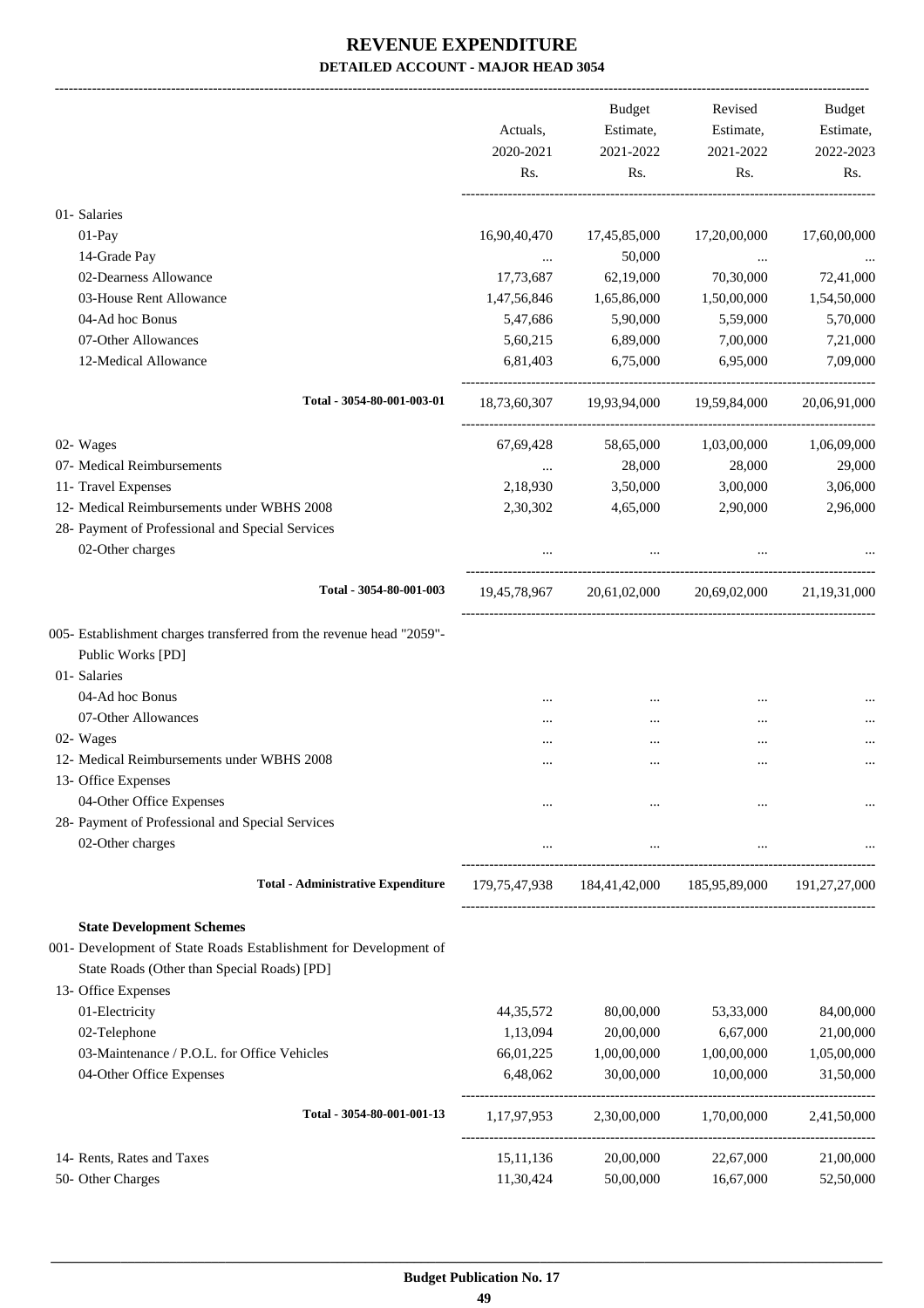|                             |                                          |                  | <b>Budget</b>    | Revised       | <b>Budget</b>    |
|-----------------------------|------------------------------------------|------------------|------------------|---------------|------------------|
|                             |                                          | Actuals.         | Estimate,        | Estimate,     | Estimate,        |
|                             |                                          | 2020-2021        | 2021-2022        | 2021-2022     | 2022-2023        |
|                             |                                          | Rs.              | Rs.              | Rs.           | Rs.              |
| 78- Outsourcing of Services |                                          | 25,41,904        | 40,00,000        | 53,33,000     | 42,00,000        |
|                             | <b>Total - State Development Schemes</b> | 1,69,81,417      | 3,40,00,000      | 2,62,67,000   | 3,57,00,000      |
|                             | Total - 3054-80-001                      | 181, 45, 29, 355 | 187, 81, 42, 000 | 188,58,56,000 | 194, 84, 27, 000 |
|                             | Voted                                    | 181, 45, 29, 355 | 187,81,42,000    | 188,58,56,000 | 194, 84, 27, 000 |
|                             | Charged                                  | $\cdots$         | $\cdots$         | $\cdots$      | $\cdots$         |
|                             |                                          |                  |                  |               |                  |

#### **DETAILED ACCOUNT NO. 3054-80-052 - MACHINERY AND EQUIPMENT .**

#### **80 - GENERAL**

### **052- Machinery and Equipment**

#### **Administrative Expenditure**

| 001- Repairs and Carriage of Tools and Plants [PD] |             |           |           |           |
|----------------------------------------------------|-------------|-----------|-----------|-----------|
| 52- Machinery and Equipment/Tools and Plants       | 21,25,201   | 26,14,000 | 39,00,000 | 39,50,000 |
| <b>Total - Administrative Expenditure</b>          | 21,25,201   | 26,14,000 | 39,00,000 | 39,50,000 |
| Total - 3054-80-052                                | 21, 25, 201 | 26,14,000 | 39,00,000 | 39,50,000 |
| Voted                                              | 21.25.201   | 26,14,000 | 39,00,000 | 39,50,000 |
| Charged                                            |             | $\cdots$  |           |           |

#### **DETAILED ACCOUNT NO. 3054-80-107 - RAILWAY SEFETY WORKS .**

#### **80 - GENERAL**

#### **107- Railway Sefety Works**

#### **Administrative Expenditure**

- 001- Railway Safety Works under P W (Roads) Deptt. [PD]
- 

| 27- Minor Works/ Maintenance |                                           | 90.42.827             | 1.40.00.000             | 92,24,000     | 95,01,000             |
|------------------------------|-------------------------------------------|-----------------------|-------------------------|---------------|-----------------------|
|                              | <b>Total - Administrative Expenditure</b> | 90.42,827             | 1,40,00,000             | 92,24,000     | 95,01,000             |
|                              | Total - 3054-80-107                       | 90.42,827             | 1,40,00,000             | 92,24,000     | 95,01,000             |
|                              | Voted<br>Charged                          | 90.42.827<br>$\cdots$ | 1,40,00,000<br>$\cdots$ | 92,24,000<br> | 95,01,000<br>$\cdots$ |
|                              |                                           |                       |                         |               |                       |

#### **DETAILED ACCOUNT NO. 3054-80-797 - TRANSFER TO RESERVE FUND/DEPOSIT ACCOUNT .**

#### **80 - GENERAL**

### **797- Transfer to Reserve Fund/Deposit Account**

## **Administrative Expenditure**

## 001- Transfer to State Bridge Fund [PD]

63- Inter-Account Transfer 136,11,00,000 465,31,04,000 ... 760,00,00,000

.

.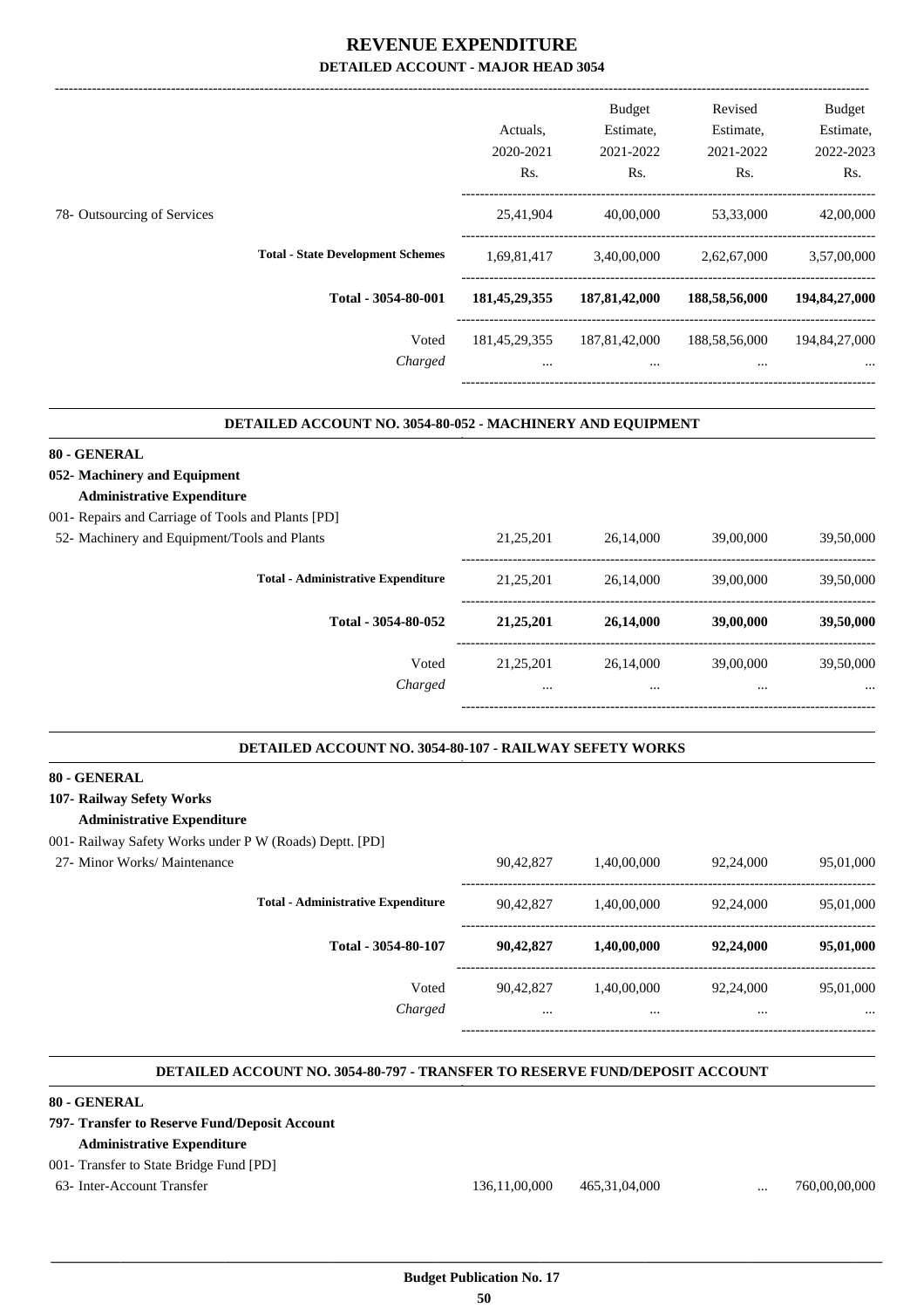|                                                                                                                                                         | Actuals,<br>2020-2021<br>Rs. | Budget<br>Estimate,<br>2021-2022<br>Rs.                 | Revised<br>Estimate,<br>2021-2022<br>Rs. | Budget<br>Estimate,<br>2022-2023<br>Rs. |
|---------------------------------------------------------------------------------------------------------------------------------------------------------|------------------------------|---------------------------------------------------------|------------------------------------------|-----------------------------------------|
| Total - 3054-80-797-001                                                                                                                                 |                              | 136,11,00,000 465,31,04,000                             | $\ldots$ 760,00,00,000                   |                                         |
| 006- Transfer to West Bengal Transport Infrastructure Development<br>Fund (WBTIDF) [PD]                                                                 |                              |                                                         | -------------------------------          |                                         |
| 63- Inter-Account Transfer                                                                                                                              | 190,76,02,963                | 290,00,00,000                                           | 200,00,00,000                            | 220,00,00,000                           |
| Total - 3054-80-797-006                                                                                                                                 | 190,76,02,963                | 290,00,00,000                                           | 200,00,00,000                            | 220,00,00,000                           |
| <b>Total - Administrative Expenditure</b>                                                                                                               |                              | 326,87,02,963 755,31,04,000 200,00,00,000 980,00,00,000 |                                          |                                         |
| <b>Central Sector Scheme</b><br>003- Transfer to the deposit account for subventions from central road<br>fund (CRF) [PD]<br>63- Inter-Account Transfer | $\cdots$                     | $\cdots$                                                | $\cdots$                                 |                                         |
| Total - 3054-80-797                                                                                                                                     | 326,87,02,963                | 755,31,04,000                                           | 200,00,00,000                            | 980,00,00,000                           |
| Voted<br>Charged                                                                                                                                        |                              | 326,87,02,963 755,31,04,000<br>$\cdots$                 | 200,00,00,000                            | 980,00,00,000                           |
| DETAILED ACCOUNT NO. 3054-80-799 - SUSPENSE                                                                                                             |                              |                                                         |                                          |                                         |
| 80 - GENERAL<br>799- Suspense<br><b>Administrative Expenditure</b>                                                                                      |                              |                                                         |                                          |                                         |
| 001- Suspense [PD]<br>89- Stock                                                                                                                         |                              |                                                         |                                          |                                         |
| Total - 3054-80-799                                                                                                                                     |                              |                                                         |                                          |                                         |
| Voted                                                                                                                                                   | $\cdots$                     | $\cdots$                                                | $\cdots$                                 |                                         |
| Charged                                                                                                                                                 |                              | $\cdots$                                                | $\cdots$                                 |                                         |
| DETAILED ACCOUNT NO. 3054-80-800 - OTHER EXPENDITURE                                                                                                    |                              |                                                         |                                          |                                         |
| 80 - GENERAL                                                                                                                                            |                              |                                                         |                                          |                                         |
| 800- Other Expenditure<br><b>Administrative Expenditure</b>                                                                                             |                              |                                                         |                                          |                                         |
| 003- Maintenance of lighting arrangements on State Bridges by P W                                                                                       |                              |                                                         |                                          |                                         |
| Department Electrical Wing [PD]<br>19- Maintenance                                                                                                      | 53,67,033                    | 43,08,000                                               | 48,50,000                                | 49,47,000                               |
|                                                                                                                                                         |                              |                                                         |                                          |                                         |
| Total - 3054-80-800-003                                                                                                                                 | 53,67,033                    | 43,08,000                                               | 48,50,000                                | 49,47,000                               |
| 004- Maintenance/Repairs of Motor Vessel Pathabahi by P W (Roads)<br>Department [PD]                                                                    |                              |                                                         |                                          |                                         |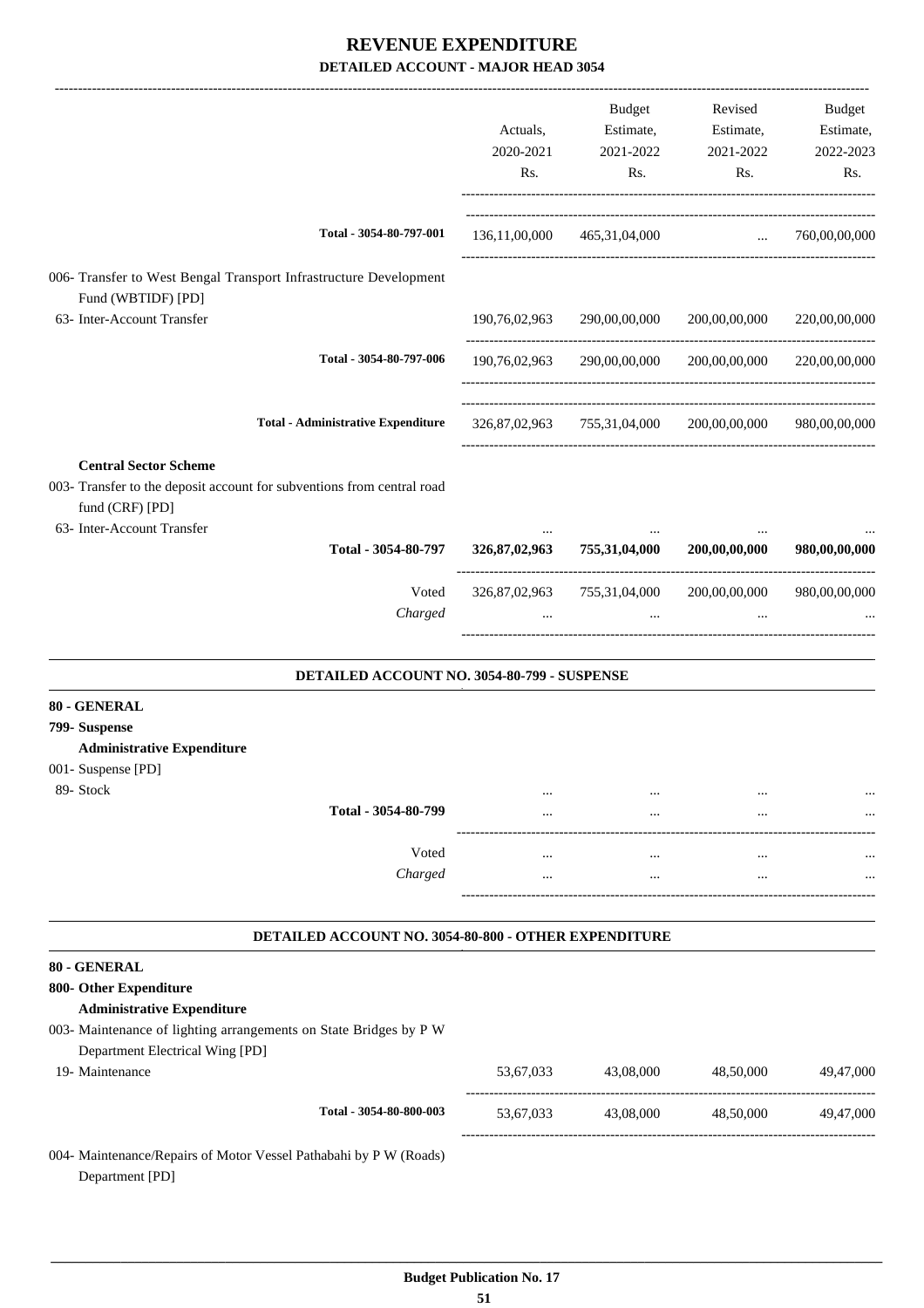|                                                                                                                                                                             | Actuals,<br>2020-2021<br>Rs. | Budget<br>Estimate,<br>2021-2022<br>Rs. | Revised<br>Estimate,<br>2021-2022<br>Rs.            | Budget<br>Estimate,<br>2022-2023<br>Rs. |
|-----------------------------------------------------------------------------------------------------------------------------------------------------------------------------|------------------------------|-----------------------------------------|-----------------------------------------------------|-----------------------------------------|
| 27- Minor Works/ Maintenance                                                                                                                                                |                              |                                         |                                                     |                                         |
| 005- Contributions to Indian Road Congress-Contribution by P W<br>Department [PD]                                                                                           |                              |                                         |                                                     |                                         |
| 32- Contribution                                                                                                                                                            | 3,75,000                     | 4,20,000                                | 4,00,000                                            | 4,00,000                                |
| Total - 3054-80-800-005                                                                                                                                                     | 3,75,000                     | 4,20,000                                | 4,00,000                                            | 4,00,000                                |
| 006- Grants to Calcutta Corporation for Road Work and Inporvement<br>of Official Quarters [PD]<br>31- Grants-in-aid-GENERAL                                                 |                              |                                         |                                                     |                                         |
| 02-Other Grants<br>007- Grants to Calcutta Corporation and Municipalities for<br>Expenditure on Communications [PD]<br>31- Grants-in-aid-GENERAL                            |                              |                                         |                                                     |                                         |
| 02-Other Grants<br>008- Contribution to Indian National Group of the Internat- ional<br>Association for Bridge and Structural Engineering [PD]<br>31- Grants-in-aid-GENERAL |                              |                                         |                                                     |                                         |
| 02-Other Grants                                                                                                                                                             |                              | 2,00,000                                |                                                     |                                         |
| Total - 3054-80-800-008                                                                                                                                                     |                              | 2,00,000                                | ------------------------------------                |                                         |
| 009- Decorative arrangement for important days and Persons<br>Republic Day Parade [PD]                                                                                      |                              |                                         |                                                     |                                         |
| 27- Minor Works/ Maintenance                                                                                                                                                | 1,69,62,805                  | 1,95,00,000                             | 1,90,00,000                                         | 1,93,80,000                             |
| Total - 3054-80-800-009                                                                                                                                                     | 1,69,62,805                  | 1,95,00,000                             | 1,90,00,000                                         | 1,93,80,000                             |
| 010- Decorative arrangement for important days and Persons<br>Barricading on important roads during Durgapuja and Muharram<br>[PD]                                          |                              |                                         |                                                     |                                         |
| 27- Minor Works/ Maintenance                                                                                                                                                | 7,67,89,114                  | 4,00,00,000                             | 6,20,00,000                                         | 6,32,40,000                             |
| Total - 3054-80-800-010                                                                                                                                                     |                              |                                         | 7,67,89,114 4,00,00,000 6,20,00,000 6,32,40,000     |                                         |
| 011- Decorative arrangement for important days and Persons<br>Construction of rostum barricade etc.for visit and tour of<br>V.V.I.Ps [PD]                                   |                              |                                         |                                                     |                                         |
| 27- Minor Works/ Maintenance                                                                                                                                                | 48,80,00,005                 | 50,20,00,000                            | 50,20,00,000                                        | 51,20,40,000                            |
| Total - 3054-80-800-011                                                                                                                                                     |                              |                                         | 48,80,00,005 50,20,00,000 50,20,00,000 51,20,40,000 |                                         |
| 013- Decorative arrangement for important days and Persons- for<br>PWD Electrical Wing. [PD]                                                                                |                              |                                         |                                                     |                                         |
| 27- Minor Works/ Maintenance                                                                                                                                                | 1,64,37,304                  | 28,10,000                               | 1,50,00,000                                         | 1,70,00,000                             |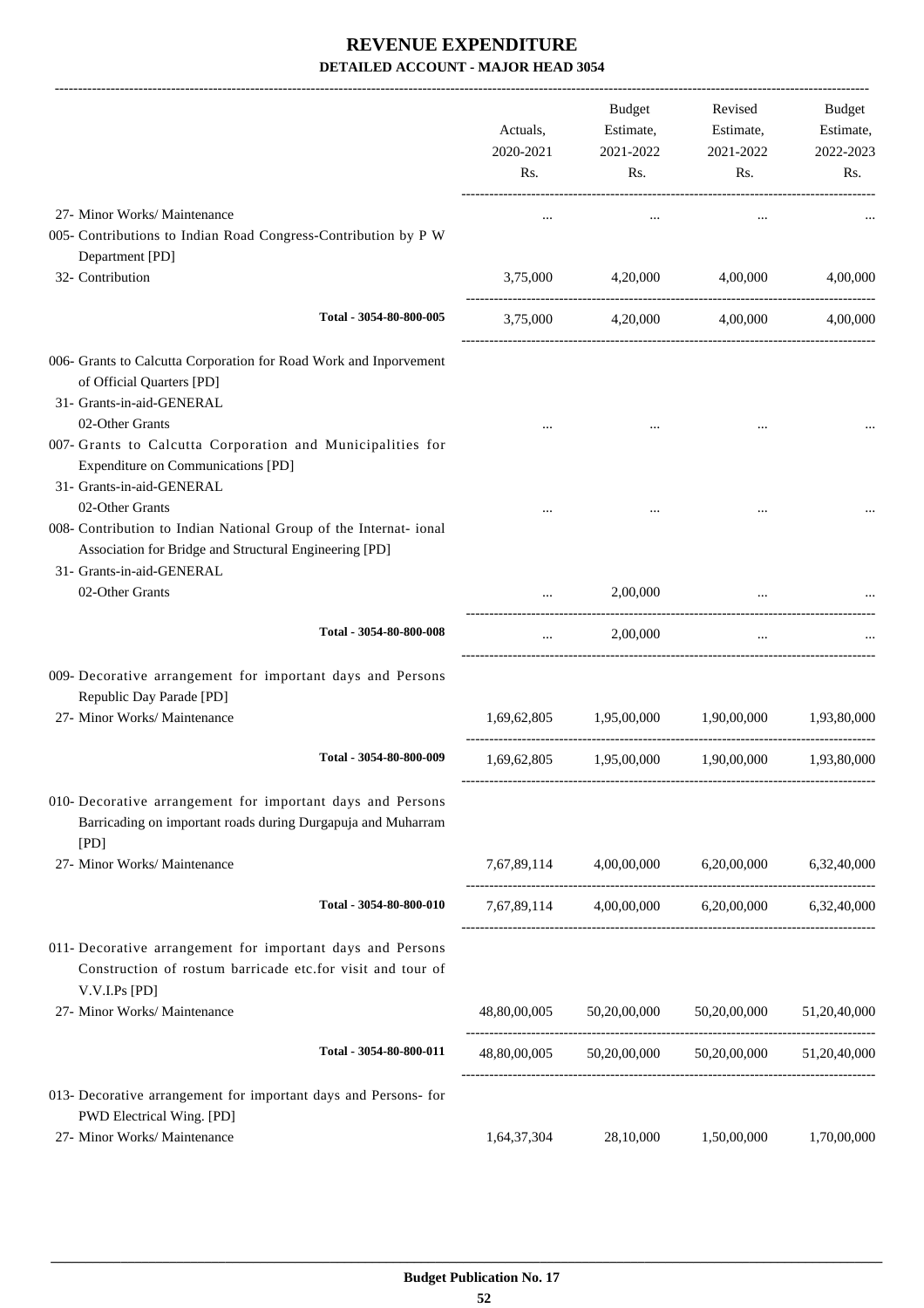|                                                                                                                                                                                       | Actuals,<br>2020-2021<br>Rs. | Budget<br>Estimate,<br>2021-2022<br>Rs. | Revised<br>Estimate,<br>2021-2022<br>Rs.     | Budget<br>Estimate,<br>2022-2023<br>Rs. |
|---------------------------------------------------------------------------------------------------------------------------------------------------------------------------------------|------------------------------|-----------------------------------------|----------------------------------------------|-----------------------------------------|
| Total - 3054-80-800-013                                                                                                                                                               | 1,64,37,304                  |                                         | 28,10,000 1,50,00,000 1,70,00,000            |                                         |
| 015- Central Road Fund Allocation Works under P W (Roads)<br>Department [PD]<br>19- Maintenance                                                                                       |                              |                                         |                                              |                                         |
| 016- Central Road Fund Reserve Works [PD]                                                                                                                                             |                              |                                         |                                              |                                         |
| 12- Medical Reimbursements under WBHS 2008                                                                                                                                            |                              | $\cdots$                                |                                              |                                         |
| <b>Total - Administrative Expenditure</b>                                                                                                                                             |                              | 60,39,31,261 56,92,38,000               | 60,32,50,000                                 | 61,70,07,000                            |
| Total - 3054-80-800                                                                                                                                                                   |                              |                                         | $60,39,31,261$ $56,92,38,000$ $60,32,50,000$ | 61,70,07,000                            |
| Voted<br>Charged                                                                                                                                                                      | 60, 39, 31, 261              | 56,92,38,000<br>$\cdots$                | 60,32,50,000<br>$\cdots$                     | 61,70,07,000                            |
|                                                                                                                                                                                       |                              |                                         |                                              |                                         |
| Administrative Expenditure<br>001-Expenditure on development and maintenance of Urban link<br>roads under PW Department [PD]<br>70-Deduct Recoveries<br>01-Others<br>02-W.B.H.S. 2008 |                              | $\ddotsc$                               | $\ddotsc$                                    |                                         |
| Total - 104 - Deduct - Recoveries                                                                                                                                                     |                              | $\cdots$                                | $\cdots$                                     |                                         |
| 337- Road Works<br>Administrative Expenditure<br>002-Provision for meeting awarded costs [PD]<br>70-Deduct Recoveries<br>01-Others                                                    | $\cdots$                     | $-1,000$                                | $-1,000$                                     |                                         |
| Total - 337 - Deduct - Recoveries                                                                                                                                                     | $\cdots$                     | $-1,000$                                | $-1,000$                                     | $-1,000$<br>$-1,000$                    |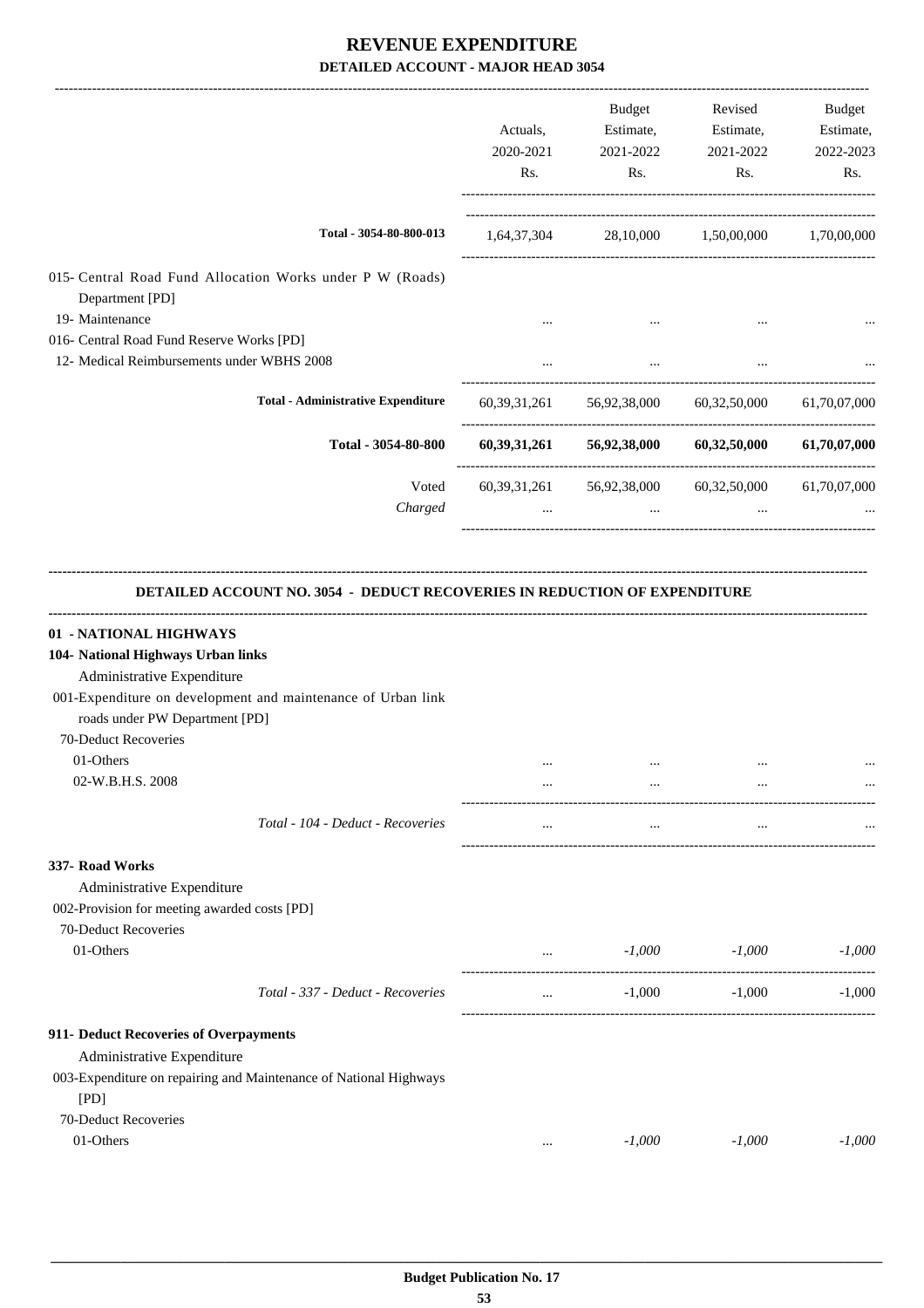|                                                                                                         | Actuals,<br>2020-2021<br>Rs. | Budget<br>Estimate,<br>2021-2022<br>Rs. | Revised<br>Estimate,<br>2021-2022<br>Rs. | Budget<br>Estimate,<br>2022-2023<br>Rs. |
|---------------------------------------------------------------------------------------------------------|------------------------------|-----------------------------------------|------------------------------------------|-----------------------------------------|
| Total - 911 - Deduct - Recoveries                                                                       | $\cdots$                     | $-1,000$                                | $-1,000$                                 | $-1,000$                                |
| 03- STATE HIGHWAYS<br>103- Maintenance and Repairs<br><b>State Development Schemes</b>                  |                              |                                         |                                          |                                         |
| 001-Work Charged Establishment - Road Works under PW (Roads)<br>Department [PD]<br>70-Deduct Recoveries |                              |                                         |                                          |                                         |
| 01-Others                                                                                               |                              |                                         |                                          |                                         |
| 02-W.B.H.S. 2008                                                                                        |                              | $\cdots$                                | $\cdots$                                 |                                         |
| Total - 103 - Deduct - Recoveries                                                                       | $\cdots$                     | $\cdots$                                |                                          |                                         |
| 337- Road Works                                                                                         |                              |                                         |                                          |                                         |
| Administrative Expenditure                                                                              |                              |                                         |                                          |                                         |
| 001-Road Works under P W (Roads) Department [PD]                                                        |                              |                                         |                                          |                                         |
| 70-Deduct Recoveries                                                                                    |                              |                                         |                                          |                                         |
| 01-Others                                                                                               |                              | $-1,000$                                | $-1,000$                                 | $-1,000$                                |
| Total - 337 - Deduct - Recoveries                                                                       | $\cdots$                     | $-1,000$                                | $-1,000$                                 | $-1,000$                                |
| 902- Deduct - Amount met from the Reserve Fund / Deposit                                                |                              |                                         |                                          |                                         |
| <b>Account</b>                                                                                          |                              |                                         |                                          |                                         |
| Administrative Expenditure                                                                              |                              |                                         |                                          |                                         |
| 001-West Bengal Transport Infrastructure Development Fund<br>(WBTIDF) [PD]                              |                              |                                         |                                          |                                         |
| 70-Deduct Recoveries                                                                                    |                              |                                         |                                          |                                         |
| 01-Others                                                                                               |                              | -290,00,00,000                          | $\cdots$                                 |                                         |
| Total - 902 - Deduct - Recoveries                                                                       | $\cdots$                     | $-290,00,00,000$                        | $\cdots$                                 |                                         |
| 911- Deduct Recoveries of Overpayments                                                                  |                              |                                         |                                          |                                         |
| Administrative Expenditure                                                                              |                              |                                         |                                          |                                         |
| 004-Road Works under P W Department Civil Wing [PD]                                                     |                              |                                         |                                          |                                         |
| 70-Deduct Recoveries                                                                                    |                              |                                         |                                          |                                         |
| 01-Others                                                                                               | $-11,000$                    | $-1,000$                                | $-10,000$                                | $-10,000$                               |
| 005-Road works under P.W.(Roads) Department [PD]                                                        |                              |                                         |                                          |                                         |
| 70-Deduct Recoveries                                                                                    |                              |                                         |                                          |                                         |
| 01-Others                                                                                               | $\cdots$                     | $-1,000$                                | $-1,000$                                 | $-1,000$                                |
| <b>State Development Schemes</b>                                                                        |                              |                                         |                                          |                                         |
| 002-Work Charged Establishment- Road Works under PWD (civil)<br>[PD]                                    |                              |                                         |                                          |                                         |
| 70-Deduct Recoveries                                                                                    |                              |                                         |                                          |                                         |
| 01-Others                                                                                               | $\cdots$                     | $\cdots$                                | $\cdots$                                 |                                         |
| Central Sector Scheme                                                                                   |                              |                                         |                                          |                                         |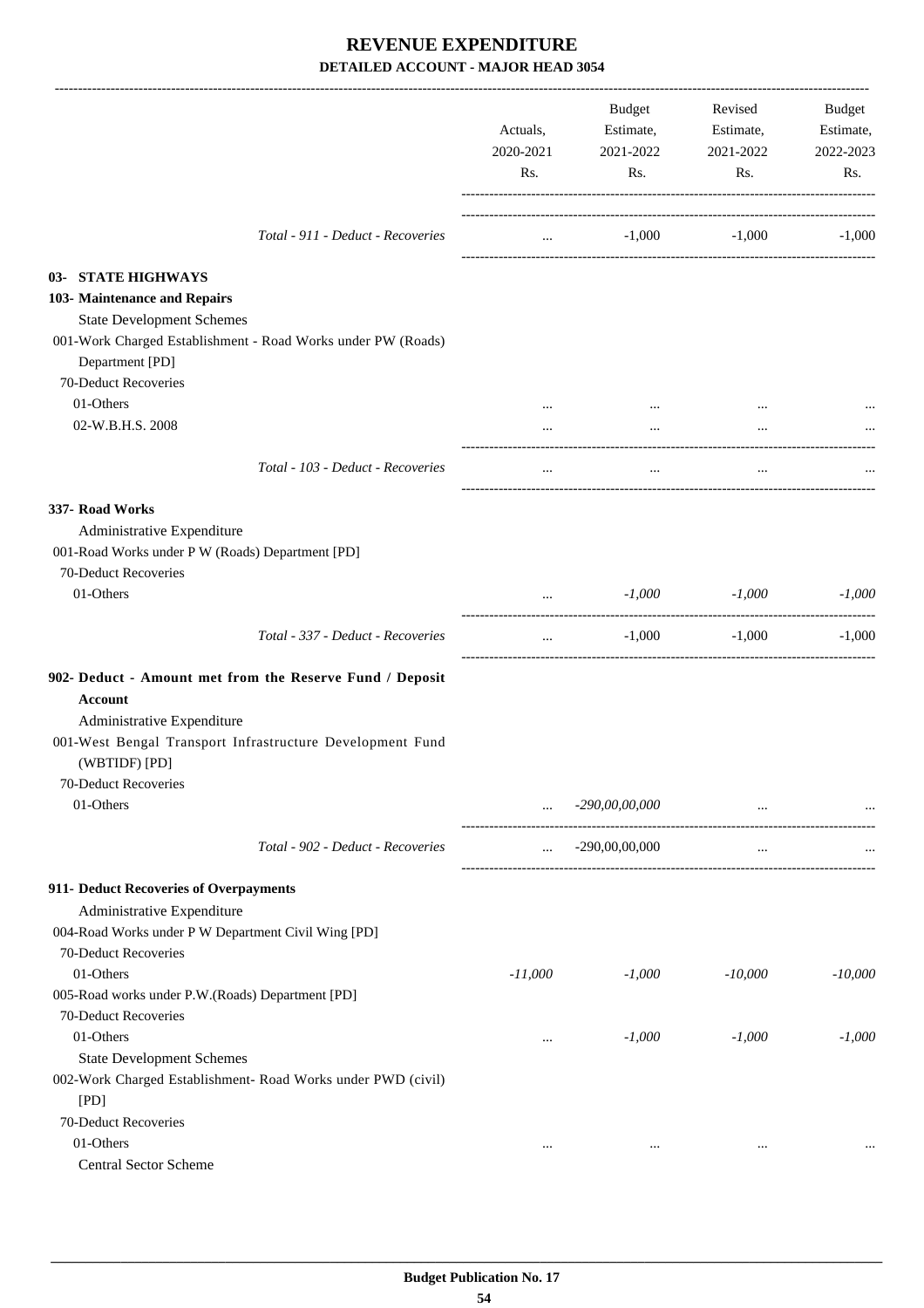|                                                                                                                                                                                        | Actuals,<br>2020-2021<br>Rs. | Budget<br>Estimate,<br>2021-2022<br>Rs.  | Revised<br>Estimate,<br>2021-2022<br>Rs. | Budget<br>Estimate,<br>2022-2023<br>Rs. |
|----------------------------------------------------------------------------------------------------------------------------------------------------------------------------------------|------------------------------|------------------------------------------|------------------------------------------|-----------------------------------------|
| 003-Transfer to the Deposit Account for subventions from Central<br>Road Fund (CRF) (CRF) [PD]                                                                                         |                              |                                          |                                          |                                         |
| 70-Deduct Recoveries<br>01-Others                                                                                                                                                      |                              |                                          |                                          |                                         |
|                                                                                                                                                                                        |                              | $\sim 100$ and $\sim 100$                |                                          |                                         |
| Total - 911 - Deduct - Recoveries                                                                                                                                                      | $-11,000$                    |                                          | $-2,000$ $-11,000$                       | -11,000                                 |
| 04- DISTRICT AND OTHER ROADS<br>800- Other Expenditure<br>Administrative Expenditure<br>002-Other Expenditure under P W (Roads) Department [PD]                                        |                              |                                          |                                          |                                         |
| 70-Deduct Recoveries                                                                                                                                                                   |                              |                                          |                                          |                                         |
| 01-Others                                                                                                                                                                              |                              | $-1,00,000$                              | -1,000                                   | $-1,000$                                |
| Total - 800 - Deduct - Recoveries                                                                                                                                                      | $\cdots$                     | $-1,00,000$                              | $-1,000$                                 | $-1,000$                                |
| 902- Deduct - Amount met from the Reserve Fund / Deposit<br><b>Account</b><br>Administrative Expenditure<br>001-West Bengal Transport Infrastructure Development Fund<br>(WBTIDF) [PD] |                              |                                          |                                          |                                         |
| 70-Deduct Recoveries<br>01-Others                                                                                                                                                      | -190,76,02,963               | <b><i>Committee Committee States</i></b> | $-200,00,00,000$ $-220,00,00,000$        |                                         |
|                                                                                                                                                                                        |                              |                                          |                                          |                                         |
| Total - 902 - Deduct - Recoveries                                                                                                                                                      | $-190,76,02,963$             | $\sim 10^{-10}$                          | $-200,00,00,000$ $-220,00,00,000$        |                                         |
| 911- Deduct Recoveries of Overpayments<br>Administrative Expenditure<br>002-Other Expenditure under P.W.(Roads) Deptt. [PD]                                                            |                              |                                          |                                          |                                         |
| 70-Deduct Recoveries                                                                                                                                                                   |                              |                                          |                                          |                                         |
| 01-Others<br>004-Development of State Roads under PW Department [PD]<br>70-Deduct Recoveries                                                                                           | $\cdots$                     | $-1,000$                                 | $-1,000$                                 | $-1,000$                                |
| 01-Others<br>007-Maintenance of District & other Roads and Bridges under the<br>recommendation of 13th Finance Commission (13-FC) [PD]                                                 |                              | $-1,000$                                 | $-1,000$                                 | $-1,000$                                |
| 70-Deduct Recoveries<br>01-Others<br>008-Other Expenditure under PW Department [PD]                                                                                                    | $\cdots$                     | $-1,000$                                 | $-1,000$                                 | $-1,000$                                |
| 70-Deduct Recoveries<br>01-Others                                                                                                                                                      | $\cdots$                     | $-1,000$                                 | $-1,000$                                 | $-1,000$                                |
| <b>State Development Schemes</b><br>001-Work Charged Establishment - Road Works under PWD (civil)<br>[PD]                                                                              |                              |                                          |                                          |                                         |
| 70-Deduct Recoveries<br>01-Others                                                                                                                                                      |                              |                                          |                                          |                                         |
|                                                                                                                                                                                        | $\cdots$                     | $\cdots$                                 | $\ldots$                                 |                                         |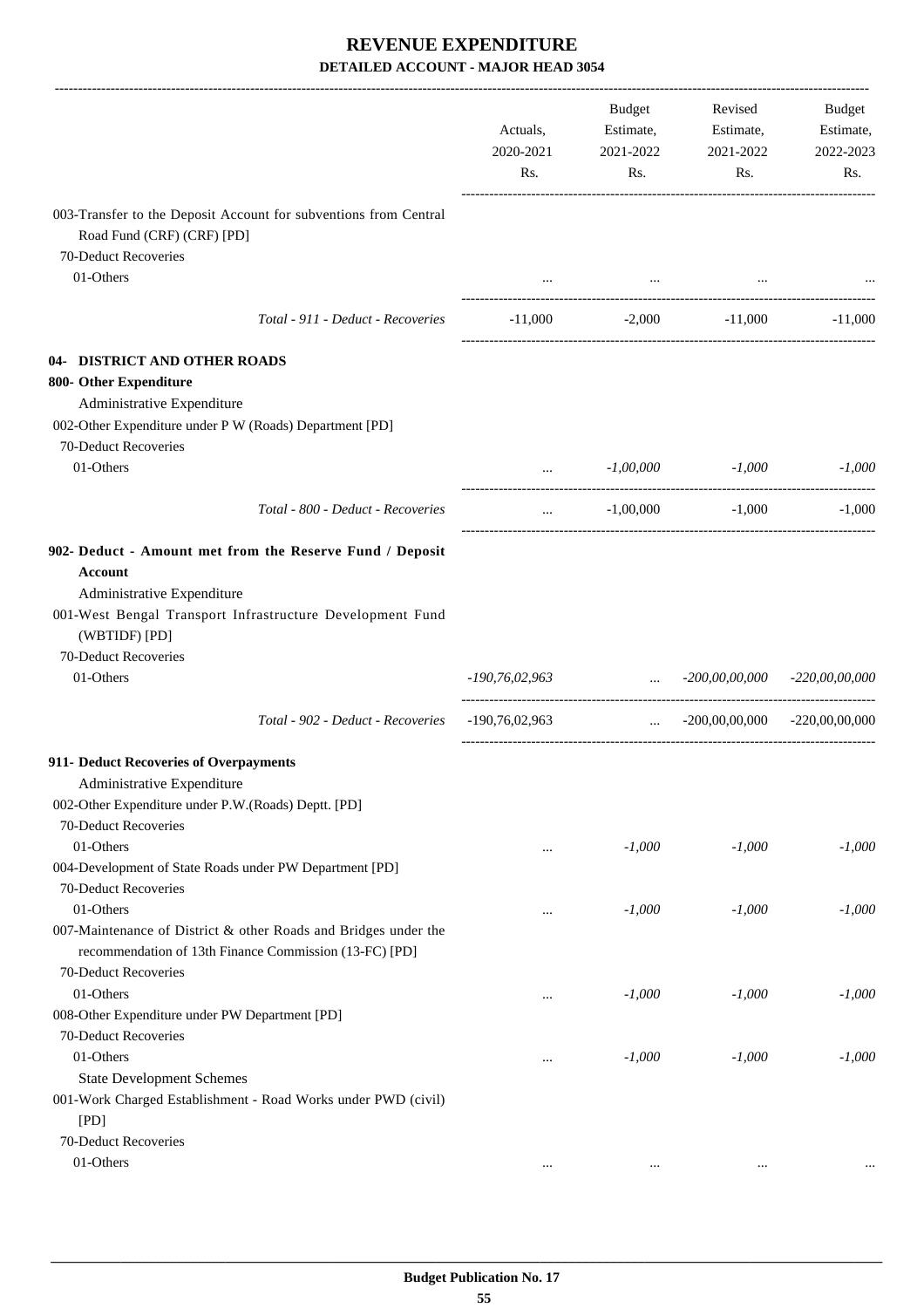|                                                                                        | Actuals,<br>2020-2021<br>Rs. | Budget<br>Estimate,<br>2021-2022<br>Rs. | Revised<br>Estimate,<br>2021-2022<br>Rs. | Budget<br>Estimate,<br>2022-2023<br>Rs. |
|----------------------------------------------------------------------------------------|------------------------------|-----------------------------------------|------------------------------------------|-----------------------------------------|
|                                                                                        |                              |                                         |                                          |                                         |
| Total - 911 - Deduct - Recoveries                                                      | $\cdots$                     | $-4,000$                                | $-4,000$                                 | $-4,000$                                |
|                                                                                        |                              |                                         |                                          |                                         |
| 80- GENERAL<br>001- Direction and Administration                                       |                              |                                         |                                          |                                         |
| Administrative Expenditure                                                             |                              |                                         |                                          |                                         |
| 002-Public Works (Roads) Directorate [PD]                                              |                              |                                         |                                          |                                         |
| 70-Deduct Recoveries                                                                   |                              |                                         |                                          |                                         |
| 01-Others                                                                              | -49,520                      | $-1,00,000$                             | $-50,000$                                | $-50,000$                               |
| 02-W.B.H.S. 2008                                                                       |                              | $-1,000$                                |                                          |                                         |
| 003-Development of State Roads(a) Establishment for development                        |                              |                                         |                                          |                                         |
| of State Roads(Other than Special Roads) [PD]                                          |                              |                                         |                                          |                                         |
| 70-Deduct Recoveries                                                                   |                              |                                         |                                          |                                         |
| 01-Others                                                                              | $-23,989$                    | $-10,000$                               | $-20,000$                                | $-20,000$                               |
| 02-W.B.H.S. 2008                                                                       |                              | $-1,000$                                |                                          |                                         |
| 005-Establishment charges transferred from the revenue head "2059"-                    |                              |                                         |                                          |                                         |
| Public Works [PD]                                                                      |                              |                                         |                                          |                                         |
| 70-Deduct Recoveries                                                                   |                              |                                         |                                          |                                         |
| 01-Others                                                                              |                              |                                         |                                          |                                         |
| 02-W.B.H.S. 2008                                                                       |                              |                                         |                                          |                                         |
| <b>State Development Schemes</b>                                                       |                              |                                         |                                          |                                         |
| 001-Development of State Roads Establishment for Development of                        |                              |                                         |                                          |                                         |
| State Roads (Other than Special Roads) [PD]                                            |                              |                                         |                                          |                                         |
| 70-Deduct Recoveries                                                                   |                              |                                         |                                          |                                         |
| 01-Others                                                                              | $-4,257$                     |                                         |                                          |                                         |
| 02-W.B.H.S. 2008                                                                       |                              |                                         |                                          |                                         |
| Total - 001 - Deduct - Recoveries                                                      | $-77,766$                    | $-1,12,000$                             | $-70,000$                                | $-70,000$                               |
| 797- Transfer to Reserve Fund/Deposit Account                                          |                              |                                         |                                          |                                         |
| Administrative Expenditure                                                             |                              |                                         |                                          |                                         |
| 001-Transfer to State Bridge Fund [PD]                                                 |                              |                                         |                                          |                                         |
| 70-Deduct Recoveries                                                                   |                              |                                         |                                          |                                         |
| 01-Others                                                                              | $\cdots$                     | $\cdots$                                | $\cdots$                                 |                                         |
| 02-W.B.H.S. 2008                                                                       |                              | $\cdots$                                | $\cdots$                                 | $\cdots$                                |
| 006-Transfer to West Bengal Transport Infrastructure Development<br>Fund (WBTIDF) [PD] |                              |                                         |                                          |                                         |
| 70-Deduct Recoveries                                                                   |                              |                                         |                                          |                                         |
| 01-Others                                                                              | $\cdots$                     | $\cdots$                                | $\cdots$                                 |                                         |
| 02-W.B.H.S. 2008                                                                       |                              | $\cdots$                                |                                          | $\cdots$                                |
| <b>State Development Schemes</b>                                                       |                              |                                         |                                          |                                         |
| 004-Transfer to West Bengal Transport Infrastructure Development                       |                              |                                         |                                          |                                         |
| Fund (WBTIDF) [PD]                                                                     |                              |                                         |                                          |                                         |
| 70-Deduct Recoveries                                                                   |                              |                                         |                                          |                                         |
| 01-Others                                                                              | $\cdots$                     | $\cdots$                                | $\cdots$                                 |                                         |
| 02-W.B.H.S. 2008                                                                       | $\cdots$                     | $\ddotsc$                               | $\cdots$                                 |                                         |
| Central Sector Scheme                                                                  |                              |                                         |                                          |                                         |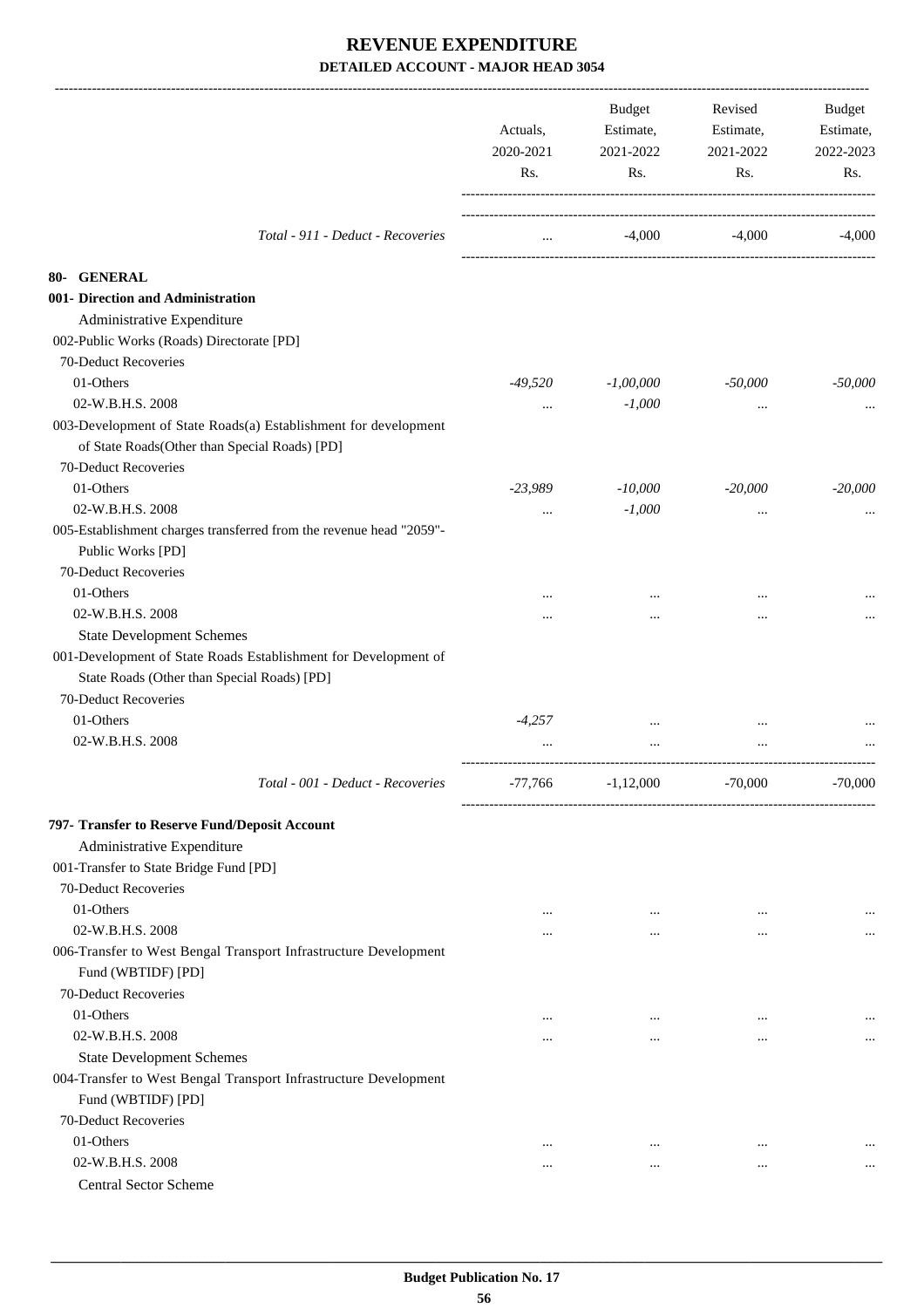|                                                                            | Actuals,<br>2020-2021<br>Rs. | <b>Budget</b><br>Estimate,<br>2021-2022<br>Rs. | Revised<br>Estimate,<br>2021-2022<br>Rs. | Budget<br>Estimate,<br>2022-2023<br>Rs. |
|----------------------------------------------------------------------------|------------------------------|------------------------------------------------|------------------------------------------|-----------------------------------------|
| 003-Transfer to the deposit account for subventions from central road      |                              |                                                |                                          |                                         |
| fund (CRF) [PD]                                                            |                              |                                                |                                          |                                         |
| 70-Deduct Recoveries                                                       |                              |                                                |                                          |                                         |
| 01-Others                                                                  |                              |                                                |                                          |                                         |
| 02-W.B.H.S. 2008                                                           |                              |                                                |                                          |                                         |
| Total - 797 - Deduct - Recoveries                                          | $\cdots$                     | $\cdots$                                       | $\cdots$                                 |                                         |
| 799- Suspense                                                              |                              |                                                |                                          |                                         |
| Administrative Expenditure                                                 |                              |                                                |                                          |                                         |
| 001-Suspense [PD]                                                          |                              |                                                |                                          |                                         |
| 70-Deduct Recoveries                                                       |                              |                                                |                                          |                                         |
| 01-Others                                                                  |                              |                                                |                                          |                                         |
| 02-W.B.H.S. 2008                                                           |                              | $\cdots$                                       | $\ddotsc$                                |                                         |
| Total - 799 - Deduct - Recoveries                                          | $\cdots$                     | $\ldots$                                       | $\cdots$                                 |                                         |
| 800- Other Expenditure                                                     |                              |                                                |                                          |                                         |
| Administrative Expenditure                                                 |                              |                                                |                                          |                                         |
| 003-Maintenance of lighting arrangements on State Bridges by P W           |                              |                                                |                                          |                                         |
| Department Electrical Wing [PD]                                            |                              |                                                |                                          |                                         |
| 70-Deduct Recoveries                                                       |                              |                                                |                                          |                                         |
| 01-Others<br>005-Contributions to Indian Road Congress-Contribution by P W |                              | $-1,000$                                       | $-1,000$                                 | $-1,000$                                |
| Department [PD]                                                            |                              |                                                |                                          |                                         |
| 70-Deduct Recoveries                                                       |                              |                                                |                                          |                                         |
| 01-Others                                                                  |                              | $-1,000$                                       | $-1,000$                                 | $-1,000$                                |
| 011-Decorative arrangement for important days and Persons                  |                              |                                                |                                          |                                         |
| Construction of rostum barricade etc.for visit and tour of                 |                              |                                                |                                          |                                         |
| V.V.I.Ps [PD]                                                              |                              |                                                |                                          |                                         |
| 70-Deduct Recoveries                                                       |                              |                                                |                                          |                                         |
| 01-Others<br>016-Central Road Fund Reserve Works [PD]                      | $-68,618$                    | $\cdots$                                       | $-70,000$                                | $-70,000$                               |
| 70-Deduct Recoveries                                                       |                              |                                                |                                          |                                         |
| 01-Others                                                                  |                              |                                                |                                          |                                         |
| 02-W.B.H.S. 2008                                                           |                              | $\cdots$                                       |                                          |                                         |
| <b>State Development Schemes</b>                                           | $\cdots$                     | $\cdots$                                       |                                          |                                         |
| 018-Refund of Unutilised Fund of CSS Schemes (State Share)                 |                              |                                                |                                          |                                         |
| (CSSREFUND) [PD]                                                           |                              |                                                |                                          |                                         |
| 70-Deduct Recoveries                                                       |                              |                                                |                                          |                                         |
| 01-Others                                                                  |                              |                                                | $\ddotsc$                                |                                         |
| State Development Schemes (Central Assistance)                             |                              |                                                |                                          |                                         |
| 017-Refund of Unutilised Fund of CSS Schemes (Central Share)               |                              |                                                |                                          |                                         |
| (CSSREFUND) [PD]                                                           |                              |                                                |                                          |                                         |
| 70-Deduct Recoveries                                                       |                              |                                                |                                          |                                         |
| 01-Others                                                                  | $\ddotsc$                    | $\cdots$                                       |                                          |                                         |
|                                                                            |                              |                                                |                                          |                                         |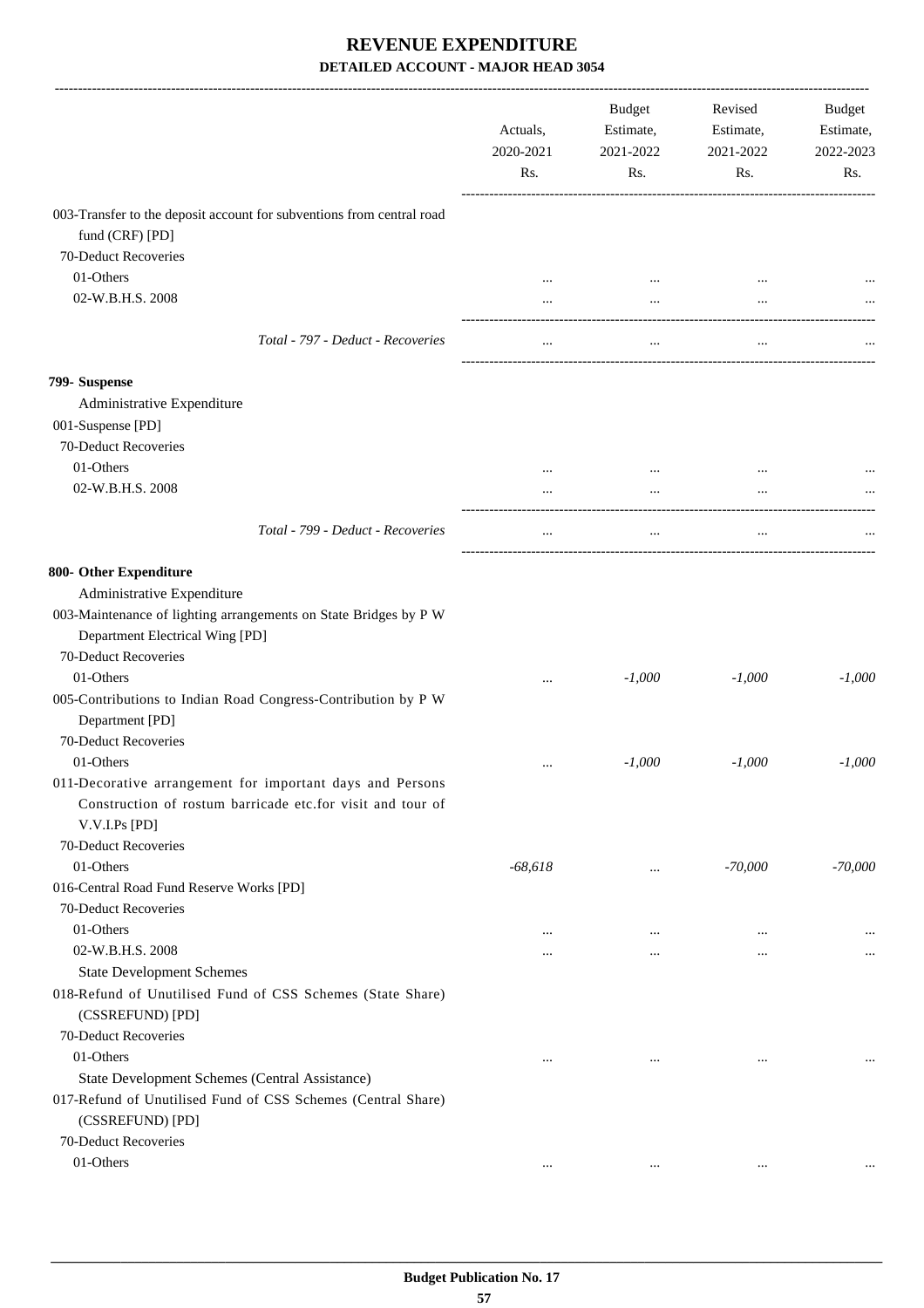|                                                                                                                    | Actuals,<br>2020-2021<br>Rs. | Budget<br>Estimate,<br>2021-2022<br>Rs.                             | Revised<br>Estimate,<br>2021-2022<br>Rs.     | Budget<br>Estimate,<br>2022-2023<br>Rs. |
|--------------------------------------------------------------------------------------------------------------------|------------------------------|---------------------------------------------------------------------|----------------------------------------------|-----------------------------------------|
| Total - 800 - Deduct - Recoveries                                                                                  |                              | $-68,618$ $-2,000$ $-72,000$ $-72,000$                              |                                              |                                         |
| 902- Deduct - Amount met from the WBTIDF                                                                           |                              |                                                                     |                                              |                                         |
| Administrative Expenditure                                                                                         |                              |                                                                     |                                              |                                         |
| 002-Transfer to West Bengal Transport Infrastructure Development<br>Fund (WBTIDF) [PD]                             |                              |                                                                     |                                              |                                         |
| 70-Deduct Recoveries                                                                                               |                              |                                                                     |                                              |                                         |
| 01-Others                                                                                                          | $\cdots$                     |                                                                     |                                              |                                         |
| Total - 902 - Deduct - Recoveries                                                                                  | $\cdots$                     | $\cdots$                                                            | $\cdots$                                     |                                         |
| 911- Deduct Recoveries of Overpayments                                                                             |                              |                                                                     |                                              |                                         |
| Administrative Expenditure                                                                                         |                              |                                                                     |                                              |                                         |
| 002-Public Works Directorate [PD]                                                                                  |                              |                                                                     |                                              |                                         |
| 70-Deduct Recoveries                                                                                               |                              |                                                                     |                                              |                                         |
| 01-Others                                                                                                          | $-1,58,982$                  | $-3,00,000$                                                         | $-1,80,000$                                  | $-1,80,000$                             |
| 011-Decorative arrangement for important days and persons by PWD<br>(civil) [PD]                                   |                              |                                                                     |                                              |                                         |
| 70-Deduct Recoveries                                                                                               |                              |                                                                     |                                              |                                         |
| 01-Others                                                                                                          |                              | $-1,000$                                                            | $-1,000$                                     | $-1,000$                                |
| 013-Decorative arrangement for important days and persons by PWD<br>(Electrical) [PD]                              |                              |                                                                     |                                              |                                         |
| 70-Deduct Recoveries                                                                                               |                              |                                                                     |                                              |                                         |
| 01-Others                                                                                                          | $\ddotsc$                    | $-1,000$                                                            | $-1,000$                                     | $-1,000$                                |
| 014-Public Works (Roads) Directorate [PD]                                                                          |                              |                                                                     |                                              |                                         |
| 70-Deduct Recoveries                                                                                               |                              |                                                                     |                                              |                                         |
| 01-Others                                                                                                          | $\cdots$                     | $-1,000$                                                            | $-1,000$                                     | $-1,000$                                |
| <b>Central Sector Scheme</b>                                                                                       |                              |                                                                     |                                              |                                         |
| 001-Development of state roads (a) Establishment for development of<br>state roads (other than special) (CRF) [PD] |                              |                                                                     |                                              |                                         |
| 70-Deduct Recoveries                                                                                               |                              |                                                                     |                                              |                                         |
| 01-Others                                                                                                          | -34,194                      |                                                                     | the control of the control of the control of |                                         |
| Total - 911 - Deduct - Recoveries                                                                                  | -1,93,176                    | $-3,03,000$                                                         | $-1,83,000$                                  | $-1,83,000$                             |
| Total - 3054 - Deduct - Recoveries                                                                                 |                              | $-190,79,53,523$ $-290,05,26,000$ $-200,03,44,000$ $-220,03,44,000$ |                                              |                                         |
|                                                                                                                    |                              |                                                                     |                                              |                                         |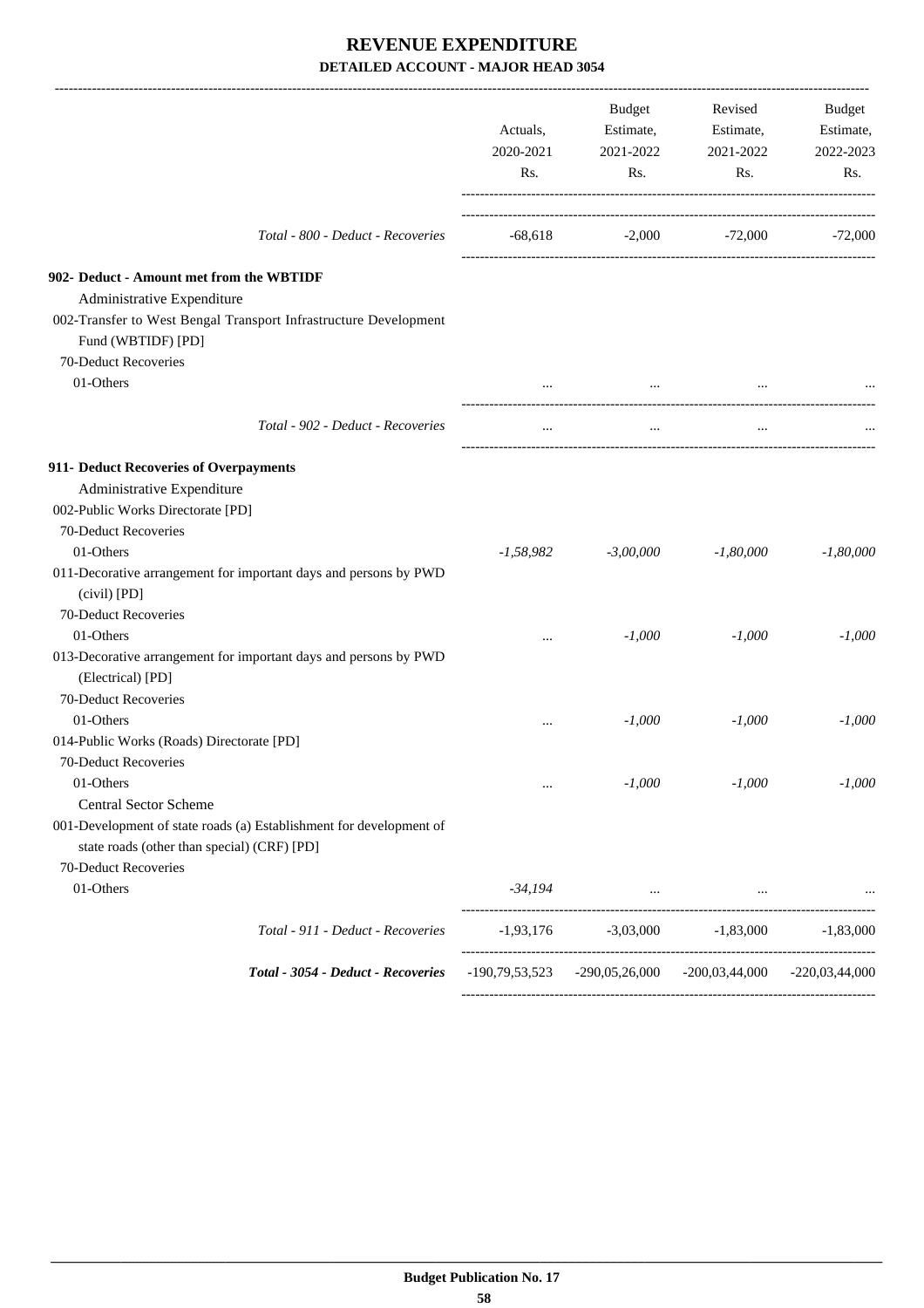# **REVENUE EXPENDITURE**

### **DEMAND No. 25**

### **Public Works Department**

**C - Economic Services - (j) General Economic Services**

### **Head of Account : 3451 - Secretariat-Economic Services**

| Voted Rs. 6,42,70,000      | <b>Charged Rs. Nil</b> |             | Total Rs. 6,42,70,000 |                  |
|----------------------------|------------------------|-------------|-----------------------|------------------|
|                            |                        | Voted Rs.   | Charged Rs.           | <b>Total Rs.</b> |
| <b>Gross Expenditure</b>   |                        | 6,42,70,000 | $\cdots$              | 6,42,70,000      |
| <b>Deduct - Recoveries</b> |                        | $-1,000$    | $\cdots$              | $-1,000$         |
| <b>Net Expenditure</b>     |                        | 6,42,69,000 |                       | 6,42,69,000      |

## **REVENUE EXPENDITURE ABSTRACT ACCOUNT**

---------------------------------------------------------------------------------------------------------------------------------------------------------------------------------

|                            |                                                                            |                       | <b>Budget</b>                                                       | Revised                                                             | <b>Budget</b>          |
|----------------------------|----------------------------------------------------------------------------|-----------------------|---------------------------------------------------------------------|---------------------------------------------------------------------|------------------------|
|                            |                                                                            | Actuals,<br>2020-2021 | Estimate,<br>2021-2022                                              | Estimate,<br>2021-2022                                              | Estimate,<br>2022-2023 |
|                            |                                                                            | Rs.                   | $\mathbf{Rs.}$                                                      | $\mathbf{Rs.}$                                                      | Rs.                    |
| 090- Secretariate          |                                                                            |                       |                                                                     |                                                                     |                        |
| Administrative Expenditure |                                                                            |                       |                                                                     | 5,60,10,894 5,84,59,000 6,24,19,000 6,42,70,000                     |                        |
|                            |                                                                            |                       |                                                                     | Total - 090 $5,60,10,894$ $5,84,59,000$ $6,24,19,000$ $6,42,70,000$ |                        |
|                            | Grand Total - Gross 5,60,10,894 5,84,59,000 6,24,19,000 6,42,70,000        |                       |                                                                     |                                                                     |                        |
|                            |                                                                            |                       |                                                                     | Voted 5,60,10,894 5,84,59,000 6,24,19,000 6,42,70,000               |                        |
|                            |                                                                            |                       |                                                                     |                                                                     |                        |
|                            | Administrative Expenditure 5,60,10,894 5,84,59,000 6,24,19,000 6,42,70,000 |                       |                                                                     |                                                                     |                        |
|                            | Deduct Recoveries  2,000                                                   |                       |                                                                     |                                                                     | $-1,000$ $-1,000$      |
|                            | Grand Total - Net 5,60,10,894 5,84,57,000 6,24,18,000 6,42,69,000          |                       |                                                                     |                                                                     |                        |
|                            |                                                                            |                       |                                                                     | Voted 5,60,10,894 5,84,57,000 6,24,18,000 6,42,69,000               |                        |
|                            | Charged                                                                    |                       | the contract of the contract of the contract of the contract of the | $\cdots$                                                            |                        |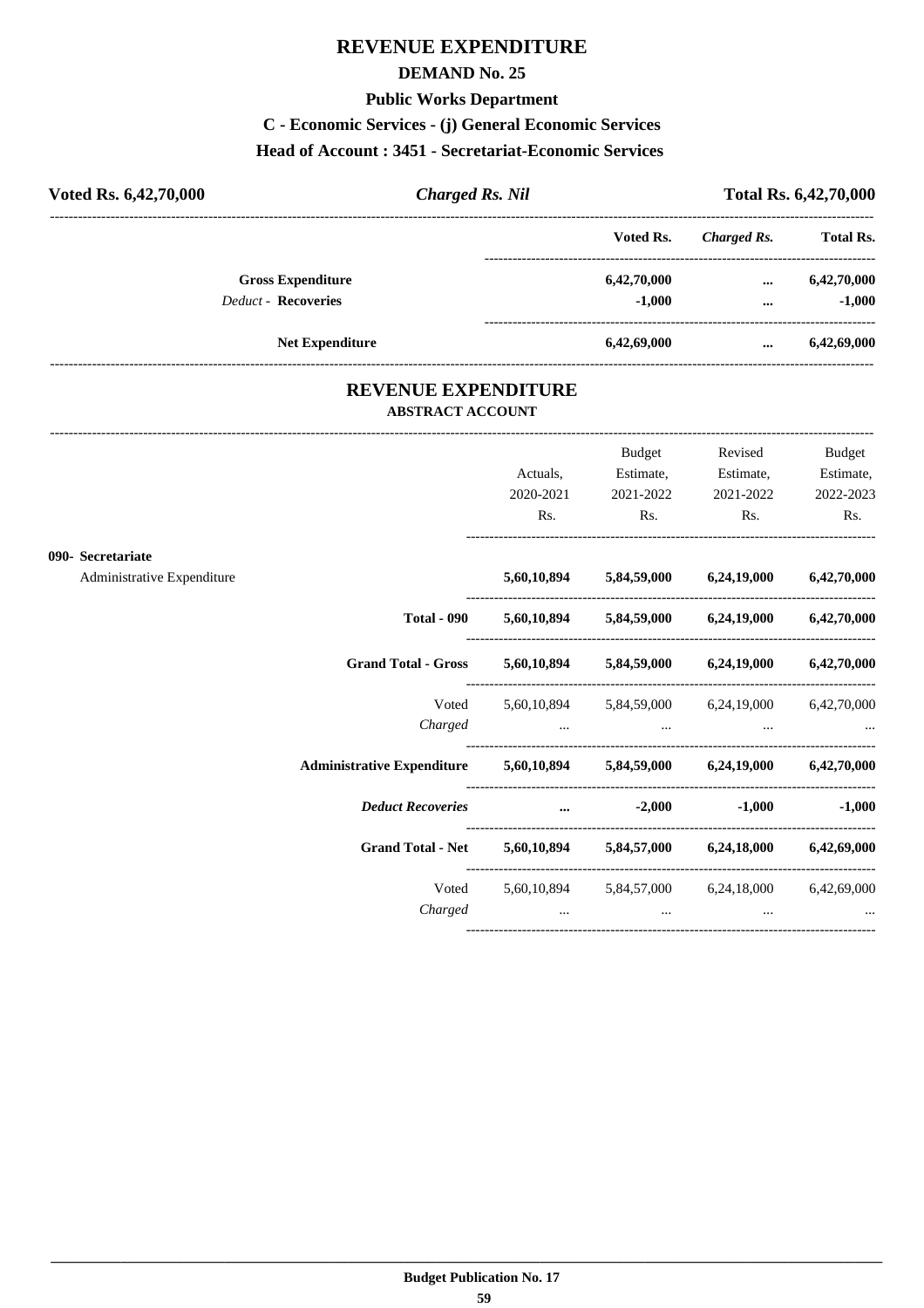| DETAILED ACCOUNT NO. 3451-00-090 - SECRETARIATE<br>090- Secretariate<br><b>Administrative Expenditure</b> |             |                         |                |             |
|-----------------------------------------------------------------------------------------------------------|-------------|-------------------------|----------------|-------------|
|                                                                                                           |             |                         |                |             |
|                                                                                                           |             |                         |                |             |
|                                                                                                           |             |                         |                |             |
| 011- Public Works (Roads) Department [PD]                                                                 |             |                         |                |             |
| 01- Salaries                                                                                              |             |                         |                |             |
| 01-Pay                                                                                                    | 4,87,77,024 | 4,99,55,000             | 5,25,97,000    | 5,41,75,000 |
| 14-Grade Pay                                                                                              | 12,731      | 20,000                  | 10,000         |             |
| 02-Dearness Allowance                                                                                     | 6,24,837    | 18,00,000               | 21,20,000      | 21,84,000   |
| 03-House Rent Allowance                                                                                   | 51, 30, 179 | 47,50,000               | 58,70,000      | 60,47,000   |
| 04-Ad hoc Bonus                                                                                           | 2,14,200    | 2,16,000                | 2,18,000       | 2,22,000    |
| 05-Interim Relief                                                                                         | 316         | 5,000                   | $\ldots$       | $\cdots$    |
| 07-Other Allowances                                                                                       | 56,430      | 3,06,000                | 2,10,000       | 2,17,000    |
| 12-Medical Allowance                                                                                      | 45,000      | 50,000                  | 46,000         | 47,000      |
| Total - 3451-00-090-011-01                                                                                |             | 5,48,60,717 5,71,02,000 | 6, 10, 71, 000 | 6.28.92.000 |
| 07- Medical Reimbursements                                                                                | 41,925      | 71,000                  | 60,000         | 62,000      |
| 11- Travel Expenses                                                                                       | $\cdots$    | 22,000                  | $\cdots$       |             |
| 12- Medical Reimbursements under WBHS 2008                                                                | 5,69,321    | 6,90,000                | 4,67,000       | 4,77,000    |
| 13- Office Expenses                                                                                       |             |                         |                |             |
| 01-Electricity                                                                                            | $\cdots$    | 5,000                   | $\cdots$       |             |
| 02-Telephone                                                                                              | 4,40,428    | 3,88,000                | 3,88,000       | 3,96,000    |
| 03-Maintenance / P.O.L. for Office Vehicles                                                               | $\ddots$    | 28,000                  | 20,000         | 21,000      |
| 04-Other Office Expenses                                                                                  | 98,503      | 1,53,000                | 4,13,000       | 4,22,000    |
| Total - 3451-00-090-011-13                                                                                | 5,38,931    | 5,74,000                | 8,21,000       | 8,39,000    |
| <b>Total - Administrative Expenditure</b>                                                                 | 5,60,10,894 | 5,84,59,000             | 6,24,19,000    | 6,42,70,000 |
| Total - 3451-00-090                                                                                       | 5,60,10,894 | 5,84,59,000             | 6,24,19,000    | 6,42,70,000 |
| Voted                                                                                                     | 5,60,10,894 | 5,84,59,000             | 6,24,19,000    | 6,42,70,000 |
| Charged                                                                                                   |             |                         |                |             |

 **DETAILED ACCOUNT NO. 3451 - DEDUCT RECOVERIES IN REDUCTION OF EXPENDITURE**

| 090- Secretariate                        |          |          |          |           |
|------------------------------------------|----------|----------|----------|-----------|
| Administrative Expenditure               |          |          |          |           |
| 011-Public Works (Roads) Department [PD] |          |          |          |           |
| 70-Deduct Recoveries                     |          |          |          |           |
| 01-Others                                | $\cdots$ | $-1,000$ | $-1.000$ | $-1,000$  |
| 02-W.B.H.S. 2008                         | $\cdots$ | $-1,000$ |          | $\ddotsc$ |
| Total - 090 - Deduct - Recoveries        | $\cdots$ | $-2,000$ | $-1.000$ | $-1,000$  |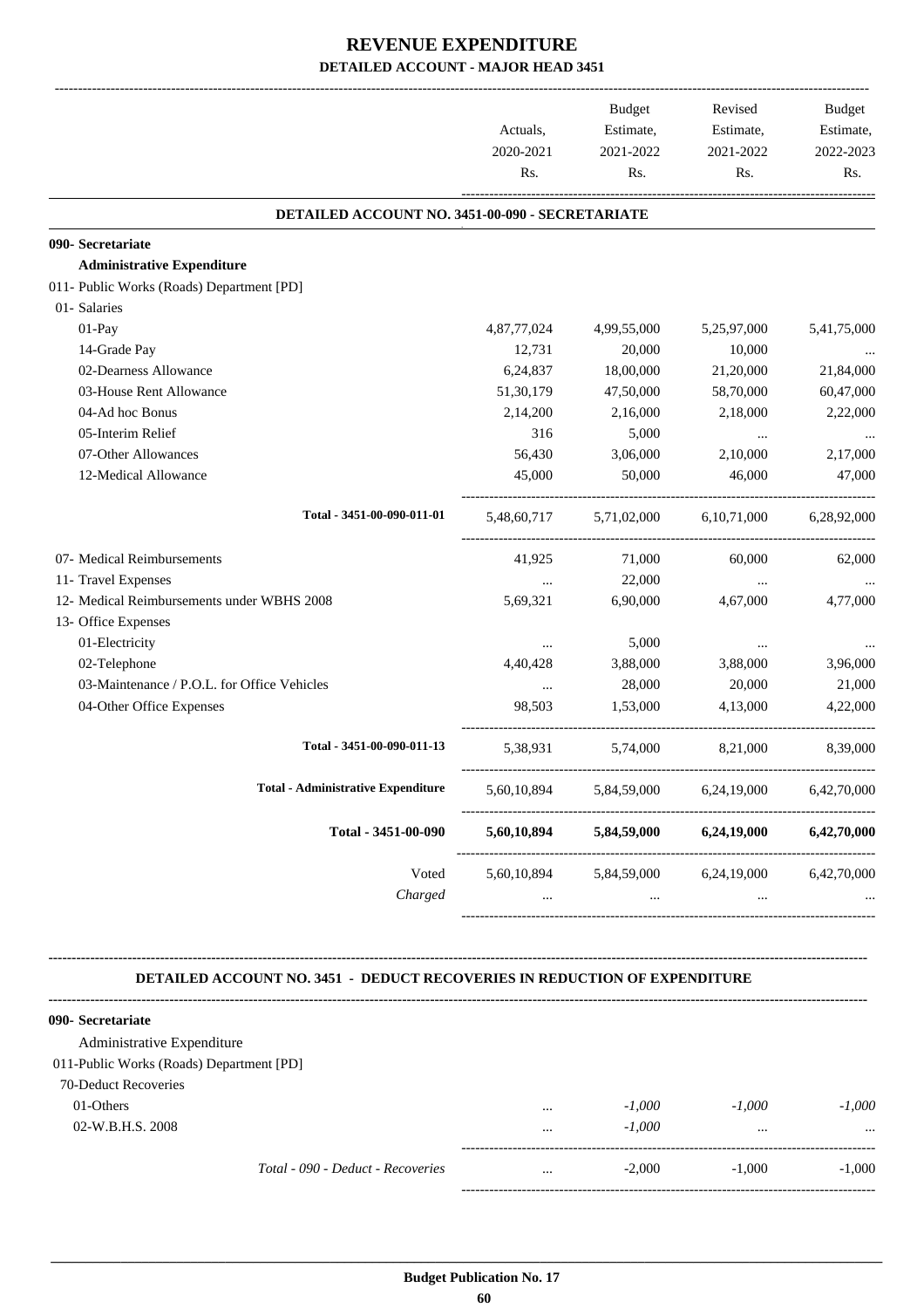|                                             | Actuals.<br>2020-2021<br>Rs. | <b>Budget</b><br>Estimate,<br>2021-2022<br>Rs. | Revised<br>Estimate,<br>2021-2022<br>Rs. | Budget<br>Estimate,<br>2022-2023<br>Rs. |
|---------------------------------------------|------------------------------|------------------------------------------------|------------------------------------------|-----------------------------------------|
|                                             |                              |                                                |                                          |                                         |
| 911- Deduct Recoveries of Overpayments      |                              |                                                |                                          |                                         |
| Administrative Expenditure                  |                              |                                                |                                          |                                         |
| 011-Department of Public Works (Roads) [PD] |                              |                                                |                                          |                                         |
| 70-Deduct Recoveries                        |                              |                                                |                                          |                                         |
| 01-Others                                   | $\cdots$                     | $\cdots$                                       | $\cdots$                                 | $\cdots$                                |
| Total - 911 - Deduct - Recoveries           | $\cdots$                     | $\cdots$                                       | $\cdots$                                 | $\cdots$                                |
| Total - 3451 - Deduct - Recoveries          | $\cdots$                     | $-2,000$                                       | $-1,000$                                 | $-1.000$                                |

-----------------------------------------------------------------------------------------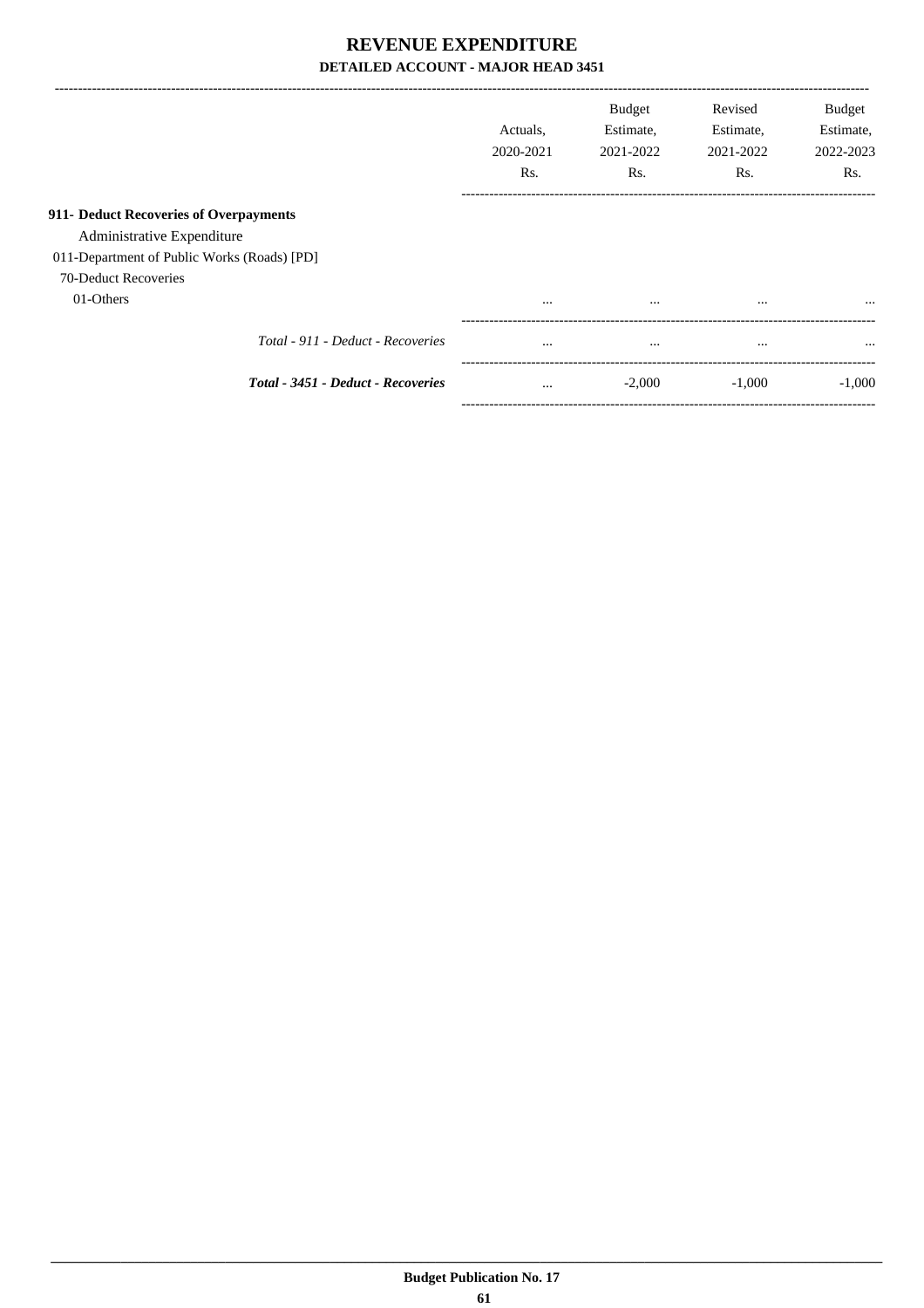# **CAPITAL EXPENDITURE**

## **DEMAND No. 25**

# **Public Works Department**

## **A. Capital Account of General Services -**

## **Head of Account : 4059 - Capital Outlay on Public Works**

| Voted Rs. 164, 20, 95, 000                             | <b>Charged Rs. Nil</b>                                |                              |                                                        |                                          | Total Rs. 164, 20, 95, 000                           |
|--------------------------------------------------------|-------------------------------------------------------|------------------------------|--------------------------------------------------------|------------------------------------------|------------------------------------------------------|
|                                                        |                                                       |                              | Voted Rs.                                              | <b>Charged Rs.</b>                       | <b>Total Rs.</b>                                     |
| <b>Gross Expenditure</b><br><b>Deduct - Recoveries</b> |                                                       |                              | 164,20,95,000<br>$-1,000$                              |                                          | $\dots$ 164,20,95,000<br>$-1,000$<br><b>ALCOHOL:</b> |
| Net Expenditure                                        |                                                       |                              | 164,20,94,000                                          |                                          | $\dots$ 164,20,94,000                                |
|                                                        | <b>CAPITAL EXPENDITURE</b><br><b>ABSTRACT ACCOUNT</b> |                              |                                                        |                                          |                                                      |
|                                                        |                                                       | Actuals,<br>2020-2021<br>Rs. | Budget<br>Estimate,<br>2021-2022<br>Rs.                | Revised<br>Estimate,<br>2021-2022<br>Rs. | Budget<br>Estimate,<br>2022-2023<br>Rs.              |
| 01 - OFFICE BUILDINGS                                  |                                                       |                              |                                                        |                                          |                                                      |
| 051- Construction                                      |                                                       |                              |                                                        |                                          |                                                      |
| Administrative Expenditure                             |                                                       |                              |                                                        |                                          |                                                      |
| <b>State Development Schemes</b>                       | <b>Voted</b>                                          |                              | 136,65,98,242 152,89,00,000 89,19,12,000               |                                          | 160,11,45,000                                        |
| State Development Schemes (Central Assistance)         | Charged                                               | 86,50,636<br>$\cdots$        | <b>Contract Contract</b><br>$\ldots$                   | 25,00,000<br>$\cdots$                    | $\ddotsc$                                            |
|                                                        | <b>Total - 051</b>                                    |                              | 137,52,48,878 152,89,00,000 89,44,12,000 160,11,45,000 |                                          |                                                      |
| 800- Other Expenditure                                 |                                                       |                              |                                                        |                                          |                                                      |
| <b>State Development Schemes</b>                       |                                                       |                              | $7,00,71,882$ $3,90,00,000$ $1,30,00,000$              |                                          | 4,09,50,000                                          |
|                                                        | <b>Total - 800</b>                                    |                              | $7,00,71,882$ $3,90,00,000$ $1,30,00,000$              |                                          | 4,09,50,000                                          |
|                                                        | Total - 01                                            |                              | 144,53,20,760 156,79,00,000                            |                                          | 90,74,12,000 164,20,95,000                           |
|                                                        | Voted                                                 |                              | 143,66,70,124 156,79,00,000                            | 90,49,12,000 164,20,95,000               |                                                      |
|                                                        | Charged                                               | 86,50,636                    | $\cdots$                                               | 25,00,000                                |                                                      |
| 80 - GENERAL                                           |                                                       |                              |                                                        |                                          |                                                      |
| 051- Construction                                      |                                                       |                              |                                                        |                                          |                                                      |
| <b>State Development Schemes</b>                       |                                                       |                              | $\cdots$                                               |                                          |                                                      |
|                                                        | <b>Total - 051</b>                                    | $\cdots$                     | $\ddotsc$                                              |                                          |                                                      |
| 800- Other Expenditure                                 |                                                       |                              |                                                        |                                          |                                                      |
| <b>State Development Schemes</b>                       |                                                       |                              | $\cdots$                                               |                                          |                                                      |
|                                                        | <b>Total - 800</b>                                    | $\cdots$                     | $\cdots$                                               | $\cdots$                                 |                                                      |

----------------------------------------------------------------------------------------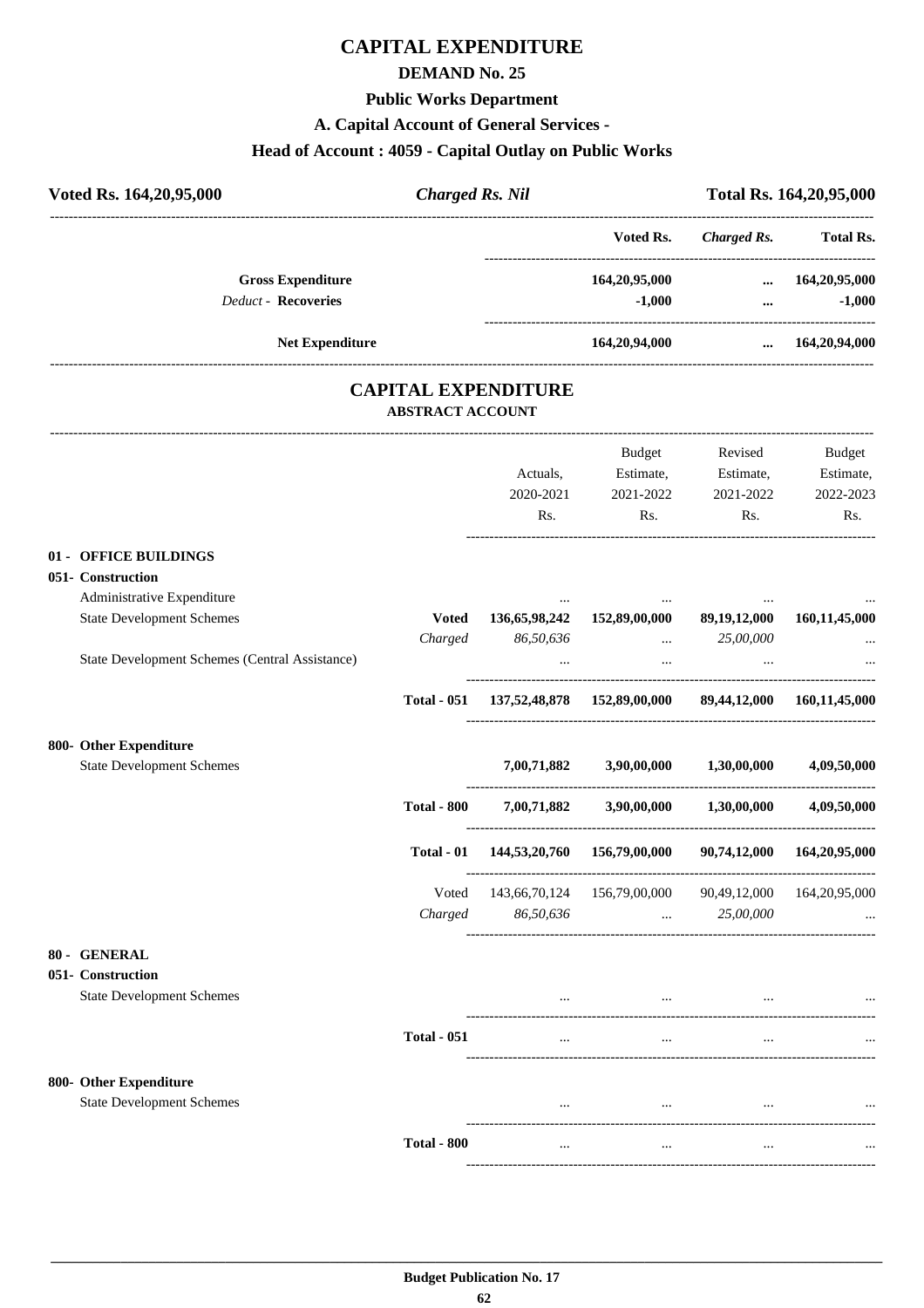## **CAPITAL EXPENDITURE ABSTRACT ACCOUNT**

| <b>Budget</b>        | Revised   | Budget                                                       |           |                                                                                  |
|----------------------|-----------|--------------------------------------------------------------|-----------|----------------------------------------------------------------------------------|
| Estimate,            | Estimate, | Estimate,                                                    | Actuals,  |                                                                                  |
| 2022-2023            | 2021-2022 | 2021-2022                                                    | 2020-2021 |                                                                                  |
| Rs.                  | Rs.       | Rs.                                                          | Rs.       |                                                                                  |
|                      |           | $\cdots$                                                     | $\cdots$  | Total - 80                                                                       |
|                      |           |                                                              |           | Grand Total - Gross 144,53,20,760 156,79,00,000 90,74,12,000 164,20,95,000       |
|                      |           | Voted 143,66,70,124 156,79,00,000 90,49,12,000 164,20,95,000 |           |                                                                                  |
|                      |           | Charged 86,50,636  25,00,000                                 |           |                                                                                  |
|                      |           |                                                              |           | State Development Schemes 144,53,20,760 156,79,00,000 90,74,12,000 164,20,95,000 |
|                      |           | 143,66,70,124 156,79,00,000 90,49,12,000 164,20,95,000       |           | Voted                                                                            |
|                      |           | 86,50,636  25,00,000                                         |           | Charged                                                                          |
| $-1,000$<br>$-1,000$ |           |                                                              |           | <i>Deduct Recoveries</i> -15,080 -4,00,000                                       |
|                      |           |                                                              |           | Grand Total - Net 144,53,05,680 156,75,00,000 90,74,11,000 164,20,94,000         |
|                      |           | 143,66,55,044  156,75,00,000  90,49,11,000  164,20,94,000    |           | Voted                                                                            |
|                      |           | $\ldots$ 25,00,000                                           | 86,50,636 | Charged                                                                          |
|                      |           |                                                              |           |                                                                                  |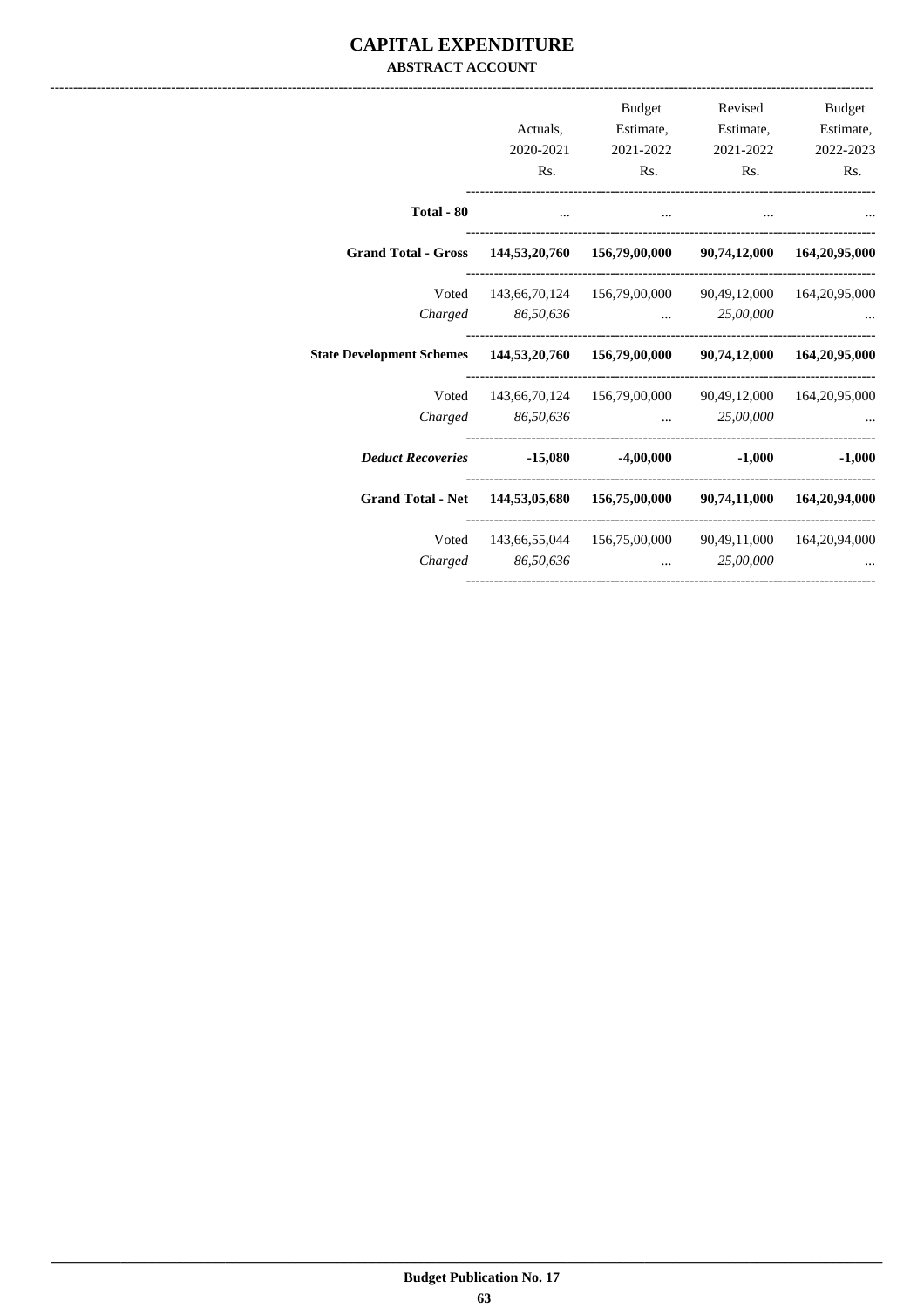|                                                                                        | Actuals,<br>2020-2021<br>Rs. | <b>Budget</b><br>Estimate,<br>2021-2022<br>Rs.         | Revised<br>Estimate,<br>2021-2022<br>Rs.                  | Budget<br>Estimate,<br>2022-2023<br>Rs. |
|----------------------------------------------------------------------------------------|------------------------------|--------------------------------------------------------|-----------------------------------------------------------|-----------------------------------------|
| DETAILED ACCOUNT NO. 4059-01-051 - CONSTRUCTION                                        |                              |                                                        |                                                           |                                         |
| 01 - OFFICE BUILDINGS                                                                  |                              |                                                        |                                                           |                                         |
| 051- Construction                                                                      |                              |                                                        |                                                           |                                         |
| <b>State Development Schemes</b>                                                       |                              |                                                        |                                                           |                                         |
| 012- Construction of office buildings of PWD Civil [PD]                                |                              |                                                        |                                                           |                                         |
| 53- Major Works / Land and Buildings<br>Voted                                          | 132, 42, 62, 323             | 128,00,00,000                                          | 80,96,11,000                                              | 134,40,00,000                           |
| Charged                                                                                | 84,25,636                    |                                                        | 25,00,000                                                 |                                         |
| 60- Other Capital Expenditure                                                          |                              |                                                        | 6,67,000                                                  |                                         |
| Total - 4059-01-051-012                                                                | 133,26,87,959                | 128,00,00,000                                          | 81,27,78,000                                              | 134,40,00,000                           |
|                                                                                        |                              |                                                        |                                                           |                                         |
| Voted                                                                                  | 132, 42, 62, 323             | 128,00,00,000                                          | 81,02,78,000                                              | 134,40,00,000                           |
| Charged                                                                                | 84,25,636                    | $\ddotsc$                                              | 25,00,000                                                 |                                         |
| 020- Construction of office buildings of PWD (Eletrical) [PD]                          |                              |                                                        |                                                           |                                         |
| 53- Major Works / Land and Buildings<br>Voted                                          | 3,83,36,103                  | 21,50,00,000                                           | 7,16,67,000                                               | 22,57,50,000                            |
| Charged                                                                                | 2,25,000                     | $\ddots$                                               |                                                           |                                         |
|                                                                                        |                              |                                                        |                                                           |                                         |
| Total - 4059-01-051-020                                                                |                              | 3,85,61,103 21,50,00,000 7,16,67,000                   |                                                           | 22,57,50,000                            |
| Voted                                                                                  | 3,83,36,103                  | 21,50,00,000                                           | 7,16,67,000                                               | 22,57,50,000                            |
| Charged                                                                                | 2,25,000                     |                                                        |                                                           |                                         |
|                                                                                        |                              |                                                        |                                                           |                                         |
| 023- Installation and Commission of HICOM Exchange at Writers<br><b>Buildings [PD]</b> |                              |                                                        |                                                           |                                         |
| 53- Major Works / Land and Buildings                                                   | 39,99,816                    | 2,99,00,000                                            | 99,67,000                                                 | 3,13,95,000                             |
| Total - 4059-01-051-023                                                                | 39,99,816                    | 2,99,00,000                                            | 99,67,000                                                 | 3,13,95,000                             |
| <b>Total - State Development Schemes</b>                                               |                              | 137,52,48,878 152,49,00,000 89,44,12,000 160,11,45,000 |                                                           |                                         |
|                                                                                        |                              |                                                        |                                                           |                                         |
| Voted                                                                                  |                              | 136,65,98,242 152,49,00,000 89,19,12,000               |                                                           | 160, 11, 45, 000                        |
| Charged                                                                                | 86,50,636                    |                                                        | $\ldots$ 25,00,000                                        |                                         |
|                                                                                        |                              |                                                        |                                                           |                                         |
| <b>State Development Schemes</b>                                                       |                              |                                                        |                                                           |                                         |
| 068- Heritage Conservation Priect - Governors Estate, West Bengal-                     |                              |                                                        |                                                           |                                         |
| (State Share)-One Time ACA. (ACA) [PD]                                                 |                              |                                                        |                                                           |                                         |
| 53- Major Works / Land and Buildings                                                   |                              | 40,00,000                                              | $\cdots$                                                  |                                         |
| <b>Total - State Development Schemes</b>                                               | $\cdots$                     | 40,00,000                                              | $\cdots$                                                  |                                         |
| Total - 4059-01-051                                                                    | 137,52,48,878                |                                                        | 152,89,00,000 89,44,12,000                                | 160, 11, 45, 000                        |
|                                                                                        |                              |                                                        |                                                           |                                         |
| Voted                                                                                  |                              | 136,65,98,242 152,89,00,000 89,19,12,000 160,11,45,000 |                                                           |                                         |
| Charged                                                                                | 86,50,636                    |                                                        | 25,00,000<br>$\mathbf{r}$ , and the state of $\mathbf{r}$ |                                         |
|                                                                                        |                              |                                                        |                                                           |                                         |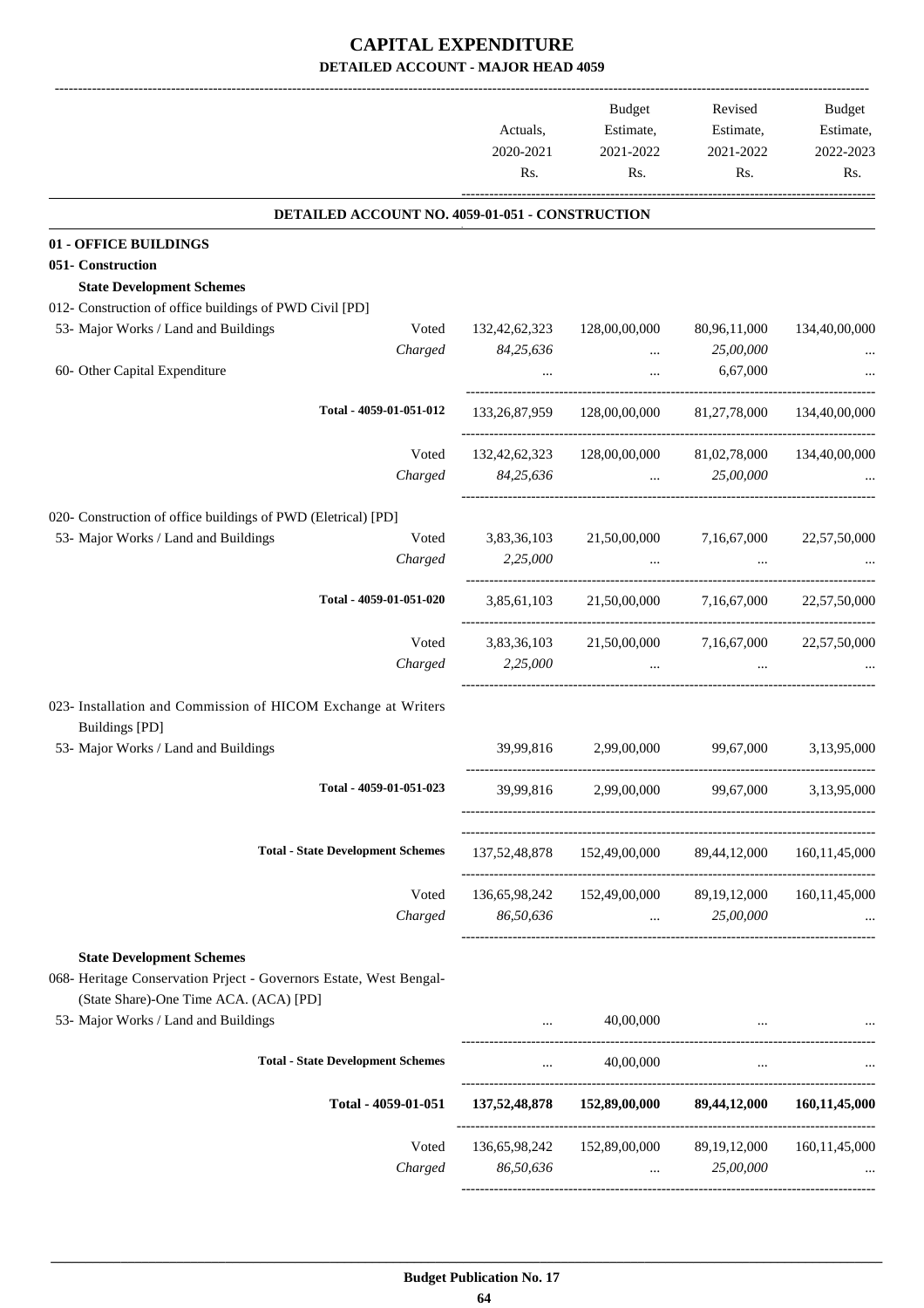|           | Budget    | Revised   | <b>Budget</b> |
|-----------|-----------|-----------|---------------|
| Actuals.  | Estimate, | Estimate, | Estimate,     |
| 2020-2021 | 2021-2022 | 2021-2022 | 2022-2023     |
| Rs.       | Rs.       | Rs.       | Rs.           |
|           |           |           |               |

.

#### **DETAILED ACCOUNT NO. 4059-01-800 - OTHER EXPENDITURE**

| 01 - OFFICE BUILDINGS                                                        |             |             |             |             |
|------------------------------------------------------------------------------|-------------|-------------|-------------|-------------|
| 800- Other Expenditure                                                       |             |             |             |             |
| <b>State Development Schemes</b>                                             |             |             |             |             |
| 001- works related to system for Data, Voice, Internet connectivity and      |             |             |             |             |
| <b>ICT Services [PD]</b>                                                     |             |             |             |             |
| 53- Major Works / Land and Buildings                                         | 7,00,71,882 | 3,90,00,000 | 1,30,00,000 | 4,09,50,000 |
| <b>Total - State Development Schemes</b>                                     | 7,00,71,882 | 3,90,00,000 | 1,30,00,000 | 4,09,50,000 |
| Total - 4059-01-800                                                          | 7,00,71,882 | 3,90,00,000 | 1,30,00,000 | 4,09,50,000 |
| Voted                                                                        | 7,00,71,882 | 3,90,00,000 | 1,30,00,000 | 4,09,50,000 |
| Charged                                                                      | $\cdots$    | $\cdots$    | $\cdots$    |             |
| DETAILED ACCOUNT NO. 4059-80-051 - CONSTRUCTION                              |             |             |             |             |
| 80 - GENERAL                                                                 |             |             |             |             |
| 051- Construction                                                            |             |             |             |             |
| <b>State Development Schemes</b>                                             |             |             |             |             |
| 003- Construction of Buildings other than office buildings under<br>PWD [PD] |             |             |             |             |
| 53- Major Works / Land and Buildings                                         |             |             |             |             |
| Total - 4059-80-051                                                          |             |             |             |             |
| Voted                                                                        | $\cdots$    | $\cdots$    | $\cdots$    |             |
| Charged                                                                      | $\ddotsc$   | $\ddotsc$   | $\cdots$    | $\cdots$    |
| DETAILED ACCOUNT NO. 4059-80-800 - OTHER EXPENDITURE                         |             |             |             |             |
| 80 - GENERAL                                                                 |             |             |             |             |
| 800- Other Expenditure                                                       |             |             |             |             |
| <b>State Development Schemes</b>                                             |             |             |             |             |
| 002- Construction of Motel in different districts of West Bengal [PD]        |             |             |             |             |
| 53- Major Works / Land and Buildings                                         |             |             |             |             |
| Total - 4059-80-800                                                          |             |             |             |             |
| Voted                                                                        |             |             |             |             |
| Charged                                                                      |             |             |             |             |
|                                                                              |             |             |             |             |

#### **DETAILED ACCOUNT NO. 4059 - DEDUCT RECOVERIES IN REDUCTION OF EXPENDITURE**

# **--------------------------------------------------------------------------------------------------------------------------------------------------------------------------------**

 **\_\_\_\_\_\_\_\_\_\_\_\_\_\_\_\_\_\_\_\_\_\_\_\_\_\_\_\_\_\_\_\_\_\_\_\_\_\_\_\_\_\_\_\_\_\_\_\_\_\_\_\_\_\_\_\_\_\_\_\_\_\_\_\_\_\_\_\_\_\_\_\_\_\_\_\_\_\_\_\_\_\_\_\_\_\_\_\_\_\_\_\_\_\_\_\_\_\_\_\_\_\_\_\_\_\_\_\_\_\_\_\_\_\_\_\_\_\_\_**

#### **01 - OFFICE BUILDINGS**

**--------------------------------------------------------------------------------------------------------------------------------------------------------------------------------**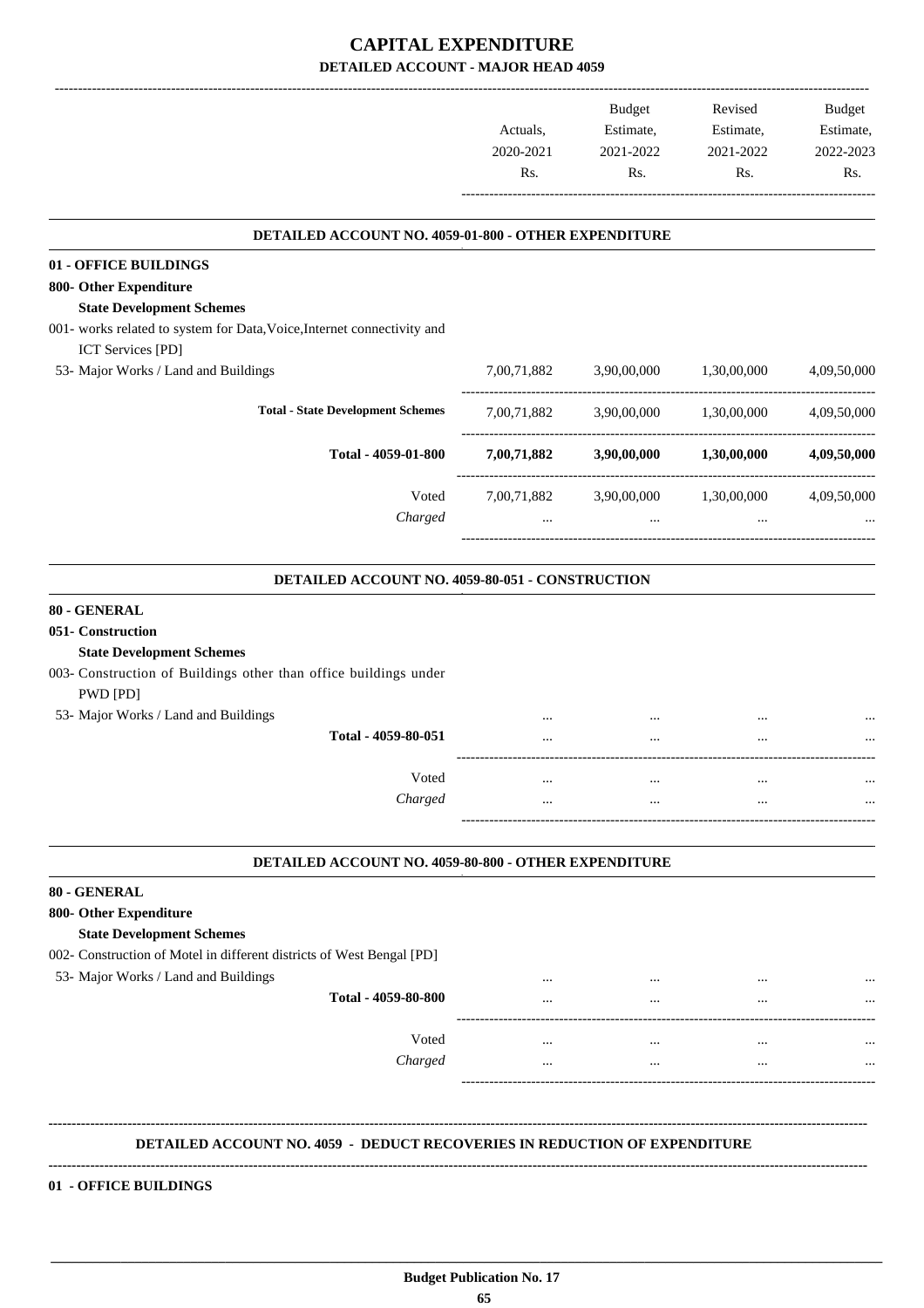|                                                                                                                                       | Actuals,<br>2020-2021<br>Rs. | Budget<br>Estimate,<br>2021-2022<br>Rs. | Revised<br>Estimate,<br>2021-2022<br>Rs.                                                                                                                                                                                                                                                                                                                                                                                                               | Budget<br>Estimate,<br>2022-2023<br>Rs. |
|---------------------------------------------------------------------------------------------------------------------------------------|------------------------------|-----------------------------------------|--------------------------------------------------------------------------------------------------------------------------------------------------------------------------------------------------------------------------------------------------------------------------------------------------------------------------------------------------------------------------------------------------------------------------------------------------------|-----------------------------------------|
| 051- Construction                                                                                                                     |                              |                                         |                                                                                                                                                                                                                                                                                                                                                                                                                                                        |                                         |
| Administrative Expenditure                                                                                                            |                              |                                         |                                                                                                                                                                                                                                                                                                                                                                                                                                                        |                                         |
| 101-Deduct Receipts and Recoveries on Capital Account [PD]                                                                            |                              |                                         |                                                                                                                                                                                                                                                                                                                                                                                                                                                        |                                         |
| 70-Deduct Recoveries                                                                                                                  |                              |                                         |                                                                                                                                                                                                                                                                                                                                                                                                                                                        |                                         |
| 01-Others                                                                                                                             |                              |                                         |                                                                                                                                                                                                                                                                                                                                                                                                                                                        |                                         |
| 02-W.B.H.S. 2008                                                                                                                      |                              |                                         |                                                                                                                                                                                                                                                                                                                                                                                                                                                        |                                         |
| <b>State Development Schemes</b>                                                                                                      |                              |                                         |                                                                                                                                                                                                                                                                                                                                                                                                                                                        |                                         |
| 901-Deduct-Receipts and Recoveries on capital account [PD]                                                                            |                              |                                         |                                                                                                                                                                                                                                                                                                                                                                                                                                                        |                                         |
| 70-Deduct Recoveries                                                                                                                  |                              |                                         |                                                                                                                                                                                                                                                                                                                                                                                                                                                        |                                         |
| 01-Others                                                                                                                             |                              |                                         |                                                                                                                                                                                                                                                                                                                                                                                                                                                        |                                         |
|                                                                                                                                       |                              | $\cdots$                                | $\cdots$                                                                                                                                                                                                                                                                                                                                                                                                                                               |                                         |
| Total - 051 - Deduct - Recoveries                                                                                                     |                              | $\cdots$                                | $\cdots$                                                                                                                                                                                                                                                                                                                                                                                                                                               |                                         |
| 101- Construction-General Pool Accommodation                                                                                          |                              |                                         |                                                                                                                                                                                                                                                                                                                                                                                                                                                        |                                         |
| Administrative Expenditure                                                                                                            |                              |                                         |                                                                                                                                                                                                                                                                                                                                                                                                                                                        |                                         |
| 901-Deduct Receipts and Receipts and Recoveries on Capital account<br>[PD]                                                            |                              |                                         |                                                                                                                                                                                                                                                                                                                                                                                                                                                        |                                         |
| 70-Deduct Recoveries                                                                                                                  |                              |                                         |                                                                                                                                                                                                                                                                                                                                                                                                                                                        |                                         |
| 01-Others                                                                                                                             | $\cdots$                     | -4,00,000                               | $-1,000$                                                                                                                                                                                                                                                                                                                                                                                                                                               | $-1,000$                                |
| 02-W.B.H.S. 2008                                                                                                                      | $\cdots$                     | $\cdots$                                | $\ddots$                                                                                                                                                                                                                                                                                                                                                                                                                                               |                                         |
| Total - 101 - Deduct - Recoveries                                                                                                     | $\cdots$                     | $-4,00,000$                             | $-1,000$                                                                                                                                                                                                                                                                                                                                                                                                                                               | $-1,000$                                |
| 800- Other Expenditure                                                                                                                |                              |                                         |                                                                                                                                                                                                                                                                                                                                                                                                                                                        |                                         |
| <b>State Development Schemes</b>                                                                                                      |                              |                                         |                                                                                                                                                                                                                                                                                                                                                                                                                                                        |                                         |
| 003-Refund of Unutilized Fund of CSS Schemes (State Share)<br>(CSSREFUND) [PD]                                                        |                              |                                         |                                                                                                                                                                                                                                                                                                                                                                                                                                                        |                                         |
| 70-Deduct Recoveries                                                                                                                  |                              |                                         |                                                                                                                                                                                                                                                                                                                                                                                                                                                        |                                         |
| 01-Others                                                                                                                             | $\cdots$                     | $\ldots$                                | $\cdots$                                                                                                                                                                                                                                                                                                                                                                                                                                               |                                         |
| State Development Schemes (Central Assistance)<br>002-Refund of Unutilized Fund of CSS Schemes (Central Share)<br>(CSSREFUND) [PD]    |                              |                                         |                                                                                                                                                                                                                                                                                                                                                                                                                                                        |                                         |
| 70-Deduct Recoveries                                                                                                                  |                              |                                         |                                                                                                                                                                                                                                                                                                                                                                                                                                                        |                                         |
| 01-Others                                                                                                                             | $\cdots$                     |                                         | $\mathbf{1}_{\mathbf{1}_{\mathbf{1}_{\mathbf{2}}\mathbf{1}_{\mathbf{3}}\mathbf{1}_{\mathbf{4}}\mathbf{1}_{\mathbf{5}}\mathbf{1}_{\mathbf{6}}\mathbf{1}_{\mathbf{7}}\mathbf{1}_{\mathbf{8}}\mathbf{1}_{\mathbf{9}}\mathbf{1}_{\mathbf{1}_{\mathbf{1}}\mathbf{1}_{\mathbf{1}}\mathbf{1}_{\mathbf{1}}\mathbf{1}_{\mathbf{1}}\mathbf{1}_{\mathbf{1}}\mathbf{1}_{\mathbf{1}}\mathbf{1}_{\mathbf{1}}\mathbf{1}_{\mathbf{1}}\mathbf{1}_{\mathbf{$<br>$\cdots$ |                                         |
| Total - 800 - Deduct - Recoveries                                                                                                     | $\cdots$                     | $\cdots$                                | $\cdots$                                                                                                                                                                                                                                                                                                                                                                                                                                               |                                         |
| 911- Deduct Recoveries of Overpayments<br><b>State Development Schemes</b><br>016-Land Revenue -- Others [PD]<br>70-Deduct Recoveries |                              |                                         |                                                                                                                                                                                                                                                                                                                                                                                                                                                        |                                         |
| 01-Others                                                                                                                             | $\cdots$                     | $\cdots$                                | $\cdots$                                                                                                                                                                                                                                                                                                                                                                                                                                               |                                         |
| Total - 911 - Deduct - Recoveries                                                                                                     | $\cdots$                     | $\cdots$                                | $\cdots$                                                                                                                                                                                                                                                                                                                                                                                                                                               |                                         |
|                                                                                                                                       |                              |                                         |                                                                                                                                                                                                                                                                                                                                                                                                                                                        |                                         |

# **80- GENERAL**

## **800- Other Expenditure**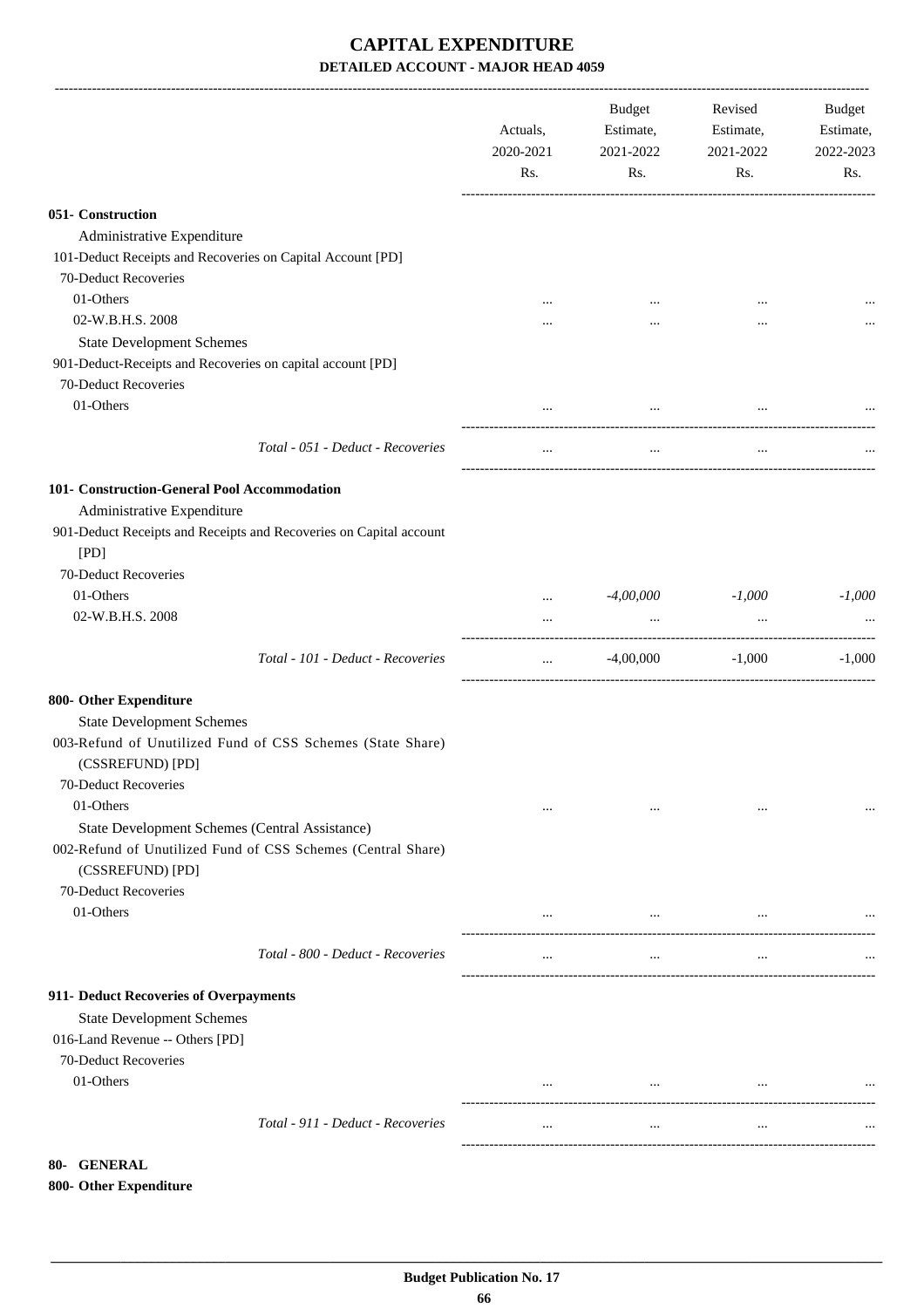|                                  |                                                            | Actuals.<br>2020-2021<br>R <sub>s</sub> . | <b>Budget</b><br>Estimate,<br>2021-2022<br>Rs. | Revised<br>Estimate,<br>2021-2022<br>Rs. | <b>Budget</b><br>Estimate,<br>2022-2023<br>Rs. |
|----------------------------------|------------------------------------------------------------|-------------------------------------------|------------------------------------------------|------------------------------------------|------------------------------------------------|
| <b>State Development Schemes</b> |                                                            |                                           |                                                |                                          |                                                |
|                                  | 901-Deduct-Receipts and Recoveries on Capital Account [PD] |                                           |                                                |                                          |                                                |
| 70-Deduct Recoveries             |                                                            |                                           |                                                |                                          |                                                |
| 01-Others                        |                                                            | $-15,080$                                 | $\cdots$                                       | $\cdots$                                 | $\cdots$                                       |
|                                  | Total - 800 - Deduct - Recoveries                          | $-15.080$                                 | $\cdots$                                       | $\cdots$                                 | $\cdots$                                       |
|                                  | <b>Total - 4059 - Deduct - Recoveries</b>                  | $-15,080$                                 | $-4.00,000$                                    | $-1.000$                                 | $-1,000$                                       |
|                                  |                                                            |                                           |                                                |                                          |                                                |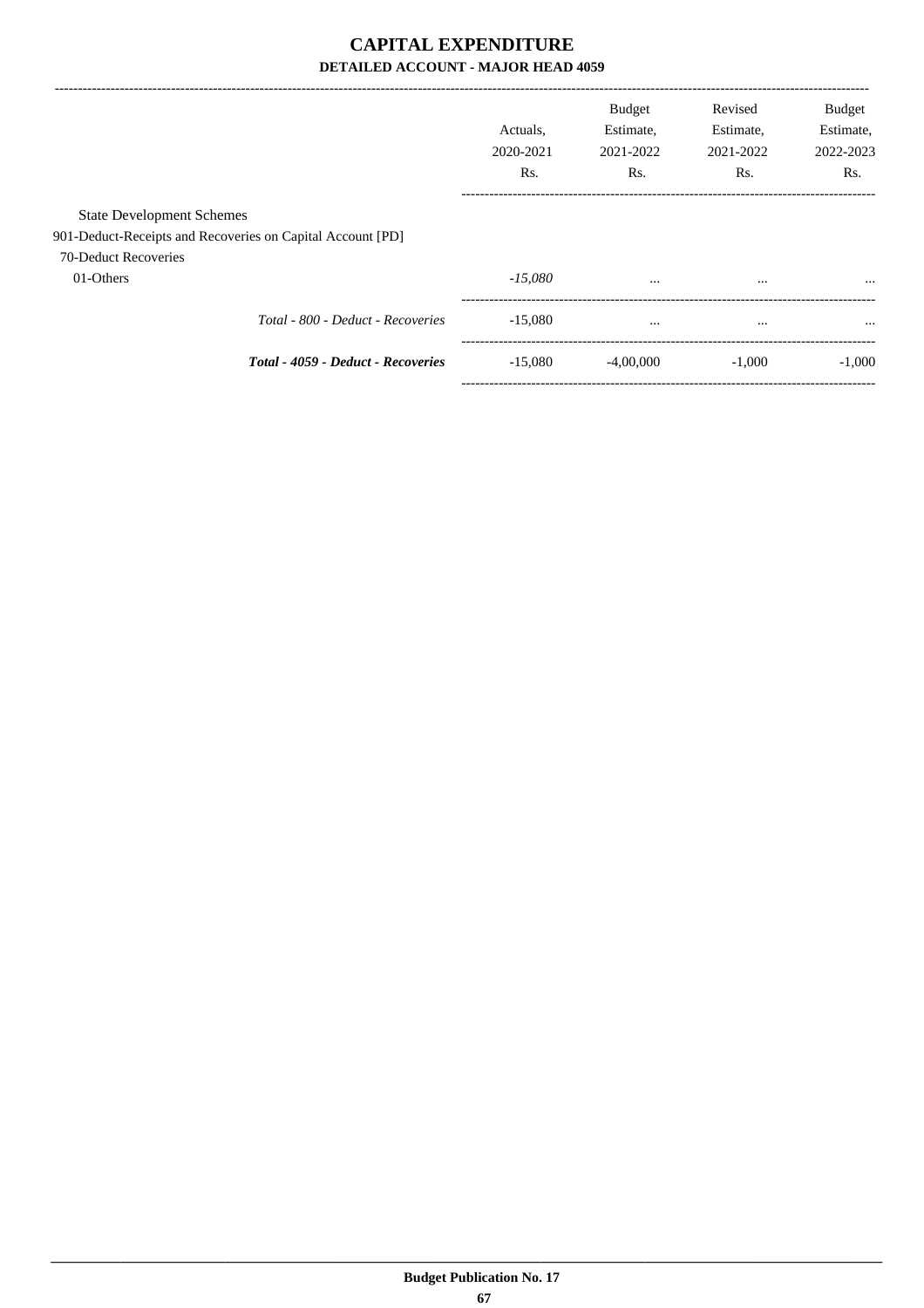# **CAPITAL EXPENDITURE**

## **DEMAND No. 25**

### **Public Works Department**

# B. Capital Account of Social Services - (g) Capital Account of Social Welfare and Nutrition

# Head of Account: 4235 - Capital Outlay on Social Security and Welfare

| <b>Voted Rs. Nil</b> | <b>Charged Rs. Nil</b>   |  |          |                       | <b>Total Rs. Nil</b> |  |
|----------------------|--------------------------|--|----------|-----------------------|----------------------|--|
|                      |                          |  |          | Voted Rs. Charged Rs. | <b>Total Rs.</b>     |  |
|                      | <b>Gross Expenditure</b> |  |          | $\cdots$              | $\cdots$             |  |
|                      | Deduct - Recoveries      |  |          |                       |                      |  |
|                      |                          |  |          |                       |                      |  |
|                      | <b>Net Expenditure</b>   |  | $\cdots$ | $\cdots$              |                      |  |

## **CAPITAL EXPENDITURE ABSTRACT ACCOUNT**

|                                                                 |                              |                                  | Budget                                                                                                           | Revised                | Budget                 |
|-----------------------------------------------------------------|------------------------------|----------------------------------|------------------------------------------------------------------------------------------------------------------|------------------------|------------------------|
|                                                                 |                              | Actuals,<br>2020-2021            | Estimate,<br>2021-2022                                                                                           | Estimate,<br>2021-2022 | Estimate,<br>2022-2023 |
|                                                                 |                              | Rs.                              | Rs.                                                                                                              | Rs.                    | Rs.                    |
| 01 - REHABILITATION<br><b>201- Other Rehabilitation Schemes</b> |                              |                                  |                                                                                                                  |                        |                        |
| Central Sector Scheme                                           |                              |                                  | 95,87,24,661  40,00,00,000                                                                                       |                        |                        |
|                                                                 | <b>Total - 201</b>           | 95,87,24,661                     | $\ldots$ 40,00,00,000                                                                                            |                        |                        |
|                                                                 | <b>Grand Total - Gross</b>   | 95,87,24,661                     | $\dots$ 40,00,00,000                                                                                             |                        | $\cdots$               |
|                                                                 |                              | Voted 95,87,24,661  40,00,00,000 |                                                                                                                  |                        | $\cdots$               |
|                                                                 | Charged                      |                                  | and the control of the control of the control of the control of the control of the control of the control of the |                        | $\cdots$               |
|                                                                 | <b>Central Sector Scheme</b> | 95,87,24,661                     |                                                                                                                  | $\dots$ 40,00,00,000   |                        |
|                                                                 | <b>Deduct Recoveries</b>     | $-1,13,05,471$                   | $\cdots$                                                                                                         |                        |                        |
|                                                                 | <b>Grand Total - Net</b>     | 94,74,19,190                     |                                                                                                                  | $\dots$ 40,00,00,000   | $\cdots$               |
|                                                                 | Voted                        | 94,74,19,190                     |                                                                                                                  | $\ldots$ 40,00,00,000  | $\cdots$               |
|                                                                 | Charged                      | $\cdots$                         | $\cdots$                                                                                                         | $\cdots$               | $\cdots$               |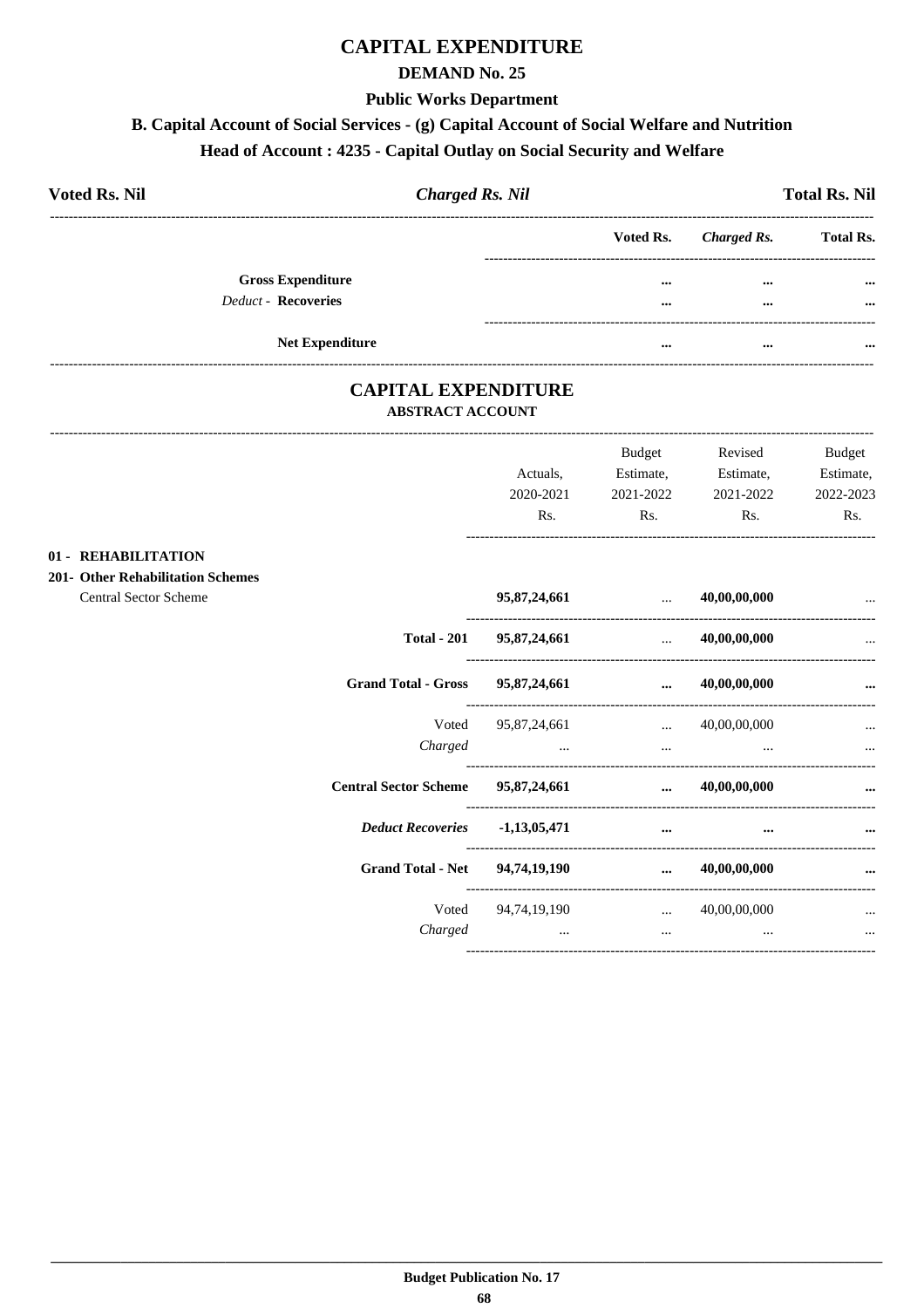-------------------------------------------------------------------------------------------------------------------------------------------------------------------------------

|                                                                                                                                                                                                                                                                                                                                                 | Actuals,<br>2020-2021     | <b>Budget</b><br>Estimate,<br>2021-2022 | Revised<br>Estimate,<br>2021-2022 | <b>Budget</b><br>Estimate,<br>2022-2023 |
|-------------------------------------------------------------------------------------------------------------------------------------------------------------------------------------------------------------------------------------------------------------------------------------------------------------------------------------------------|---------------------------|-----------------------------------------|-----------------------------------|-----------------------------------------|
|                                                                                                                                                                                                                                                                                                                                                 | Rs.                       | Rs.                                     | Rs.                               | Rs.                                     |
| <b>DETAILED ACCOUNT NO. 4235-01-201 - OTHER REHABILITATION SCHEMES</b>                                                                                                                                                                                                                                                                          |                           |                                         |                                   |                                         |
| 01 - REHABILITATION<br><b>201- Other Rehabilitation Schemes</b><br><b>Central Sector Scheme</b>                                                                                                                                                                                                                                                 |                           |                                         |                                   |                                         |
| 009- Development of infrastructure in the district of Coochbehar and<br>in other Bangladeshi enclaves in India for rehabilitation of<br>returnees from the Indian enclaves in Bangladesh (OCASPS)<br>[PD]                                                                                                                                       |                           |                                         |                                   |                                         |
| 53- Major Works / Land and Buildings                                                                                                                                                                                                                                                                                                            | 95,87,24,661              | $\ddotsc$                               | 40,00,00,000                      |                                         |
| <b>Total - Central Sector Scheme</b>                                                                                                                                                                                                                                                                                                            | 95,87,24,661              | $\cdots$                                | 40,00,00,000                      |                                         |
| Total - 4235-01-201                                                                                                                                                                                                                                                                                                                             | 95,87,24,661              | $\mathbf{r}$ , and $\mathbf{r}$         | 40,00,00,000                      |                                         |
| Voted<br>Charged                                                                                                                                                                                                                                                                                                                                | 95,87,24,661<br>$\ddotsc$ | $\ddotsc$<br>$\cdots$                   | 40,00,00,000<br>$\cdots$          |                                         |
| 01 - REHABILITATION<br><b>201- Other Rehabilitation Schemes</b><br><b>Central Sector Scheme</b><br>009-Development of infrastructure in the district of Coochbehar and<br>in other Bangladeshi enclaves in India for rehabilitation of<br>returnees from the Indian enclaves in Bangladesh (OCASPS)<br>[PD]<br>70-Deduct Recoveries             |                           |                                         |                                   |                                         |
| 01-Others                                                                                                                                                                                                                                                                                                                                       | $\cdots$                  |                                         |                                   |                                         |
| Total - 201 - Deduct - Recoveries                                                                                                                                                                                                                                                                                                               | $\cdots$                  | $\cdots$                                | $\cdots$                          |                                         |
| 800- Other Expenditure<br><b>State Development Schemes</b><br>003-Refund of Unutilized Fund of CSS Schemes (State Share)<br>(CSSREFUND) [PD]<br>70-Deduct Recoveries<br>01-Others<br>State Development Schemes (Central Assistance)<br>002-Refund of Unutilized Fund of CSS Schemes (Central Share)<br>(CSSREFUND) [PD]<br>70-Deduct Recoveries | $-1, 13, 05, 471$         | $\cdots$                                | $\cdots$                          |                                         |
| 01-Others                                                                                                                                                                                                                                                                                                                                       | $\ldots$                  | $\cdots$                                |                                   |                                         |
| Total - 800 - Deduct - Recoveries                                                                                                                                                                                                                                                                                                               | $-1,13,05,471$            | $\cdots$                                | $\ddots$                          |                                         |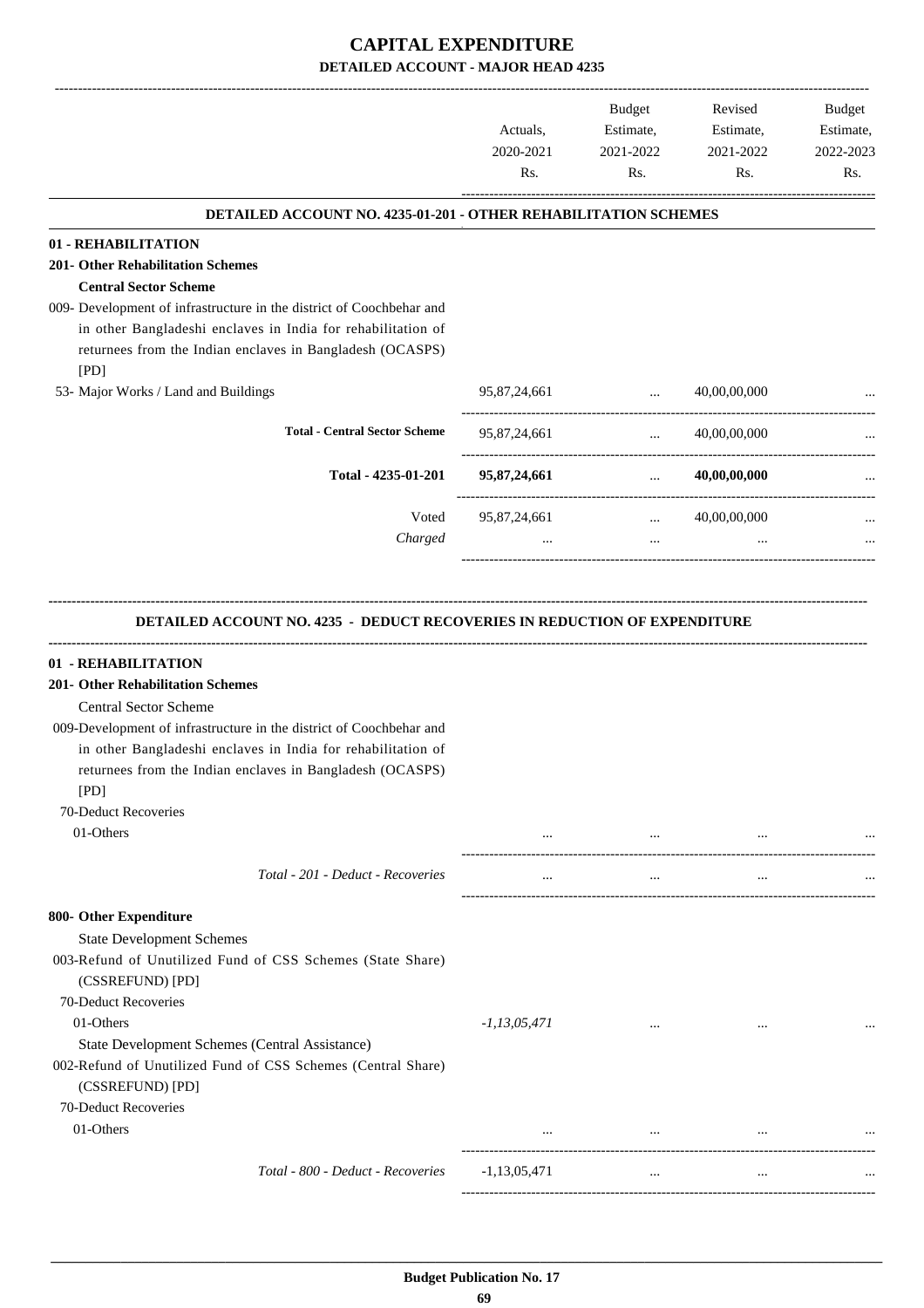----------------

|                                    | Actuals.         | <b>Budget</b><br>Estimate, | Revised<br>Estimate, | <b>Budget</b><br>Estimate, |
|------------------------------------|------------------|----------------------------|----------------------|----------------------------|
|                                    | 2020-2021<br>Rs. | 2021-2022<br>Rs.           | 2021-2022<br>Rs.     | 2022-2023<br>Rs.           |
| Total - 4235 - Deduct - Recoveries | $-1,13,05,471$   | $\cdots$                   |                      | $\cdots$                   |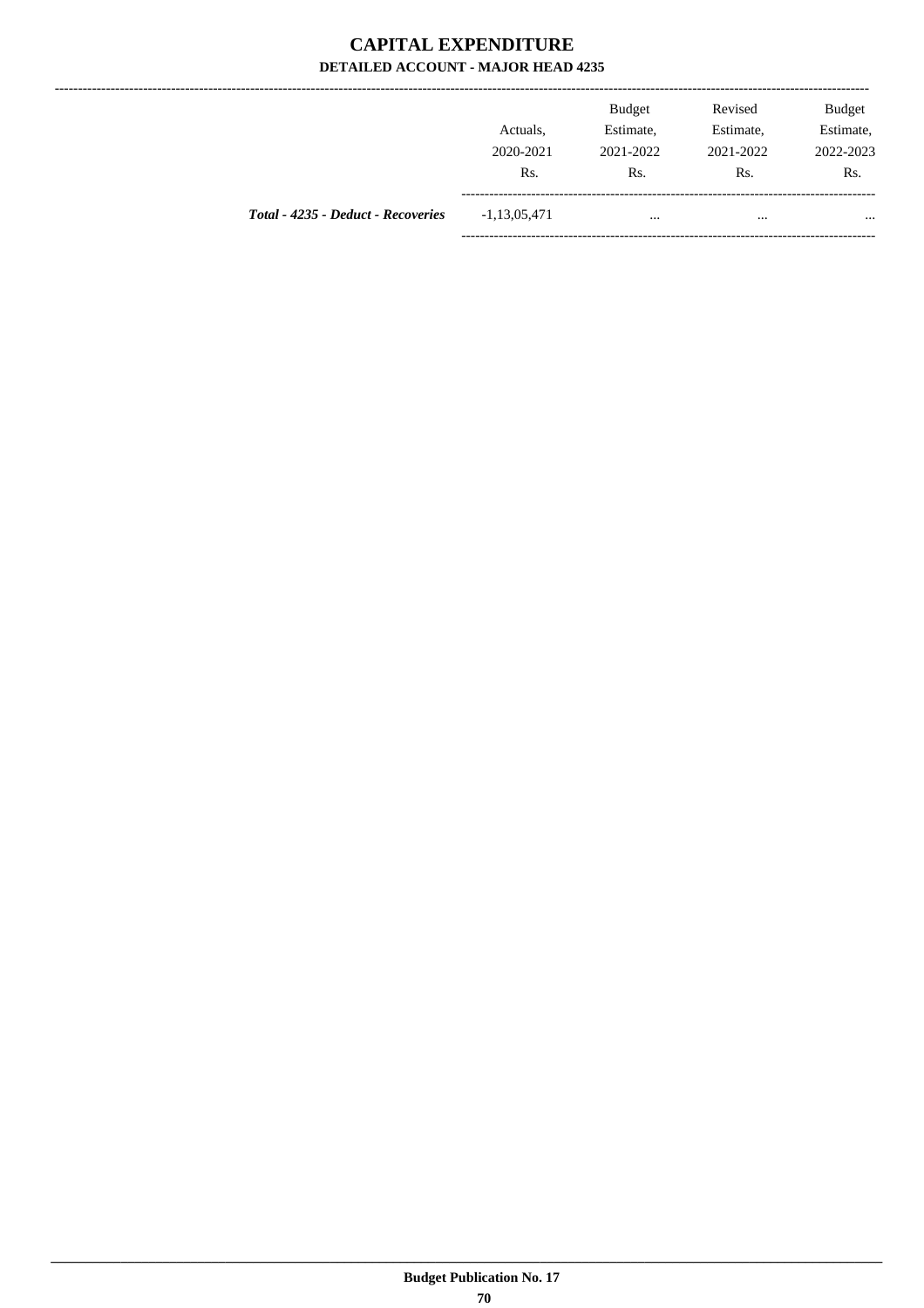## **CAPITAL EXPENDITURE**

#### **DEMAND No. 25**

#### **Public Works Department**

## C. Capital Accounts of Economic Services - (d) Capital Account of Irrigation and Flood Control

## Head of Account: 4702 - Capital Outlay on Minor Irrigation

| <b>Voted Rs. Nil</b>       |                          | <b>Charged Rs. Nil</b> |                         |                       | <b>Total Rs. Nil</b> |
|----------------------------|--------------------------|------------------------|-------------------------|-----------------------|----------------------|
|                            |                          |                        |                         | Voted Rs. Charged Rs. | <b>Total Rs.</b>     |
|                            | <b>Gross Expenditure</b> |                        | $\cdots$                | $\cdots$              | $\cdots$             |
| <b>Deduct - Recoveries</b> |                          |                        | $\bullet\bullet\bullet$ | $\cdots$              | $\cdots$             |
|                            | <b>Net Expenditure</b>   |                        | $\cdots$                | $\cdots$              | $\cdots$             |

## **CAPITAL EXPENDITURE ABSTRACT ACCOUNT**

|                                                                                      | Actuals,<br>2020-2021<br>Rs. | Budget<br>Estimate,<br>2021-2022<br>Rs. | Revised<br>Estimate,<br>2021-2022<br>Rs.      | <b>Budget</b><br>Estimate,<br>2022-2023<br>Rs. |
|--------------------------------------------------------------------------------------|------------------------------|-----------------------------------------|-----------------------------------------------|------------------------------------------------|
| 101- Surface Water<br><b>State Development Schemes</b>                               | $\cdots$                     | $\ddots$                                | $\ddotsc$                                     |                                                |
| <b>Total - 101</b>                                                                   | $\cdots$                     | $\cdots$                                | $\cdots$                                      |                                                |
| 789- Special Component Plan for Scheduled Castes<br><b>State Development Schemes</b> | $\cdots$                     | $\cdots$                                | $\cdots$                                      | $\cdots$                                       |
| <b>Total - 789</b>                                                                   | $\ddotsc$                    | $\overline{\phantom{a}}$                |                                               |                                                |
| 796- Tribal Areas Sub-Plan<br><b>State Development Schemes</b>                       | $\cdots$                     | $\ddots$                                | $\ddotsc$                                     |                                                |
| <b>Total - 796</b>                                                                   | $\cdots$                     | $\ddots$                                | $\cdots$                                      |                                                |
| <b>Grand Total - Gross</b>                                                           | $\cdots$                     | $\cdots$                                | $\ddot{\phantom{a}}$<br>_____________________ |                                                |
| Voted<br>Charged                                                                     | $\cdots$<br>$\cdots$         | $\cdots$<br>$\cdots$                    | $\ddotsc$<br>$\ddotsc$                        |                                                |
| <b>State Development Schemes</b>                                                     | $\cdots$                     |                                         |                                               |                                                |
| <b>Deduct Recoveries</b>                                                             |                              |                                         |                                               |                                                |
| <b>Grand Total - Net</b>                                                             | $\cdots$                     |                                         |                                               |                                                |
| Voted<br>Charged                                                                     | $\cdots$<br>$\cdots$         | $\cdots$<br>$\ddots$                    | $\cdots$<br>$\cdots$                          | $\cdots$                                       |
|                                                                                      |                              |                                         |                                               |                                                |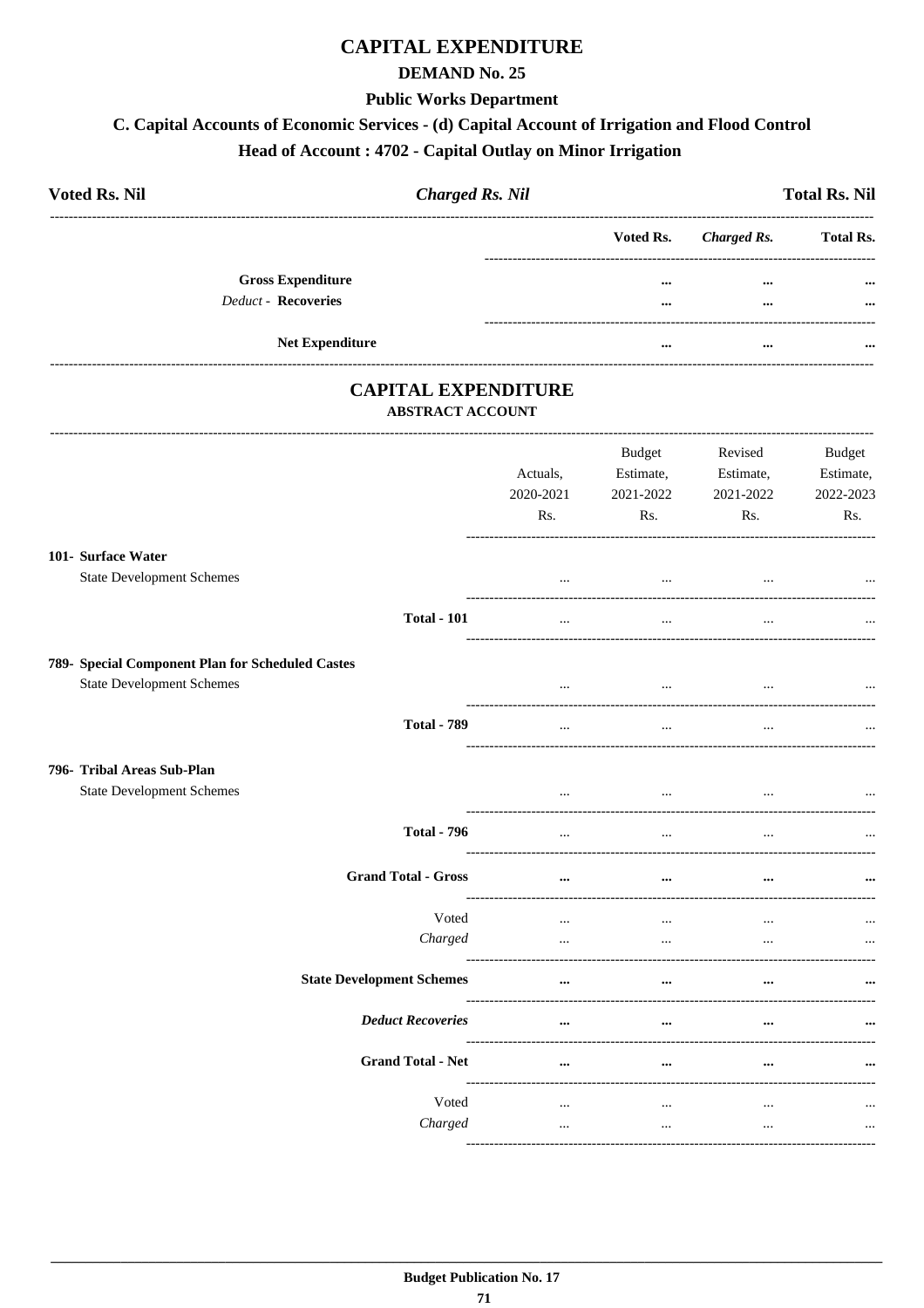|                                                                                                                                                                          |                                                          | Actuals,<br>2020-2021<br>Rs. | <b>Budget</b><br>Estimate,<br>2021-2022<br>Rs. | Revised<br>Estimate,<br>2021-2022<br>Rs. | <b>Budget</b><br>Estimate,<br>2022-2023<br>Rs. |
|--------------------------------------------------------------------------------------------------------------------------------------------------------------------------|----------------------------------------------------------|------------------------------|------------------------------------------------|------------------------------------------|------------------------------------------------|
|                                                                                                                                                                          | DETAILED ACCOUNT NO. 4702-00-101 - SURFACE WATER         |                              |                                                |                                          |                                                |
| 101- Surface Water                                                                                                                                                       |                                                          |                              |                                                |                                          |                                                |
| <b>State Development Schemes</b>                                                                                                                                         |                                                          |                              |                                                |                                          |                                                |
| 041- Schemes under Jalatirtha (JLT) [PD]                                                                                                                                 |                                                          |                              |                                                |                                          |                                                |
| 53- Major Works / Land and Buildings                                                                                                                                     |                                                          |                              |                                                |                                          |                                                |
|                                                                                                                                                                          | Total - 4702-00-101                                      |                              |                                                |                                          |                                                |
|                                                                                                                                                                          | Voted                                                    |                              | $\ddotsc$                                      | $\ddotsc$                                |                                                |
|                                                                                                                                                                          | Charged                                                  |                              |                                                |                                          |                                                |
| 789- Special Component Plan for Scheduled Castes<br><b>State Development Schemes</b><br>035- Schemes under Jalatirtha (JLT) [PD]<br>53- Major Works / Land and Buildings | Total - 4702-00-789<br>Voted                             | $\ddotsc$                    | $\ddotsc$<br>$\ddotsc$                         | $\cdot \cdot$<br>$\ddotsc$               |                                                |
|                                                                                                                                                                          | Charged                                                  | $\ddotsc$                    | <br>$\ddotsc$                                  | <br>$\ddotsc$                            |                                                |
|                                                                                                                                                                          | DETAILED ACCOUNT NO. 4702-00-796 - TRIBAL AREAS SUB-PLAN |                              |                                                |                                          |                                                |
| 796- Tribal Areas Sub-Plan<br><b>State Development Schemes</b><br>048- Schemes under Jalatirtha (JLT) [PD]                                                               |                                                          |                              |                                                |                                          |                                                |
| 53- Major Works / Land and Buildings                                                                                                                                     |                                                          | $\cdots$                     |                                                | $\ddotsc$                                |                                                |
|                                                                                                                                                                          | Total - 4702-00-796                                      |                              |                                                | $\ddotsc$                                |                                                |
|                                                                                                                                                                          | Voted                                                    |                              |                                                |                                          |                                                |
|                                                                                                                                                                          | Charged                                                  |                              |                                                |                                          |                                                |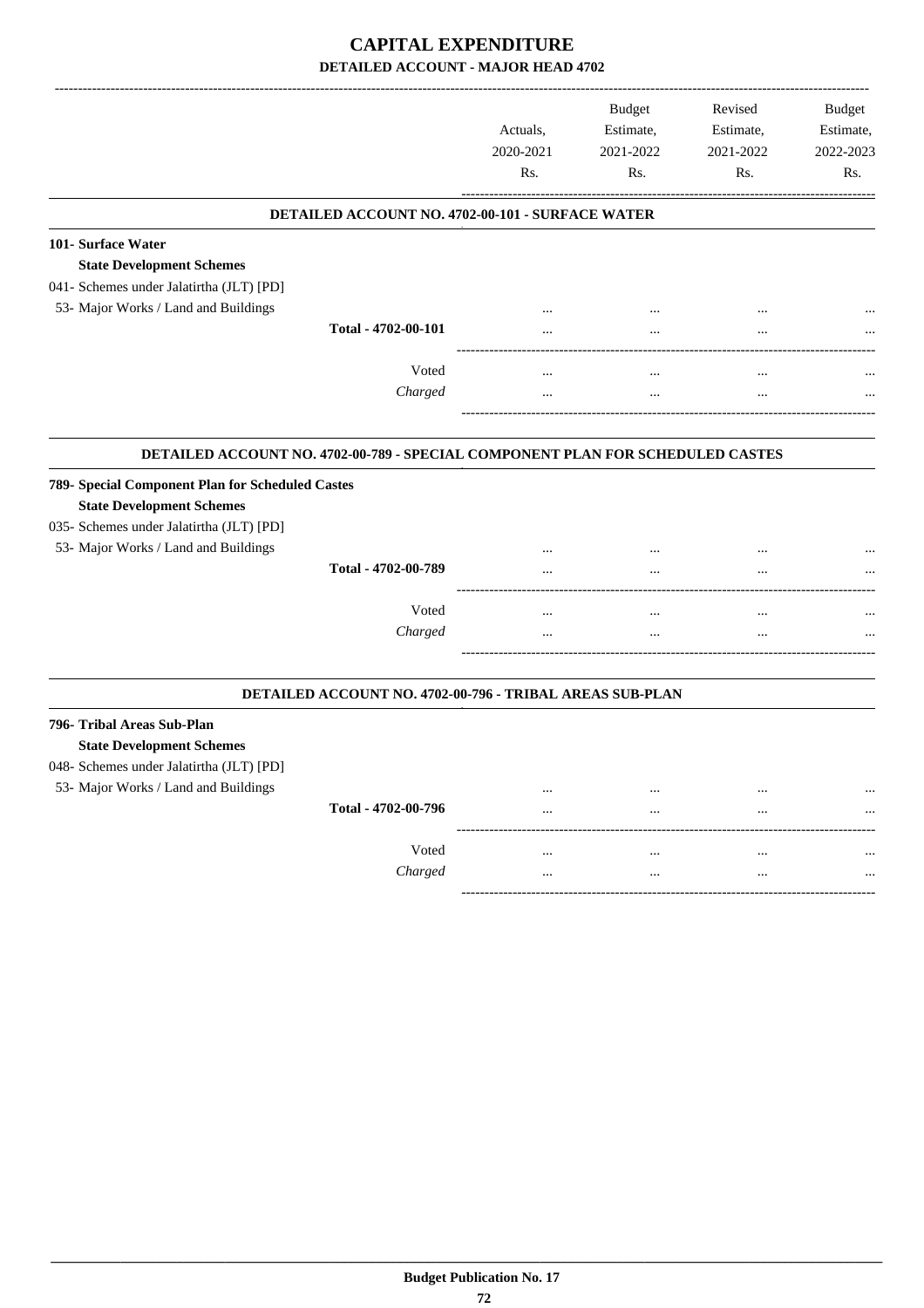## **CAPITAL EXPENDITURE**

### **DEMAND No. 25**

#### **Public Works Department**

## C. Capital Accounts of Economic Services - (f) Capital Account of Industry and Minerals

## Head of Account: 4858 - Capital Outlay on Engineering Industries

| <b>Voted Rs. Nil</b> | <b>Charged Rs. Nil</b>     |          | <b>Total Rs. Nil</b>  |                  |  |
|----------------------|----------------------------|----------|-----------------------|------------------|--|
|                      |                            |          | Voted Rs. Charged Rs. | <b>Total Rs.</b> |  |
|                      | <b>Gross Expenditure</b>   |          | $\cdots$              | $\cdots$         |  |
|                      | <b>Deduct - Recoveries</b> |          | $\cdots$              |                  |  |
|                      | <b>Net Expenditure</b>     | $\cdots$ | $\cdots$              | $\cdots$         |  |

## **CAPITAL EXPENDITURE ABSTRACT ACCOUNT**

-----------------------------

|                                                                                                                   | Actuals,<br>2020-2021<br>Rs. | <b>Budget</b><br>Estimate,<br>2021-2022<br>Rs. | Revised<br>Estimate,<br>2021-2022<br>Rs. | <b>Budget</b><br>Estimate,<br>2022-2023<br>Rs. |
|-------------------------------------------------------------------------------------------------------------------|------------------------------|------------------------------------------------|------------------------------------------|------------------------------------------------|
| <b>60 - OTHER ENGINEERING INDUSTRIES</b><br>001- Direction and Administration<br><b>State Development Schemes</b> |                              | $\cdots$                                       | $\cdots$                                 | $\cdots$                                       |
| <b>Total - 001</b>                                                                                                | $\cdots$                     | $\cdots$                                       | $\cdots$                                 | $\cdots$                                       |
| <b>Grand Total - Gross</b>                                                                                        | $\cdots$                     | $\cdots$                                       | $\cdots$                                 |                                                |
| Voted<br>Charged                                                                                                  | $\cdots$<br>$\cdots$         | $\cdots$<br>$\cdots$                           | $\cdots$<br>$\cdots$                     | $\cdots$<br>$\cdots$                           |
| <b>State Development Schemes</b>                                                                                  | $\cdots$                     | $\cdots$                                       | $\cdots$                                 |                                                |
| <b>Deduct Recoveries</b>                                                                                          | $\cdots$                     | $\cdots$                                       | $\cdots$                                 | $\ddotsc$                                      |
| <b>Grand Total - Net</b>                                                                                          | $\cdots$                     | $\cdots$                                       | $\cdots$                                 |                                                |
| Voted<br>Charged                                                                                                  | $\cdots$<br>$\cdots$         | $\cdots$<br>$\cdots$                           | $\cdots$<br>$\cdots$                     | $\cdots$<br>$\cdots$                           |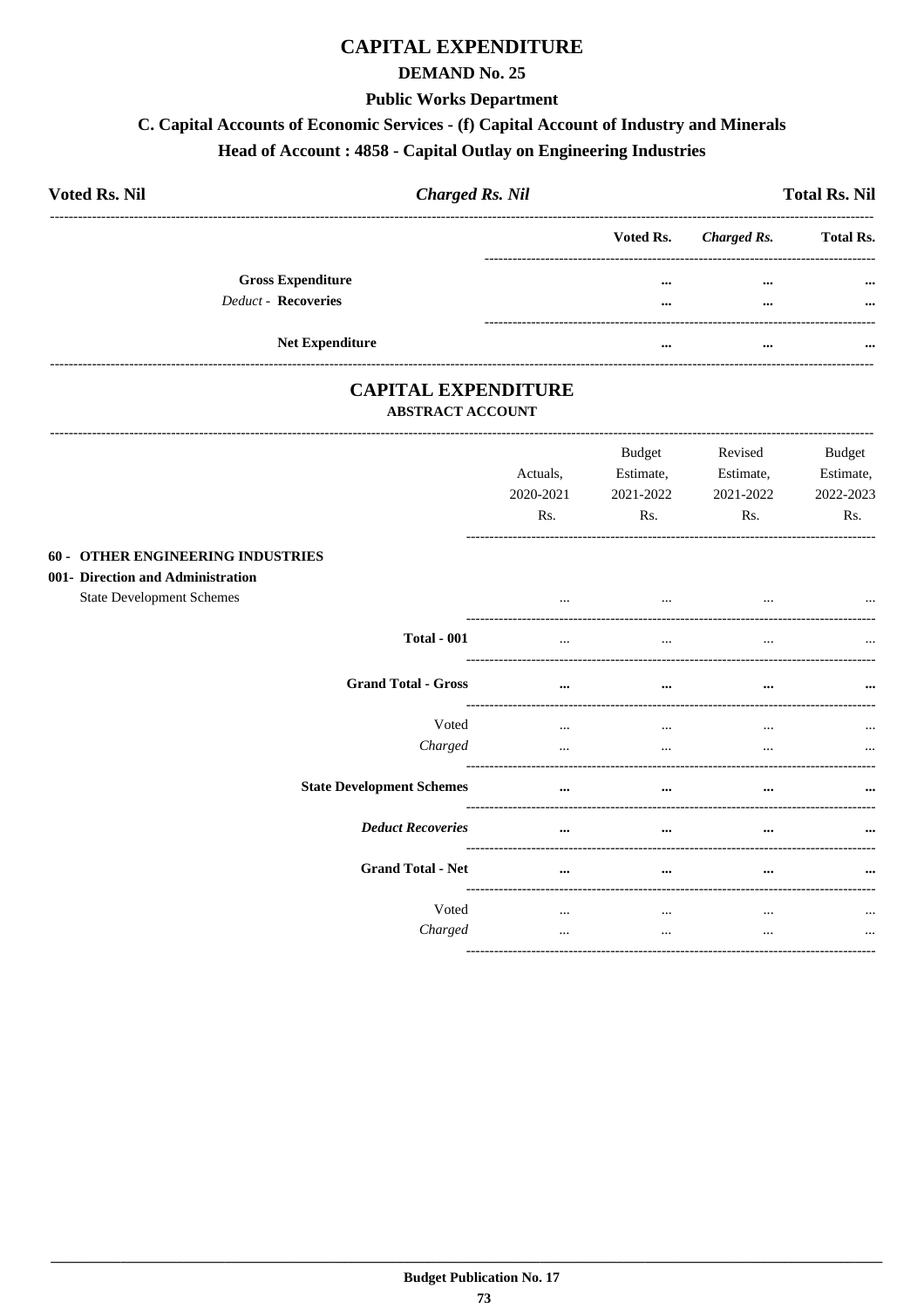|          | <b>Budget</b>                | Revised                       | <b>Budget</b><br>Estimate,                                                                              |
|----------|------------------------------|-------------------------------|---------------------------------------------------------------------------------------------------------|
|          |                              |                               | 2022-2023                                                                                               |
|          |                              |                               | Rs.                                                                                                     |
|          |                              |                               |                                                                                                         |
|          |                              |                               |                                                                                                         |
|          |                              |                               |                                                                                                         |
|          |                              |                               |                                                                                                         |
|          |                              |                               |                                                                                                         |
|          |                              |                               |                                                                                                         |
|          |                              |                               |                                                                                                         |
| $\cdots$ | $\cdots$                     | $\cdots$                      | $\cdots$                                                                                                |
| $\cdots$ | $\cdots$                     | $\cdots$                      | $\cdots$                                                                                                |
| $\cdots$ |                              | $\cdots$                      | $\cdots$                                                                                                |
| $\cdots$ | $\cdots$                     | $\cdots$                      | $\cdots$                                                                                                |
|          | Actuals.<br>2020-2021<br>Rs. | Estimate,<br>2021-2022<br>Rs. | Estimate,<br>2021-2022<br>Rs.<br><b>DETAILED ACCOUNT NO. 4858-60-001 - DIRECTION AND ADMINISTRATION</b> |

-----------------------------------------------------------------------------------------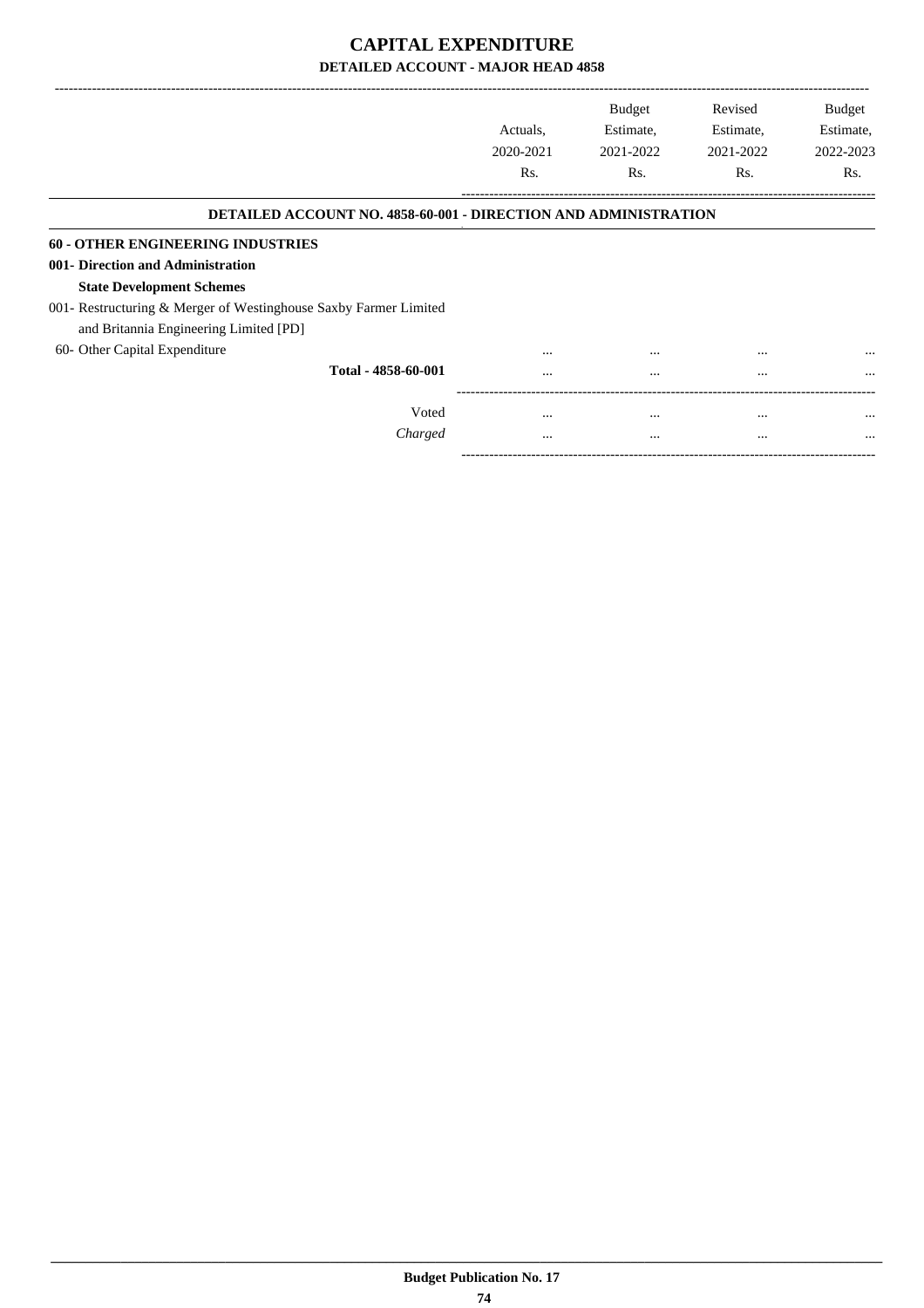## **CAPITAL EXPENDITURE**

## **DEMAND No. 25**

#### **Public Works Department**

## **C. Capital Accounts of Economic Services - (g) Capital Account of Transport**

**Head of Account : 5054 - Capital Outlay on Roads and Bridges**

| Voted Rs. 4687, 13, 40, 000                      | <b>Charged Rs. Nil</b>  |                            |                                                                               |                                | Total Rs. 4687,13,40,000   |
|--------------------------------------------------|-------------------------|----------------------------|-------------------------------------------------------------------------------|--------------------------------|----------------------------|
|                                                  |                         |                            | Voted Rs.                                                                     |                                | Charged Rs. Total Rs.      |
| <b>Gross Expenditure</b>                         |                         |                            | 4687,13,40,000                                                                |                                | $\dots$ 4687,13,40,000     |
| <b>Deduct - Recoveries</b>                       |                         |                            | $-522,31,01,000$                                                              |                                | $\ldots$ -522,31,01,000    |
| Net Expenditure                                  |                         |                            |                                                                               | 4164,82,39,000  4164,82,39,000 |                            |
|                                                  | <b>ABSTRACT ACCOUNT</b> | <b>CAPITAL EXPENDITURE</b> |                                                                               |                                |                            |
|                                                  |                         |                            | Budget                                                                        | Revised                        | Budget                     |
|                                                  |                         | Actuals,                   | Estimate,                                                                     | Estimate,                      | Estimate,                  |
|                                                  |                         | 2020-2021<br>Rs.           | 2021-2022<br>Rs.                                                              | 2021-2022<br>Rs.               | 2022-2023<br>Rs.           |
| 03 - STATE HIGHWAYS                              |                         |                            |                                                                               |                                |                            |
| 052- Machinery and Equipment                     |                         |                            |                                                                               |                                |                            |
| Administrative Expenditure                       |                         |                            |                                                                               |                                |                            |
| <b>State Development Schemes</b>                 |                         |                            | $19,83,450$ $3,00,00,000$ $1,48,10,000$ $3,15,00,000$                         |                                |                            |
|                                                  | <b>Total - 052</b>      |                            | 19,83,450 3,00,00,000 1,48,10,000 3,15,00,000                                 |                                |                            |
| 337- Road Works                                  |                         |                            |                                                                               |                                |                            |
| <b>State Development Schemes</b>                 |                         |                            | Voted 1385, 89, 82, 233 1455, 95, 00, 000 2247, 77, 14, 000 1580, 87, 25, 000 |                                |                            |
| State Development Schemes (Central Assistance)   |                         | Charged 4,56,89,759        | $\ldots$ 7,69,42,000                                                          |                                |                            |
|                                                  |                         |                            | and the state of the state of the state of the state of the                   |                                |                            |
|                                                  |                         |                            | Total - 337 1390,46,71,992 1455,95,00,000 2255,46,56,000 1580,87,25,000       |                                |                            |
| 789- Special Component Plan for Scheduled Castes |                         |                            |                                                                               |                                |                            |
| <b>State Development Schemes</b>                 |                         | 77,24,83,296               | 261,25,00,000 113,65,34,000 173,75,00,000                                     |                                |                            |
|                                                  | <b>Total - 789</b>      |                            | 77,24,83,296  261,25,00,000  113,65,34,000  173,75,00,000                     |                                |                            |
| 796- Tribal Areas Sub-Plan                       |                         |                            |                                                                               |                                |                            |
| <b>State Development Schemes</b>                 |                         | 48,91,06,334               | 256,25,00,000                                                                 |                                | 61,96,35,000 162,50,00,000 |
|                                                  | <b>Total - 796</b>      |                            | 48,91,06,334 256,25,00,000 61,96,35,000 162,50,00,000                         |                                |                            |
| 797- Transfer to Reserve Fund/Deposit Account    |                         |                            |                                                                               |                                |                            |
| <b>State Development Schemes</b>                 |                         | 300,00,00,000              | 500,00,00,000                                                                 | $\cdots$                       |                            |
|                                                  | <b>Total - 797</b>      |                            | 300,00,00,000 500,00,00,000                                                   | $\overline{a}$                 |                            |
|                                                  |                         |                            |                                                                               |                                |                            |

**800- Other Expenditure** State Development Schemes **Voted 19,29,92,265 44,44,90,000 21,10,05,000 46,67,15,000**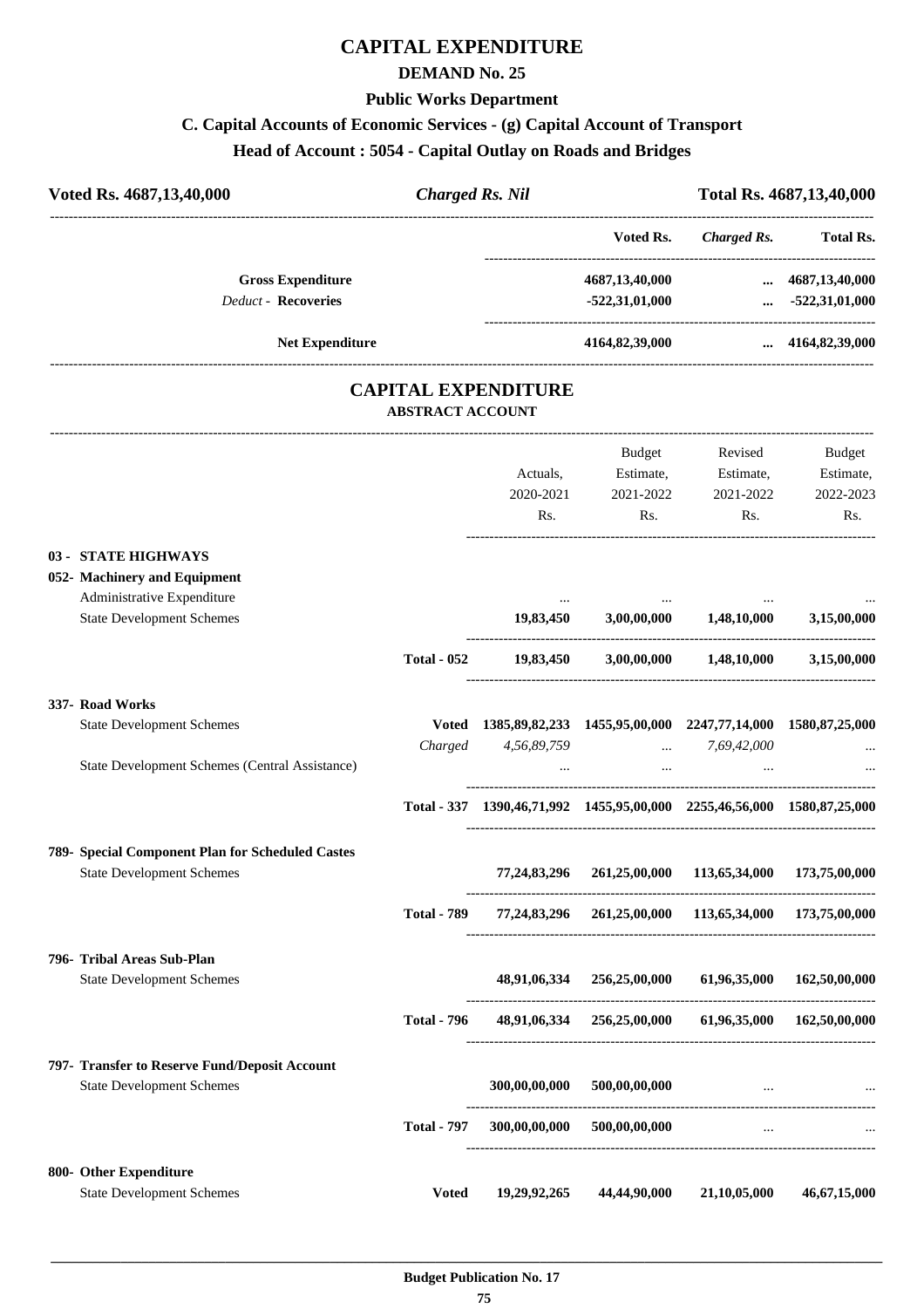## **CAPITAL EXPENDITURE ABSTRACT ACCOUNT**

|                                                                                    |                    |                                                                        | Budget                                                                                                           | Revised                                                            | Budget                      |
|------------------------------------------------------------------------------------|--------------------|------------------------------------------------------------------------|------------------------------------------------------------------------------------------------------------------|--------------------------------------------------------------------|-----------------------------|
|                                                                                    |                    | Actuals,                                                               | Estimate,                                                                                                        | Estimate,                                                          | Estimate,                   |
|                                                                                    |                    | 2020-2021                                                              | 2021-2022                                                                                                        | 2021-2022                                                          | 2022-2023                   |
|                                                                                    |                    | Rs.                                                                    | Rs.                                                                                                              | Rs.                                                                | Rs.                         |
|                                                                                    | Charged            | 39,863                                                                 |                                                                                                                  | 26,67,000<br><b>Contract Contract</b>                              |                             |
|                                                                                    | <b>Total - 800</b> |                                                                        |                                                                                                                  | 19,30,32,128 44,44,90,000 21,36,72,000 46,67,15,000                |                             |
|                                                                                    |                    | Total - 03 1836,12,77,200 2520,89,90,000 2453,93,07,000 1966,94,40,000 |                                                                                                                  |                                                                    |                             |
|                                                                                    |                    | Voted 1831,55,47,578 2520,89,90,000 2445,96,98,000 1966,94,40,000      |                                                                                                                  |                                                                    |                             |
|                                                                                    |                    | Charged 4,57,29,622                                                    |                                                                                                                  | $\ldots$ 7,96,09,000                                               |                             |
| 04 - DISTRICT AND OTHER ROADS                                                      |                    |                                                                        |                                                                                                                  |                                                                    |                             |
| 101- Bridges<br><b>State Development Schemes</b>                                   |                    |                                                                        | and the state of the state of the state of the state of the state of the state of the                            |                                                                    |                             |
|                                                                                    | <b>Total - 101</b> | $\overline{a}$                                                         | $\cdots$                                                                                                         |                                                                    |                             |
| 337- Road Works                                                                    |                    |                                                                        |                                                                                                                  |                                                                    |                             |
| <b>State Development Schemes</b>                                                   | <b>Voted</b>       |                                                                        |                                                                                                                  | 819,23,07,574 1133,00,00,000 768,85,56,000 1204,65,00,000          |                             |
|                                                                                    | Charged            | 3,25,90,208                                                            | <b>Contract Contract Contract Contract</b>                                                                       | 3,10,30,000                                                        |                             |
| State Development Schemes (Central Assistance)                                     |                    |                                                                        | $\sim$ $\sim$                                                                                                    |                                                                    |                             |
|                                                                                    |                    | Total - 337 822,48,97,782 1133,00,00,000 771,95,86,000 1204,65,00,000  |                                                                                                                  |                                                                    |                             |
| 789- Special Component Plan for Scheduled Castes                                   |                    |                                                                        |                                                                                                                  |                                                                    |                             |
| <b>State Development Schemes</b><br>State Development Schemes (Central Assistance) |                    |                                                                        |                                                                                                                  | 459,14,99,988 698,50,00,000 552,81,02,000 748,42,50,000            |                             |
|                                                                                    | <b>Total - 789</b> |                                                                        |                                                                                                                  | 459,14,99,988 698,50,00,000 552,81,02,000 748,42,50,000            |                             |
|                                                                                    |                    |                                                                        |                                                                                                                  |                                                                    |                             |
| 796- Tribal Areas Sub-Plan<br><b>State Development Schemes</b>                     |                    |                                                                        | 112,01,99,876 164,10,00,000                                                                                      |                                                                    | 114,03,35,000 162,30,50,000 |
| State Development Schemes (Central Assistance)                                     |                    | $\cdots$                                                               |                                                                                                                  | $\sim$ 1000 $\sim$ 1000 $\sim$ 1000 $\sim$ 1000 $\sim$<br>$\cdots$ |                             |
|                                                                                    |                    | Total - 796 112,01,99,876 164,10,00,000 114,03,35,000 162,30,50,000    |                                                                                                                  |                                                                    |                             |
|                                                                                    |                    | Total - 04 1393,65,97,646 1995,60,00,000 1438,80,23,000 2115,38,00,000 |                                                                                                                  |                                                                    |                             |
|                                                                                    |                    | Voted 1390,40,07,438 1995,60,00,000 1435,69,93,000 2115,38,00,000      |                                                                                                                  |                                                                    |                             |
|                                                                                    |                    | Charged 3,25,90,208  3,10,30,000                                       |                                                                                                                  |                                                                    |                             |
| 80 - GENERAL                                                                       |                    |                                                                        |                                                                                                                  |                                                                    |                             |
| 001- Direction and Administration<br><b>State Development Schemes</b>              |                    |                                                                        | and the control of the control of the control of the control of the control of the control of the control of the |                                                                    |                             |
|                                                                                    | <b>Total - 001</b> | $\cdots$                                                               | $\cdots$                                                                                                         | $\cdots$                                                           |                             |
|                                                                                    |                    |                                                                        |                                                                                                                  |                                                                    |                             |
| 050-Land<br><b>State Development Schemes</b>                                       |                    |                                                                        |                                                                                                                  |                                                                    | 1,00,00,000                 |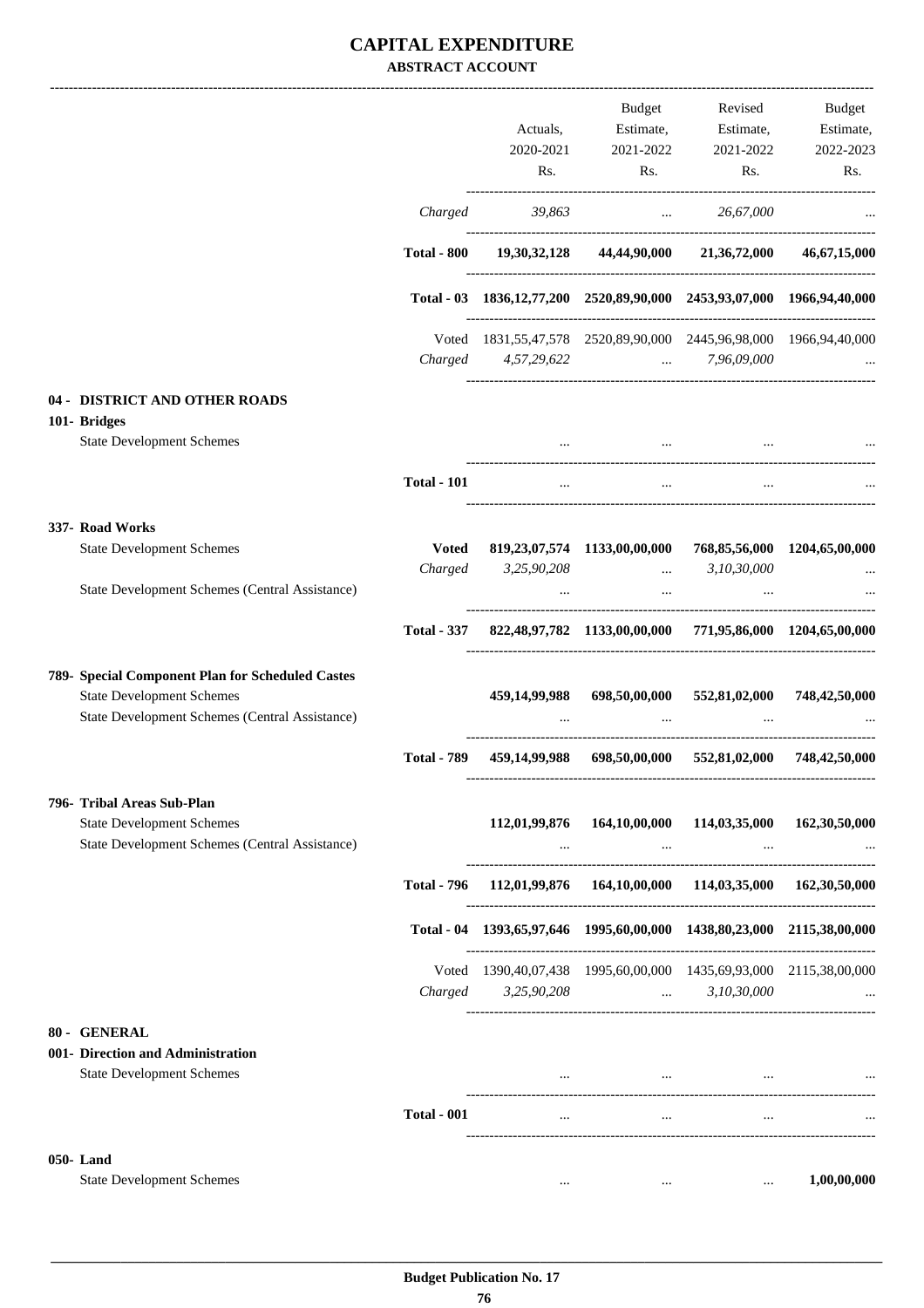## **CAPITAL EXPENDITURE ABSTRACT ACCOUNT**

|                                                                                              |                              |                  | Budget                                                                                      | Revised                                            | Budget        |
|----------------------------------------------------------------------------------------------|------------------------------|------------------|---------------------------------------------------------------------------------------------|----------------------------------------------------|---------------|
|                                                                                              |                              | Actuals,         | Estimate,                                                                                   | Estimate,                                          | Estimate,     |
|                                                                                              |                              | 2020-2021        | 2021-2022                                                                                   | 2021-2022                                          | 2022-2023     |
|                                                                                              |                              | Rs.              | Rs.                                                                                         | Rs.                                                | Rs.           |
|                                                                                              |                              |                  |                                                                                             |                                                    |               |
|                                                                                              | <b>Total - 050</b>           | $\cdots$         |                                                                                             | $1,00,00,000$                                      |               |
| 190- Investments in Public Sector and Other Undertakings<br><b>State Development Schemes</b> |                              | 50,00,00,000     | 30,00,00,000                                                                                | 30,00,00,000                                       |               |
|                                                                                              |                              |                  |                                                                                             |                                                    | 81,50,00,000  |
|                                                                                              | <b>Total - 190</b>           | 50,00,00,000     |                                                                                             | $30,00,00,000$ $30,00,00,000$                      | 81,50,00,000  |
| 797- Transfer to Reserve Fund/Deposit Account                                                |                              |                  |                                                                                             |                                                    |               |
| <b>State Development Schemes</b>                                                             |                              |                  | 158, 42, 45, 817 204, 98, 20, 000 212, 34, 00, 000 222, 31, 00, 000                         |                                                    |               |
|                                                                                              |                              |                  | Total - 797 158,42,45,817 204,98,20,000 212,34,00,000 222,31,00,000                         |                                                    |               |
| 800- Other Expenditure                                                                       |                              |                  |                                                                                             |                                                    |               |
| <b>State Development Schemes</b>                                                             |                              |                  |                                                                                             |                                                    |               |
| <b>Central Sector Scheme</b>                                                                 | <b>Voted</b>                 | 293, 43, 72, 864 |                                                                                             | 500,00,00,000 249,03,91,000                        | 300,00,00,000 |
|                                                                                              | Charged                      | 4,75,00,000      | $\sim 100$ and                                                                              | $\ddotsc$                                          |               |
|                                                                                              | <b>Total - 800</b>           |                  | 298,18,72,864 500,00,00,000 249,03,91,000                                                   |                                                    | 300,00,00,000 |
|                                                                                              | Total - 80                   |                  | 506,61,18,681 734,98,20,000 491,37,91,000                                                   |                                                    | 604,81,00,000 |
|                                                                                              | Voted                        | 501,86,18,681    |                                                                                             | 734,98,20,000 491,37,91,000                        | 604,81,00,000 |
|                                                                                              | Charged                      | 4,75,00,000      | and the contract of the same                                                                | $\sim$ $\sim$ $\sim$ $\sim$ $\sim$                 |               |
|                                                                                              |                              |                  | Grand Total - Gross 3736, 39, 93, 527 5251, 48, 10, 000 4384, 11, 21, 000 4687, 13, 40, 000 |                                                    |               |
|                                                                                              | Voted                        |                  | 3723,81,73,697 5251,48,10,000 4373,04,82,000 4687,13,40,000                                 |                                                    |               |
|                                                                                              | Charged                      | 12,58,19,830     | 11,06,39,000                                                                                |                                                    |               |
|                                                                                              |                              |                  | State Development Schemes 3438,21,20,663 4751,48,10,000 4135,07,30,000 4387,13,40,000       |                                                    |               |
|                                                                                              |                              |                  | Voted 3430, 38, 00, 833 4751, 48, 10, 000 4124, 00, 91, 000 4387, 13, 40, 000               |                                                    |               |
|                                                                                              | Charged                      | 7,83,19,830      |                                                                                             | 11,06,39,000                                       |               |
| <b>State Development Schemes (Central Assistance)</b>                                        |                              |                  | $\cdots$                                                                                    | $\cdots$ . The set of $\mathbb{R}^n$<br>$\cdots$   |               |
|                                                                                              | <b>Central Sector Scheme</b> |                  | 298,18,72,864 500,00,00,000 249,03,91,000                                                   |                                                    | 300,00,00,000 |
|                                                                                              | Voted                        | 293,43,72,864    |                                                                                             | 500,00,00,000 249,03,91,000                        | 300,00,00,000 |
|                                                                                              | Charged                      | 4,75,00,000      |                                                                                             | and the company of the<br><b>Contract Contract</b> |               |
|                                                                                              |                              |                  | Deduct Recoveries $-689,67,60,476$ $-704,98,70,000$ $-212,34,01,000$ $-522,31,01,000$       |                                                    |               |
|                                                                                              |                              |                  |                                                                                             |                                                    |               |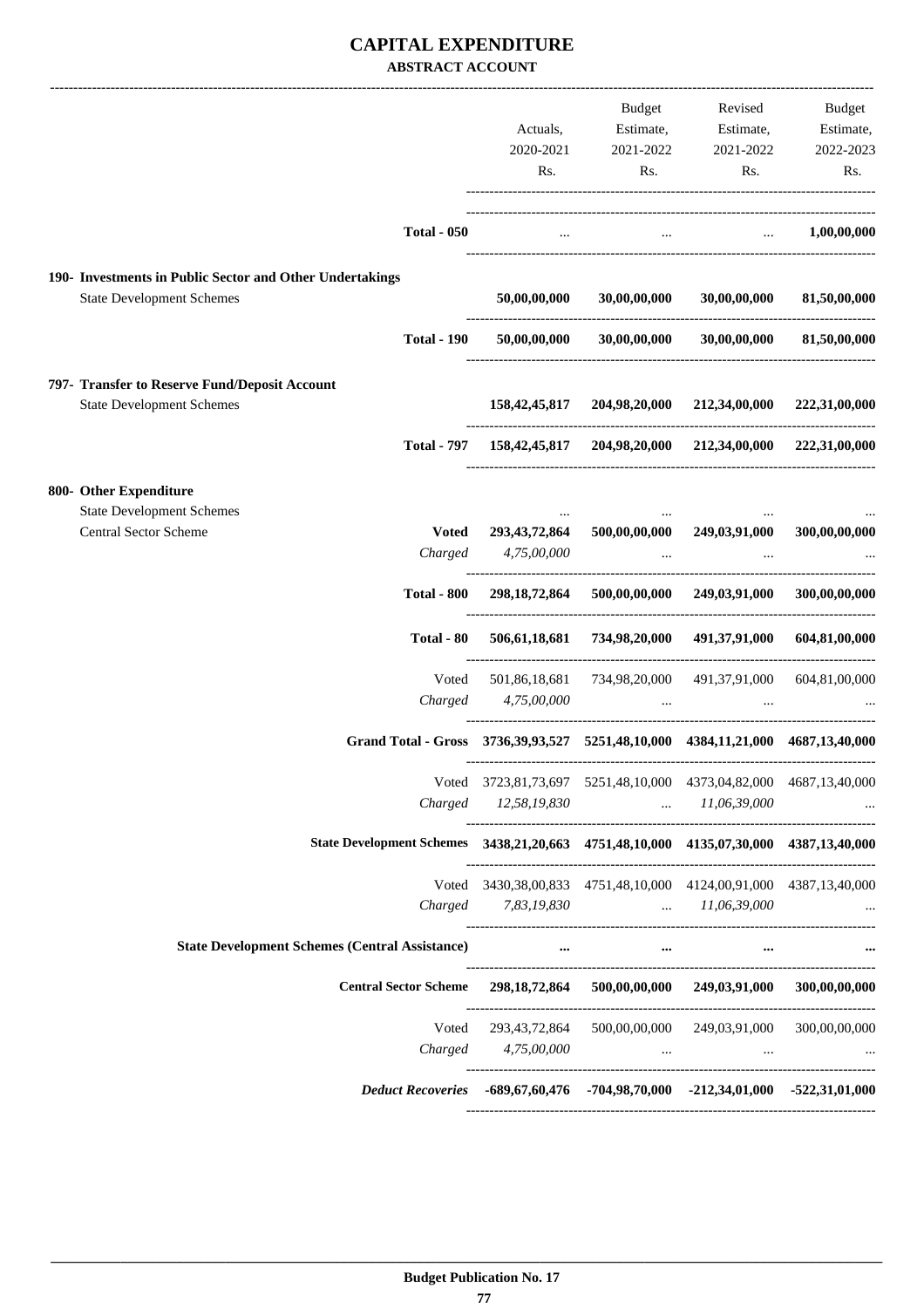## **CAPITAL EXPENDITURE ABSTRACT ACCOUNT**

|                                                                |                | <b>Budget</b>  | Revised        | <b>Budget</b>    |
|----------------------------------------------------------------|----------------|----------------|----------------|------------------|
|                                                                | Actuals.       | Estimate,      | Estimate,      | Estimate,        |
|                                                                | 2020-2021      | 2021-2022      | 2021-2022      | 2022-2023        |
|                                                                | Rs.            | Rs.            | Rs.            | R <sub>s</sub> . |
| Grand Total - Net 3046,72,33,051 4546,49,40,000 4171,77,20,000 |                |                |                | 4164,82,39,000   |
| Voted                                                          | 3034.14.13.221 | 4546,49,40,000 | 4160,70,81,000 | 4164,82,39,000   |
| Charged                                                        | 12,58,19,830   | $\cdots$       | 11,06,39,000   | $\cdots$         |
|                                                                |                |                |                |                  |

----------------------------------------------------------------------------------------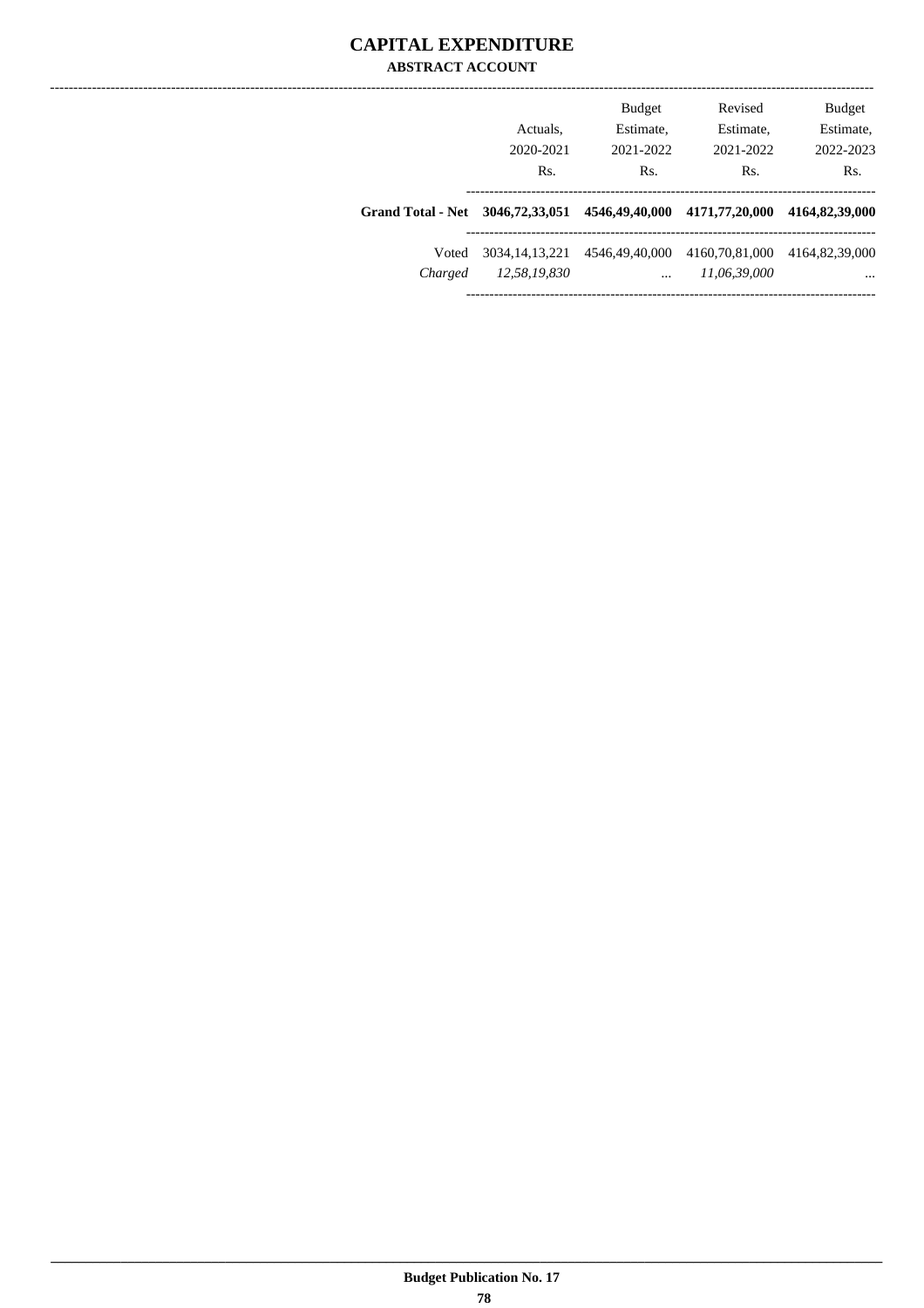|                                                            | Actuals,<br>2020-2021<br>Rs. | Budget<br>Estimate,<br>2021-2022<br>Rs. | Revised<br>Estimate,<br>2021-2022<br>Rs. | Budget<br>Estimate,<br>2022-2023<br>Rs. |
|------------------------------------------------------------|------------------------------|-----------------------------------------|------------------------------------------|-----------------------------------------|
| DETAILED ACCOUNT NO. 5054-03-052 - MACHINERY AND EQUIPMENT |                              |                                         |                                          |                                         |
| 03 - STATE HIGHWAYS                                        |                              |                                         |                                          |                                         |
| 052- Machinery and Equipment                               |                              |                                         |                                          |                                         |
| <b>State Development Schemes</b>                           |                              |                                         |                                          |                                         |
| 001- Development of State Roads [PD]                       |                              |                                         |                                          |                                         |
| 28- Payment of Professional and Special Services           |                              |                                         |                                          |                                         |
| 02-Other charges                                           |                              |                                         | 48,11,000                                |                                         |
| 51- Motor Vehicles                                         | 8,48,838                     | 1,00,00,000                             | 33,33,000                                | 1,05,00,000                             |
| 52- Machinery and Equipment/Tools and Plants               | $\cdots$                     | 1,00,00,000                             | 33,33,000                                | 1,05,00,000                             |
| 53- Major Works / Land and Buildings                       | 11,34,612                    | 1,00,00,000                             | 33,33,000                                | 1,05,00,000                             |
| <b>Total - State Development Schemes</b>                   | 19,83,450                    | 3,00,00,000                             | 1,48,10,000                              | 3,15,00,000                             |
|                                                            |                              |                                         |                                          |                                         |
| Total - 5054-03-052                                        | 19,83,450                    | 3,00,00,000                             | 1,48,10,000                              | 3,15,00,000                             |
| Voted                                                      | 19,83,450                    |                                         | 3,00,00,000 1,48,10,000                  | 3,15,00,000                             |
| Charged                                                    |                              | $\cdots$                                |                                          |                                         |
| DETAILED ACCOUNT NO. 5054-03-337 - ROAD WORKS              |                              |                                         |                                          |                                         |
| 03 - STATE HIGHWAYS                                        |                              |                                         |                                          |                                         |
| 337- Road Works                                            |                              |                                         |                                          |                                         |
| <b>State Development Schemes</b>                           |                              |                                         |                                          |                                         |
| 001- Development of State Roads(Construction) [PD]         |                              |                                         |                                          |                                         |
| 53- Major Works / Land and Buildings<br>Voted              | 387, 73, 87, 616             | 400,00,00,000                           | 500,93,33,000                            | 370,00,00,000                           |
| Charged                                                    |                              |                                         |                                          |                                         |
| Total - 5054-03-337-001                                    | 387, 73, 87, 616             | 400,00,00,000                           | 500,93,33,000                            | 370,00,00,000                           |
| 011- Improvement of State Roads & Bridges [PD]             |                              |                                         |                                          |                                         |
| 28- Payment of Professional and Special Services           |                              |                                         |                                          |                                         |
| 02-Other charges                                           | 9,99,243                     | and the contract and                    |                                          |                                         |
| 53- Major Works / Land and Buildings<br>Voted              | 662, 50, 05, 455             | 632,00,00,000                           | 882,96,63,000                            | 763,60,00,000                           |
| Charged                                                    | 4,56,89,759                  | $\cdots$                                | 7,69,42,000                              |                                         |
| 60- Other Capital Expenditure                              | $\cdots$                     | $\ldots$                                | 66,67,000                                |                                         |
| Total - 5054-03-337-011                                    | 667, 16, 94, 457             | 632,00,00,000                           | 891, 32, 72, 000                         | 763,60,00,000                           |
|                                                            |                              |                                         |                                          |                                         |
| Voted                                                      | 662, 60, 04, 698             | 632,00,00,000                           | 883,63,30,000                            | 763,60,00,000                           |
| Charged                                                    | 4,56,89,759                  |                                         | $\ldots$ 7,69,42,000                     |                                         |
| 014- Electrical works on Roads & Bridges (Electrical) [PD] |                              |                                         |                                          |                                         |
| 53- Major Works / Land and Buildings                       | $\cdots$                     | 1,45,00,000                             | 40,00,000                                | 1,52,25,000                             |
| Total - 5054-03-337-014                                    | $\cdots$                     | 1,45,00,000                             |                                          | 40,00,000 1,52,25,000                   |
|                                                            |                              |                                         |                                          |                                         |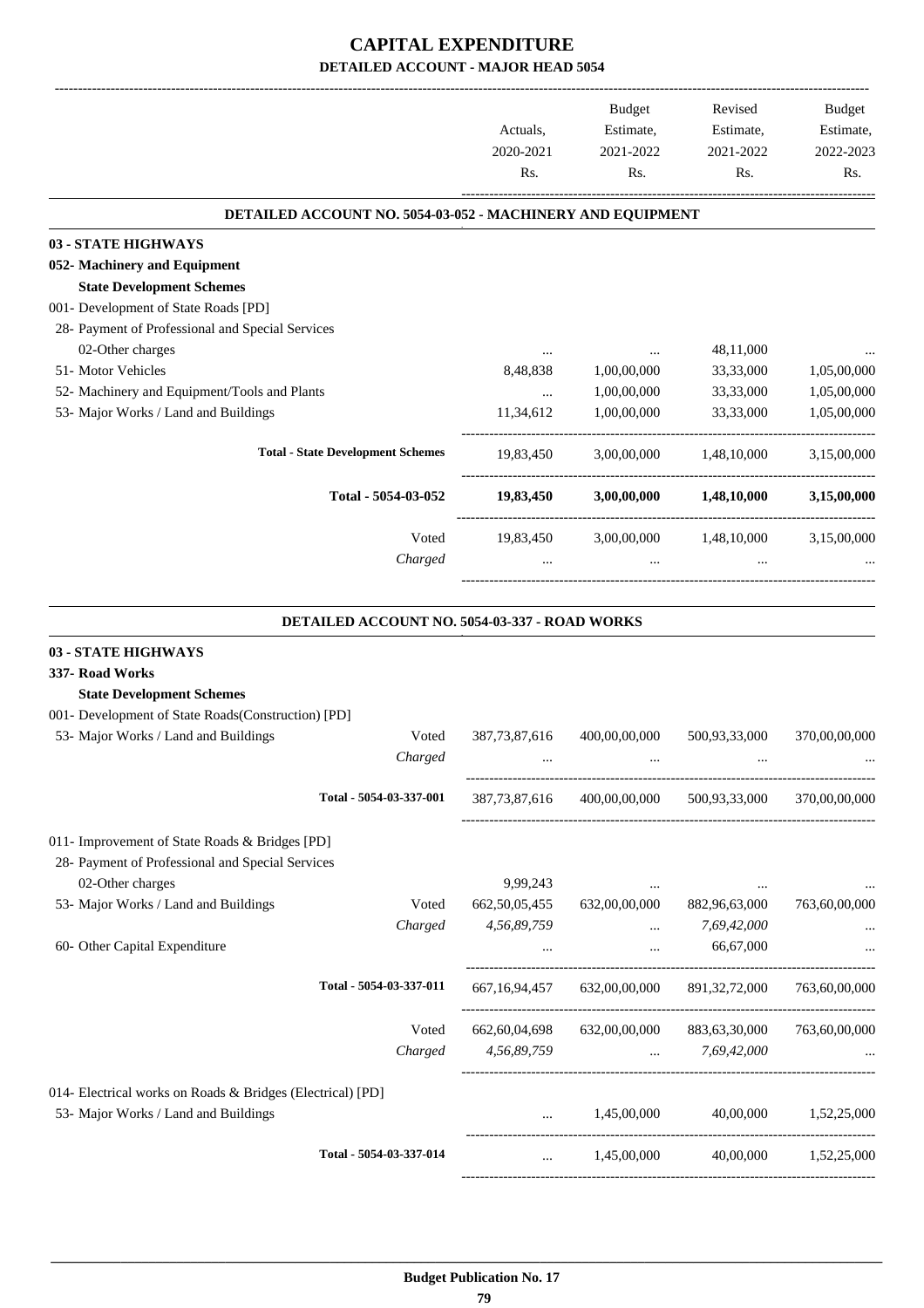|                                                                                                                                                               | Actuals,<br>2020-2021<br>Rs. | Budget<br>Estimate,<br>2021-2022<br>Rs. | Revised<br>Estimate,<br>2021-2022<br>Rs.                                                        | Budget<br>Estimate,<br>2022-2023<br>Rs. |
|---------------------------------------------------------------------------------------------------------------------------------------------------------------|------------------------------|-----------------------------------------|-------------------------------------------------------------------------------------------------|-----------------------------------------|
| 015- Special Infrastructure Projects [PD]<br>53- Major Works / Land and Buildings                                                                             |                              | 309,19,65,686 255,00,00,000             | 800,00,00,000                                                                                   | 367,75,00,000                           |
| Total - 5054-03-337-015                                                                                                                                       |                              | 309,19,65,686 255,00,00,000             |                                                                                                 | 800,00,00,000 367,75,00,000             |
| <b>Total - State Development Schemes</b>                                                                                                                      |                              |                                         | 1364, 10, 47, 759 1288, 45, 00, 000 2192, 66, 05, 000 1502, 87, 25, 000                         |                                         |
| Voted<br>Charged                                                                                                                                              | 4,56,89,759                  |                                         | 1359, 53, 58, 000 1288, 45, 00, 000 2184, 96, 63, 000 1502, 87, 25, 000<br>$\ldots$ 7,69,42,000 |                                         |
| <b>State Development Schemes</b><br>012- Development of State Roads & Bridges by West Bengal<br>Compensatory Entry Tax Fund (WBCETF) (WBETF) [PD]             |                              |                                         |                                                                                                 |                                         |
| 53- Major Works / Land and Buildings                                                                                                                          |                              |                                         | 1,44,22,800 67,50,00,000 4,51,47,000                                                            | 35,00,00,000                            |
| Total - 5054-03-337-012                                                                                                                                       | 1,44,22,800                  |                                         | 67,50,00,000 4,51,47,000 35,00,00,000                                                           |                                         |
| 013- Development of State Roads and Bridges by West Bengal<br>Compensatory Entry Tax Fund (WBCETF) (WBETF) [PD]<br>53- Major Works / Land and Buildings       | 24,92,01,433                 | 100,00,00,000                           | 58,29,04,000                                                                                    | 43,00,00,000                            |
| Total - 5054-03-337-013                                                                                                                                       |                              |                                         | 24,92,01,433 100,00,00,000 58,29,04,000 43,00,00,000                                            |                                         |
| <b>Total - State Development Schemes</b>                                                                                                                      |                              |                                         | 26, 36, 24, 233 167, 50, 00, 000 62, 80, 51, 000 78, 00, 00, 000                                |                                         |
| Total - 5054-03-337                                                                                                                                           |                              |                                         | 1390,46,71,992  1455,95,00,000  2255,46,56,000  1580,87,25,000                                  |                                         |
| Voted<br>Charged                                                                                                                                              |                              | 4,56,89,759  7,69,42,000                | 1385,89,82,233 1455,95,00,000 2247,77,14,000 1580,87,25,000                                     |                                         |
| DETAILED ACCOUNT NO. 5054-03-789 - SPECIAL COMPONENT PLAN FOR SCHEDULED CASTES                                                                                |                              |                                         |                                                                                                 |                                         |
| 03 - STATE HIGHWAYS<br>789- Special Component Plan for Scheduled Castes<br><b>State Development Schemes</b><br>003- Improvement of State Roads & Bridges [PD] |                              |                                         |                                                                                                 |                                         |
| 53- Major Works / Land and Buildings                                                                                                                          |                              | 50,67,38,425 95,00,00,000               | 43,68,76,000                                                                                    | 99,75,00,000                            |
| <b>Total - State Development Schemes</b>                                                                                                                      |                              |                                         | 50,67,38,425 95,00,00,000 43,68,76,000                                                          | 99,75,00,000                            |
| <b>State Development Schemes</b><br>004- Development of State Roads and Bridges by West Bengal                                                                |                              |                                         |                                                                                                 |                                         |

Compensatory Entry Tax Fund (WBCETF) (WBETF) [PD] 53- Major Works / Land and Buildings 25,98,14,494 100,00,00,000 58,94,40,000 44,00,00,000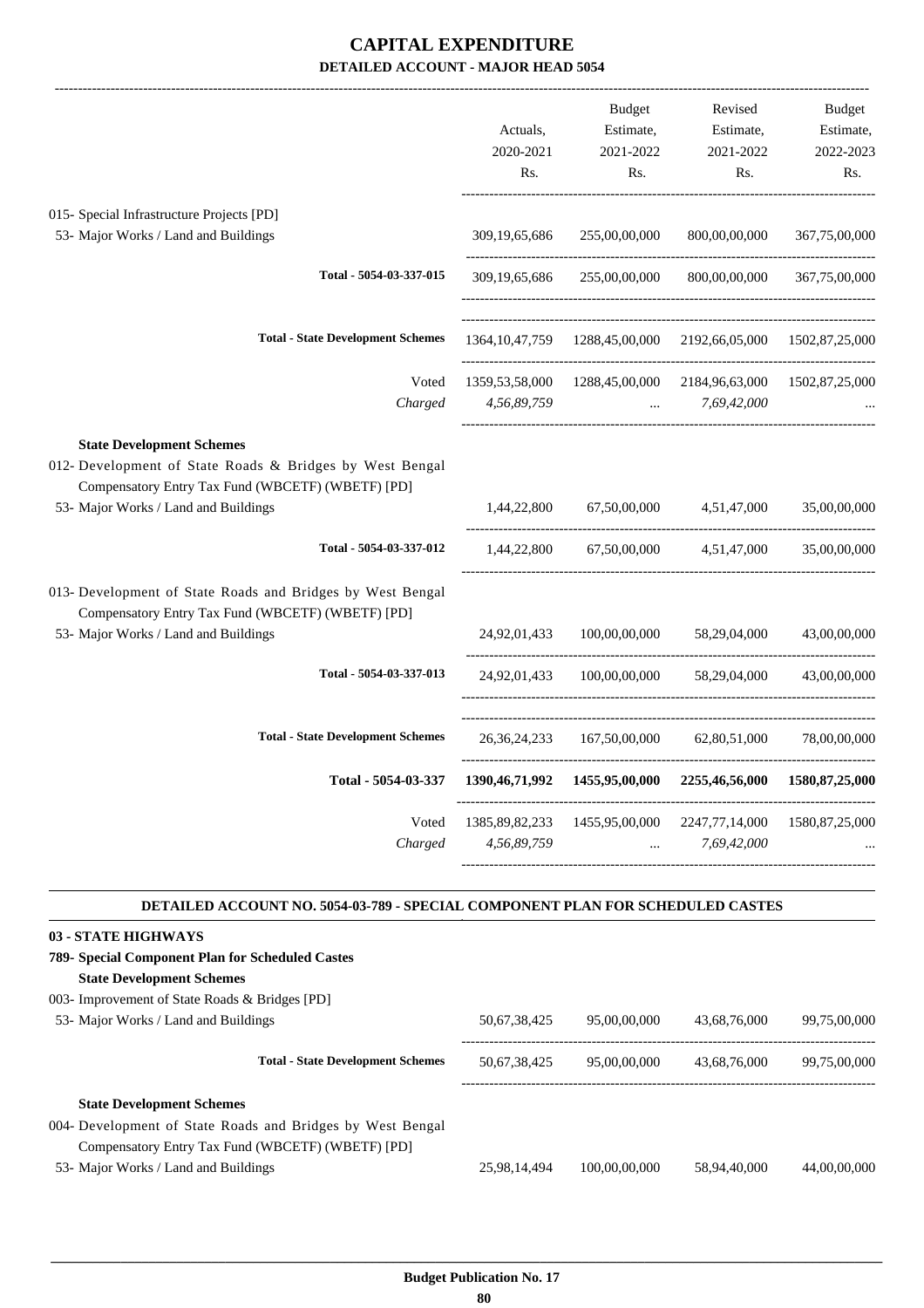|                                                                                                               |              | Budget                                                                | Revised                    | Budget       |
|---------------------------------------------------------------------------------------------------------------|--------------|-----------------------------------------------------------------------|----------------------------|--------------|
|                                                                                                               | Actuals,     | Estimate,                                                             | Estimate,                  | Estimate,    |
|                                                                                                               | 2020-2021    | 2021-2022                                                             | 2021-2022                  | 2022-2023    |
|                                                                                                               | Rs.          | Rs.                                                                   | Rs.                        | Rs.          |
| Total - 5054-03-789-004                                                                                       | 25,98,14,494 |                                                                       | 100,00,00,000 58,94,40,000 | 44,00,00,000 |
| 005- Development of State Roads & Bridges by West Bengal<br>Compensatory Entry Tax Fund (WBCETF) (WBETF) [PD] |              |                                                                       |                            |              |
| 53- Major Works / Land and Buildings                                                                          | 59,30,377    |                                                                       | 66,25,00,000 11,02,18,000  | 30,00,00,000 |
| Total - 5054-03-789-005                                                                                       |              | 59,30,377 66,25,00,000 11,02,18,000 30,00,00,000                      |                            |              |
| <b>Total - State Development Schemes</b>                                                                      |              | 26,57,44,871 166,25,00,000 69,96,58,000 74,00,00,000                  |                            |              |
| Total - 5054-03-789                                                                                           |              | 77,24,83,296 261,25,00,000 113,65,34,000 173,75,00,000                |                            |              |
| Voted<br>Charged                                                                                              | $\cdots$     | 77,24,83,296  261,25,00,000  113,65,34,000  173,75,00,000<br>$\cdots$ | $\cdots$                   |              |
| <b>DETAILED ACCOUNT NO. 5054-03-796 - TRIBAL AREAS SUB-PLAN</b>                                               |              |                                                                       |                            |              |
| 03 - STATE HIGHWAYS                                                                                           |              |                                                                       |                            |              |
| 796- Tribal Areas Sub-Plan                                                                                    |              |                                                                       |                            |              |
| <b>State Development Schemes</b>                                                                              |              |                                                                       |                            |              |
| 003- Improvement of State Roads & Bridges [PD]                                                                |              |                                                                       |                            |              |
| 53- Major Works / Land and Buildings                                                                          | 33,51,00,414 | 90,00,00,000                                                          | 38,78,44,000               | 94,50,00,000 |

| Total - 5054-03-796                                                                                           | 48,91,06,334 | 256,25,00,000 | 61,96,35,000             | 162,50,00,000 |
|---------------------------------------------------------------------------------------------------------------|--------------|---------------|--------------------------|---------------|
|                                                                                                               | 15,40,05,920 | 166,25,00,000 | 23,17,91,000             | 68,00,00,000  |
| <b>Total - State Development Schemes</b>                                                                      |              |               |                          |               |
| Total - 5054-03-796-005                                                                                       | 56.13.461    |               | 66,25,00,000 3,50,98,000 | 40,00,00,000  |
| 53- Major Works / Land and Buildings                                                                          | 56.13.461    |               | 66,25,00,000 3,50,98,000 | 40,00,00,000  |
| 005- Development of State Roads & Bridges by West Bengal<br>Compensatory Entry Tax Fund (WBCETF) (WBETF) [PD] |              |               |                          |               |
| Total - 5054-03-796-004                                                                                       | 14,83,92,459 | 100,00,00,000 | 19,66,93,000             | 28,00,00,000  |
| Compensatory Entry Tax Fund (WBCETF) (WBETF) [PD]<br>53- Major Works / Land and Buildings                     | 14,83,92,459 | 100,00,00,000 | 19,66,93,000             | 28,00,00,000  |
| 004- Development of State Roads and Bridges by West Bengal                                                    |              |               |                          |               |
| <b>State Development Schemes</b>                                                                              |              |               |                          |               |
| <b>Total - State Development Schemes</b>                                                                      | 33,51,00,414 | 90,00,00,000  | 38,78,44,000             | 94,50,00,000  |
|                                                                                                               |              |               |                          |               |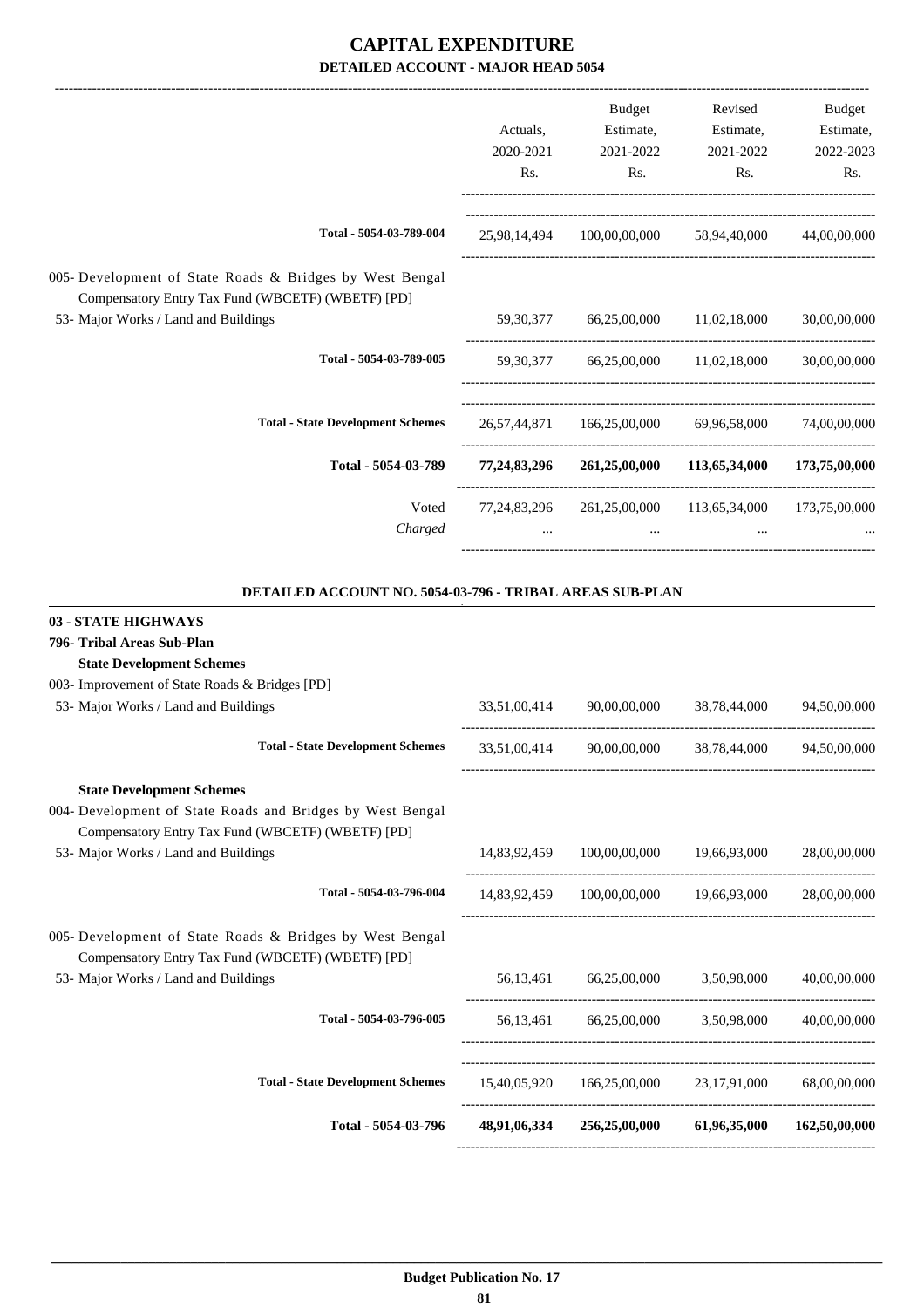|         |              | <b>Budget</b> | Revised      | <b>Budget</b> |
|---------|--------------|---------------|--------------|---------------|
|         | Actuals.     | Estimate,     | Estimate,    | Estimate,     |
|         | 2020-2021    | 2021-2022     | 2021-2022    | 2022-2023     |
|         | Rs.          | Rs.           | Rs.          | Rs.           |
| Voted   | 48,91,06,334 | 256,25,00,000 | 61,96,35,000 | 162,50,00,000 |
| Charged | $\cdots$     | $\cdots$      |              | $\cdots$      |

.

.

#### **DETAILED ACCOUNT NO. 5054-03-797 - TRANSFER TO RESERVE FUND/DEPOSIT ACCOUNT .**

| 03 - STATE HIGHWAYS                                                 |               |               |          |  |
|---------------------------------------------------------------------|---------------|---------------|----------|--|
| 797- Transfer to Reserve Fund/Deposit Account                       |               |               |          |  |
| <b>State Development Schemes</b>                                    |               |               |          |  |
| 005- Adjustment in accounts for excess transfer of fund from Public |               |               |          |  |
| Account. [PD]                                                       |               |               |          |  |
| 63- Inter-Account Transfer                                          |               |               |          |  |
| <b>State Development Schemes</b>                                    |               |               |          |  |
| 002- West Bengal Compensatory Entry Tax Fund (WBCETF)               |               |               |          |  |
| (WBETF) [PD]                                                        |               |               |          |  |
| 63- Inter-Account Transfer                                          | $\cdots$      |               |          |  |
| 003- West Bengal Compensatory Entry Tax Fund (WBCETF)               |               |               |          |  |
| (WBETF) [PD]                                                        |               |               |          |  |
| 63- Inter-Account Transfer                                          |               |               |          |  |
| 004- West Bengal Compensatory Entry Tax Fund (WBCETF)               |               |               |          |  |
| (WBETF) [PD]                                                        |               |               |          |  |
| 63- Inter-Account Transfer                                          | 300,00,00,000 | 500,00,00,000 |          |  |
| Total - 5054-03-797-004                                             |               |               |          |  |
|                                                                     | 300,00,00,000 | 500,00,00,000 |          |  |
|                                                                     |               |               |          |  |
| <b>Total - State Development Schemes</b>                            | 300,00,00,000 | 500,00,00,000 |          |  |
|                                                                     |               |               |          |  |
| Total - 5054-03-797                                                 | 300,00,00,000 | 500,00,00,000 | $\cdots$ |  |
|                                                                     |               |               |          |  |
| Voted                                                               | 300,00,00,000 | 500,00,00,000 | $\cdots$ |  |
| Charged                                                             |               |               | $\cdots$ |  |
|                                                                     |               |               |          |  |
|                                                                     |               |               |          |  |

#### **DETAILED ACCOUNT NO. 5054-03-800 - OTHER EXPENDITURE .**

#### **03 - STATE HIGHWAYS**

#### **800- Other Expenditure State Development Schemes**

## 001- Development of State Roads(other than BMS) [PD]

| 14,06,44,235<br>Voted<br>Charged<br>39,863 | 30,00,00,000<br>$\cdots$ | 12,94,81,000<br>26,67,000 | 31,50,00,000<br>$\cdots$ |
|--------------------------------------------|--------------------------|---------------------------|--------------------------|
| Total - 5054-03-800-001<br>14.06.84.098    | 30,00,00,000             | 13.21.48.000              | 31,50,00,000             |
| Voted<br>14.06.44.235<br>39,863<br>Charged | 30,00,00,000<br>$\cdots$ | 12.94.81.000<br>26,67,000 | 31,50,00,000<br>$\cdots$ |
|                                            |                          |                           |                          |

-----------------------------------------------------------------------------------------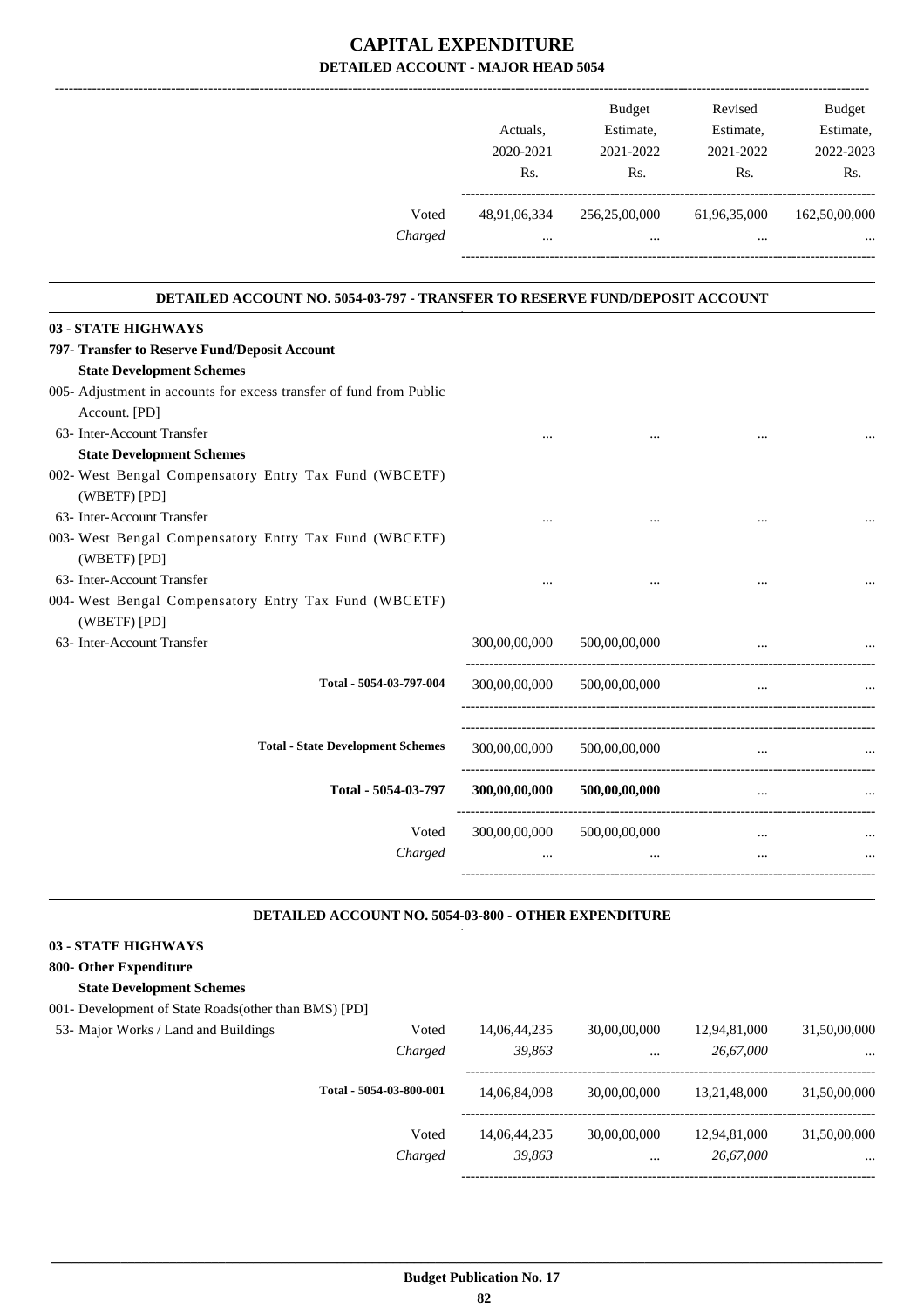|                                                       |                                          | Actuals,  | Budget<br>Estimate,                                                                   | Revised<br>Estimate,                                | <b>Budget</b><br>Estimate, |
|-------------------------------------------------------|------------------------------------------|-----------|---------------------------------------------------------------------------------------|-----------------------------------------------------|----------------------------|
|                                                       |                                          | 2020-2021 | 2021-2022                                                                             | 2021-2022                                           | 2022-2023                  |
|                                                       |                                          | Rs.       | Rs.                                                                                   | Rs.                                                 | Rs.                        |
| 003- I.T Investment [PD]                              |                                          |           |                                                                                       |                                                     |                            |
| 60- Other Capital Expenditure                         |                                          |           |                                                                                       | 46,68,541 1,00,00,000 33,33,000 1,05,00,000         |                            |
|                                                       | Total - 5054-03-800-003                  |           | 46,68,541 1,00,00,000                                                                 |                                                     | 33,33,000 1,05,00,000      |
| 004- I.T Investment [PD]                              |                                          |           |                                                                                       |                                                     |                            |
| 60- Other Capital Expenditure                         |                                          |           |                                                                                       | 4,76,79,489 13,29,90,000 7,76,91,000 13,96,40,000   |                            |
|                                                       | Total - 5054-03-800-004                  |           |                                                                                       | 4,76,79,489 13,29,90,000 7,76,91,000 13,96,40,000   |                            |
| 005- Payment of Compensation for Land Aquisition [PD] |                                          |           |                                                                                       |                                                     |                            |
| 53- Major Works / Land and Buildings                  |                                          |           |                                                                                       | 15,00,000 5,00,000 15,75,000                        |                            |
|                                                       | Total - 5054-03-800-005                  | $\cdots$  |                                                                                       | 15,00,000 5,00,000 15,75,000                        |                            |
|                                                       | <b>Total - State Development Schemes</b> |           |                                                                                       | 19,30,32,128 44,44,90,000 21,36,72,000 46,67,15,000 |                            |
|                                                       | Voted                                    |           |                                                                                       | 19,29,92,265 44,44,90,000 21,10,05,000 46,67,15,000 |                            |
|                                                       | Charged                                  | 39,863    | <b>Contract Contract Contract</b>                                                     | 26,67,000                                           |                            |
|                                                       | Total - 5054-03-800                      |           |                                                                                       | $19,30,32,128$ $44,44,90,000$ $21,36,72,000$        | 46,67,15,000               |
|                                                       | Voted                                    |           |                                                                                       | 19,29,92,265 44,44,90,000 21,10,05,000              | 46,67,15,000               |
|                                                       | Charged                                  | 39,863    | $\mathbf{r}$ , and the state of $\mathbf{r}$<br>------------------------------------- | 26,67,000                                           |                            |
|                                                       |                                          |           |                                                                                       |                                                     |                            |

#### **DETAILED ACCOUNT NO. 5054-04-101 - BRIDGES**

.

.

| 04 - DISTRICT AND OTHER ROADS                                     |              |          |          |
|-------------------------------------------------------------------|--------------|----------|----------|
| 101- Bridges                                                      |              |          |          |
| <b>State Development Schemes</b>                                  |              |          |          |
| 002- Construction of Bridge over river Jalangi at Radhanagarghat, |              |          |          |
| Murshidabad [PD]                                                  |              |          |          |
| 53- Major Works / Land and Buildings                              | <br>         |          |          |
| Total - 5054-04-101                                               | <br>         |          |          |
|                                                                   |              |          |          |
| Voted                                                             | <br>         | $\cdots$ | $\cdots$ |
| Charged                                                           | <br>$\cdots$ | $\cdots$ | $\cdots$ |
|                                                                   |              |          |          |

#### **DETAILED ACCOUNT NO. 5054-04-337 - ROAD WORKS .**

#### **04 - DISTRICT AND OTHER ROADS**

#### **337- Road Works**

#### **State Development Schemes**

002- Development of State Roads- District Roads [PD]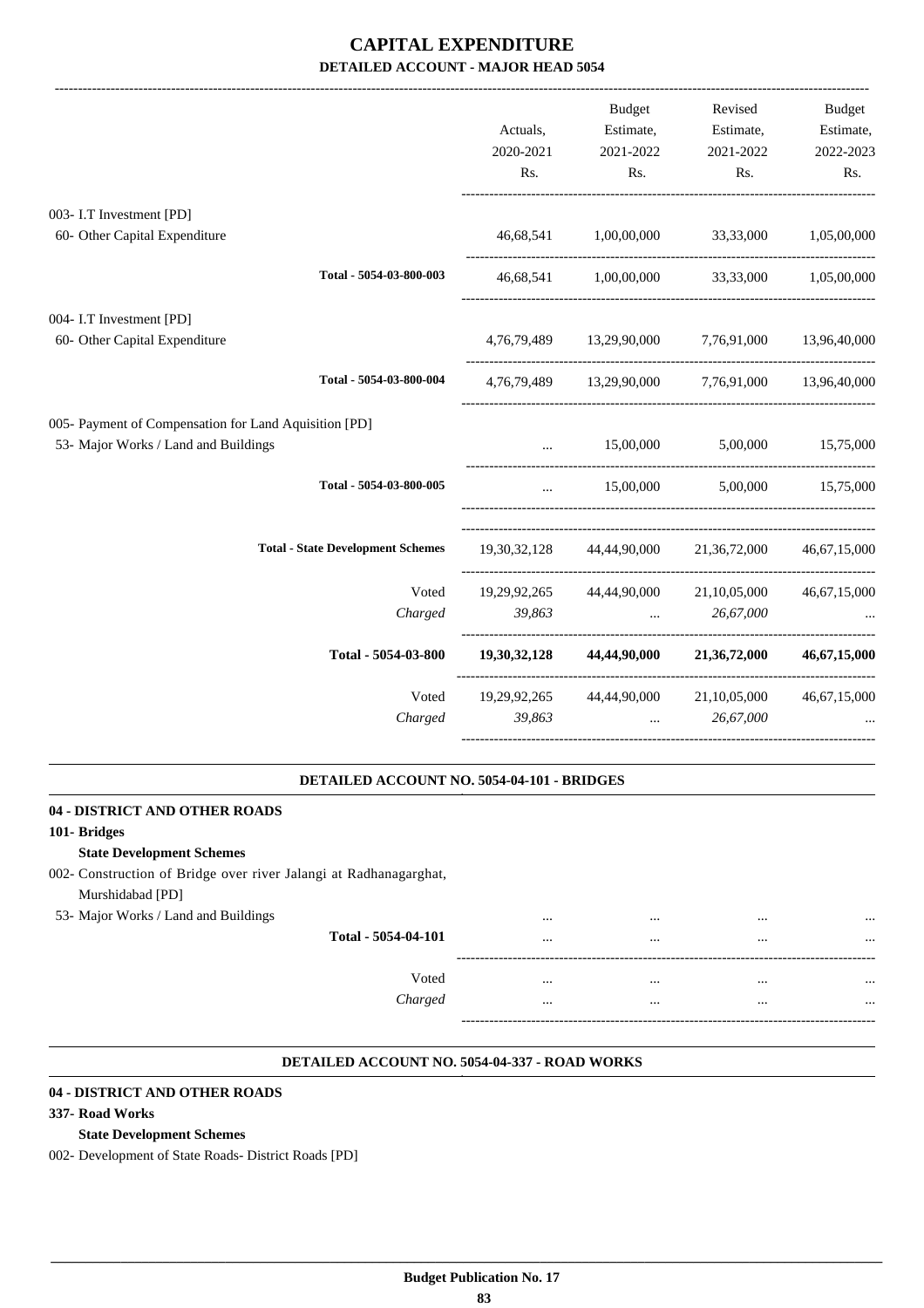|                                                                                                                           | Actuals,<br>2020-2021<br>Rs. | <b>Budget</b><br>Estimate,<br>2021-2022<br>Rs. | Revised<br>Estimate,<br>2021-2022<br>Rs.                                                   | Budget<br>Estimate,<br>2022-2023<br>Rs. |
|---------------------------------------------------------------------------------------------------------------------------|------------------------------|------------------------------------------------|--------------------------------------------------------------------------------------------|-----------------------------------------|
| 53- Major Works / Land and Buildings<br>Voted                                                                             | 425, 33, 21, 025             | 575,00,00,000                                  | 392,66,67,000                                                                              | 603,75,00,000                           |
| Charged                                                                                                                   | 3,25,90,208                  | and the contract of the contract of            | 3,10,30,000                                                                                |                                         |
| Total - 5054-04-337-002                                                                                                   | 428, 59, 11, 233             | 575,00,00,000                                  | 395,76,97,000                                                                              | 603,75,00,000                           |
| Voted                                                                                                                     | 425, 33, 21, 025             | 575,00,00,000                                  | 392,66,67,000                                                                              | 603,75,00,000                           |
| Charged                                                                                                                   | 3,25,90,208                  |                                                | 3,10,30,000<br>$\mathbf{r}$ and $\mathbf{r}$                                               |                                         |
| 003- Development of State Roads- Rural Roads [PD]                                                                         |                              |                                                |                                                                                            |                                         |
| 53- Major Works / Land and Buildings                                                                                      |                              | 199,98,04,095 180,00,00,000                    | 107,66,67,000                                                                              | 189,00,00,000                           |
| Total - 5054-04-337-003                                                                                                   | 199.98.04.095                | 180,00,00,000                                  |                                                                                            | 107,66,67,000 189,00,00,000             |
| 020- Railway Safety Works under Public Works(Roads) Department<br>[PD]                                                    |                              |                                                |                                                                                            |                                         |
| 53- Major Works / Land and Buildings                                                                                      | 3,40,70,268                  | 10,00,00,000 3,33,33,000                       |                                                                                            | 55,50,00,000                            |
| Total - 5054-04-337-020                                                                                                   | 3,40,70,268                  |                                                | $10,00,00,000$ $3,33,33,000$                                                               | 55,50,00,000                            |
| 029- Share of Railway for Projects under ROB [PD]                                                                         |                              |                                                |                                                                                            |                                         |
| 53- Major Works / Land and Buildings                                                                                      | -----------------------      | 1,58,57,454 5,00,00,000                        | 1,66,67,000                                                                                | 35,25,00,000                            |
| Total - 5054-04-337-029                                                                                                   |                              |                                                | 1,58,57,454 5,00,00,000 1,66,67,000                                                        | 35,25,00,000                            |
| <b>Total - State Development Schemes</b>                                                                                  | 633, 56, 43, 050             | 770,00,00,000                                  | 508,43,64,000                                                                              | 883,50,00,000                           |
| Charged                                                                                                                   | 3,25,90,208                  | and the contract of the                        | Voted 630,30,52,842 770,00,00,000 505,33,34,000 883,50,00,000<br>3,10,30,000               |                                         |
| <b>State Development Schemes</b>                                                                                          |                              |                                                |                                                                                            |                                         |
| 006- Scheme under RIDF (Roads) (RIDF) [PD]                                                                                |                              |                                                |                                                                                            |                                         |
| 53- Major Works / Land and Buildings<br>Voted<br>Charged                                                                  |                              |                                                | 173,45,61,671 238,00,00,000 212,53,98,000<br>and the state of the state of the<br>$\ddots$ | 200,90,00,000                           |
| Total - 5054-04-337-006                                                                                                   |                              |                                                | 173,45,61,671 238,00,00,000 212,53,98,000                                                  | 200,90,00,000                           |
| 007- Scheme under RIDF (RIDF) [PD]                                                                                        |                              |                                                |                                                                                            |                                         |
| 53- Major Works / Land and Buildings                                                                                      |                              |                                                | 15,46,93,061  125,00,00,000  50,98,24,000  120,25,00,000                                   |                                         |
| Total - 5054-04-337-007                                                                                                   |                              |                                                | 15,46,93,061 125,00,00,000 50,98,24,000 120,25,00,000                                      |                                         |
| 026- Backward Region Grant (Special) funded by State (BRGFSW)                                                             |                              |                                                |                                                                                            |                                         |
| [PD]<br>53- Major Works / Land and Buildings<br>027- Backward Region Grant (Special) funded by the State<br>(BRGFSW) [PD] | $\cdots$                     | $\cdots$                                       | $\cdots$                                                                                   |                                         |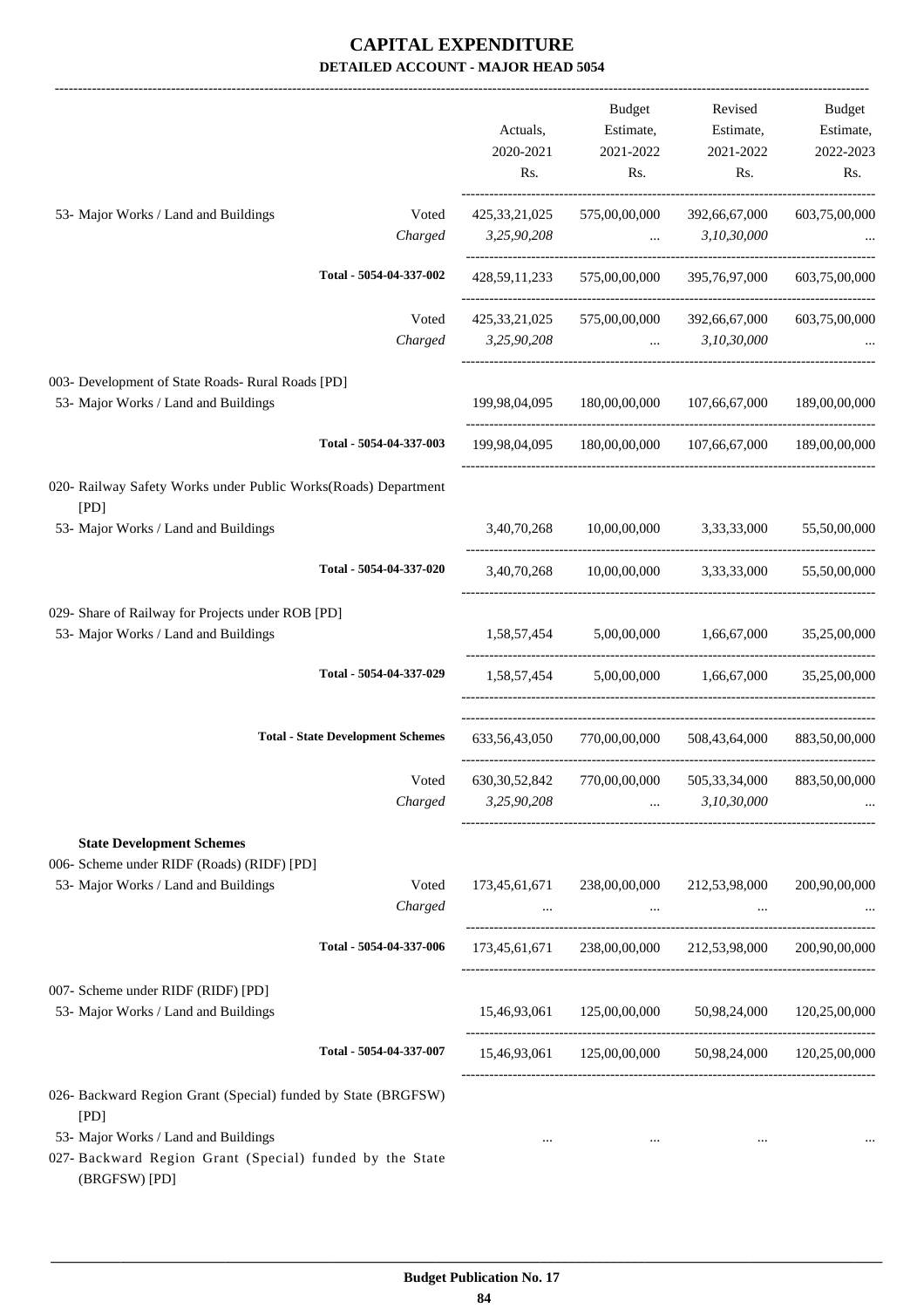|                                                                                                                                                                                                    |                                          |                  | Budget                                                                          | Revised                 | Budget                       |
|----------------------------------------------------------------------------------------------------------------------------------------------------------------------------------------------------|------------------------------------------|------------------|---------------------------------------------------------------------------------|-------------------------|------------------------------|
|                                                                                                                                                                                                    |                                          | Actuals,         | Estimate,                                                                       | Estimate,               | Estimate,                    |
|                                                                                                                                                                                                    |                                          | 2020-2021        | 2021-2022                                                                       | 2021-2022               | 2022-2023                    |
|                                                                                                                                                                                                    |                                          | Rs.              | Rs.                                                                             | Rs.                     | Rs.                          |
| 53- Major Works / Land and Buildings                                                                                                                                                               |                                          | $\cdots$         | $\cdots$                                                                        | $\cdots$                |                              |
|                                                                                                                                                                                                    |                                          |                  |                                                                                 |                         |                              |
|                                                                                                                                                                                                    | <b>Total - State Development Schemes</b> |                  |                                                                                 |                         | 321,15,00,000                |
| <b>State Development Schemes (Central Assistance)</b><br>021- Widening & Strengthening of Roads in the District under BRGF<br>(Central Share) (BRGFS) [PD]<br>53- Major Works / Land and Buildings |                                          |                  |                                                                                 |                         |                              |
|                                                                                                                                                                                                    | Total - 5054-04-337                      |                  | 822,48,97,782 1133,00,00,000                                                    | 771,95,86,000           | 1204,65,00,000               |
|                                                                                                                                                                                                    | Voted                                    |                  | 819,23,07,574 1133,00,00,000                                                    |                         | 768,85,56,000 1204,65,00,000 |
|                                                                                                                                                                                                    | Charged                                  | 3,25,90,208      | <b>Sales Committee</b>                                                          | 3,10,30,000             |                              |
| DETAILED ACCOUNT NO. 5054-04-789 - SPECIAL COMPONENT PLAN FOR SCHEDULED CASTES                                                                                                                     |                                          |                  |                                                                                 |                         |                              |
| 04 - DISTRICT AND OTHER ROADS                                                                                                                                                                      |                                          |                  |                                                                                 |                         |                              |
| 789- Special Component Plan for Scheduled Castes<br><b>State Development Schemes</b>                                                                                                               |                                          |                  |                                                                                 |                         |                              |
| 001- Construction [PD]                                                                                                                                                                             |                                          |                  |                                                                                 |                         |                              |
| 53- Major Works / Land and Buildings                                                                                                                                                               |                                          | 2,84,25,689      | 5,00,00,000                                                                     | 1,66,67,000             | 5,25,00,000                  |
|                                                                                                                                                                                                    | Total - 5054-04-789-001                  | 2,84,25,689      |                                                                                 | 5,00,00,000 1,66,67,000 | 5,25,00,000                  |
| 004- Development of State Roads- District Roads [PD]                                                                                                                                               |                                          |                  |                                                                                 |                         |                              |
| 53- Major Works / Land and Buildings                                                                                                                                                               |                                          | 358, 58, 53, 609 | 500,00,00,000                                                                   | 422,40,00,000           | 550,00,00,000                |
|                                                                                                                                                                                                    | Total - 5054-04-789-004                  | 358, 58, 53, 609 | 500,00,00,000                                                                   | 422,40,00,000           | 550,00,00,000                |
| 005- Development of State Roads [PD]                                                                                                                                                               |                                          |                  |                                                                                 |                         |                              |
| 53- Major Works / Land and Buildings                                                                                                                                                               |                                          |                  | 20,76,02,951 15,00,00,000 11,78,99,000 15,75,00,000                             |                         |                              |
|                                                                                                                                                                                                    | Total - 5054-04-789-005                  |                  | 20,76,02,951 15,00,00,000 11,78,99,000 15,75,00,000                             |                         |                              |
| 011- West Bengal Corridor Development project [PD]                                                                                                                                                 |                                          |                  |                                                                                 |                         |                              |
| 53- Major Works / Land and Buildings                                                                                                                                                               |                                          |                  | the contract of the contract of the contract of the contract of the contract of |                         |                              |
|                                                                                                                                                                                                    | <b>Total - State Development Schemes</b> |                  | 382,18,82,249 520,00,00,000 435,85,66,000 571,00,00,000                         |                         |                              |
| <b>State Development Schemes</b>                                                                                                                                                                   |                                          |                  |                                                                                 |                         |                              |
| 003- Scheme under RIDF (Roads) (RIDF) [PD]                                                                                                                                                         |                                          |                  |                                                                                 |                         |                              |
| 53- Major Works / Land and Buildings                                                                                                                                                               | Voted<br>Charged                         | 66, 13, 32, 511  | 91,00,00,000<br><b>Contract Contract</b>                                        | 81,26,59,000            | 90,55,00,000                 |
|                                                                                                                                                                                                    | Total - 5054-04-789-003                  |                  | 66,13,32,511 91,00,00,000 81,26,59,000 90,55,00,000                             |                         |                              |
|                                                                                                                                                                                                    |                                          |                  |                                                                                 |                         |                              |
| 010- Scheme under RIDF (RIDF) [PD]<br>53- Major Works / Land and Buildings                                                                                                                         |                                          | 10,82,85,228     | 87,50,00,000                                                                    | 35,68,77,000            | 86,87,50,000                 |
|                                                                                                                                                                                                    |                                          |                  |                                                                                 |                         |                              |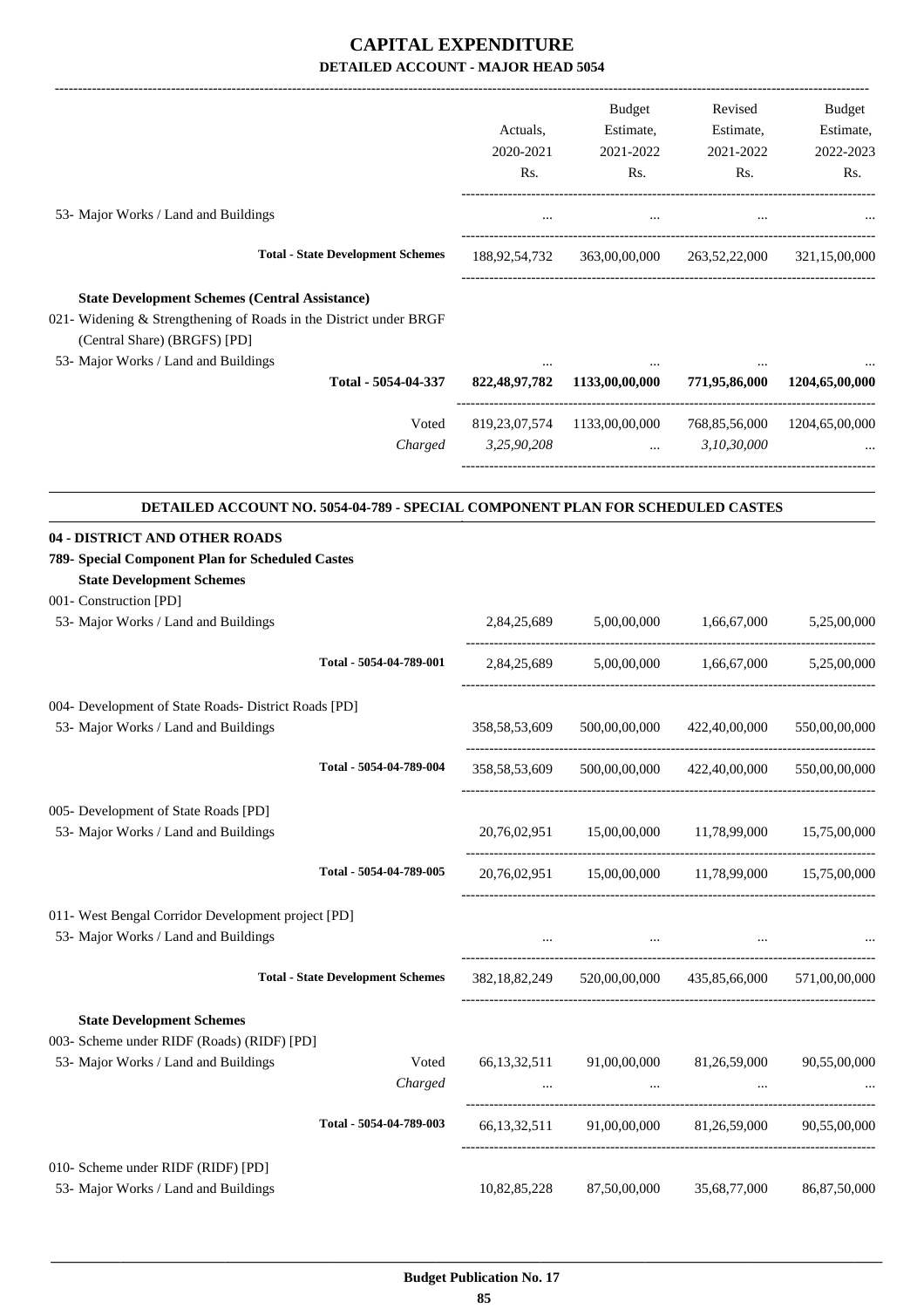|                                                                                                                                                                                                      | Actuals,<br>2020-2021<br>Rs. | Budget<br>Estimate,<br>2021-2022<br>Rs. | Revised<br>Estimate,<br>2021-2022<br>Rs.               | Budget<br>Estimate,<br>2022-2023<br>Rs. |
|------------------------------------------------------------------------------------------------------------------------------------------------------------------------------------------------------|------------------------------|-----------------------------------------|--------------------------------------------------------|-----------------------------------------|
| Total - 5054-04-789-010                                                                                                                                                                              |                              |                                         | 10,82,85,228 87,50,00,000 35,68,77,000 86,87,50,000    |                                         |
| 019- Backward Region Grant (Special) funded by State (BRGFSW)<br>[PD]                                                                                                                                |                              |                                         |                                                        |                                         |
| 53- Major Works / Land and Buildings<br>020- Backward Region Grant (Special) funded by the State                                                                                                     |                              |                                         |                                                        |                                         |
| (BRGFSW) [PD]<br>53- Major Works / Land and Buildings                                                                                                                                                |                              |                                         |                                                        |                                         |
| <b>Total - State Development Schemes</b>                                                                                                                                                             |                              |                                         | 76,96,17,739 178,50,00,000 116,95,36,000 177,42,50,000 |                                         |
| <b>State Development Schemes (Central Assistance)</b><br>014- Widening & Strengthening of Roads in the Districts under<br>BRGFS (Central Share) (BRGFS) [PD]<br>53- Major Works / Land and Buildings |                              |                                         |                                                        |                                         |
| Total - 5054-04-789                                                                                                                                                                                  | 459,14,99,988                | 698,50,00,000                           | 552,81,02,000                                          | 748,42,50,000                           |
| Voted<br>Charged                                                                                                                                                                                     | 459,14,99,988                | 698,50,00,000<br>$\cdots$               | 552,81,02,000 748,42,50,000                            |                                         |
| DETAILED ACCOUNT NO. 5054-04-796 - TRIBAL AREAS SUB-PLAN                                                                                                                                             |                              |                                         |                                                        |                                         |
| 04 - DISTRICT AND OTHER ROADS<br>796- Tribal Areas Sub-Plan<br><b>State Development Schemes</b><br>001- Development of State Roads (Construction) [PD]<br>53- Major Works / Land and Buildings       | 12,62,80,758                 | 10,60,00,000                            | 3,53,33,000                                            | 11,13,00,000                            |
| Total - 5054-04-796-001                                                                                                                                                                              |                              |                                         | 12,62,80,758 10,60,00,000 3,53,33,000 11,13,00,000     |                                         |
| 004- Development of State Roads- District Roads [PD]<br>53- Major Works / Land and Buildings                                                                                                         | 79,45,07,775                 | 95,00,00,000                            | 78,45,20,000                                           | 99,75,00,000                            |
| Total - 5054-04-796-004                                                                                                                                                                              |                              |                                         | 79,45,07,775 95,00,00,000 78,45,20,000 99,75,00,000    |                                         |
| <b>Total - State Development Schemes</b>                                                                                                                                                             |                              |                                         | 92,07,88,533 105,60,00,000 81,98,53,000 110,88,00,000  |                                         |
| <b>State Development Schemes</b><br>003- Scheme under RIDF (Roads) (RIDF) [PD]<br>53- Major Works / Land and Buildings<br>Voted<br>Charged                                                           |                              | the company of the company of           | 15,30,04,266 21,00,00,000 16,75,35,000 17,05,00,000    |                                         |
| Total - 5054-04-796-003                                                                                                                                                                              |                              |                                         | 15,30,04,266 21,00,00,000 16,75,35,000 17,05,00,000    |                                         |
| 009- West Bengal Corridor Development Project (EAP) [PD]                                                                                                                                             |                              |                                         |                                                        |                                         |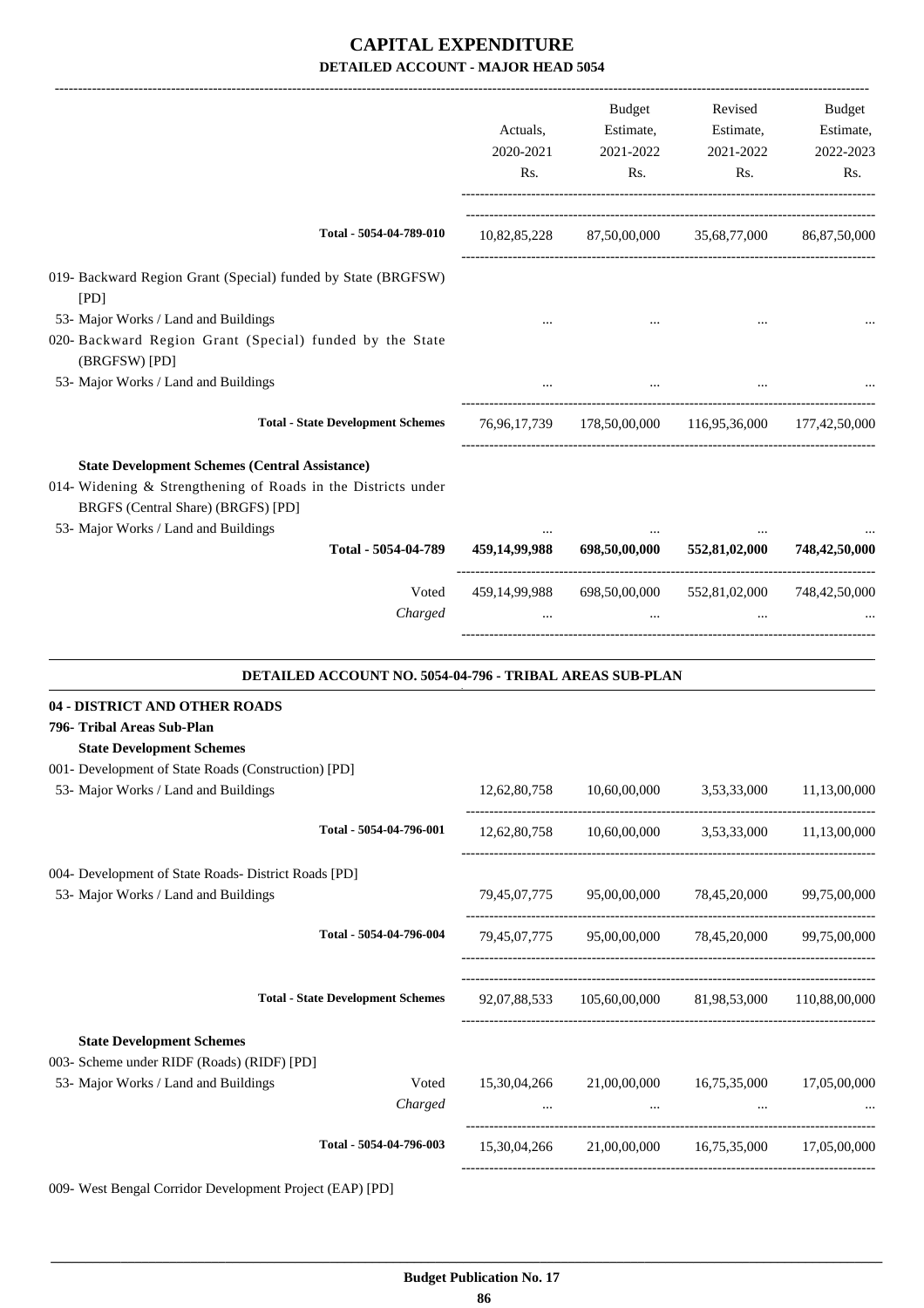|                                                                                                                                                                                                                             | Actuals,<br>2020-2021 | <b>Budget</b><br>Estimate,<br>2021-2022                 | Revised<br>Estimate,<br>2021-2022      | Budget<br>Estimate,<br>2022-2023 |
|-----------------------------------------------------------------------------------------------------------------------------------------------------------------------------------------------------------------------------|-----------------------|---------------------------------------------------------|----------------------------------------|----------------------------------|
|                                                                                                                                                                                                                             | Rs.                   | Rs.                                                     | Rs.                                    | Rs.                              |
| 53- Major Works / Land and Buildings<br>010- Scheme under RIDF (RIDF) [PD]                                                                                                                                                  |                       |                                                         | $\ddotsc$                              |                                  |
| 53- Major Works / Land and Buildings                                                                                                                                                                                        | 4,64,07,077           | 37,50,00,000                                            | 15,29,47,000                           | 34, 37, 50, 000                  |
| Total - 5054-04-796-010                                                                                                                                                                                                     |                       | 4,64,07,077 37,50,00,000 15,29,47,000 34,37,50,000      | -------------------------------------- |                                  |
| 019- Backward Region Grant (Special) funded by State (BRGFSW)<br>[PD]                                                                                                                                                       |                       |                                                         |                                        |                                  |
| 53- Major Works / Land and Buildings                                                                                                                                                                                        |                       |                                                         |                                        |                                  |
| 020- Backward Region Grant (Special) funded by the State<br>(BRGFSW) [PD]                                                                                                                                                   |                       |                                                         |                                        |                                  |
| 53- Major Works / Land and Buildings                                                                                                                                                                                        |                       |                                                         |                                        |                                  |
| <b>Total - State Development Schemes</b>                                                                                                                                                                                    |                       | 19,94,11,343 58,50,00,000 32,04,82,000                  |                                        | 51,42,50,000                     |
| <b>State Development Schemes (Central Assistance)</b><br>015- Widening & Strengthening of Roads in the Districts under<br>BRGFS (Central Share) (BRGFS) [PD]<br>53- Major Works / Land and Buildings<br>Total - 5054-04-796 | 112,01,99,876         | 164,10,00,000                                           | 114,03,35,000                          | 162,30,50,000                    |
| Voted<br>Charged                                                                                                                                                                                                            | $\cdots$              | 112,01,99,876  164,10,00,000  114,03,35,000<br>$\cdots$ | $\cdots$                               | 162,30,50,000                    |
| <b>DETAILED ACCOUNT NO. 5054-80-001 - DIRECTION AND ADMINISTRATION</b>                                                                                                                                                      |                       |                                                         |                                        |                                  |
| 80 - GENERAL                                                                                                                                                                                                                |                       |                                                         |                                        |                                  |
| 001- Direction and Administration                                                                                                                                                                                           |                       |                                                         |                                        |                                  |
| <b>State Development Schemes</b>                                                                                                                                                                                            |                       |                                                         |                                        |                                  |
| 001- Procurement of Land and allied Works [PD]                                                                                                                                                                              |                       |                                                         |                                        |                                  |
| 53- Major Works / Land and Buildings                                                                                                                                                                                        |                       |                                                         |                                        | $\cdots$                         |
| Total - 5054-80-001                                                                                                                                                                                                         |                       |                                                         | $\ddotsc$                              |                                  |
| Voted                                                                                                                                                                                                                       |                       |                                                         | $\ddotsc$                              |                                  |
| Charged                                                                                                                                                                                                                     |                       | $\cdots$                                                | $\cdots$                               |                                  |
|                                                                                                                                                                                                                             |                       |                                                         |                                        |                                  |
| DETAILED ACCOUNT NO. 5054-80-050 - LAND<br>80 - GENERAL                                                                                                                                                                     |                       |                                                         |                                        |                                  |

#### **050- Land**

#### **State Development Schemes**

001- Procurement of Land for Construction of Roads,

Bridges/Extension of Roads [PD]

53- Major Works / Land and Buildings ... ... ... 1,00,00,000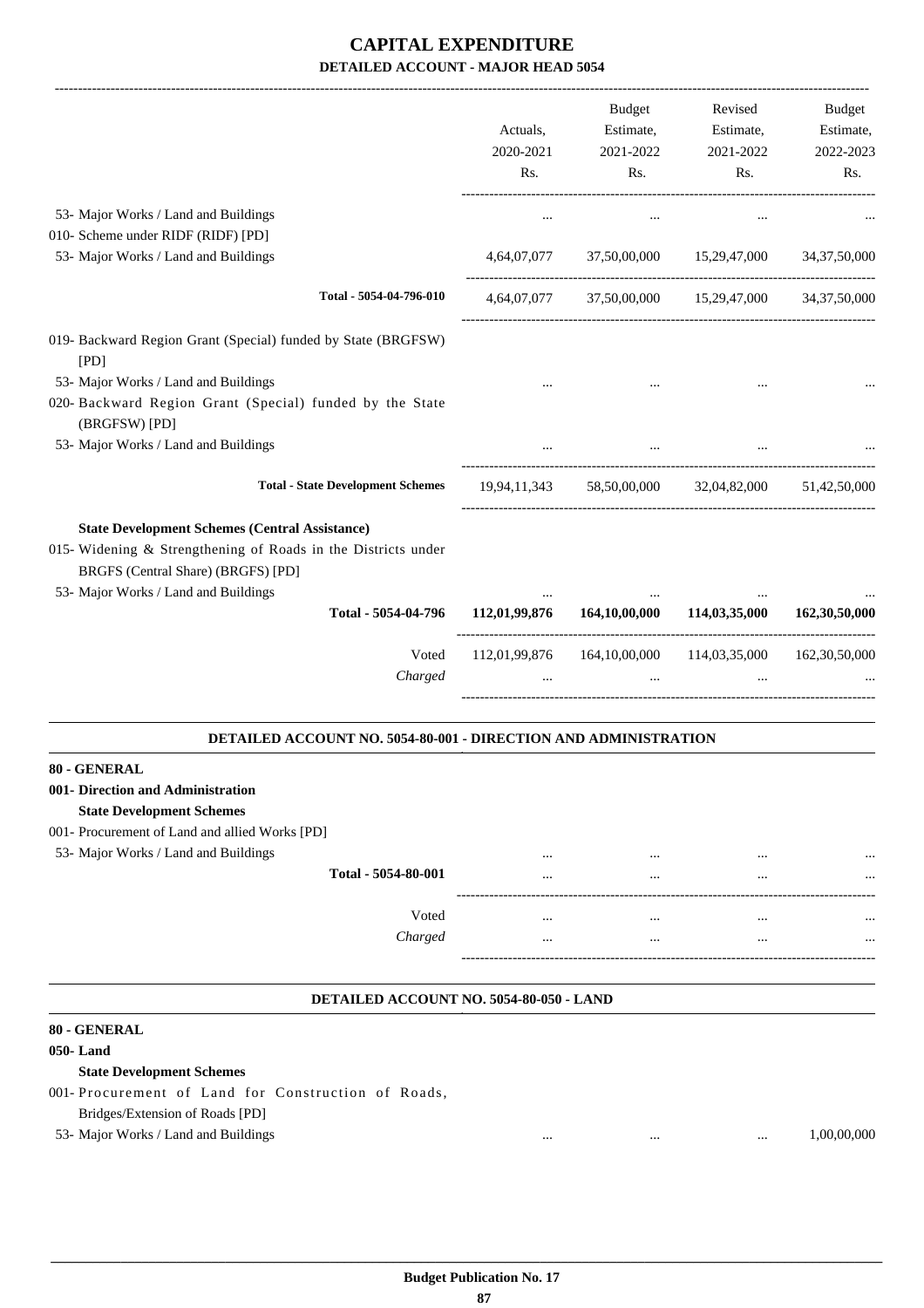|                                          | Actuals,  | <b>Budget</b><br>Estimate, | Revised<br>Estimate, | <b>Budget</b><br>Estimate, |
|------------------------------------------|-----------|----------------------------|----------------------|----------------------------|
|                                          | 2020-2021 | 2021-2022                  | 2021-2022            | 2022-2023                  |
|                                          | Rs.       | Rs.                        | Rs.                  | Rs.                        |
| <b>Total - State Development Schemes</b> | $\cdots$  | $\cdots$                   | $\cdots$             | 1,00,00,000                |
| Total - 5054-80-050                      | $\cdots$  | $\cdots$                   | $\cdots$             | 1,00,00,000                |
| Voted                                    | $\cdots$  | $\cdots$                   | $\cdots$             | 1,00,00,000                |
| Charged                                  | $\cdots$  | $\cdots$                   | $\cdots$             | $\cdots$                   |
|                                          |           |                            |                      |                            |

#### **DETAILED ACCOUNT NO. 5054-80-190 - INVESTMENTS IN PUBLIC SECTOR AND OTHER UNDERTAKINGS .**

#### **80 - GENERAL**

## **190- Investments in Public Sector and Other Undertakings State Development Schemes**

001- West Bengal Highway Development Corporation Ltd. [PD]

| 50,00,00,000 | 30,00,00,000 | 30,00,00,000 | 81,50,00,000 |
|--------------|--------------|--------------|--------------|
|              |              |              |              |
| 50,00,00,000 | 30,00,00,000 | 30,00,00,000 | 81,50,00,000 |
|              | $\cdots$     | $\cdots$     |              |

-----------------------------------------------------------------------------------------

.

.

.

#### **DETAILED ACCOUNT NO. 5054-80-797 - TRANSFER TO RESERVE FUND/DEPOSIT ACCOUNT .**

#### **80 - GENERAL**

**797- Transfer to Reserve Fund/Deposit Account State Development Schemes** 001- West Bengal Transport Infrastructure Development Fund (WBTIDF) [PD] 63- Inter-Account Transfer 158,42,45,817 204,98,20,000 212,34,00,000 222,31,00,000 ----------------------------------------------------------------------------------------- **Total - State Development Schemes** 158,42,45,817 204,98,20,000 212,34,00,000 222,31,00,000 ----------------------------------------------------------------------------------------- **Total - 5054-80-797 158,42,45,817 204,98,20,000 212,34,00,000 222,31,00,000** Voted 158,42,45,817 204,98,20,000 212,34,00,000 222,31,00,000 *Charged* ... ... ... ...

#### **DETAILED ACCOUNT NO. 5054-80-800 - OTHER EXPENDITURE .**

#### **80 - GENERAL**

**800- Other Expenditure**

#### **Central Sector Scheme**

009- Programme for Roads and Bridges under Central Road Fund (Central Share) (CRF) [PD]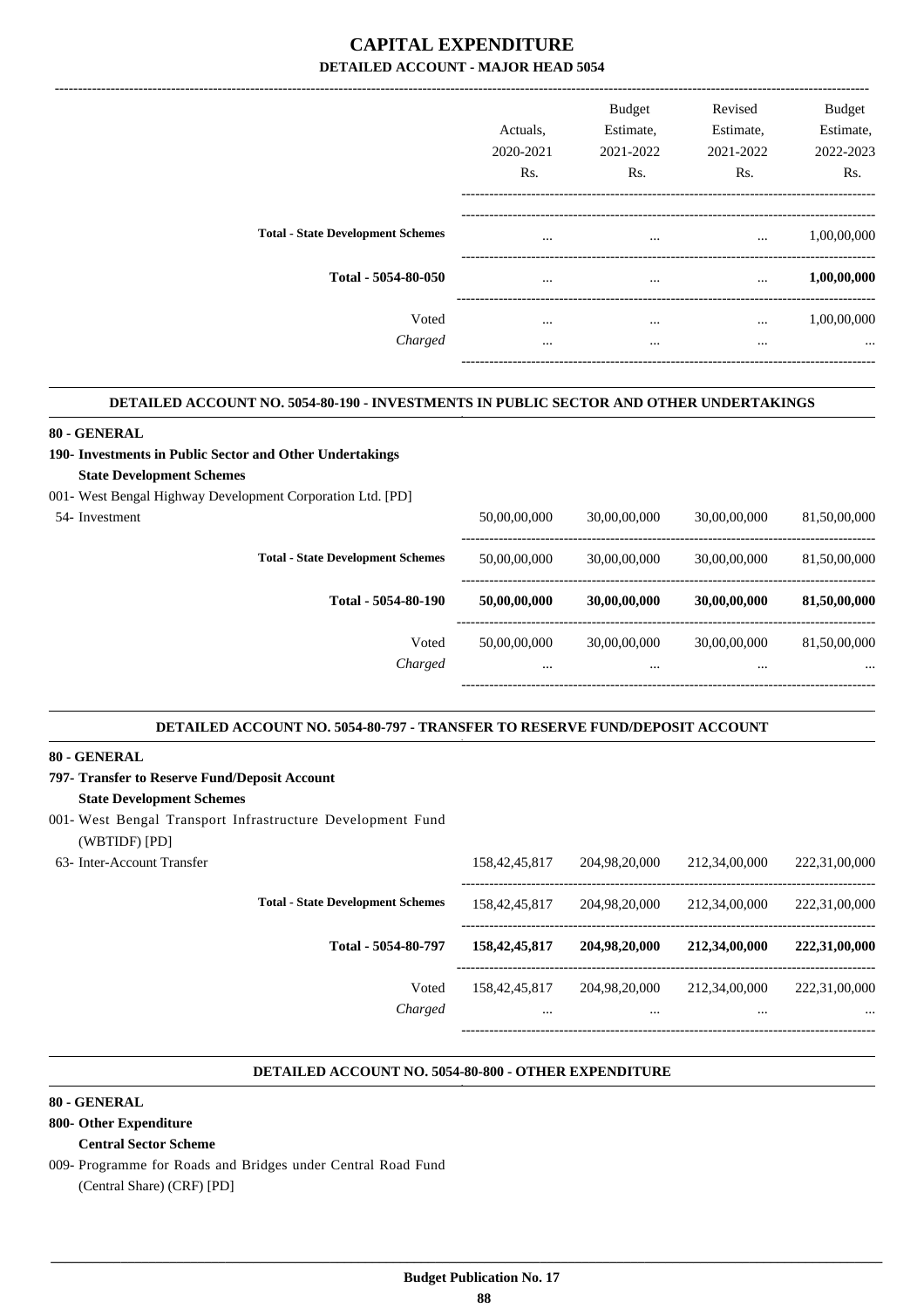|                                                                           | Actuals,<br>2020-2021 | Budget<br>Estimate,<br>2021-2022 | Revised<br>Estimate,<br>2021-2022         | Budget<br>Estimate,<br>2022-2023 |
|---------------------------------------------------------------------------|-----------------------|----------------------------------|-------------------------------------------|----------------------------------|
|                                                                           | Rs.                   | Rs.                              | Rs.                                       | Rs.                              |
| 53- Major Works / Land and Buildings<br>Voted                             | 293,43,72,864         |                                  | 500,00,00,000 249,03,91,000               | 300,00,00,000                    |
| Charged                                                                   | 4,75,00,000           | <b>Section</b>                   | $\cdots$                                  |                                  |
|                                                                           |                       |                                  |                                           |                                  |
| <b>Total - Central Sector Scheme</b>                                      | 298, 18, 72, 864      |                                  | 500,00,00,000 249,03,91,000               | 300,00,00,000                    |
| Voted                                                                     | 293,43,72,864         |                                  | 500,00,00,000 249,03,91,000               | 300,00,00,000                    |
| Charged                                                                   | 4,75,00,000           | $\cdots$                         | $\cdots$                                  |                                  |
|                                                                           |                       |                                  |                                           |                                  |
| Total - 5054-80-800                                                       |                       |                                  | 298,18,72,864 500,00,00,000 249,03,91,000 | 300,00,00,000                    |
| Voted                                                                     | 293,43,72,864         | 500,00,00,000                    | 249,03,91,000                             | 300,00,00,000                    |
| Charged                                                                   | 4.75.00.000           | $\cdots$                         | $\cdots$                                  |                                  |
| DETAILED ACCOUNT NO. 5054 - DEDUCT RECOVERIES IN REDUCTION OF EXPENDITURE |                       |                                  |                                           |                                  |
| 01 - NATIONAL HIGHWAYS                                                    |                       |                                  |                                           |                                  |
| 337- Road Works                                                           |                       |                                  |                                           |                                  |
| <b>State Development Schemes</b>                                          |                       |                                  |                                           |                                  |
| 002-Illumination Works of Durgapur Express Way including                  |                       |                                  |                                           |                                  |
| Dankuni Toll collection Plaza. [PD]                                       |                       |                                  |                                           |                                  |
| 70-Deduct Recoveries                                                      |                       |                                  |                                           |                                  |
| 01-Others                                                                 |                       |                                  |                                           |                                  |
| 02-W.B.H.S. 2008                                                          |                       |                                  |                                           |                                  |
| <b>State Development Schemes</b>                                          |                       |                                  |                                           |                                  |
| 003-West Bengal Corridor Development Project (State Share) (EAP)          |                       |                                  |                                           |                                  |
| [PD]                                                                      |                       |                                  |                                           |                                  |
| 70-Deduct Recoveries                                                      |                       |                                  |                                           |                                  |
| 01-Others                                                                 |                       |                                  |                                           |                                  |
| 02-W.B.H.S. 2008                                                          |                       | $\cdots$                         |                                           |                                  |
| Total - 337 - Deduct - Recoveries                                         |                       |                                  |                                           |                                  |
|                                                                           |                       |                                  |                                           |                                  |
| <b>03- STATE HIGHWAYS</b>                                                 |                       |                                  |                                           |                                  |
| 052- Machinery and Equipment                                              |                       |                                  |                                           |                                  |
| Administrative Expenditure                                                |                       |                                  |                                           |                                  |
| 006-Purchase of Road Rollers, Miller mixes, Tarboiler and Paver           |                       |                                  |                                           |                                  |
| finishers for P.W. Development [PD]                                       |                       |                                  |                                           |                                  |
| 70-Deduct Recoveries                                                      |                       |                                  |                                           |                                  |
| 01-Others                                                                 |                       |                                  |                                           |                                  |
| 02-W.B.H.S. 2008                                                          |                       |                                  |                                           |                                  |
| <b>State Development Schemes</b>                                          |                       |                                  |                                           |                                  |
| 001-Development of State Roads [PD]<br>70-Deduct Recoveries               |                       |                                  |                                           |                                  |
| 01-Others                                                                 |                       |                                  |                                           |                                  |
| 02-W.B.H.S. 2008                                                          | $\cdots$              | $\cdots$                         | $\cdots$                                  |                                  |
|                                                                           | $\cdots$              |                                  | $\cdots$                                  |                                  |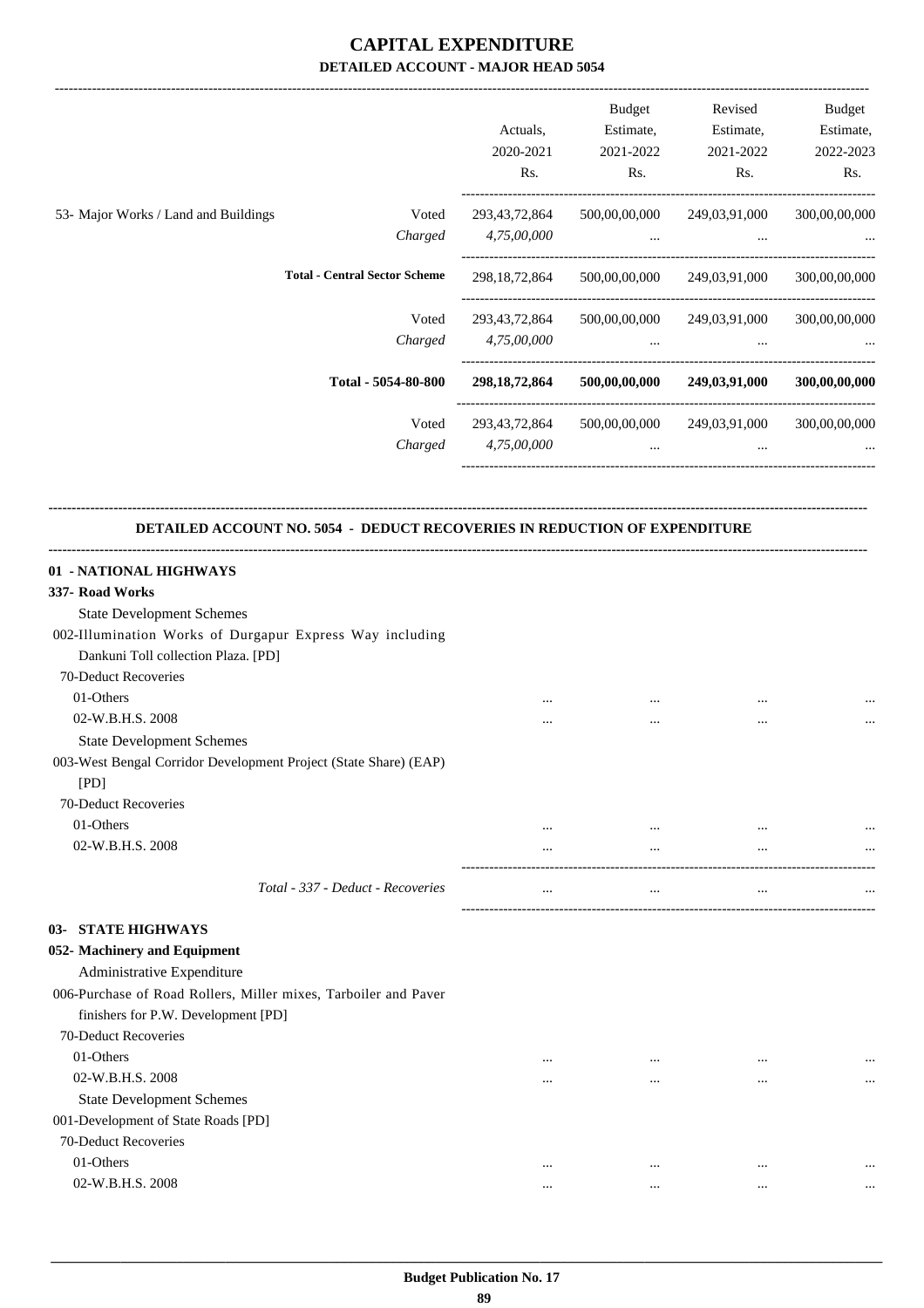| 002-Development of State Roads- Recoveries on account of Tools<br>and Plant (Other than Special Roads, CMDA Works) [PD]<br>70-Deduct Recoveries<br>01-Others<br><br>$\cdots$<br>$\ddotsc$<br>02-W.B.H.S. 2008<br>$\cdots$<br><br><br>005-Receipts and Recoveries on Capital Account [PD]<br>70-Deduct Recoveries<br>01-Others<br><br><br>02-W.B.H.S. 2008<br>$\cdots$<br>$\cdots$<br><br>Total - 052 - Deduct - Recoveries<br>$\cdots$<br><br>$\cdots$ | Budget<br>Estimate,<br>2022-2023<br>Rs. |
|--------------------------------------------------------------------------------------------------------------------------------------------------------------------------------------------------------------------------------------------------------------------------------------------------------------------------------------------------------------------------------------------------------------------------------------------------------|-----------------------------------------|
|                                                                                                                                                                                                                                                                                                                                                                                                                                                        |                                         |
|                                                                                                                                                                                                                                                                                                                                                                                                                                                        |                                         |
|                                                                                                                                                                                                                                                                                                                                                                                                                                                        |                                         |
|                                                                                                                                                                                                                                                                                                                                                                                                                                                        |                                         |
|                                                                                                                                                                                                                                                                                                                                                                                                                                                        |                                         |
|                                                                                                                                                                                                                                                                                                                                                                                                                                                        |                                         |
|                                                                                                                                                                                                                                                                                                                                                                                                                                                        |                                         |
|                                                                                                                                                                                                                                                                                                                                                                                                                                                        |                                         |
|                                                                                                                                                                                                                                                                                                                                                                                                                                                        |                                         |
|                                                                                                                                                                                                                                                                                                                                                                                                                                                        |                                         |
| 337- Road Works                                                                                                                                                                                                                                                                                                                                                                                                                                        |                                         |
| <b>State Development Schemes</b>                                                                                                                                                                                                                                                                                                                                                                                                                       |                                         |
| 001-Development of State Roads(Construction) [PD]                                                                                                                                                                                                                                                                                                                                                                                                      |                                         |
| 70-Deduct Recoveries                                                                                                                                                                                                                                                                                                                                                                                                                                   |                                         |
| 01-Others                                                                                                                                                                                                                                                                                                                                                                                                                                              |                                         |
| 011-Improvement of State Roads & Bridges [PD]                                                                                                                                                                                                                                                                                                                                                                                                          |                                         |
| 70-Deduct Recoveries                                                                                                                                                                                                                                                                                                                                                                                                                                   |                                         |
| 01-Others<br><br>                                                                                                                                                                                                                                                                                                                                                                                                                                      |                                         |
| 901-Deduct Receipts and Recoveries on Capital Account [PD]                                                                                                                                                                                                                                                                                                                                                                                             |                                         |
| 70-Deduct Recoveries                                                                                                                                                                                                                                                                                                                                                                                                                                   |                                         |
| 01-Others<br>$\cdots$<br>                                                                                                                                                                                                                                                                                                                                                                                                                              |                                         |
| 02-W.B.H.S. 2008<br>                                                                                                                                                                                                                                                                                                                                                                                                                                   |                                         |
| <b>State Development Schemes</b>                                                                                                                                                                                                                                                                                                                                                                                                                       |                                         |
| 012-Development of State Roads & Bridges by West Bengal                                                                                                                                                                                                                                                                                                                                                                                                |                                         |
| Compensatory Entry Tax Fund (WBCETF) (WBETF) [PD]                                                                                                                                                                                                                                                                                                                                                                                                      |                                         |
| 70-Deduct Recoveries                                                                                                                                                                                                                                                                                                                                                                                                                                   |                                         |
| 01-Others<br><br>$\cdots$<br>$\ddotsc$                                                                                                                                                                                                                                                                                                                                                                                                                 |                                         |
|                                                                                                                                                                                                                                                                                                                                                                                                                                                        |                                         |
| Total - 337 - Deduct - Recoveries<br>$\cdots$<br><br>$\cdots$                                                                                                                                                                                                                                                                                                                                                                                          |                                         |
| 789- Special Component Plan for Scheduled Castes                                                                                                                                                                                                                                                                                                                                                                                                       |                                         |
| Administrative Expenditure                                                                                                                                                                                                                                                                                                                                                                                                                             |                                         |
| 006-Deduct Receipts and Recoveries on Capital Account [PD]                                                                                                                                                                                                                                                                                                                                                                                             |                                         |
| 70-Deduct Recoveries                                                                                                                                                                                                                                                                                                                                                                                                                                   |                                         |
| 01-Others<br><br>$\cdots$<br>$\cdots$                                                                                                                                                                                                                                                                                                                                                                                                                  |                                         |
| 02-W.B.H.S. 2008<br>$\cdots$<br><br>$\cdots$                                                                                                                                                                                                                                                                                                                                                                                                           |                                         |
| <b>State Development Schemes</b>                                                                                                                                                                                                                                                                                                                                                                                                                       |                                         |
| 901-Deduct Receipts and Recoveries on Capital Account [PD]                                                                                                                                                                                                                                                                                                                                                                                             |                                         |
| 70-Deduct Recoveries                                                                                                                                                                                                                                                                                                                                                                                                                                   |                                         |
| 01-Others<br>$\cdots$<br>$\cdots$<br>$\cdots$                                                                                                                                                                                                                                                                                                                                                                                                          |                                         |
| 02-W.B.H.S. 2008<br>$\cdots$<br>$\cdots$<br>$\cdots$                                                                                                                                                                                                                                                                                                                                                                                                   |                                         |
|                                                                                                                                                                                                                                                                                                                                                                                                                                                        |                                         |
| Total - 789 - Deduct - Recoveries<br>$\cdots$<br>$\cdots$<br>$\cdots$                                                                                                                                                                                                                                                                                                                                                                                  |                                         |

**797- Transfer to Reserve Fund/Deposit Account**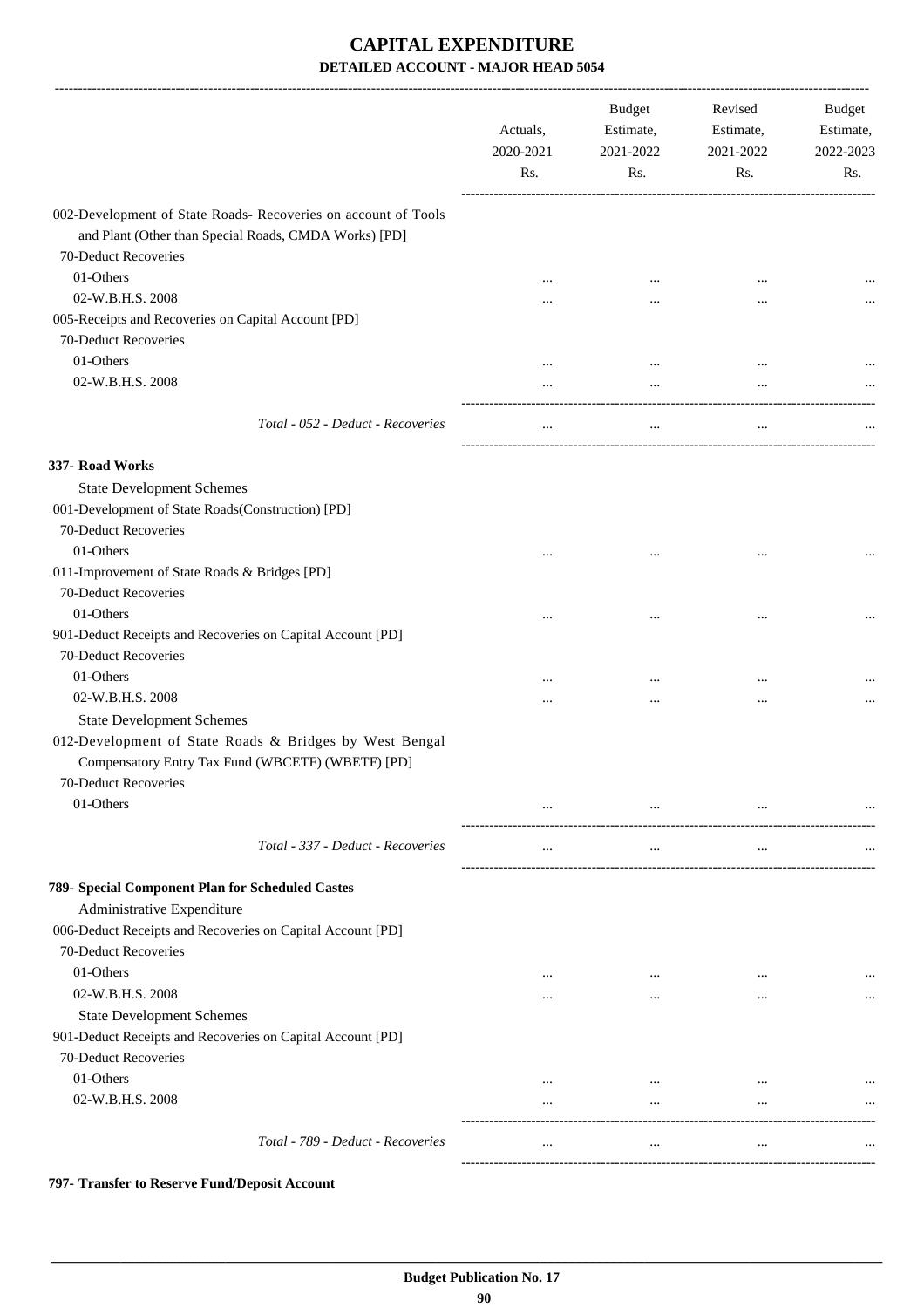|                                                                      | Actuals,<br>2020-2021<br>Rs. | <b>Budget</b><br>Estimate,<br>2021-2022<br>Rs. | Revised<br>Estimate,<br>2021-2022<br>Rs. | Budget<br>Estimate,<br>2022-2023<br>Rs. |
|----------------------------------------------------------------------|------------------------------|------------------------------------------------|------------------------------------------|-----------------------------------------|
| <b>State Development Schemes</b>                                     |                              |                                                |                                          |                                         |
| 002-West Bengal Compensatory Entry Tax Fund (WBCETF)                 |                              |                                                |                                          |                                         |
| (WBETF) [PD]                                                         |                              |                                                |                                          |                                         |
| 70-Deduct Recoveries                                                 |                              |                                                |                                          |                                         |
| 01-Others                                                            |                              |                                                |                                          |                                         |
| 003-West Bengal Compensatory Entry Tax Fund (WBCETF)<br>(WBETF) [PD] |                              |                                                |                                          |                                         |
| 70-Deduct Recoveries                                                 |                              |                                                |                                          |                                         |
| 01-Others                                                            | $\cdots$                     | $\cdots$                                       | $\ddotsc$                                |                                         |
|                                                                      |                              |                                                |                                          |                                         |
| Total - 797 - Deduct - Recoveries                                    | $\cdots$                     | $\cdots$                                       | $\cdots$                                 |                                         |
| 799- Suspense                                                        |                              |                                                |                                          |                                         |
| <b>State Development Schemes</b>                                     |                              |                                                |                                          |                                         |
| 002-Development of State Roads- Stock [PD]                           |                              |                                                |                                          |                                         |
| 70-Deduct Recoveries                                                 |                              |                                                |                                          |                                         |
| 01-Others                                                            | $\cdots$                     |                                                | $\cdots$                                 |                                         |
| 02-W.B.H.S. 2008                                                     |                              |                                                | $\cdots$                                 |                                         |
| 004-Development of State Roads- Workshop Suspenses [PD]              |                              |                                                |                                          |                                         |
| 70-Deduct Recoveries                                                 |                              |                                                |                                          |                                         |
| 01-Others                                                            | $\cdots$                     |                                                | $\cdots$                                 |                                         |
| 02-W.B.H.S. 2008                                                     | $\ddotsc$                    |                                                | $\cdots$                                 | $\cdots$                                |
| 005-Developemnt of State Roads- Miscellaneous Works Advances<br>[PD] |                              |                                                |                                          |                                         |
| 70-Deduct Recoveries                                                 |                              |                                                |                                          |                                         |
| 01-Others                                                            | $\cdots$                     |                                                | $\cdots$                                 |                                         |
| 02-W.B.H.S. 2008                                                     |                              | $\cdots$                                       | $\cdots$                                 |                                         |
| 006-Cash Settlement Suspense [PD]                                    |                              |                                                |                                          |                                         |
| 70-Deduct Recoveries                                                 |                              |                                                |                                          |                                         |
| 01-Others                                                            |                              | $\cdots$                                       | $\cdots$                                 |                                         |
| 02-W.B.H.S. 2008                                                     |                              |                                                | $\cdots$                                 |                                         |
| Total - 799 - Deduct - Recoveries                                    | $\ddotsc$                    | $\cdots$                                       | $\cdots$                                 |                                         |
| 800- Other Expenditure                                               |                              |                                                |                                          |                                         |
| <b>State Development Schemes</b>                                     |                              |                                                |                                          |                                         |
| 001-Development of State Roads(other than BMS) [PD]                  |                              |                                                |                                          |                                         |
| 70-Deduct Recoveries                                                 |                              |                                                |                                          |                                         |
| 01-Others                                                            |                              |                                                |                                          |                                         |
| 02-W.B.H.S. 2008                                                     | $\ddotsc$                    | $\cdots$                                       | $\cdots$                                 |                                         |
| 900-Deduct Recoveries on Capital Accounts [PD]                       | $\ddotsc$                    | $\cdots$                                       | $\ddotsc$                                |                                         |
| 70-Deduct Recoveries                                                 |                              |                                                |                                          |                                         |
| 01-Others                                                            |                              |                                                |                                          |                                         |
| 02-W.B.H.S. 2008                                                     | $\ddotsc$<br>                | $\ddotsc$<br>$\cdots$                          | $\ddotsc$<br>$\cdots$                    |                                         |
|                                                                      |                              |                                                |                                          |                                         |
| Total - 800 - Deduct - Recoveries                                    | $\cdots$                     | $\cdots$                                       | $\cdots$                                 |                                         |

-----------------------------------------------------------------------------------------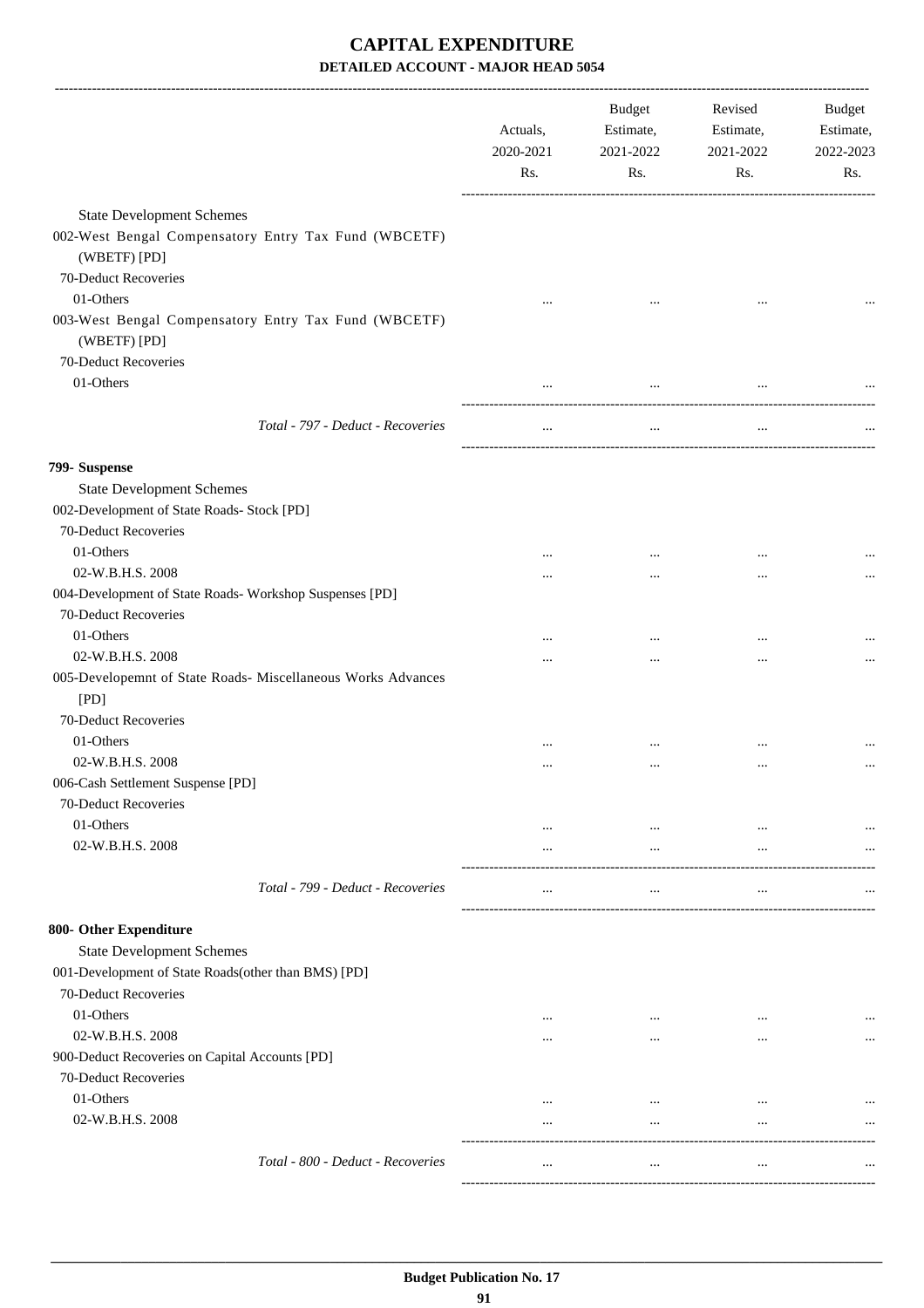|                                                                                                                                                                      | Actuals,<br>2020-2021<br>Rs. | <b>Budget</b><br>Estimate,<br>2021-2022<br>Rs.    | Revised<br>Estimate,<br>2021-2022<br>Rs. | Budget<br>Estimate,<br>2022-2023<br>Rs. |
|----------------------------------------------------------------------------------------------------------------------------------------------------------------------|------------------------------|---------------------------------------------------|------------------------------------------|-----------------------------------------|
| 902- Deduct - Amount met from the Reserve Fund / Deposit                                                                                                             |                              |                                                   |                                          |                                         |
| Account                                                                                                                                                              |                              |                                                   |                                          |                                         |
| <b>State Development Schemes</b>                                                                                                                                     |                              |                                                   |                                          |                                         |
| 001-West Bengal Compensatory Entry Tax Fund (WBCETF)<br>(WBETF) [PD]                                                                                                 |                              |                                                   |                                          |                                         |
| 70-Deduct Recoveries                                                                                                                                                 |                              |                                                   |                                          |                                         |
| 01-Others                                                                                                                                                            | $\cdots$                     |                                                   | $\cdots$                                 |                                         |
| 002-West Bengal Compensatory Entry Tax Fund (WBCETF)<br>(WBETF) [PD]                                                                                                 |                              |                                                   |                                          |                                         |
| 70-Deduct Recoveries                                                                                                                                                 |                              |                                                   |                                          |                                         |
| 01-Others                                                                                                                                                            |                              |                                                   |                                          |                                         |
| 003-West Bengal Compensatory Entry Tax Fund (WBCETF)<br>(WBETF) [PD]                                                                                                 |                              |                                                   |                                          |                                         |
| 70-Deduct Recoveries                                                                                                                                                 |                              |                                                   |                                          |                                         |
| 01-Others                                                                                                                                                            |                              | $-68,33,75,024$ $-500,00,00,000$                  | $\cdots$                                 |                                         |
| Total - 902 - Deduct - Recoveries                                                                                                                                    |                              | $-68,33,75,024$ $-500,00,00,000$                  | $\cdots$                                 |                                         |
| 04- DISTRICT AND OTHER ROADS<br>337- Road Works<br><b>State Development Schemes</b><br>003-Development of State Roads- Rural Roads [PD]<br>70-Deduct Recoveries      |                              |                                                   |                                          |                                         |
| 01-Others                                                                                                                                                            | $\cdots$                     | $\cdots$                                          | $\cdots$                                 |                                         |
| 02-W.B.H.S. 2008                                                                                                                                                     | $\cdots$                     |                                                   | $\cdots$                                 |                                         |
| 901-Deduct Receipts and Recoveries on Capital Account [PD]                                                                                                           |                              |                                                   |                                          |                                         |
| 70-Deduct Recoveries                                                                                                                                                 |                              |                                                   |                                          |                                         |
| 01-Others                                                                                                                                                            | $\cdots$                     | $\cdots$                                          | $\cdots$                                 | $\cdots$                                |
| 02-W.B.H.S. 2008                                                                                                                                                     | $\cdots$                     | $\cdots$<br>------------------------------------- |                                          |                                         |
| Total - 337 - Deduct - Recoveries                                                                                                                                    | $\cdots$                     | $\cdots$                                          | $\cdots$                                 |                                         |
| 789- Special Component Plan for Scheduled Castes<br>Administrative Expenditure<br>022-Deduct Receipts and Recoveries on Capital Account [PD]<br>70-Deduct Recoveries |                              |                                                   |                                          |                                         |
| 01-Others                                                                                                                                                            |                              | -50,000                                           | $-1,000$                                 | $-1,000$                                |
| 02-W.B.H.S. 2008                                                                                                                                                     | $\cdots$                     |                                                   |                                          |                                         |
| <b>State Development Schemes</b>                                                                                                                                     | $\cdots$                     | $\cdots$                                          | $\cdots$                                 | $\cdots$                                |
| 901-Deduct Receipts and Recoveries on Capital Account [PD]                                                                                                           |                              |                                                   |                                          |                                         |
| 70-Deduct Recoveries                                                                                                                                                 |                              |                                                   |                                          |                                         |
| 01-Others                                                                                                                                                            | $\cdots$                     | $\ldots$                                          | $\cdots$                                 |                                         |
| Total - 789 - Deduct - Recoveries                                                                                                                                    | $\cdots$                     | $-50,000$                                         | $-1,000$                                 | $-1,000$                                |
|                                                                                                                                                                      |                              |                                                   |                                          |                                         |

#### **796- Tribal Areas Sub-Plan**

State Development Schemes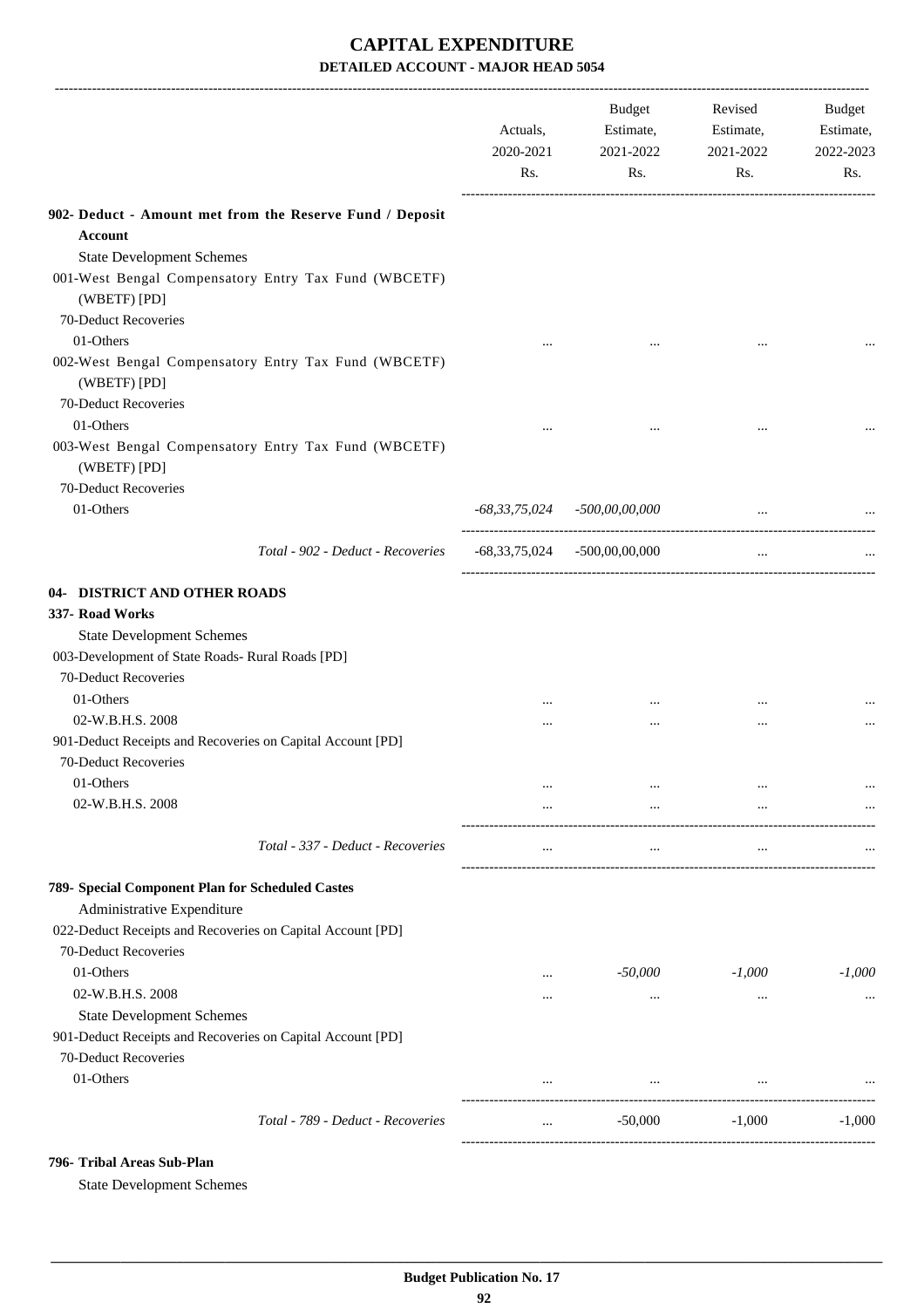|                                                                                | Actuals,<br>2020-2021<br>Rs. | Budget<br>Estimate,<br>2021-2022<br>Rs. | Revised<br>Estimate,<br>2021-2022<br>Rs. | Budget<br>Estimate,<br>2022-2023<br>Rs. |
|--------------------------------------------------------------------------------|------------------------------|-----------------------------------------|------------------------------------------|-----------------------------------------|
| 901-Deduct - Receipts and Recoveries on Capital Account [PD]                   |                              |                                         |                                          |                                         |
| 70-Deduct Recoveries                                                           |                              |                                         |                                          |                                         |
| 01-Others                                                                      |                              | $\cdots$                                | $\cdots$                                 |                                         |
| 02-W.B.H.S. 2008                                                               |                              |                                         |                                          |                                         |
| <b>State Development Schemes</b>                                               |                              |                                         |                                          |                                         |
| 020-Backward Region Grant (Special) funded by the State                        |                              |                                         |                                          |                                         |
| (BRGFSW) [PD]                                                                  |                              |                                         |                                          |                                         |
| 70-Deduct Recoveries                                                           |                              |                                         |                                          |                                         |
| 01-Others                                                                      | $\cdots$                     | $\cdots$                                | $\cdots$                                 |                                         |
|                                                                                |                              |                                         |                                          |                                         |
| Total - 796 - Deduct - Recoveries                                              | $\cdots$                     | $\cdots$                                | $\cdots$                                 |                                         |
| 80- GENERAL                                                                    |                              |                                         |                                          |                                         |
| 797- Transfer to Reserve Fund/Deposit Account                                  |                              |                                         |                                          |                                         |
| <b>State Development Schemes</b>                                               |                              |                                         |                                          |                                         |
| 001-West Bengal Transport Infrastructure Development Fund                      |                              |                                         |                                          |                                         |
| (WBTIDF) [PD]                                                                  |                              |                                         |                                          |                                         |
| 70-Deduct Recoveries                                                           |                              |                                         |                                          |                                         |
| 01-Others                                                                      |                              |                                         |                                          |                                         |
| 02-W.B.H.S. 2008                                                               |                              |                                         | $\cdots$                                 |                                         |
| 002-Subvention from Central Road Funds [PD]                                    |                              |                                         |                                          |                                         |
| 70-Deduct Recoveries                                                           |                              |                                         |                                          |                                         |
| 01-Others                                                                      |                              |                                         |                                          |                                         |
| 02-W.B.H.S. 2008                                                               |                              |                                         | $\cdots$                                 |                                         |
| 901-Deduct Receipts and Recoveries on Capital Account [PD]                     |                              |                                         |                                          |                                         |
| 70-Deduct Recoveries                                                           |                              |                                         |                                          |                                         |
| 01-Others                                                                      |                              |                                         | $\ddotsc$                                |                                         |
| 02-W.B.H.S. 2008                                                               | $\cdots$                     |                                         |                                          |                                         |
| Total - 797 - Deduct - Recoveries                                              | $\cdots$                     | $\cdots$                                | $\cdots$                                 |                                         |
| 800- Other Expenditure                                                         |                              |                                         |                                          |                                         |
| <b>State Development Schemes</b>                                               |                              |                                         |                                          |                                         |
| 004-Recoveries of Establishment Charges (Other than Special Roads)             |                              |                                         |                                          |                                         |
| [PD]                                                                           |                              |                                         |                                          |                                         |
| 70-Deduct Recoveries                                                           |                              |                                         |                                          |                                         |
| 01-Others                                                                      |                              | $\cdots$                                | $\cdots$                                 |                                         |
| 02-W.B.H.S. 2008                                                               |                              | $\cdots$                                | $\ddotsc$                                |                                         |
| 901-Deduct Receipts and Recoveries on Capital Account [PD]                     |                              |                                         |                                          |                                         |
| 70-Deduct Recoveries                                                           |                              |                                         |                                          |                                         |
| 01-Others                                                                      | $-170,63,05,487$             |                                         | $\ddotsc$                                |                                         |
| <b>State Development Schemes</b>                                               |                              |                                         |                                          |                                         |
| 011-Refund of Unutilized Fund of CSS Schemes (State Share)<br>(CSSREFUND) [PD] |                              |                                         |                                          |                                         |
| 70-Deduct Recoveries                                                           |                              |                                         |                                          |                                         |
| 01-Others                                                                      | $\cdots$                     | $\cdots$                                | $\cdots$                                 |                                         |
| State Development Schemes (Central Assistance)                                 |                              |                                         |                                          |                                         |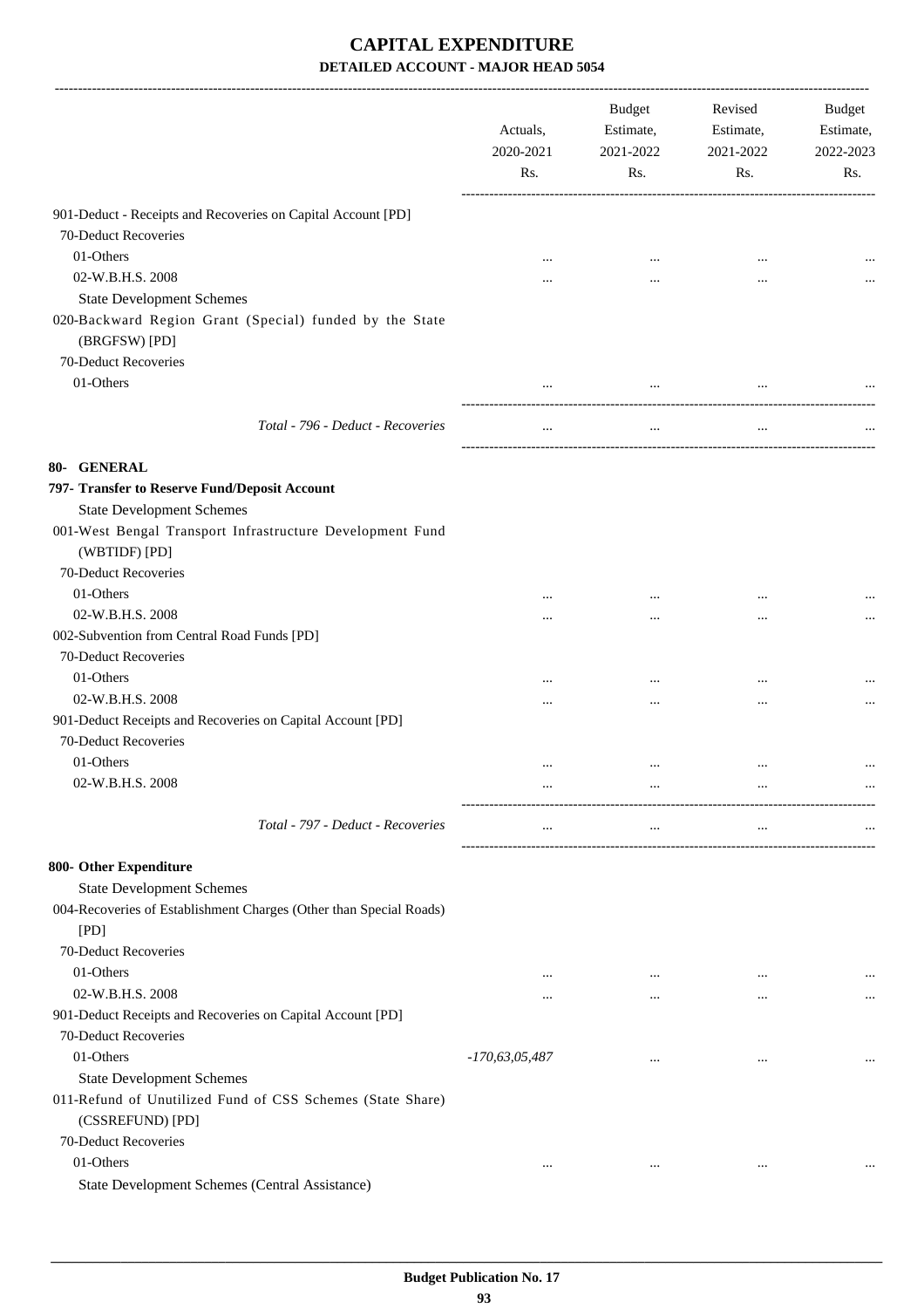|                                                                                  | Actuals,<br>2020-2021<br>Rs. | Budget<br>Estimate,<br>2021-2022<br>Rs.                             | Revised<br>Estimate,<br>2021-2022<br>Rs. | <b>Budget</b><br>Estimate,<br>2022-2023<br>Rs. |
|----------------------------------------------------------------------------------|------------------------------|---------------------------------------------------------------------|------------------------------------------|------------------------------------------------|
| 010-Refund of Unutilized Fund of CSS Schemes (Central Share)<br>(CSSREFUND) [PD] |                              |                                                                     |                                          |                                                |
| 70-Deduct Recoveries                                                             |                              |                                                                     |                                          |                                                |
| 01-Others                                                                        |                              | <b>Search College</b>                                               | $\cdots$                                 |                                                |
| Total - 800 - Deduct - Recoveries - 170,63,05,487                                |                              | $\cdots$                                                            | $\cdots$                                 |                                                |
| 902- Deduct - Amount met from the the Reserve Fund / Deposit                     |                              |                                                                     |                                          |                                                |
| <b>Account</b>                                                                   |                              |                                                                     |                                          |                                                |
| <b>State Development Schemes</b>                                                 |                              |                                                                     |                                          |                                                |
| 001-West Bengal Transport Infrastructure Development Fund<br>(WBTIDF) [PD]       |                              |                                                                     |                                          |                                                |
| 70-Deduct Recoveries                                                             |                              |                                                                     |                                          |                                                |
| 01-Others                                                                        | -158,42,45,817               |                                                                     | -204,98,20,000 -212,34,00,000            | $-222,31,00,000$                               |
| 002-Subvention from Central Road Funds [PD]                                      |                              |                                                                     |                                          |                                                |
| 70-Deduct Recoveries                                                             |                              |                                                                     |                                          |                                                |
| 01-Others                                                                        | $-292, 28, 34, 148$          |                                                                     |                                          |                                                |
| <b>Central Sector Scheme</b>                                                     |                              |                                                                     |                                          |                                                |
| 003-Subvention from Central Road Fund (CRF) [PD]                                 |                              |                                                                     |                                          |                                                |
| 70-Deduct Recoveries                                                             |                              |                                                                     |                                          |                                                |
| 01-Others                                                                        |                              | $-300,00,00,000$                                                    |                                          |                                                |
| Total - 902 - Deduct - Recoveries                                                |                              | $-450,70,79,965$ $-204,98,20,000$ $-212,34,00,000$ $-522,31,00,000$ |                                          |                                                |
| Total - 5054 - Deduct - Recoveries                                               |                              | $-689,67,60,476$ $-704,98,70,000$ $-212,34,01,000$ $-522,31,01,000$ |                                          |                                                |
|                                                                                  |                              |                                                                     |                                          |                                                |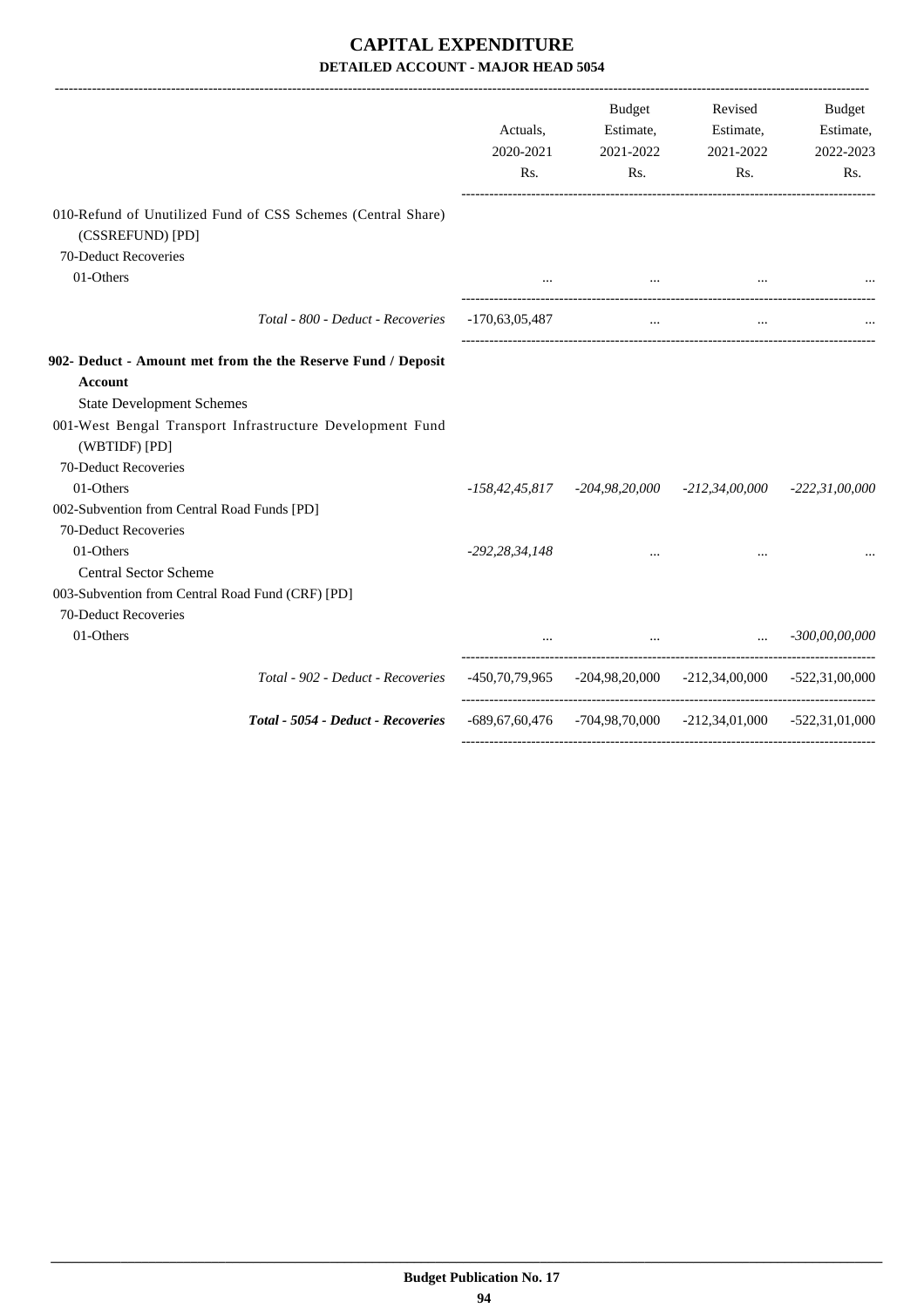# **LOAN EXPENDITURE**

### **DEMAND No. 25**

### **Public Works Department**

**F. Loans and Advances -**

### **Head of Account : 7075 - Loans for Other Transport Services**

| Voted Rs. 16,05,00,000     | <b>Charged Rs. Nil</b>   |                          |              | Total Rs. 16,05,00,000   |
|----------------------------|--------------------------|--------------------------|--------------|--------------------------|
|                            |                          | Voted Rs.                | Charged Rs.  | <b>Total Rs.</b>         |
| <b>Deduct - Recoveries</b> | <b>Gross Expenditure</b> | 16,05,00,000<br>$\cdots$ | <br>$\cdots$ | 16,05,00,000<br>$\cdots$ |
|                            | <b>Net Expenditure</b>   | 16,05,00,000             |              | 16,05,00,000             |

## **LOAN EXPENDITURE ABSTRACT ACCOUNT**

---------------------------------------------------------------------------------------------------------------------------------------------------------------------------------

|                                                                                |                                                                                                                     | <b>Budget</b>                                                                                   | Revised                                             | <b>Budget</b> |
|--------------------------------------------------------------------------------|---------------------------------------------------------------------------------------------------------------------|-------------------------------------------------------------------------------------------------|-----------------------------------------------------|---------------|
|                                                                                | Actuals,                                                                                                            | Estimate,                                                                                       | Estimate,                                           | Estimate,     |
|                                                                                | 2020-2021                                                                                                           | 2021-2022                                                                                       | 2021-2022                                           | 2022-2023     |
|                                                                                | Rs.                                                                                                                 | Rs.                                                                                             | Rs.                                                 | Rs.           |
| 01 - ROADS AND BRIDGES                                                         |                                                                                                                     |                                                                                                 |                                                     |               |
| 190- Loans To Public Sector And Other Undertakings                             |                                                                                                                     |                                                                                                 |                                                     |               |
| Administrative Expenditure                                                     |                                                                                                                     | 23,76,09,798 14,00,00,000                                                                       | 15,00,00,000                                        | 15,00,00,000  |
| <b>State Development Schemes</b>                                               |                                                                                                                     | $\dots$ 1,00,00,000                                                                             | $\ldots$ 1,05,00,000                                |               |
| <b>Total - 190</b>                                                             |                                                                                                                     |                                                                                                 | 23,76,09,798 15,00,00,000 15,00,00,000 16,05,00,000 |               |
| <b>Grand Total - Gross</b>                                                     |                                                                                                                     |                                                                                                 | 23,76,09,798 15,00,00,000 15,00,00,000 16,05,00,000 |               |
|                                                                                | Voted 23,76,09,798 15,00,00,000 15,00,00,000 16,05,00,000                                                           |                                                                                                 |                                                     |               |
| Charged                                                                        |                                                                                                                     | the contract of the contract of the contract of the contract of the contract of the contract of |                                                     |               |
| Administrative Expenditure 23,76,09,798 14,00,00,000 15,00,00,000 15,00,00,000 |                                                                                                                     |                                                                                                 |                                                     |               |
| <b>State Development Schemes</b>                                               | $\dots$ 1,00,00,000 $\dots$ 1,05,00,000                                                                             |                                                                                                 |                                                     |               |
| <b>Deduct Recoveries</b>                                                       | $\cdots$                                                                                                            | $\cdots$                                                                                        |                                                     |               |
| Grand Total - Net 23,76,09,798 15,00,00,000 15,00,00,000 16,05,00,000          |                                                                                                                     |                                                                                                 |                                                     |               |
|                                                                                | Voted 23,76,09,798 15,00,00,000 15,00,00,000 16,05,00,000                                                           |                                                                                                 |                                                     |               |
| Charged                                                                        | and the contract of the contract of the contract of the contract of the contract of the contract of the contract of |                                                                                                 | $\cdots$                                            |               |
|                                                                                |                                                                                                                     |                                                                                                 |                                                     |               |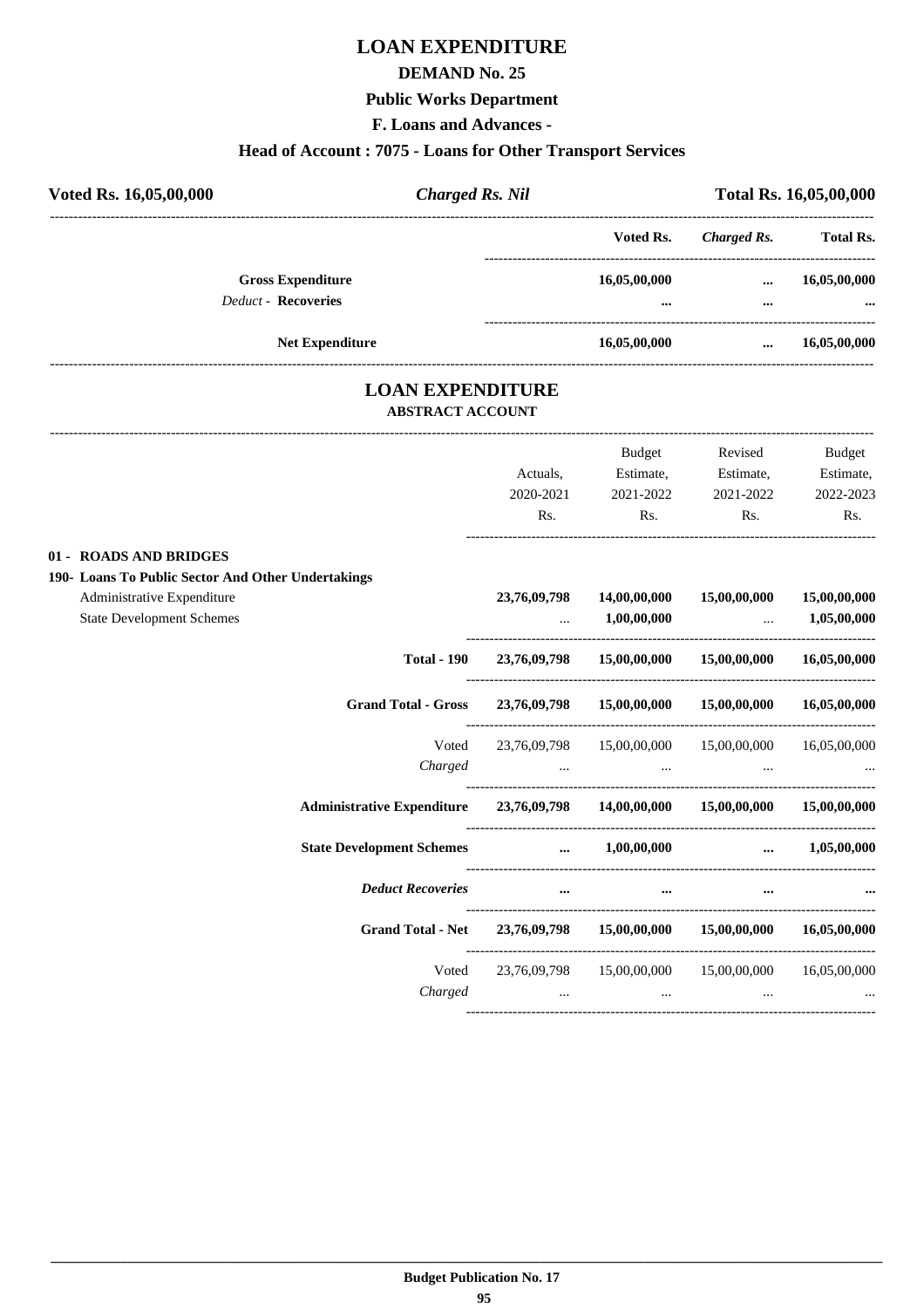|                                                                                  | Actuals,<br>2020-2021<br>Rs. | <b>Budget</b><br>Estimate,<br>2021-2022<br>Rs. | Revised<br>Estimate,<br>2021-2022<br>Rs.            | Budget<br>Estimate,<br>2022-2023<br>Rs. |
|----------------------------------------------------------------------------------|------------------------------|------------------------------------------------|-----------------------------------------------------|-----------------------------------------|
| DETAILED ACCOUNT NO. 7075-01-190 - LOANS TO PUBLIC SECTOR AND OTHER UNDERTAKINGS |                              |                                                |                                                     |                                         |
| 01 - ROADS AND BRIDGES                                                           |                              |                                                |                                                     |                                         |
| 190- Loans To Public Sector And Other Undertakings                               |                              |                                                |                                                     |                                         |
| <b>Administrative Expenditure</b>                                                |                              |                                                |                                                     |                                         |
| 001- Loans to West Bengal Highway Development Corporation<br>(WBHDCL) [PD]       |                              |                                                |                                                     |                                         |
| 55- Loans and Advances                                                           |                              |                                                |                                                     |                                         |
| 002- Loans to Britannia Engineering Ltd. [PD]                                    |                              |                                                |                                                     |                                         |
| 55- Loans and Advances                                                           | 14, 13, 32, 278              | 9,00,00,000                                    | 10,00,00,000                                        | 10.00.00.000                            |
| Total - 7075-01-190-002                                                          |                              |                                                | 14,13,32,278 9,00,00,000 10,00,00,000               | 10,00,00,000                            |
| 004- Loans to Westinghouse Saxby Farmer Ltd. [PD]                                |                              |                                                |                                                     |                                         |
| 55- Loans and Advances                                                           |                              | 9,62,77,520 5,00,00,000 5,00,00,000            |                                                     | 5,00,00,000                             |
| Total - 7075-01-190-004                                                          | 9,62,77,520                  |                                                | 5,00,00,000 5,00,00,000                             | 5.00.00.000                             |
| <b>Total - Administrative Expenditure</b>                                        |                              |                                                | 23,76,09,798 14,00,00,000 15,00,00,000              | 15,00,00,000                            |
| <b>State Development Schemes</b>                                                 |                              |                                                |                                                     |                                         |
| 003- Loans to Britannia Engineering Ltd. [PD]                                    |                              |                                                |                                                     |                                         |
| 55- Loans and Advances                                                           |                              | 50,00,000                                      | <b>Contract Contract Contract</b>                   | 52,50,000                               |
| Total - 7075-01-190-003                                                          | $\cdots$                     | 50,00,000                                      | -----------------------------------<br>$\mathbf{r}$ | 52,50,000                               |
| 005- Loans to Westinghouse Saxby Farmer Ltd. [PD]                                |                              |                                                |                                                     |                                         |
| 55- Loans and Advances                                                           |                              | 50,00,000                                      | $\cdot \cdot$                                       | 52,50,000                               |
| Total - 7075-01-190-005                                                          |                              | 50,00,000                                      | $\cdots$                                            | 52,50,000                               |
| <b>Total - State Development Schemes</b>                                         | $\cdots$                     | 1,00,00,000                                    | $\cdots$                                            | 1,05,00,000                             |
| Total - 7075-01-190                                                              | 23,76,09,798                 | 15,00,00,000                                   | 15,00,00,000                                        | 16,05,00,000                            |
|                                                                                  |                              |                                                |                                                     |                                         |
| Voted<br>Charged                                                                 | 23,76,09,798                 | 15,00,00,000                                   | 15,00,00,000                                        | 16,05,00,000                            |
|                                                                                  |                              |                                                |                                                     |                                         |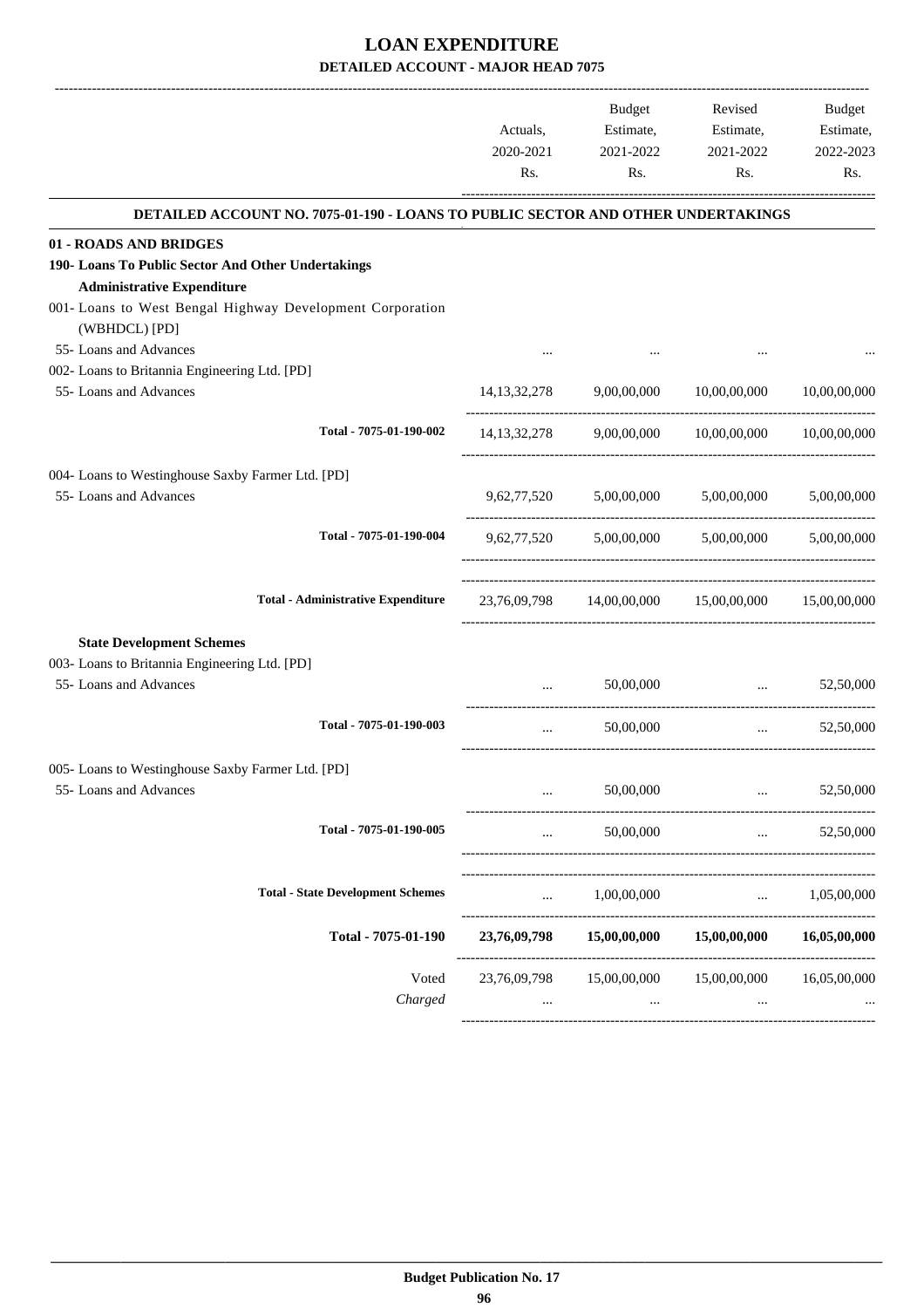# REVENUE EXPENDITURE

#### **DEMAND No. 28**

# **Housing Department**

# A. General Services - (c) Interest payment and servicing of Debt

## **Head of Account : 2049 - Interest Payments**

| <b>Voted Rs. Nil</b> |                            | Charged Rs. 80,000 |                         | <b>Total Rs. 80,000</b> |                  |  |
|----------------------|----------------------------|--------------------|-------------------------|-------------------------|------------------|--|
|                      |                            |                    | Voted Rs.               | Charged Rs.             | <b>Total Rs.</b> |  |
|                      | <b>Gross Expenditure</b>   |                    |                         | 80.000                  | 80,000           |  |
|                      | <b>Deduct - Recoveries</b> |                    | $\bullet\bullet\bullet$ | $\cdots$                |                  |  |
|                      | <b>Net Expenditure</b>     |                    |                         | 80,000                  | 80,000           |  |

## REVENUE EXPENDITURE **ABSTRACT ACCOUNT**

-------------------

|                                      |                                   | Actuals,<br>2020-2021<br>Rs. | <b>Budget</b><br>Estimate,<br>2021-2022<br>Rs. | Revised<br>Estimate,<br>2021-2022<br>Rs. | <b>Budget</b><br>Estimate,<br>2022-2023<br>Rs. |
|--------------------------------------|-----------------------------------|------------------------------|------------------------------------------------|------------------------------------------|------------------------------------------------|
| 01 - INTEREST ON INTERNAL DEBT       |                                   |                              |                                                |                                          |                                                |
| 200- Interest on Other Intenal Debts |                                   |                              |                                                |                                          |                                                |
| Administrative Expenditure           | <b>Voted</b>                      | $\cdots$                     | <b>Contract Contract</b>                       | <b>Contract Contract</b>                 | $\sim$ 0.000                                   |
|                                      | Charged                           | $\cdots$                     | 1,20,000                                       | 80,000                                   | 80,000                                         |
|                                      | <b>Total - 200</b>                | $\cdots$                     | 1,20,000                                       | 80,000                                   | 80,000                                         |
|                                      | <b>Grand Total - Gross</b>        | $\cdots$                     | 1,20,000                                       | 80,000                                   | 80,000                                         |
|                                      | Voted                             | $\cdots$                     | $\cdots$                                       | $\cdots$                                 |                                                |
|                                      | Charged                           | $\ddotsc$                    | 1,20,000                                       | 80,000                                   | 80,000                                         |
|                                      | <b>Administrative Expenditure</b> | $\ddotsc$                    | 1,20,000                                       | 80.000                                   | 80,000                                         |
|                                      | Voted                             | $\cdots$                     | $\cdots$                                       | $\cdots$                                 |                                                |
|                                      | Charged                           | $\cdots$                     | 1,20,000                                       | 80,000                                   | 80,000                                         |
|                                      | <b>Deduct Recoveries</b>          | $\cdots$                     | $\cdots$                                       | $\cdots$                                 |                                                |
|                                      | <b>Grand Total - Net</b>          | $\cdots$                     | 1,20,000                                       | 80,000                                   | 80,000                                         |
|                                      | Voted                             | $\cdots$                     | $\cdots$                                       | $\cdots$                                 |                                                |
|                                      | Charged                           | $\cdots$                     | 1,20,000                                       | 80,000                                   | 80,000                                         |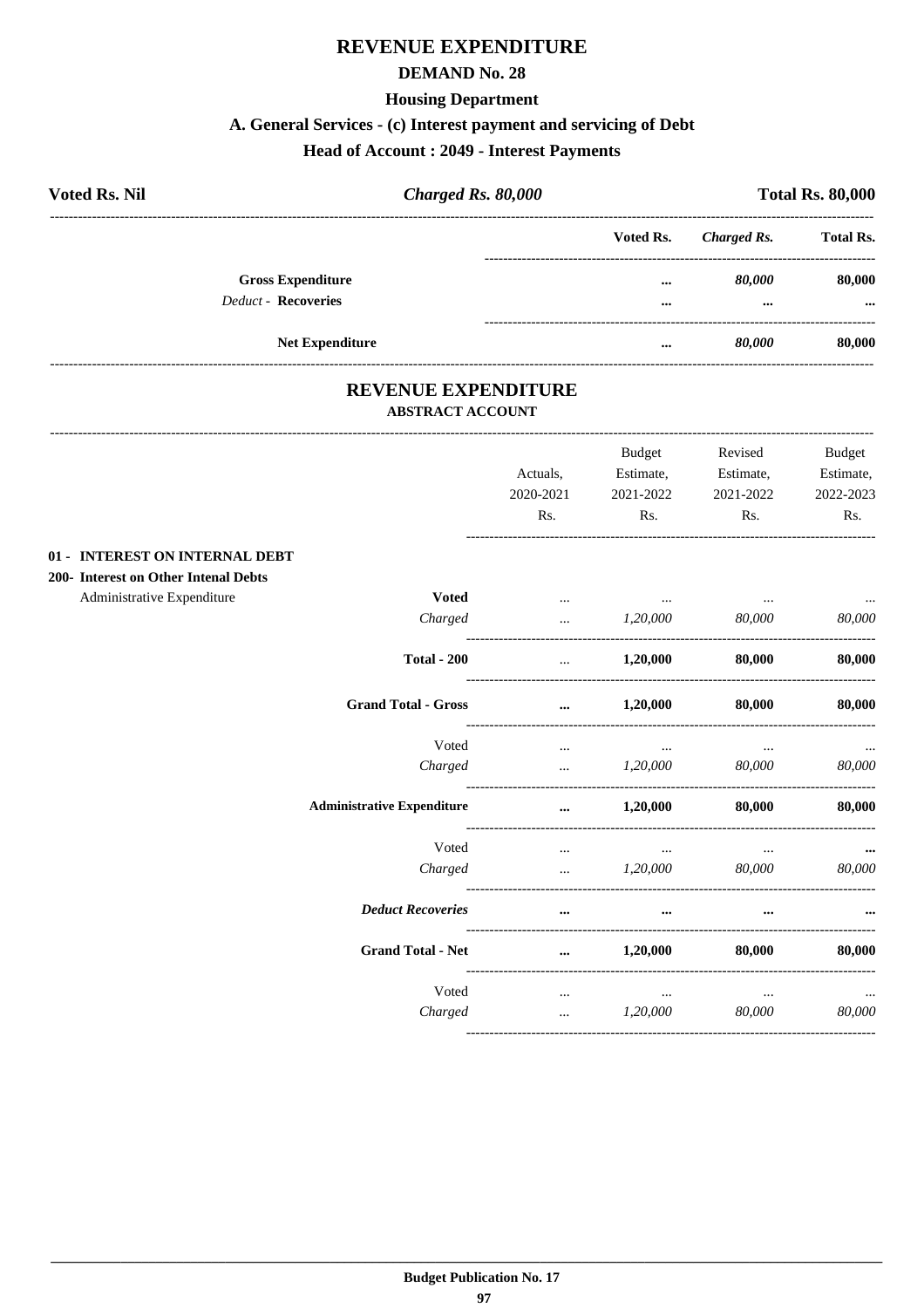|                                      |                                                                           |           | Budget    | Revised   | <b>Budget</b> |
|--------------------------------------|---------------------------------------------------------------------------|-----------|-----------|-----------|---------------|
|                                      |                                                                           | Actuals,  | Estimate, | Estimate, | Estimate,     |
|                                      |                                                                           | 2020-2021 | 2021-2022 | 2021-2022 | 2022-2023     |
|                                      |                                                                           | Rs.       | Rs.       | Rs.       | Rs.           |
|                                      | <b>DETAILED ACCOUNT NO. 2049-01-200 - INTEREST ON OTHER INTENAL DEBTS</b> |           |           |           |               |
| 01 - INTEREST ON INTERNAL DEBT       |                                                                           |           |           |           |               |
| 200- Interest on Other Intenal Debts |                                                                           |           |           |           |               |
| <b>Administrative Expenditure</b>    |                                                                           |           |           |           |               |
| 004- Loans from LICI [HO]            |                                                                           |           |           |           |               |
| 45- Interest/Dividend                | Charged                                                                   |           | 90,000    | 50,000    | 50,000        |
|                                      | Total - 2049-01-200-004                                                   | $\cdots$  | 90,000    | 50,000    | 50,000        |
| 005-Loans fromGICI [HO]              |                                                                           |           |           |           |               |
| 45- Interest/Dividend                | Charged                                                                   | $\cdots$  | 30,000    | 30,000    | 30,000        |
|                                      | Total - 2049-01-200-005                                                   | $\cdots$  | 30,000    | 30,000    | 30,000        |
|                                      |                                                                           |           |           |           |               |
|                                      | <b>Total - Administrative Expenditure</b>                                 | $\cdots$  | 1,20,000  | 80,000    | 80,000        |
|                                      | Total - 2049-01-200                                                       | $\cdots$  | 1,20,000  | 80,000    | 80,000        |
|                                      | Voted                                                                     | $\cdots$  | $\cdots$  | $\cdots$  |               |
|                                      | Charged                                                                   | $\cdots$  | 1,20,000  | 80,000    | 80,000        |
|                                      |                                                                           |           |           |           |               |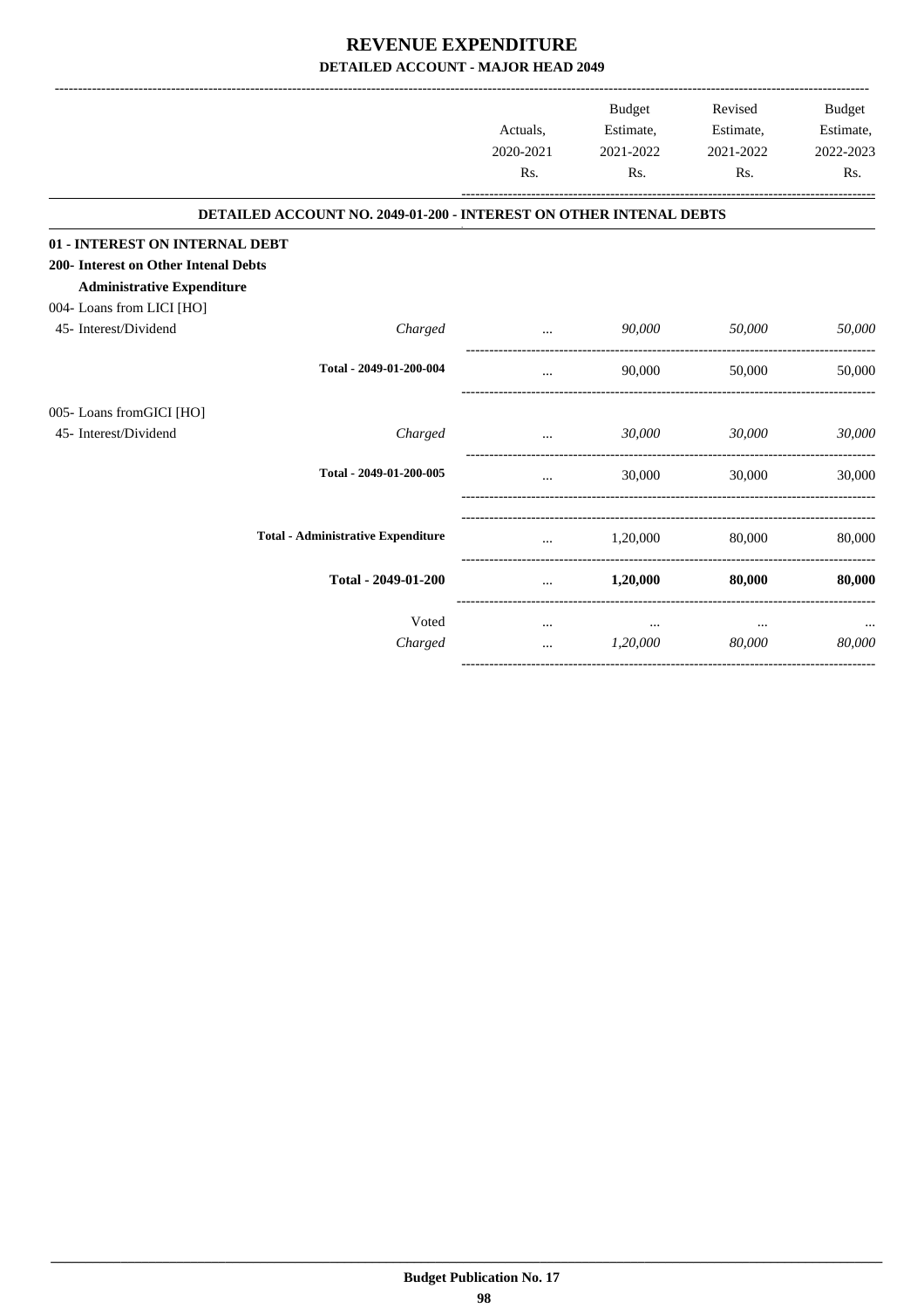# **REVENUE EXPENDITURE**

#### **DEMAND No. 28**

### **Housing Department**

**B - Social Services - (c) Water Supply, Sanitation, Housing and Urban Development**

**Head of Account : 2216 - Housing** 

| Voted Rs. 164,76,13,000                                                                                                                   | <b>Charged Rs. Nil</b>                                |                              |                                                                       |                                          | Total Rs. 164,76,13,000                                                                |
|-------------------------------------------------------------------------------------------------------------------------------------------|-------------------------------------------------------|------------------------------|-----------------------------------------------------------------------|------------------------------------------|----------------------------------------------------------------------------------------|
|                                                                                                                                           |                                                       |                              | Voted Rs.                                                             | <b>Charged Rs.</b>                       | <b>Total Rs.</b>                                                                       |
| <b>Gross Expenditure</b><br><b>Deduct - Recoveries</b>                                                                                    |                                                       |                              | 164,76,13,000<br>$-1,18,000$                                          |                                          | $\dots$ 164,76,13,000<br>$-1,18,000$<br>$\mathbf{a}$ and $\mathbf{a}$ and $\mathbf{a}$ |
| Net Expenditure                                                                                                                           |                                                       |                              | 164,74,95,000                                                         |                                          | $\dots$ 164,74,95,000                                                                  |
|                                                                                                                                           | <b>REVENUE EXPENDITURE</b><br><b>ABSTRACT ACCOUNT</b> |                              |                                                                       |                                          |                                                                                        |
|                                                                                                                                           |                                                       | Actuals,<br>2020-2021<br>Rs. | Budget<br>Estimate,<br>2021-2022<br>Rs.                               | Revised<br>Estimate,<br>2021-2022<br>Rs. | <b>Budget</b><br>Estimate,<br>2022-2023<br>Rs.                                         |
| 01 - GOVERNMENT RESIDENTIAL BUILDINGS<br>700- Other Housing<br>Administrative Expenditure                                                 |                                                       |                              | 31,20,08,949 37,25,94,000                                             | 29,38,01,000                             | 30,09,43,000                                                                           |
|                                                                                                                                           | <b>Total - 700</b>                                    |                              | 31,20,08,949 37,25,94,000 29,38,01,000                                |                                          | 30,09,43,000                                                                           |
|                                                                                                                                           | Total - 01                                            |                              | 31,20,08,949 37,25,94,000                                             | 29,38,01,000                             | 30,09,43,000                                                                           |
| 02 - URBAN HOUSING<br>101- Low Income Group Housing Scheme<br>Administrative Expenditure<br><b>State Development Schemes</b>              |                                                       | 10,72,370                    | 11,89,000                                                             | 13,66,000                                | 14,24,000                                                                              |
|                                                                                                                                           | <b>Total - 101</b>                                    |                              | 10,72,370 11,89,000                                                   | 13,66,000                                | 14,24,000                                                                              |
| 112- Housing Scheme for Economically weaker Section of the<br><b>Community</b>                                                            |                                                       |                              |                                                                       |                                          |                                                                                        |
| <b>State Development Schemes</b>                                                                                                          | <b>Total - 112</b>                                    | $\cdots$                     | and the state of the state<br>$\sim$ $\sim$ $\sim$ $\sim$<br>$\cdots$ | $\ldots$<br>$\ddotsc$                    |                                                                                        |
| 113- Nijashree Housing Scheme for Low Income Group and Middle<br><b>Income Group of the Community</b><br><b>State Development Schemes</b> |                                                       | 1,70,64,637                  | 3,00,00,000                                                           | 1,00,00,000                              | 2,00,00,000                                                                            |
|                                                                                                                                           | <b>Total - 113</b>                                    | 1,70,64,637                  | 3,00,00,000                                                           | $1,\!00,\!00,\!000$                      | 2,00,00,000                                                                            |
| 114- Sankalpa Housing Project<br><b>State Development Schemes</b>                                                                         |                                                       | $\cdots$                     | $\cdots$                                                              | $\cdots$                                 |                                                                                        |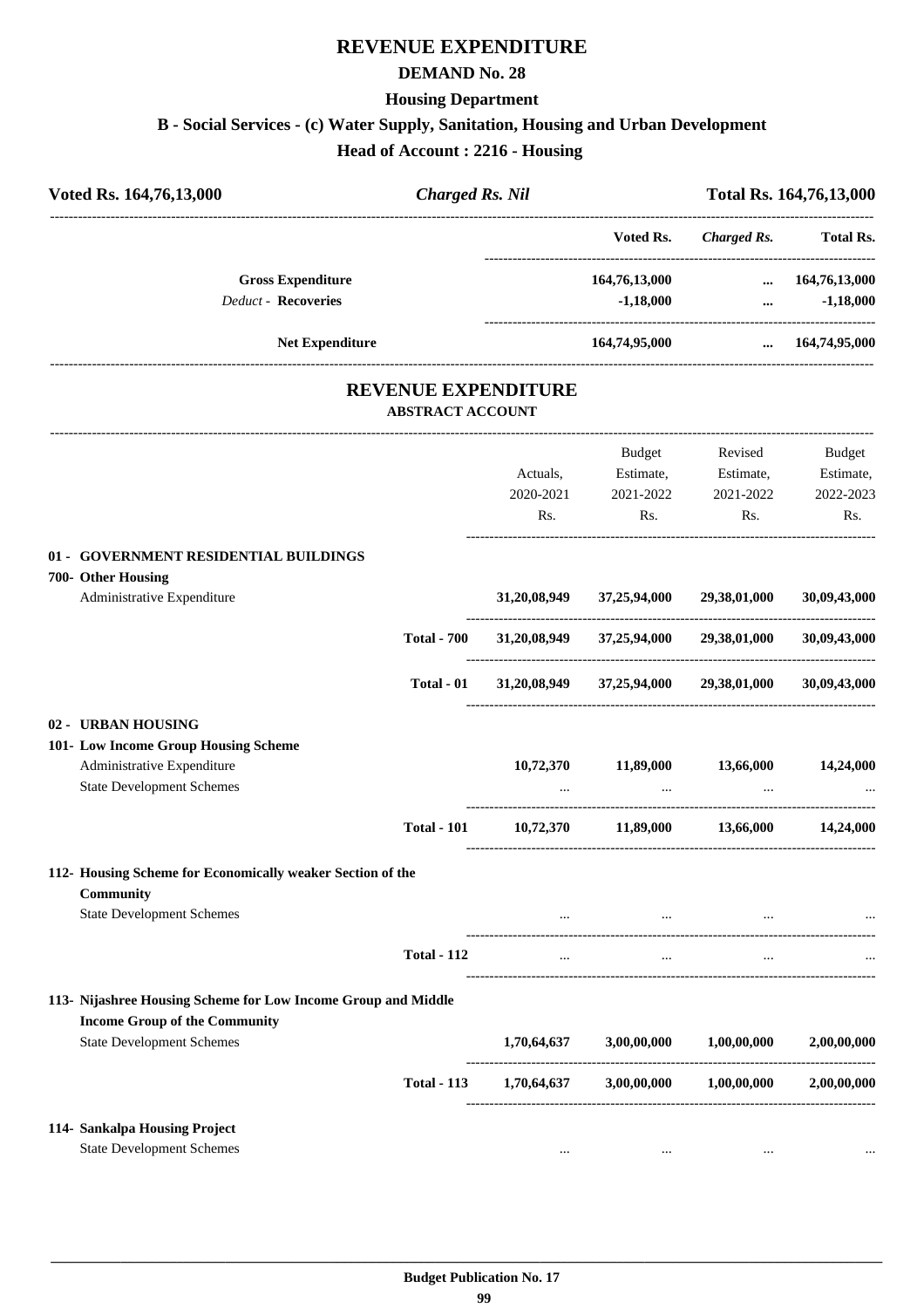## **REVENUE EXPENDITURE ABSTRACT ACCOUNT**

|                                                                                  |                                                     |                       | Budget                                                  | Revised                                    | Budget                    |
|----------------------------------------------------------------------------------|-----------------------------------------------------|-----------------------|---------------------------------------------------------|--------------------------------------------|---------------------------|
|                                                                                  |                                                     | Actuals,<br>2020-2021 | Estimate,                                               | Estimate,                                  | Estimate,<br>2022-2023    |
|                                                                                  |                                                     | Rs.                   | 2021-2022<br>Rs.                                        | 2021-2022<br>Rs.                           | Rs.                       |
|                                                                                  |                                                     |                       |                                                         |                                            |                           |
|                                                                                  | <b>Total - 114</b>                                  | $\cdots$              | $\cdots$                                                |                                            |                           |
|                                                                                  |                                                     |                       |                                                         |                                            |                           |
|                                                                                  | Total - 02                                          |                       | $1,81,37,007$ $3,11,89,000$ $1,13,66,000$               |                                            | 2.14.24.000               |
| 03 - RURAL HOUSING<br>106- Housing Scheme for Economically weaker Section of the |                                                     |                       |                                                         |                                            |                           |
| Community                                                                        |                                                     |                       |                                                         |                                            |                           |
| <b>State Development Schemes</b>                                                 |                                                     | 5,30,80,003           |                                                         | $10,50,00,000$ $3,50,00,000$               | 1,00,00,000               |
|                                                                                  | <b>Total - 106</b>                                  | 5,30,80,003           |                                                         | $10,50,00,000$ $3,50,00,000$ $1,00,00,000$ |                           |
| 107- Housing for permanent Tea Garden workers                                    |                                                     |                       |                                                         |                                            |                           |
| <b>State Development Schemes</b>                                                 |                                                     | 42,48,215             |                                                         | 38,00,00,000 32,66,67,000                  | 49,00,00,000              |
|                                                                                  | <b>Total - 107</b>                                  | 42,48,215             | 38,00,00,000                                            | 32,66,67,000                               | 49,00,00,000              |
|                                                                                  | $Total - 03$                                        | 5,73,28,218           | 48,50,00,000                                            | 36,16,67,000                               | 50,00,00,000              |
| 80 - GENERAL                                                                     |                                                     |                       |                                                         |                                            |                           |
| 001- Direction and Administration                                                |                                                     |                       |                                                         |                                            |                           |
| Administrative Expenditure                                                       |                                                     | 38, 35, 25, 635       | 42,56,00,000                                            | 43, 16, 78, 000                            | 46,10,56,000              |
|                                                                                  | <b>Total - 001</b>                                  | 38, 35, 25, 635       | 42,56,00,000                                            | 43, 16, 78, 000                            | 46,10,56,000              |
| 103- Assistance to Housing Board                                                 |                                                     |                       |                                                         |                                            |                           |
| Administrative Expenditure                                                       |                                                     | $\cdots$              | 37,74,000                                               | 19,70,000                                  | 75,00,000                 |
|                                                                                  | <b>Total - 103</b>                                  |                       | and the state                                           | 37,74,000 19,70,000                        | 75,00,000                 |
| 800- Other Expenditure                                                           |                                                     |                       |                                                         |                                            |                           |
| Administrative Expenditure<br><b>State Development Schemes</b>                   |                                                     | 25,62,92,866          |                                                         | 32,50,00,000 28,21,33,000                  | 35,66,90,000              |
|                                                                                  |                                                     |                       |                                                         | -------------------                        |                           |
|                                                                                  | <b>Total - 800</b>                                  | 25,62,92,866          | 32,50,00,000                                            | 28,21,33,000                               | 35,66,90,000              |
|                                                                                  | Total - 80                                          |                       | 63,98,18,501 75,43,74,000                               | 71,57,81,000                               | 82,52,46,000              |
|                                                                                  | <b>Grand Total - Gross</b>                          |                       | 102,72,92,675 164,31,57,000 138,26,15,000 164,76,13,000 |                                            |                           |
|                                                                                  | Voted                                               |                       | 102,72,92,675  164,31,57,000  138,26,15,000             |                                            | 164,76,13,000             |
|                                                                                  | Charged                                             |                       | $\cdots$                                                |                                            |                           |
|                                                                                  | <b>Administrative Expenditure</b>                   | 69,66,06,954          |                                                         | 80,31,57,000 72,88,15,000                  | 77,09,23,000              |
|                                                                                  | State Development Schemes 33,06,85,721 84,00,00,000 |                       |                                                         |                                            | 65,38,00,000 87,66,90,000 |
|                                                                                  |                                                     |                       |                                                         |                                            |                           |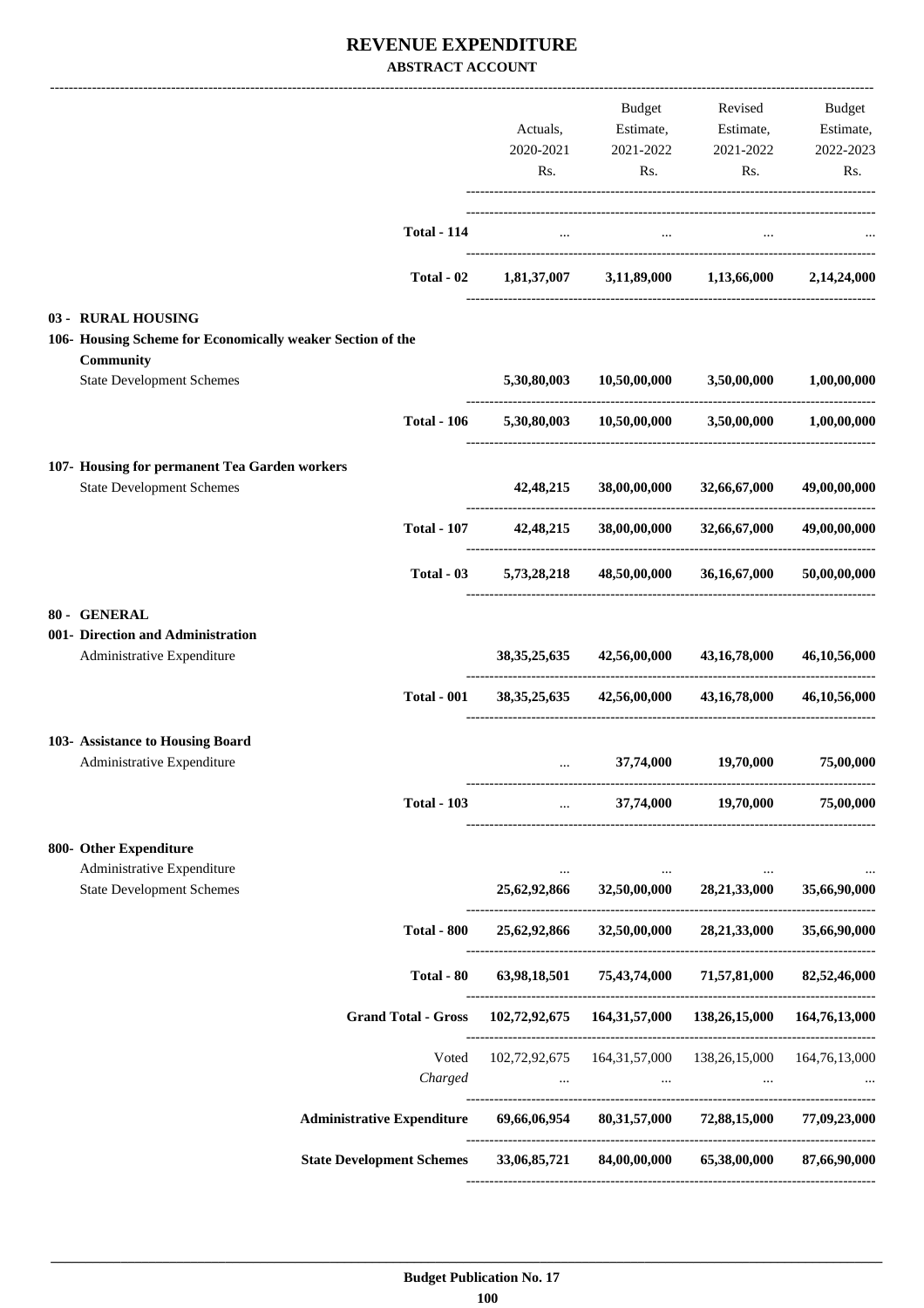## **REVENUE EXPENDITURE ABSTRACT ACCOUNT**

|                          | Actuals.<br>2020-2021<br>Rs. | <b>Budget</b><br>Estimate,<br>2021-2022<br>Rs. | Revised<br>Estimate,<br>2021-2022<br>Rs. | <b>Budget</b><br>Estimate,<br>2022-2023<br>Rs. |
|--------------------------|------------------------------|------------------------------------------------|------------------------------------------|------------------------------------------------|
| <b>Deduct Recoveries</b> | $-9,22,141$                  | $-25,000$                                      | $-1,18,000$                              | $-1,18,000$                                    |
| <b>Grand Total - Net</b> | 102,63,70,534                | 164, 31, 32, 000                               | 138,24,97,000                            | 164,74,95,000                                  |
| Voted<br>Charged         | 102.63.70.534<br>$\cdots$    | 164.31.32,000<br>$\cdots$                      | 138,24,97,000<br>                        | 164,74,95,000<br>                              |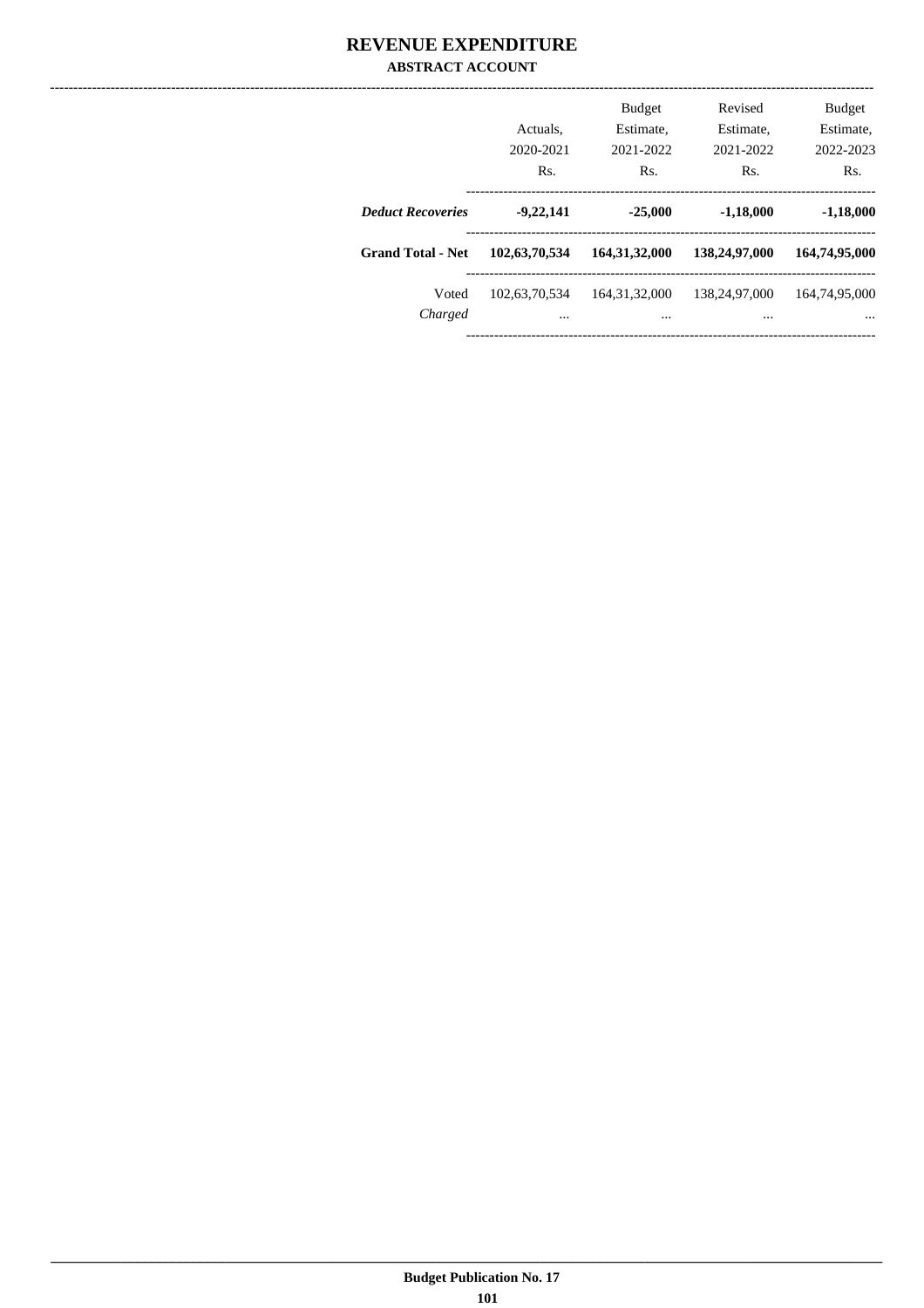|                                                                   | Actuals,<br>2020-2021<br>Rs. | Budget<br>Estimate,<br>2021-2022<br>Rs. | Revised<br>Estimate,<br>2021-2022<br>Rs.            | Budget<br>Estimate,<br>2022-2023<br>Rs. |
|-------------------------------------------------------------------|------------------------------|-----------------------------------------|-----------------------------------------------------|-----------------------------------------|
| DETAILED ACCOUNT NO. 2216-01-700 - OTHER HOUSING                  |                              |                                         |                                                     |                                         |
| 01 - GOVERNMENT RESIDENTIAL BUILDINGS                             |                              |                                         |                                                     |                                         |
| 700- Other Housing                                                |                              |                                         |                                                     |                                         |
| <b>Administrative Expenditure</b>                                 |                              |                                         |                                                     |                                         |
| 001- Maintanance and Repairs Requisitioned Buildings [HO]         |                              |                                         |                                                     |                                         |
| 19- Maintenance                                                   |                              |                                         |                                                     |                                         |
| 27- Minor Works/ Maintenance                                      |                              |                                         |                                                     |                                         |
| 002- Government Housing Schemes [HO]                              |                              |                                         |                                                     |                                         |
| 19- Maintenance                                                   |                              | 2,59,17,185 3,91,43,000                 | 3,50,00,000                                         | 3,50,00,000                             |
| Total - 2216-01-700-002                                           |                              |                                         | 2,59,17,185 3,91,43,000 3,50,00,000                 | 3.50,00,000                             |
| 005- Estate Management Estate Directorate [HO]                    |                              |                                         |                                                     |                                         |
| 01- Salaries                                                      |                              |                                         |                                                     |                                         |
| 01-Pay                                                            | 3,64,68,228                  | 3,99,56,000                             | 3,71,98,000                                         | 3,83,14,000                             |
| 14-Grade Pay                                                      |                              | $\ldots$                                |                                                     |                                         |
| 02-Dearness Allowance                                             | 1,83,060                     | 12,00,000                               | 14,88,000                                           | 22,99,000                               |
| 03-House Rent Allowance                                           | 38,40,316                    | 39,01,000                               | 35,34,000                                           | 36,40,000                               |
| 04-Ad hoc Bonus                                                   | 1,72,200                     | 1,91,000                                | 1,17,000                                            | 1,30,000                                |
| 07-Other Allowances                                               | 53,860                       | 47,000                                  | 55,000                                              | 57,000                                  |
| 12-Medical Allowance                                              | 36,000                       | 36,000                                  | 37,000                                              | 38,000                                  |
| Total - 2216-01-700-005-01                                        |                              |                                         | 4.07.53.664 4.53.31.000 4.24.29.000                 | 4,44,78,000                             |
| 02- Wages                                                         |                              | 16,74,210 16,15,000                     | 17,78,000                                           | 18,31,000                               |
| 11- Travel Expenses                                               |                              | 1,000                                   | 1,000                                               | 1,000                                   |
| 12- Medical Reimbursements under WBHS 2008<br>13- Office Expenses | 39,827                       | 1,18,000                                | 1,18,000                                            | 1,20,000                                |
| 01-Electricity                                                    | 10,42,37,342                 | 8,90,05,000                             | 6,90,05,000                                         | 7,07,85,000                             |
| 02-Telephone                                                      | 75,027                       | 1,00,000                                | 1,00,000                                            | 1,02,000                                |
| 03-Maintenance / P.O.L. for Office Vehicles                       | 2,75,346                     | 3,03,000                                | 4,00,000                                            | 4,00,000                                |
| 04-Other Office Expenses                                          | 95,636                       | 2,22,000                                | 2,22,000                                            | 2,26,000                                |
| Total - 2216-01-700-005-13                                        | 10,46,83,351                 | 8,96,30,000                             | 6,97,27,000                                         | 7,15,13,000                             |
| 14- Rents, Rates and Taxes                                        | 2,86,60,968                  | 1,20,53,000                             | 1,00,00,000                                         | 1,05,00,000                             |
| 19- Maintenance                                                   | 6,74,10,974                  | 11,42,92,000                            | 8,00,59,000                                         | 8,08,22,000                             |
| 26- Advertising and Publicity Expenses                            | 84, 57, 226                  | 12,42,000                               | 56,00,000                                           | 58,00,000                               |
| 27- Minor Works/ Maintenance                                      | 3,22,61,832                  | 6,60,88,000                             | 4,60,07,000                                         | 4,75,94,000                             |
| 28- Payment of Professional and Special Services                  |                              |                                         |                                                     |                                         |
| 02-Other charges                                                  | 3,186                        | 9,000                                   | 10,000                                              | 10,000                                  |
| 50- Other Charges                                                 | 99,969                       | 72,000                                  | 72,000                                              | 74,000                                  |
| Total - 2216-01-700-005                                           |                              |                                         | 28,40,45,207 33,04,51,000 25,58,01,000 26,27,43,000 |                                         |
| 008- Tools and Plan Charges of the Housing Directorate [HO]       |                              |                                         |                                                     |                                         |
| 19- Maintenance                                                   | 20,46,557                    | 30,00,000                               | 30,00,000                                           | 32,00,000                               |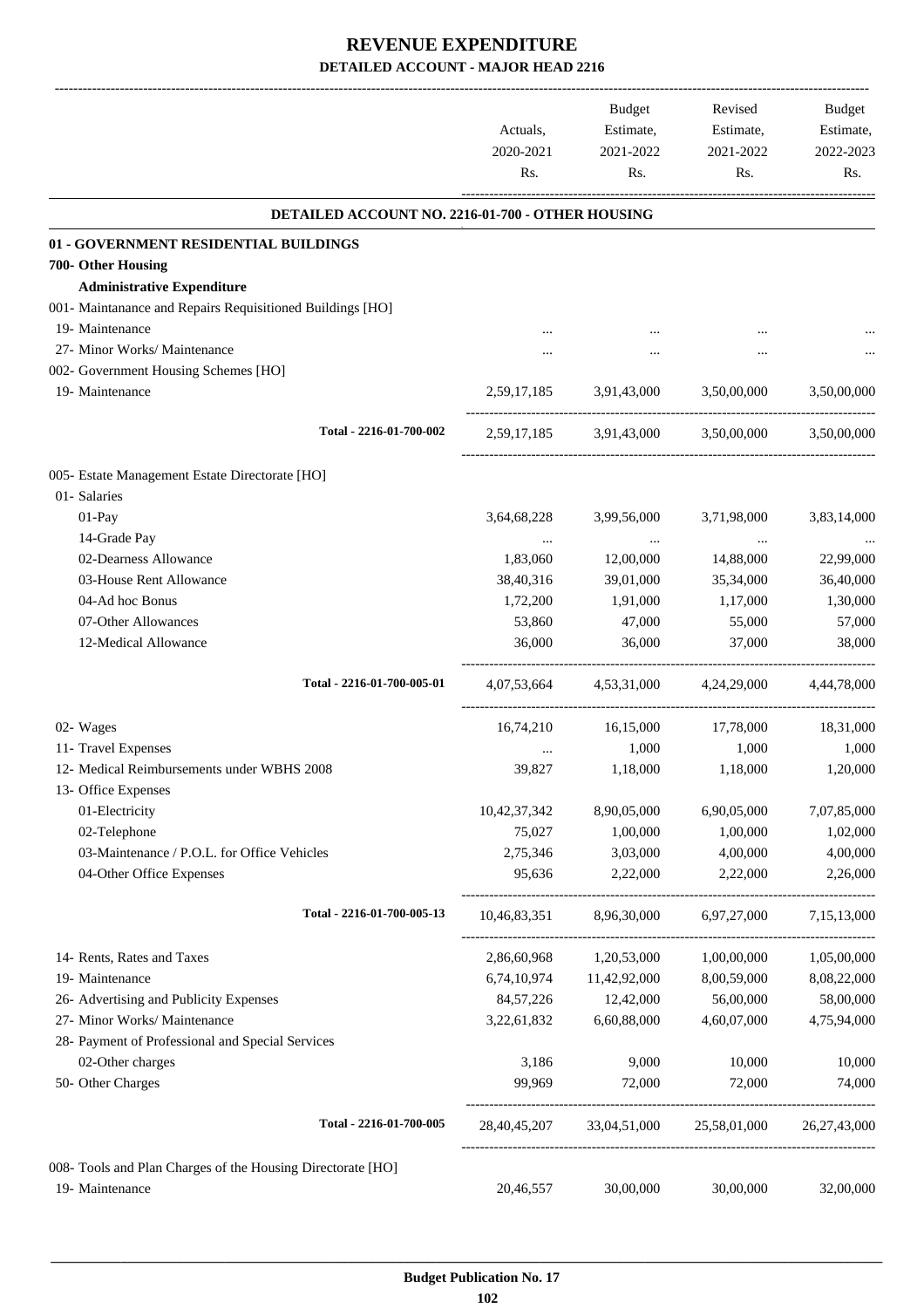|                                                                                                                                                                                                                    | Actuals,<br>2020-2021<br>Rs.         | <b>Budget</b><br>Estimate,<br>2021-2022<br>Rs. | Revised<br>Estimate,<br>2021-2022<br>Rs. | <b>Budget</b><br>Estimate,<br>2022-2023<br>Rs. |
|--------------------------------------------------------------------------------------------------------------------------------------------------------------------------------------------------------------------|--------------------------------------|------------------------------------------------|------------------------------------------|------------------------------------------------|
| Total - 2216-01-700-008                                                                                                                                                                                            | 20,46,557                            | 30,00,000                                      | 30,00,000                                | 32,00,000                                      |
| 009- Suspense [HO]<br>65- Cash Settlement Suspense Account<br>89- Stock<br>90- Miscellaneous works                                                                                                                 | $\cdots$<br><br>                     | $\cdots$<br>$\cdots$<br>$\cdots$               | $\cdots$<br>$\cdots$<br>$\cdots$         |                                                |
| <b>Total - Administrative Expenditure</b>                                                                                                                                                                          | 31,20,08,949                         | 37,25,94,000                                   | 29,38,01,000                             | 30,09,43,000                                   |
| Total - 2216-01-700                                                                                                                                                                                                | 31,20,08,949                         | 37,25,94,000                                   | 29,38,01,000                             | 30,09,43,000                                   |
| Voted<br>Charged                                                                                                                                                                                                   | 31,20,08,949<br>$\cdots$             | 37,25,94,000<br>$\cdots$                       | 29,38,01,000                             | 30,09,43,000                                   |
| DETAILED ACCOUNT NO. 2216-02-101 - LOW INCOME GROUP HOUSING SCHEME<br>02 - URBAN HOUSING<br>101- Low Income Group Housing Scheme<br><b>Administrative Expenditure</b><br>001- Low Income Group Housing Scheme [HO] |                                      |                                                |                                          |                                                |
| 01- Salaries<br>01-Pay<br>14-Grade Pay                                                                                                                                                                             | 9,87,200                             | 10,34,000                                      | 11,60,000                                | 12,00,000                                      |
| 02-Dearness Allowance<br>03-House Rent Allowance<br>04-Ad hoc Bonus<br>07-Other Allowances                                                                                                                         | $\cdots$<br>4,986<br>75,984<br>4,200 | $\ldots$<br>32,000<br>89,000<br>5,000          | $\cdots$<br>40,000<br>1,15,000<br>5,000  | 48,000<br>1,20,000<br>7,000                    |
| 12-Medical Allowance                                                                                                                                                                                               | $\cdots$                             | $\cdots$                                       |                                          |                                                |
| Total - 2216-02-101-001-01<br>07- Medical Reimbursements                                                                                                                                                           | 10,72,370<br>$\cdots$                | 11,60,000<br>$\ldots$                          | 13,20,000<br>$\cdots$                    | 13,75,000                                      |
| 11- Travel Expenses<br>12- Medical Reimbursements under WBHS 2008<br>13- Office Expenses                                                                                                                           | <br>$\cdots$                         | 1,000<br>13,000                                | 1,000<br>30,000                          | 1,000<br>33,000                                |
| 04-Other Office Expenses<br>50- Other Charges                                                                                                                                                                      | $\cdots$<br>$\cdots$                 | 12,000<br>3,000                                | 12,000<br>3,000                          | 12,000<br>3,000                                |
| <b>Total - Administrative Expenditure</b>                                                                                                                                                                          | 10,72,370                            | 11,89,000                                      | 13,66,000                                | 14,24,000                                      |
| Total - 2216-02-101                                                                                                                                                                                                | 10,72,370                            | 11,89,000                                      | 13,66,000                                | 14,24,000                                      |
| Voted                                                                                                                                                                                                              | 10,72,370                            | 11,89,000                                      | 13,66,000                                | 14,24,000                                      |
| Charged                                                                                                                                                                                                            | $\cdots$                             | $\cdots$                                       | $\cdots$                                 |                                                |

-----------------------------------------------------------------------------------------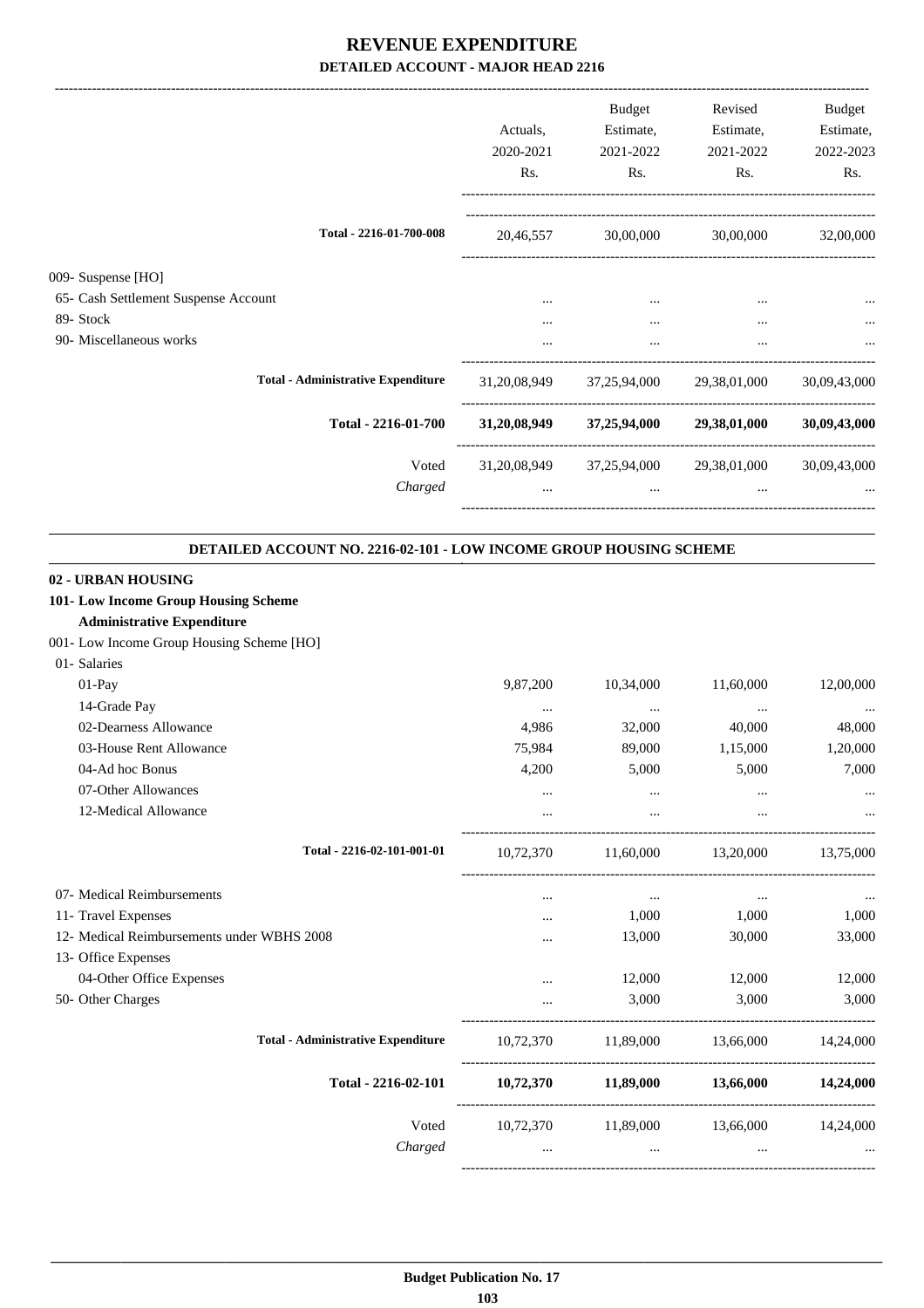|                                                                                                 |           | Budget    | Revised   | Budget    |
|-------------------------------------------------------------------------------------------------|-----------|-----------|-----------|-----------|
|                                                                                                 | Actuals,  | Estimate, | Estimate, | Estimate, |
|                                                                                                 | 2020-2021 | 2021-2022 | 2021-2022 | 2022-2023 |
|                                                                                                 | Rs.       | Rs.       | Rs.       | Rs.       |
| <b>DETAILED ACCOUNT NO. 2216-02-112 - HOUSING SCHEME FOR ECONOMICALLY WEAKER SECTION OF THE</b> |           |           |           |           |
| <b>COMMUNITY</b>                                                                                |           |           |           |           |
| 02 - URBAN HOUSING                                                                              |           |           |           |           |
| 112- Housing Scheme for Economically weaker Section of the                                      |           |           |           |           |
| <b>Community</b>                                                                                |           |           |           |           |
| <b>State Development Schemes</b>                                                                |           |           |           |           |
| 001- Housing Scheme for Economically weaker Section of the                                      |           |           |           |           |
| Community under GITANJALI HOUSING SCHEME (GTNJLI)                                               |           |           |           |           |
| [HO]                                                                                            |           |           |           |           |
| 35- Grants for creation of Capital Assets                                                       |           |           | $\cdots$  |           |
| Total - 2216-02-112                                                                             | .         |           | $\cdots$  | $\cdots$  |
|                                                                                                 |           |           |           |           |
| Voted                                                                                           | $\cdots$  |           | $\cdots$  | $\cdots$  |
| Charged                                                                                         | $\cdots$  | $\cdots$  | $\cdots$  | $\cdots$  |

#### **DETAILED ACCOUNT NO. 2216-02-113 - NIJASHREE HOUSING SCHEME FOR LOW INCOME GROUP AND MIDDLE INCOME GROUP OF THE COMMUNITY .**

-----------------------------------------------------------------------------------------

-----------------------------------------------------------------------------------------

.

#### **02 - URBAN HOUSING**

| 113- Nijashree Housing Scheme for Low Income Group and         |             |             |             |             |
|----------------------------------------------------------------|-------------|-------------|-------------|-------------|
| <b>Middle Income Group of the Community</b>                    |             |             |             |             |
| <b>State Development Schemes</b>                               |             |             |             |             |
| 001 - Nijashree Housing Scheme for Low Income Group and Middle |             |             |             |             |
| Income Group of the Community [HO]                             |             |             |             |             |
| 35- Grants for creation of Capital Assets                      | 1,70,64,637 | 3,00,00,000 | 1.00.00.000 | 2,00,00,000 |
| <b>Total - State Development Schemes</b>                       | 1,70,64,637 | 3,00,00,000 | 1,00,00,000 | 2,00,00,000 |
| Total - 2216-02-113                                            | 1,70,64,637 | 3,00,00,000 | 1,00,00,000 | 2,00,00,000 |
| Voted                                                          | 1.70.64.637 | 3,00,00,000 | 1,00,00,000 | 2,00,00,000 |
| Charged                                                        | $\cdots$    | $\cdots$    | $\cdots$    | $\cdots$    |
|                                                                |             |             |             |             |

#### **DETAILED ACCOUNT NO. 2216-02-114 - SANKALPA HOUSING PROJECT .**

| 02 - URBAN HOUSING                        |                     |          |          |              |
|-------------------------------------------|---------------------|----------|----------|--------------|
| 114- Sankalpa Housing Project             |                     |          |          |              |
| <b>State Development Schemes</b>          |                     |          |          |              |
| 001- Sankalpa Housing Project [HO]        |                     |          |          |              |
| 35- Grants for creation of Capital Assets |                     |          |          | <br>$\cdots$ |
|                                           | Total - 2216-02-114 | $\cdots$ | $\cdots$ | <br>$\cdots$ |
|                                           | Voted               | $\cdots$ |          | <br>$\cdots$ |
|                                           | Charged             |          | $\cdots$ | <br>$\cdots$ |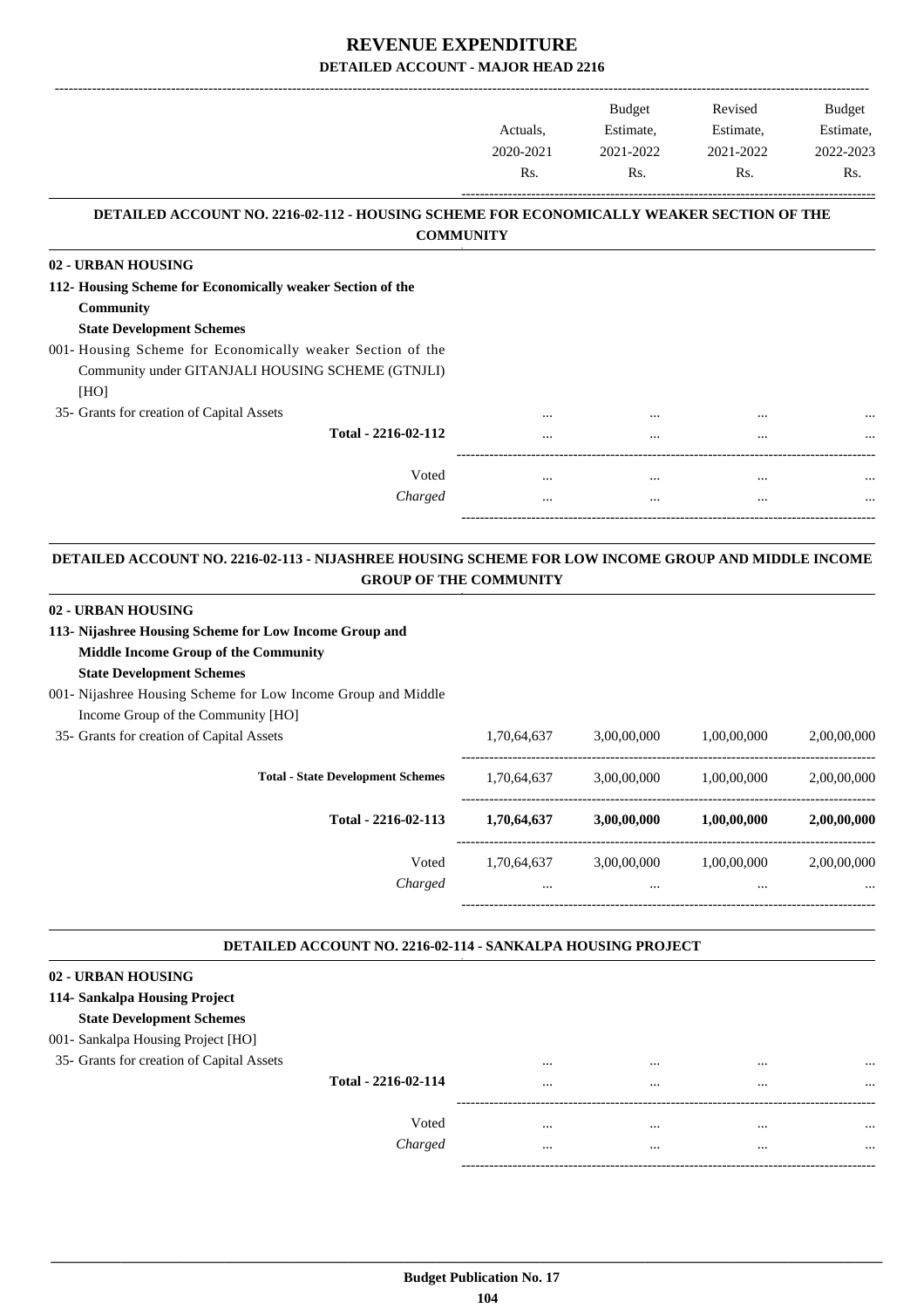|                                                                                          |             | Budget       | Revised      | Budget       |
|------------------------------------------------------------------------------------------|-------------|--------------|--------------|--------------|
|                                                                                          | Actuals,    | Estimate,    | Estimate,    | Estimate,    |
|                                                                                          | 2020-2021   | 2021-2022    | 2021-2022    | 2022-2023    |
|                                                                                          | Rs.         | Rs.          | Rs.          | Rs.          |
| DETAILED ACCOUNT NO. 2216-03-106 - HOUSING SCHEME FOR ECONOMICALLY WEAKER SECTION OF THE |             |              |              |              |
| <b>COMMUNITY</b>                                                                         |             |              |              |              |
| 03 - RURAL HOUSING                                                                       |             |              |              |              |
| 106- Housing Scheme for Economically weaker Section of the<br>Community                  |             |              |              |              |
| <b>State Development Schemes</b>                                                         |             |              |              |              |
| 002- SNEHALAYA [HO]                                                                      |             |              |              |              |
| 35- Grants for creation of Capital Assets                                                | 5,24,96,000 | 10,00,00,000 | 3,33,33,000  | 90,00,000    |
| 50- Other Charges                                                                        | 5,84,003    | 50,00,000    | 16,67,000    | 10,00,000    |
| <b>Total - State Development Schemes</b>                                                 | 5,30,80,003 | 10,50,00,000 | 3,50,00,000  | 1,00,00,000  |
| <b>State Development Schemes</b>                                                         |             |              |              |              |
| 001- Housing Scheme for Economically weaker Section of the                               |             |              |              |              |
| Community under GITANJALI HOUSING SCHEME (GTNJLI)                                        |             |              |              |              |
| [HO]                                                                                     |             |              |              |              |
|                                                                                          |             |              |              |              |
| 35- Grants for creation of Capital Assets<br>Total - 2216-03-106                         | 5,30,80,003 | 10,50,00,000 | 3,50,00,000  | 1,00,00,000  |
|                                                                                          |             |              |              |              |
| Voted                                                                                    | 5,30,80,003 | 10,50,00,000 | 3,50,00,000  | 1,00,00,000  |
| Charged                                                                                  |             |              |              |              |
|                                                                                          |             |              |              |              |
| <b>DETAILED ACCOUNT NO. 2216-03-107 - HOUSING FOR PERMANENT TEA GARDEN WORKERS</b>       |             |              |              |              |
| 03 - RURAL HOUSING                                                                       |             |              |              |              |
| 107- Housing for permanent Tea Garden workers                                            |             |              |              |              |
| <b>State Development Schemes</b>                                                         |             |              |              |              |
| 001- CHAA SUNDARI [HO]                                                                   |             |              |              |              |
| 35- Grants for creation of Capital Assets                                                | 42,48,215   | 38,00,00,000 | 32,66,67,000 | 49,00,00,000 |
| <b>Total - State Development Schemes</b>                                                 | 42, 48, 215 | 38,00,00,000 | 32,66,67,000 | 49,00,00,000 |
| Total - 2216-03-107                                                                      | 42, 48, 215 | 38,00,00,000 | 32,66,67,000 | 49,00,00,000 |
| Voted                                                                                    | 42, 48, 215 | 38,00,00,000 | 32,66,67,000 | 49,00,00,000 |
| Charged                                                                                  |             |              |              |              |
|                                                                                          |             |              |              |              |
| <b>DETAILED ACCOUNT NO. 2216-80-001 - DIRECTION AND ADMINISTRATION</b>                   |             |              |              |              |

| 80 - GENERAL                      |              |              |              |              |
|-----------------------------------|--------------|--------------|--------------|--------------|
| 001- Direction and Administration |              |              |              |              |
| <b>Administrative Expenditure</b> |              |              |              |              |
| 001- Housing Directorate [HO]     |              |              |              |              |
| 01- Salaries                      |              |              |              |              |
| $01-Pav$                          | 32,46,57,024 | 35.44.65.000 | 35,50,00,000 | 37,60,85,000 |
| 14-Grade Pay                      | 20,400       |              |              | $\cdots$     |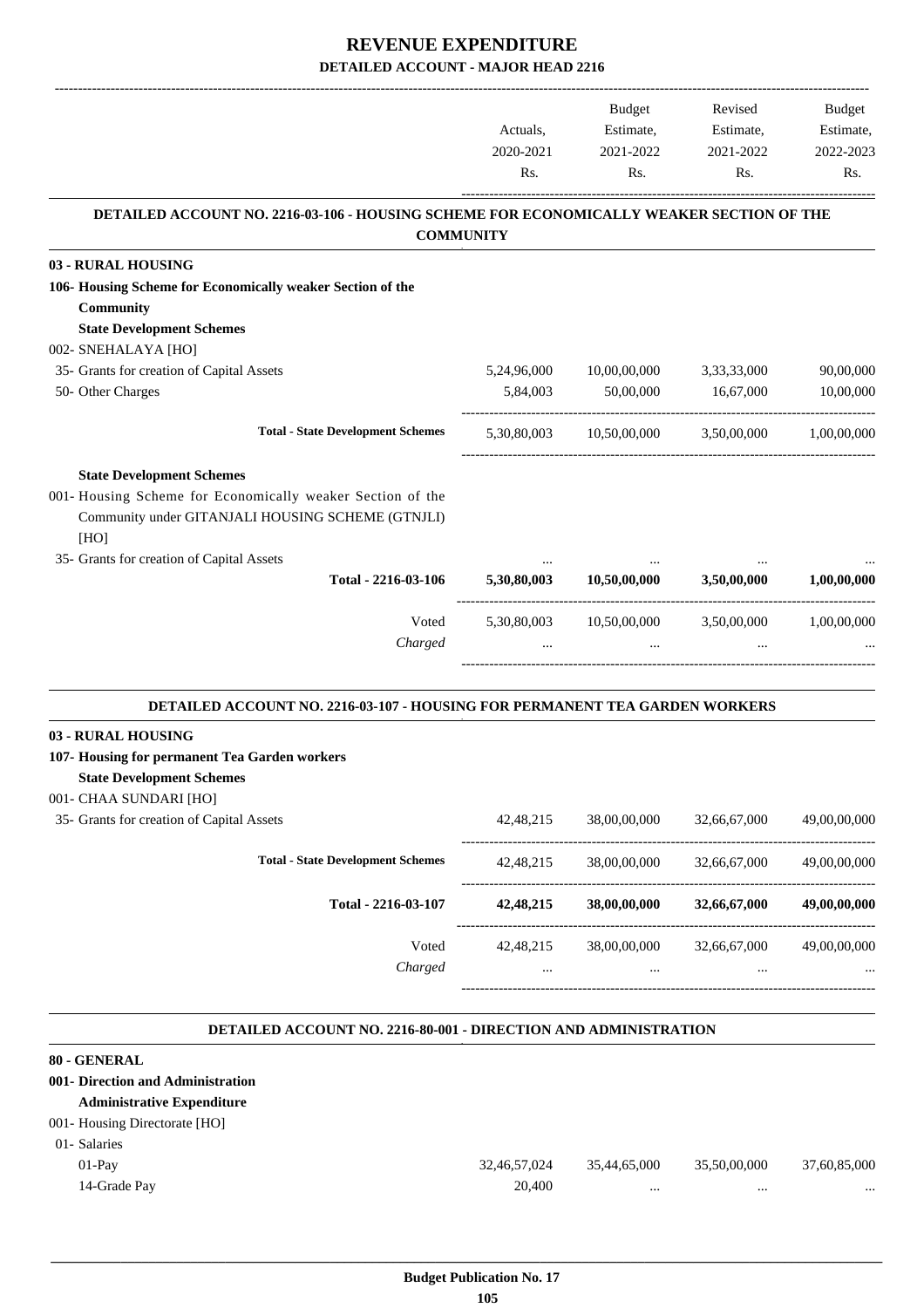|                                             |                 | <b>Budget</b> | Revised         | <b>Budget</b>   |
|---------------------------------------------|-----------------|---------------|-----------------|-----------------|
|                                             | Actuals,        | Estimate,     | Estimate,       | Estimate,       |
|                                             | 2020-2021       | 2021-2022     | 2021-2022       | 2022-2023       |
|                                             | Rs.             | Rs.           | Rs.             | Rs.             |
| 02-Dearness Allowance                       | 21, 17, 721     | 1,06,34,000   | 1,32,46,000     | 2,04,65,000     |
| 03-House Rent Allowance                     | 2,87,74,289     | 3,10,74,000   | 3,20,59,000     | 3,24,03,000     |
| 04-Ad hoc Bonus                             | 14,20,724       | 14,82,000     | 14,50,000       | 15,00,000       |
| 07-Other Allowances                         | 2,89,640        | 9,23,000      | 2,98,000        | 3,07,000        |
| 11-Compensatory Allowance                   | 24,000          | 38,000        | 38,000          | 38,000          |
| 12-Medical Allowance                        | 10,37,616       | 10,81,000     | 10,58,000       | 10,79,000       |
| Total - 2216-80-001-001-01                  | 35,83,41,414    | 39,96,97,000  | 40,31,49,000    | 43, 18, 77, 000 |
| 02- Wages                                   | 2,19,77,400     | 2,20,00,000   | 2,35,38,000     | 2,40,38,000     |
| 07- Medical Reimbursements                  |                 |               |                 |                 |
| 11- Travel Expenses                         | 1,02,614        | 1,76,000      | 1,76,000        | 1,80,000        |
| 12- Medical Reimbursements under WBHS 2008  | 4,56,901        | 7,95,000      | 20,10,000       | 21,00,000       |
| 13- Office Expenses                         |                 |               |                 |                 |
| 01-Electricity                              | 7,59,342        | 6,90,000      | 6,90,000        | 7,04,000        |
| 02-Telephone                                | 5,87,940        | 6,15,000      | 6,15,000        | 6,27,000        |
| 03-Maintenance / P.O.L. for Office Vehicles | 74,304          | 2,03,000      | 76,000          | 78,000          |
| 04-Other Office Expenses                    | 12,25,720       | 14,24,000     | 14,24,000       | 14,52,000       |
| Total - 2216-80-001-001-13                  | 26,47,306       | 29,32,000     | 28,05,000       | 28,61,000       |
| 14- Rents, Rates and Taxes                  |                 |               |                 |                 |
| <b>Total - Administrative Expenditure</b>   | 38, 35, 25, 635 | 42,56,00,000  | 43,16,78,000    | 46, 10, 56, 000 |
| Total - 2216-80-001                         | 38, 35, 25, 635 | 42,56,00,000  | 43, 16, 78, 000 | 46,10,56,000    |
| Voted                                       | 38, 35, 25, 635 | 42,56,00,000  | 43, 16, 78, 000 | 46, 10, 56, 000 |
| Charged                                     |                 |               |                 |                 |
|                                             |                 |               |                 |                 |

### **DETAILED ACCOUNT NO. 2216-80-103 - ASSISTANCE TO HOUSING BOARD**

.

| 80 - GENERAL                                                     |          |           |           |           |
|------------------------------------------------------------------|----------|-----------|-----------|-----------|
| 103- Assistance to Housing Board                                 |          |           |           |           |
| <b>Administrative Expenditure</b>                                |          |           |           |           |
| 001- Grants to West Bengal Housing Industry Regulatory Authority |          |           |           |           |
| (WBHIRA) [HO]                                                    |          |           |           |           |
| 31- Grants-in-aid-GENERAL                                        |          |           |           |           |
| 02-Other Grants                                                  | $\cdots$ | 17,50,000 | 4,50,000  |           |
| 36- Grants-in-aid-Salaries                                       | $\cdots$ | 20,24,000 | 15,20,000 | $\cdots$  |
| Total - 2216-80-103-001                                          | $\cdots$ | 37,74,000 | 19,70,000 | $\cdots$  |
| 002- West Bengal Real Estate Regulatory Authority (WBRERA) [HO]  |          |           |           |           |
| 31- Grants-in-aid-GENERAL                                        |          |           |           |           |
| 02-Other Grants                                                  | $\cdots$ | $\cdots$  | $\cdots$  | 25,00,000 |
| 36- Grants-in-aid-Salaries                                       | $\cdots$ | $\cdots$  | $\cdots$  | 50,00,000 |
|                                                                  |          |           |           |           |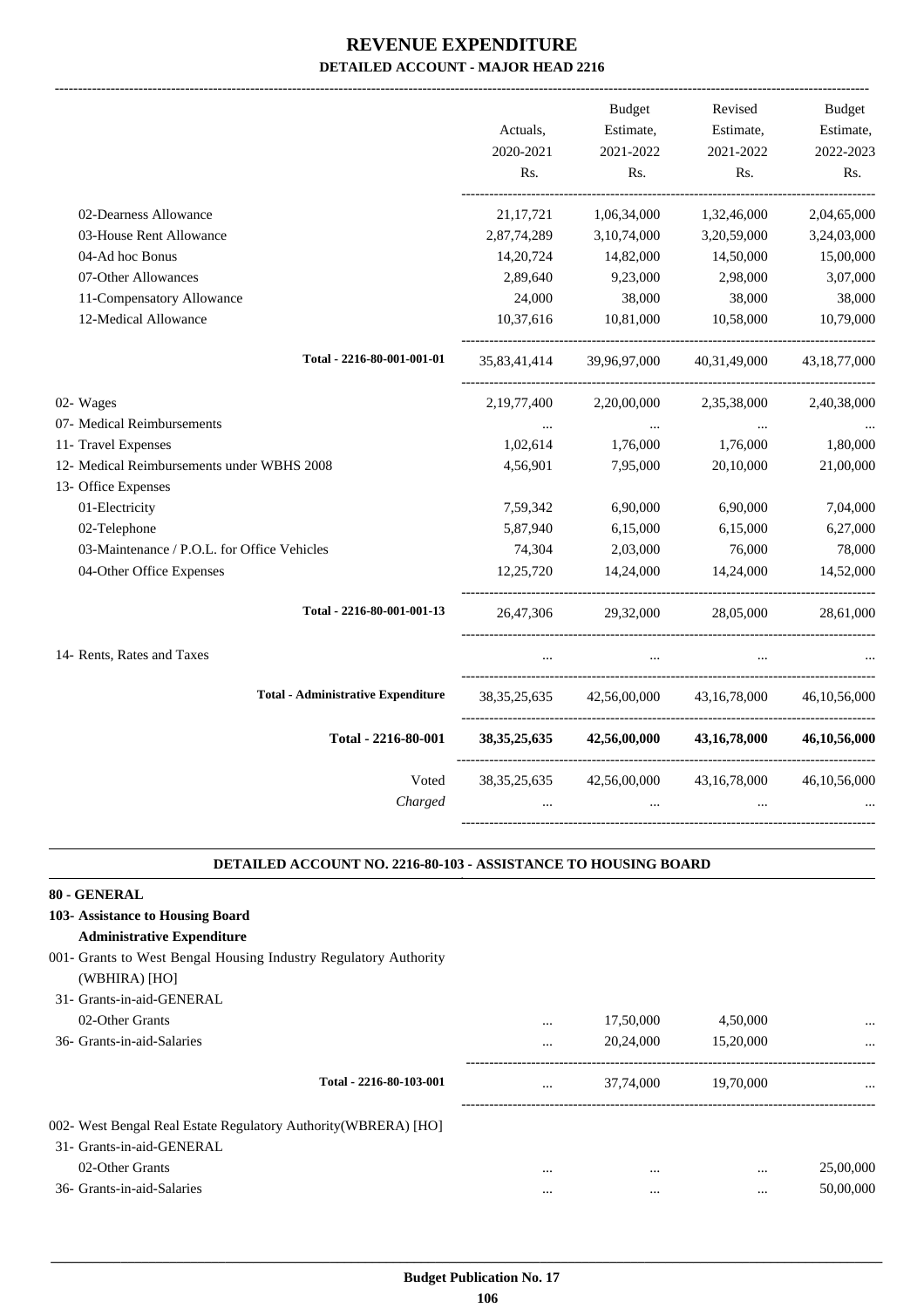|                                           | Actuals.<br>2020-2021<br>Rs. | <b>Budget</b><br>Estimate,<br>2021-2022<br>Rs. | Revised<br>Estimate,<br>2021-2022<br>Rs. | <b>Budget</b><br>Estimate,<br>2022-2023<br>Rs. |
|-------------------------------------------|------------------------------|------------------------------------------------|------------------------------------------|------------------------------------------------|
| Total - 2216-80-103-002                   | $\cdots$                     | $\cdots$                                       | $\cdots$                                 | 75,00,000                                      |
| <b>Total - Administrative Expenditure</b> | $\cdots$                     | 37,74,000                                      | 19,70,000                                | 75,00,000                                      |
| Total - 2216-80-103                       | $\cdots$                     | 37,74,000                                      | 19,70,000                                | 75,00,000                                      |
| Voted<br>Charged                          | $\cdots$<br>$\cdots$         | 37,74,000<br>$\cdots$                          | 19,70,000<br>$\cdots$                    | 75,00,000<br>                                  |

.

-------------------------------------------------------------------------------------------------------------------------------------------------------------------------------

#### **DETAILED ACCOUNT NO. 2216-80-800 - OTHER EXPENDITURE .**

### **80 - GENERAL**

| 800- Other Expenditure                   |                 |              |                 |              |
|------------------------------------------|-----------------|--------------|-----------------|--------------|
| <b>State Development Schemes</b>         |                 |              |                 |              |
| 001- Works-Charged Establishment [HO]    |                 |              |                 |              |
| 02- Wages                                | 49,95,751       | 50,00,000    | 88,00,000       | 77,65,000    |
| 50- Other Charges                        | $\cdots$        | $\cdots$     | $\cdots$        | $\cdots$     |
| 78- Outsourcing of Services              | 25, 12, 97, 115 | 32,00,00,000 | 27, 33, 33, 000 | 34,89,25,000 |
| <b>Total - State Development Schemes</b> | 25.62.92.866    | 32,50,00,000 | 28.21.33.000    | 35.66.90.000 |
| Total - 2216-80-800                      | 25,62,92,866    | 32,50,00,000 | 28, 21, 33, 000 | 35,66,90,000 |
| Voted                                    | 25,62,92,866    | 32,50,00,000 | 28, 21, 33, 000 | 35,66,90,000 |
| Charged                                  | $\cdots$        | $\cdots$     | $\cdots$        | $\cdots$     |
|                                          |                 |              |                 |              |

## **DETAILED ACCOUNT NO. 2216 - DEDUCT RECOVERIES IN REDUCTION OF EXPENDITURE**

**--------------------------------------------------------------------------------------------------------------------------------------------------------------------------------**

| 01 - GOVERNMENT RESIDENTIAL BUILDINGS                    |             |          |           |           |
|----------------------------------------------------------|-------------|----------|-----------|-----------|
| 700- Other Housing                                       |             |          |           |           |
| Administrative Expenditure                               |             |          |           |           |
| 001-Maintanance and Repairs Requisitioned Buildings [HO] |             |          |           |           |
| 70-Deduct Recoveries                                     |             |          |           |           |
| 01-Others                                                | $\cdots$    | $\cdots$ | $\cdots$  | $\cdots$  |
| 02-W.B.H.S. 2008                                         | $\cdots$    | $\cdots$ | $\cdots$  | $\ddotsc$ |
| 002-Government Housing Schemes [HO]                      |             |          |           |           |
| 70-Deduct Recoveries                                     |             |          |           |           |
| 01-Others                                                | $-7,84,636$ | $\cdots$ | $-10,000$ | $-10,000$ |
| 005-Estate Management Estate Directorate [HO]            |             |          |           |           |
| 70-Deduct Recoveries                                     |             |          |           |           |
| 01-Others                                                | $-739$      | $-1,000$ | $-1,000$  | $-1,000$  |
| 02-W.B.H.S. 2008                                         | $\cdots$    | $-1,000$ | $\cdots$  | $\ddotsc$ |
| 009-Suspense [HO]                                        |             |          |           |           |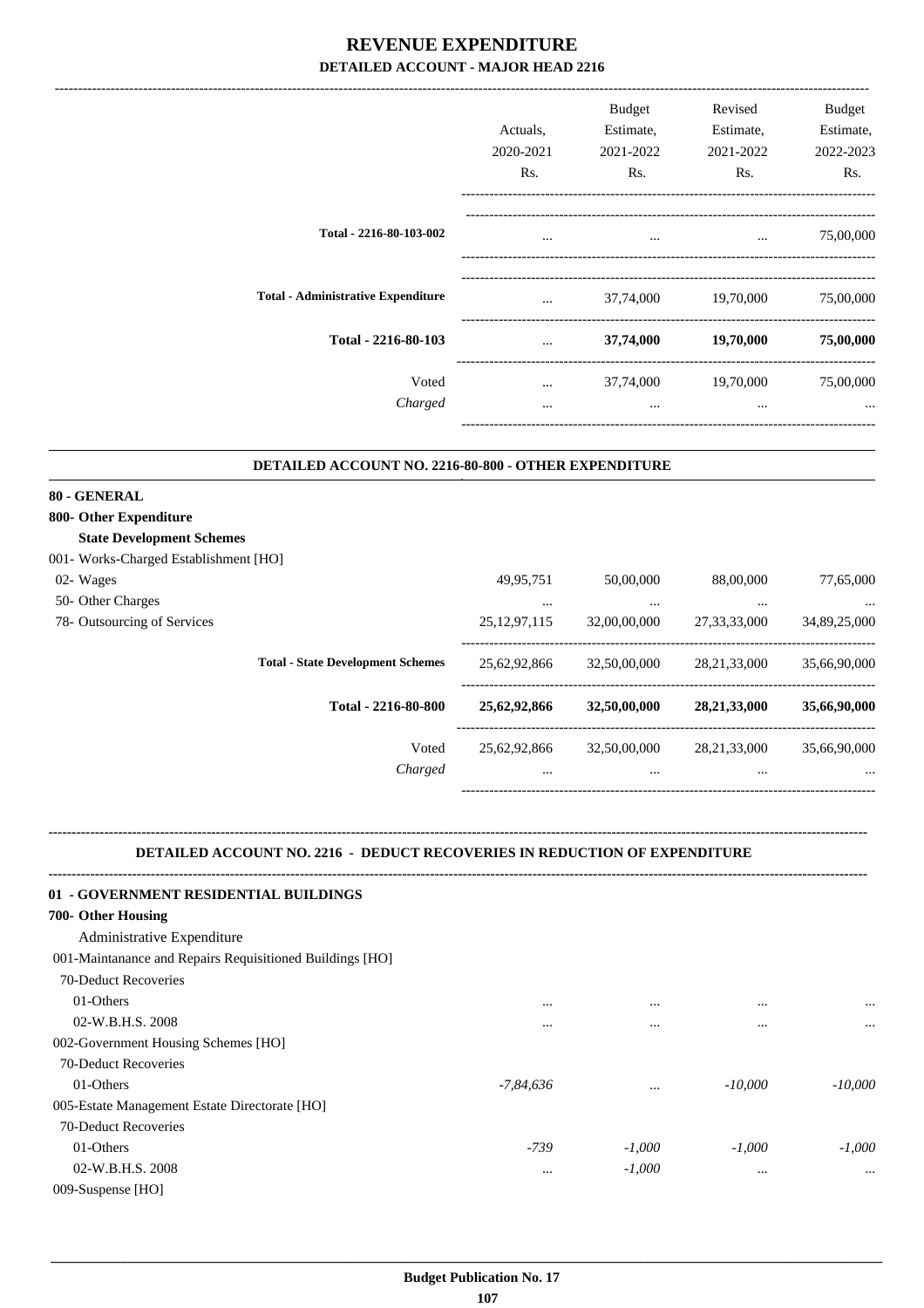|                                                                             | Actuals,<br>2020-2021<br>Rs.  | Budget<br>Estimate,<br>2021-2022<br>Rs.           | Revised<br>Estimate,<br>2021-2022<br>Rs. | <b>Budget</b><br>Estimate,<br>2022-2023<br>Rs. |
|-----------------------------------------------------------------------------|-------------------------------|---------------------------------------------------|------------------------------------------|------------------------------------------------|
| 70-Deduct Recoveries                                                        |                               |                                                   |                                          |                                                |
| 01-Others                                                                   | $\cdots$                      | $-1,000$                                          | $-1,000$                                 | $-1,000$                                       |
| 02-W.B.H.S. 2008                                                            | $\cdots$                      | $-1,000$                                          | $\ddots$                                 |                                                |
| Total - 700 - Deduct - Recoveries                                           | -7,85,375                     |                                                   | $-4,000$ $-12,000$                       | $-12,000$                                      |
| 911- Deduct Recoveries of Overpayments                                      |                               |                                                   |                                          |                                                |
| Administrative Expenditure                                                  |                               |                                                   |                                          |                                                |
| 002-Government Housing Schemes [HO]                                         |                               |                                                   |                                          |                                                |
| 70-Deduct Recoveries                                                        |                               |                                                   |                                          |                                                |
| 01-Others                                                                   |                               | $-1,000$                                          | $-1,000$                                 | $-1,000$                                       |
| 004-Charges in Connection with Government Housing Scheme [HO]               |                               |                                                   |                                          |                                                |
| 70-Deduct Recoveries                                                        |                               |                                                   |                                          |                                                |
| 01-Others                                                                   |                               | $-1,000$                                          | $-1,000$                                 | $-1,000$                                       |
| 005-Estate management Estate Directorate [HO]                               |                               |                                                   |                                          |                                                |
| 70-Deduct Recoveries                                                        |                               |                                                   |                                          |                                                |
| 01-Others                                                                   |                               | $-1,000$                                          | $-1,000$                                 | $-1,000$                                       |
| 009-Suspense [HO]                                                           |                               |                                                   |                                          |                                                |
| 70-Deduct Recoveries                                                        |                               |                                                   |                                          |                                                |
| 01-Others                                                                   |                               | $-1,000$<br>. _ _ _ _ _ _ _ _ _ _ _ _ _ _ _ _ _ _ | $-1,000$                                 | $-1,000$                                       |
| Total - 911 - Deduct - Recoveries                                           | $\cdots$                      | $-4,000$                                          | $-4,000$                                 | $-4,000$                                       |
| 02- URBAN HOUSING                                                           |                               |                                                   |                                          |                                                |
| 101- Low Income Group Housing Scheme                                        |                               |                                                   |                                          |                                                |
| Administrative Expenditure                                                  |                               |                                                   |                                          |                                                |
| 001-Low Income Group Housing Scheme [HO]                                    |                               |                                                   |                                          |                                                |
| 70-Deduct Recoveries                                                        |                               |                                                   |                                          |                                                |
| 01-Others                                                                   | $-46,150$                     | $-1,000$                                          | $-30,000$                                | $-30,000$                                      |
| 02-W.B.H.S. 2008                                                            | $\cdots$                      | $-1,000$                                          | $\cdots$                                 |                                                |
| Total - 101 - Deduct - Recoveries                                           |                               | $-46,150$ $-2,000$ $-30,000$                      |                                          | $-30,000$                                      |
| 111- Salt Lake Scheme                                                       |                               |                                                   |                                          |                                                |
| Administrative Expenditure                                                  |                               |                                                   |                                          |                                                |
| 001-Salt Lake Reclamation Scheme [HO]                                       |                               |                                                   |                                          |                                                |
| 70-Deduct Recoveries                                                        |                               |                                                   |                                          |                                                |
| 01-Others                                                                   | $\cdots$                      | $-1,000$                                          | $-1,000$                                 | $-1,000$                                       |
| 02-W.B.H.S. 2008                                                            | $\cdots$<br>----------------- | $-1,000$                                          | $\cdots$                                 |                                                |
| Total - 111 - Deduct - Recoveries                                           | $\cdots$                      | $-2,000$                                          | $-1,000$                                 | $-1,000$                                       |
| 03- RURAL HOUSING                                                           |                               |                                                   |                                          |                                                |
| 911- Deduct Recoveries of Overpayments                                      |                               |                                                   |                                          |                                                |
| <b>State Development Schemes</b>                                            |                               |                                                   |                                          |                                                |
| 001-Night Shelter Programme in Municipal Areas [HO]<br>70-Deduct Recoveries |                               |                                                   |                                          |                                                |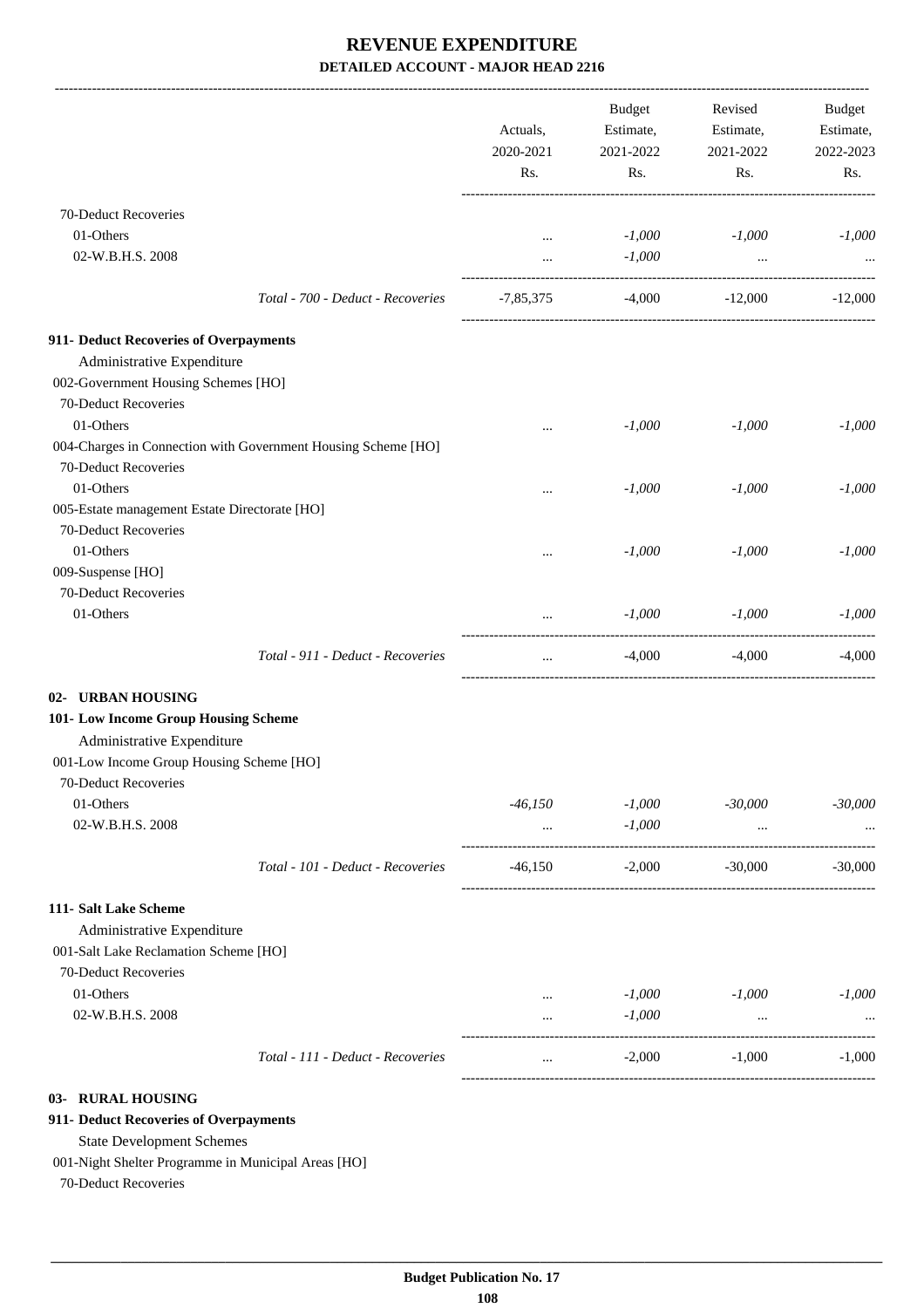|                                                                                                                            |                                                           | Actuals,<br>2020-2021<br>Rs. | <b>Budget</b><br>Estimate,<br>2021-2022<br>Rs. | Revised<br>Estimate,<br>2021-2022<br>Rs. | Budget<br>Estimate,<br>2022-2023<br>Rs. |
|----------------------------------------------------------------------------------------------------------------------------|-----------------------------------------------------------|------------------------------|------------------------------------------------|------------------------------------------|-----------------------------------------|
| 01-Others                                                                                                                  |                                                           | $\ldots$                     | $\ldots$                                       | $\cdots$                                 |                                         |
|                                                                                                                            | Total - 911 - Deduct - Recoveries                         | $\cdots$                     | $\cdots$                                       | $\cdots$                                 |                                         |
| 80- GENERAL                                                                                                                |                                                           |                              |                                                |                                          |                                         |
| 001- Direction and Administration<br>Administrative Expenditure<br>001-Housing Directorate [HO]<br>70-Deduct Recoveries    |                                                           |                              |                                                |                                          |                                         |
| 01-Others                                                                                                                  |                                                           | -78,500                      | $-10,000$                                      | -70,000                                  | $-70,000$                               |
| 02-W.B.H.S. 2008                                                                                                           |                                                           | $\cdots$                     | $-1,000$                                       | $\cdots$                                 |                                         |
|                                                                                                                            | Total - 001 - Deduct - Recoveries                         | -78,500                      | $-11,000$ $-70,000$                            |                                          | $-70,000$                               |
| 800- Other Expenditure<br><b>State Development Schemes</b><br>001-Works-Charged Establishment [HO]<br>70-Deduct Recoveries |                                                           |                              |                                                |                                          |                                         |
| 01-Others                                                                                                                  |                                                           |                              |                                                |                                          |                                         |
|                                                                                                                            | Total - 800 - Deduct - Recoveries                         | $\cdots$                     | $\ldots$                                       | $\cdots$                                 |                                         |
| 911- Deduct Recoveries of Overpayments<br>Administrative Expenditure<br>WBIDFC(HO) [HO]<br>70-Deduct Recoveries            | 001-Grants to WBHB for payment of interest liabilities to |                              |                                                |                                          |                                         |
| 01-Others<br>02-W.B.H.S. 2008                                                                                              |                                                           | $-12, 116$                   | $-1,000$<br>$-1,000$                           | $-1,000$                                 | $-1,000$                                |
|                                                                                                                            | Total - 911 - Deduct - Recoveries                         | $-12,116$                    | $-2,000$                                       | $-1,000$                                 | $-1,000$                                |
|                                                                                                                            | Total - 2216 - Deduct - Recoveries                        |                              | $-25,000$                                      | $-1,18,000$                              | $-1,18,000$                             |
|                                                                                                                            |                                                           | $-9,22,141$                  |                                                |                                          |                                         |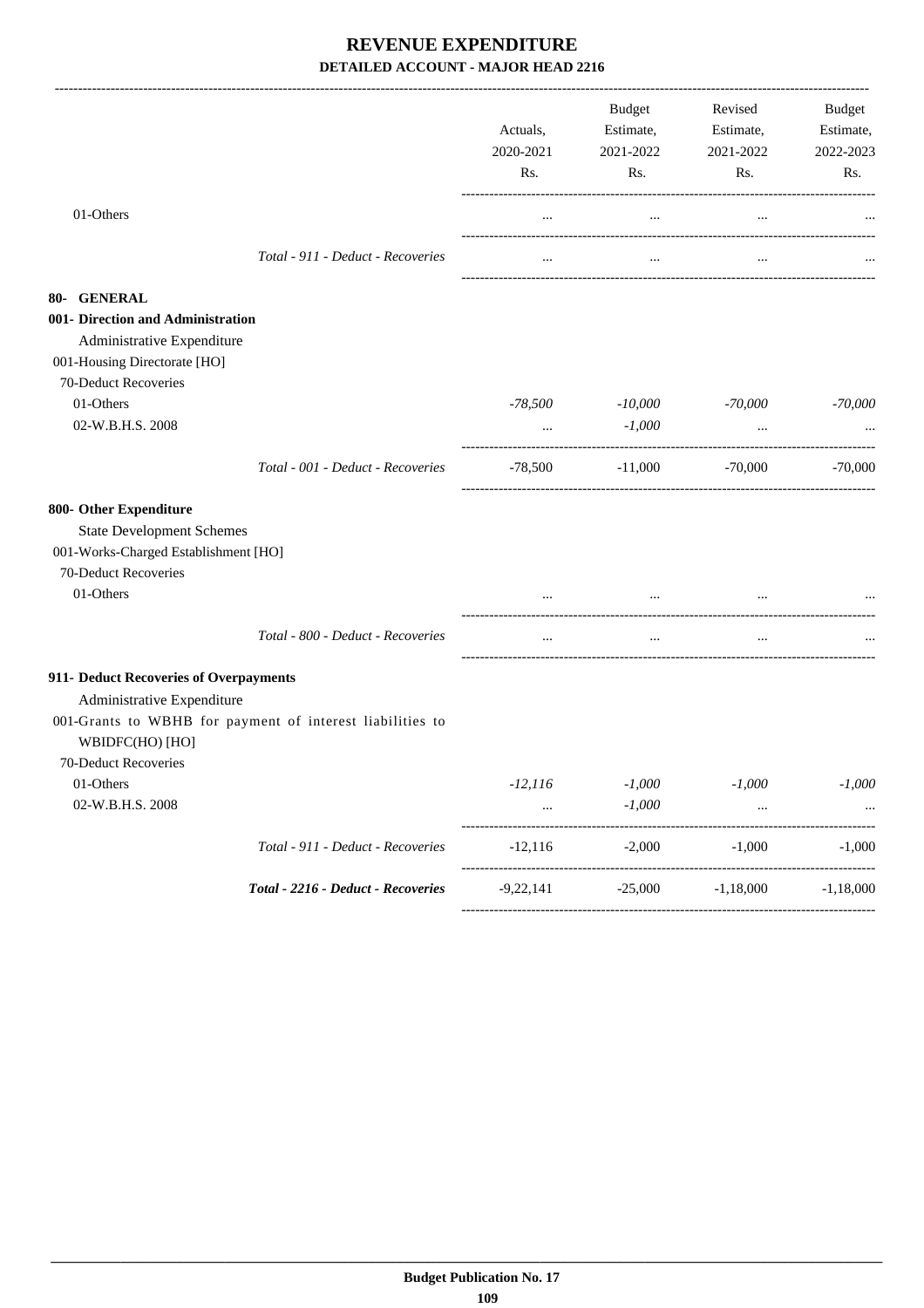# **REVENUE EXPENDITURE**

### **DEMAND No. 28**

### **Housing Department**

**B - Social Services - (h) Others**

### **Head of Account : 2251 - Secretariat--Social Services**

| Voted Rs. 7,17,08,000      | <b>Charged Rs. Nil</b> |             |             |                  |
|----------------------------|------------------------|-------------|-------------|------------------|
|                            |                        | Voted Rs.   | Charged Rs. | <b>Total Rs.</b> |
| <b>Gross Expenditure</b>   |                        | 7,17,08,000 | $\cdots$    | 7,17,08,000      |
| <b>Deduct - Recoveries</b> |                        | $-2.000$    | $\cdots$    | $-2.000$         |
| <b>Net Expenditure</b>     |                        | 7,17,06,000 | $\cdots$    | 7,17,06,000      |

## **REVENUE EXPENDITURE ABSTRACT ACCOUNT**

|                            |                          |                                                                                                                         | Budget    | Revised                                                                    | <b>Budget</b>     |
|----------------------------|--------------------------|-------------------------------------------------------------------------------------------------------------------------|-----------|----------------------------------------------------------------------------|-------------------|
|                            |                          | Actuals,                                                                                                                | Estimate, | Estimate,                                                                  | Estimate,         |
|                            |                          | 2020-2021                                                                                                               | 2021-2022 | 2021-2022                                                                  | 2022-2023         |
|                            |                          | Rs.                                                                                                                     | Rs.       | Rs.                                                                        | Rs.               |
| 090- Secretariate          |                          |                                                                                                                         |           |                                                                            |                   |
| Administrative Expenditure |                          |                                                                                                                         |           | 6,69,47,139 7,86,13,000 6,96,28,000 7,17,08,000                            |                   |
|                            | <b>Total - 090</b>       |                                                                                                                         |           | 6,69,47,139 7,86,13,000 6,96,28,000 7,17,08,000                            |                   |
|                            |                          |                                                                                                                         |           | Grand Total - Gross 6,69,47,139 7,86,13,000 6,96,28,000 7,17,08,000        |                   |
|                            |                          |                                                                                                                         |           | Voted 6,69,47,139 7,86,13,000 6,96,28,000 7,17,08,000                      |                   |
|                            |                          | Charged                                                                                                                 | $\cdots$  |                                                                            |                   |
|                            |                          |                                                                                                                         |           | Administrative Expenditure 6,69,47,139 7,86,13,000 6,96,28,000 7,17,08,000 |                   |
|                            | <b>Deduct Recoveries</b> | <u>and the community of the community of the community of the community of the community of the community of the co</u> | $-3,000$  |                                                                            | $-2,000$ $-2,000$ |
|                            |                          |                                                                                                                         |           | Grand Total - Net 6,69,47,139 7,86,10,000 6,96,26,000 7,17,06,000          |                   |
|                            | Voted                    |                                                                                                                         |           | 6,69,47,139 7,86,10,000 6,96,26,000 7,17,06,000                            |                   |
|                            | Charged                  | $\cdots$                                                                                                                | $\cdots$  | $\cdots$                                                                   |                   |
|                            |                          |                                                                                                                         |           |                                                                            |                   |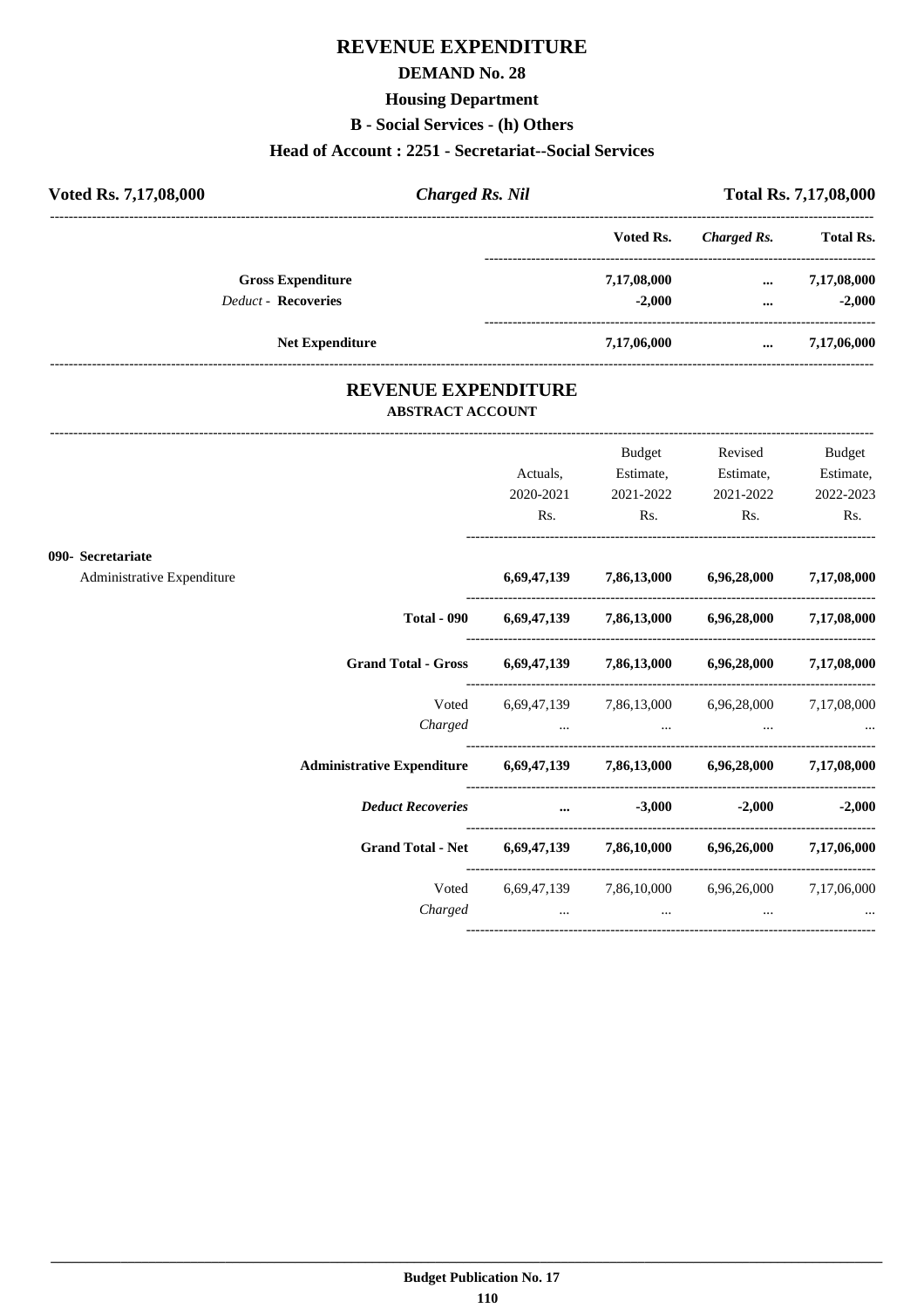| Rs.<br>DETAILED ACCOUNT NO. 2251-00-090 - SECRETARIATE<br>090- Secretariate<br><b>Administrative Expenditure</b><br>01- Salaries<br>01-Pay<br>5,09,32,685<br>14-Grade Pay<br>19,651<br>02-Dearness Allowance<br>13,72,820<br>03-House Rent Allowance<br>44,68,037<br>04-Ad hoc Bonus<br>1,51,200<br>05-Interim Relief<br>1,200<br>07-Other Allowances<br>1,02,018<br>12-Medical Allowance<br>33,716<br>Total - 2251-00-090-014-01<br>5,70,81,327<br>02- Wages<br>14,42,920 | Rs.         | Rs.               | Rs.         |
|----------------------------------------------------------------------------------------------------------------------------------------------------------------------------------------------------------------------------------------------------------------------------------------------------------------------------------------------------------------------------------------------------------------------------------------------------------------------------|-------------|-------------------|-------------|
|                                                                                                                                                                                                                                                                                                                                                                                                                                                                            |             |                   |             |
|                                                                                                                                                                                                                                                                                                                                                                                                                                                                            |             |                   |             |
|                                                                                                                                                                                                                                                                                                                                                                                                                                                                            |             |                   |             |
| 014- Department of Housing [HO]                                                                                                                                                                                                                                                                                                                                                                                                                                            |             |                   |             |
|                                                                                                                                                                                                                                                                                                                                                                                                                                                                            |             |                   |             |
|                                                                                                                                                                                                                                                                                                                                                                                                                                                                            |             |                   |             |
|                                                                                                                                                                                                                                                                                                                                                                                                                                                                            | 6,11,97,000 | 5,19,51,000       | 5,35,10,000 |
|                                                                                                                                                                                                                                                                                                                                                                                                                                                                            |             | 4,000<br>$\ddots$ | 5,000       |
|                                                                                                                                                                                                                                                                                                                                                                                                                                                                            | 18,36,000   | 25,00,000         | 26,11,000   |
|                                                                                                                                                                                                                                                                                                                                                                                                                                                                            | 50,14,000   | 49,35,000         | 50,83,000   |
|                                                                                                                                                                                                                                                                                                                                                                                                                                                                            | 1,60,000    | 1,17,000          | 1,20,000    |
|                                                                                                                                                                                                                                                                                                                                                                                                                                                                            |             | 4,000<br>$\cdots$ | 4,000       |
|                                                                                                                                                                                                                                                                                                                                                                                                                                                                            | 1,25,000    | 1,05,000          | 1,08,000    |
|                                                                                                                                                                                                                                                                                                                                                                                                                                                                            | 38,000      | 34,000            | 35,000      |
|                                                                                                                                                                                                                                                                                                                                                                                                                                                                            | 6,83,70,000 | 5,96,50,000       | 6.14.76.000 |
|                                                                                                                                                                                                                                                                                                                                                                                                                                                                            | 15,21,000   | 18,85,000         | 19,25,000   |
| 07- Medical Reimbursements<br>1,822                                                                                                                                                                                                                                                                                                                                                                                                                                        | 2,000       | 30,000            | 40,000      |
| 11- Travel Expenses<br>12,285                                                                                                                                                                                                                                                                                                                                                                                                                                              | 1,89,000    | 1,89,000          | 1,93,000    |
| 12- Medical Reimbursements under WBHS 2008<br>1,24,001                                                                                                                                                                                                                                                                                                                                                                                                                     | 2,23,000    | 5,00,000          | 5,50,000    |
| 13- Office Expenses                                                                                                                                                                                                                                                                                                                                                                                                                                                        |             |                   |             |
| 02-Telephone<br>97,981                                                                                                                                                                                                                                                                                                                                                                                                                                                     | 1,33,000    | 1,33,000          | 1,36,000    |
| 03-Maintenance / P.O.L. for Office Vehicles<br>32,32,998                                                                                                                                                                                                                                                                                                                                                                                                                   | 31,45,000   | 32,98,000         | 33,64,000   |
| 04-Other Office Expenses<br>23,97,429                                                                                                                                                                                                                                                                                                                                                                                                                                      | 19,51,000   | 19,51,000         | 19,90,000   |
| Total - 2251-00-090-014-13<br>57,28,408                                                                                                                                                                                                                                                                                                                                                                                                                                    | 52,29,000   | 53,82,000         | 54,90,000   |
| 28- Payment of Professional and Special Services                                                                                                                                                                                                                                                                                                                                                                                                                           |             |                   |             |
| 02-Other charges<br>6,60,054                                                                                                                                                                                                                                                                                                                                                                                                                                               | 7,50,000    | 50,000            | 50,000      |
| 50- Other Charges<br>3,44,648                                                                                                                                                                                                                                                                                                                                                                                                                                              | 3,75,000    | 3,75,000          | 3,86,000    |
| 77- Computerisation<br>15,51,674                                                                                                                                                                                                                                                                                                                                                                                                                                           | 19,54,000   | 15,67,000         | 15,98,000   |
| <b>Total - Administrative Expenditure</b><br>6,69,47,139                                                                                                                                                                                                                                                                                                                                                                                                                   | 7,86,13,000 | 6,96,28,000       | 7,17,08,000 |
| Total - 2251-00-090<br>6,69,47,139                                                                                                                                                                                                                                                                                                                                                                                                                                         | 7,86,13,000 | 6,96,28,000       | 7,17,08,000 |
| Voted<br>6,69,47,139                                                                                                                                                                                                                                                                                                                                                                                                                                                       | 7,86,13,000 | 6,96,28,000       | 7,17,08,000 |
| Charged                                                                                                                                                                                                                                                                                                                                                                                                                                                                    |             |                   |             |

### **DETAILED ACCOUNT NO. 2251 - DEDUCT RECOVERIES IN REDUCTION OF EXPENDITURE**

**--------------------------------------------------------------------------------------------------------------------------------------------------------------------------------**

**--------------------------------------------------------------------------------------------------------------------------------------------------------------------------------**

### **090- Secretariate**

Administrative Expenditure

014-Department of Housing [HO]

70-Deduct Recoveries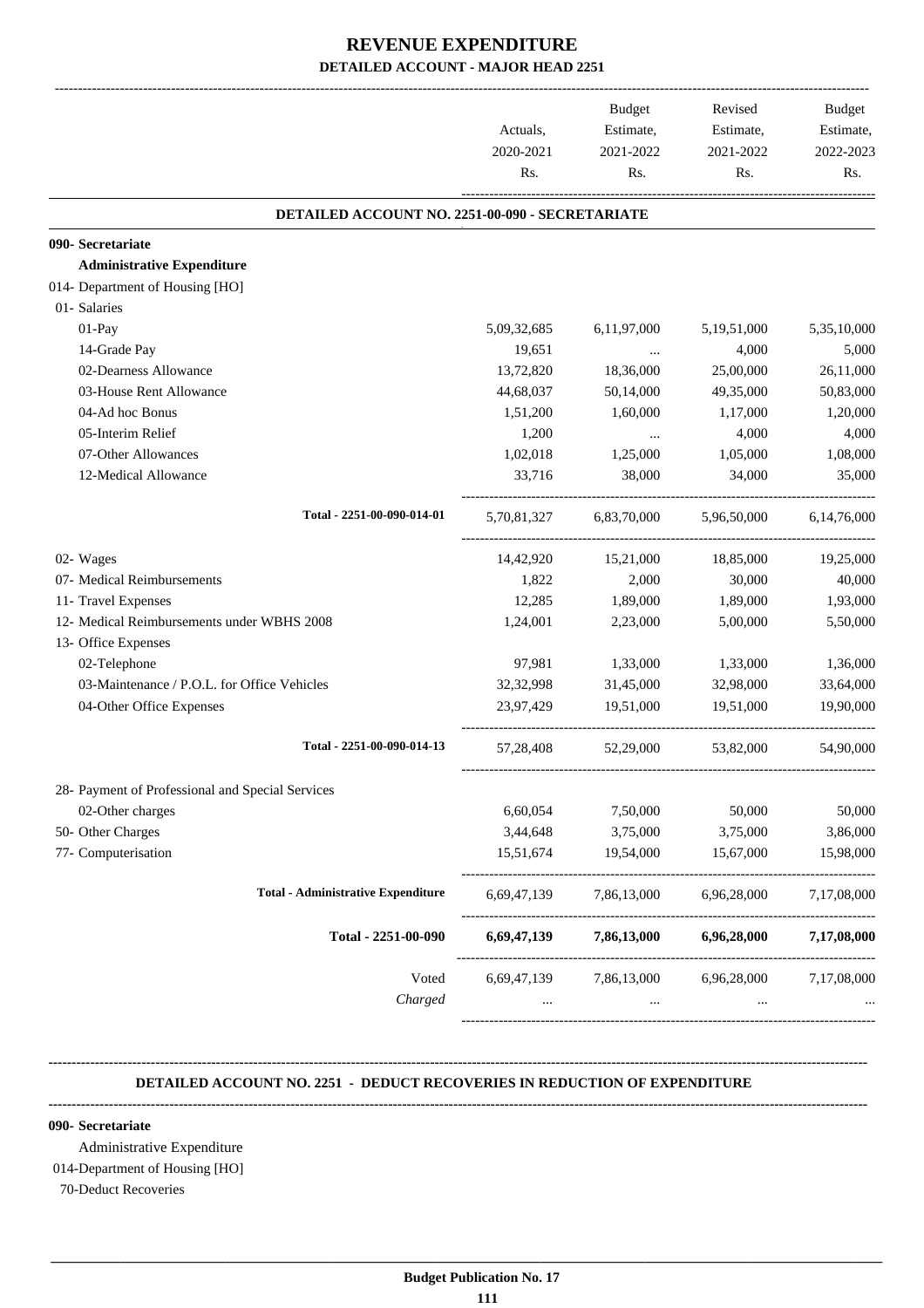-------------------------------------------------------------------------------------------------------------------------------------------------------------------------------

|                                                                      |                                    | Actuals,<br>2020-2021<br>Rs. | <b>Budget</b><br>Estimate,<br>2021-2022<br>Rs. | Revised<br>Estimate,<br>2021-2022<br>Rs. | Budget<br>Estimate,<br>2022-2023<br>Rs. |
|----------------------------------------------------------------------|------------------------------------|------------------------------|------------------------------------------------|------------------------------------------|-----------------------------------------|
| 01-Others<br>02-W.B.H.S. 2008                                        |                                    |                              | $-1,000$<br>$-1,000$                           | $-1,000$<br>$\cdots$                     | $-1,000$                                |
|                                                                      | Total - 090 - Deduct - Recoveries  | $\cdots$<br>$\cdots$         | $-2,000$                                       | $-1,000$                                 | $-1,000$                                |
| 911- Deduct Recoveries of Overpayments<br>Administrative Expenditure |                                    |                              |                                                |                                          |                                         |
| 014-Department of Housing (HO) [HO]                                  |                                    |                              |                                                |                                          |                                         |
| 70-Deduct Recoveries<br>01-Others                                    |                                    |                              | $-1,000$                                       | $-1,000$                                 | $-1,000$                                |
|                                                                      | Total - 911 - Deduct - Recoveries  | $\cdots$                     | $-1,000$                                       | $-1,000$                                 | $-1,000$                                |
|                                                                      | Total - 2251 - Deduct - Recoveries | $\cdots$                     | $-3,000$                                       | $-2,000$                                 | $-2,000$                                |
|                                                                      |                                    |                              |                                                |                                          |                                         |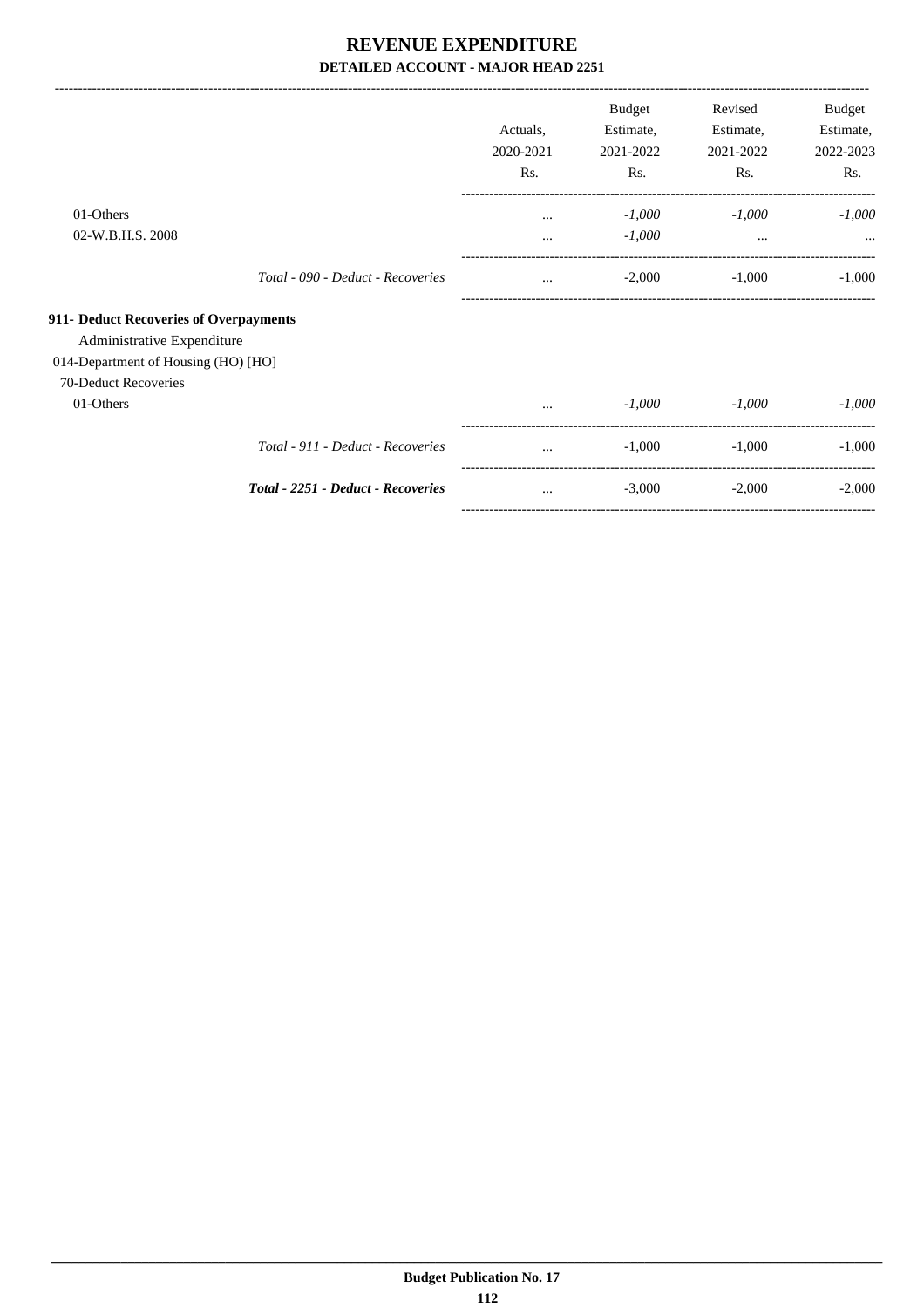# **REVENUE EXPENDITURE**

### **DEMAND No. 28**

# **Housing Department**

# **C - Economic Services - (f) Industry and Minerals**

**Head of Account : 2852 - Industries**

| Voted Rs. 10,37,84,000     | <b>Charged Rs. Nil</b>                                |              | Total Rs. 10,37,84,000 |                  |  |
|----------------------------|-------------------------------------------------------|--------------|------------------------|------------------|--|
|                            |                                                       | Voted Rs.    | Charged Rs.            | <b>Total Rs.</b> |  |
| <b>Gross Expenditure</b>   |                                                       | 10,37,84,000 | $\cdots$               | 10,37,84,000     |  |
| <b>Deduct - Recoveries</b> |                                                       | $-6,000$     |                        | $-6,000$         |  |
| <b>Net Expenditure</b>     |                                                       | 10,37,78,000 | $\cdots$               | 10,37,78,000     |  |
|                            | <b>REVENUE EXPENDITURE</b><br><b>ABSTRACT ACCOUNT</b> |              |                        |                  |  |

|                                  |                                                                              |                                     | Budget                                                    | Revised                          | Budget                                                                                                                                                                                                                            |
|----------------------------------|------------------------------------------------------------------------------|-------------------------------------|-----------------------------------------------------------|----------------------------------|-----------------------------------------------------------------------------------------------------------------------------------------------------------------------------------------------------------------------------------|
|                                  |                                                                              | Actuals,                            | Estimate,                                                 | Estimate,                        | Estimate,                                                                                                                                                                                                                         |
|                                  |                                                                              | 2020-2021                           | 2021-2022                                                 | 2021-2022                        | 2022-2023                                                                                                                                                                                                                         |
|                                  |                                                                              | Rs.                                 | Rs.                                                       | Rs.                              | Rs.                                                                                                                                                                                                                               |
| <b>08 - CONSUMER INDUSTRIES</b>  |                                                                              |                                     |                                                           |                                  |                                                                                                                                                                                                                                   |
| 600- Others                      |                                                                              |                                     |                                                           |                                  |                                                                                                                                                                                                                                   |
| Administrative Expenditure       |                                                                              |                                     | $9,20,82,624$ $10,80,62,000$ $9,85,76,000$ $10,32,59,000$ |                                  |                                                                                                                                                                                                                                   |
| <b>State Development Schemes</b> |                                                                              |                                     |                                                           | $5,00,000$ $1,67,000$            | 5,25,000                                                                                                                                                                                                                          |
|                                  | <b>Total - 600</b>                                                           |                                     | $9,20,82,624$ $10,85,62,000$ $9,87,43,000$ $10,37,84,000$ |                                  |                                                                                                                                                                                                                                   |
|                                  | Grand Total - Gross 9,20,82,624 10,85,62,000 9,87,43,000 10,37,84,000        |                                     |                                                           |                                  |                                                                                                                                                                                                                                   |
|                                  |                                                                              |                                     | Voted 9,20,82,624 10,85,62,000 9,87,43,000 10,37,84,000   |                                  |                                                                                                                                                                                                                                   |
|                                  |                                                                              |                                     | $Charged$ $\dots$ $\dots$ $\dots$ $\dots$                 |                                  |                                                                                                                                                                                                                                   |
|                                  | Administrative Expenditure 9,20,82,624 10,80,62,000 9,85,76,000 10,32,59,000 |                                     |                                                           |                                  |                                                                                                                                                                                                                                   |
|                                  | <b>State Development Schemes</b>                                             | and the contract of the contract of |                                                           | $5,00,000$ $1,67,000$ $5,25,000$ |                                                                                                                                                                                                                                   |
|                                  | <b>Deduct Recoveries</b>                                                     |                                     |                                                           | $-11,000$ $-6,000$ $-6,000$      |                                                                                                                                                                                                                                   |
|                                  | Grand Total - Net 9,20,82,624 10,85,51,000 9,87,37,000 10,37,78,000          |                                     |                                                           |                                  |                                                                                                                                                                                                                                   |
|                                  |                                                                              |                                     | Voted 9,20,82,624 10,85,51,000 9,87,37,000 10,37,78,000   |                                  |                                                                                                                                                                                                                                   |
|                                  |                                                                              |                                     | Charged                                                   |                                  | $\mathbf{r}$ , and the contract of the contract of the contract of the contract of the contract of the contract of the contract of the contract of the contract of the contract of the contract of the contract of the contract o |
|                                  |                                                                              |                                     |                                                           |                                  |                                                                                                                                                                                                                                   |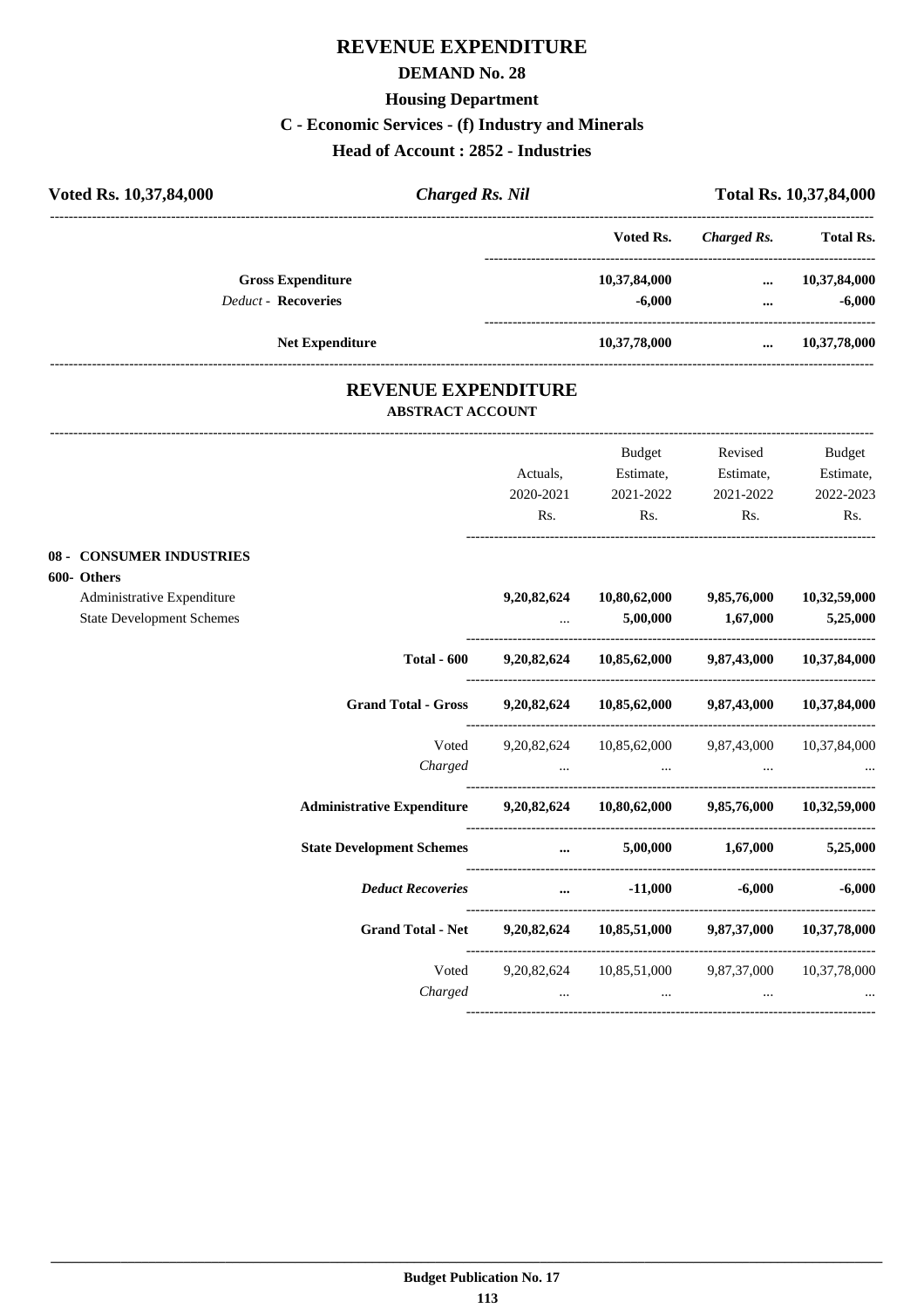|                                                              | Actuals,<br>2020-2021<br>Rs. | Budget<br>Estimate,<br>2021-2022<br>Rs. | Revised<br>Estimate,<br>2021-2022<br>Rs.        | Budget<br>Estimate,<br>2022-2023<br>Rs. |
|--------------------------------------------------------------|------------------------------|-----------------------------------------|-------------------------------------------------|-----------------------------------------|
| DETAILED ACCOUNT NO. 2852-08-600 - OTHERS                    |                              |                                         |                                                 |                                         |
| <b>08 - CONSUMER INDUSTRIES</b>                              |                              |                                         |                                                 |                                         |
| 600- Others                                                  |                              |                                         |                                                 |                                         |
| <b>Administrative Expenditure</b>                            |                              |                                         |                                                 |                                         |
| 002- Development and Administration (i) Directorate of Brick |                              |                                         |                                                 |                                         |
| Production [HO]                                              |                              |                                         |                                                 |                                         |
| 01- Salaries                                                 |                              |                                         |                                                 |                                         |
| 01-Pay                                                       | 2,16,95,600                  | 2,58,08,000                             | 2,21,30,000                                     | 2,27,94,000                             |
| 14-Grade Pay                                                 | $\cdots$                     | $\cdots$                                | $\cdots$                                        |                                         |
| 02-Dearness Allowance                                        | 2,90,632                     | 7,74,000                                | 8,85,000                                        | 13,68,000                               |
| 03-House Rent Allowance                                      | 23,58,272                    | 24,52,000                               | 21,02,000                                       | 21,65,000                               |
| 04-Ad hoc Bonus                                              | 93,616                       | 1,00,000                                | 1,00,000                                        | 1,10,000                                |
| 07-Other Allowances                                          | 2,04,392                     | 1,69,000                                | 2,11,000                                        | 2,17,000                                |
| 12-Medical Allowance                                         | 6,000                        | 9,000                                   | 6,000                                           | 6,000                                   |
| Total - 2852-08-600-002-01                                   |                              |                                         | 2,46,48,512 2,93,12,000 2,54,34,000             | 2,66,60,000                             |
| 02- Wages                                                    | $\cdots$                     | 1,000                                   | $\cdots$                                        |                                         |
| 07- Medical Reimbursements                                   | $\cdots$                     | 50,000                                  | 50,000                                          | 51,000                                  |
| 11- Travel Expenses                                          | 16,627                       | 19,000                                  | 19,000                                          | 19,000                                  |
| 12- Medical Reimbursements under WBHS 2008                   | 2,31,225                     | 1,40,000                                | 2,40,000                                        | 2,43,000                                |
| 13- Office Expenses                                          |                              |                                         |                                                 |                                         |
| 01-Electricity                                               |                              |                                         |                                                 |                                         |
| 02-Telephone                                                 | $\cdots$<br>80,905           | $\cdots$<br>99,000                      | $\cdots$<br>99,000                              | $\cdots$<br>1,01,000                    |
| 03-Maintenance / P.O.L. for Office Vehicles                  |                              |                                         |                                                 |                                         |
| 04-Other Office Expenses                                     | $\cdots$<br>27,975           | 1,000<br>30,000                         | $\cdots$<br>30,000                              | 31,000                                  |
|                                                              |                              |                                         |                                                 |                                         |
| Total - 2852-08-600-002-13                                   | 1,08,880                     | 1,30,000                                | 1,29,000                                        | 1,32,000                                |
| Total - 2852-08-600-002                                      |                              |                                         | 2,50,05,244 2,96,52,000 2,58,72,000             | 2,71,05,000                             |
| 003- Palta Brick Factory Mechanised Process Managment [HO]   |                              |                                         |                                                 |                                         |
| 01- Salaries                                                 |                              |                                         |                                                 |                                         |
| 01-Pay                                                       | 1, 17, 43, 290               | 1,25,37,000                             | 1,19,78,000                                     | 1,23,37,000                             |
| 14-Grade Pay                                                 | $\cdots$                     | <b>Contractor</b>                       | $\sim 100$ km $^{-1}$                           | $\cdots$                                |
| 02-Dearness Allowance                                        | 55,680                       | 3,76,000                                | 4,79,000                                        | 7,40,000                                |
| 03-House Rent Allowance                                      | 13,62,958                    | 14,91,000                               | 11,38,000                                       | 11,72,000                               |
| 04-Ad hoc Bonus                                              | 42,000                       | 44,000                                  | 18,000                                          | 22,000                                  |
| 07-Other Allowances                                          | $\cdots$                     | 10,000                                  | 10,000                                          | 10,000                                  |
| 12-Medical Allowance                                         | 1,000                        | 6,000                                   | 5,000                                           | 5,000                                   |
| Total - 2852-08-600-003-01                                   |                              |                                         | 1,32,04,928 1,44,64,000 1,36,28,000 1,42,86,000 |                                         |
| 07- Medical Reimbursements                                   | $\cdots$                     | $\cdots$                                | $\cdots$                                        |                                         |
| 11- Travel Expenses                                          | $\cdots$                     | 10,000                                  | 10,000                                          | 10,000                                  |
| 12- Medical Reimbursements under WBHS 2008                   | 9,678                        | 1,27,000                                | 1,27,000                                        | 1,30,000                                |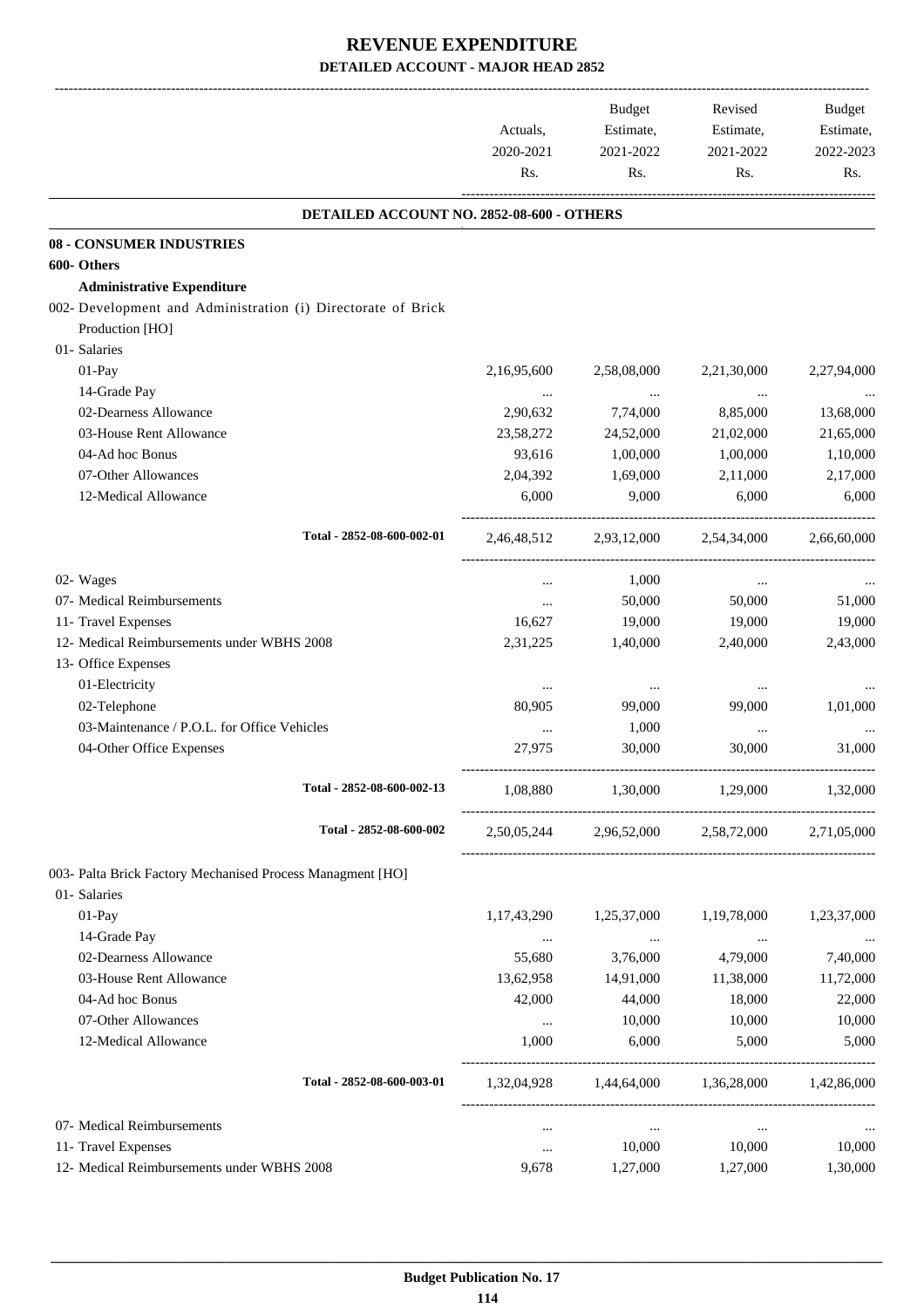|                                                                  | Actuals,         | Budget<br>Estimate,       | Revised<br>Estimate,                            | <b>Budget</b><br>Estimate, |
|------------------------------------------------------------------|------------------|---------------------------|-------------------------------------------------|----------------------------|
|                                                                  | 2020-2021<br>Rs. | 2021-2022<br>Rs.          | 2021-2022<br>Rs.                                | 2022-2023<br>Rs.           |
| 13- Office Expenses                                              |                  |                           |                                                 |                            |
| 04-Other Office Expenses                                         | 880              | 1,000                     | 1,000                                           | 1,000                      |
| Total - 2852-08-600-003                                          |                  |                           | 1,32,15,486 1,46,02,000 1,37,66,000 1,44,27,000 |                            |
| 004- Operation and Maintenance [HO]                              |                  |                           |                                                 |                            |
| 01- Salaries                                                     |                  |                           |                                                 |                            |
| 01-Pay                                                           | 1,83,55,200      | 2,11,18,000               | 1,87,22,000                                     | 1,92,84,000                |
| 14-Grade Pay                                                     |                  | $\cdots$                  | $\cdots$                                        |                            |
| 02-Dearness Allowance                                            | 89,772           | 6,34,000                  | 7,49,000                                        | 11,57,000                  |
| 03-House Rent Allowance                                          | 17,72,068        | 20,06,000                 | 17,79,000                                       | 18,32,000                  |
| 04-Ad hoc Bonus                                                  | 96,600           | 1,11,000                  | 63,000                                          | 75,000                     |
| 07-Other Allowances                                              | 7,560            | 8,000                     | 12,000                                          | 15,000                     |
| 12-Medical Allowance                                             | 54,000           | 62,000                    | 55,000                                          | 56,000                     |
| Total - 2852-08-600-004-01                                       |                  |                           | 2,03,75,200 2,39,39,000 2,13,80,000 2,24,19,000 |                            |
| 02- Wages                                                        | 44,37,860        | 48,00,000                 | 47,13,000                                       | 48,54,000                  |
| 07- Medical Reimbursements                                       | $\cdots$         | $\sim 100$ and $\sim 100$ | $\sim 100$ and                                  |                            |
| 11- Travel Expenses                                              | $\cdots$         | 10,000                    | 10,000                                          | 10,000                     |
| 12- Medical Reimbursements under WBHS 2008                       | 1,30,141         | 86,000                    | 86,000                                          | 88,000                     |
| 13- Office Expenses                                              |                  |                           |                                                 |                            |
| 03-Maintenance / P.O.L. for Office Vehicles                      | 1,98,480         | 2,05,000                  | 2,02,000                                        | 2,06,000                   |
| 04-Other Office Expenses                                         | 24,776           | 32,000                    | 32,000                                          | 33,000                     |
| Total - 2852-08-600-004-13                                       |                  |                           | 2,23,256 2,37,000 2,34,000                      | 2,39,000                   |
| 14- Rents, Rates and Taxes                                       |                  |                           | 19,51,592 11,00,000 11,71,000 12,10,000         |                            |
| 19- Maintenance                                                  | 2,76,181         | 4,44,000                  | 2,82,000                                        | 2,90,000                   |
| 21- Materials and Supplies/Stores and Equipment                  |                  |                           |                                                 |                            |
| 04-Others                                                        | 30,41,416        | 70,88,000                 | 70,88,000                                       | 72,30,000                  |
| 50- Other Charges                                                | 4,77,765         | 6,56,000                  | 6,56,000                                        | 6,76,000                   |
| 91- Renewals and Replacements                                    | 16,11,622        | 18,84,000                 | 15,84,000                                       | 15,84,000                  |
| Total - 2852-08-600-004                                          |                  |                           | 3,25,25,033 4,02,44,000 3,72,04,000             | 3,86,00,000                |
| 006- Akra Brick Factory Manual Process Operation and Maintenance |                  |                           |                                                 |                            |
| [HO]<br>01- Salaries                                             |                  |                           |                                                 |                            |
| 14-Grade Pay                                                     | $\cdots$         | $\cdots$                  |                                                 |                            |
| 14- Rents, Rates and Taxes                                       | 17,80,500        | 13,29,000                 | 13,48,000                                       | 13,64,000                  |
| 27- Minor Works/ Maintenance                                     | 25,488           | 52,000                    | 26,000                                          | 27,000                     |
| 50- Other Charges                                                | 52,195           | 55,000                    | 55,000                                          | 57,000                     |
| Total - 2852-08-600-006                                          | 18,58,183        | 14,36,000                 | 14,29,000                                       | 14,48,000                  |
|                                                                  |                  |                           |                                                 |                            |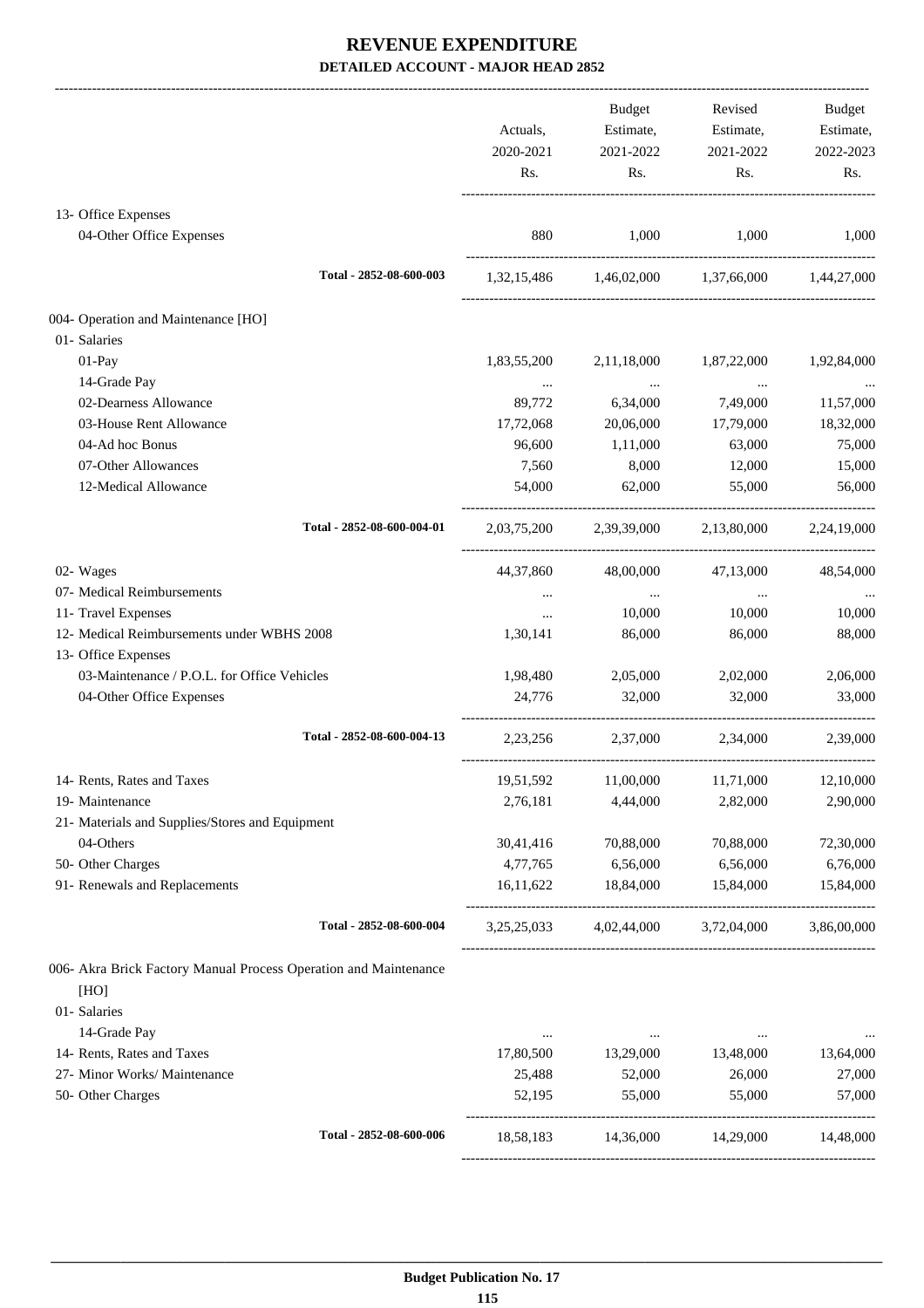|                                                                                                                  | Actuals,<br>2020-2021<br>Rs. | Budget<br>Estimate,<br>2021-2022<br>Rs.           | Revised<br>Estimate,<br>2021-2022<br>Rs. | Budget<br>Estimate,<br>2022-2023<br>Rs. |
|------------------------------------------------------------------------------------------------------------------|------------------------------|---------------------------------------------------|------------------------------------------|-----------------------------------------|
| 007- Other Brick Factory Manual process Operations and<br>Maintenance [HO]                                       |                              |                                                   |                                          |                                         |
| 01- Salaries                                                                                                     |                              |                                                   |                                          |                                         |
| 01-Pay                                                                                                           | 68,16,000                    | 78,85,000                                         | 69,52,000                                | 71,61,000                               |
| 14-Grade Pay                                                                                                     | $\cdots$                     | $\ldots$                                          | $\ldots$                                 |                                         |
| 02-Dearness Allowance                                                                                            | 34,416                       | 2,37,000                                          | 2,78,000                                 | 4,30,000                                |
| 03-House Rent Allowance                                                                                          | 4,58,688                     | 4,98,000                                          | 6,60,000                                 | 6,80,000                                |
| 04-Ad hoc Bonus                                                                                                  | 42,000                       | 44,000                                            | 36,000                                   | 44,000                                  |
| 07-Other Allowances                                                                                              | 2,400                        | 20,000                                            | 10,000                                   | 10,000                                  |
| 12-Medical Allowance                                                                                             | 30,000                       | 30,000                                            | 31,000                                   | 32,000                                  |
| Total - 2852-08-600-007-01                                                                                       | 73,83,504                    | 87,14,000                                         | 79.67.000                                | 83,57,000                               |
| 02- Wages                                                                                                        |                              | 1,18,95,616 1,30,86,000                           | 1,20,32,000                              | 1,30,11,000                             |
| 11- Travel Expenses                                                                                              | $\cdots$                     | 4,000                                             | $\cdots$                                 |                                         |
| 12- Medical Reimbursements under WBHS 2008                                                                       | 76,267                       | 91,000                                            | 91,000                                   | 93,000                                  |
| 14- Rents, Rates and Taxes                                                                                       | 37,410                       | 47,000                                            | 38,000                                   | 39,000                                  |
| 27- Minor Works/ Maintenance                                                                                     | 32,537                       | 1,09,000                                          | 1,00,000                                 | 1,00,000                                |
| 50- Other Charges                                                                                                | 53,344                       | 77,000                                            | 77,000                                   | 79,000                                  |
| Total - 2852-08-600-007                                                                                          |                              | 1,94,78,678 2,21,28,000 2,03,05,000 2,16,79,000   |                                          |                                         |
| <b>Total - Administrative Expenditure</b>                                                                        |                              | 9,20,82,624 10,80,62,000 9,85,76,000 10,32,59,000 |                                          |                                         |
| <b>State Development Schemes</b><br>001- Improvement and Expanssion of Mechanised Brick Factory at<br>Palta [HO] |                              |                                                   |                                          |                                         |
| 50- Other Charges                                                                                                |                              | 5,00,000                                          | 1,67,000                                 | 5,25,000                                |
| <b>Total - State Development Schemes</b>                                                                         |                              | 5,00,000                                          | 1,67,000                                 | 5,25,000                                |
| Total - 2852-08-600                                                                                              | 9,20,82,624                  | 10,85,62,000                                      | 9,87,43,000                              | 10,37,84,000                            |
| Voted<br>Charged                                                                                                 | 9,20,82,624                  | 10,85,62,000<br>                                  | 9,87,43,000<br>$\ddotsc$                 | 10,37,84,000                            |

 **DETAILED ACCOUNT NO. 2852 - DEDUCT RECOVERIES IN REDUCTION OF EXPENDITURE**

**--------------------------------------------------------------------------------------------------------------------------------------------------------------------------------**

**--------------------------------------------------------------------------------------------------------------------------------------------------------------------------------**

### **08 - CONSUMER INDUSTRIES**

### **600- Others**

Administrative Expenditure

002-Development and Administration (i) Directorate of Brick

Production [HO]

70-Deduct Recoveries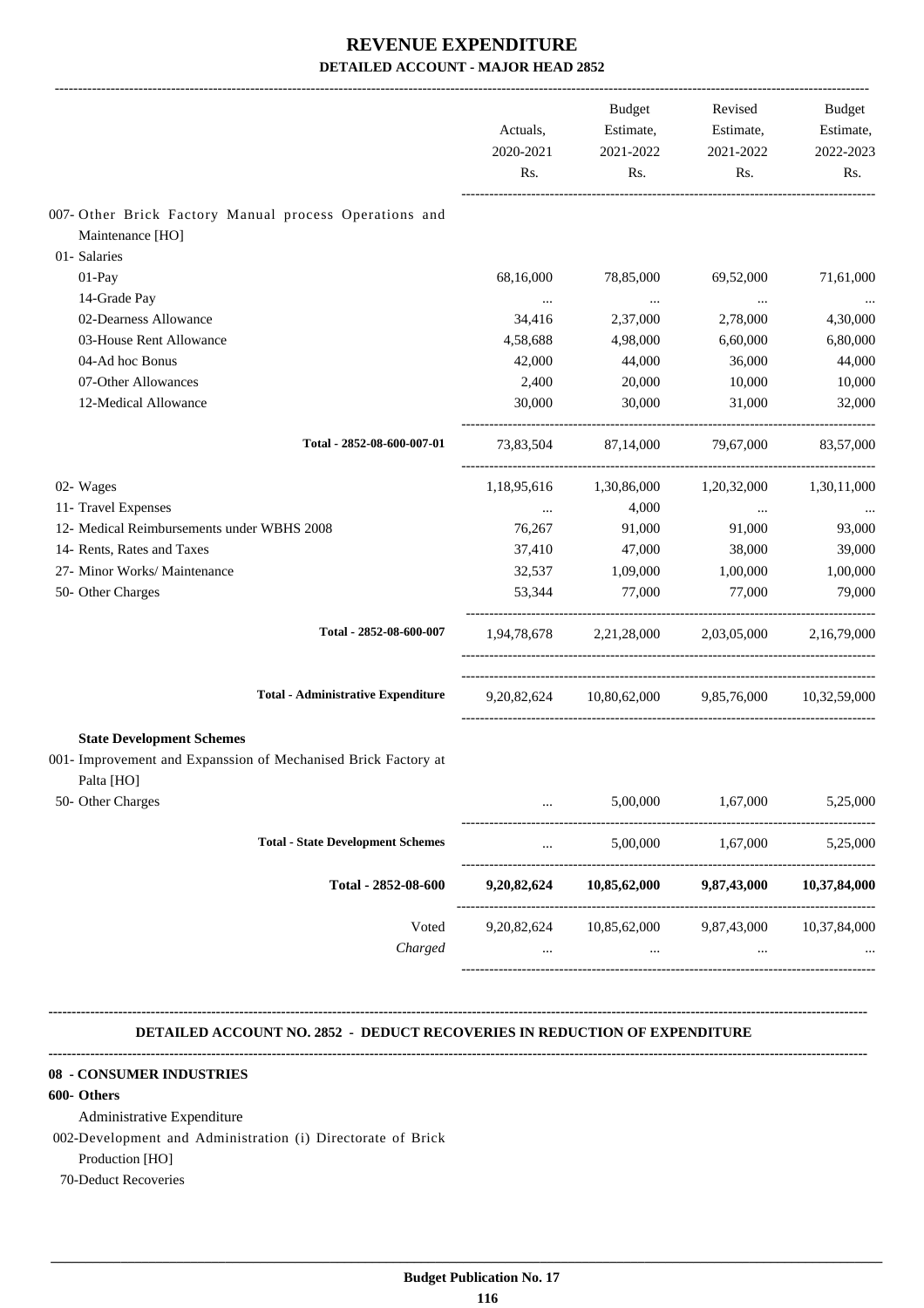-------------------------------------------------------------------------------------------------------------------------------------------------------------------------------

|                                                                                                         | Actuals,<br>2020-2021 | <b>Budget</b><br>Estimate,<br>2021-2022 | Revised<br>Estimate,<br>2021-2022 | <b>Budget</b><br>Estimate,<br>2022-2023 |
|---------------------------------------------------------------------------------------------------------|-----------------------|-----------------------------------------|-----------------------------------|-----------------------------------------|
|                                                                                                         | Rs.                   | Rs.                                     | Rs.                               | Rs.                                     |
| 01-Others                                                                                               |                       | $-1,000$                                | $-1,000$                          | $-1,000$                                |
| 02-W.B.H.S. 2008                                                                                        | $\cdots$              | $-1,000$                                |                                   |                                         |
| 003-Palta Brick Factory Mechanised Process Managment [HO]                                               |                       |                                         |                                   |                                         |
| 70-Deduct Recoveries                                                                                    |                       |                                         |                                   |                                         |
| 01-Others                                                                                               |                       | $-1,000$                                | $-1,000$                          | $-1,000$                                |
| 02-W.B.H.S. 2008                                                                                        | $\cdots$              | $-1,000$                                | $\cdots$                          |                                         |
| 004-Operation and Maintenance [HO]                                                                      |                       |                                         |                                   |                                         |
| 70-Deduct Recoveries                                                                                    |                       |                                         |                                   |                                         |
| 01-Others                                                                                               |                       | $-1,000$                                | $-1,000$                          | $-1,000$                                |
| 02-W.B.H.S. 2008                                                                                        | $\cdots$              | $-1,000$                                | $\cdots$                          |                                         |
| 006-Akra Brick Factory Manual Process Operation and Maintenance<br>[HO]<br>70-Deduct Recoveries         |                       |                                         |                                   |                                         |
|                                                                                                         |                       |                                         |                                   |                                         |
| 01-Others                                                                                               | $\cdots$              | $-1,000$                                | $-1,000$                          | $-1,000$                                |
| 02-W.B.H.S. 2008                                                                                        | $\cdots$              | $-1,000$                                | $\cdots$                          |                                         |
| 007-Other Brick Factory Manual process Operations and                                                   |                       |                                         |                                   |                                         |
| Maintenance [HO]                                                                                        |                       |                                         |                                   |                                         |
| 70-Deduct Recoveries                                                                                    |                       |                                         |                                   |                                         |
| 01-Others                                                                                               | $\cdots$              | $-1,000$                                | $-1,000$                          | $-1,000$                                |
| 02-W.B.H.S. 2008                                                                                        |                       | $-1,000$                                |                                   |                                         |
| Total - 600 - Deduct - Recoveries                                                                       | $\cdots$              | $-10,000$                               | $-5,000$                          | $-5,000$                                |
| 911- Deduct Recoveries of Overpayments                                                                  |                       |                                         |                                   |                                         |
| Administrative Expenditure<br>007-Other Brick Factory Manual Process Operations and<br>Maintenance [HO] |                       |                                         |                                   |                                         |
| 70-Deduct Recoveries                                                                                    |                       |                                         |                                   |                                         |
| 01-Others                                                                                               |                       | $-1,000$                                | $-1,000$                          | $-1,000$                                |
| Total - 911 - Deduct - Recoveries                                                                       |                       | $-1,000$                                | $-1,000$                          | $-1,000$                                |
| Total - 2852 - Deduct - Recoveries                                                                      |                       | $-11,000$                               | $-6,000$                          | $-6,000$                                |
|                                                                                                         |                       |                                         |                                   |                                         |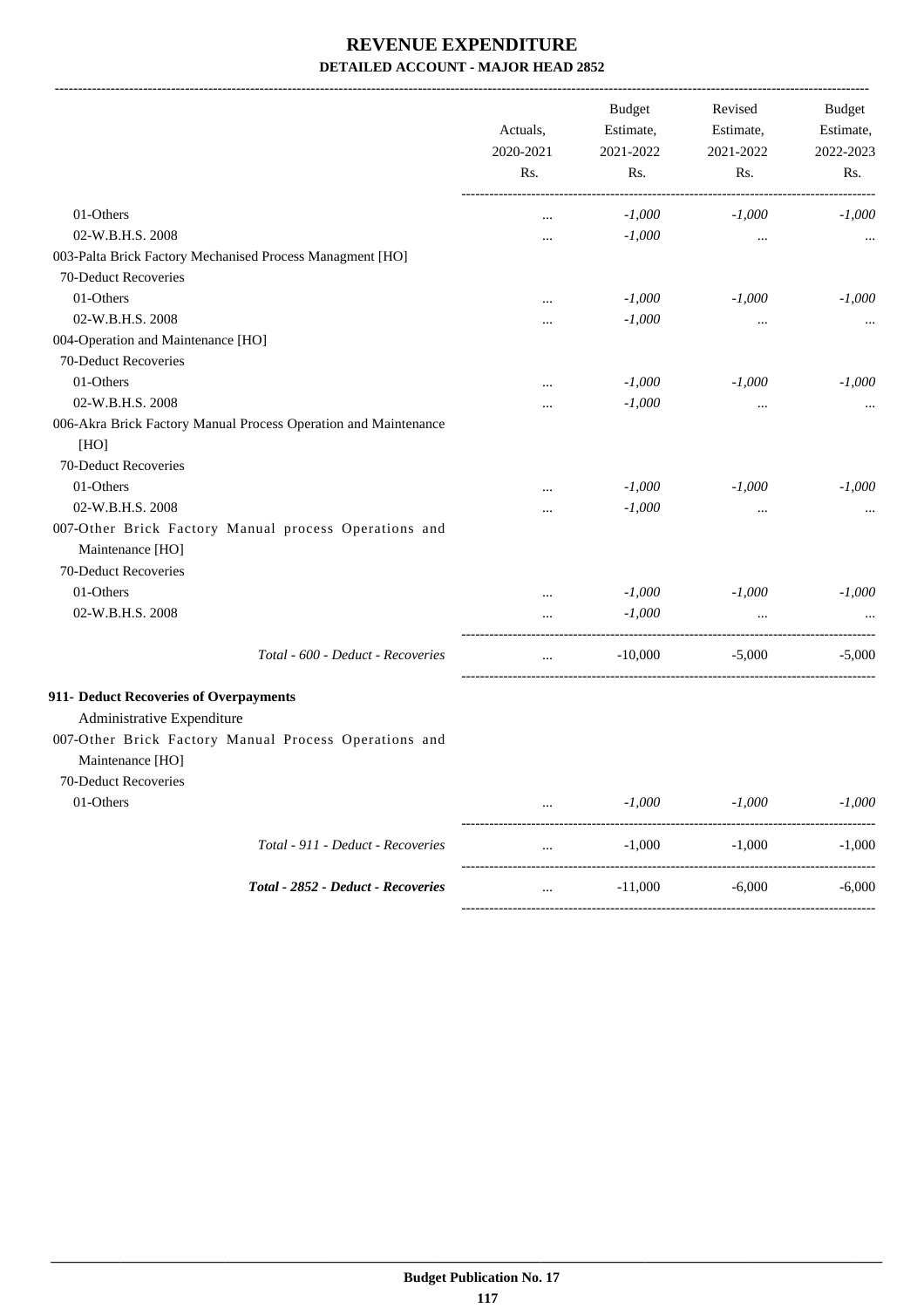# **CAPITAL EXPENDITURE**

## **DEMAND No. 28**

**Housing Department**

# **B. Capital Account of Social Services - (b) Capital Account of Health and Family Welfare**

# **Head of Account : 4210 - Capital Outlay on Medical and Public Health**

| Voted Rs. 20,00,00,000 |                                                        | <b>Charged Rs. Nil</b> | Total Rs. 20,00,00,000   |                      |                          |
|------------------------|--------------------------------------------------------|------------------------|--------------------------|----------------------|--------------------------|
|                        |                                                        |                        | Voted Rs.                | Charged Rs.          | <b>Total Rs.</b>         |
|                        | <b>Gross Expenditure</b><br><b>Deduct - Recoveries</b> |                        | 20,00,00,000<br>$\cdots$ | $\cdots$<br>$\cdots$ | 20,00,00,000<br>$\cdots$ |
|                        | <b>Net Expenditure</b>                                 |                        | 20,00,00,000             | $\cdots$             | 20,00,00,000             |

## **CAPITAL EXPENDITURE ABSTRACT ACCOUNT**

|                                  |                                                                | Actuals,         | Budget<br>Estimate,                                                                                 | Revised<br>Estimate, | <b>Budget</b><br>Estimate, |
|----------------------------------|----------------------------------------------------------------|------------------|-----------------------------------------------------------------------------------------------------|----------------------|----------------------------|
|                                  |                                                                | 2020-2021<br>Rs. | 2021-2022<br>Rs.                                                                                    | 2021-2022<br>Rs.     | 2022-2023<br>Rs.           |
| 01 - URBAN HEALTH SERVICES       |                                                                |                  |                                                                                                     |                      |                            |
| 200- Other Health Schemes        |                                                                |                  |                                                                                                     |                      |                            |
| <b>State Development Schemes</b> |                                                                |                  | 9,10,98,175 22,93,00,000 3,33,33,000                                                                |                      | 20,00,00,000               |
|                                  | <b>Total - 200</b>                                             |                  | 9,10,98,175 22,93,00,000 3,33,33,000                                                                |                      | 20,00,00,000               |
|                                  | <b>Grand Total - Gross</b>                                     |                  | 9,10,98,175 22,93,00,000 3,33,33,000                                                                |                      | 20,00,00,000               |
|                                  | Voted                                                          |                  | 9,10,98,175 22,93,00,000 3,33,33,000                                                                |                      | 20,00,00,000               |
|                                  | Charged                                                        |                  | the contract of the contract of the contract of the contract of the contract of the contract of the |                      |                            |
|                                  | State Development Schemes 9,10,98,175 22,93,00,000 3,33,33,000 |                  |                                                                                                     |                      | 20.00.00.000               |
|                                  | <b>Deduct Recoveries</b>                                       | $\cdots$         | $\cdots$                                                                                            |                      |                            |
|                                  | <b>Grand Total - Net</b>                                       |                  | $9,10,98,175$ $22,93,00,000$ $3,33,33,000$                                                          |                      | 20,00,00,000               |
|                                  | Voted                                                          |                  | 9,10,98,175 22,93,00,000 3,33,33,000                                                                |                      | 20,00,00,000               |
|                                  | Charged                                                        |                  | $\ddots$<br>and the state of the state of                                                           | $\cdots$             |                            |
|                                  |                                                                |                  |                                                                                                     |                      |                            |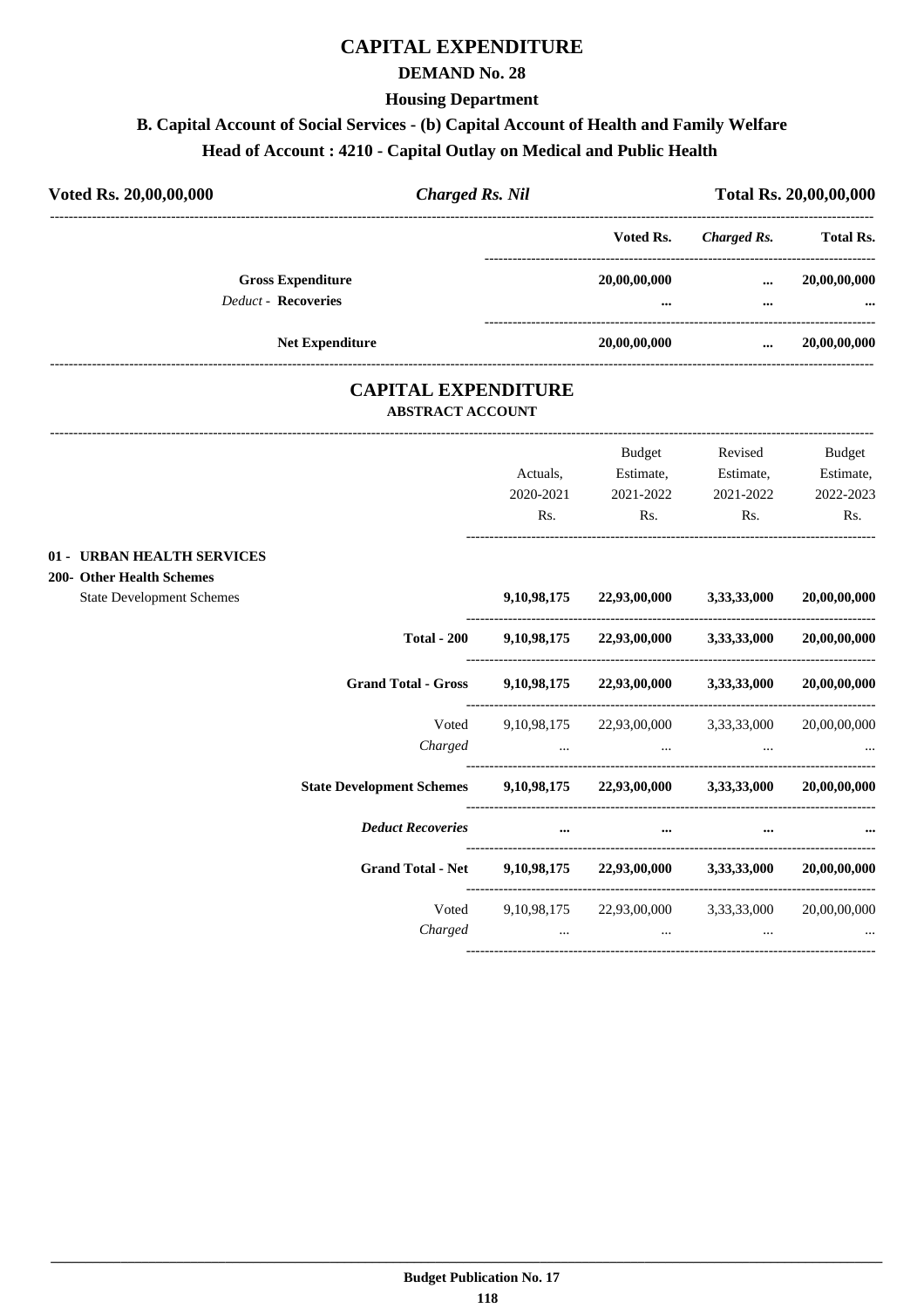|                                                                  |                | <b>Budget</b> | Revised     | Budget       |
|------------------------------------------------------------------|----------------|---------------|-------------|--------------|
|                                                                  | Actuals,       | Estimate,     | Estimate,   | Estimate,    |
|                                                                  | 2020-2021      | 2021-2022     | 2021-2022   | 2022-2023    |
|                                                                  | Rs.            | Rs.           | Rs.         | Rs.          |
| <b>DETAILED ACCOUNT NO. 4210-01-200 - OTHER HEALTH SCHEMES</b>   |                |               |             |              |
| 01 - URBAN HEALTH SERVICES                                       |                |               |             |              |
| <b>200- Other Health Schemes</b>                                 |                |               |             |              |
| <b>State Development Schemes</b>                                 |                |               |             |              |
| 001- Construction of Night Shelters within Hospital Compound for |                |               |             |              |
| Patient Parties [HO]                                             |                |               |             |              |
| 53- Major Works / Land and Buildings                             | 9, 10, 98, 175 | 22,93,00,000  | 3,33,33,000 | 20,00,00,000 |
| <b>Total - State Development Schemes</b>                         | 9, 10, 98, 175 | 22,93,00,000  | 3,33,33,000 | 20,00,00,000 |
| Total - 4210-01-200                                              | 9,10,98,175    | 22,93,00,000  | 3,33,33,000 | 20,00,00,000 |
| Voted                                                            | 9, 10, 98, 175 | 22,93,00,000  | 3,33,33,000 | 20,00,00,000 |
| Charged                                                          | $\cdots$       | $\cdots$      | $\cdots$    |              |

-----------------------------------------------------------------------------------------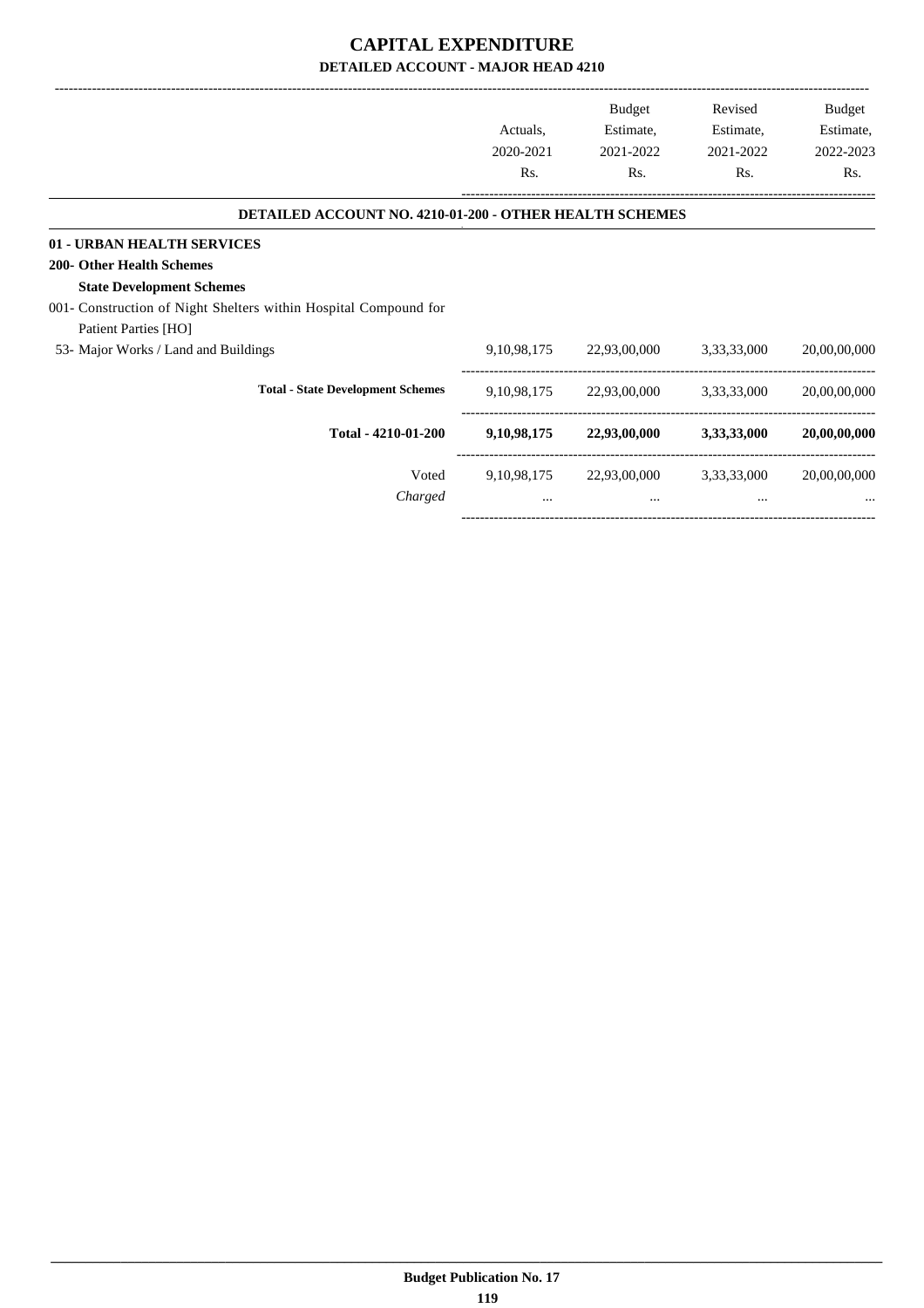# **CAPITAL EXPENDITURE**

### **DEMAND No. 28**

### **Housing Department**

**B. Capital Account of Social Services - (c) Capital Account of Water Supply, Sanitation, Housing and Urban**

## **Development**

## **Head of Account : 4216 - Capital Outlay on Housing**

| Voted Rs. 67,62,85,000                                                                                                        | <b>Charged Rs. Nil</b>                                |                              |                                         | Total Rs. 67,62,85,000                   |                                                |
|-------------------------------------------------------------------------------------------------------------------------------|-------------------------------------------------------|------------------------------|-----------------------------------------|------------------------------------------|------------------------------------------------|
|                                                                                                                               |                                                       |                              | Voted Rs.                               | <b>Charged Rs.</b>                       | <b>Total Rs.</b>                               |
| <b>Gross Expenditure</b><br>Deduct - Recoveries                                                                               |                                                       |                              | 67,62,85,000<br>$-1,29,000$             | $\cdots$<br>$\cdots$                     | 67, 62, 85, 000<br>$-1,29,000$                 |
| <b>Net Expenditure</b>                                                                                                        |                                                       |                              | 67,61,56,000                            | $\ddotsc$                                | 67,61,56,000                                   |
|                                                                                                                               | <b>CAPITAL EXPENDITURE</b><br><b>ABSTRACT ACCOUNT</b> |                              |                                         |                                          |                                                |
|                                                                                                                               |                                                       | Actuals,<br>2020-2021<br>Rs. | Budget<br>Estimate,<br>2021-2022<br>Rs. | Revised<br>Estimate,<br>2021-2022<br>Rs. | <b>Budget</b><br>Estimate,<br>2022-2023<br>Rs. |
| 01 - GOVERNMENT RESIDENTIAL BUILDINGS<br>700- Other Housing<br>Administrative Expenditure<br><b>State Development Schemes</b> |                                                       | <br>$\cdots$                 | 12,00,000                               | 1,67,000                                 | 12,60,000                                      |
|                                                                                                                               | <b>Total - 700</b>                                    | $\ddots$                     |                                         | 12,00,000 1,67,000                       | 12,60,000                                      |
|                                                                                                                               | Total - 01                                            | $\cdots$                     |                                         | $12,00,000$ $1,67,000$                   | 12,60,000                                      |
| 02 - URBAN HOUSING<br>103- Housing Scheme for Economically Weaker Sections of the<br>Community                                |                                                       |                              |                                         |                                          |                                                |
| <b>State Development Schemes</b><br>State Development Schemes (Central Assistance)                                            |                                                       |                              | $\cdots$                                |                                          |                                                |
|                                                                                                                               | <b>Total - 103</b>                                    |                              |                                         |                                          |                                                |
| 104- Middle Income Group Housing Scheme<br><b>State Development Schemes</b>                                                   |                                                       | $\ldots$                     | $\sim$ $\sim$                           | <b>Contract</b>                          |                                                |
|                                                                                                                               | <b>Total - 104</b>                                    |                              | $\cdots$                                | $\ddotsc$                                |                                                |
| 105- Rental Housing Scheme<br><b>State Development Schemes</b>                                                                |                                                       | 9,69,83,607                  | 21,56,25,000                            | 15,41,66,000                             | 24,99,06,000                                   |
|                                                                                                                               | <b>Total - 105</b>                                    | 9,69,83,607                  |                                         | 21,56,25,000 15,41,66,000                | 24,99,06,000                                   |
| 109- Housing Scheme for WBCS Officers<br><b>State Development Schemes</b>                                                     |                                                       | 16,17,59,000                 | 1,00,00,000                             | 33,33,000                                | 1,05,00,000                                    |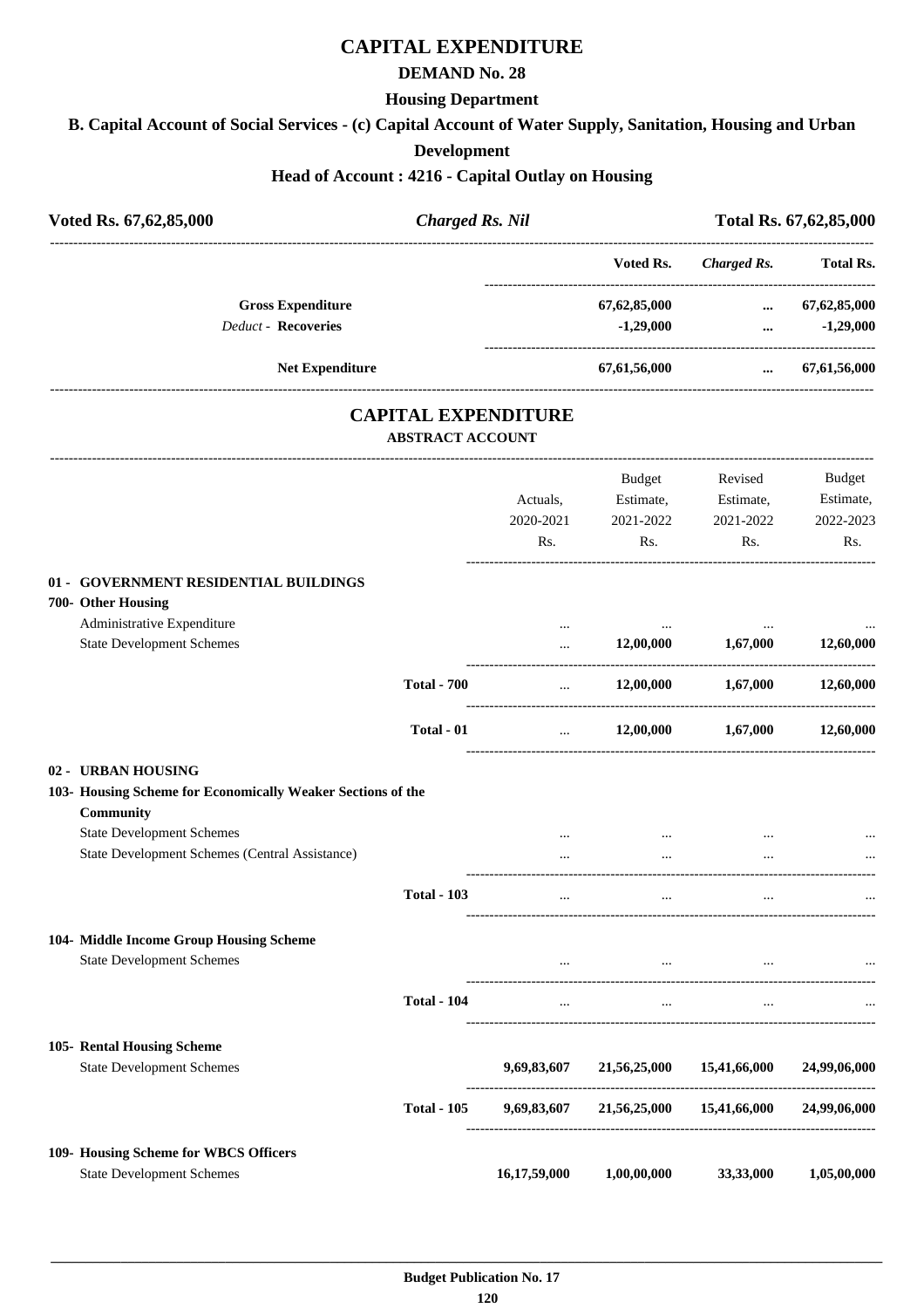## **CAPITAL EXPENDITURE ABSTRACT ACCOUNT**

|                                                                                    |                    | Actuals,     | Budget                                       | Estimate, Estimate, Estimate, | Revised Budget |
|------------------------------------------------------------------------------------|--------------------|--------------|----------------------------------------------|-------------------------------|----------------|
|                                                                                    |                    | 2020-2021    | 2021-2022                                    | 2021-2022                     | 2022-2023      |
|                                                                                    |                    | Rs.          | Rs.                                          | Rs.                           | Rs.            |
|                                                                                    |                    |              |                                              |                               |                |
|                                                                                    | <b>Total - 109</b> |              | $16,17,59,000$ $1,00,00,000$ $33,33,000$     |                               | 1,05,00,000    |
| 789- Special Component Plan for Scheduled Castes                                   |                    |              |                                              |                               |                |
| <b>State Development Schemes</b>                                                   |                    |              | 31,18,918 32,00,000 24,00,000                |                               | 33,60,000      |
| State Development Schemes (Central Assistance)                                     |                    |              | <b>Contract Contract</b>                     |                               |                |
|                                                                                    | <b>Total - 789</b> |              | 31,18,918 32,00,000 24,00,000                |                               | 33,60,000      |
| 796- Tribal Areas Sub-Plan                                                         |                    |              |                                              |                               |                |
| <b>State Development Schemes</b><br>State Development Schemes (Central Assistance) |                    |              | 12,05,818 13,00,000 17,33,000<br>$\cdots$    | $\ddotsc$                     | 13,65,000      |
|                                                                                    | <b>Total - 796</b> |              | 12,05,818 13,00,000 17,33,000 13,65,000      |                               |                |
| 800- Other Expenditure                                                             |                    |              |                                              |                               |                |
| Administrative Expenditure                                                         |                    |              |                                              |                               |                |
| <b>State Development Schemes</b>                                                   |                    |              | Voted 18,26,12,542 39,03,75,000 11,34,58,000 |                               | 40,98,94,000   |
|                                                                                    | Charged            | 56,915       |                                              |                               |                |
|                                                                                    | <b>Total - 800</b> |              | 18,26,69,457 39,03,75,000 11,34,58,000       |                               | 40,98,94,000   |
|                                                                                    | Total - 02         | 44,57,36,800 | 62,05,00,000                                 | 27,50,90,000                  | 67,50,25,000   |
|                                                                                    | Voted              |              | 44,56,79,885 62,05,00,000 27,50,90,000       |                               | 67,50,25,000   |
|                                                                                    | Charged            | 56,915       | $\cdots$                                     | $\ddotsc$                     |                |
| 03 - RURAL HOUSING                                                                 |                    |              |                                              |                               |                |
| 103- Housing Scheme for Economically Weaker Sections of the<br>Community           |                    |              |                                              |                               |                |
| <b>State Development Schemes</b>                                                   |                    |              | $\ddots$                                     | $\cdots$                      |                |
|                                                                                    | <b>Total - 103</b> | $\cdots$     | $\cdots$                                     |                               |                |
| 789- Special Component Plan for Scheduled Castes                                   |                    |              |                                              |                               |                |
| <b>State Development Schemes</b>                                                   |                    | $\cdots$     | $\cdots$                                     | $\sim 100$ and $\sim 100$     |                |
|                                                                                    | <b>Total - 789</b> | $\cdots$     | $\cdots$                                     | $\cdots$                      |                |
| 796- Tribal Areas Sub-Plan                                                         |                    |              |                                              |                               |                |
| <b>State Development Schemes</b>                                                   |                    | $\cdots$     | $\cdots$                                     | $\ddots$                      | $\cdots$       |
|                                                                                    | <b>Total - 796</b> | $\cdots$     | $\cdots$                                     | $\cdots$                      |                |
|                                                                                    | Total - 03         | $\cdots$     | $\ddotsc$                                    | $\ddots$                      |                |
|                                                                                    |                    |              |                                              |                               |                |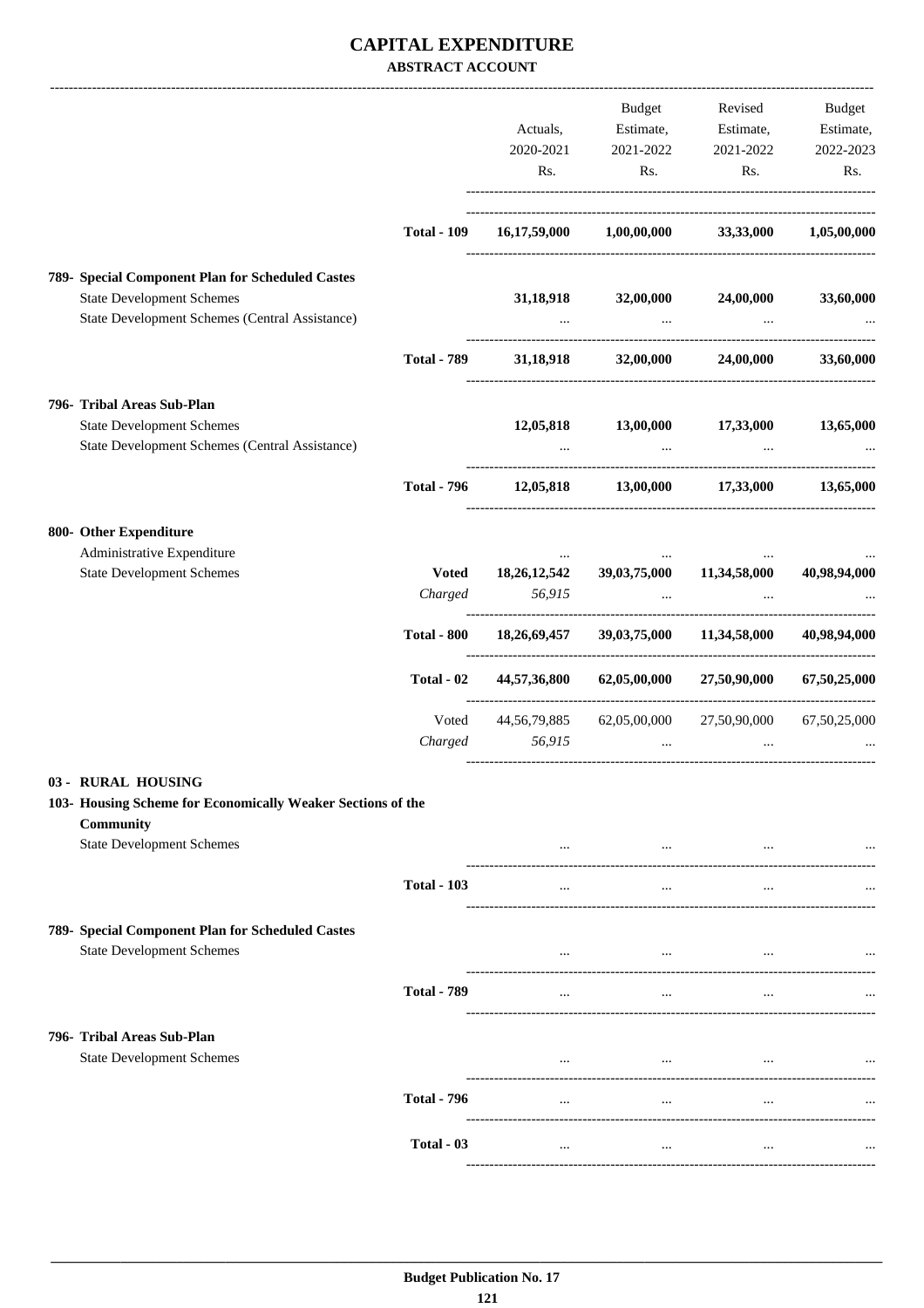## **CAPITAL EXPENDITURE ABSTRACT ACCOUNT**

| Budget                        | Revised                                             | Budget                                                                                                                                                                                                                               |                |                                                                  |
|-------------------------------|-----------------------------------------------------|--------------------------------------------------------------------------------------------------------------------------------------------------------------------------------------------------------------------------------------|----------------|------------------------------------------------------------------|
| Estimate,                     | Estimate,                                           | Estimate,                                                                                                                                                                                                                            | Actuals,       |                                                                  |
| 2022-2023                     | 2021-2022                                           | 2021-2022                                                                                                                                                                                                                            | 2020-2021      |                                                                  |
| Rs.                           | Rs.                                                 | Rs.                                                                                                                                                                                                                                  | Rs.            |                                                                  |
| 67, 62, 85, 000               | 27,52,57,000                                        | 44,57,36,800 62,17,00,000                                                                                                                                                                                                            |                | <b>Grand Total - Gross</b>                                       |
| 67, 62, 85, 000               | 44,56,79,885 62,17,00,000 27,52,57,000              |                                                                                                                                                                                                                                      |                | Voted                                                            |
| and the state of the state of |                                                     | the contract of the contract of the contract of                                                                                                                                                                                      | Charged 56,915 |                                                                  |
| 67, 62, 85, 000               | 44,57,36,800 62,17,00,000 27,52,57,000              |                                                                                                                                                                                                                                      |                | <b>State Development Schemes</b>                                 |
|                               | 44,56,79,885 62,17,00,000 27,52,57,000 67,62,85,000 |                                                                                                                                                                                                                                      |                | Voted                                                            |
|                               | $\ddots$                                            | <u>and the company of the company of the company of the company of the company of the company of the company of the company of the company of the company of the company of the company of the company of the company of the com</u> | Charged 56,915 |                                                                  |
|                               |                                                     |                                                                                                                                                                                                                                      |                | <i>Deduct Recoveries</i> 4,02,18,716 -39,000 -1,29,000 -1,29,000 |
| 67,61,56,000                  | $40,55,18,084$ $62,16,61,000$ $27,51,28,000$        |                                                                                                                                                                                                                                      |                | <b>Grand Total - Net</b>                                         |
| 67, 61, 56, 000               | 40,54,61,169 62,16,61,000 27,51,28,000              |                                                                                                                                                                                                                                      |                | Voted                                                            |
|                               | $\cdots$                                            | $\cdots$                                                                                                                                                                                                                             | 56.915         | Charged                                                          |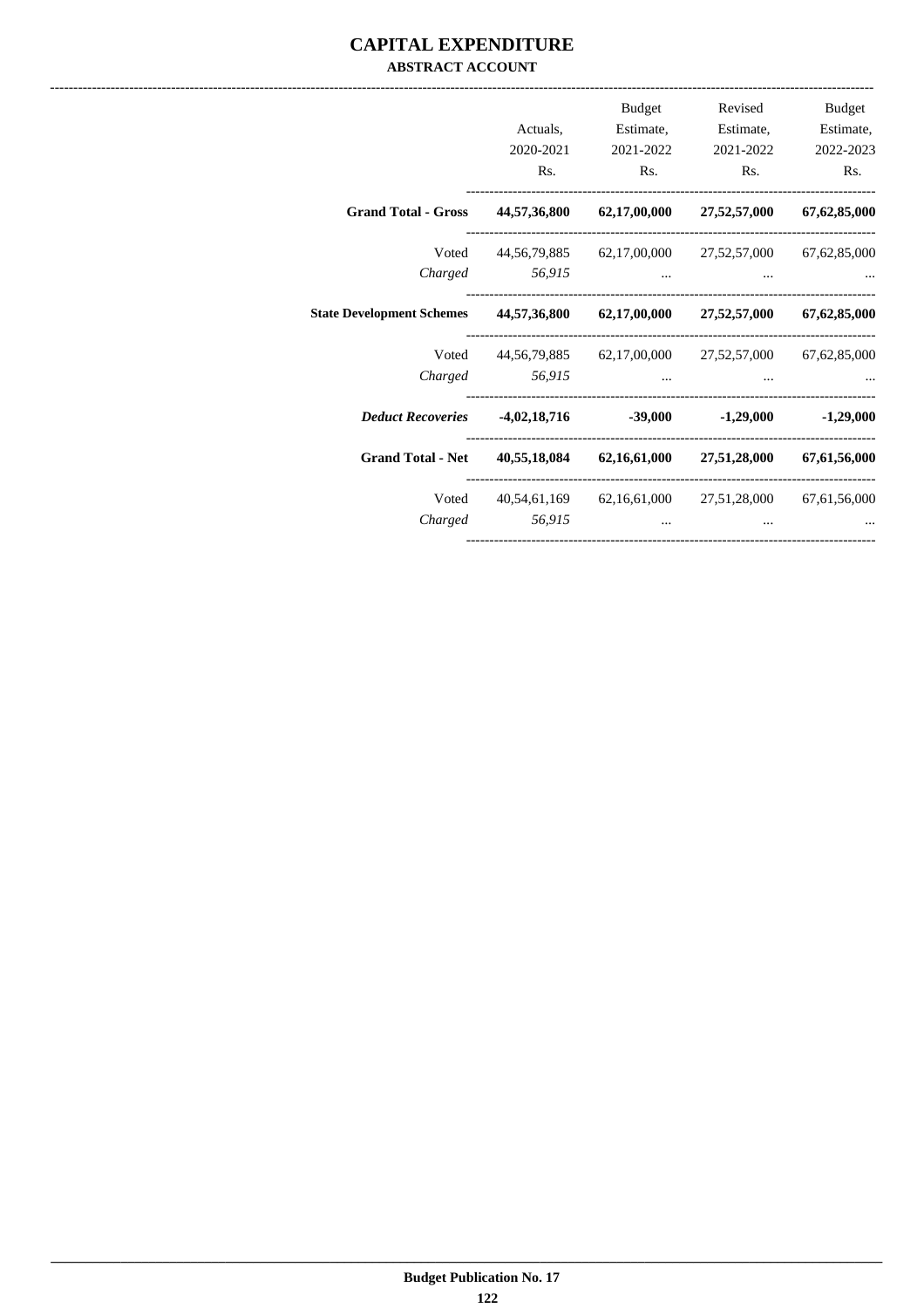|                                                  | Actuals,<br>2020-2021<br>Rs. | Budget<br>Estimate,<br>2021-2022<br>Rs. | Revised<br>Estimate,<br>2021-2022<br>Rs. | Budget<br>Estimate,<br>2022-2023<br>Rs. |
|--------------------------------------------------|------------------------------|-----------------------------------------|------------------------------------------|-----------------------------------------|
| DETAILED ACCOUNT NO. 4216-01-700 - OTHER HOUSING |                              |                                         |                                          |                                         |
| 01 - GOVERNMENT RESIDENTIAL BUILDINGS            |                              |                                         |                                          |                                         |
| 700- Other Housing                               |                              |                                         |                                          |                                         |
| <b>State Development Schemes</b>                 |                              |                                         |                                          |                                         |
| 001- Construction of Guest House [HO]            |                              |                                         |                                          |                                         |
| 53- Major Works / Land and Buildings             |                              | 12,00,000                               | 1,67,000                                 | 12,60,000                               |
| <b>Total - State Development Schemes</b>         | $\cdots$                     | 12,00,000                               | 1,67,000                                 | 12,60,000                               |
| Total - 4216-01-700                              |                              | 12,00,000                               | 1,67,000                                 | 12,60,000                               |
| Voted                                            | $\cdots$                     | 12,00,000                               | 1,67,000                                 | 12,60,000                               |
| Charged                                          |                              |                                         |                                          |                                         |

**COMMUNITY .**

| 02 - URBAN HOUSING                                           |          |          |          |          |
|--------------------------------------------------------------|----------|----------|----------|----------|
| 103- Housing Scheme for Economically Weaker Sections of the  |          |          |          |          |
| Community                                                    |          |          |          |          |
| <b>State Development Schemes</b>                             |          |          |          |          |
| 001- Housing Schemes for Economically Weaker Sections of the |          |          |          |          |
| Community (GTNJLI) [HO]                                      |          |          |          |          |
| 53- Major Works / Land and Buildings                         |          |          |          | $\cdots$ |
| Total - 4216-02-103                                          | $\cdots$ | $\cdots$ | $\cdots$ |          |
|                                                              |          |          |          |          |
| Voted                                                        | $\cdots$ | $\cdots$ |          |          |
| Charged                                                      | $\cdots$ | $\cdots$ | $\cdots$ |          |
|                                                              |          |          |          |          |

#### **DETAILED ACCOUNT NO. 4216-02-104 - MIDDLE INCOME GROUP HOUSING SCHEME .**

### **02 - URBAN HOUSING**

- **104- Middle Income Group Housing Scheme State Development Schemes**
- 001- Construction of Houses under Middle Income Group Housing Schemes [HO]
- 
- 53- Major Works / Land and Buildings ... ... ... ... **Total - 4216-02-104** ... ... ... ... ------------------------------------------------------------------------------------------ Voted ... ... ... ... *Charged* ... ... ... ...

-----------------------------------------------------------------------------------------

.

.

#### **DETAILED ACCOUNT NO. 4216-02-105 - RENTAL HOUSING SCHEME .**

**02 - URBAN HOUSING**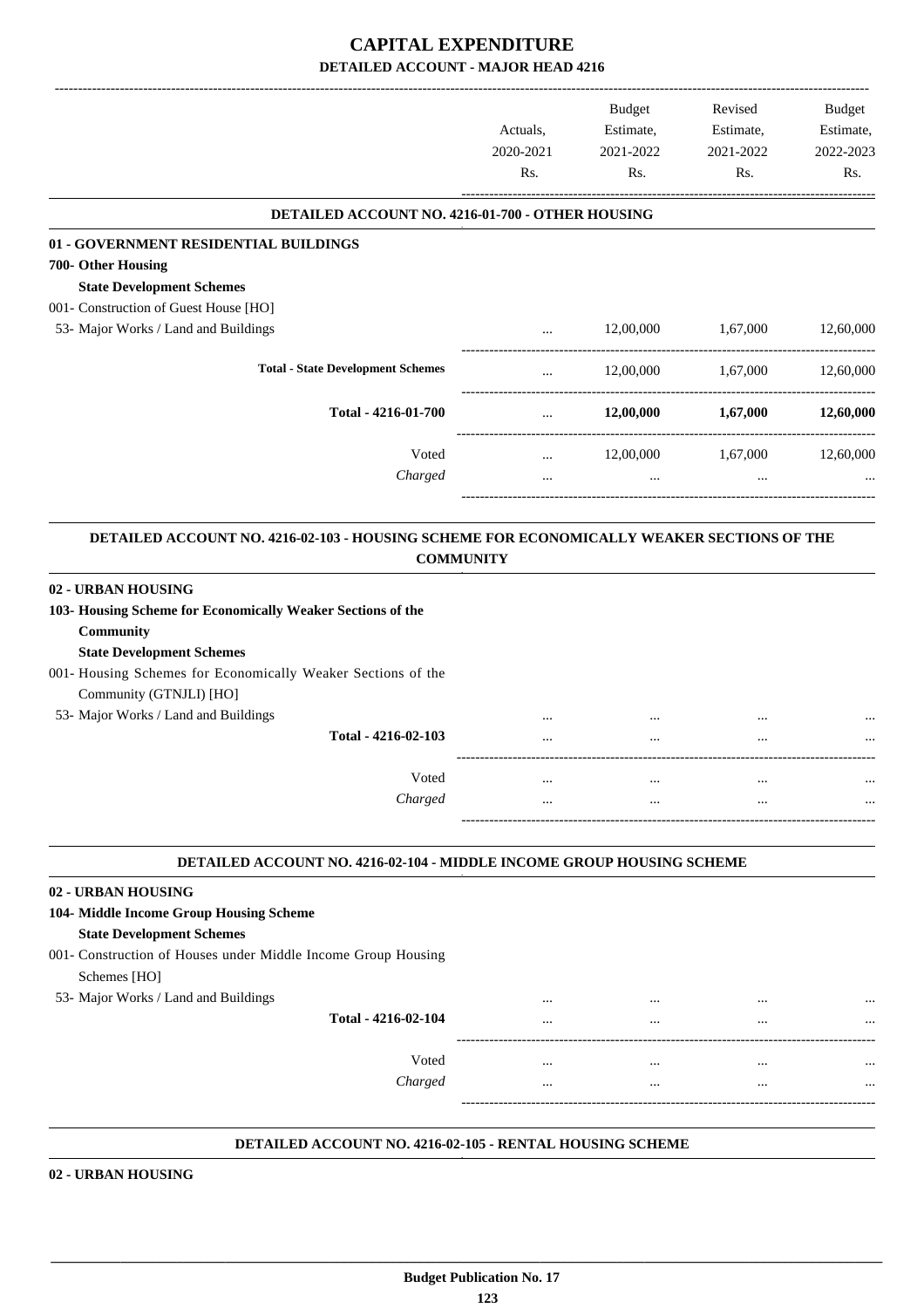| Actuals, | Budget<br>Estimate, | Revised<br>Estimate,                                   | <b>Budget</b><br>Estimate,                                                                                                                                                                                                                                                                                         |
|----------|---------------------|--------------------------------------------------------|--------------------------------------------------------------------------------------------------------------------------------------------------------------------------------------------------------------------------------------------------------------------------------------------------------------------|
| Rs.      | Rs.                 | Rs.                                                    | 2022-2023<br>Rs.                                                                                                                                                                                                                                                                                                   |
|          |                     |                                                        |                                                                                                                                                                                                                                                                                                                    |
|          |                     |                                                        |                                                                                                                                                                                                                                                                                                                    |
|          |                     |                                                        |                                                                                                                                                                                                                                                                                                                    |
|          |                     |                                                        |                                                                                                                                                                                                                                                                                                                    |
|          |                     |                                                        | 23,35,00,000                                                                                                                                                                                                                                                                                                       |
|          |                     |                                                        | 23,35,00,000                                                                                                                                                                                                                                                                                                       |
|          |                     |                                                        |                                                                                                                                                                                                                                                                                                                    |
|          |                     |                                                        |                                                                                                                                                                                                                                                                                                                    |
|          |                     |                                                        |                                                                                                                                                                                                                                                                                                                    |
|          |                     |                                                        |                                                                                                                                                                                                                                                                                                                    |
|          |                     |                                                        |                                                                                                                                                                                                                                                                                                                    |
|          |                     |                                                        | 24,99,06,000                                                                                                                                                                                                                                                                                                       |
|          | 2020-2021           | 2021-2022<br>8,16,55,959<br>8,16,55,959<br>9,69,83,607 | 2021-2022<br>20,00,00,000 13,33,33,000<br>20,00,00,000 13,33,33,000<br>1,53,27,648 1,56,25,000 2,08,33,000 1,64,06,000<br>1,53,27,648 1,56,25,000 2,08,33,000 1,64,06,000<br>9,69,83,607 21,56,25,000 15,41,66,000 24,99,06,000<br>9,69,83,607 21,56,25,000 15,41,66,000 24,99,06,000<br>21,56,25,000 15,41,66,000 |

#### **DETAILED ACCOUNT NO. 4216-02-109 - HOUSING SCHEME FOR WBCS OFFICERS .**

### **02 - URBAN HOUSING**

**109- Housing Scheme for WBCS Officers**

## **State Development Schemes**

001- Akanksha Housing Scheme for WBCS (Exe) Cadre Officers

[HO] 53- Major Works / Land and Buildings 16,17,59,000 1,00,00,000 33,33,000 1,05,00,000 ----------------------------------------------------------------------------------------- **Total - State Development Schemes** 16,17,59,000 1,00,00,000 33,33,000 1,05,00,000 ----------------------------------------------------------------------------------------- **Total - 4216-02-109 16,17,59,000 1,00,00,000 33,33,000 1,05,00,000** ------------------------------------------------------------------------------------------ Voted 16,17,59,000 1,00,00,000 33,33,000 1,05,00,000 *Charged* ... ... ... ... -----------------------------------------------------------------------------------------

#### **DETAILED ACCOUNT NO. 4216-02-789 - SPECIAL COMPONENT PLAN FOR SCHEDULED CASTES .**

.

### **02 - URBAN HOUSING**

| 789- Special Component Plan for Scheduled Castes          |           |           |           |           |
|-----------------------------------------------------------|-----------|-----------|-----------|-----------|
| <b>State Development Schemes</b>                          |           |           |           |           |
| 003- Rental Housing Scheme for Working Women belonging to |           |           |           |           |
| Scheduled Caste population-One room Apartment [HO]        |           |           |           |           |
| 53- Major Works / Land and Buildings                      | 31,18,918 | 32,00,000 | 24,00,000 | 33,60,000 |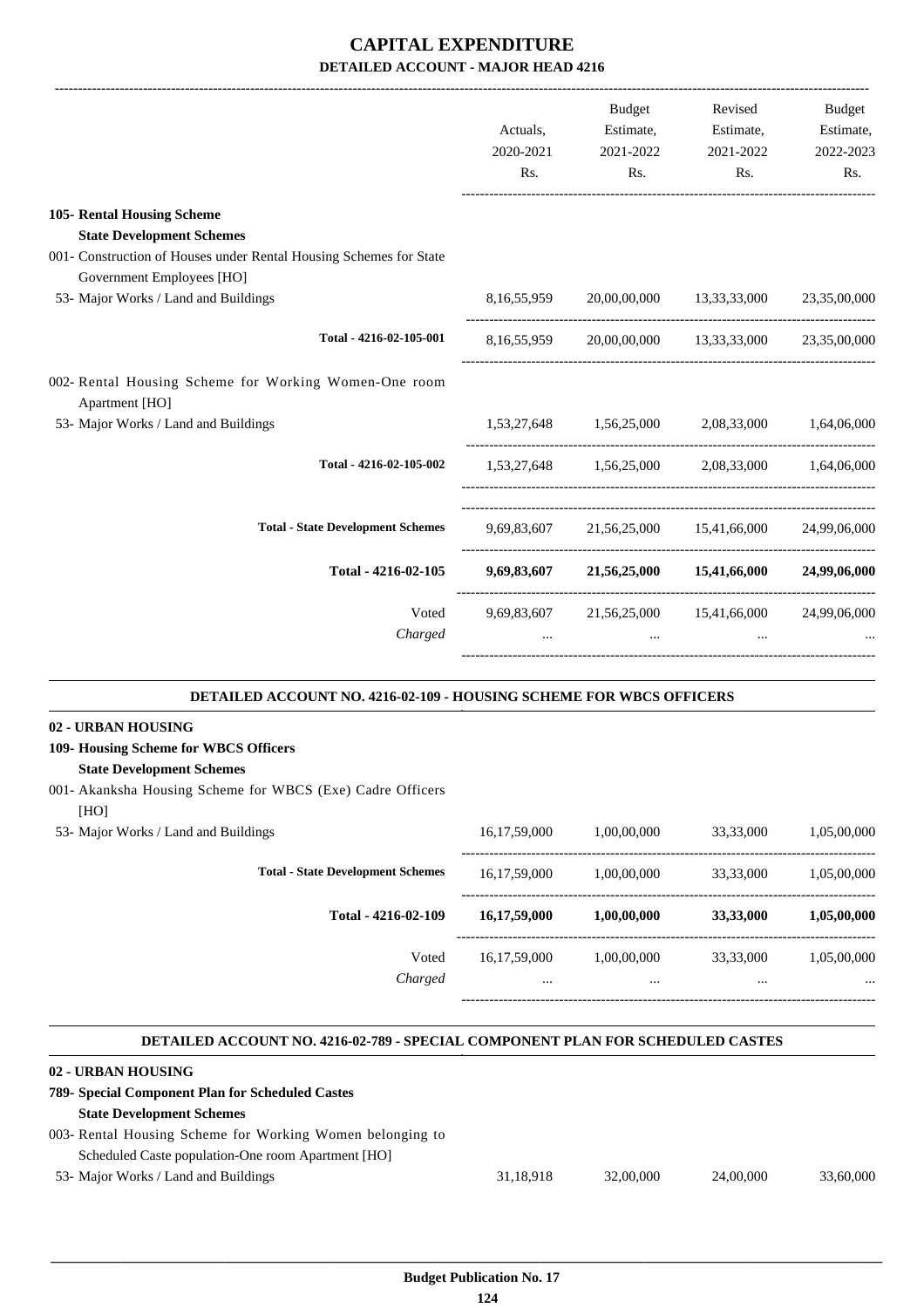|                                                                                                                                                                                                                |                                                          |                                 | Budget                        | Revised                                 | Budget    |
|----------------------------------------------------------------------------------------------------------------------------------------------------------------------------------------------------------------|----------------------------------------------------------|---------------------------------|-------------------------------|-----------------------------------------|-----------|
|                                                                                                                                                                                                                |                                                          | Actuals,                        | Estimate,                     | Estimate,                               | Estimate, |
|                                                                                                                                                                                                                |                                                          | 2020-2021                       | 2021-2022                     | 2021-2022                               | 2022-2023 |
|                                                                                                                                                                                                                |                                                          | Rs.                             | Rs.                           | Rs.                                     | Rs.       |
|                                                                                                                                                                                                                | <b>Total - State Development Schemes</b>                 |                                 |                               | 31,18,918 32,00,000 24,00,000 33,60,000 |           |
|                                                                                                                                                                                                                |                                                          |                                 |                               |                                         |           |
| <b>State Development Schemes</b><br>002- Housing Schemes for Economically Weaker Sections of the<br>Community belonging to Scheduled Caste population (GTNJLI)<br>[HO]<br>53- Major Works / Land and Buildings |                                                          |                                 |                               |                                         |           |
|                                                                                                                                                                                                                | Total - 4216-02-789                                      | $\cdots$<br>31,18,918 32,00,000 | $\cdots$                      | $\cdots$<br>24,00,000                   | 33,60,000 |
|                                                                                                                                                                                                                | Voted                                                    |                                 |                               | 31,18,918 32,00,000 24,00,000           | 33,60,000 |
|                                                                                                                                                                                                                | Charged                                                  | $\cdots$                        | $\cdots$                      |                                         |           |
|                                                                                                                                                                                                                | DETAILED ACCOUNT NO. 4216-02-796 - TRIBAL AREAS SUB-PLAN |                                 |                               |                                         |           |
| 02 - URBAN HOUSING                                                                                                                                                                                             |                                                          |                                 |                               |                                         |           |
| 796- Tribal Areas Sub-Plan                                                                                                                                                                                     |                                                          |                                 |                               |                                         |           |
| <b>State Development Schemes</b>                                                                                                                                                                               |                                                          |                                 |                               |                                         |           |
| 003- Rental Housing Scheme for Working Women belonging to                                                                                                                                                      |                                                          |                                 |                               |                                         |           |
| Scheduled Tribe population-One room Apartmen [HO]                                                                                                                                                              |                                                          |                                 |                               |                                         |           |
| 53- Major Works / Land and Buildings                                                                                                                                                                           |                                                          |                                 | 12,05,818 13,00,000 17,33,000 |                                         | 13,65,000 |
|                                                                                                                                                                                                                | <b>Total - State Development Schemes</b>                 |                                 |                               | 12,05,818 13,00,000 17,33,000 13,65,000 |           |
| <b>State Development Schemes</b>                                                                                                                                                                               |                                                          |                                 |                               |                                         |           |
| 002- Housing Schemes for Economically Weaker Sections of the<br>Community belonging to Scheduled Tribe population (GTNJLI)<br>[HO]                                                                             |                                                          |                                 |                               |                                         |           |
| 53- Major Works / Land and Buildings                                                                                                                                                                           | Total - 4216-02-796                                      | $\cdots$<br>12,05,818           | 13,00,000                     | 17,33,000                               | 13,65,000 |
|                                                                                                                                                                                                                | Voted<br>Charged                                         | 12,05,818<br>$\cdots$           | 13,00,000<br>$\cdots$         | 17,33,000<br>$\cdots$                   | 13,65,000 |
|                                                                                                                                                                                                                | DETAILED ACCOUNT NO. 4216-02-800 - OTHER EXPENDITURE     |                                 |                               |                                         |           |
| 02 - URBAN HOUSING                                                                                                                                                                                             |                                                          |                                 |                               |                                         |           |
| 800- Other Expenditure                                                                                                                                                                                         |                                                          |                                 |                               |                                         |           |
| <b>State Development Schemes</b>                                                                                                                                                                               |                                                          |                                 |                               |                                         |           |
| 001- Land Acquisition and Development Scheme [HO]                                                                                                                                                              |                                                          |                                 |                               |                                         |           |
| 53- Major Works / Land and Buildings                                                                                                                                                                           | Voted                                                    | $\cdots$                        | 10,00,000                     | 3,33,000                                | 10,50,000 |
|                                                                                                                                                                                                                | Charged                                                  | 56,915                          | $\ddots$                      | $\ldots$                                |           |
|                                                                                                                                                                                                                | Total - 4216-02-800-001                                  | 56,915                          | 10,00,000                     | 3,33,000                                | 10,50,000 |
|                                                                                                                                                                                                                | Voted                                                    | $\cdots$                        | 10,00,000                     | 3,33,000                                | 10,50,000 |
|                                                                                                                                                                                                                |                                                          |                                 |                               |                                         |           |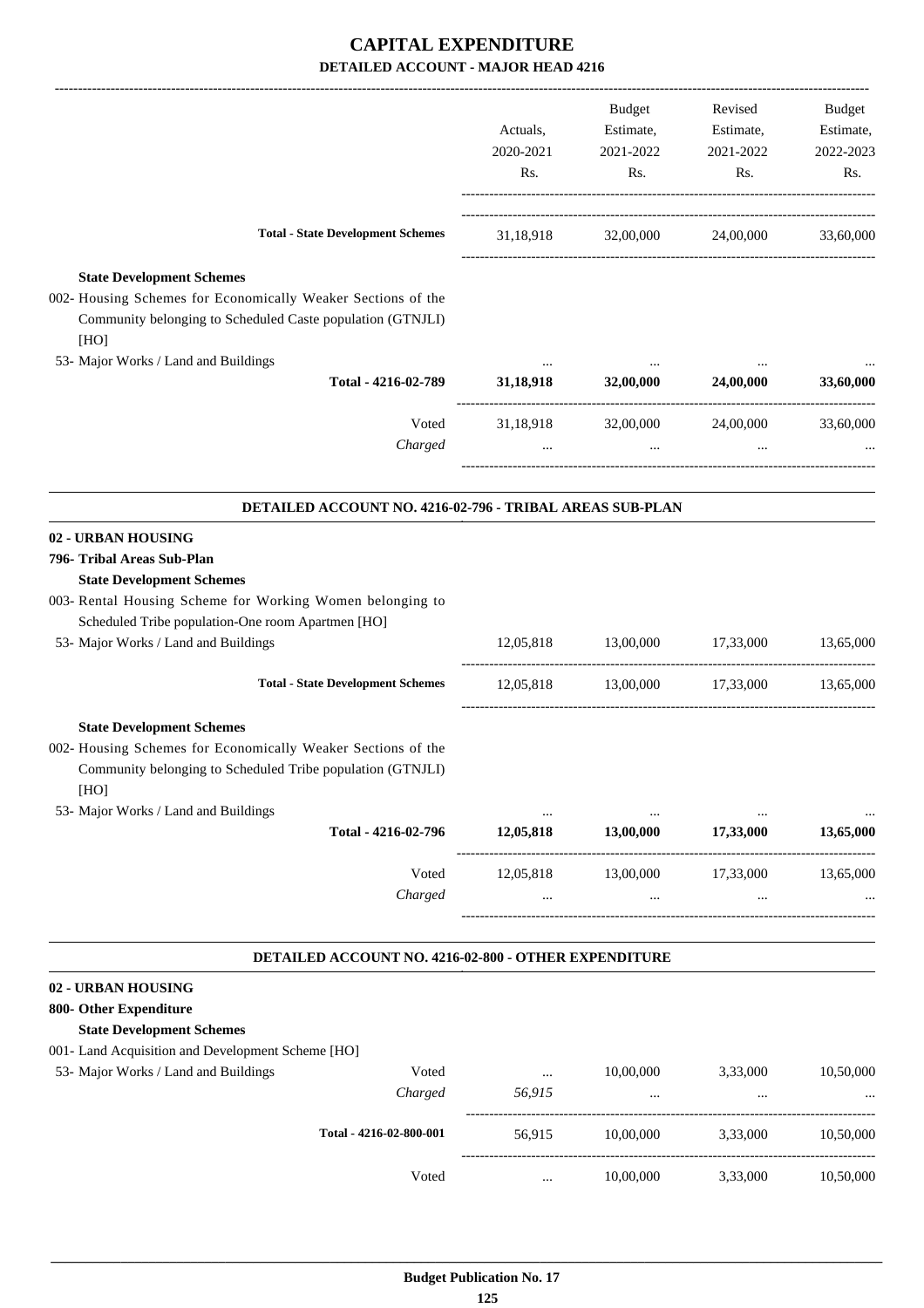|                                                                                                               | Actuals,<br>2020-2021<br>Rs. | <b>Budget</b><br>Estimate,<br>2021-2022<br>Rs. | Revised<br>Estimate,<br>2021-2022<br>Rs.            | <b>Budget</b><br>Estimate,<br>2022-2023<br>Rs. |
|---------------------------------------------------------------------------------------------------------------|------------------------------|------------------------------------------------|-----------------------------------------------------|------------------------------------------------|
| Charged                                                                                                       | 56,915                       | $\cdots$                                       |                                                     |                                                |
| 003- Administrative Improvement - Construction of Office-cum<br>Residential Complexes for Field Officers [HO] |                              |                                                |                                                     |                                                |
| 53- Major Works / Land and Buildings                                                                          | 24,30,400                    | 1,00,00,000 33,33,000                          |                                                     | 1,05,00,000                                    |
| Total - 4216-02-800-003                                                                                       |                              |                                                | 24,30,400 1,00,00,000 33,33,000 1,05,00,000         |                                                |
| 004- Purchase of Machineries and Equipment etc. [HO]<br>60- Other Capital Expenditure                         | 12,33,788                    | 5,00,000                                       | 1,67,000                                            | 5,25,000                                       |
| Total - 4216-02-800-004                                                                                       |                              |                                                | $12,33,788$ $5,00,000$ $1,67,000$                   | 5,25,000                                       |
| 006- Replacement and Renovation of Existing Housing Estates [HO]<br>53- Major Works / Land and Buildings      |                              |                                                | 17,89,48,354 37,88,75,000 10,96,25,000              | 39,78,19,000                                   |
| Total - 4216-02-800-006                                                                                       |                              |                                                | 17,89,48,354 37,88,75,000 10,96,25,000 39,78,19,000 |                                                |
| <b>Total - State Development Schemes</b>                                                                      | 18.26.69.457                 |                                                | 39,03,75,000 11,34,58,000                           | 40.98.94.000                                   |
| Voted<br>Charged                                                                                              | 56,915                       |                                                | 18,26,12,542 39,03,75,000 11,34,58,000 40,98,94,000 |                                                |
|                                                                                                               |                              |                                                |                                                     |                                                |
| Total - 4216-02-800                                                                                           | 18,26,69,457                 |                                                | 39,03,75,000 11,34,58,000                           | 40,98,94,000                                   |
| Voted<br>Charged                                                                                              | 18, 26, 12, 542<br>56,915    | $\cdots$                                       | 39,03,75,000 11,34,58,000<br>$\cdots$               | 40,98,94,000                                   |

### **DETAILED ACCOUNT NO. 4216-03-103 - HOUSING SCHEME FOR ECONOMICALLY WEAKER SECTIONS OF THE COMMUNITY .**

.

| 03 - RURAL HOUSING                                                             |          |          |          |          |
|--------------------------------------------------------------------------------|----------|----------|----------|----------|
| 103- Housing Scheme for Economically Weaker Sections of the                    |          |          |          |          |
| Community                                                                      |          |          |          |          |
| <b>State Development Schemes</b>                                               |          |          |          |          |
| 001- Housing Scheme for Economically Weakers of the Community<br>(GTNJLI) [HO] |          |          |          |          |
| 53- Major Works / Land and Buildings                                           |          | $\cdots$ | $\cdots$ | $\cdots$ |
| Total - 4216-03-103                                                            | $\cdots$ | $\cdots$ | $\cdots$ | $\cdots$ |
| Voted                                                                          |          |          |          |          |
| Charged                                                                        | $\cdots$ | $\cdots$ | $\cdots$ | $\cdots$ |
|                                                                                |          |          |          |          |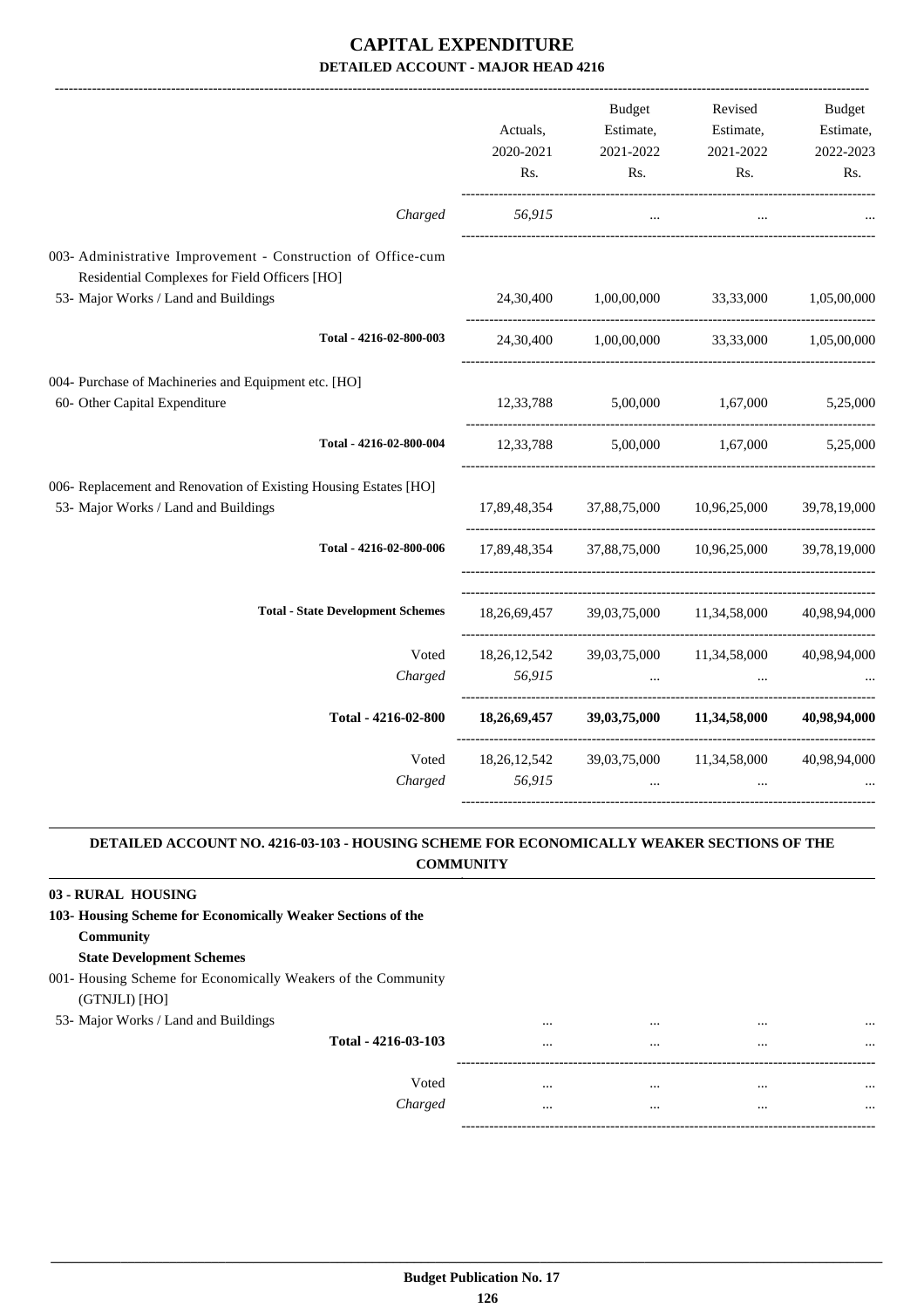|                                                                                  | Actuals,<br>2020-2021 | <b>Budget</b><br>Revised<br>Estimate, | 2021-2022 | Estimate,<br>2021-2022 | Budget<br>Estimate,<br>2022-2023 |
|----------------------------------------------------------------------------------|-----------------------|---------------------------------------|-----------|------------------------|----------------------------------|
|                                                                                  | Rs.                   | Rs.                                   | Rs.       | Rs.                    |                                  |
| DETAILED ACCOUNT NO. 4216-03-789 - SPECIAL COMPONENT PLAN FOR SCHEDULED CASTES   |                       |                                       |           |                        |                                  |
| 03 - RURAL HOUSING                                                               |                       |                                       |           |                        |                                  |
| 789- Special Component Plan for Scheduled Castes                                 |                       |                                       |           |                        |                                  |
| <b>State Development Schemes</b>                                                 |                       |                                       |           |                        |                                  |
| 001- Housing Scheme for Economically Weaker Sections of the                      |                       |                                       |           |                        |                                  |
| Community Belonging to Scheduled Caste Population<br>(GTNJLI) [HO]               |                       |                                       |           |                        |                                  |
| 53- Major Works / Land and Buildings                                             |                       |                                       |           |                        |                                  |
| 003- Housing Schemes for Economically Weaker Section in rural                    |                       |                                       |           |                        |                                  |
| areas for the Community Belonging to Scheduled Caste                             |                       |                                       |           |                        |                                  |
| Population [RIDF] (RIDF) [HO]                                                    |                       |                                       |           |                        |                                  |
| 53- Major Works / Land and Buildings                                             |                       |                                       |           |                        |                                  |
| Total - 4216-03-789                                                              |                       |                                       |           |                        |                                  |
| Voted                                                                            | $\cdots$              | $\cdots$                              | $\cdots$  |                        |                                  |
| Charged                                                                          |                       | $\cdots$                              |           |                        |                                  |
| DETAILED ACCOUNT NO. 4216-03-796 - TRIBAL AREAS SUB-PLAN                         |                       |                                       |           |                        |                                  |
| 03 - RURAL HOUSING                                                               |                       |                                       |           |                        |                                  |
| 796- Tribal Areas Sub-Plan                                                       |                       |                                       |           |                        |                                  |
| <b>State Development Schemes</b>                                                 |                       |                                       |           |                        |                                  |
| 002- Housing Scheme for Economically Weaker Sections of the                      |                       |                                       |           |                        |                                  |
| Community belonging to the Scheduled Tribe Population                            |                       |                                       |           |                        |                                  |
| (GTNJLI) [HO]                                                                    |                       |                                       |           |                        |                                  |
| 53- Major Works / Land and Buildings                                             |                       | $\cdots$                              |           |                        |                                  |
| Total - 4216-03-796                                                              |                       |                                       |           |                        |                                  |
| Voted                                                                            |                       |                                       |           |                        |                                  |
| Charged                                                                          |                       |                                       |           |                        |                                  |
|                                                                                  |                       |                                       |           |                        |                                  |
|                                                                                  |                       |                                       |           |                        |                                  |
| <b>DETAILED ACCOUNT NO. 4216 - DEDUCT RECOVERIES IN REDUCTION OF EXPENDITURE</b> |                       |                                       |           |                        |                                  |
|                                                                                  |                       |                                       |           |                        |                                  |

| <u>ui – Go elaborient albudential bollbingo</u>            |           |           |           |           |
|------------------------------------------------------------|-----------|-----------|-----------|-----------|
| 700- Other Housing                                         |           |           |           |           |
| Administrative Expenditure                                 |           |           |           |           |
| 002-Suspense $[HO]$                                        |           |           |           |           |
| 70-Deduct Recoveries                                       |           |           |           |           |
| 01-Others                                                  | $\cdots$  | $-1.000$  | $-1.000$  | $-1.000$  |
| 02-W.B.H.S. 2008                                           |           | $\cdots$  | $\cdots$  | $\cdots$  |
| 901-Deduct-Receipts and Recoveries on Capital Account [HO] |           |           |           |           |
| 70-Deduct Recoveries                                       |           |           |           |           |
| 01-Others                                                  | $-42,000$ | $-10,000$ | $-10,000$ | $-10,000$ |
| 02-W.B.H.S. 2008                                           |           | $\cdots$  | $\cdots$  | $\cdots$  |
|                                                            |           |           |           |           |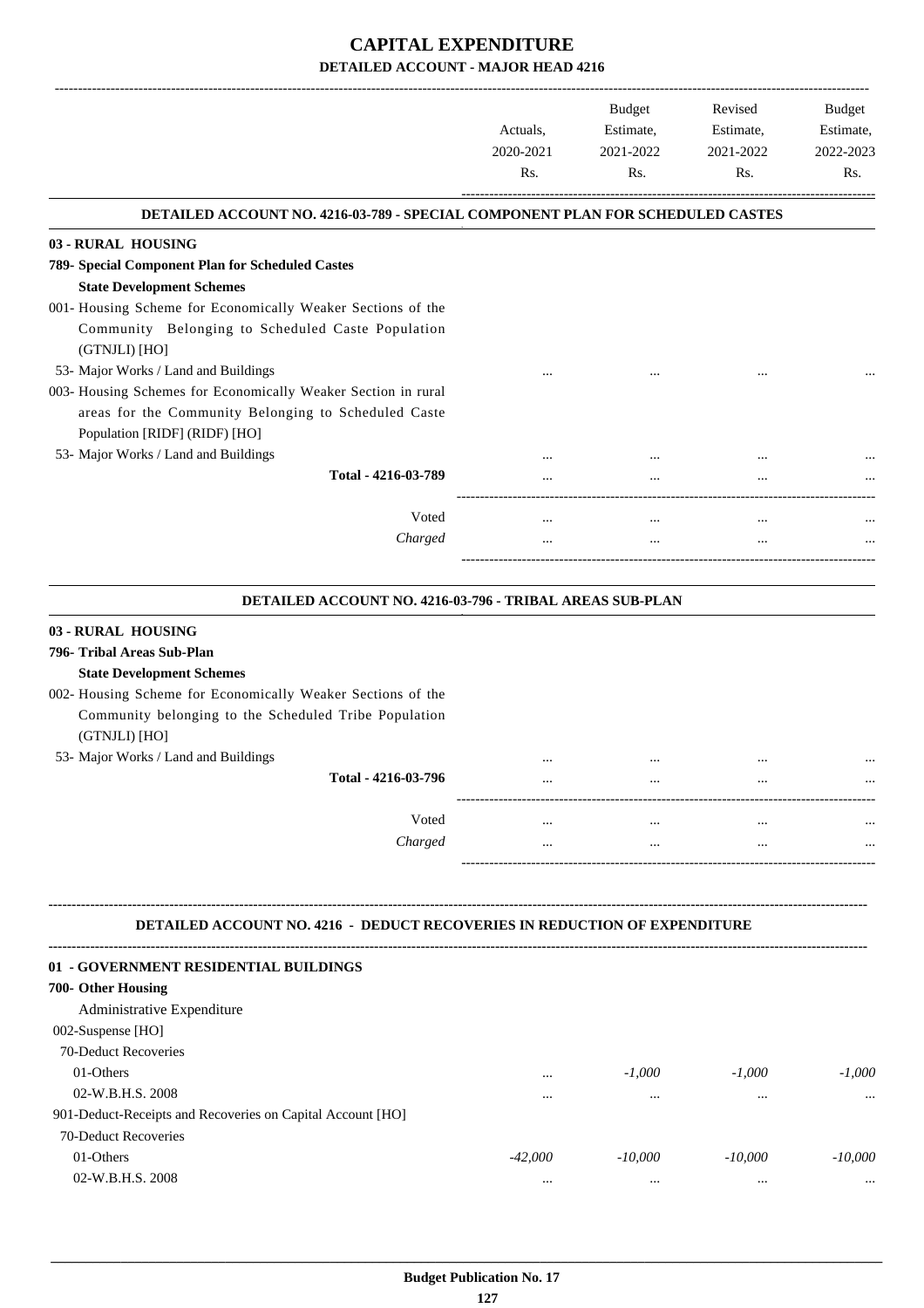|                                                             | Actuals,<br>2020-2021<br>Rs. | Budget<br>Estimate,<br>2021-2022<br>Rs. | Revised<br>Estimate,<br>2021-2022<br>Rs. | Budget<br>Estimate,<br>2022-2023<br>Rs. |
|-------------------------------------------------------------|------------------------------|-----------------------------------------|------------------------------------------|-----------------------------------------|
| Total - 700 - Deduct - Recoveries                           | $-42,000$                    |                                         | $-11,000$ $-11,000$                      | $-11,000$                               |
| 02- URBAN HOUSING                                           |                              |                                         |                                          |                                         |
| 101- Salt Lake Scheme                                       |                              |                                         |                                          |                                         |
| Administrative Expenditure                                  |                              |                                         |                                          |                                         |
| 011-Salt Lake Scheme [HO]                                   |                              |                                         |                                          |                                         |
| 70-Deduct Recoveries                                        |                              |                                         |                                          |                                         |
| 01-Others                                                   | $\cdots$                     | $-1,000$                                | $-1,000$                                 | $-1,000$                                |
| 02-W.B.H.S. 2008                                            | $\cdots$                     | $\cdots$                                | $\cdots$                                 |                                         |
| <b>State Development Schemes</b>                            |                              |                                         |                                          |                                         |
| 901-Deduct-Receipts and Recoveries on Capital Account [HO]  |                              |                                         |                                          |                                         |
| 70-Deduct Recoveries                                        |                              |                                         |                                          |                                         |
| 01-Others                                                   | $\cdots$                     | $\cdots$                                | $\cdots$                                 |                                         |
| Total - 101 - Deduct - Recoveries                           | $\cdots$                     | $-1,000$                                | $-1,000$                                 | $-1,000$                                |
| 102- Patipukur Scheme                                       |                              |                                         |                                          |                                         |
| Administrative Expenditure                                  |                              |                                         |                                          |                                         |
| 901-Deduct-Receipts and Recoveries on Capital Account [HO]  |                              |                                         |                                          |                                         |
| 70-Deduct Recoveries                                        |                              |                                         |                                          |                                         |
| 01-Others                                                   | $\cdots$                     | $-1,000$                                | $-1,000$                                 | $-1,000$                                |
| 02-W.B.H.S. 2008                                            | $\cdots$                     | $\cdots$                                | $\cdots$                                 |                                         |
| Total - 102 - Deduct - Recoveries                           | $\cdots$                     | $-1,000$                                | $-1,000$                                 | $-1,000$                                |
| 103- Housing Scheme for Economically Weaker Sections of the |                              |                                         |                                          |                                         |
| <b>Community</b>                                            |                              |                                         |                                          |                                         |
| <b>State Development Schemes</b>                            |                              |                                         |                                          |                                         |
| 001-Housing Schemes for Economically Weaker Sections of the |                              |                                         |                                          |                                         |
| Community (GTNJLI) [HO]                                     |                              |                                         |                                          |                                         |
| 70-Deduct Recoveries                                        |                              |                                         |                                          |                                         |
| 01-Others                                                   | $\cdots$                     | $\cdots$                                | $\cdots$                                 |                                         |
| Total - 103 - Deduct - Recoveries                           | $\cdots$                     | $\cdots$                                | $\cdots$                                 |                                         |
| 104- Middle Income Group Housing Scheme                     |                              |                                         |                                          |                                         |
| Administrative Expenditure                                  |                              |                                         |                                          |                                         |
| 002-Deduct Receipts and Recoveries on Capital Account [HO]  |                              |                                         |                                          |                                         |
| 70-Deduct Recoveries                                        |                              |                                         |                                          |                                         |
| 01-Others                                                   | $\cdots$                     | $-1,000$                                | $-1,000$                                 | $-1,000$                                |
| 02-W.B.H.S. 2008                                            | $\cdots$                     | $\cdots$                                | $\cdots$                                 | $\cdots$                                |
| 900-Deduct Recoveries [HO]                                  |                              |                                         |                                          |                                         |
| 70-Deduct Recoveries                                        |                              |                                         |                                          |                                         |
| 01-Others                                                   | $-1,62,136$                  | $-1,000$                                | $-1,000$                                 | $-1,000$                                |
| 02-W.B.H.S. 2008                                            | $\ldots$                     | $\cdots$                                | $\cdots$                                 | $\cdots$                                |
| <b>State Development Schemes</b>                            |                              |                                         |                                          |                                         |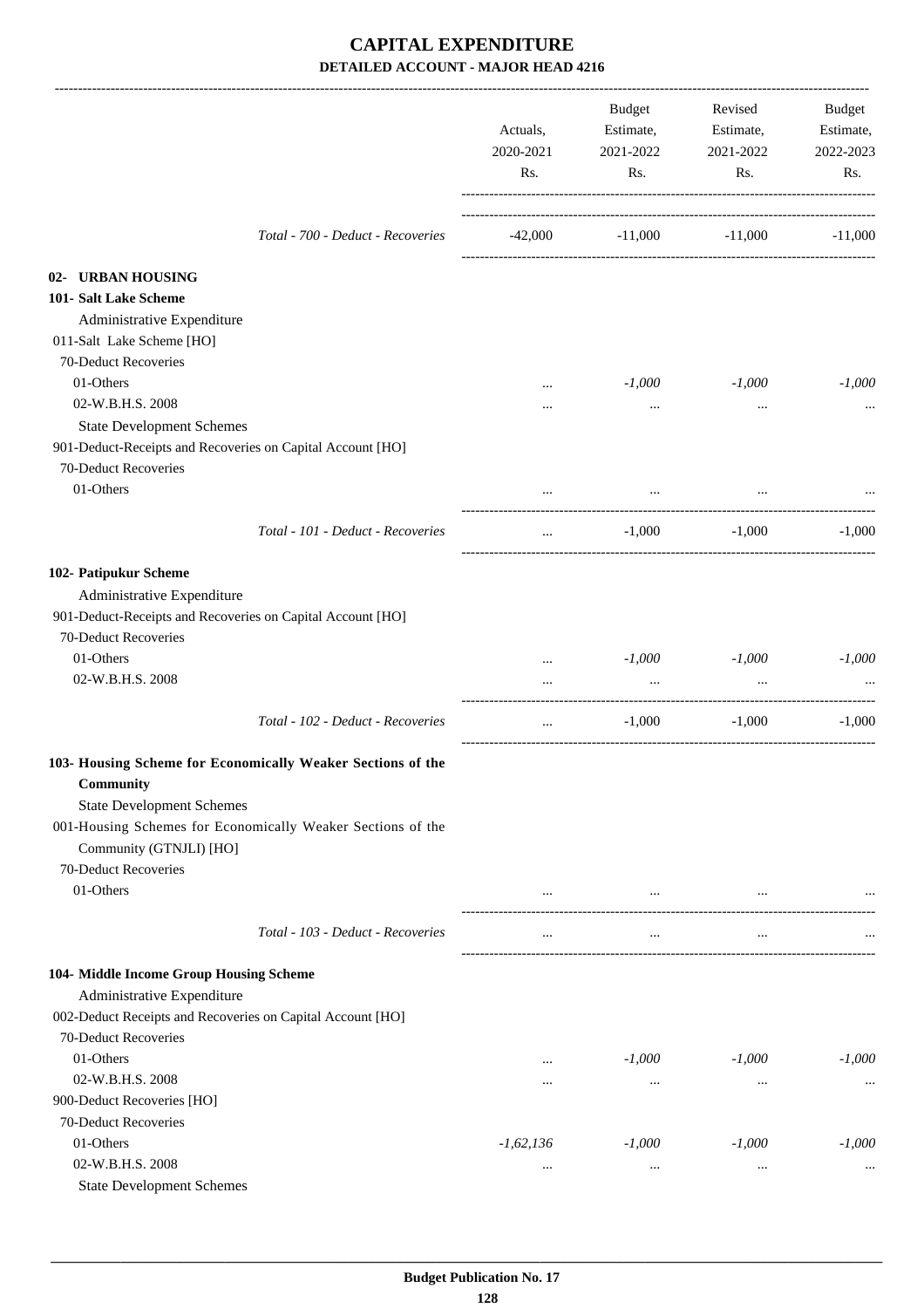|                                                                                                                           | Actuals,<br>2020-2021<br>Rs. | Budget<br>Estimate,<br>2021-2022<br>Rs. | Revised<br>Estimate,<br>2021-2022<br>Rs. | <b>Budget</b><br>Estimate,<br>2022-2023<br>Rs. |
|---------------------------------------------------------------------------------------------------------------------------|------------------------------|-----------------------------------------|------------------------------------------|------------------------------------------------|
| 001-Construction of Houses under Middle Income Group Housing                                                              |                              |                                         |                                          |                                                |
| Schemes [HO]                                                                                                              |                              |                                         |                                          |                                                |
| 70-Deduct Recoveries                                                                                                      |                              |                                         |                                          |                                                |
| 01-Others                                                                                                                 |                              | $\cdots$                                |                                          |                                                |
| 02-W.B.H.S. 2008                                                                                                          |                              |                                         |                                          |                                                |
| 901-Deduct-Receipts and Recoveries on Capital Account [HO]                                                                |                              |                                         |                                          |                                                |
| 70-Deduct Recoveries                                                                                                      |                              |                                         |                                          |                                                |
| 01-Others                                                                                                                 |                              | $\cdots$                                |                                          |                                                |
| Total - 104 - Deduct - Recoveries                                                                                         | $-1,62,136$                  | $-2,000$                                | $-2,000$                                 | $-2,000$                                       |
| 106- Low Income Group Housing Scheme                                                                                      |                              |                                         |                                          |                                                |
| Administrative Expenditure                                                                                                |                              |                                         |                                          |                                                |
| 002-Kanyapur EWS Housing Estate, Asansol [HO] [HO]                                                                        |                              |                                         |                                          |                                                |
| 70-Deduct Recoveries                                                                                                      |                              |                                         |                                          |                                                |
| 01-Others                                                                                                                 | $\cdots$                     | $-1,000$                                | $-1,000$                                 | $-1,000$                                       |
| 02-W.B.H.S. 2008                                                                                                          | $\cdots$                     | $\cdots$                                | $\cdots$                                 |                                                |
| <b>State Development Schemes</b>                                                                                          |                              |                                         |                                          |                                                |
| 001-Construction of Houses under Low Income Group Housing<br>Scheme [HO]                                                  |                              |                                         |                                          |                                                |
| 70-Deduct Recoveries                                                                                                      |                              |                                         |                                          |                                                |
| 01-Others                                                                                                                 |                              | $\cdots$                                | $\cdots$                                 |                                                |
| 02-W.B.H.S. 2008                                                                                                          |                              | $\cdots$                                | $\cdots$                                 |                                                |
| Total - 106 - Deduct - Recoveries                                                                                         | $\cdots$                     | $-1,000$                                | $-1,000$                                 | $-1,000$                                       |
| 109- Housing Scheme for WBCS Officers                                                                                     |                              |                                         |                                          |                                                |
| <b>State Development Schemes</b>                                                                                          |                              |                                         |                                          |                                                |
| 001-Akanksha Housing Scheme for WBCS (Exe) Cadre Officers<br>[HO]                                                         |                              |                                         |                                          |                                                |
| 70-Deduct Recoveries                                                                                                      |                              |                                         |                                          |                                                |
| 01-Others                                                                                                                 | $\cdots$                     | $\ldots$                                | $\ldots$                                 |                                                |
| Total - 109 - Deduct - Recoveries                                                                                         | $\cdots$                     | $\cdots$                                | $\cdots$                                 |                                                |
| 789- Special Component Plan for Scheduled Castes                                                                          |                              |                                         |                                          |                                                |
| <b>State Development Schemes</b>                                                                                          |                              |                                         |                                          |                                                |
| 002-Housing Schemes for Economically Weaker Sections of the<br>Community belonging to Scheduled Caste population (GTNJLI) |                              |                                         |                                          |                                                |
| [HO]                                                                                                                      |                              |                                         |                                          |                                                |
| 70-Deduct Recoveries                                                                                                      |                              |                                         |                                          |                                                |
| 01-Others                                                                                                                 | $\cdots$                     | <b>Section</b> 1999                     | $\cdots$                                 |                                                |
| Total - 789 - Deduct - Recoveries                                                                                         | $\cdots$                     | $\cdots$                                | $\ddotsc$                                |                                                |
|                                                                                                                           |                              |                                         |                                          |                                                |
| 796- Tribal Areas Sub-Plan                                                                                                |                              |                                         |                                          |                                                |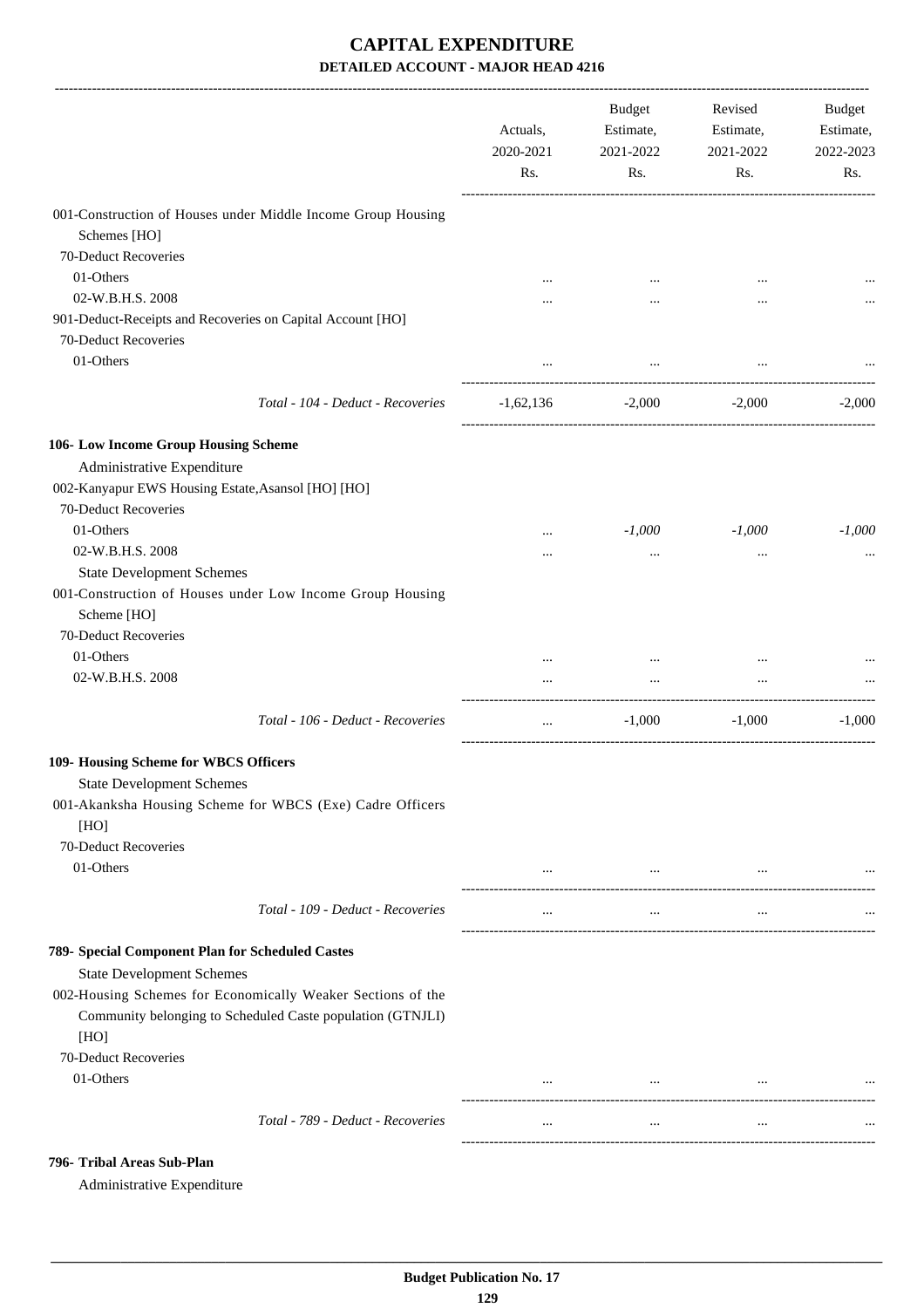|                                                                               | Actuals,<br>2020-2021<br>Rs. | <b>Budget</b><br>Estimate,<br>2021-2022<br>Rs. | Revised<br>Estimate,<br>2021-2022<br>Rs. | Budget<br>Estimate,<br>2022-2023<br>Rs. |
|-------------------------------------------------------------------------------|------------------------------|------------------------------------------------|------------------------------------------|-----------------------------------------|
| 901-Deduct Receipts and Recoveries on Capital Account [HO]                    |                              |                                                |                                          |                                         |
| 70-Deduct Recoveries                                                          |                              |                                                |                                          |                                         |
| 01-Others                                                                     | $\cdots$                     | $-1,000$                                       | $-1,000$                                 | $-1,000$                                |
| 02-W.B.H.S. 2008                                                              |                              |                                                | $\ddotsc$                                |                                         |
| <b>State Development Schemes</b>                                              |                              |                                                |                                          |                                         |
| 002-Housing Schemes for Economically Weaker Sections of the                   |                              |                                                |                                          |                                         |
| Community belonging to Scheduled Tribe population (GTNJLI)                    |                              |                                                |                                          |                                         |
| [HO]                                                                          |                              |                                                |                                          |                                         |
| 70-Deduct Recoveries                                                          |                              |                                                |                                          |                                         |
| 01-Others                                                                     |                              | $\cdots$                                       |                                          |                                         |
| Total - 796 - Deduct - Recoveries                                             | $\cdots$                     | $-1,000$                                       | $-1.000$                                 | $-1.000$                                |
| 800- Other Expenditure                                                        |                              |                                                |                                          |                                         |
| Administrative Expenditure                                                    |                              |                                                |                                          |                                         |
| 018-Sodepur Development Scheme [HO]                                           |                              |                                                |                                          |                                         |
| 70-Deduct Recoveries                                                          |                              |                                                |                                          |                                         |
| 01-Others                                                                     |                              | $-1,000$                                       | $-1,000$                                 | $-1,000$                                |
| 02-W.B.H.S. 2008                                                              |                              | $\cdots$                                       | $\ddotsc$                                |                                         |
| 019-Deduct Receipts and Recoveries on Capital Account [HO]                    |                              |                                                |                                          |                                         |
| 70-Deduct Recoveries                                                          |                              |                                                |                                          |                                         |
| 01-Others                                                                     |                              | $-1,000$                                       | $-1,000$                                 | $-1,000$                                |
| 02-W.B.H.S. 2008                                                              |                              |                                                |                                          |                                         |
| 901-Deduct Receipts and Recoveries on Capital Account [HO]                    |                              |                                                |                                          |                                         |
| 70-Deduct Recoveries                                                          |                              |                                                |                                          |                                         |
| 01-Others                                                                     | $-1,05,04,929$               | $-10,000$                                      | $-1,00,000$                              | $-1,00,000$                             |
| <b>State Development Schemes</b>                                              |                              |                                                |                                          |                                         |
| 006-Replacement and Renovation of Existing Housing Estates [HO]               |                              |                                                |                                          |                                         |
| 70-Deduct Recoveries                                                          |                              |                                                |                                          |                                         |
| 01-Others                                                                     | $\cdots$                     | $\cdots$                                       | $\ldots$                                 |                                         |
| 02-W.B.H.S. 2008                                                              | $\cdots$                     | and the control                                | $\cdots$                                 |                                         |
| Total - 800 - Deduct - Recoveries                                             | $-1,05,04,929$               | $-12,000$                                      | $-1,02,000$                              | $-1,02,000$                             |
| 03- RURAL HOUSING                                                             |                              |                                                |                                          |                                         |
| 103- Housing Scheme for Economically Weaker Sections of the                   |                              |                                                |                                          |                                         |
| <b>Community</b>                                                              |                              |                                                |                                          |                                         |
| <b>State Development Schemes</b>                                              |                              |                                                |                                          |                                         |
| 901-Deduct Receipts on Capital Account (HO) [HO]                              |                              |                                                |                                          |                                         |
| 70-Deduct Recoveries                                                          |                              |                                                |                                          |                                         |
| 01-Others                                                                     | $-2,39,33,407$               | $\cdots$                                       | $\cdots$                                 |                                         |
| <b>State Development Schemes</b>                                              |                              |                                                |                                          |                                         |
| 001-Housing Scheme for Economically Weakers of the Community<br>(GTNJLI) [HO] |                              |                                                |                                          |                                         |
| 70-Deduct Recoveries                                                          |                              |                                                |                                          |                                         |
| 01-Others                                                                     |                              |                                                |                                          |                                         |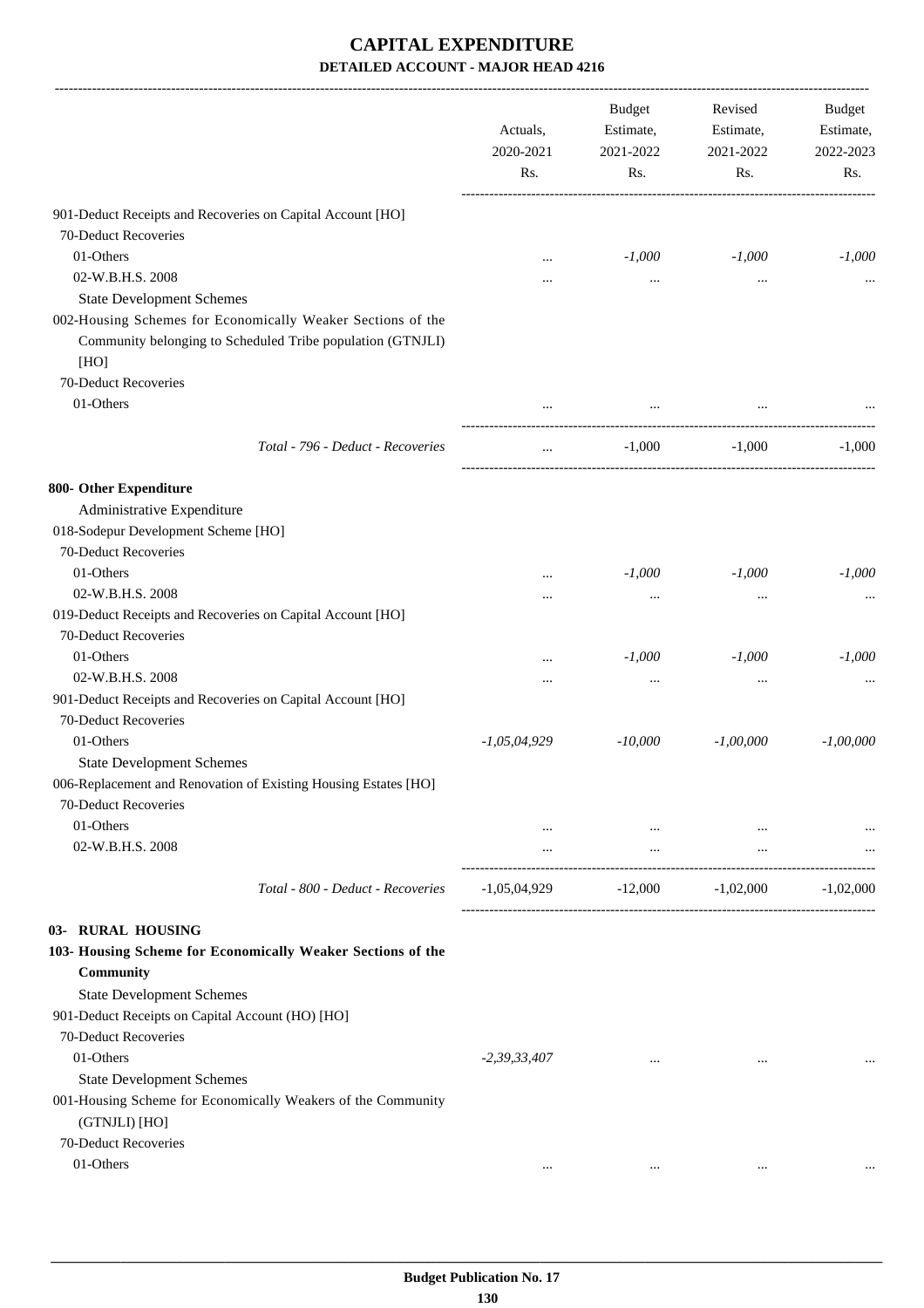|                                                                                                                              | Actuals,<br>2020-2021<br>Rs. | Budget<br>Estimate,<br>2021-2022<br>Rs. | Revised<br>Estimate,<br>2021-2022<br>Rs. | Budget<br>Estimate,<br>2022-2023<br>Rs. |
|------------------------------------------------------------------------------------------------------------------------------|------------------------------|-----------------------------------------|------------------------------------------|-----------------------------------------|
| Total - 103 - Deduct - Recoveries                                                                                            | $-2,39,33,407$               | $\cdots$                                | $\cdots$                                 |                                         |
| 789- Special Component Plan for Scheduled Castes                                                                             |                              |                                         |                                          |                                         |
| <b>State Development Schemes</b>                                                                                             |                              |                                         |                                          |                                         |
| 901-Deduct-Receipts and Recoveries on Capital Account [HO]                                                                   |                              |                                         |                                          |                                         |
| 70-Deduct Recoveries                                                                                                         |                              |                                         |                                          |                                         |
| 01-Others                                                                                                                    | $-22,20,000$                 |                                         |                                          |                                         |
| <b>State Development Schemes</b>                                                                                             |                              |                                         |                                          |                                         |
| 001-Housing Scheme for Economically Weaker Sections of the                                                                   |                              |                                         |                                          |                                         |
| Community Belonging to Scheduled Caste Population                                                                            |                              |                                         |                                          |                                         |
| (GTNJLI) [HO]                                                                                                                |                              |                                         |                                          |                                         |
| 70-Deduct Recoveries                                                                                                         |                              |                                         |                                          |                                         |
| 01-Others                                                                                                                    | $\cdots$                     | $\cdots$                                |                                          |                                         |
| Total - 789 - Deduct - Recoveries                                                                                            | $-22,20,000$                 | $\cdots$                                | $\cdots$                                 |                                         |
| 796- Tribal Areas Sub-Plan<br><b>State Development Schemes</b><br>002-Housing Scheme for Economically Weaker Sections of the |                              |                                         |                                          |                                         |
| Community belonging to the Scheduled Tribe Population<br>(GTNJLI) [HO]                                                       |                              |                                         |                                          |                                         |
| 70-Deduct Recoveries                                                                                                         |                              |                                         |                                          |                                         |
| 01-Others                                                                                                                    |                              |                                         |                                          |                                         |
| Total - 796 - Deduct - Recoveries                                                                                            |                              | $\cdots$                                | $\cdots$                                 |                                         |
| 911- Deduct Recoveries of Overpayments                                                                                       |                              |                                         |                                          |                                         |
| Administrative Expenditure                                                                                                   |                              |                                         |                                          |                                         |
| 002-Housing Scheme for Economically Weaker Sections of the<br>Community [HO]                                                 |                              |                                         |                                          |                                         |
| 70-Deduct Recoveries                                                                                                         |                              |                                         |                                          |                                         |
| 01-Others                                                                                                                    | $-33,56,244$                 | $-10,000$                               | $-10,000$                                | $-10,000$                               |
| <b>State Development Schemes</b>                                                                                             |                              |                                         |                                          |                                         |
| 001-Construction of Houses under Subsidised Housing Scheme for<br>Forest Villegers(HO) [HO]                                  |                              |                                         |                                          |                                         |
| 70-Deduct Recoveries                                                                                                         |                              |                                         |                                          |                                         |
| 01-Others                                                                                                                    | $\cdots$                     | $\ldots$                                | $\cdots$                                 |                                         |
| 02-W.B.H.S. 2008                                                                                                             | $\cdots$                     | $\cdots$                                | $\cdots$                                 |                                         |
| Total - 911 - Deduct - Recoveries                                                                                            | $-33,56,244$                 | $-10,000$                               | $-10,000$                                | $-10,000$                               |
| Total - 4216 - Deduct - Recoveries                                                                                           | $-4,02,18,716$               | -39,000                                 | $-1,29,000$                              | $-1,29,000$                             |
|                                                                                                                              |                              |                                         |                                          |                                         |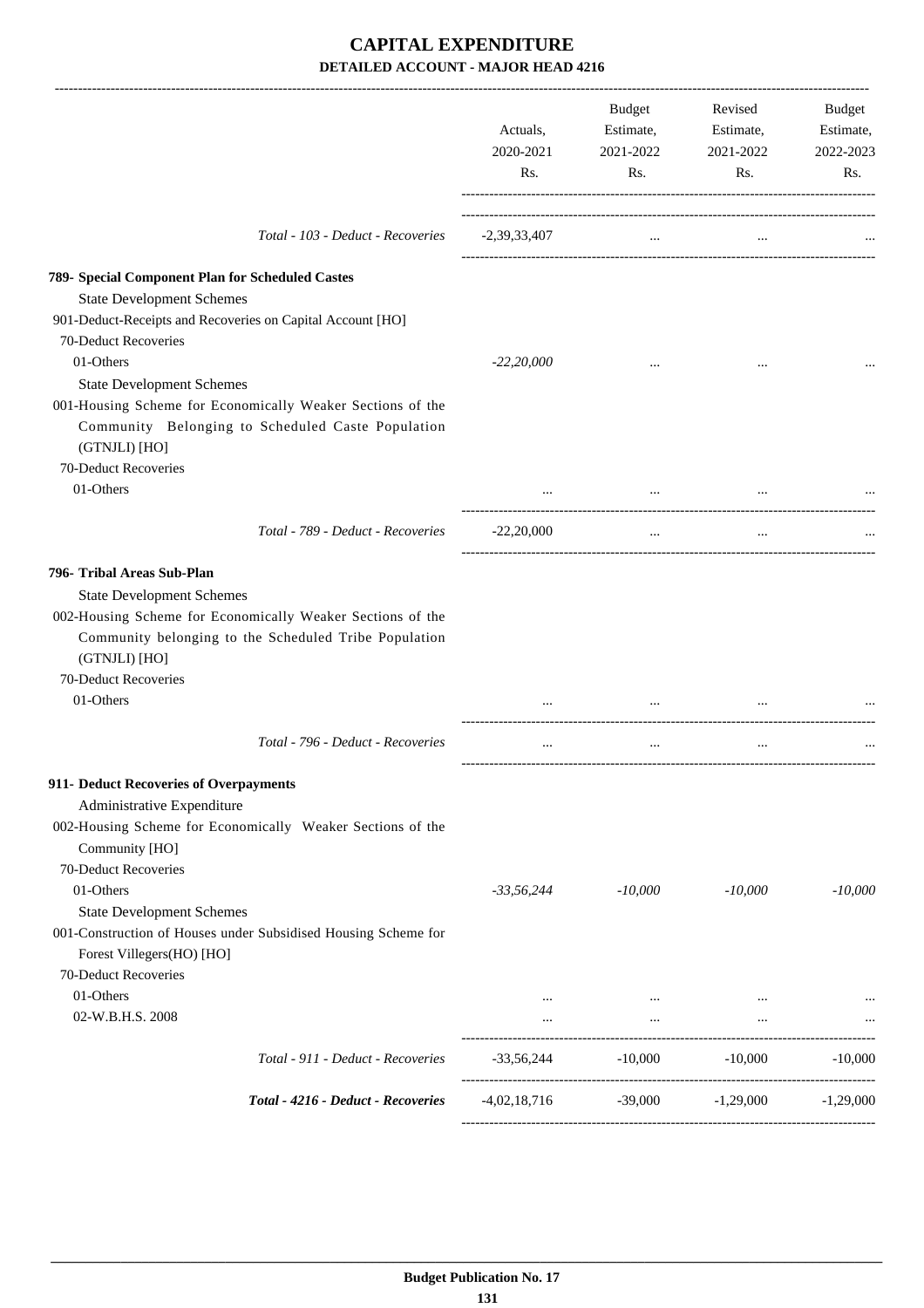# **CAPITAL EXPENDITURE**

## **DEMAND No. 28**

**Housing Department**

# **C. Capital Accounts of Economic Services - (j) Capital Account of General Economic Services**

**Head of Account : 5452 - Capital Outlay on Tourism**

| Voted Rs.<br>Charged Rs.<br><b>Gross Expenditure</b><br>1,00,00,000<br><br><b>Deduct - Recoveries</b><br><br>$\cdots$ | Voted Rs. 1,00,00,000 |  | <b>Charged Rs. Nil</b> |  | <b>Total Rs. 1,00,00,000</b> |                         |
|-----------------------------------------------------------------------------------------------------------------------|-----------------------|--|------------------------|--|------------------------------|-------------------------|
|                                                                                                                       |                       |  |                        |  |                              | <b>Total Rs.</b>        |
|                                                                                                                       |                       |  |                        |  |                              | 1,00,00,000<br>$\cdots$ |
| <b>Net Expenditure</b><br>1,00,00,000<br>                                                                             |                       |  |                        |  |                              | 1,00,00,000             |

## **CAPITAL EXPENDITURE ABSTRACT ACCOUNT**

|                                                          |                                  | Actuals,<br>2020-2021<br>Rs. | <b>Budget</b><br>Estimate,<br>2021-2022<br>Rs. | Revised<br>Estimate,<br>2021-2022<br>Rs.                                                                                                                                                                                             | Budget<br>Estimate,<br>2022-2023<br>Rs. |
|----------------------------------------------------------|----------------------------------|------------------------------|------------------------------------------------|--------------------------------------------------------------------------------------------------------------------------------------------------------------------------------------------------------------------------------------|-----------------------------------------|
| 01 - TOURIST INFRASTRUCTURE<br>102- Tourist Accomodation |                                  |                              |                                                |                                                                                                                                                                                                                                      |                                         |
| <b>State Development Schemes</b>                         |                                  | 38, 10, 761                  | 2,00,00,000                                    | <u>and the company of the company of the company of the company of the company of the company of the company of the company of the company of the company of the company of the company of the company of the company of the com</u> | 1,00,00,000                             |
|                                                          | <b>Total - 102</b>               |                              | 38,10,761 2,00,00,000                          | $\mathbf{r}$                                                                                                                                                                                                                         | 1,00,00,000                             |
|                                                          | <b>Grand Total - Gross</b>       |                              | 38,10,761 2,00,00,000                          | $\cdots$                                                                                                                                                                                                                             | 1,00,00,000                             |
|                                                          | Voted<br>Charged                 | 38, 10, 761<br>$\cdots$      | 2,00,00,000<br>and the state of the state      | and the contract of the contract of<br>$\cdots$                                                                                                                                                                                      | 1,00,00,000                             |
|                                                          | <b>State Development Schemes</b> |                              | $38,10,761$ $2,00,00,000$                      |                                                                                                                                                                                                                                      | $\dots$ 1,00,00,000                     |
|                                                          | <b>Deduct Recoveries</b>         | $\cdots$                     | $\cdots$                                       | $\cdots$                                                                                                                                                                                                                             |                                         |
|                                                          | <b>Grand Total - Net</b>         | 38, 10, 761                  | 2,00,00,000                                    | $\cdots$                                                                                                                                                                                                                             | 1,00,00,000                             |
|                                                          | Voted<br>Charged                 | 38, 10, 761<br>$\cdots$      | 2,00,00,000<br>$\cdots$                        | and the contract of the contract of the<br>$\cdots$                                                                                                                                                                                  | 1,00,00,000<br>$\cdots$                 |
|                                                          |                                  |                              |                                                |                                                                                                                                                                                                                                      |                                         |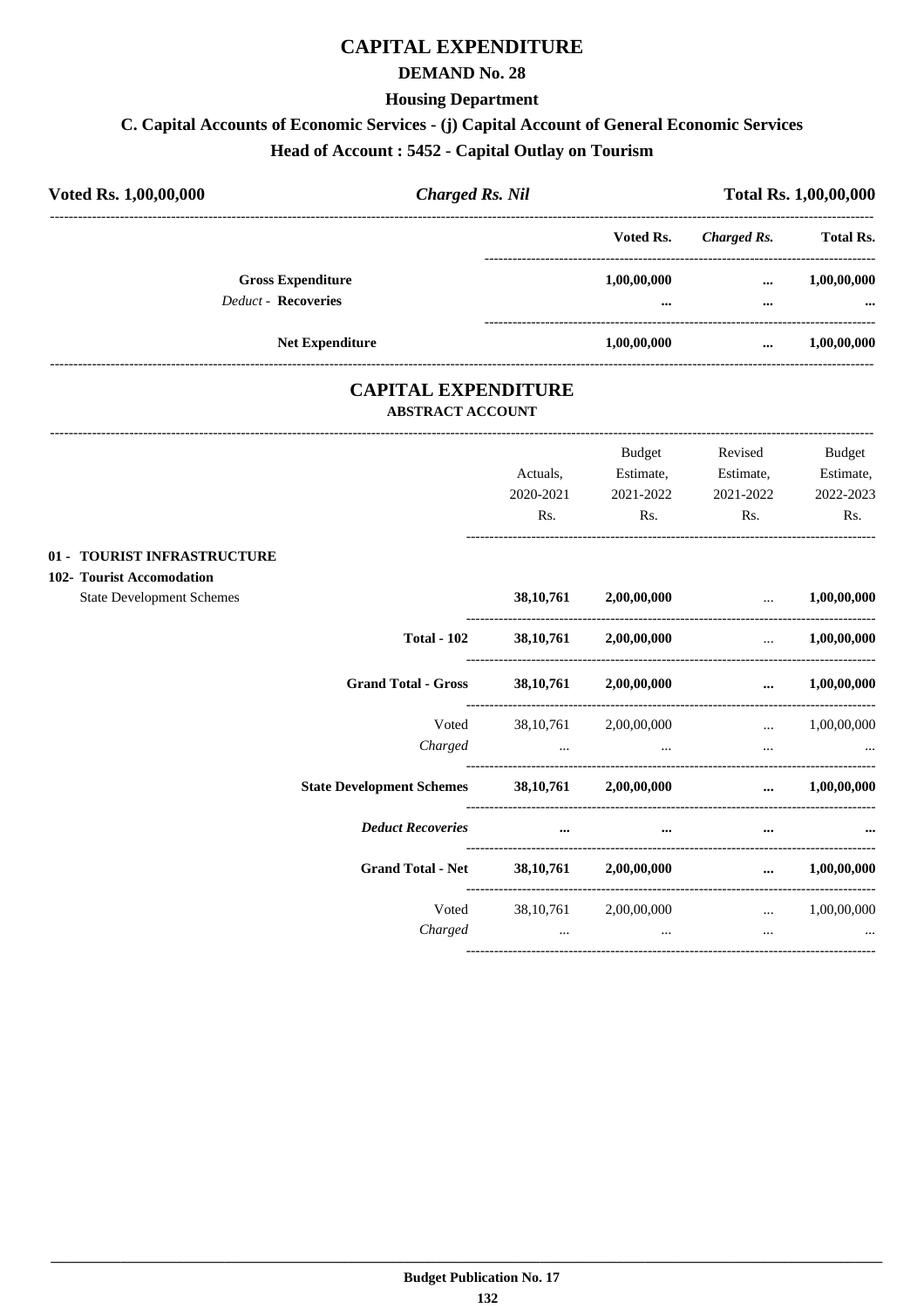|                                                                | Actuals,<br>2020-2021<br>Rs. | Budget<br>Estimate,<br>2021-2022<br>Rs. | Revised<br>Estimate,<br>2021-2022<br>Rs. | Budget<br>Estimate,<br>2022-2023<br>Rs. |
|----------------------------------------------------------------|------------------------------|-----------------------------------------|------------------------------------------|-----------------------------------------|
| <b>DETAILED ACCOUNT NO. 5452-01-102 - TOURIST ACCOMODATION</b> |                              |                                         |                                          |                                         |
| 01 - TOURIST INFRASTRUCTURE                                    |                              |                                         |                                          |                                         |
| 102- Tourist Accomodation                                      |                              |                                         |                                          |                                         |
| <b>State Development Schemes</b>                               |                              |                                         |                                          |                                         |
| 001- Construction of Motels [HO]                               |                              |                                         |                                          |                                         |
| 53- Major Works / Land and Buildings                           | 38, 10, 761                  | 2,00,00,000                             | $\cdots$                                 | 1,00,00,000                             |
| <b>Total - State Development Schemes</b>                       | 38, 10, 761                  | 2,00,00,000                             | $\cdots$                                 | 1,00,00,000                             |
| Total - 5452-01-102                                            | 38, 10, 761                  | 2,00,00,000                             | $\cdots$                                 | 1,00,00,000                             |
| Voted                                                          | 38, 10, 761                  | 2,00,00,000                             | $\cdots$                                 | 1,00,00,000                             |
| Charged                                                        | $\cdots$                     |                                         | $\cdots$                                 | $\cdots$                                |
|                                                                |                              |                                         |                                          |                                         |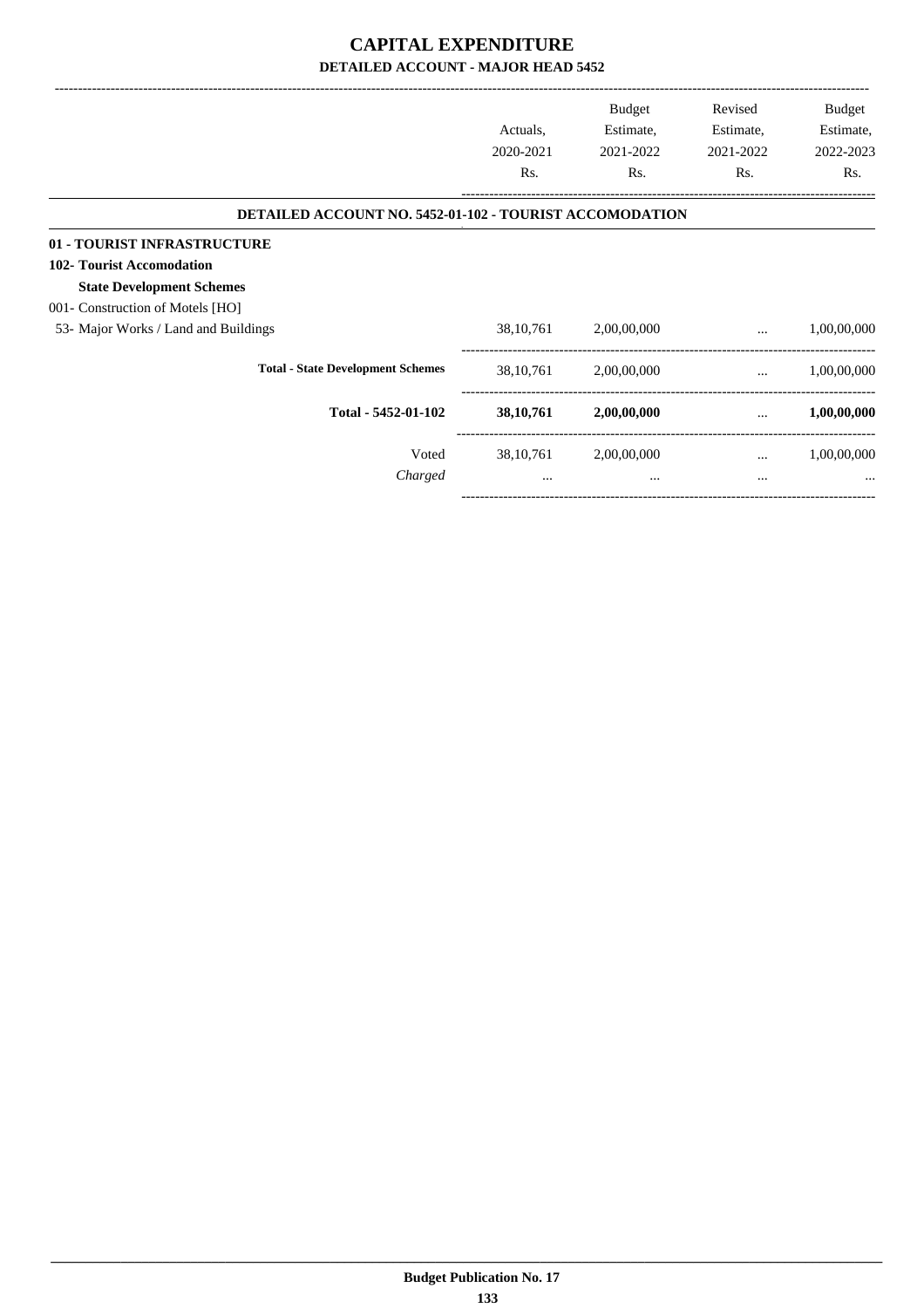# **LOAN AND ADVANCES-DISBURSEMENT**

## **DEMAND No. 28**

## **Housing Department**

### E. Public Debt -

### Head of Account: 6003 - Internal Debt of the State Government

| <b>Voted Rs. Nil</b>                                | <b>Charged Rs. 17,00,000</b> |           | <b>Total Rs. 17,00,000</b> |                  |
|-----------------------------------------------------|------------------------------|-----------|----------------------------|------------------|
|                                                     |                              | Voted Rs. | <b>Charged Rs.</b>         | <b>Total Rs.</b> |
| <b>Gross Expenditure</b>                            |                              | $\cdots$  | 17,00,000                  | 17,00,000        |
| <b>Deduct - Recoveries</b>                          |                              | $\cdots$  |                            |                  |
| <b>Net Expenditure</b>                              |                              | $\cdots$  | 17,00,000                  | 17,00,000        |
| <b>LOAN AND ADVANCES-DISBURSEMENT</b>               | <b>ABSTRACT ACCOUNT</b>      |           |                            |                  |
|                                                     |                              | Budget    | Revised                    | Budget           |
|                                                     | Actuals.                     | Estimate, | Estimate,                  | Estimate,        |
|                                                     | 2020-2021                    | 2021-2022 | 2021-2022                  | 2022-2023        |
|                                                     | Rs.                          | Rs.       | Rs.                        | Rs.              |
| 103- Loans from Life Insurance Corporation of India |                              |           |                            |                  |
| <b>Voted</b><br>Administrative Expenditure          | $\cdots$                     | $\cdots$  |                            | $\cdots$         |
| Charged                                             | $\ddotsc$                    | 17,00,000 | 10,00,000                  | 17,00,000        |
| <b>Total - 103</b>                                  | $\cdots$                     | 17,00,000 | 10,00,000                  | 17,00,000        |

### 104- Loans from General Insurance Corpo

Administrative Expenditure

| oration of India                  |                                     |                                     |                                                                                                                       |           |
|-----------------------------------|-------------------------------------|-------------------------------------|-----------------------------------------------------------------------------------------------------------------------|-----------|
|                                   |                                     |                                     |                                                                                                                       |           |
| <b>Total - 104</b>                | <b><i>Contractor Services</i></b>   |                                     |                                                                                                                       |           |
| <b>Grand Total - Gross</b>        |                                     |                                     | $\dots$ 17,00,000 10,00,000 17,00,000                                                                                 |           |
| Voted                             | <b>Contract Contract</b>            |                                     | فتتقادم والمستحدث والمستحدث والمستحدث والمستحدث والمستحدث والمستحدث والمستحدث والمستحدث والمستحدث والمستحدث والمستحدث |           |
| Charged                           |                                     |                                     | $17,00,000$ $10,00,000$ $17,00,000$                                                                                   |           |
| <b>Administrative Expenditure</b> |                                     |                                     | $\dots$ 17,00,000 10,00,000 17,00,000                                                                                 |           |
| Voted                             | the contract of the contract of     | and the contract of the contract of |                                                                                                                       |           |
| Charged                           | and the contract of the contract of |                                     | 17,00,000 10,00,000 17,00,000                                                                                         |           |
| <b>Deduct Recoveries</b>          | $\ddotsc$                           | $\cdots$                            | $\cdots$                                                                                                              |           |
| <b>Grand Total - Net</b>          |                                     |                                     | $\dots$ 17,00,000 10,00,000 17,00,000                                                                                 |           |
| Voted                             | <b>Contract Contract</b>            |                                     |                                                                                                                       |           |
| Charged                           | $\ddotsc$                           | 17,00,000                           | 10,00,000                                                                                                             | 17,00,000 |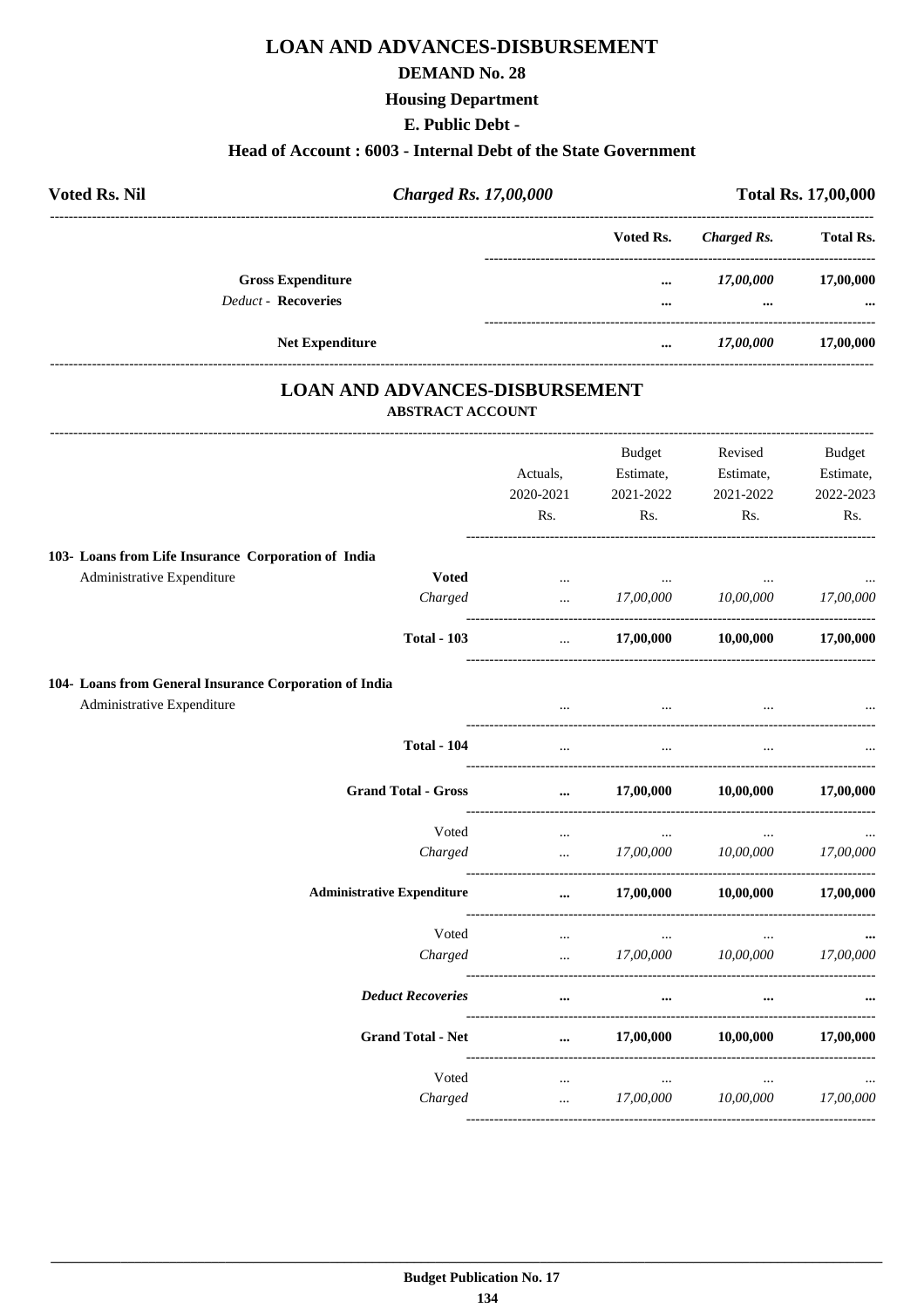# **LOAN AND ADVANCES-DISBURSEMENT**

**DETAILED ACCOUNT - MAJOR HEAD 6003**

|                                                                                                                                                            |                                                | <b>Budget</b> | Revised   | <b>Budget</b> |
|------------------------------------------------------------------------------------------------------------------------------------------------------------|------------------------------------------------|---------------|-----------|---------------|
|                                                                                                                                                            | Actuals.                                       | Estimate,     | Estimate, | Estimate,     |
|                                                                                                                                                            | 2020-2021                                      | 2021-2022     | 2021-2022 | 2022-2023     |
|                                                                                                                                                            | Rs.                                            | Rs.           | Rs.       | Rs.           |
| DETAILED ACCOUNT NO. 6003-00-103 - LOANS FROM LIFE INSURANCE CORPORATION OF INDIA                                                                          |                                                |               |           |               |
| 103- Loans from Life Insurance Corporation of India                                                                                                        |                                                |               |           |               |
| <b>Administrative Expenditure</b>                                                                                                                          |                                                |               |           |               |
| 002- Loans from Life Insurance Corporation Of India [HO]                                                                                                   |                                                |               |           |               |
| 56- Repayment of Loans<br>Charged                                                                                                                          | $\mathbf{r}$ and $\mathbf{r}$ and $\mathbf{r}$ | 17,00,000     | 10,00,000 | 17,00,000     |
| <b>Total - Administrative Expenditure</b>                                                                                                                  | $\cdots$                                       | 17,00,000     | 10,00,000 | 17,00,000     |
| Total - 6003-00-103                                                                                                                                        | $\cdots$                                       | 17,00,000     | 10,00,000 | 17,00,000     |
| Voted                                                                                                                                                      | $\cdots$                                       |               |           |               |
| Charged                                                                                                                                                    | and the state of the                           | 17,00,000     | 10,00,000 | 17,00,000     |
| <b>DETAILED ACCOUNT NO. 6003-00-104 - LOANS FROM GENERAL INSURANCE CORPORATION OF INDIA</b>                                                                |                                                |               |           |               |
| 104- Loans from General Insurance Corporation of India<br><b>Administrative Expenditure</b><br>002- Loans from General Insurance Corporation Of India [HO] |                                                |               |           |               |

| 56- Repayment of Loans | Charged             | $\cdots$ | <br> |  |
|------------------------|---------------------|----------|------|--|
|                        | Total - 6003-00-104 |          | <br> |  |
|                        |                     |          |      |  |
|                        | Voted               |          | <br> |  |
|                        | Charged             |          | <br> |  |
|                        |                     |          |      |  |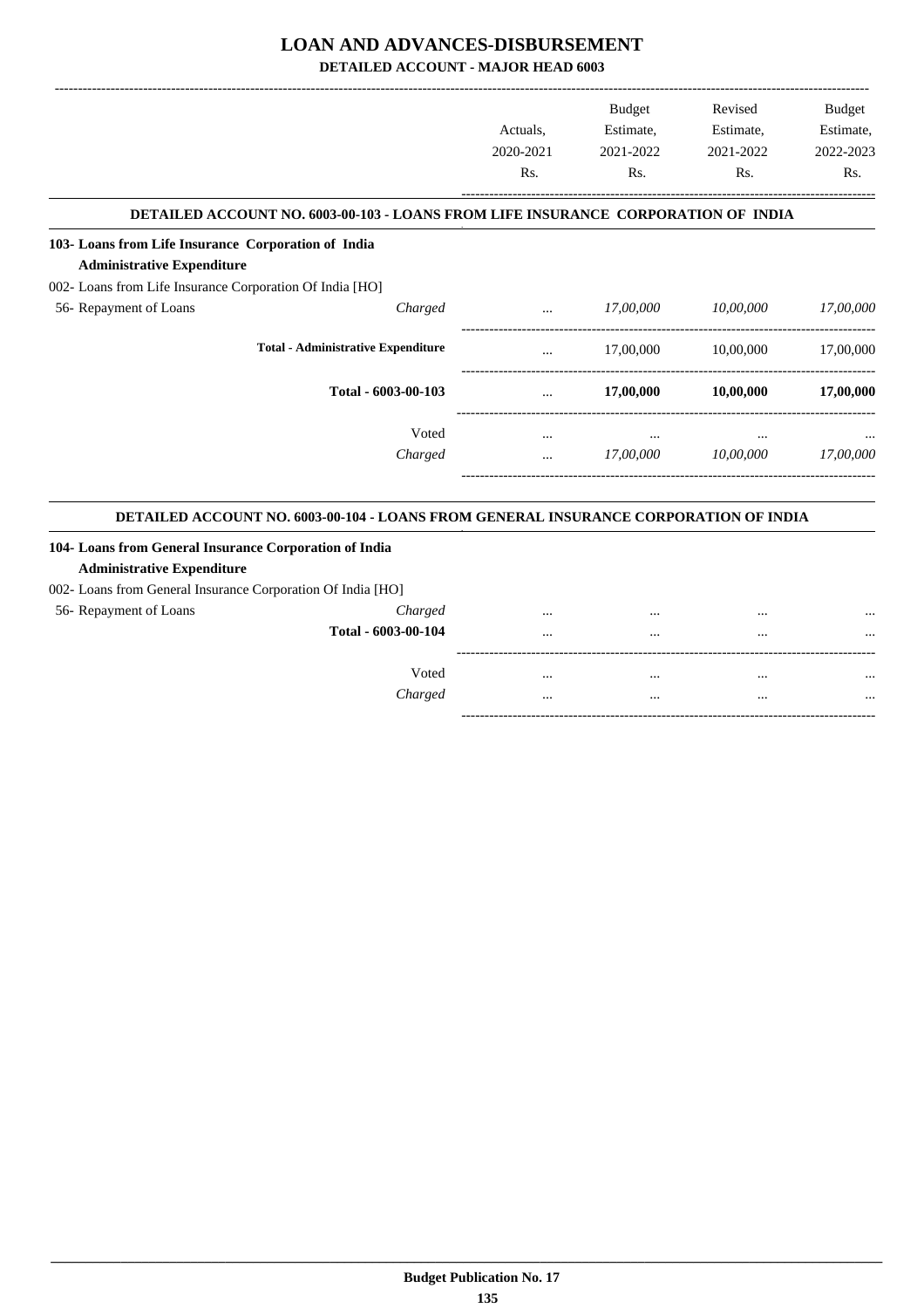# **REVENUE EXPENDITURE**

### **DEMAND No. 30**

## **Information & Cultural Affairs Department**

## **A. General Services - (d) Administrative Services**

## **Head of Account : 2059 - Public Works**

| Voted Rs. 20,37,000 |                                                        | <b>Charged Rs. Nil</b> |                                      |                      | <b>Total Rs. 20,37,000</b> |
|---------------------|--------------------------------------------------------|------------------------|--------------------------------------|----------------------|----------------------------|
|                     |                                                        |                        | Voted Rs.                            | Charged Rs.          | <b>Total Rs.</b>           |
|                     | <b>Gross Expenditure</b><br><b>Deduct - Recoveries</b> |                        | 20,37,000<br>$\bullet\bullet\bullet$ | $\cdots$<br>$\cdots$ | 20,37,000<br>$\cdots$      |
|                     | <b>Net Expenditure</b>                                 |                        | 20,37,000                            | $\cdots$             | 20,37,000                  |

## **REVENUE EXPENDITURE ABSTRACT ACCOUNT**

|                                                                                     |                                                                   | Actuals,<br>2020-2021<br>Rs.                    | Budget<br>Estimate,<br>2021-2022<br>Rs.                                                                                             | Revised<br>Estimate,<br>2021-2022<br>Rs. | <b>Budget</b><br>Estimate,<br>2022-2023<br>Rs. |
|-------------------------------------------------------------------------------------|-------------------------------------------------------------------|-------------------------------------------------|-------------------------------------------------------------------------------------------------------------------------------------|------------------------------------------|------------------------------------------------|
| 01 - OFFICE BUILDINGS<br>053- Maintenance and Repairs<br>Administrative Expenditure |                                                                   |                                                 | $9,02,121$ $20,14,000$ $20,09,000$                                                                                                  |                                          | 20,37,000                                      |
|                                                                                     | <b>Total - 053</b>                                                |                                                 | $9,02,121$ $20,14,000$ $20,09,000$                                                                                                  |                                          | 20,37,000                                      |
|                                                                                     | <b>Grand Total - Gross</b>                                        |                                                 | $9,02,121$ $20,14,000$ $20,09,000$ $20,37,000$                                                                                      |                                          |                                                |
|                                                                                     | Voted<br>Charged                                                  |                                                 | 9,02,121 20,14,000 20,09,000<br>the contract of the contract of the contract of the contract of the contract of the contract of the |                                          | 20,37,000                                      |
|                                                                                     | Administrative Expenditure 9,02,121 20,14,000 20,09,000 20,37,000 |                                                 |                                                                                                                                     |                                          |                                                |
|                                                                                     | <b>Deduct Recoveries</b>                                          | $\cdots$                                        | $\cdots$                                                                                                                            |                                          |                                                |
|                                                                                     | <b>Grand Total - Net</b>                                          |                                                 | $9,02,121$ $20,14,000$ $20,09,000$                                                                                                  |                                          | 20,37,000                                      |
|                                                                                     | Voted<br>Charged                                                  | the contract of the contract of the contract of | 9,02,121 20,14,000<br>$\cdots$                                                                                                      | 20,09,000                                | 20,37,000<br>and the state of the state        |
|                                                                                     |                                                                   |                                                 |                                                                                                                                     |                                          |                                                |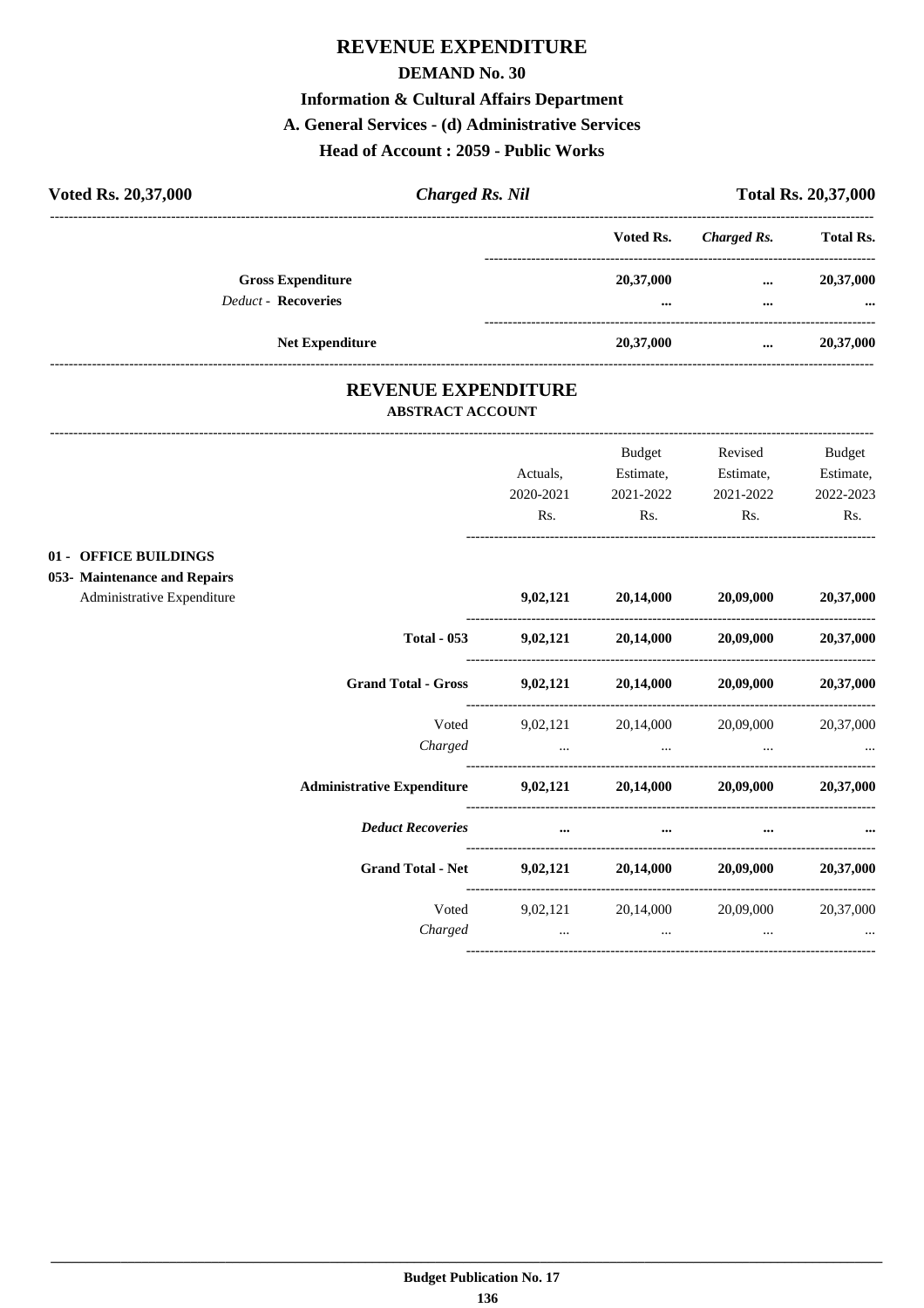-------------------------------------------------------------------------------------------------------------------------------------------------------------------------------

| DETAILED ACCOUNT NO. 2059-01-053 - MAINTENANCE AND REPAIRS<br>01 - OFFICE BUILDINGS                                                                                                     |           |
|-----------------------------------------------------------------------------------------------------------------------------------------------------------------------------------------|-----------|
|                                                                                                                                                                                         |           |
|                                                                                                                                                                                         |           |
| 053- Maintenance and Repairs                                                                                                                                                            |           |
| <b>Administrative Expenditure</b>                                                                                                                                                       |           |
| 038- Building Maintenance and Repairs to Mahajati Sadan Hall and                                                                                                                        |           |
| othe Mancha under the control of I & C A Dept., by PWD(Civil)                                                                                                                           |           |
| [IC]                                                                                                                                                                                    |           |
| 19- Maintenance<br>5,89,000<br>5,89,000                                                                                                                                                 | 5,89,000  |
| Total - 2059-01-053-038<br>5,89,000<br>5,89,000<br>$\ddotsc$                                                                                                                            | 5.89,000  |
| 039- Building Maintenance and Repairs to Mahajati Sadan Hall etc.<br>under the control of I & C A Dept., by PWD(Elecrtical) [IC]<br>19- Maintenance<br>9,02,121<br>9,25,000<br>9,20,000 | 9,48,000  |
|                                                                                                                                                                                         |           |
| Total - 2059-01-053-039<br>9,25,000<br>9,20,000<br>9,02,121                                                                                                                             | 9,48,000  |
| 040- Building Maintenance and Repairs to Rabindra Sadan Hall under<br>the control of I & C A Dept., by PWD(CB) [IC]                                                                     |           |
| 19- Maintenance<br>5,00,000<br>5,00,000<br>$\cdots$                                                                                                                                     | 5,00,000  |
| Total - 2059-01-053-040<br>5,00,000<br>5,00,000<br>$\cdots$                                                                                                                             | 5,00,000  |
| <b>Total - Administrative Expenditure</b><br>9,02,121<br>20,14,000<br>20,09,000                                                                                                         | 20,37,000 |
|                                                                                                                                                                                         |           |
| Total - 2059-01-053<br>9,02,121<br>20,14,000<br>20,09,000                                                                                                                               | 20,37,000 |
| Voted<br>9,02,121<br>20,14,000<br>20,09,000                                                                                                                                             | 20,37,000 |
| Charged<br>$\ddotsc$<br>$\dddotsc$<br>$\dddotsc$                                                                                                                                        |           |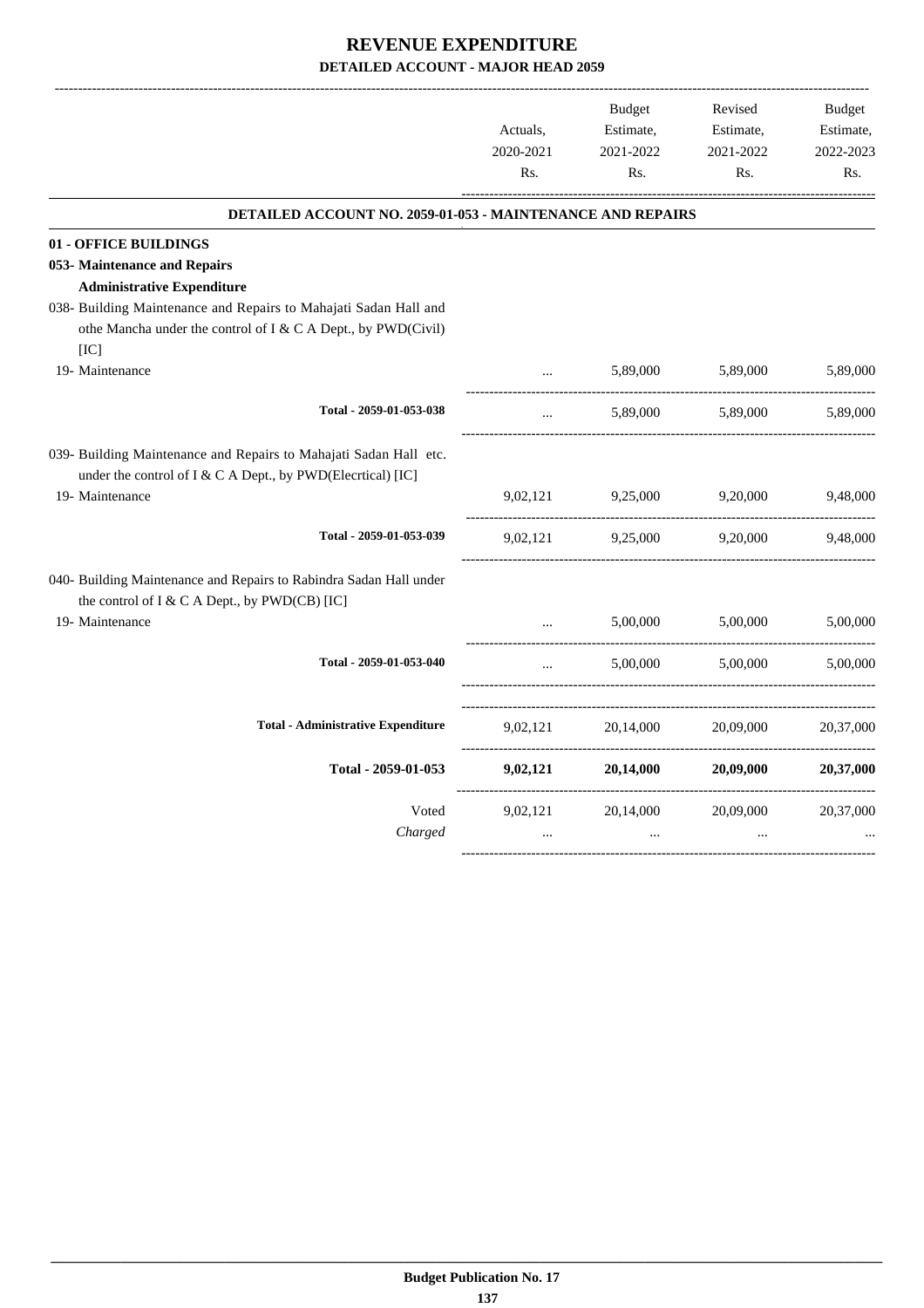# **REVENUE EXPENDITURE**

## **DEMAND No. 30**

## **Information & Cultural Affairs Department**

## **B - Social Services - (a) Education, Sports, Art and Culture**

**Head of Account : 2202 - General Education**

| Voted Rs. 2,08,23,000                                  | <b>Charged Rs. Nil</b> |                         | Total Rs. 2,08,23,000 |                  |  |
|--------------------------------------------------------|------------------------|-------------------------|-----------------------|------------------|--|
|                                                        |                        | Voted Rs.               | Charged Rs.           | <b>Total Rs.</b> |  |
| <b>Gross Expenditure</b><br><b>Deduct - Recoveries</b> |                        | 2,08,23,000<br>$\cdots$ | $\cdots$<br>$\cdots$  | 2,08,23,000<br>  |  |
| <b>Net Expenditure</b>                                 |                        | 2,08,23,000             |                       | 2,08,23,000      |  |
|                                                        |                        |                         |                       |                  |  |

## **REVENUE EXPENDITURE ABSTRACT ACCOUNT**

|                                                                            |           | Budget                                                              | Revised                                                 | <b>Budget</b> |
|----------------------------------------------------------------------------|-----------|---------------------------------------------------------------------|---------------------------------------------------------|---------------|
|                                                                            | Actuals,  | Estimate,                                                           | Estimate,                                               | Estimate,     |
|                                                                            | 2020-2021 | 2021-2022                                                           | 2021-2022                                               | 2022-2023     |
|                                                                            | Rs.       | Rs.                                                                 | Rs.                                                     | Rs.           |
| 05 - LANGUAGE DEVELOPMENT                                                  |           |                                                                     |                                                         |               |
| 102- Promotion of Modern Indian Languages and Literature                   |           |                                                                     |                                                         |               |
| Administrative Expenditure                                                 |           |                                                                     | $5,02,97,518$ $2,03,38,000$ $2,03,08,000$               | 2,08,23,000   |
| <b>Total - 102</b>                                                         |           |                                                                     | $5,02,97,518$ $2,03,38,000$ $2,03,08,000$ $2,08,23,000$ |               |
| <b>Grand Total - Gross</b>                                                 |           |                                                                     | 5,02,97,518 2,03,38,000 2,03,08,000 2,08,23,000         |               |
| Voted                                                                      |           |                                                                     | 5,02,97,518 2,03,38,000 2,03,08,000 2,08,23,000         |               |
| Charged                                                                    |           | the contract of the contract of the contract of the contract of the |                                                         |               |
| Administrative Expenditure 5,02,97,518 2,03,38,000 2,03,08,000 2,08,23,000 |           |                                                                     |                                                         |               |
| <b>Deduct Recoveries</b>                                                   |           |                                                                     |                                                         |               |
| <b>Grand Total - Net</b>                                                   |           |                                                                     | $5,02,97,518$ $2,03,38,000$ $2,03,08,000$ $2,08,23,000$ |               |
| Voted                                                                      |           |                                                                     | 5,02,97,518 2,03,38,000 2,03,08,000                     | 2,08,23,000   |
| Charged                                                                    |           | $\ddots$<br>and the state of the state                              | $\cdots$                                                |               |
|                                                                            |           |                                                                     |                                                         |               |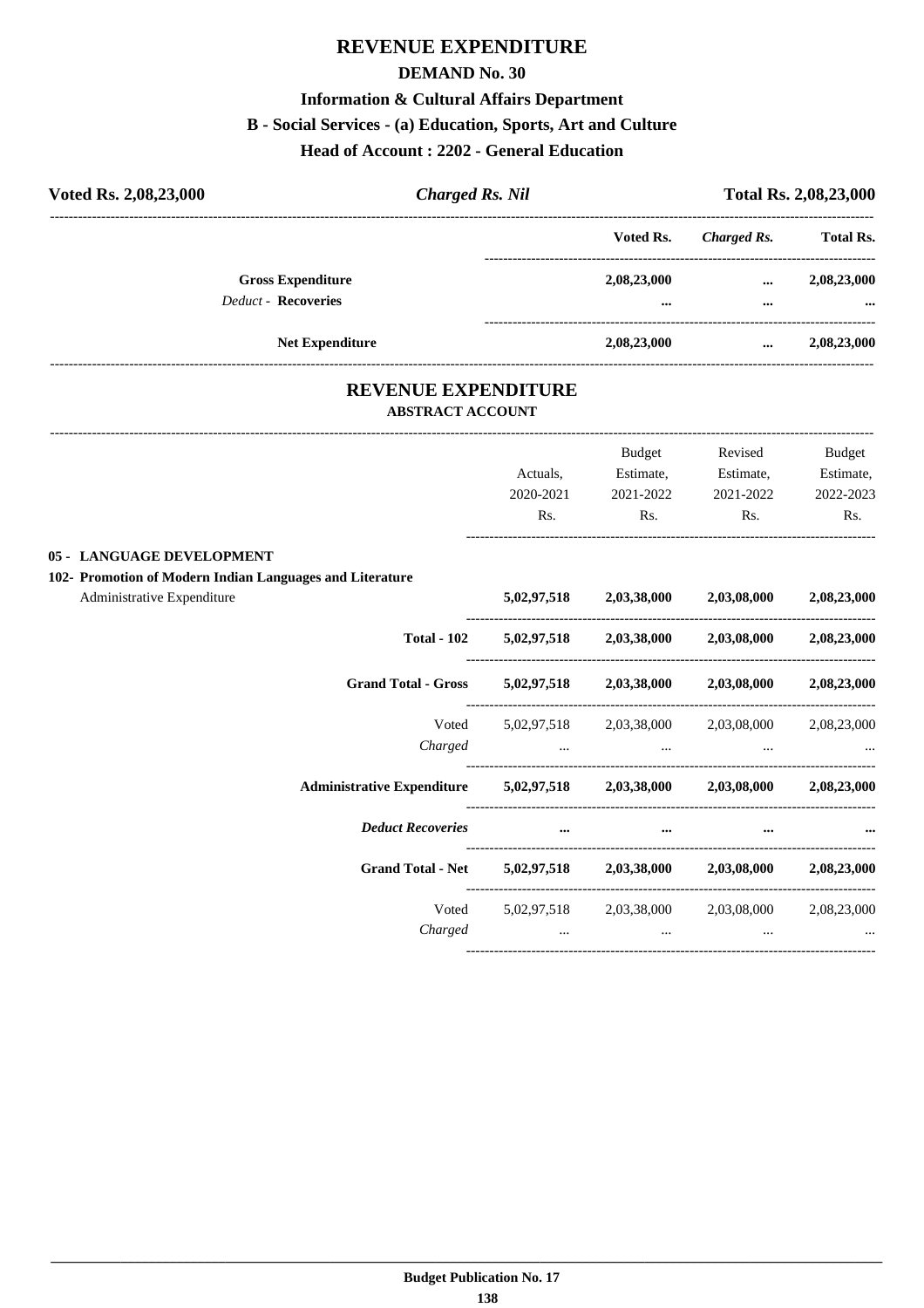-------------------------------------------------------------------------------------------------------------------------------------------------------------------------------

-----------------------------------------------------------------------------------------

|                                                                                        | Actuals,<br>2020-2021<br>Rs. | <b>Budget</b><br>Estimate,<br>2021-2022<br>Rs. | Revised<br>Estimate,<br>2021-2022<br>Rs. | <b>Budget</b><br>Estimate,<br>2022-2023<br>Rs. |
|----------------------------------------------------------------------------------------|------------------------------|------------------------------------------------|------------------------------------------|------------------------------------------------|
| DETAILED ACCOUNT NO. 2202-05-102 - PROMOTION OF MODERN INDIAN LANGUAGES AND LITERATURE |                              |                                                |                                          |                                                |
| 05 - LANGUAGE DEVELOPMENT                                                              |                              |                                                |                                          |                                                |
| 102- Promotion of Modern Indian Languages and Literature                               |                              |                                                |                                          |                                                |
| <b>Administrative Expenditure</b>                                                      |                              |                                                |                                          |                                                |
| 014- Establishment of Paschimbanga Hindi Academy [IC]                                  |                              |                                                |                                          |                                                |
| 31- Grants-in-aid-GENERAL                                                              |                              |                                                |                                          |                                                |
| 02-Other Grants                                                                        | 5,00,00,000                  | 2,00,00,000                                    | 2,00,00,000                              | 2,05,00,000                                    |
| 36- Grants-in-aid-Salaries                                                             | 2,97,518                     | 3,38,000                                       | 3,08,000                                 | 3,23,000                                       |
| <b>Total - Administrative Expenditure</b>                                              | 5,02,97,518                  |                                                | 2.03.38.000 2.03.08.000                  | 2.08.23.000                                    |
| Total - 2202-05-102                                                                    | 5,02,97,518                  | 2,03,38,000                                    | 2,03,08,000                              | 2,08,23,000                                    |
| Voted                                                                                  | 5,02,97,518                  | 2,03,38,000                                    | 2,03,08,000                              | 2,08,23,000                                    |
| Charged                                                                                | $\cdots$                     | $\cdots$                                       | $\cdots$                                 |                                                |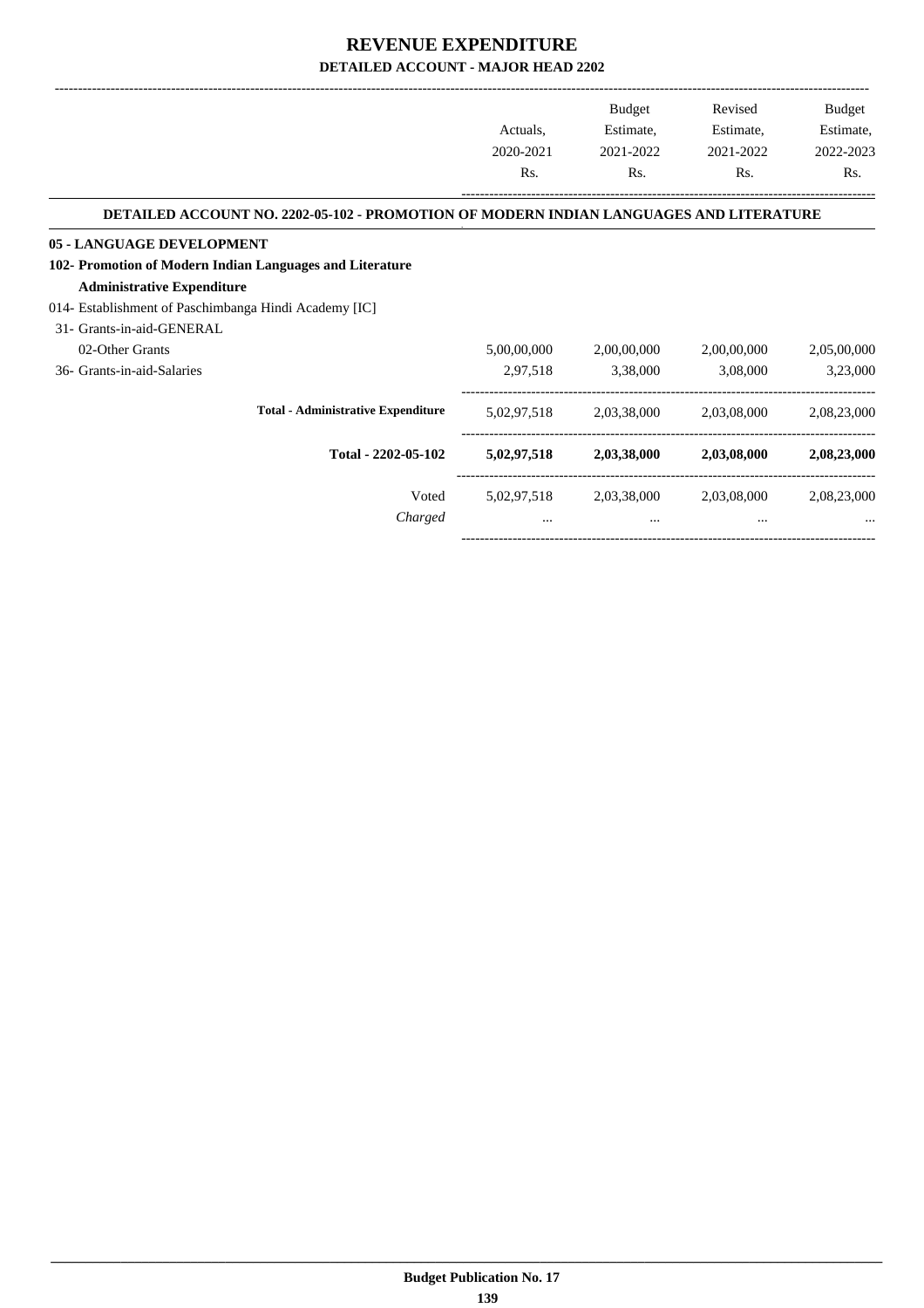# **REVENUE EXPENDITURE**

### **DEMAND No. 30**

### **Information & Cultural Affairs Department**

### **B - Social Services - (a) Education, Sports, Art and Culture**

**Head of Account : 2205 - Art and Culture** 

| Voted Rs. 204,53,32,000                                                                                                              | <b>Charged Rs. Nil</b>  |                                 |                                         |                                          | Total Rs. 204,53,32,000                 |
|--------------------------------------------------------------------------------------------------------------------------------------|-------------------------|---------------------------------|-----------------------------------------|------------------------------------------|-----------------------------------------|
|                                                                                                                                      |                         |                                 | Voted Rs.                               | <b>Charged Rs.</b>                       | Total Rs.                               |
| <b>Gross Expenditure</b><br><b>Deduct - Recoveries</b>                                                                               |                         |                                 | 204,53,32,000<br>$-43,000$              | $\cdots$<br>$\cdots$                     | 204,53,32,000<br>$-43,000$              |
| <b>Net Expenditure</b>                                                                                                               |                         |                                 | 204,52,89,000                           |                                          | $\dots$ 204,52,89,000                   |
|                                                                                                                                      | <b>ABSTRACT ACCOUNT</b> | <b>REVENUE EXPENDITURE</b>      |                                         |                                          |                                         |
|                                                                                                                                      |                         | Actuals,<br>2020-2021<br>Rs.    | Budget<br>Estimate,<br>2021-2022<br>Rs. | Revised<br>Estimate,<br>2021-2022<br>Rs. | Budget<br>Estimate,<br>2022-2023<br>Rs. |
| 102- Promotion of Arts and Culture<br>Administrative Expenditure<br><b>State Development Schemes</b><br><b>Central Sector Scheme</b> |                         | 16,76,76,639<br>29, 39, 57, 636 | 18,30,07,000<br>108,65,00,000           | 14,03,71,000<br>46,00,75,000             | 14,40,89,000<br>120,62,60,000           |
|                                                                                                                                      | <b>Total - 102</b>      |                                 | 46, 16, 34, 275 126, 95, 07, 000        |                                          | 60,04,46,000 135,03,49,000              |
| 103- Archaeology<br>Administrative Expenditure<br><b>State Development Schemes</b><br>State Development Schemes (Central Assistance) |                         | 2,75,84,490<br>4, 15, 64, 565   | 3,25,55,000 2,91,23,000<br>15,50,30,000 | 5,79,61,000                              | 3,04,51,000<br>13,29,05,000             |
|                                                                                                                                      | <b>Total - 103</b>      | 6,91,49,055                     | 18,75,85,000                            | 8,70,84,000                              | 16,33,56,000                            |
| 107- Museums<br><b>State Development Schemes</b>                                                                                     |                         | 1,00,89,933                     | 3,21,10,000                             | 1,18,22,000                              | 2,37,16,000                             |
|                                                                                                                                      | <b>Total - 107</b>      |                                 | $1,00,89,933$ $3,21,10,000$             | 1,18,22,000                              | 2,37,16,000                             |
| 800- Other Expenditure<br>Administrative Expenditure<br><b>State Development Schemes</b>                                             |                         | 7,58,28,059<br>264,86,97,793    | 8,11,20,000<br>316,26,08,000            | 8,76,43,000<br>334,78,04,000             | 9,11,07,000<br>41,68,04,000             |
|                                                                                                                                      | <b>Total - 800</b>      | 272,45,25,852                   | 324, 37, 28, 000                        | 343,54,47,000                            | 50,79,11,000                            |

----------------------------------------------------------------------------------------

---------------------------------------------------------------------------------------- Voted 326,53,99,115 473,29,30,000 413,47,99,000 204,53,32,000 *Charged ... ... ... ...* ----------------------------------------------------------------------------------------

**Grand Total - Gross 326,53,99,115 473,29,30,000 413,47,99,000 204,53,32,000**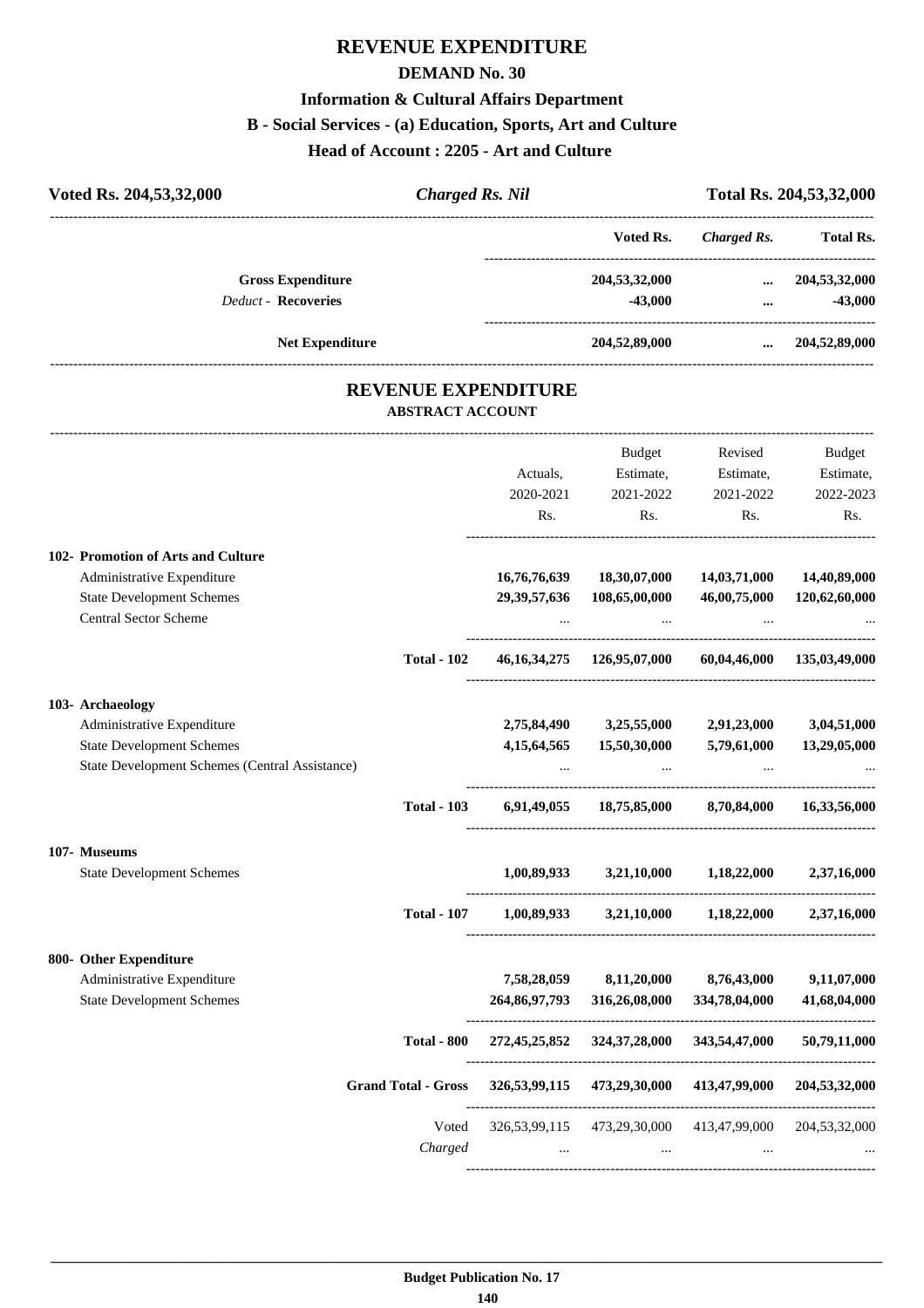## REVENUE EXPENDITURE **ABSTRACT ACCOUNT**

|                                                                                   | Actuals,<br>2020-2021<br>Rs. | Budget<br>Estimate,<br>2021-2022<br>Rs.                                                                                                                                                                                              | Revised<br>Estimate,<br>2021-2022<br>Rs.                            | <b>Budget</b><br>Estimate,<br>2022-2023<br>Rs. |
|-----------------------------------------------------------------------------------|------------------------------|--------------------------------------------------------------------------------------------------------------------------------------------------------------------------------------------------------------------------------------|---------------------------------------------------------------------|------------------------------------------------|
| <b>Administrative Expenditure</b> 27,10,89,188                                    |                              |                                                                                                                                                                                                                                      | 29,66,82,000 25,71,37,000                                           | 26,56,47,000                                   |
| State Development Schemes 299,43,09,927 443,62,48,000 387,76,62,000 177,96,85,000 |                              |                                                                                                                                                                                                                                      |                                                                     |                                                |
| <b>State Development Schemes (Central Assistance)</b>                             | $\ddotsc$                    | $\cdots$                                                                                                                                                                                                                             | $\cdots$                                                            |                                                |
| <b>Central Sector Scheme</b>                                                      | <b><i>Communication</i></b>  | <u>and the company of the company of the company of the company of the company of the company of the company of the company of the company of the company of the company of the company of the company of the company of the com</u> | and the contract of the contract of                                 |                                                |
|                                                                                   |                              |                                                                                                                                                                                                                                      |                                                                     | $-43,000$                                      |
| Grand Total - Net 325,27,71,305 473,27,82,000 413,47,56,000 204,52,89,000         |                              |                                                                                                                                                                                                                                      |                                                                     |                                                |
| Voted<br>Charged                                                                  | $\cdots$                     | $\cdots$                                                                                                                                                                                                                             | 325,27,71,305 473,27,82,000 413,47,56,000 204,52,89,000<br>$\cdots$ |                                                |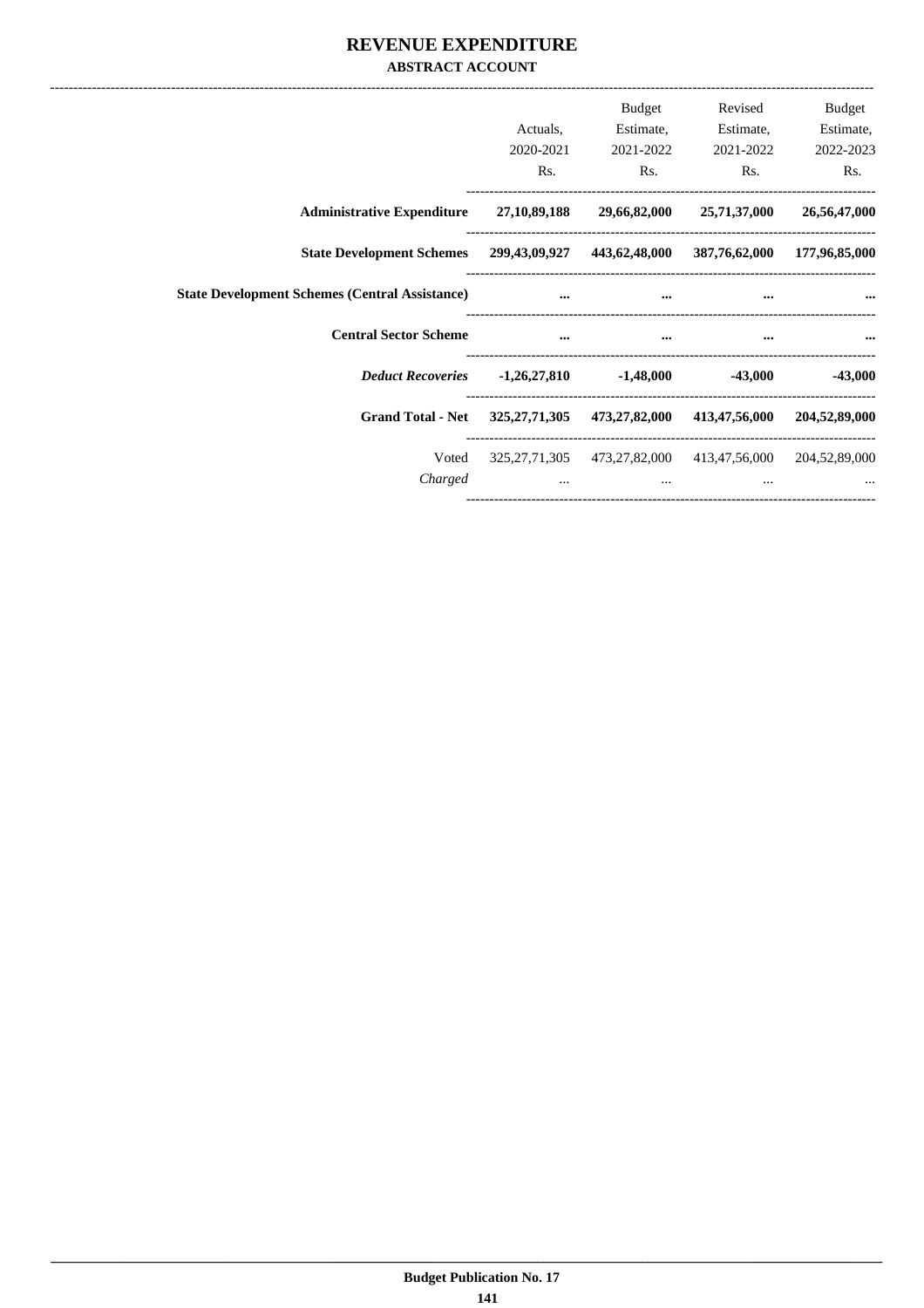-------------------------------------------------------------------------------------------------------------------------------------------------------------------------------

|                                                                              | Actuals,<br>2020-2021<br>Rs. | <b>Budget</b><br>Estimate,<br>2021-2022<br>Rs. | Revised<br>Estimate,<br>2021-2022<br>Rs.                 | <b>Budget</b><br>Estimate,<br>2022-2023<br>Rs. |
|------------------------------------------------------------------------------|------------------------------|------------------------------------------------|----------------------------------------------------------|------------------------------------------------|
| <b>DETAILED ACCOUNT NO. 2205-00-102 - PROMOTION OF ARTS AND CULTURE</b>      |                              |                                                |                                                          |                                                |
| 102- Promotion of Arts and Culture                                           |                              |                                                |                                                          |                                                |
| <b>Administrative Expenditure</b>                                            |                              |                                                |                                                          |                                                |
| 001- Grants to Indian Society of Oriental Art [IC]                           |                              |                                                |                                                          |                                                |
| 31- Grants-in-aid-GENERAL                                                    |                              |                                                |                                                          |                                                |
| 02-Other Grants                                                              |                              |                                                |                                                          |                                                |
| 011- Financial Assistance to distinguished person of Art and Culture<br>[IC] |                              |                                                |                                                          |                                                |
| 31- Grants-in-aid-GENERAL                                                    |                              |                                                |                                                          |                                                |
| 02-Other Grants                                                              |                              |                                                |                                                          |                                                |
| 020- Rabindra Cultural Institutions [IC]                                     |                              |                                                |                                                          |                                                |
| 31- Grants-in-aid-GENERAL                                                    |                              |                                                |                                                          |                                                |
| 02-Other Grants                                                              | $\cdots$                     | 12,39,000                                      | 6,00,000                                                 | 7,00,000                                       |
| 36- Grants-in-aid-Salaries                                                   | 26,91,364                    | 31,11,000                                      | 27,86,000                                                | 29,18,000                                      |
| Total - 2205-00-102-020                                                      | 26,91,364                    | 43,50,000                                      | 33,86,000                                                | 36,18,000                                      |
| 026- Rajya Charukala Parshad. [IC]                                           |                              |                                                |                                                          |                                                |
| 01- Salaries                                                                 |                              |                                                |                                                          |                                                |
| 01-Pay                                                                       | 28,47,200                    | 28,03,000                                      | 29,04,000                                                | 29,91,000                                      |
| 14-Grade Pay                                                                 |                              |                                                | $\cdots$                                                 |                                                |
| 02-Dearness Allowance                                                        | 14,376                       | 84,000                                         | 1,16,000                                                 | 1,79,000                                       |
| 03-House Rent Allowance                                                      | 3,25,344                     | 2,66,000                                       | 2,76,000                                                 | 2,84,000                                       |
| 04-Ad hoc Bonus                                                              | 16,800                       | 18,000                                         | 17,000                                                   | 17,000                                         |
| 07-Other Allowances                                                          |                              | $\cdots$                                       |                                                          |                                                |
| 12-Medical Allowance                                                         | 6,000                        | 6,000                                          | 6,000                                                    | 6,000                                          |
| Total - 2205-00-102-026-01                                                   | 32,09,720                    | 31,77,000                                      | 33,19,000                                                | 34,77,000                                      |
| 11- Travel Expenses                                                          |                              | $\ldots$                                       | $\ldots$                                                 |                                                |
| 12- Medical Reimbursements under WBHS 2008                                   |                              | 1,07,000                                       | 1,07,000                                                 | 1,09,000                                       |
| 13- Office Expenses                                                          |                              |                                                |                                                          |                                                |
| 01-Electricity                                                               |                              | $\cdots$                                       | $\cdots$                                                 | $\cdots$                                       |
| 02-Telephone                                                                 | $\cdots$                     | $\cdots$                                       | 20,000                                                   | 20,000                                         |
| 03-Maintenance / P.O.L. for Office Vehicles                                  | 1,99,684                     | 2,68,000                                       | 2,04,000                                                 | 2,08,000                                       |
| 04-Other Office Expenses                                                     | 16,624                       | 18,000                                         | 18,000                                                   | 18,000                                         |
| Total - 2205-00-102-026-13                                                   |                              | 2,16,308 2,86,000 2,42,000 2,46,000            |                                                          |                                                |
| 26- Advertising and Publicity Expenses                                       |                              | $\cdots$                                       | $\cdots$                                                 |                                                |
| 50- Other Charges                                                            | $\cdots$                     |                                                | 30,000<br>$\mathbf{m}$ and $\mathbf{m}$ and $\mathbf{m}$ | 30,000                                         |
| Total - 2205-00-102-026                                                      | 34,26,028                    |                                                | 35,70,000 36,98,000                                      | 38,62,000                                      |
| 027- Minerva Natya Sanskrity Charcha Kendra. [IC]                            |                              |                                                |                                                          |                                                |
| 36- Grants-in-aid-Salaries                                                   | 34,54,632                    | 39,35,000                                      | 35,76,000                                                | 37,46,000                                      |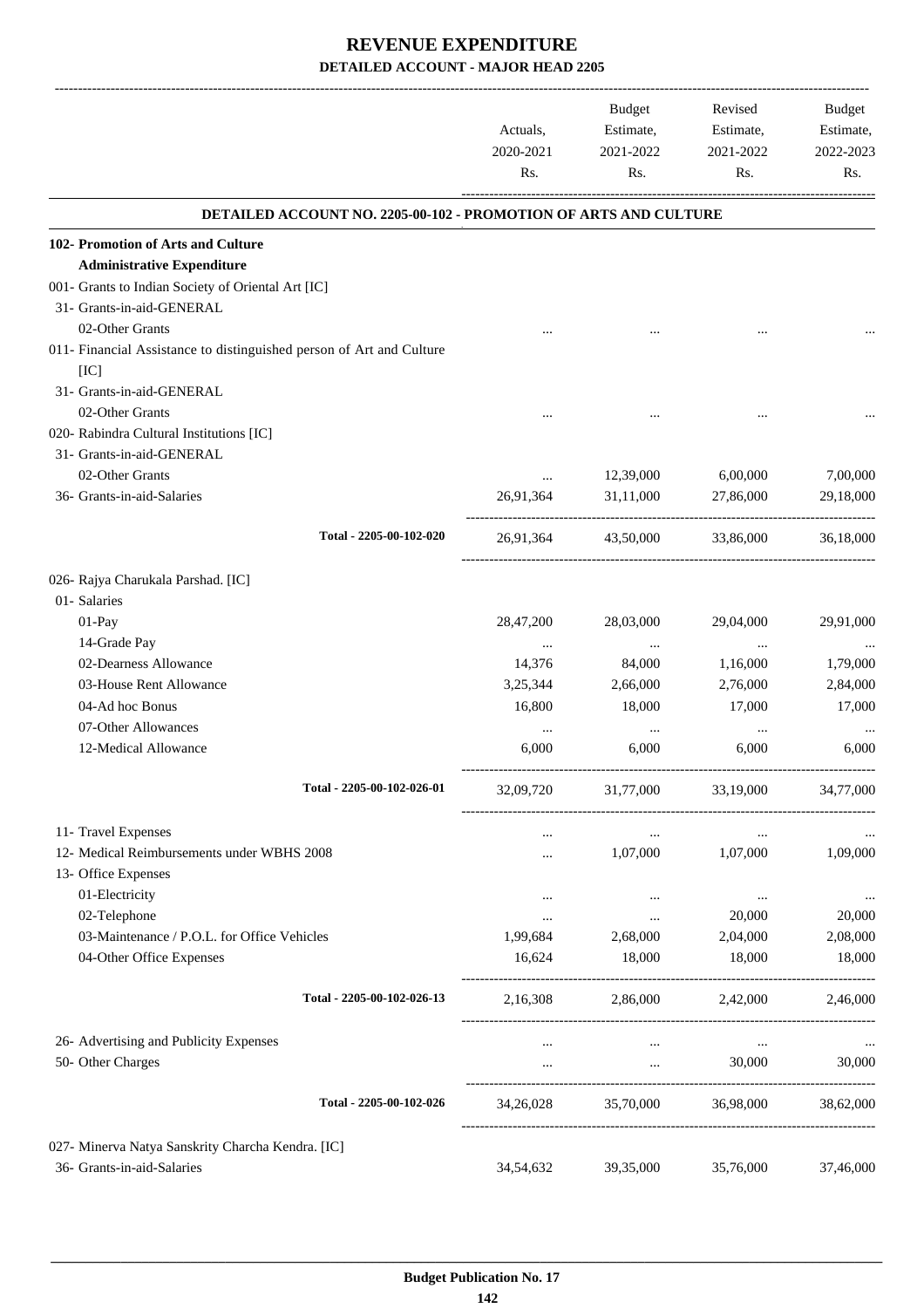|                                                                                                                                                            | Actuals,<br>2020-2021<br>Rs. | Budget<br>Estimate,<br>2021-2022<br>Rs. | Revised<br>Estimate,<br>2021-2022<br>Rs.        | Budget<br>Estimate,<br>2022-2023<br>Rs. |
|------------------------------------------------------------------------------------------------------------------------------------------------------------|------------------------------|-----------------------------------------|-------------------------------------------------|-----------------------------------------|
| Total - 2205-00-102-027                                                                                                                                    | 34,54,632                    |                                         | 39,35,000 35,76,000                             | 37,46,000                               |
| 029- Sisir Mancha [IC]                                                                                                                                     |                              |                                         |                                                 |                                         |
| 01- Salaries                                                                                                                                               |                              |                                         |                                                 |                                         |
| 01-Pay                                                                                                                                                     | 18,61,600                    | 17,00,000                               | 26,20,000                                       | 27,00,000                               |
| 14-Grade Pay                                                                                                                                               | $\ldots$                     | $\ldots$                                | $\ldots$                                        | $\ldots$                                |
| 02-Dearness Allowance                                                                                                                                      | 12,792                       | 30,000                                  | 76,000                                          | 1,17,000                                |
| 03-House Rent Allowance                                                                                                                                    | 83,520                       | 95,000                                  | 1,80,000                                        | 1,86,000                                |
| 04-Ad hoc Bonus                                                                                                                                            | 16,800                       | 18,000                                  | 17,000                                          | 17,000                                  |
| 07-Other Allowances                                                                                                                                        | $\ldots$                     | $\sim 100$ and $\sim 100$               | $\cdots$                                        |                                         |
| 12-Medical Allowance                                                                                                                                       | 6,000                        | 7,000                                   | 6.000                                           | 6,000                                   |
| Total - 2205-00-102-029-01                                                                                                                                 | 19,80,712                    | 18,50,000                               | 28,99,000                                       | 30,26,000                               |
| 02- Wages                                                                                                                                                  | 39,000                       | 40,000                                  | 41,000                                          | 42,000                                  |
| 11- Travel Expenses                                                                                                                                        |                              | $\ddots$                                | $\cdots$                                        |                                         |
| 12- Medical Reimbursements under WBHS 2008                                                                                                                 |                              | 10,000                                  | 10,000                                          | 10,000                                  |
| 13- Office Expenses                                                                                                                                        |                              |                                         |                                                 |                                         |
| 01-Electricity                                                                                                                                             | $\cdots$                     | $\cdots$                                | $\cdots$                                        |                                         |
| 02-Telephone                                                                                                                                               | 16,986                       | 14,000                                  | 14,000                                          | 14,000                                  |
| 03-Maintenance / P.O.L. for Office Vehicles                                                                                                                | 35,761                       | 1,02,000                                | 36,000                                          | 37,000                                  |
| 04-Other Office Expenses                                                                                                                                   | 4,885                        | 13,000                                  | 13,000                                          | 13,000                                  |
| Total - 2205-00-102-029-13                                                                                                                                 | 57,632                       | 1,29,000                                | 63,000                                          | 64,000                                  |
| 26- Advertising and Publicity Expenses                                                                                                                     |                              | $\cdots$                                |                                                 |                                         |
| 50- Other Charges                                                                                                                                          |                              |                                         | 10,00,000                                       | 11,00,000                               |
|                                                                                                                                                            |                              |                                         |                                                 |                                         |
| Total - 2205-00-102-029                                                                                                                                    | 20,77,344                    |                                         | 20,29,000 40,13,000 42,42,000                   |                                         |
| 030- Society for Information & Culture [IC]                                                                                                                |                              |                                         |                                                 |                                         |
| 36- Grants-in-aid-Salaries                                                                                                                                 |                              |                                         | 56,79,272 72,12,000 58,78,000                   | 61,57,000                               |
| Total - 2205-00-102-030                                                                                                                                    |                              |                                         | 56,79,272 72,12,000 58,78,000 61,57,000         |                                         |
| 031- Maintenance and Security at Complex Rabindra Sadan-Nandan-<br>Bangla Academy-Sisir Mancha-Kolkata Information Centre-<br>Rajya Charukala Parshad [IC] |                              |                                         |                                                 |                                         |
| 50- Other Charges                                                                                                                                          | 3,51,797                     | 3,00,000                                | 3,73,000                                        | 3,80,000                                |
| 78- Outsourcing of Services                                                                                                                                |                              | 1,46,24,135 1,44,65,000                 | 1,49,17,000                                     | 1,53,65,000                             |
| Total - 2205-00-102-031                                                                                                                                    |                              |                                         | 1,49,75,932 1,47,65,000 1,52,90,000 1,57,45,000 |                                         |
| 032- Kolkata Kala Kendra. [IC]                                                                                                                             |                              |                                         |                                                 |                                         |
| 36- Grants-in-aid-Salaries                                                                                                                                 | 6,56,141                     | 8,61,000                                | 6,79,000                                        | 7,11,000                                |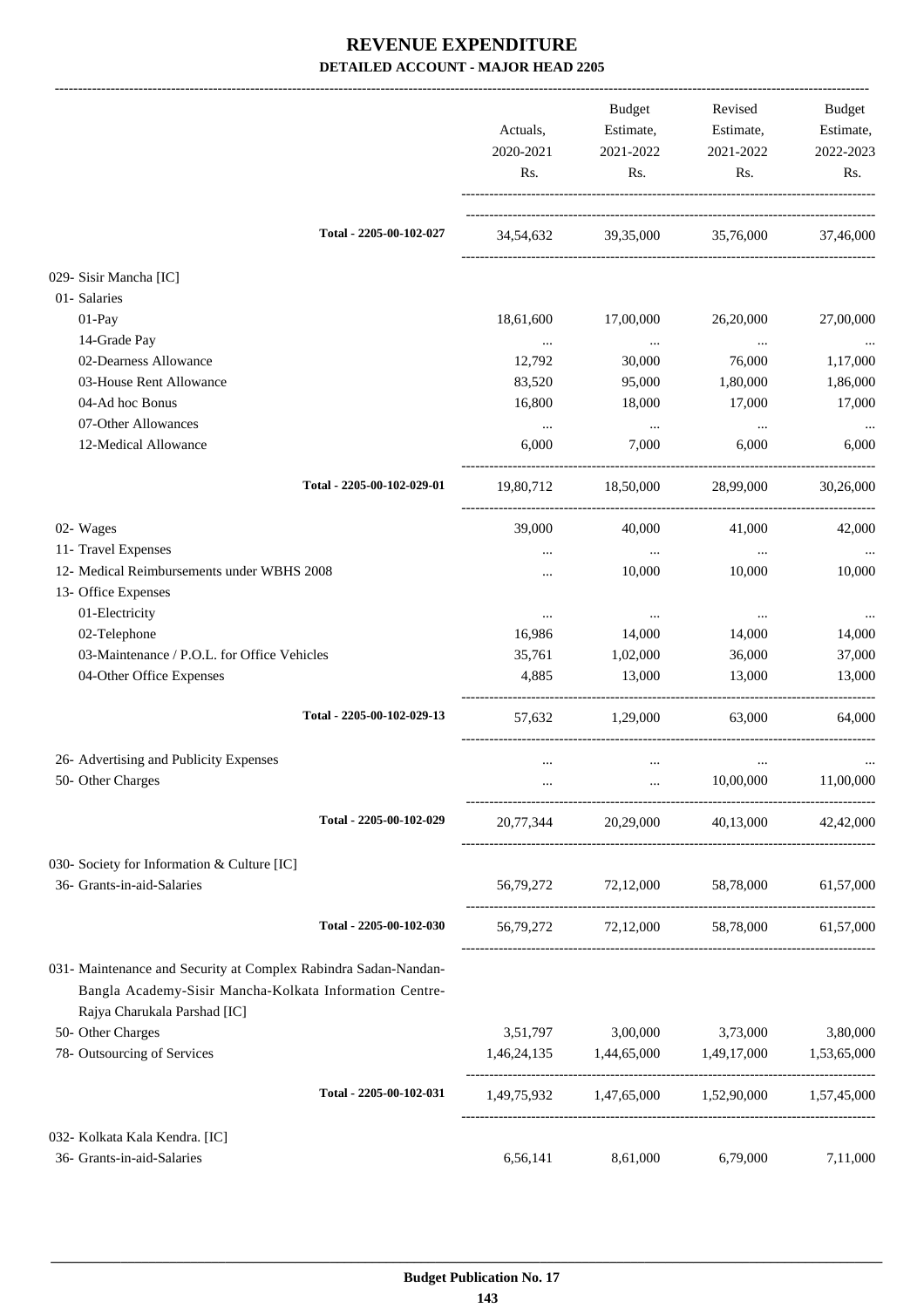|                                                                               | Actuals,<br>2020-2021<br>Rs. | Budget<br>Estimate,<br>2021-2022<br>Rs.                         | Revised<br>Estimate,<br>2021-2022<br>Rs. | Budget<br>Estimate,<br>2022-2023<br>Rs. |
|-------------------------------------------------------------------------------|------------------------------|-----------------------------------------------------------------|------------------------------------------|-----------------------------------------|
| Total - 2205-00-102-032                                                       |                              | 6,56,141 8,61,000 6,79,000 7,11,000                             |                                          |                                         |
| 039- Financial Assistance to distinguished person of Art and Culture          |                              |                                                                 |                                          |                                         |
| [IC]                                                                          |                              |                                                                 |                                          |                                         |
| 31- Grants-in-aid-GENERAL                                                     |                              |                                                                 |                                          |                                         |
| 02-Other Grants                                                               |                              |                                                                 |                                          |                                         |
| 041- Financial Assistance to distinguished person of Arts and Letters<br>[IC] |                              |                                                                 |                                          |                                         |
| 31- Grants-in-aid-GENERAL                                                     |                              |                                                                 |                                          |                                         |
| 02-Other Grants                                                               | $\cdots$                     |                                                                 |                                          | $\cdots$                                |
| 042- Promotion of Cultural Activities [IC]                                    |                              |                                                                 |                                          |                                         |
| 02- Wages                                                                     | 39,000                       | 73,000                                                          | 41,000                                   | 42,000                                  |
| 12- Medical Reimbursements under WBHS 2008                                    |                              |                                                                 | $\ddotsc$                                |                                         |
| 13- Office Expenses                                                           |                              |                                                                 |                                          |                                         |
| 01-Electricity                                                                | $\cdots$                     | $\cdots$                                                        | $\cdots$                                 |                                         |
| 02-Telephone                                                                  | 19,412                       | 18,000                                                          | 18,000                                   | 18,000                                  |
| 03-Maintenance / P.O.L. for Office Vehicles                                   | 12,68,729                    | 13,61,000                                                       | 12,94,000                                | 13,20,000                               |
| 04-Other Office Expenses                                                      | 5,900                        | 1,30,000                                                        | 1,30,000                                 | 1,33,000                                |
| Total - 2205-00-102-042-13                                                    |                              | 12,94,041 15,09,000 14,42,000 14,71,000                         |                                          |                                         |
| 26- Advertising and Publicity Expenses                                        | $\cdots$                     | $\cdots$                                                        | $\cdots$                                 |                                         |
| 28- Payment of Professional and Special Services                              |                              |                                                                 |                                          |                                         |
| 02-Other charges                                                              |                              | $\cdots$                                                        |                                          |                                         |
| 31- Grants-in-aid-GENERAL                                                     |                              |                                                                 |                                          |                                         |
| 02-Other Grants                                                               | 5,00,00,000                  | 10,00,00,000                                                    | 5,00,00,000                              | 5,05,00,000                             |
| 50- Other Charges                                                             | 6, 35, 88, 118               | 2,63,77,000                                                     | 2,63,77,000                              | 2,71,68,000                             |
| 78- Outsourcing of Services                                                   |                              | 1,97,94,767 1,53,26,000                                         | 2,01,91,000                              | 2,07,97,000                             |
| Total - 2205-00-102-042                                                       |                              | 13,47,15,926 14,32,85,000 9,80,51,000 9,99,78,000               |                                          |                                         |
| 050- Folk and Tribal Culture [IC]                                             |                              |                                                                 |                                          |                                         |
| 31- Grants-in-aid-GENERAL                                                     |                              |                                                                 |                                          |                                         |
| 02-Other Grants                                                               |                              | $\cdots$                                                        | 3,00,000                                 | 4,00,000                                |
| 36- Grants-in-aid-Salaries                                                    |                              | $\mathbf{r}$ , $\mathbf{r}$ , $\mathbf{r}$                      | 45,00,000                                | 46,00,000                               |
| Total - 2205-00-102-050                                                       | $\cdots$                     | -----------------------------------<br><b>Section</b> (Section) | 48,00,000                                | 50,00,000                               |
| 053- Bangla Sangeet Mela [IC]                                                 |                              |                                                                 |                                          |                                         |
| 31- Grants-in-aid-GENERAL                                                     |                              |                                                                 |                                          |                                         |
| 02-Other Grants                                                               |                              | 20,00,000                                                       | $\ldots$                                 | $\cdots$                                |
| 50- Other Charges                                                             |                              | 10,00,000                                                       | 10,00,000                                | 10,30,000                               |
| Total - 2205-00-102-053                                                       | $\cdots$                     | 30,00,000                                                       | 10,00,000                                | 10,30,000                               |
|                                                                               |                              |                                                                 |                                          |                                         |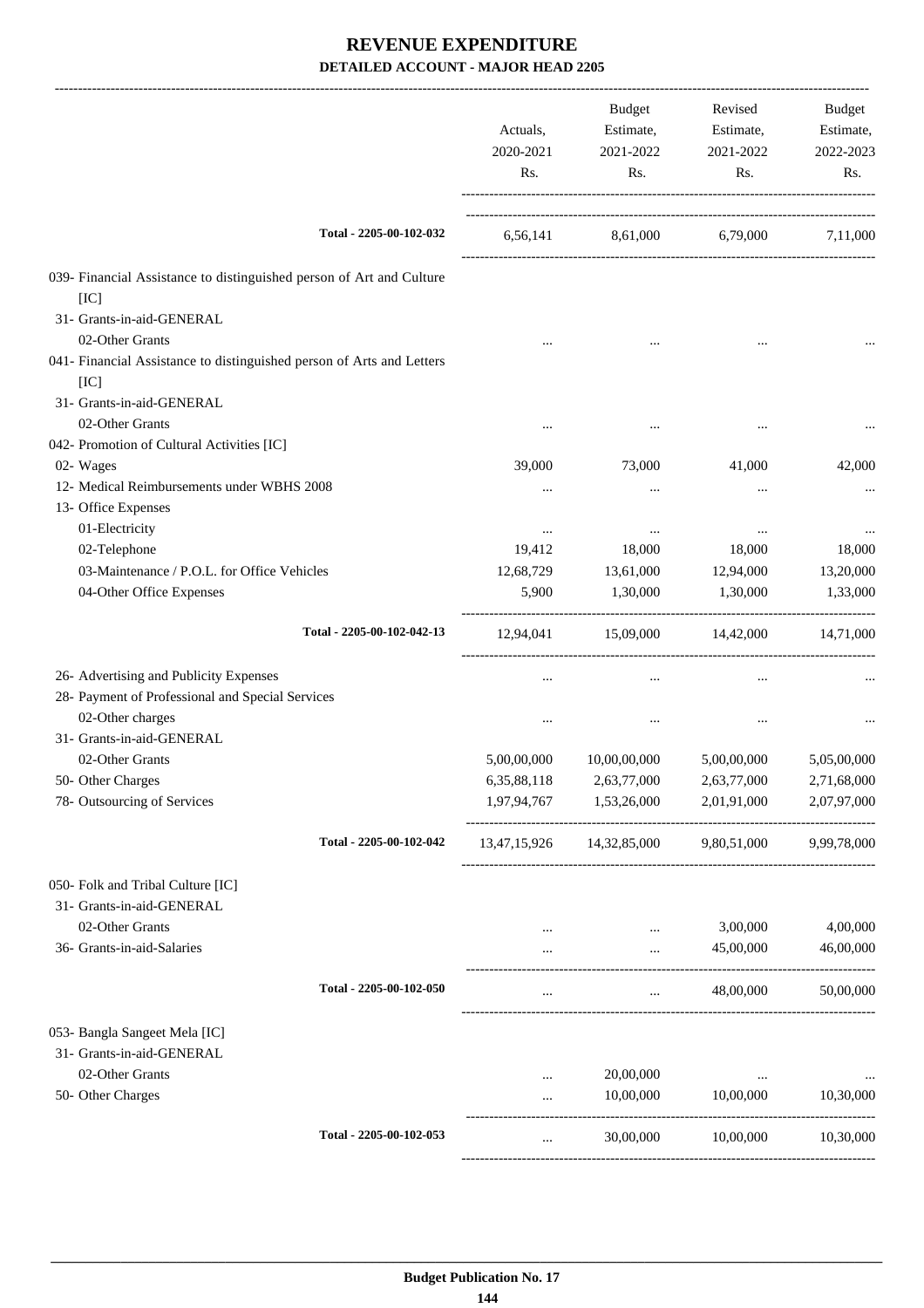|                                                                                                                    | Actuals,<br>2020-2021<br>Rs. | Budget<br>Estimate,<br>2021-2022<br>Rs.             | Revised<br>Estimate,<br>2021-2022<br>Rs. | Budget<br>Estimate,<br>2022-2023<br>Rs. |
|--------------------------------------------------------------------------------------------------------------------|------------------------------|-----------------------------------------------------|------------------------------------------|-----------------------------------------|
| <b>Total - Administrative Expenditure</b>                                                                          |                              | 16,76,76,639 18,30,07,000 14,03,71,000 14,40,89,000 |                                          |                                         |
| <b>State Development Schemes</b><br>004- Financial assistance to distinguished persons of Arts and Letters<br>[IC] |                              |                                                     |                                          |                                         |
| 31- Grants-in-aid-GENERAL                                                                                          |                              |                                                     |                                          |                                         |
| 02-Other Grants                                                                                                    | 40,69,000                    |                                                     | 2,50,00,000 39,01,000 2,62,50,000        |                                         |
| Total - 2205-00-102-004                                                                                            | 40,69,000                    |                                                     | 2,50,00,000 39,01,000 2,62,50,000        |                                         |
| 012- Minerva Natya Sanskriti Charcha Kendra. [IC]                                                                  |                              |                                                     |                                          |                                         |
| 31- Grants-in-aid-GENERAL                                                                                          |                              |                                                     |                                          |                                         |
| 02-Other Grants                                                                                                    |                              | 1,14,60,290 1,70,00,000 56,67,000 1,78,50,000       |                                          |                                         |
| Total - 2205-00-102-012                                                                                            |                              | 1,14,60,290 1,70,00,000                             |                                          | 56,67,000 1,78,50,000                   |
| 013- Society for Information & Culture [IC]                                                                        |                              |                                                     |                                          |                                         |
| 31- Grants-in-aid-GENERAL                                                                                          |                              |                                                     |                                          |                                         |
| 02-Other Grants                                                                                                    |                              | 5,00,000                                            | 1,67,000                                 | 5,25,000                                |
| Total - 2205-00-102-013                                                                                            | $\cdots$                     |                                                     | 5,00,000 1,67,000 5,25,000               |                                         |
| 014- Additional Central Assistance for repair and renovation of                                                    |                              |                                                     |                                          |                                         |
| Rathindra Mancha, Kolkata [IC]                                                                                     |                              |                                                     |                                          |                                         |
| 27- Minor Works/ Maintenance                                                                                       |                              |                                                     |                                          |                                         |
| 017- Children Film Festival [IC]                                                                                   |                              |                                                     |                                          |                                         |
| 31- Grants-in-aid-GENERAL                                                                                          |                              |                                                     |                                          |                                         |
| 02-Other Grants                                                                                                    | 9,26,896                     | 1,50,00,000                                         | 50,00,000                                | 1,57,50,000                             |
| Total - 2205-00-102-017                                                                                            |                              | 9,26,896 1,50,00,000 50,00,000 1,57,50,000          |                                          |                                         |
| 019- Repair and renovation of Rathindra Manch, Kolkata [IC]                                                        |                              |                                                     |                                          |                                         |
| 27- Minor Works/ Maintenance<br>021- Training, Workshop, Seminar, Symposium etc. [IC]                              | $\cdots$                     | $\cdots$                                            |                                          |                                         |
| 31- Grants-in-aid-GENERAL                                                                                          |                              |                                                     |                                          |                                         |
| 02-Other Grants                                                                                                    | $\cdots$                     | 50,00,000                                           | 16,67,000                                | 50,00,000                               |
| 50- Other Charges                                                                                                  |                              | 9,72,509 1,50,00,000                                | 50,00,000                                | 1,00,00,000                             |
| Total - 2205-00-102-021                                                                                            | 9,72,509                     |                                                     | 2,00,00,000 66,67,000 1,50,00,000        |                                         |
| 043- Digitization, Documentation, Publication etc. [IC]                                                            |                              |                                                     |                                          |                                         |
| 31- Grants-in-aid-GENERAL                                                                                          |                              |                                                     |                                          |                                         |
| 02-Other Grants                                                                                                    | 27,70,441                    | 50,00,000                                           | 16,67,000                                | 72,50,000                               |
| 50- Other Charges                                                                                                  | 7,92,998                     | 40,00,000                                           | 13,33,000                                | 82,00,000                               |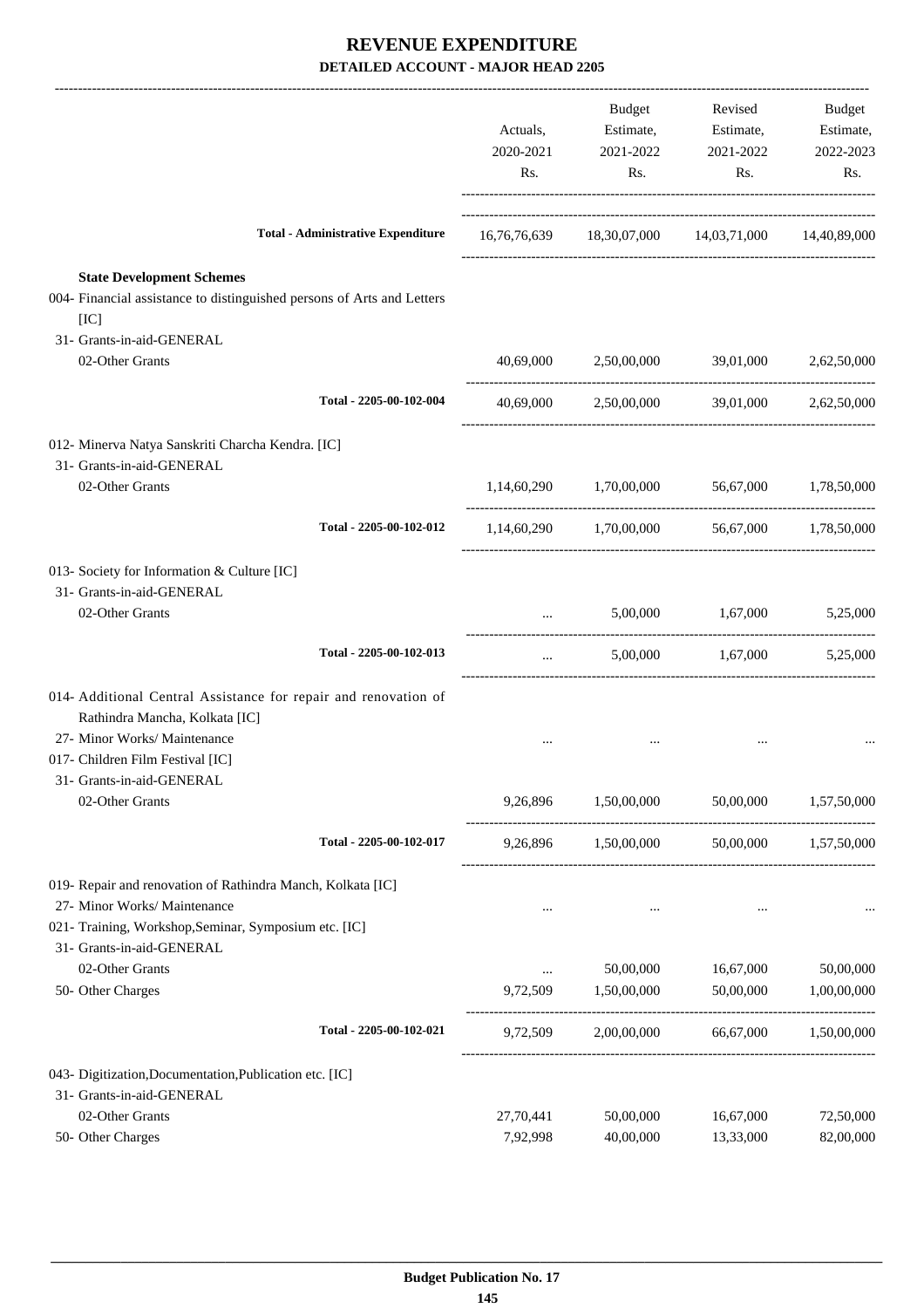|                                                                                                                                                                        | Actuals,<br>2020-2021<br>Rs. | Budget<br>Estimate,<br>2021-2022<br>Rs.                                                                                                                                                                                              | Revised<br>Estimate,<br>2021-2022<br>Rs. | Budget<br>Estimate,<br>2022-2023<br>Rs. |
|------------------------------------------------------------------------------------------------------------------------------------------------------------------------|------------------------------|--------------------------------------------------------------------------------------------------------------------------------------------------------------------------------------------------------------------------------------|------------------------------------------|-----------------------------------------|
| Total - 2205-00-102-043                                                                                                                                                |                              | 35,63,439 90,00,000 30,00,000 1,54,50,000                                                                                                                                                                                            |                                          |                                         |
| 047- Organisation of cultural programmes, fairs and festivals [IC]<br>50- Other Charges                                                                                |                              | 27, 29, 65, 502 100, 00, 00, 000 32, 92, 05, 000 96, 94, 85, 000                                                                                                                                                                     |                                          |                                         |
| Total - 2205-00-102-047                                                                                                                                                |                              | 27, 29, 65, 502 100, 00, 00, 000 32, 92, 05, 000 96, 94, 85, 000                                                                                                                                                                     |                                          |                                         |
| 049- Bangla Sangeet Mela [IC]<br>31- Grants-in-aid-GENERAL<br>02-Other Grants                                                                                          |                              |                                                                                                                                                                                                                                      | 23,33,000                                | 45,50,000                               |
| 50- Other Charges                                                                                                                                                      |                              | $\cdots$<br>$\cdots$                                                                                                                                                                                                                 | 6,98,35,000                              | 7,00,00,000                             |
| Total - 2205-00-102-049                                                                                                                                                |                              |                                                                                                                                                                                                                                      | $\ldots$ 7,21,68,000 7,45,50,000         |                                         |
| 051- Financial Assistance to Cultural Institutions for Promotion of<br>Drama, Music and other Cultural Activities [IC]<br>31- Grants-in-aid-GENERAL<br>02-Other Grants |                              | <u>and the company of the company of the company of the company of the company of the company of the company of the company of the company of the company of the company of the company of the company of the company of the com</u> | 2,24,00,000                              | 7,14,00,000                             |
| Total - 2205-00-102-051                                                                                                                                                | $\cdots$                     |                                                                                                                                                                                                                                      | $2,24,00,000$ $7,14,00,000$              |                                         |
| 052- Fairs and Festivals [IC]<br>31- Grants-in-aid-GENERAL                                                                                                             |                              |                                                                                                                                                                                                                                      |                                          |                                         |
| 02-Other Grants                                                                                                                                                        | $\cdots$                     | <b>Second Contract</b>                                                                                                                                                                                                               | 1,19,00,000                              |                                         |
| Total - 2205-00-102-052                                                                                                                                                |                              | $\cdots$                                                                                                                                                                                                                             | 1,19,00,000                              |                                         |
| <b>Total - State Development Schemes</b>                                                                                                                               |                              | 29,39,57,636 108,65,00,000 46,00,75,000 120,62,60,000                                                                                                                                                                                |                                          |                                         |
| <b>State Development Schemes</b><br>018- Repair and Renovation/Regeneration of Rabindra Bhavans(State<br>Share) (OTHER) [IC]                                           |                              |                                                                                                                                                                                                                                      |                                          |                                         |
| 50- Other Charges<br><b>Central Sector Scheme</b><br>003- Repair and Renovation/Regeneration of Rabindra Bhavans                                                       | $\cdots$                     | $\cdots$                                                                                                                                                                                                                             | $\cdots$                                 |                                         |
| (Central Share) (OTHER) [IC]<br>50- Other Charges<br>040- Commemoration of 150th. Birth Anniversary of Swami<br>Vivekananda [IC]                                       | $\cdots$                     | $\cdots$                                                                                                                                                                                                                             | $\cdots$                                 |                                         |
| 31- Grants-in-aid-GENERAL<br>02-Other Grants                                                                                                                           | $\cdots$                     | $\cdots$                                                                                                                                                                                                                             | $\cdots$                                 |                                         |
| Total - 2205-00-102                                                                                                                                                    | 46, 16, 34, 275              | 126,95,07,000                                                                                                                                                                                                                        | 60,04,46,000                             | 135,03,49,000                           |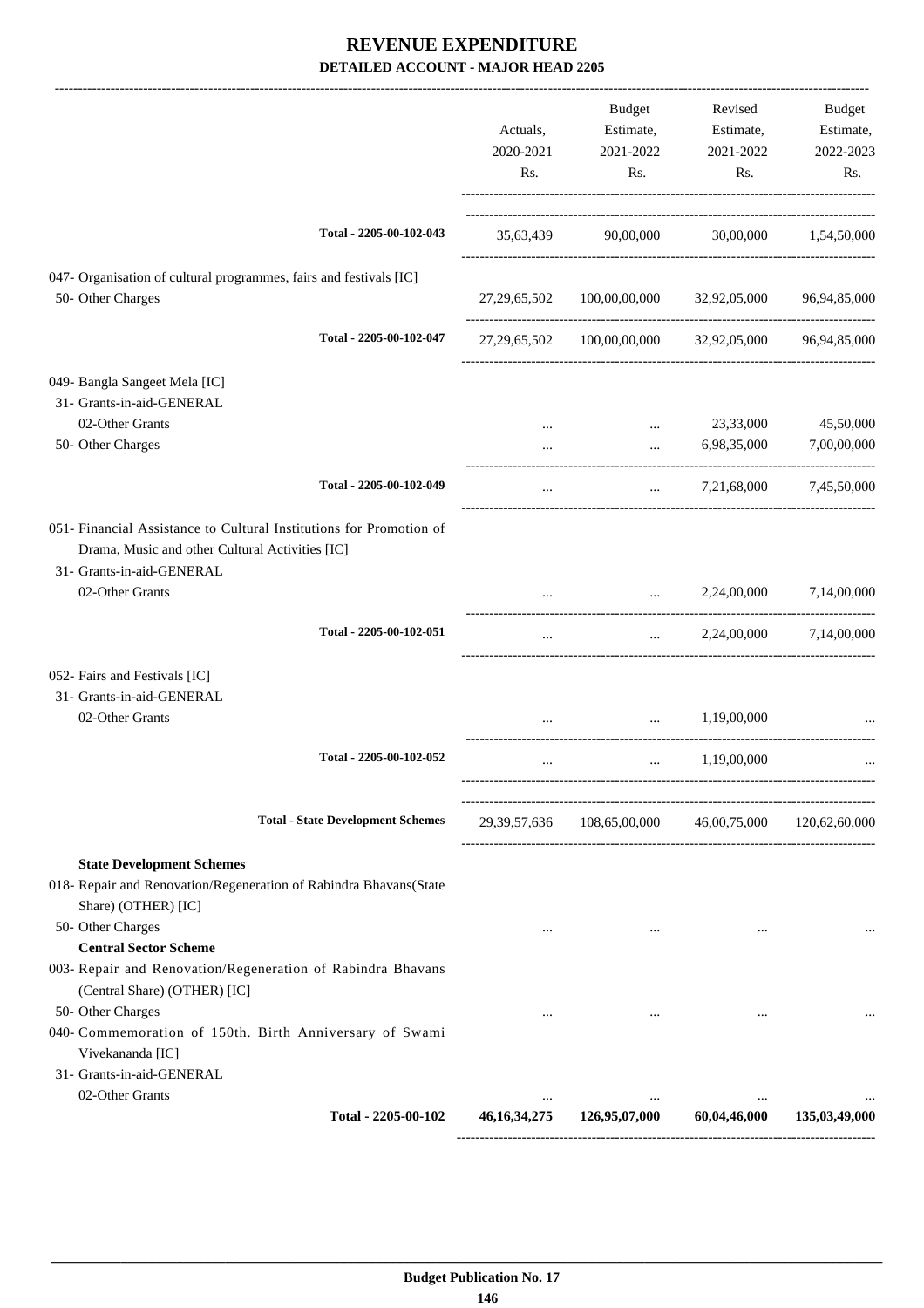|                                                                              | Actuals,<br>2020-2021<br>Rs. | Budget<br>Estimate,<br>2021-2022<br>Rs.               | Revised<br>Estimate,<br>2021-2022<br>Rs. | Budget<br>Estimate,<br>2022-2023<br>Rs. |
|------------------------------------------------------------------------------|------------------------------|-------------------------------------------------------|------------------------------------------|-----------------------------------------|
| Voted                                                                        |                              | 46,16,34,275 126,95,07,000 60,04,46,000 135,03,49,000 |                                          |                                         |
| Charged                                                                      |                              | <b>Sales Control</b>                                  |                                          |                                         |
| DETAILED ACCOUNT NO. 2205-00-103 - ARCHAEOLOGY                               |                              |                                                       |                                          |                                         |
| 103- Archaeology                                                             |                              |                                                       |                                          |                                         |
| <b>Administrative Expenditure</b>                                            |                              |                                                       |                                          |                                         |
| 001- Direction and Administration [IC]                                       |                              |                                                       |                                          |                                         |
| 01- Salaries                                                                 |                              |                                                       |                                          |                                         |
| $01-Pay$                                                                     | 1,19,01,887                  | 1,38,45,000                                           | 1,21,40,000                              | 1,25,04,000                             |
| 14-Grade Pay                                                                 | 2,910                        | $\cdots$                                              | 3,000                                    | 3,000                                   |
| 02-Dearness Allowance                                                        | 74,971                       | 4,15,000                                              | 4,86,000                                 | 7,50,000                                |
| 03-House Rent Allowance                                                      | 13,11,429                    | 13,15,000                                             | 13,15,000                                | 13,70,000                               |
| 04-Ad hoc Bonus                                                              | 63,000                       | 84,000                                                | 64,000                                   | 65,000                                  |
| 07-Other Allowances                                                          | 15,900                       | 42,000                                                | 16,000                                   | 16,000                                  |
| 12-Medical Allowance                                                         | 62,713                       | 79,000                                                | 64,000                                   | 65,000                                  |
| Total - 2205-00-103-001-01                                                   |                              | 1,34,32,810 1,57,80,000 1,40,88,000 1,47,73,000       |                                          |                                         |
| 02- Wages                                                                    | 6,14,652                     | 6,41,000                                              | 6,53,000                                 | 6,73,000                                |
| 07- Medical Reimbursements                                                   | $\cdots$                     | $\ldots$                                              | $\cdots$                                 |                                         |
| 11- Travel Expenses                                                          | 3,834                        | 12,000                                                | 12,000                                   | 12,000                                  |
| 12- Medical Reimbursements under WBHS 2008                                   | 98,949                       | 24,000                                                | 24,000                                   | 24,000                                  |
| 13- Office Expenses                                                          |                              |                                                       |                                          |                                         |
| 01-Electricity                                                               | 7,92,185                     | 12,67,000                                             | 12,67,000                                | 12,92,000                               |
| 02-Telephone                                                                 | 1,44,329                     | 1,46,000                                              | 1,46,000                                 | 1,49,000                                |
| 03-Maintenance / P.O.L. for Office Vehicles                                  | 2,89,745                     | 2,54,000                                              | 2,96,000                                 | 3,02,000                                |
| 04-Other Office Expenses                                                     | 2,86,097                     | 2,43,000                                              | 2,43,000                                 | 2,48,000                                |
| Total - 2205-00-103-001-13                                                   | 15, 12, 356                  | 19,10,000                                             | 19,52,000                                | 19,91,000                               |
| 14- Rents, Rates and Taxes                                                   | $\cdots$                     | $\cdots$                                              | $\cdots$                                 |                                         |
| 16- Publications                                                             | $\cdots$                     | $\cdots$                                              | $\cdots$                                 | $\cdots$                                |
| 19- Maintenance                                                              | $\cdots$                     | 60,000                                                | 60,000                                   | 60,000                                  |
| 50- Other Charges                                                            | 1,00,562                     | 99,000                                                | 99,000                                   | 1,02,000                                |
| Total - 2205-00-103-001                                                      |                              | 1,57,63,163 1,85,26,000 1,68,88,000 1,76,35,000       |                                          |                                         |
| 030- Presevation of Historical Monuments- Setting up of a                    |                              |                                                       |                                          |                                         |
| Conservaion Wing/ Setting up of an Art Gallery / Exhibition<br>Hall. [IC]    |                              |                                                       |                                          |                                         |
| 11- Travel Expenses                                                          |                              |                                                       |                                          |                                         |
| 12- Medical Reimbursements under WBHS 2008                                   |                              |                                                       | $\cdots$                                 |                                         |
| 031- Setting up of a Centre for Archeaological Studios and Training.<br>[IC] |                              |                                                       |                                          |                                         |
| 36- Grants-in-aid-Salaries                                                   | 57,13,614                    | 63,42,000                                             | 59,14,000                                | 61,95,000                               |
|                                                                              |                              |                                                       |                                          |                                         |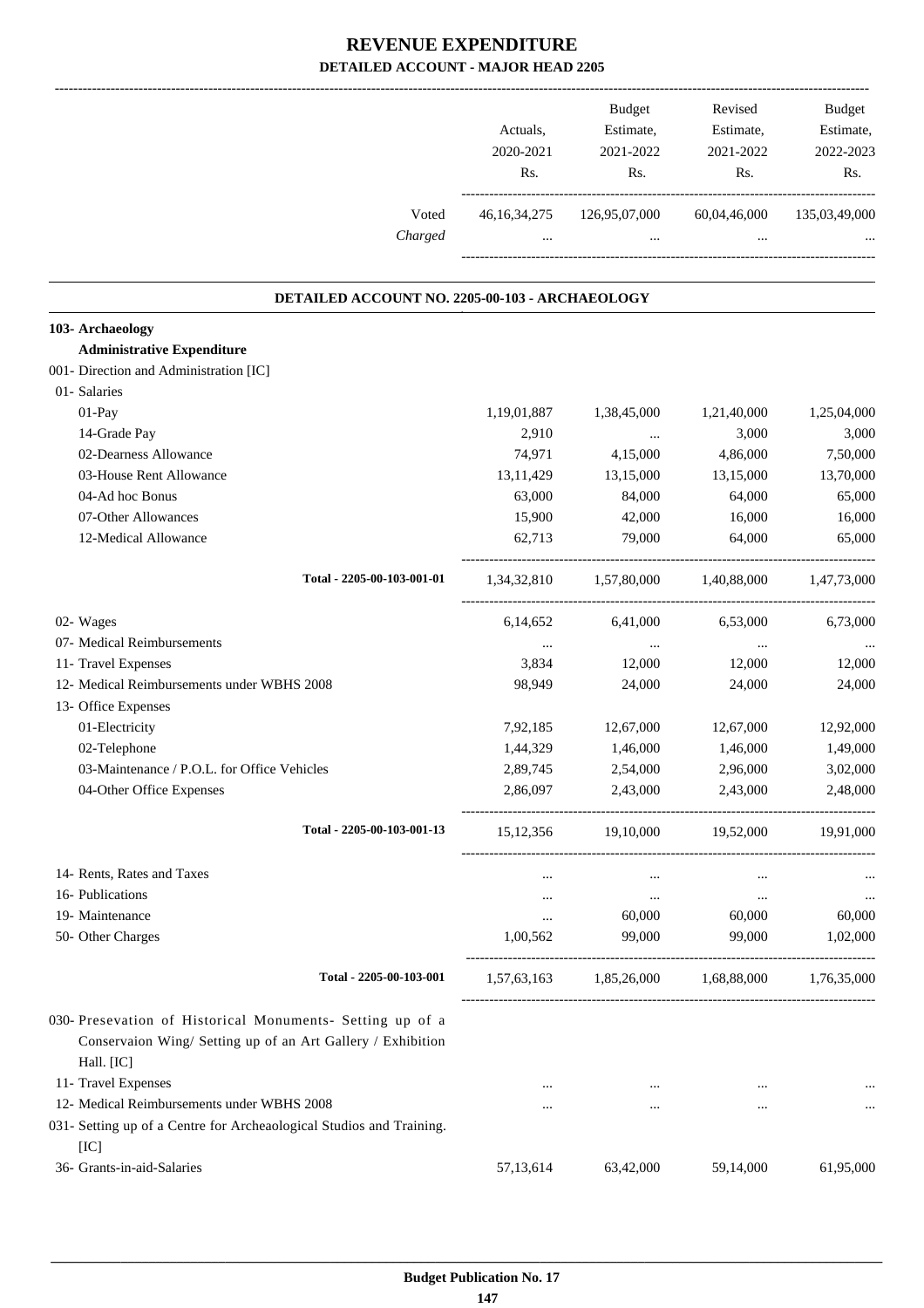|                                                                                                                                        | Actuals,<br>2020-2021<br>Rs. | Budget<br>Estimate,<br>2021-2022<br>Rs. | Revised<br>Estimate,<br>2021-2022<br>Rs.        | Budget<br>Estimate,<br>2022-2023<br>Rs. |
|----------------------------------------------------------------------------------------------------------------------------------------|------------------------------|-----------------------------------------|-------------------------------------------------|-----------------------------------------|
| Total - 2205-00-103-031                                                                                                                |                              |                                         | 57,13,614 63,42,000 59,14,000 61,95,000         |                                         |
| 032- Grants in Archeaological Museum/Popular Theatre. [IC]<br>36- Grants-in-aid-Salaries                                               |                              |                                         | 61,07,713 76,87,000 63,21,000                   | 66,21,000                               |
| Total - 2205-00-103-032                                                                                                                |                              |                                         | 61,07,713 76,87,000 63,21,000 66,21,000         |                                         |
| <b>Total - Administrative Expenditure</b>                                                                                              |                              |                                         | 2,75,84,490 3,25,55,000 2,91,23,000 3,04,51,000 |                                         |
| <b>State Development Schemes</b>                                                                                                       |                              |                                         |                                                 |                                         |
| 002- Grants-in-aid to Archaeological Museums/Popular Theatres. [IC]<br>31- Grants-in-aid-GENERAL                                       |                              |                                         |                                                 |                                         |
| 02-Other Grants                                                                                                                        | 10,96,903                    | 80,00,000                               | 26,67,000                                       | 84,00,000                               |
| Total - 2205-00-103-002                                                                                                                | 10,96,903                    | 80,00,000                               | 26,67,000                                       | 84,00,000                               |
| 003- Printing and Publications/State Archaeoligical Museum. [IC]<br>27- Minor Works/ Maintenance                                       | $\cdots$                     | 20,00,000                               | 6,67,000                                        | 21,00,000                               |
| 50- Other Charges                                                                                                                      |                              | 9,00,000                                | 3,00,000                                        | 9,45,000                                |
| Total - 2205-00-103-003                                                                                                                | $\cdots$                     |                                         | 29,00,000 9,67,000                              | 30,45,000                               |
| 004- Preservation of Historical Monuments- Setting up of a<br>Conservation Wing/Setting up of an Art Gallery/ Exhibition<br>Hall. [IC] |                              |                                         |                                                 |                                         |
| 13- Office Expenses<br>01-Electricity                                                                                                  |                              | 6,000                                   | 3,000                                           | 6,000                                   |
| 02-Telephone                                                                                                                           |                              | 6,000                                   | 3,000                                           | 6,000                                   |
| 03-Maintenance / P.O.L. for Office Vehicles<br>04-Other Office Expenses                                                                | <br>                         | 6,000<br>6,000                          | 3,000<br>3,000                                  | 6,000<br>6,000                          |
|                                                                                                                                        |                              |                                         |                                                 |                                         |
| Total - 2205-00-103-004-13                                                                                                             |                              | 24,000                                  | 12,000                                          | 24,000                                  |
| 27- Minor Works/ Maintenance                                                                                                           | $\cdots$                     | 6,000                                   | 3,000                                           | 6,000                                   |
| 50- Other Charges                                                                                                                      | $\cdots$                     | $\cdots$                                | $\cdots$                                        |                                         |
| Total - 2205-00-103-004                                                                                                                | $\cdots$                     | 30,000                                  | 15,000                                          | 30,000                                  |
| 005- Setting up of a centre for Archaeological studies and training<br>[IC]                                                            |                              |                                         |                                                 |                                         |
| 31- Grants-in-aid-GENERAL<br>02-Other Grants                                                                                           | 16,33,425                    | 52,00,000                               | 17,33,000                                       | 54,60,000                               |
| Total - 2205-00-103-005                                                                                                                |                              | 16,33,425 52,00,000 17,33,000           |                                                 | 54,60,000                               |
|                                                                                                                                        |                              |                                         |                                                 |                                         |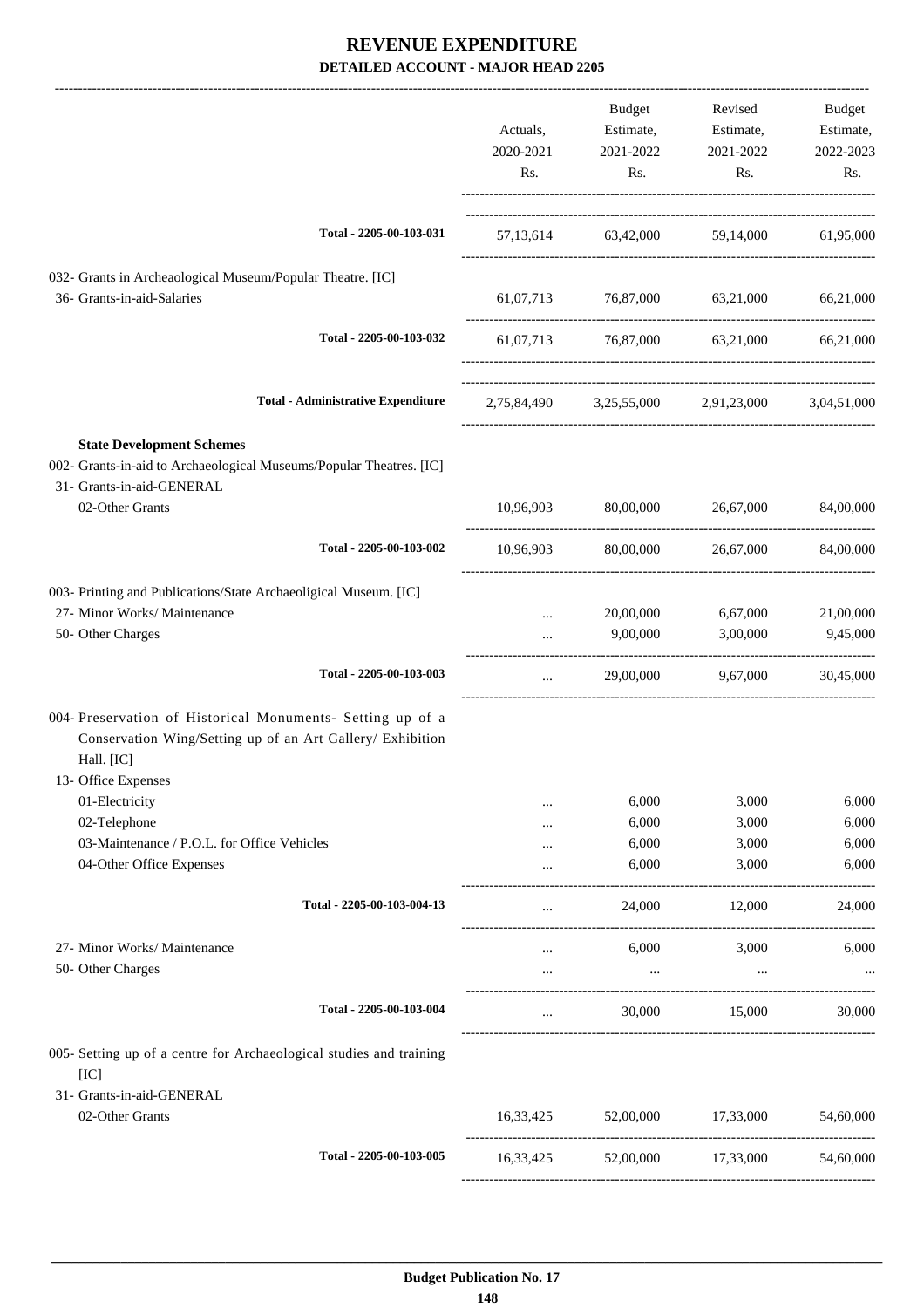|                                                                                              |                                            |             | Budget                                            | Revised     | Budget       |
|----------------------------------------------------------------------------------------------|--------------------------------------------|-------------|---------------------------------------------------|-------------|--------------|
|                                                                                              |                                            | Actuals,    | Estimate,                                         | Estimate,   | Estimate,    |
|                                                                                              |                                            | 2020-2021   | 2021-2022                                         | 2021-2022   | 2022-2023    |
|                                                                                              |                                            | Rs.         | Rs.                                               | Rs.         | Rs.          |
| 009- Grants-in-aid to West Bengal Heritage Commission. [IC]                                  |                                            |             |                                                   |             |              |
| 02- Wages                                                                                    |                                            | $\cdots$    | 1,00,00,000                                       |             | 70,59,000    |
| 31- Grants-in-aid-GENERAL                                                                    |                                            |             |                                                   |             |              |
| 02-Other Grants                                                                              |                                            | 35,34,040   | 50,00,000                                         | 1,08,12,000 | 34,96,000    |
| 35- Grants for creation of Capital Assets                                                    |                                            | 1,83,15,477 | 10,00,00,000                                      | 3,33,33,000 | 7,06,00,000  |
| 36- Grants-in-aid-Salaries                                                                   |                                            | 6,39,675    | 9,00,000                                          | 3,00,000    | 6,65,000     |
|                                                                                              |                                            |             |                                                   |             |              |
|                                                                                              | Total - 2205-00-103-009                    |             | 2,24,89,192 11,59,00,000 4,44,45,000              |             | 8,18,20,000  |
| 011- Popular Theatres. [IC]                                                                  |                                            |             |                                                   |             |              |
| 31- Grants-in-aid-GENERAL                                                                    |                                            |             |                                                   |             |              |
| 02-Other Grants                                                                              |                                            |             |                                                   |             |              |
| 046- Exploration and Excavation/Preservation of Historical<br>Monuments in West Bengal. [IC] |                                            |             |                                                   |             |              |
| 27- Minor Works/ Maintenance                                                                 |                                            |             | 1,56,20,149 2,00,00,000                           | 66,67,000   | 3,10,00,000  |
| 50- Other Charges                                                                            |                                            | 7,24,896    | 30,00,000                                         | 14,67,000   | 31,50,000    |
|                                                                                              | Total - 2205-00-103-046                    |             | 1,63,45,045 2,30,00,000 81,34,000 3,41,50,000     |             |              |
|                                                                                              |                                            |             |                                                   |             |              |
|                                                                                              | <b>Total - State Development Schemes</b>   |             | 4,15,64,565 15,50,30,000 5,79,61,000 13,29,05,000 |             |              |
| <b>State Development Schemes (Central Assistance)</b>                                        |                                            |             |                                                   |             |              |
| 038- Grant from Finance Commission (FC) [IC]                                                 |                                            |             |                                                   |             |              |
| 27- Minor Works/ Maintenance                                                                 |                                            |             |                                                   |             |              |
|                                                                                              | Total - 2205-00-103                        |             | 6,91,49,055 18,75,85,000 8,70,84,000              |             | 16,33,56,000 |
|                                                                                              | Voted                                      |             | 6,91,49,055 18,75,85,000 8,70,84,000              |             | 16,33,56,000 |
|                                                                                              | Charged                                    |             |                                                   |             |              |
|                                                                                              |                                            |             |                                                   |             |              |
|                                                                                              | DETAILED ACCOUNT NO. 2205-00-107 - MUSEUMS |             |                                                   |             |              |
| 107- Museums                                                                                 |                                            |             |                                                   |             |              |
| <b>State Development Schemes</b>                                                             |                                            |             |                                                   |             |              |
| 002- State Archaeological Museum [IC]                                                        |                                            |             |                                                   |             |              |
| 50- Other Charges                                                                            |                                            | 34,09,451   | 2,00,00,000                                       | 66,67,000   | 1,50,00,000  |
| 78- Outsourcing of Services                                                                  |                                            | 64,98,585   | 90,00,000                                         | 41,18,000   | 54,50,000    |
|                                                                                              | Total - 2205-00-107-002                    | 99,08,036   | 2,90,00,000                                       | 1,07,85,000 | 2,04,50,000  |
| 004- Setting up of Regional Museum [IC]                                                      |                                            |             |                                                   |             |              |
| 50- Other Charges                                                                            |                                            |             | 1,10,000                                          | 37,000      | 1,16,000     |
|                                                                                              | Total - 2205-00-107-004                    | .           | 1,10,000                                          | 37,000      | 1,16,000     |
| 006- Setting up of memorials at Historical sites. [IC]                                       |                                            |             |                                                   |             |              |
| 50- Other Charges                                                                            |                                            | 1,81,897    | 30,00,000                                         | 10,00,000   | 31,50,000    |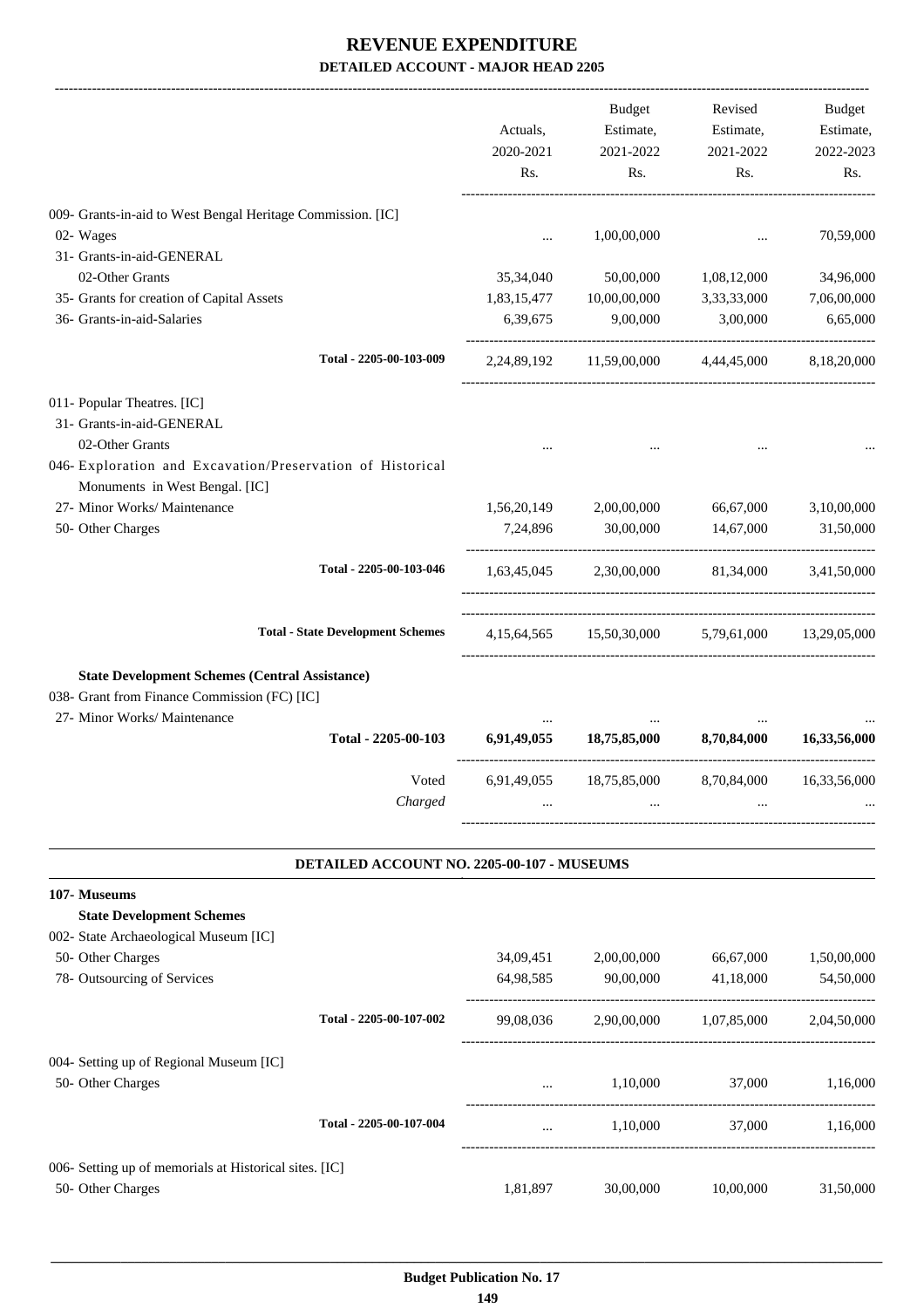|                                                                                                   | Actuals,<br>2020-2021<br>Rs.             | Budget<br>Estimate,<br>2021-2022<br>Rs.                             | Revised<br>Estimate,<br>2021-2022<br>Rs.   | Budget<br>Estimate,<br>2022-2023<br>Rs. |
|---------------------------------------------------------------------------------------------------|------------------------------------------|---------------------------------------------------------------------|--------------------------------------------|-----------------------------------------|
| Total - 2205-00-107-006                                                                           | 1,81,897                                 | 30,00,000                                                           | 10,00,000                                  | 31,50,000                               |
| <b>Total - State Development Schemes</b>                                                          |                                          | 1,00,89,933 3,21,10,000 1,18,22,000 2,37,16,000                     |                                            |                                         |
| Total - 2205-00-107                                                                               |                                          | $1,00,89,933$ $3,21,10,000$ $1,18,22,000$                           |                                            | 2,37,16,000                             |
| Voted<br>Charged                                                                                  | $\cdots$                                 | $1,00,89,933$ $3,21,10,000$ $1,18,22,000$ $2,37,16,000$<br>$\cdots$ | $\cdots$                                   |                                         |
| DETAILED ACCOUNT NO. 2205-00-800 - OTHER EXPENDITURE                                              |                                          |                                                                     |                                            |                                         |
| 800- Other Expenditure<br><b>Administrative Expenditure</b><br>001- Rabindra Sadan, Calcutta [IC] |                                          |                                                                     |                                            |                                         |
| 01- Salaries<br>01-Pay<br>14-Grade Pay                                                            | 29,23,900                                | 35,00,000                                                           | 29,82,000                                  | 30,71,000                               |
| 02-Dearness Allowance<br>03-House Rent Allowance<br>04-Ad hoc Bonus                               | $\ldots$<br>12,660<br>3,48,084<br>37,800 | $\ldots$<br>1,05,000<br>3,33,000<br>40,000                          | $\cdots$<br>1,19,000<br>2,83,000<br>39,000 | 1,84,000<br>2,92,000<br>40,000          |
| 07-Other Allowances<br>11-Compensatory Allowance<br>12-Medical Allowance                          | $\cdots$<br>$\cdots$<br>21,500           | $\cdots$<br>$\ldots$<br>23,000                                      | $\ddotsc$<br>$\cdots$<br>22,000            | 22,000                                  |
| Total - 2205-00-800-001-01                                                                        | 33,43,944                                | 40,01,000                                                           | 34,45,000                                  | 36,09,000                               |
| 02- Wages<br>07- Medical Reimbursements                                                           | 8,29,637<br>                             | 7,55,000<br>$\cdots$                                                | 8,81,000<br>$\cdots$                       | 9,07,000                                |
| 11- Travel Expenses<br>12- Medical Reimbursements under WBHS 2008<br>13- Office Expenses          | $\cdots$<br>$\cdots$                     | $\cdots$<br>                                                        | <br>$\cdots$                               |                                         |
| 01-Electricity<br>02-Telephone                                                                    | 16,57,832<br>31,006                      | 38,05,000<br>36,000                                                 | 38,05,000<br>36,000                        | 38,81,000<br>37,000                     |
| 03-Maintenance / P.O.L. for Office Vehicles<br>04-Other Office Expenses                           | 1,26,408<br>9,800                        | 2,08,000<br>44,000                                                  | 4,00,000<br>44,000                         | 4,00,000<br>45,000                      |
| Total - 2205-00-800-001-13                                                                        | 18,25,046                                | 40,93,000                                                           | 42,85,000                                  | 43,63,000                               |

26- Advertising and Publicity Expenses ... ... ... ...

50- Other Charges 1,07,874 8,55,000 16,00,000 16,10,000

004- Setting up of an Institute of Folk culture. [IC]

----------------------------------------------------------------------------------------

-----------------------------------------------------------------------------------------

**Total - 2205-00-800-001** 61,06,501 97,04,000 1,02,11,000 1,04,89,000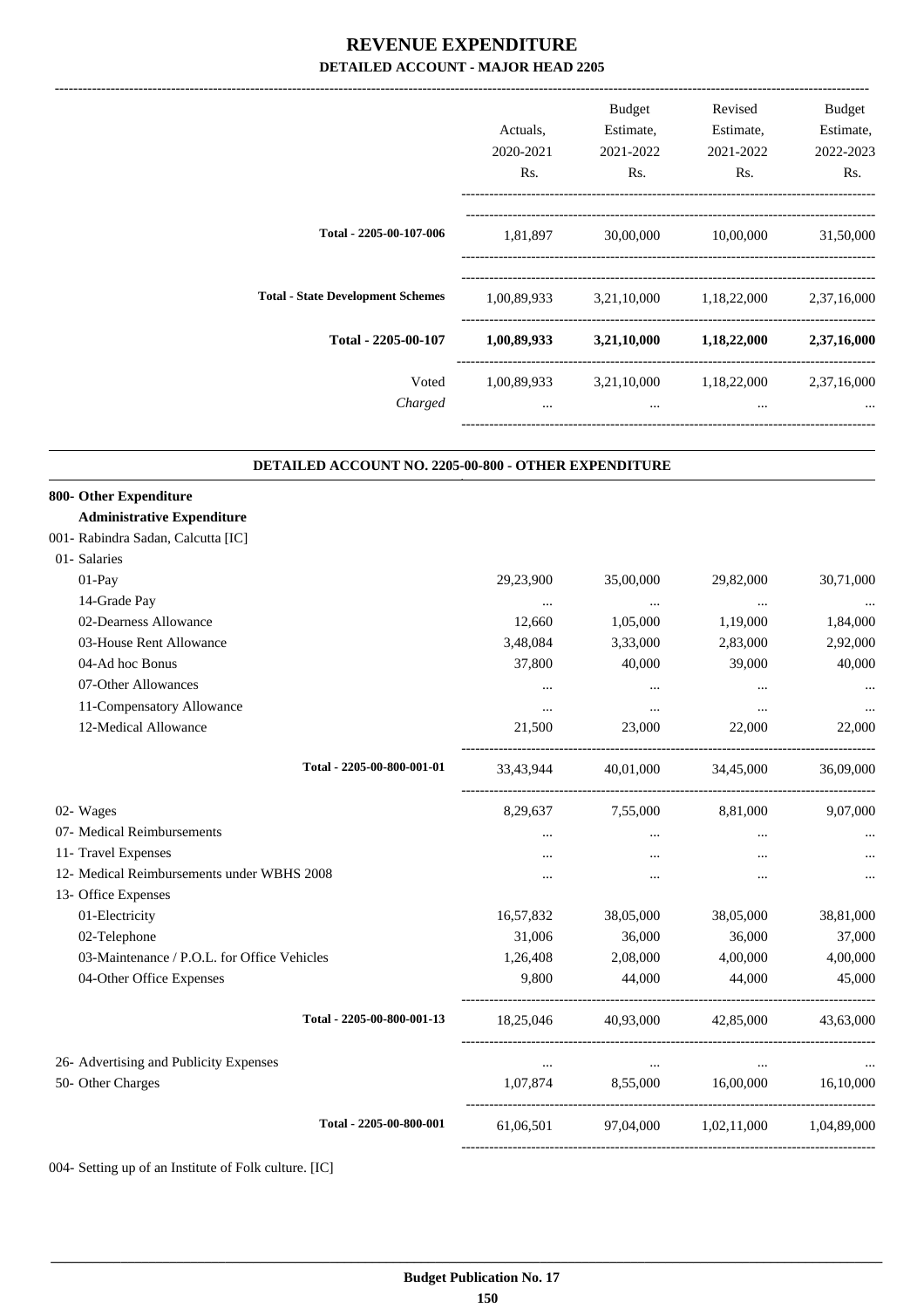-------------------------------------------------------------------------------------------------------------------------------------------------------------------------------

|                                                                     | Actuals,<br>2020-2021<br>Rs. | <b>Budget</b><br>Estimate,<br>2021-2022<br>Rs. | Revised<br>Estimate,<br>2021-2022<br>Rs. | <b>Budget</b><br>Estimate,<br>2022-2023<br>Rs. |
|---------------------------------------------------------------------|------------------------------|------------------------------------------------|------------------------------------------|------------------------------------------------|
| 01- Salaries                                                        |                              |                                                |                                          |                                                |
| 01-Pay                                                              |                              | $\cdots$                                       |                                          |                                                |
| 14-Grade Pay                                                        |                              |                                                |                                          | $\cdots$                                       |
| 02-Dearness Allowance                                               |                              |                                                |                                          |                                                |
| 03-House Rent Allowance                                             |                              |                                                |                                          |                                                |
| 04-Ad hoc Bonus                                                     |                              |                                                |                                          |                                                |
| 07-Other Allowances                                                 |                              |                                                |                                          |                                                |
| 12-Medical Allowance                                                |                              |                                                |                                          |                                                |
| 07- Medical Reimbursements                                          |                              |                                                |                                          |                                                |
| 12- Medical Reimbursements under WBHS 2008                          |                              |                                                |                                          |                                                |
| 006- State Academy of Music. [IC]                                   |                              |                                                |                                          |                                                |
| 01- Salaries                                                        |                              |                                                |                                          |                                                |
| 01-Pay                                                              | 22,59,300                    | 33,11,000                                      | 23,04,000                                | 23,73,000                                      |
| 14-Grade Pay                                                        |                              | $\cdots$                                       | $\cdots$                                 |                                                |
| 02-Dearness Allowance                                               | 7,608                        | 99,000                                         | 92,000                                   | 1,42,000                                       |
| 03-House Rent Allowance                                             | 2,42,304                     | 3,15,000                                       | 2,19,000                                 | 2,25,000                                       |
| 04-Ad hoc Bonus                                                     | 4,200                        | 18,000                                         | 4,000                                    | 4,000                                          |
| 07-Other Allowances                                                 | $\cdots$                     | 1,000                                          | 1,000                                    | 1,000                                          |
| 12-Medical Allowance                                                |                              | $\cdots$                                       | $\cdots$                                 |                                                |
| Total - 2205-00-800-006-01                                          | 25, 13, 412                  | 37,44,000                                      | 26,20,000                                | 27,45,000                                      |
| 07- Medical Reimbursements                                          | $\cdots$                     | $\cdots$                                       | $\cdots$                                 |                                                |
| 11- Travel Expenses                                                 | 1,992                        | 2,000                                          | 2,000                                    | 2,000                                          |
| 12- Medical Reimbursements under WBHS 2008                          | 3,191                        | 7,000                                          | 7,000                                    | 7,000                                          |
| 13- Office Expenses                                                 |                              |                                                |                                          |                                                |
| 01-Electricity                                                      |                              |                                                |                                          |                                                |
| 02-Telephone                                                        | 23,997                       | 24,000                                         | 24,000                                   | 24,000                                         |
| 03-Maintenance / P.O.L. for Office Vehicles                         | 2,99,733                     | 1,55,000                                       | 3,06,000                                 | 3,12,000                                       |
| 04-Other Office Expenses                                            | 76,067                       | 71,000                                         | 71,000                                   | 72,000                                         |
| Total - 2205-00-800-006-13                                          | 3,99,797                     | 2,50,000                                       | 4,01,000                                 | 4.08.000                                       |
| 26- Advertising and Publicity Expenses                              | $\ldots$                     | $\ldots$                                       | $\cdots$                                 |                                                |
| 50- Other Charges                                                   | 2,31,413                     | 7,70,000                                       | 7,70,000                                 | 7,93,000                                       |
| 78- Outsourcing of Services                                         | 10,73,823                    | 8,40,000                                       | 10,95,000                                | 11,28,000                                      |
| Total - 2205-00-800-006                                             | 42, 23, 628                  |                                                | 56,13,000 48,95,000                      | 50,83,000                                      |
| 008- Setting up of Tribal culture Centre at Suri and Jhargram. [IC] |                              |                                                |                                          |                                                |
| 01- Salaries                                                        |                              |                                                |                                          |                                                |
| 01-Pay                                                              |                              | 3,20,000                                       | 3,20,000                                 | 3,20,000                                       |
| 14-Grade Pay                                                        |                              | $\ldots$                                       | $\ldots$                                 | $\ldots$                                       |
| 02-Dearness Allowance                                               | $\cdots$                     | 10,000                                         | 10,000                                   | 10,000                                         |
| 03-House Rent Allowance                                             |                              | 30,000                                         | 30,000                                   | 30,000                                         |
| 04-Ad hoc Bonus                                                     |                              | 4,000                                          | 4,000                                    | 4,000                                          |
| 07-Other Allowances                                                 |                              | 2,000                                          | 2,000                                    | 2,000                                          |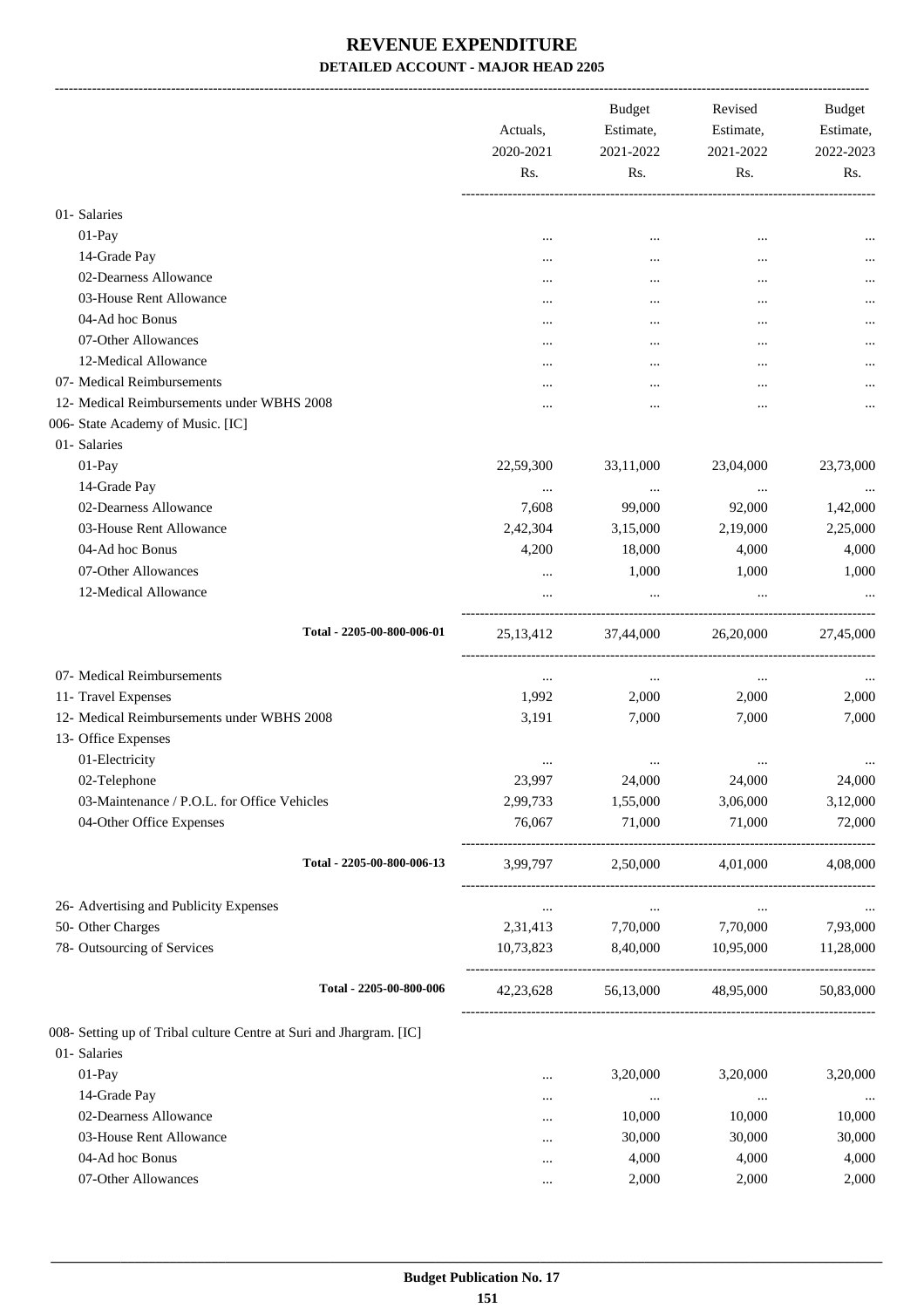|                                                             | Actuals,<br>2020-2021<br>Rs. | <b>Budget</b><br>Estimate,<br>2021-2022<br>Rs. | Revised<br>Estimate,<br>2021-2022<br>Rs. | Budget<br>Estimate,<br>2022-2023<br>Rs. |
|-------------------------------------------------------------|------------------------------|------------------------------------------------|------------------------------------------|-----------------------------------------|
| 12-Medical Allowance                                        | $\cdots$                     | 5,000                                          | 5,000                                    | 5,000                                   |
| Total - 2205-00-800-008-01                                  | $\cdots$                     |                                                | 3,71,000 3,71,000                        | 3,71,000                                |
| 07- Medical Reimbursements                                  |                              |                                                |                                          |                                         |
| 11- Travel Expenses                                         |                              | $\cdots$                                       | $\cdots$                                 |                                         |
| 12- Medical Reimbursements under WBHS 2008                  |                              | $\cdots$                                       | $\cdots$                                 |                                         |
| 13- Office Expenses                                         |                              |                                                |                                          |                                         |
| 04-Other Office Expenses                                    |                              |                                                | $\ddotsc$                                |                                         |
| 50- Other Charges                                           |                              |                                                | $\cdots$                                 |                                         |
| Total - 2205-00-800-008                                     | $\ddotsc$                    |                                                | 3,71,000 3,71,000                        | 3,71,000                                |
| 009- Setting up of an Art Gallery and Exhibition Hall. [IC] |                              |                                                |                                          |                                         |
| 01- Salaries                                                |                              |                                                |                                          |                                         |
| 01-Pay                                                      | 20,71,200                    | 21,06,000                                      | 21,13,000                                | 21,76,000                               |
| 14-Grade Pay                                                | $\cdots$                     | $\cdots$                                       | $\ldots$                                 | $\cdots$                                |
| 02-Dearness Allowance                                       | 10,458                       | 63,000                                         | 85,000                                   | 1,31,000                                |
| 03-House Rent Allowance                                     | 2,48,544                     | 2,00,000                                       | 2,50,000                                 | 2,60,000                                |
| 04-Ad hoc Bonus                                             | 4,200                        | 4,000                                          | 10,000                                   | 10,000                                  |
| 07-Other Allowances                                         |                              | 58,000                                         | 10,000                                   | 10,000                                  |
| Total - 2205-00-800-009-01                                  | 23,34,402                    | 24,31,000                                      | 24,68,000                                | 25,87,000                               |
| 07- Medical Reimbursements                                  | $\cdots$                     | $\cdots$                                       | $\cdots$                                 |                                         |
| 11- Travel Expenses                                         | $\cdots$                     | $\cdots$                                       | $\ldots$                                 |                                         |
| 12- Medical Reimbursements under WBHS 2008                  | 28,405                       | 40,000                                         | 40,000                                   | 41,000                                  |
| 50- Other Charges                                           | 53,526                       | 11,000                                         | 11,000                                   | 11,000                                  |
| Total - 2205-00-800-009                                     | 24, 16, 333                  | 24,82,000                                      | 25,19,000                                | 26,39,000                               |
| 010- Girish Mancha. [IC]                                    |                              |                                                |                                          |                                         |
| 01- Salaries                                                |                              |                                                |                                          |                                         |
| $01-Pay$                                                    | 46,61,600                    | 59,23,000                                      | 47,55,000                                | 48,98,000                               |
| 14-Grade Pay                                                | $\cdots$                     | $\cdots$                                       | $\cdots$                                 | $\cdots$                                |
| 02-Dearness Allowance                                       | 23,538                       | 1,78,000                                       | 1,90,000                                 | 2,94,000                                |
| 03-House Rent Allowance                                     | 4,53,744                     | 5,63,000                                       | 4,52,000                                 | 4,65,000                                |
| 04-Ad hoc Bonus                                             | 37,800                       | 62,000                                         | 39,000                                   | 40,000                                  |
| 07-Other Allowances                                         | 3,600                        | 3,000                                          | 4,000                                    | 4,000                                   |
| 12-Medical Allowance                                        | 18,000                       | 17,000                                         | 18,000                                   | 18,000                                  |
| Total - 2205-00-800-010-01                                  | 51,98,282                    | 67,46,000                                      | 54,58,000                                | 57,19,000                               |
| 07- Medical Reimbursements                                  | $\ldots$                     | $\cdots$                                       | $\ldots$                                 |                                         |
| 12- Medical Reimbursements under WBHS 2008                  | 35,099                       | 28,000                                         | 28,000                                   | 29,000                                  |
| 13- Office Expenses                                         |                              |                                                |                                          |                                         |
| 01-Electricity                                              | 6,14,997                     | 20,61,000                                      | 20,61,000                                | 21,02,000                               |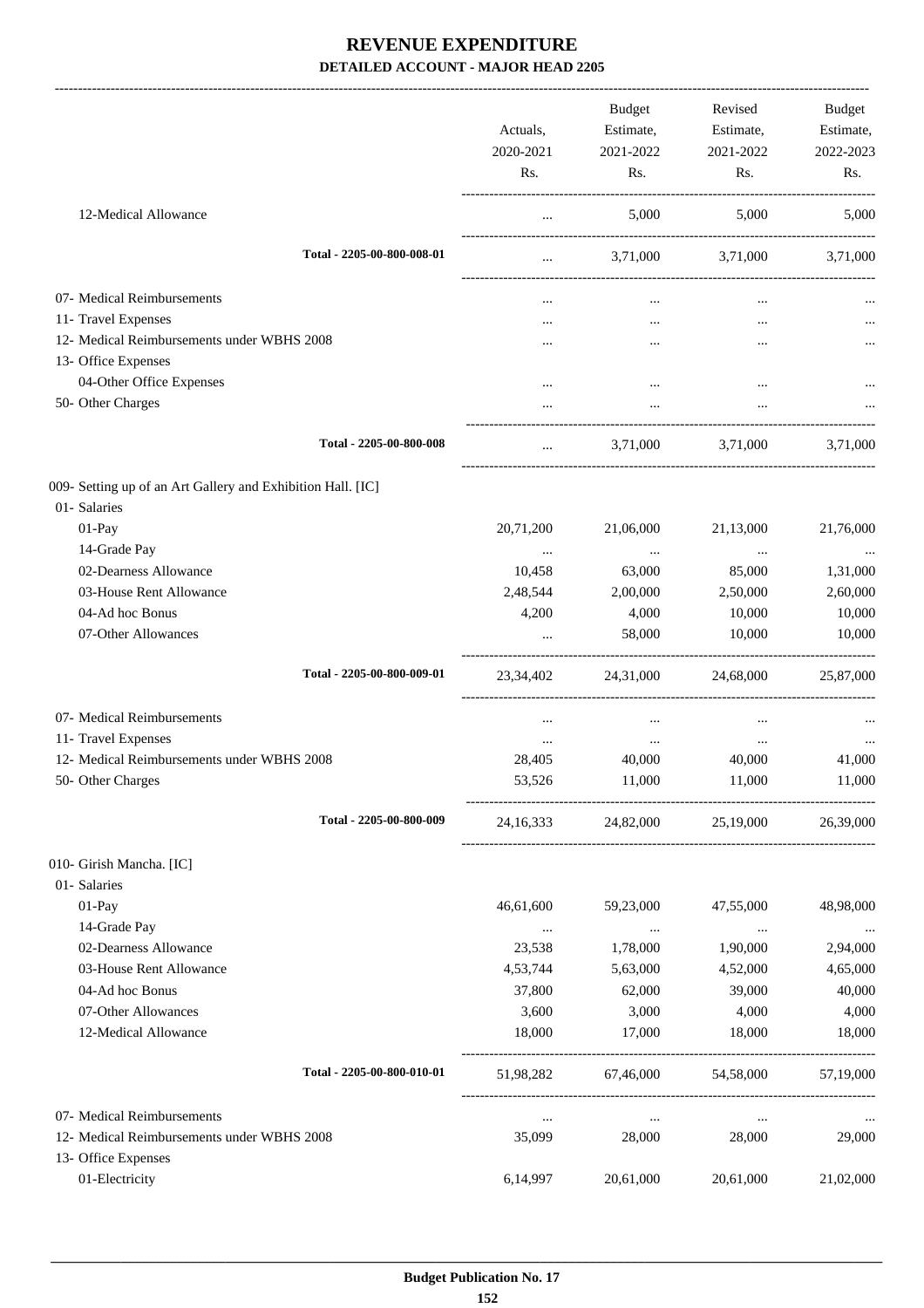-------------------------------------------------------------------------------------------------------------------------------------------------------------------------------

|                                                                                    |                            | Actuals,<br>2020-2021<br>Rs. | <b>Budget</b><br>Estimate,<br>2021-2022<br>Rs.  | Revised<br>Estimate,<br>2021-2022<br>Rs. | <b>Budget</b><br>Estimate,<br>2022-2023<br>Rs. |
|------------------------------------------------------------------------------------|----------------------------|------------------------------|-------------------------------------------------|------------------------------------------|------------------------------------------------|
|                                                                                    |                            |                              |                                                 |                                          |                                                |
| 02-Telephone                                                                       |                            | 18,456                       | 18,000                                          | 18,000                                   | 18,000                                         |
| 03-Maintenance / P.O.L. for Office Vehicles<br>04-Other Office Expenses            |                            | 10,987<br>93,933             | 21,000<br>80,000                                | 11,000<br>80,000                         | 11,000<br>82,000                               |
|                                                                                    | Total - 2205-00-800-010-13 | 7,38,373                     | 21,80,000                                       | 21,70,000                                | 22,13,000                                      |
| 14- Rents, Rates and Taxes                                                         |                            |                              | 10,000                                          | 5,000                                    | 5,000                                          |
| 26- Advertising and Publicity Expenses                                             |                            | $\cdots$                     |                                                 |                                          |                                                |
| 50- Other Charges                                                                  |                            | $\cdots$                     | $\ddots$<br>$\cdots$                            | $\sim 100$ and $\sim 100$<br>10,00,000   | $\ldots$<br>10,00,000                          |
|                                                                                    | Total - 2205-00-800-010    | 59,71,754                    | 89.64.000                                       | 86.61.000                                | 89,66,000                                      |
| 011- Folk and Tribal culture. [IC]<br>31- Grants-in-aid-GENERAL<br>02-Other Grants |                            | 38,84,000                    | 35,18,000                                       | 38,84,000                                | 39,23,000                                      |
| 36- Grants-in-aid-Salaries                                                         |                            | 88,01,436                    | 59,33,000                                       | 91,09,000                                | 95,42,000                                      |
|                                                                                    | Total - 2205-00-800-011    | 1,26,85,436                  |                                                 | 94,51,000 1,29,93,000 1,34,65,000        |                                                |
| 012- Paschimbanga Bangla Acdemy. [IC]<br>01- Salaries                              |                            |                              |                                                 |                                          |                                                |
| 01-Pay                                                                             |                            | 1,36,15,700                  | 1,31,51,000                                     | 1,38,88,000                              | 1,43,05,000                                    |
| 14-Grade Pay                                                                       |                            | $\cdots$                     | $\ldots$                                        | $\cdots$                                 |                                                |
| 02-Dearness Allowance                                                              |                            | 71,505                       | 3,95,000                                        | 5,56,000                                 | 8,58,000                                       |
| 03-House Rent Allowance                                                            |                            | 14,70,924                    | 12,49,000                                       | 14,60,000                                | 14,80,000                                      |
| 04-Ad hoc Bonus                                                                    |                            | 75,600                       | 75,000                                          | 77,000                                   | 79,000                                         |
| 07-Other Allowances                                                                |                            | 36,486                       | 40,000                                          | 38,000                                   | 39,000                                         |
| 12-Medical Allowance                                                               |                            | 30,000                       | 28,000                                          | 31,000                                   | 32,000                                         |
|                                                                                    | Total - 2205-00-800-012-01 |                              | 1,53,00,215 1,49,38,000 1,60,50,000 1,67,93,000 |                                          |                                                |
| 11- Travel Expenses                                                                |                            | $\cdots$                     | 29,000                                          | 29,000                                   | 30,000                                         |
| 12- Medical Reimbursements under WBHS 2008                                         |                            | $\cdots$                     | 92,000                                          | 92,000                                   | 94,000                                         |
| 31- Grants-in-aid-GENERAL                                                          |                            |                              |                                                 |                                          |                                                |
| 02-Other Grants                                                                    |                            | 8,30,000                     | 7,88,000                                        | 8,30,000                                 | 8,38,000                                       |
| 36- Grants-in-aid-Salaries                                                         |                            | 25,95,581                    | 30,06,000                                       | 26,86,000                                | 28,14,000                                      |
|                                                                                    | Total - 2205-00-800-012    |                              | 1,87,25,796 1,88,53,000 1,96,87,000             |                                          | 2,05,69,000                                    |
| 013- Bhaskar Bhavan [IC]                                                           |                            |                              |                                                 |                                          |                                                |
| 01- Salaries                                                                       |                            |                              |                                                 |                                          |                                                |
| 01-Pay                                                                             |                            | 25,40,800                    | 25,39,000                                       | 25,92,000                                | 26,70,000                                      |
| 14-Grade Pay                                                                       |                            | $\cdots$                     | $\ldots$                                        | $\cdots$                                 |                                                |
| 02-Dearness Allowance                                                              |                            | 12,828                       | 76,000                                          | 1,04,000                                 | 1,60,000                                       |
| 03-House Rent Allowance                                                            |                            | 3,04,896                     | 2,41,000                                        | 3,50,000                                 | 3,60,000                                       |
| 04-Ad hoc Bonus                                                                    |                            | 16,800                       | 18,000                                          | 20,000                                   | 24,000                                         |
| 07-Other Allowances                                                                |                            |                              |                                                 |                                          |                                                |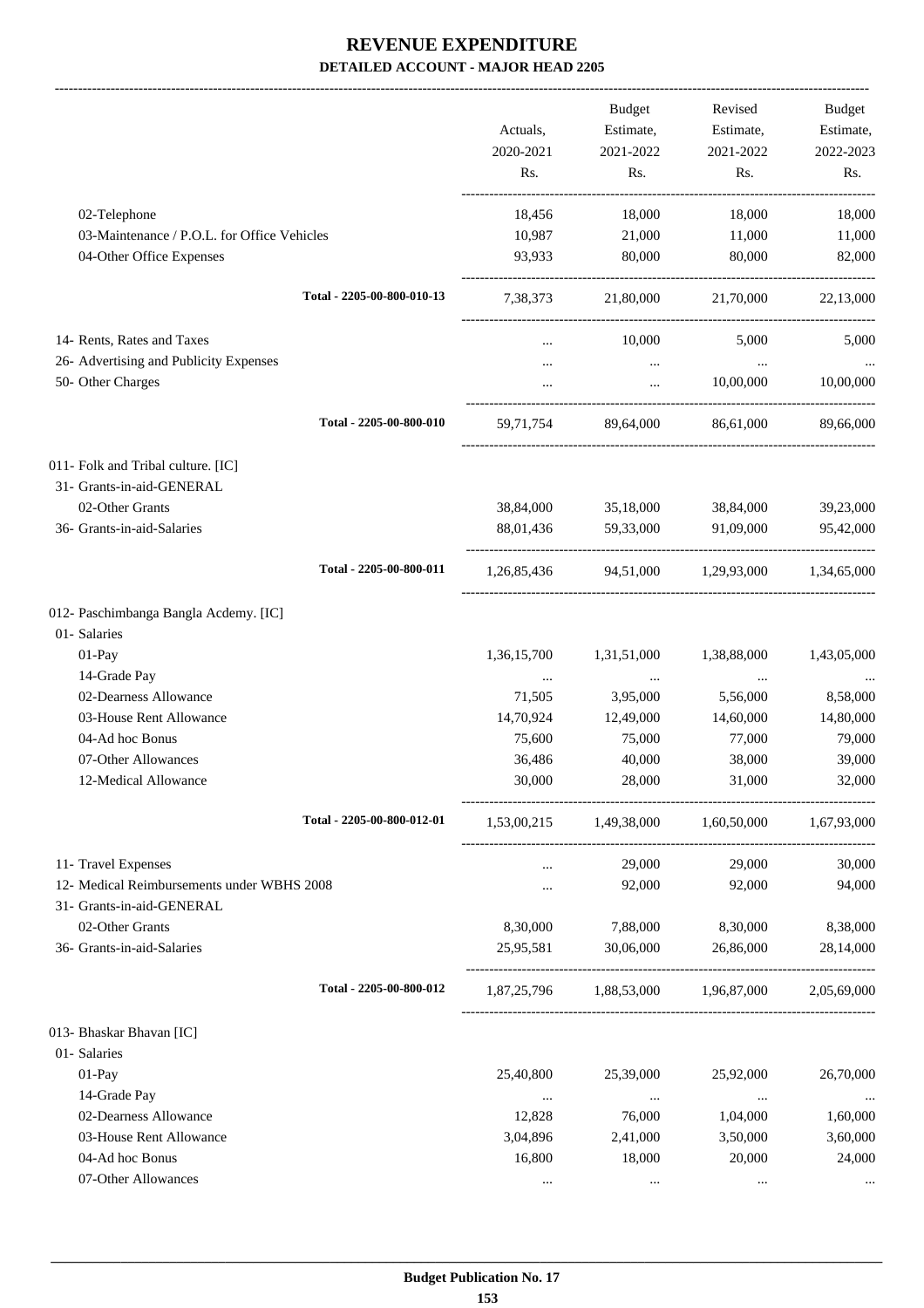|                                                                             |                            | Actuals,<br>2020-2021<br>Rs. | Budget<br>Estimate,<br>2021-2022<br>Rs. | Revised<br>Estimate,<br>2021-2022<br>Rs. | Budget<br>Estimate,<br>2022-2023<br>Rs. |
|-----------------------------------------------------------------------------|----------------------------|------------------------------|-----------------------------------------|------------------------------------------|-----------------------------------------|
|                                                                             | Total - 2205-00-800-013-01 |                              | 28,75,324 28,74,000 30,66,000 32,14,000 |                                          |                                         |
| 12- Medical Reimbursements under WBHS 2008                                  |                            |                              | $\cdots$                                |                                          |                                         |
|                                                                             | Total - 2205-00-800-013    |                              | 28,75,324 28,74,000                     |                                          | 30,66,000 32,14,000                     |
| 015- University Institute Hall. [IC]<br>36- Grants-in-aid-Salaries          |                            | 29,75,304                    |                                         | 35,68,000 30,79,000                      | 32,25,000                               |
|                                                                             | Total - 2205-00-800-015    | 29,75,304                    |                                         | 35,68,000 30,79,000 32,25,000            |                                         |
| 016- Setting up of Sishu Kishore Academy. [IC]<br>31- Grants-in-aid-GENERAL |                            |                              |                                         |                                          |                                         |
| 02-Other Grants                                                             |                            |                              | 12,92,995 12,51,000 12,93,000           |                                          | 13,06,000                               |
| 36- Grants-in-aid-Salaries                                                  |                            | 64,40,362                    | 39,71,000                               | 66,66,000                                | 69,83,000                               |
|                                                                             | Total - 2205-00-800-016    |                              | 77,33,357 52,22,000 79,59,000           |                                          | 82,89,000                               |
| 066- Madhusudan Mancha. [IC]                                                |                            |                              |                                         |                                          |                                         |
| 01- Salaries                                                                |                            |                              |                                         |                                          |                                         |
| 01-Pay<br>14-Grade Pay                                                      |                            | 38,20,400                    | 35,75,000                               | 38,97,000                                | 40,14,000                               |
| 02-Dearness Allowance                                                       |                            | $\cdots$<br>19,290           | $\sim$<br>1,07,000                      | $\ldots$<br>1,56,000                     | $\ldots$<br>2,41,000                    |
| 03-House Rent Allowance                                                     |                            | 4,58,448                     | 4,40,000                                | 4,40,000                                 | 4,50,000                                |
| 04-Ad hoc Bonus                                                             |                            | 25,200                       | 27,000                                  | 26,000                                   | 27,000                                  |
| 12-Medical Allowance                                                        |                            | $\cdots$                     | 1,000                                   | 1,000                                    | 1,000                                   |
|                                                                             | Total - 2205-00-800-066-01 | 43, 23, 338                  | 41,50,000                               | 45,20,000                                | 47,33,000                               |
| 07- Medical Reimbursements                                                  |                            |                              | $\cdots$                                | $\cdots$                                 |                                         |
| 12- Medical Reimbursements under WBHS 2008                                  |                            | $\cdots$                     | $\cdots$                                | $\cdots$                                 |                                         |
| 13- Office Expenses                                                         |                            |                              |                                         |                                          |                                         |
| 01-Electricity                                                              |                            | 4, 11, 773                   | 18,77,000                               | 18,77,000                                | 19,15,000                               |
| 02-Telephone                                                                |                            | 13,406                       | 14,000                                  | 14,000                                   | 14,000                                  |
| 03-Maintenance / P.O.L. for Office Vehicles                                 |                            | 61,544                       | 40,000                                  | 63,000                                   | 64,000                                  |
| 04-Other Office Expenses                                                    |                            | 1,68,955                     | 3,00,000                                | 3,00,000                                 | 3,06,000                                |
|                                                                             | Total - 2205-00-800-066-13 | 6,55,678                     |                                         | 22,31,000 22,54,000 22,99,000            |                                         |
| 26- Advertising and Publicity Expenses                                      |                            | $\cdots$                     | $\cdots$                                | $\cdots$                                 |                                         |
| 78- Outsourcing of Services                                                 |                            | $\cdots$                     | 3,06,000                                | 50,000                                   | 50,000                                  |
|                                                                             | Total - 2205-00-800-066    | 49,79,016                    |                                         | 66,87,000 68,24,000                      | 70,82,000                               |
|                                                                             |                            |                              |                                         |                                          |                                         |

070- Natya Academy. [IC]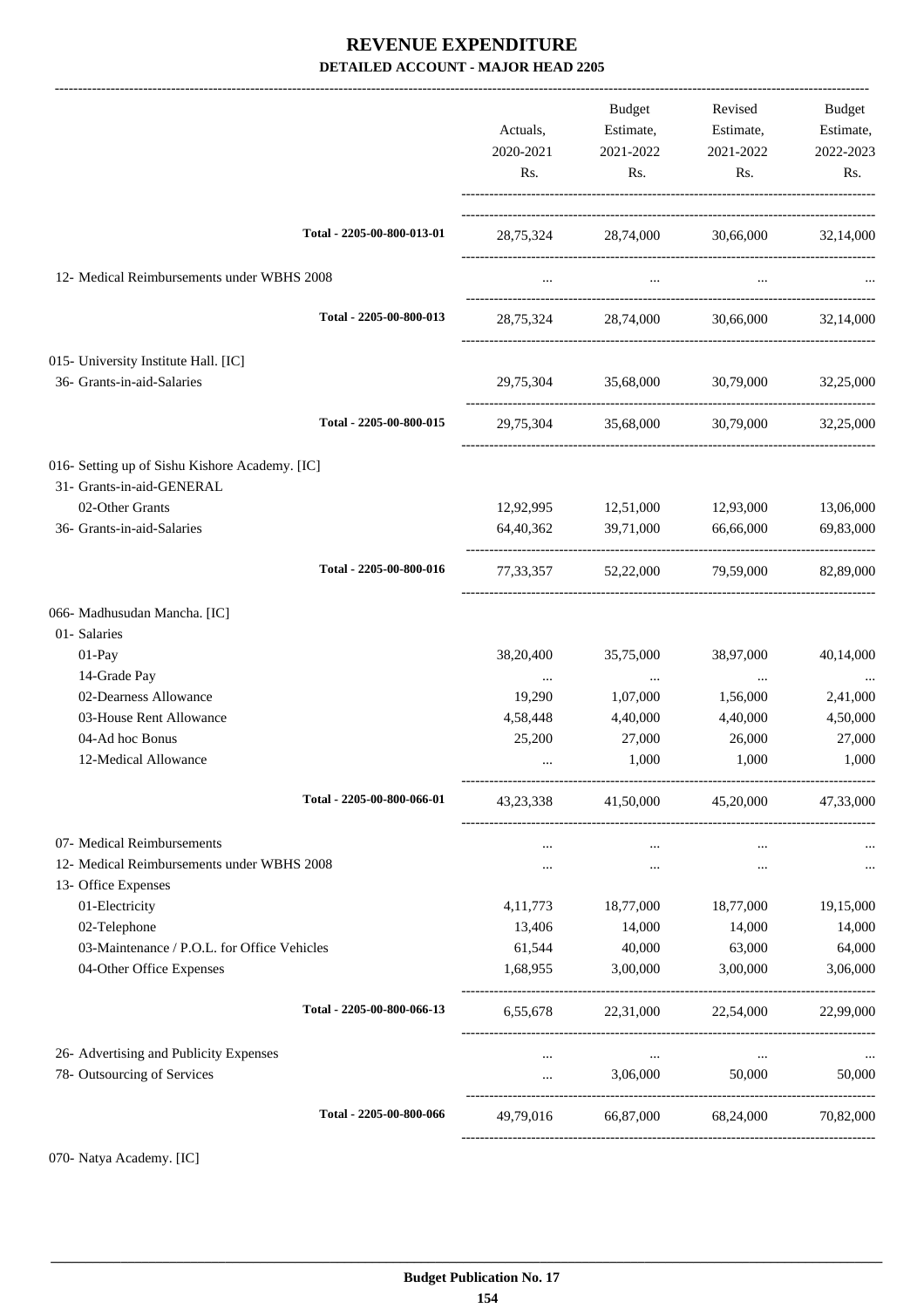|                                                       |                  | Budget              | Revised                             | Budget           |
|-------------------------------------------------------|------------------|---------------------|-------------------------------------|------------------|
|                                                       |                  |                     |                                     |                  |
|                                                       | Actuals,         | Estimate,           | Estimate,                           | Estimate,        |
|                                                       | 2020-2021<br>Rs. | 2021-2022<br>Rs.    | 2021-2022<br>Rs.                    | 2022-2023<br>Rs. |
|                                                       |                  |                     |                                     |                  |
| 01- Salaries                                          |                  |                     |                                     |                  |
| 01-Pay                                                | 40,30,176        | 48,37,000           | 41,11,000                           | 42,34,000        |
| 14-Grade Pay                                          | $\cdots$         | $\ldots$            | $\cdots$                            |                  |
| 02-Dearness Allowance                                 | 14,976           | 1,45,000            | 1,64,000                            | 2,54,000         |
| 03-House Rent Allowance                               | 4,50,864         | 4,60,000            | 3,91,000                            | 4,02,000         |
| 04-Ad hoc Bonus                                       | 12,600           | 22,000              | 13,000                              | 13,000           |
| 07-Other Allowances                                   | 1,260            | 1,000               | 1,000                               | 1,000            |
| 12-Medical Allowance                                  | $\cdots$         | $\cdots$            | $\cdots$                            |                  |
| Total - 2205-00-800-070-01                            | 45,09,876        | 54,65,000           | 46,80,000                           | 49,04,000        |
| 07- Medical Reimbursements                            | $\cdots$         | $\cdots$            | $\cdots$                            |                  |
| 11- Travel Expenses                                   | $\cdots$         | 8,000               | 8,000                               | 8,000            |
| 12- Medical Reimbursements under WBHS 2008            | 12,685           | 20,000              | 20,000                              | 20,000           |
| 13- Office Expenses                                   |                  |                     |                                     |                  |
| 01-Electricity                                        | $\cdots$         | $\cdots$            | $\cdots$                            |                  |
| 02-Telephone                                          | 36,117           | 92,000              | 92,000                              | 94,000           |
| 03-Maintenance / P.O.L. for Office Vehicles           | 3,31,695         | 1,21,000            | 3,38,000                            | 3,45,000         |
| 04-Other Office Expenses                              | 1,52,704         | 57,000              | 57,000                              | 58,000           |
| Total - 2205-00-800-070-13                            | 5, 20, 516       | 2,70,000            | 4,87,000                            | 4.97.000         |
| 26- Advertising and Publicity Expenses                | $\cdots$         | $\cdots$            | $\cdots$                            |                  |
| 50- Other Charges                                     | 18,789           | 17,000              | 17,000                              | 18,000           |
| 78- Outsourcing of Services                           |                  | 51,000              | 20,000                              | 20,000           |
|                                                       |                  |                     |                                     |                  |
| Total - 2205-00-800-070                               | 50,61,866        | 58,31,000           | 52,32,000                           | 54,67,000        |
| 076- Jatra Academy [IC]                               |                  |                     |                                     |                  |
| 36- Grants-in-aid-Salaries                            | 20,73,744        | 15,00,000           | 21,46,000                           | 22,48,000        |
| Total - 2205-00-800-076                               |                  | 20,73,744 15,00,000 | 21,46,000                           | 22,48,000        |
| 079- Minerva Theatre. [IC]                            |                  |                     |                                     |                  |
| 12- Medical Reimbursements under WBHS 2008            |                  | $\cdots$            | $\cdots$                            |                  |
| 13- Office Expenses                                   |                  |                     |                                     |                  |
| 01-Electricity                                        | $\cdots$         | $\cdots$            | $\cdots$                            |                  |
| 02-Telephone                                          |                  | $\cdots$            | $\cdots$                            |                  |
| 03-Maintenance / P.O.L. for Office Vehicles           | $\cdots$         | $\cdots$            | $\cdots$                            |                  |
| 04-Other Office Expenses                              |                  | $\cdots$            | $\cdots$                            |                  |
| <b>Total - Administrative Expenditure</b>             | 7,58,28,059      |                     | 8,11,20,000 8,76,43,000 9,11,07,000 |                  |
| <b>State Development Schemes</b>                      |                  |                     |                                     |                  |
| 003- Construction and Renovation of Public Halls [IC] |                  |                     |                                     |                  |
| 27- Minor Works/ Maintenance                          | 3,17,12,035      | 23,00,00,000        | 7,66,67,000                         | 20,97,00,000     |
|                                                       |                  |                     |                                     |                  |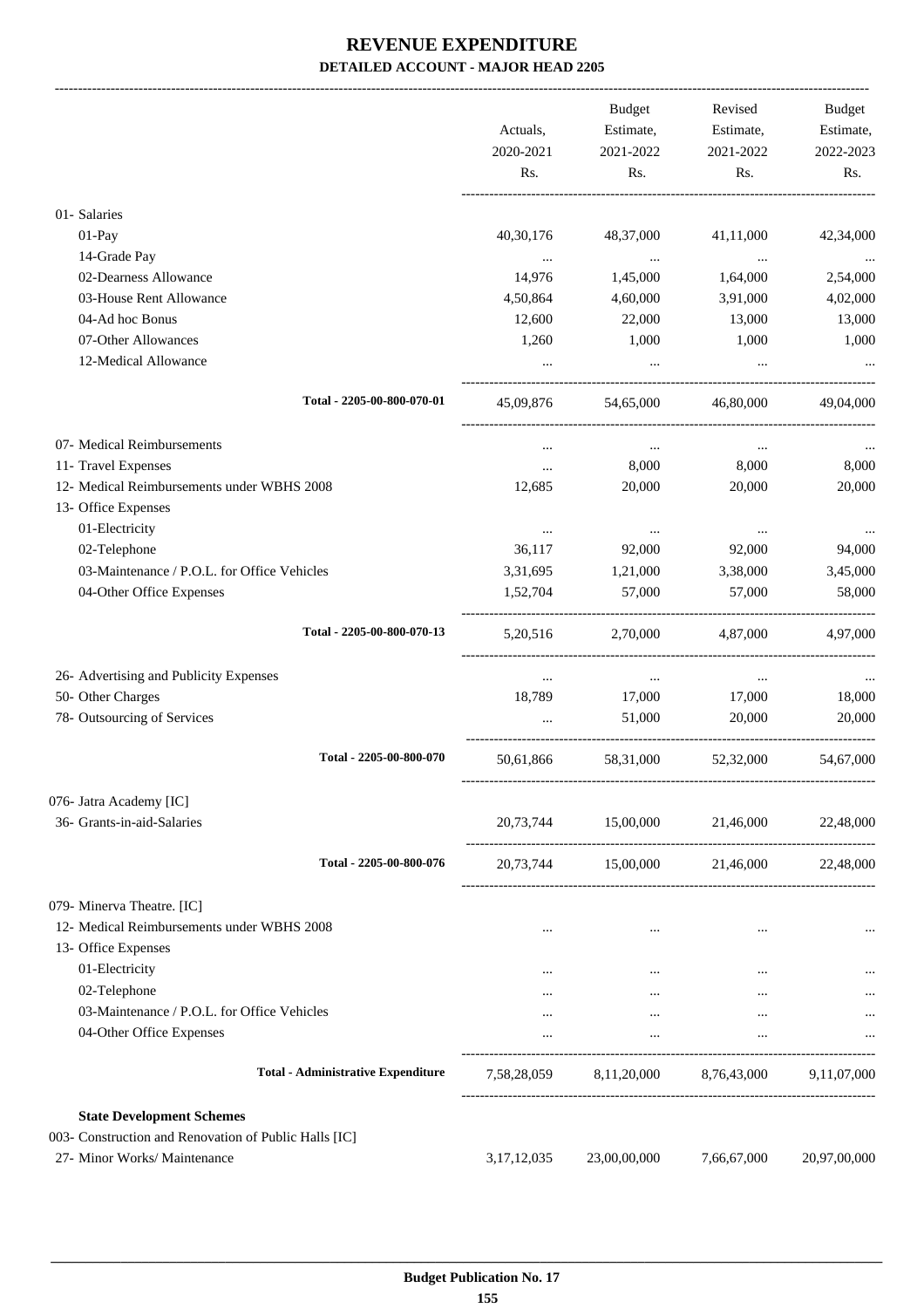|                                                                                            |                         | Actuals,<br>2020-2021<br>Rs. | <b>Budget</b><br>Estimate,<br>2021-2022<br>Rs.  | Revised<br>Estimate,<br>2021-2022<br>Rs. | Budget<br>Estimate,<br>2022-2023<br>Rs. |
|--------------------------------------------------------------------------------------------|-------------------------|------------------------------|-------------------------------------------------|------------------------------------------|-----------------------------------------|
| 31- Grants-in-aid-GENERAL                                                                  |                         |                              |                                                 |                                          |                                         |
| 02-Other Grants                                                                            |                         | $\ddots$                     | 1,00,00,000                                     | 33,33,000                                | 91,00,000                               |
| 35- Grants for creation of Capital Assets                                                  |                         | 40,00,000                    |                                                 | 5,00,00,000 2,26,82,000                  | 4,57,00,000                             |
|                                                                                            | Total - 2205-00-800-003 | 3,57,12,035                  |                                                 | 29,00,00,000 10,26,82,000                | 26,45,00,000                            |
| 005- Financial Assistance to distressed persons in the filed of Culture<br>[IC]            |                         |                              |                                                 |                                          |                                         |
| 31- Grants-in-aid-GENERAL                                                                  |                         |                              |                                                 |                                          |                                         |
| 02-Other Grants                                                                            |                         |                              | 1,05,93,510 2,00,00,000 3,32,61,000 5,00,00,000 |                                          |                                         |
|                                                                                            | Total - 2205-00-800-005 | 1,05,93,510                  | 2,00,00,000                                     | 3,32,61,000                              | 5,00,00,000                             |
| 007- Awards (for drama, music etc.) [IC]                                                   |                         |                              |                                                 |                                          |                                         |
| 31- Grants-in-aid-GENERAL                                                                  |                         |                              |                                                 |                                          |                                         |
| 02-Other Grants                                                                            |                         |                              | 99,70,000 5,00,00,000 1,66,67,000 5,25,00,000   |                                          |                                         |
|                                                                                            | Total - 2205-00-800-007 | 99,70,000                    |                                                 | 5,00,00,000 1,66,67,000 5,25,00,000      |                                         |
| 014- Setting up of an Art Gallery and Exhibition Hall [IC]                                 |                         |                              |                                                 |                                          |                                         |
| 50- Other Charges                                                                          |                         |                              |                                                 |                                          |                                         |
| 017- University Institute Hall [IC]                                                        |                         |                              |                                                 |                                          |                                         |
| 31- Grants-in-aid-GENERAL                                                                  |                         |                              |                                                 |                                          |                                         |
| 02-Other Grants                                                                            |                         | 22,36,998                    | 28,00,000                                       | 9,33,000                                 | 29,40,000                               |
|                                                                                            | Total - 2205-00-800-017 | 22,36,998                    |                                                 | 28,00,000 9.33,000                       | 29,40,000                               |
| 018- Construction and Development of Rabindra Cultural Institution<br>[IC]                 |                         |                              |                                                 |                                          |                                         |
| 31- Grants-in-aid-GENERAL                                                                  |                         |                              |                                                 |                                          |                                         |
| 02-Other Grants                                                                            |                         | $\cdots$                     |                                                 | $\cdots$                                 | 80,00,000                               |
| 35- Grants for creation of Capital Assets                                                  |                         |                              | $\cdots$                                        | $\cdots$                                 | 20,00,000                               |
|                                                                                            | Total - 2205-00-800-018 |                              | $\cdots$                                        | $\cdots$                                 | 1,00,00,000                             |
| 031- Setting up of Kolkata Kala Kendra at Rawdon Square. [IC]<br>31- Grants-in-aid-GENERAL |                         |                              |                                                 |                                          |                                         |
| 02-Other Grants                                                                            |                         | $\cdots$                     | $\ldots$                                        | $\ldots$                                 |                                         |
| 034- Construction of Yatra Mancha [IC]<br>50- Other Charges                                |                         | 6,75,125                     | 10,00,000                                       | 3,33,000                                 | 10,50,000                               |
|                                                                                            |                         |                              |                                                 |                                          |                                         |
|                                                                                            | Total - 2205-00-800-034 | 6,75,125                     | 10,00,000                                       | 3,33,000                                 | 10,50,000                               |
| 038- Banga Sanskriti Bhawan, New Delli. [IC]                                               |                         |                              |                                                 |                                          |                                         |
| 50- Other Charges                                                                          |                         | 29,939                       | 30,00,000                                       | 10,00,000                                | 31,50,000                               |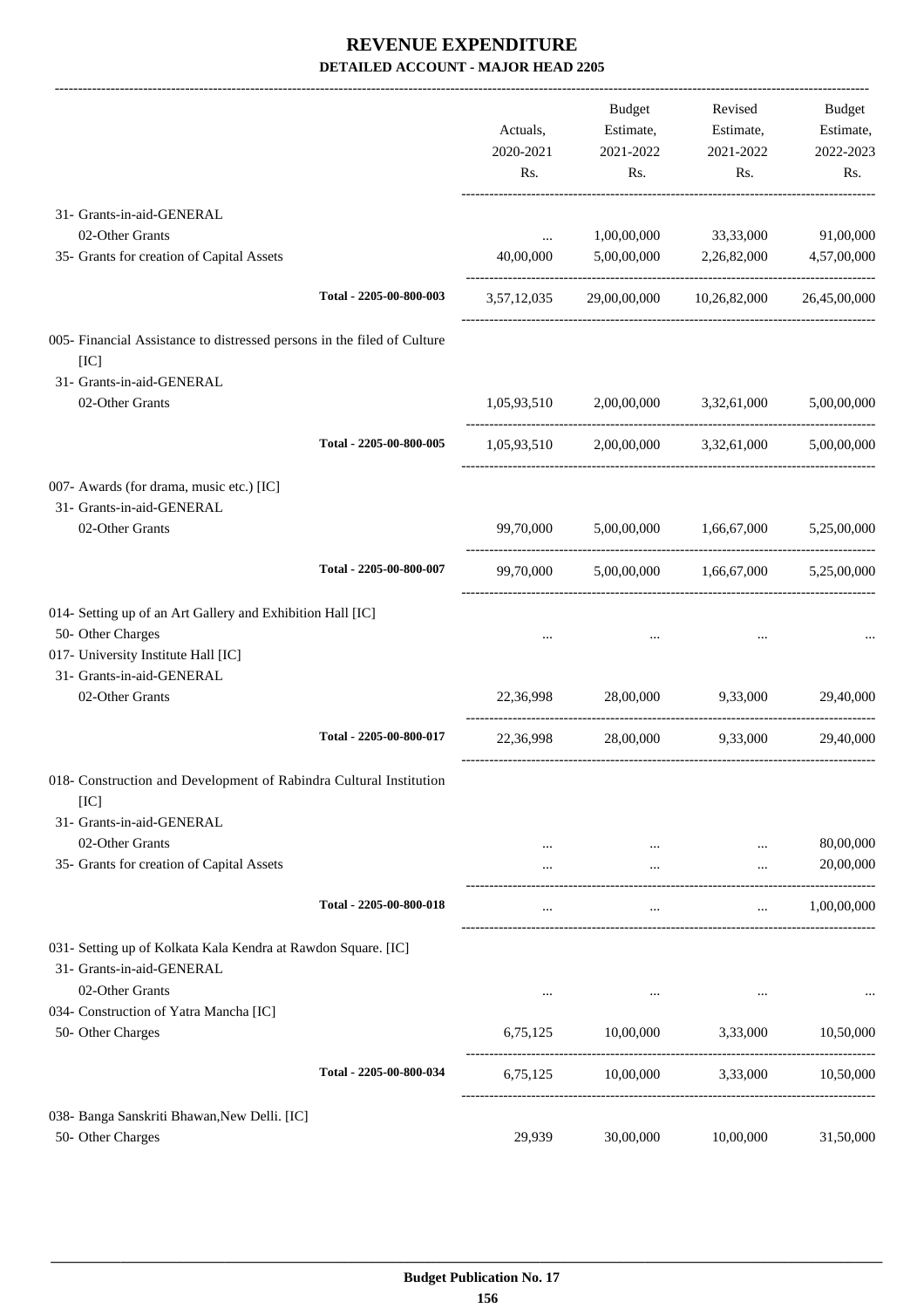|                                                                                 |                            | Actuals,<br>2020-2021<br>Rs. | Budget<br>Estimate,<br>2021-2022<br>Rs. | Revised<br>Estimate,<br>2021-2022<br>Rs. | Budget<br>Estimate,<br>2022-2023<br>Rs. |
|---------------------------------------------------------------------------------|----------------------------|------------------------------|-----------------------------------------|------------------------------------------|-----------------------------------------|
|                                                                                 | Total - 2205-00-800-038    | 29,939                       |                                         | 30,00,000 10,00,000 31,50,000            |                                         |
| 039- Sangeet Academy Bhawan. [IC]                                               |                            |                              |                                         |                                          |                                         |
| 28- Payment of Professional and Special Services                                |                            |                              |                                         |                                          |                                         |
| 02-Other charges<br>50- Other Charges                                           |                            | $\cdots$                     | 10,000                                  | 4,000<br>3,91,000                        | 11,000                                  |
|                                                                                 |                            | $\ddotsc$                    | 10,00,000                               |                                          | 10,50,000                               |
|                                                                                 | Total - 2205-00-800-039    | $\cdots$                     | 10,10,000                               | 3,95,000 10,61,000                       |                                         |
| 041- Construction of Folk village [IC]                                          |                            |                              |                                         |                                          |                                         |
| 31- Grants-in-aid-GENERAL                                                       |                            |                              |                                         |                                          |                                         |
| 02-Other Grants                                                                 |                            | $\cdots$                     | 1,00,000                                | 33,000                                   | 1,05,000                                |
|                                                                                 | Total - 2205-00-800-041    | $\cdots$                     | 1,00,000                                |                                          | 33,000 1,05,000                         |
| 042- Construction of Rajya Charukala Parshad [IC]                               |                            |                              |                                         |                                          |                                         |
| 31- Grants-in-aid-GENERAL                                                       |                            |                              |                                         |                                          |                                         |
| 02-Other Grants                                                                 |                            | $\cdots$                     | 10,000                                  | 4,000                                    | 11,000                                  |
|                                                                                 | Total - 2205-00-800-042    | $\cdots$                     | 10,000                                  |                                          | 4,000 11,000                            |
|                                                                                 |                            |                              |                                         |                                          |                                         |
| 043- Construction of Natya Academy Bhawan. [IC]<br>27- Minor Works/ Maintenance |                            | 14,04,306                    |                                         | 70,00,000 23,33,000                      | 73,50,000                               |
|                                                                                 |                            |                              |                                         |                                          |                                         |
|                                                                                 | Total - 2205-00-800-043    | 14,04,306                    |                                         | 70,00,000 23,33,000                      | 73,50,000                               |
| 047- Bangla Sangeet Mela. [IC]                                                  |                            |                              |                                         |                                          |                                         |
| 31- Grants-in-aid-GENERAL                                                       |                            |                              |                                         |                                          |                                         |
| 02-Other Grants                                                                 |                            | 17,50,000                    | 60,00,000                               |                                          |                                         |
| 50- Other Charges                                                               |                            | 4,87,76,517                  | 6,50,00,000                             | $\cdots$                                 |                                         |
|                                                                                 | Total - 2205-00-800-047    |                              | 5,05,26,517 7,10,00,000                 | $\ddots$                                 |                                         |
| 048- Bhaskar Bhavan. [IC]                                                       |                            |                              |                                         |                                          |                                         |
| 13- Office Expenses                                                             |                            |                              |                                         |                                          |                                         |
| 01-Electricity                                                                  |                            | 25,154                       | 1,00,000                                | 33,000                                   | 1,05,000                                |
| 02-Telephone                                                                    |                            | 3,422                        | 40,000                                  | 13,000                                   | 42,000                                  |
| 03-Maintenance / P.O.L. for Office Vehicles                                     |                            | 83,000                       | 4,00,000                                | 1,33,000                                 | 4,20,000                                |
| 04-Other Office Expenses                                                        |                            | 15,022                       | 88,000                                  | 29,000                                   | 92,000                                  |
|                                                                                 | Total - 2205-00-800-048-13 | 1,26,598                     | 6,28,000                                | 2,08,000                                 | 6,59,000                                |
| 50- Other Charges                                                               |                            | 9,728                        | 3,20,000                                | 1,07,000                                 | 3,36,000                                |
|                                                                                 | Total - 2205-00-800-048    | 1,36,326                     |                                         | 9,48,000 3,15,000                        | 9,95,000                                |
|                                                                                 |                            |                              |                                         |                                          |                                         |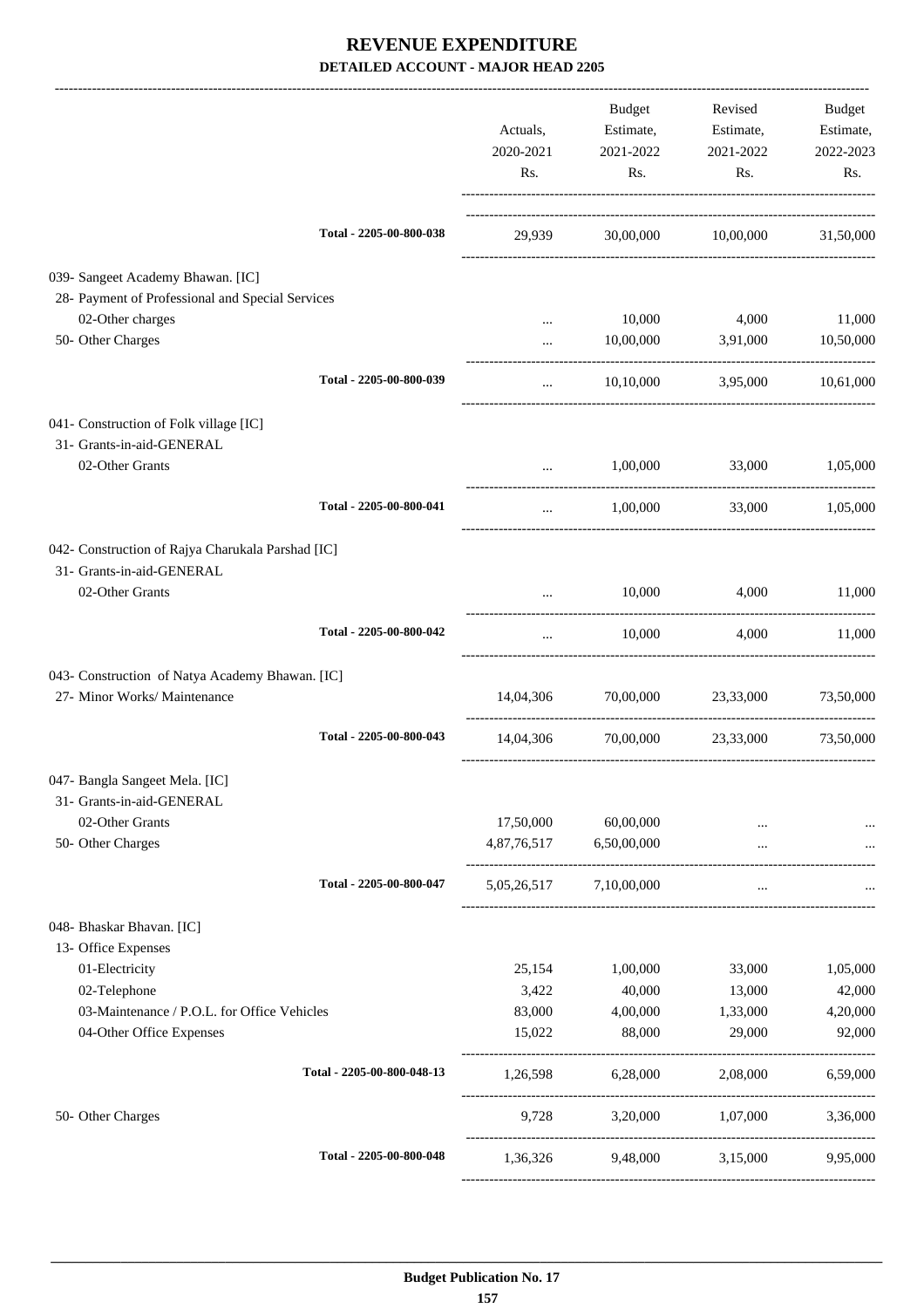|                                                                              |                                          |                 | Budget                                    | Revised                                 | Budget       |
|------------------------------------------------------------------------------|------------------------------------------|-----------------|-------------------------------------------|-----------------------------------------|--------------|
|                                                                              |                                          | Actuals,        | Estimate,                                 | Estimate,                               | Estimate,    |
|                                                                              |                                          | 2020-2021       | 2021-2022                                 | 2021-2022                               | 2022-2023    |
|                                                                              |                                          | Rs.             | Rs.                                       | Rs.                                     | Rs.          |
| 049- Jatra Academy. [IC]                                                     |                                          |                 |                                           |                                         |              |
| 31- Grants-in-aid-GENERAL                                                    |                                          |                 |                                           |                                         |              |
| 02-Other Grants                                                              |                                          |                 |                                           | 67,65,532 80,00,000 26,67,000           | 84,00,000    |
|                                                                              | Total - 2205-00-800-049                  |                 |                                           | 67,65,532 80,00,000 26,67,000 84,00,000 |              |
| 050- Rajya Charukala Parsad. [IC]                                            |                                          |                 |                                           |                                         |              |
| 31- Grants-in-aid-GENERAL                                                    |                                          |                 |                                           |                                         |              |
| 02-Other Grants                                                              |                                          | $\cdots$        | 10,00,000                                 | 3,33,000                                | 10,50,000    |
| 50- Other Charges                                                            |                                          | 21,48,043       | 80,00,000                                 | 26,67,000                               | 84,00,000    |
| 78- Outsourcing of Services                                                  |                                          | $\cdots$        | 40,000                                    | 13,000                                  | 42,000       |
|                                                                              | Total - 2205-00-800-050                  |                 |                                           | 21,48,043 90,40,000 30,13,000 94,92,000 |              |
| 051- Fairs & Festivals. [IC]                                                 |                                          |                 |                                           |                                         |              |
| 31- Grants-in-aid-GENERAL                                                    |                                          |                 |                                           |                                         |              |
| 02-Other Grants                                                              |                                          |                 | 1,72,35,741 3,57,00,000                   | $\cdots$                                |              |
| 50- Other Charges                                                            |                                          | $\cdots$        | $\sim$ $\sim$                             |                                         |              |
|                                                                              | Total - 2205-00-800-051                  |                 | 1,72,35,741 3,57,00,000                   | $\cdots$                                |              |
| 055- Paschimbanga Bangla Akademy Rabindra Okakura Bhawan.<br>[IC]            |                                          |                 |                                           |                                         |              |
| 31- Grants-in-aid-GENERAL                                                    |                                          |                 |                                           |                                         |              |
| 02-Other Grants                                                              |                                          | 21,00,000       | 50,00,000                                 | 16,67,000                               | 52,50,000    |
|                                                                              | Total - 2205-00-800-055                  | 21,00,000       | 50,00,000                                 | 16,67,000                               | 52,50,000    |
| 068- Financial Assistance to cultural institutions for promotion of          |                                          |                 |                                           |                                         |              |
| drama, music and other cultural activities [IC]<br>31- Grants-in-aid-GENERAL |                                          |                 |                                           |                                         |              |
| 02-Other Grants                                                              |                                          | 3,60,60,000     |                                           | 6,80,00,000 1,27,42,000                 |              |
|                                                                              | Total - 2205-00-800-068                  |                 | $3,60,60,000$ $6,80,00,000$ $1,27,42,000$ |                                         |              |
|                                                                              |                                          |                 |                                           |                                         |              |
|                                                                              | <b>Total - State Development Schemes</b> |                 |                                           | 17,55,94,072 57,26,08,000 17,80,45,000  | 41,68,04,000 |
| <b>State Development Schemes</b>                                             |                                          |                 |                                           |                                         |              |
| 057- Lok Prasar Prakalpa under Jai Bangla (JAIBANGLA) [IC]                   |                                          |                 |                                           |                                         |              |
| 28- Payment of Professional and Special Services                             |                                          |                 |                                           |                                         |              |
| 02-Other charges                                                             |                                          | 16, 37, 77, 022 | 30,00,00,000                              | 13,40,04,000                            |              |
| 31- Grants-in-aid-GENERAL                                                    |                                          |                 |                                           |                                         |              |
| 02-Other Grants                                                              |                                          | 229,78,37,019   | 220,00,00,000                             | 300,57,55,000                           |              |
| 50- Other Charges                                                            |                                          | 1,14,89,680     | 9,00,00,000                               | 3,00,00,000                             |              |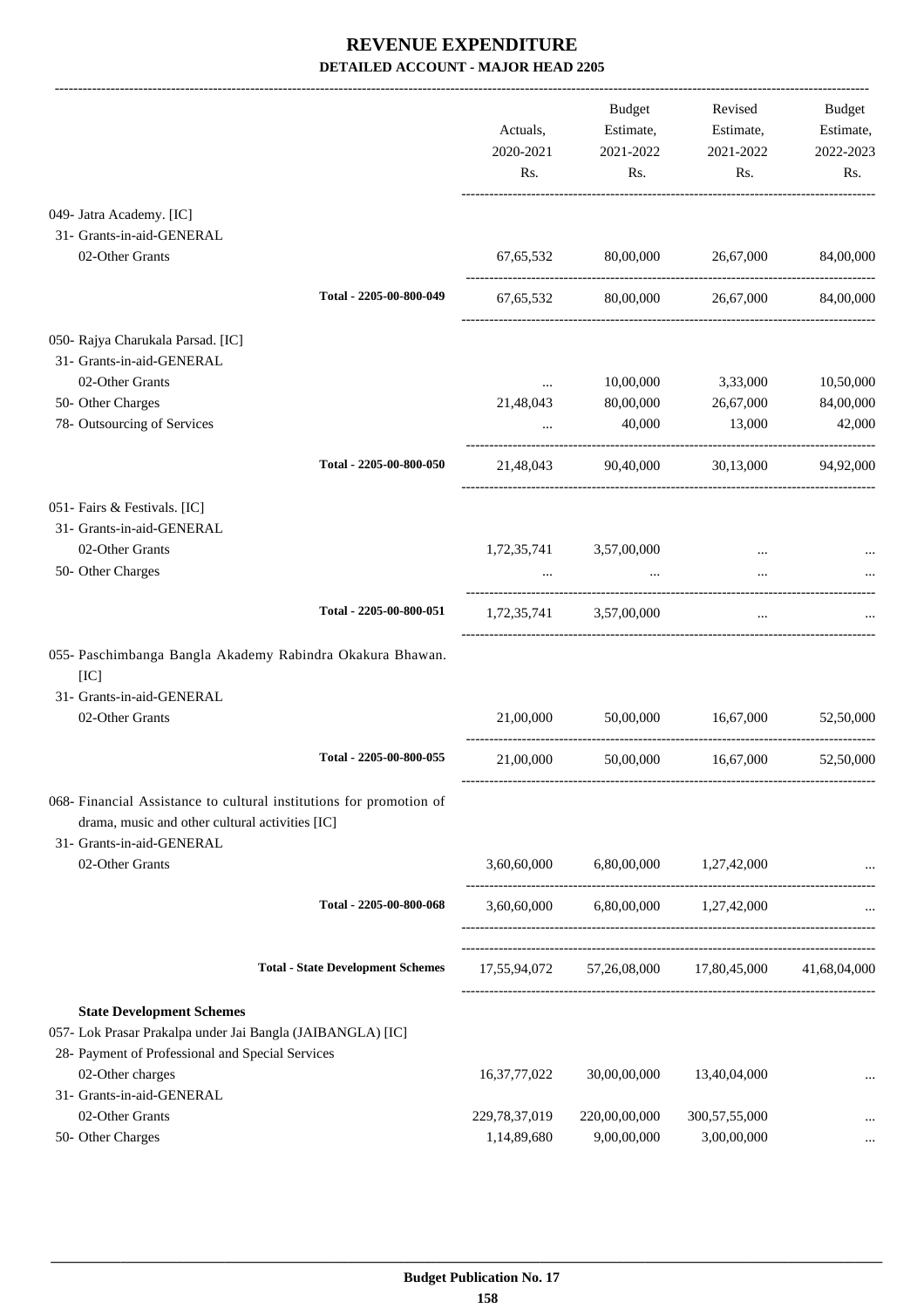|                                          |                  | <b>Budget</b>    | Revised       | <b>Budget</b> |
|------------------------------------------|------------------|------------------|---------------|---------------|
|                                          | Actuals.         | Estimate,        | Estimate,     | Estimate,     |
|                                          | 2020-2021        | 2021-2022        | 2021-2022     | 2022-2023     |
|                                          | R <sub>s</sub> . | Rs.              | Rs.           | Rs.           |
|                                          |                  |                  |               |               |
| <b>Total - State Development Schemes</b> | 247, 31, 03, 721 | 259,00,00,000    | 316,97,59,000 | $\cdots$      |
| Total - 2205-00-800                      | 272,45,25,852    | 324, 37, 28, 000 | 343,54,47,000 | 50,79,11,000  |
| Voted                                    | 272,45,25,852    | 324, 37, 28, 000 | 343,54,47,000 | 50,79,11,000  |
| Charged                                  | $\cdots$         | $\cdots$         | $\cdots$      | $\cdots$      |
|                                          |                  |                  |               |               |

#### **DETAILED ACCOUNT NO. 2205 - DEDUCT RECOVERIES IN REDUCTION OF EXPENDITURE**

**--------------------------------------------------------------------------------------------------------------------------------------------------------------------------------**

**--------------------------------------------------------------------------------------------------------------------------------------------------------------------------------**

| 102- Promotion of Arts and Culture                             |          |          |           |          |
|----------------------------------------------------------------|----------|----------|-----------|----------|
| Administrative Expenditure                                     |          |          |           |          |
| 001-Grants to Indian Society of Oriental Art [IC]              |          |          |           |          |
| 70-Deduct Recoveries                                           |          |          |           |          |
| 01-Others                                                      | $\cdots$ | $-1,000$ | $-1,000$  | $-1,000$ |
| 02-W.B.H.S. 2008                                               |          | $-1,000$ | $-1,000$  | $-1,000$ |
| 020-Rabindra Cultural Institutions [IC]                        |          |          |           |          |
| 70-Deduct Recoveries                                           |          |          |           |          |
| 01-Others                                                      | $\ldots$ | $-1,000$ | $-1,000$  | $-1,000$ |
| 026-Rajya Charukala Parshad. [IC]                              |          |          |           |          |
| 70-Deduct Recoveries                                           |          |          |           |          |
| 01-Others                                                      | $\cdots$ | $-1,000$ | $-1,000$  | $-1,000$ |
| 02-W.B.H.S. 2008                                               |          | $-1,000$ | $-1,000$  | $-1,000$ |
| 027-Minerva Natya Sanskrity Charcha Kendra. [IC]               |          |          |           |          |
| 70-Deduct Recoveries                                           |          |          |           |          |
| 01-Others                                                      | $\ldots$ | $-1,000$ | $-1,000$  | $-1,000$ |
| 02-W.B.H.S. 2008                                               |          | $-1,000$ | $-1,000$  | $-1,000$ |
| 029-Sisir Mancha [IC]                                          |          |          |           |          |
| 70-Deduct Recoveries                                           |          |          |           |          |
| 01-Others                                                      | $\cdots$ | $-1,000$ | $-1,000$  | $-1,000$ |
| 02-W.B.H.S. 2008                                               |          | $-1,000$ | $-1,000$  | $-1,000$ |
| 031-Maintenance and Security at Complex Rabindra Sadan-Nandan- |          |          |           |          |
| Bangla Academy-Sisir Mancha-Kolkata Information Centre-        |          |          |           |          |
| Rajya Charukala Parshad [IC]                                   |          |          |           |          |
| 70-Deduct Recoveries                                           |          |          |           |          |
| 01-Others                                                      |          | $-1,000$ | $-1,000$  | $-1.000$ |
| 032-Kolkata Kala Kendra. [IC]                                  |          |          |           |          |
| 70-Deduct Recoveries                                           |          |          |           |          |
| 01-Others                                                      |          | $-1,000$ | $-1,000$  | $-1,000$ |
| 042-Promotion of Cultural Activities [IC]                      |          |          |           |          |
| 70-Deduct Recoveries                                           |          |          |           |          |
| 01-Others                                                      | $\cdots$ | $-1,000$ | $\ddotsc$ |          |
| 02-W.B.H.S. 2008                                               | $\cdots$ | $-1,000$ | $\cdots$  | $\cdots$ |
| 050-Folk and Tribal Culture [IC]                               |          |          |           |          |
| $\mathbf{a}$ $\mathbf{b}$ $\mathbf{c}$                         |          |          |           |          |

70-Deduct Recoveries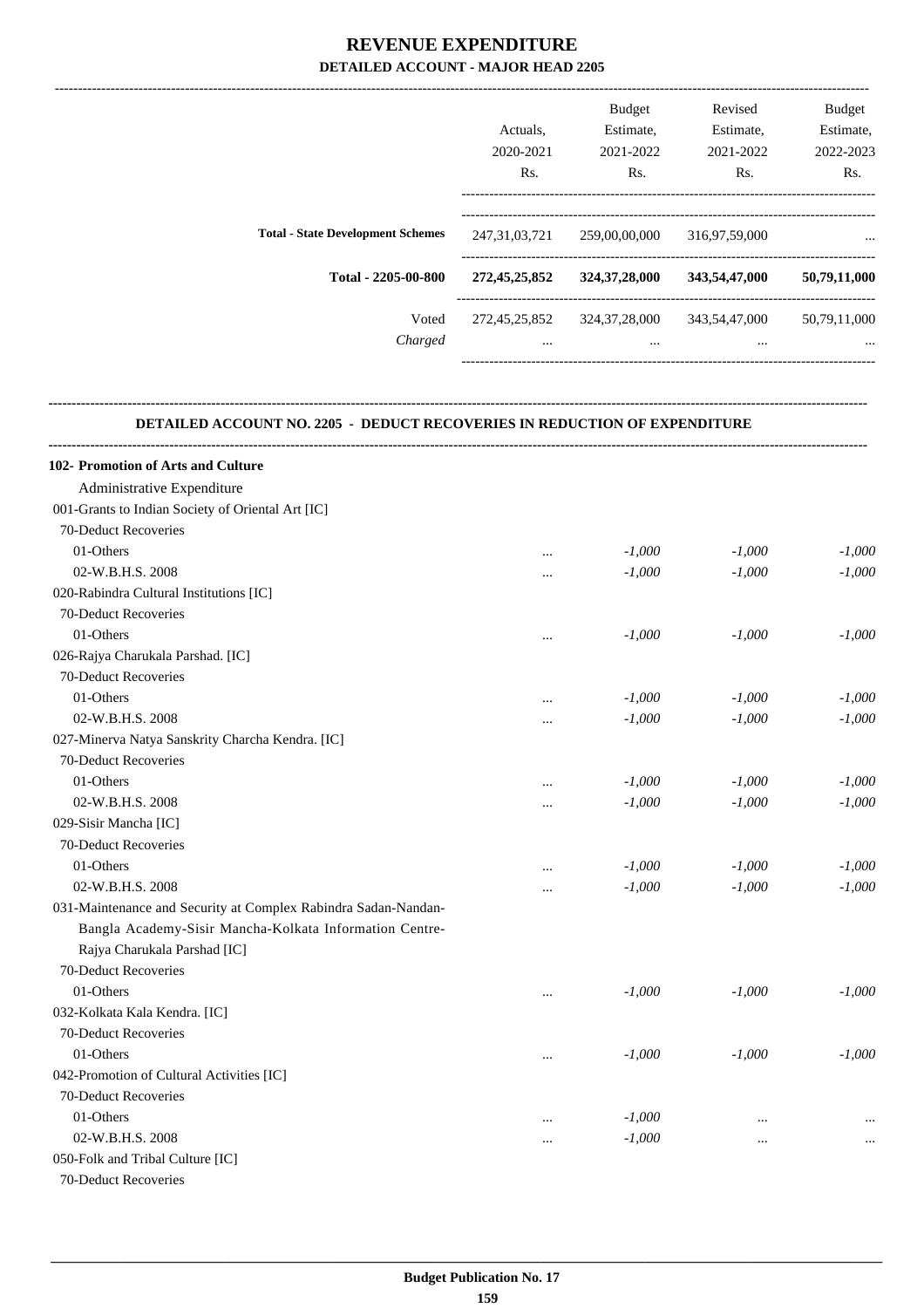-------------------------------------------------------------------------------------------------------------------------------------------------------------------------------

|                                                                                                                       | Actuals,<br>2020-2021<br>Rs. | <b>Budget</b><br>Estimate,<br>2021-2022<br>Rs. | Revised<br>Estimate,<br>2021-2022<br>Rs. | <b>Budget</b><br>Estimate,<br>2022-2023<br>Rs. |
|-----------------------------------------------------------------------------------------------------------------------|------------------------------|------------------------------------------------|------------------------------------------|------------------------------------------------|
| 01-Others                                                                                                             |                              |                                                | $-1,000$                                 | $-1,000$                                       |
| 053-Bangla Sangeet Mela [IC]                                                                                          | $\cdots$                     | $\cdots$                                       |                                          |                                                |
| 70-Deduct Recoveries                                                                                                  |                              |                                                |                                          |                                                |
| 01-Others                                                                                                             | $\cdots$                     | $-1,00,000$                                    |                                          |                                                |
| <b>State Development Schemes</b>                                                                                      |                              |                                                | $\cdots$                                 |                                                |
| 004-Financial assistance to distinguished persons of Arts and Letters                                                 |                              |                                                |                                          |                                                |
| [IC]                                                                                                                  |                              |                                                |                                          |                                                |
| 70-Deduct Recoveries                                                                                                  |                              |                                                |                                          |                                                |
| 01-Others                                                                                                             |                              |                                                |                                          |                                                |
| 02-W.B.H.S. 2008                                                                                                      |                              |                                                |                                          |                                                |
| 017-Children Film Festival [IC]                                                                                       |                              |                                                |                                          |                                                |
| 70-Deduct Recoveries                                                                                                  |                              |                                                |                                          |                                                |
| 01-Others                                                                                                             |                              |                                                |                                          | $\cdots$                                       |
| 019-Repair and renovation of Rathindra Manch, Kolkata [IC]                                                            |                              |                                                |                                          |                                                |
| 70-Deduct Recoveries                                                                                                  |                              |                                                |                                          |                                                |
| 01-Others                                                                                                             |                              |                                                |                                          | $\cdots$                                       |
| 021-Training, Workshop, Seminar, Symposium etc. [IC]                                                                  |                              |                                                |                                          |                                                |
| 70-Deduct Recoveries                                                                                                  |                              |                                                |                                          |                                                |
| 01-Others                                                                                                             |                              |                                                |                                          | $\cdots$                                       |
| 043-Digitization, Documentation, Publication etc. [IC]                                                                |                              |                                                |                                          |                                                |
| 70-Deduct Recoveries                                                                                                  |                              |                                                |                                          |                                                |
| 01-Others                                                                                                             |                              |                                                |                                          | $\cdots$                                       |
| 047-Organisation of cultural programmes, fairs and festivals [IC]                                                     |                              |                                                |                                          |                                                |
| 70-Deduct Recoveries                                                                                                  |                              |                                                |                                          |                                                |
| 01-Others                                                                                                             |                              |                                                |                                          |                                                |
| 051-Financial Assistance to Cultural Institutions for Promotion of<br>Drama, Music and other Cultural Activities [IC] |                              |                                                |                                          |                                                |
| 70-Deduct Recoveries                                                                                                  |                              |                                                |                                          |                                                |
| 02-W.B.H.S. 2008                                                                                                      |                              | $\cdots$                                       |                                          |                                                |
| Total - 102 - Deduct - Recoveries                                                                                     | $\cdots$                     | $-1,13,000$                                    | $-12,000$                                | .<br>$-12,000$                                 |
|                                                                                                                       |                              |                                                |                                          |                                                |
| 103- Archaeology                                                                                                      |                              |                                                |                                          |                                                |
| Administrative Expenditure                                                                                            |                              |                                                |                                          |                                                |
| 001-Direction and Administration [IC]                                                                                 |                              |                                                |                                          |                                                |
| 70-Deduct Recoveries                                                                                                  |                              |                                                |                                          |                                                |
| 01-Others                                                                                                             |                              | $-1,000$                                       | $-1,000$                                 | $-1,000$                                       |
| 02-W.B.H.S. 2008                                                                                                      |                              | $-1,000$                                       | $\cdots$                                 | $\cdots$                                       |
| 030-Presevation of Historical Monuments- Setting up of a                                                              |                              |                                                |                                          |                                                |
| Conservaion Wing/ Setting up of an Art Gallery / Exhibition<br>Hall. [IC]                                             |                              |                                                |                                          |                                                |
| 70-Deduct Recoveries                                                                                                  |                              |                                                |                                          |                                                |
| 01-Others                                                                                                             | $\cdots$                     | $-1,000$                                       |                                          |                                                |
| 02-W.B.H.S. 2008                                                                                                      | $\cdots$                     | $-1,000$                                       |                                          |                                                |
| 032-Grants in Archeaological Museum/Popular Theatre. [IC]                                                             |                              |                                                |                                          |                                                |
| 70-Deduct Recoveries                                                                                                  |                              |                                                |                                          |                                                |
| 01-Others                                                                                                             | $\cdots$                     | $-1,000$                                       | $\cdots$                                 |                                                |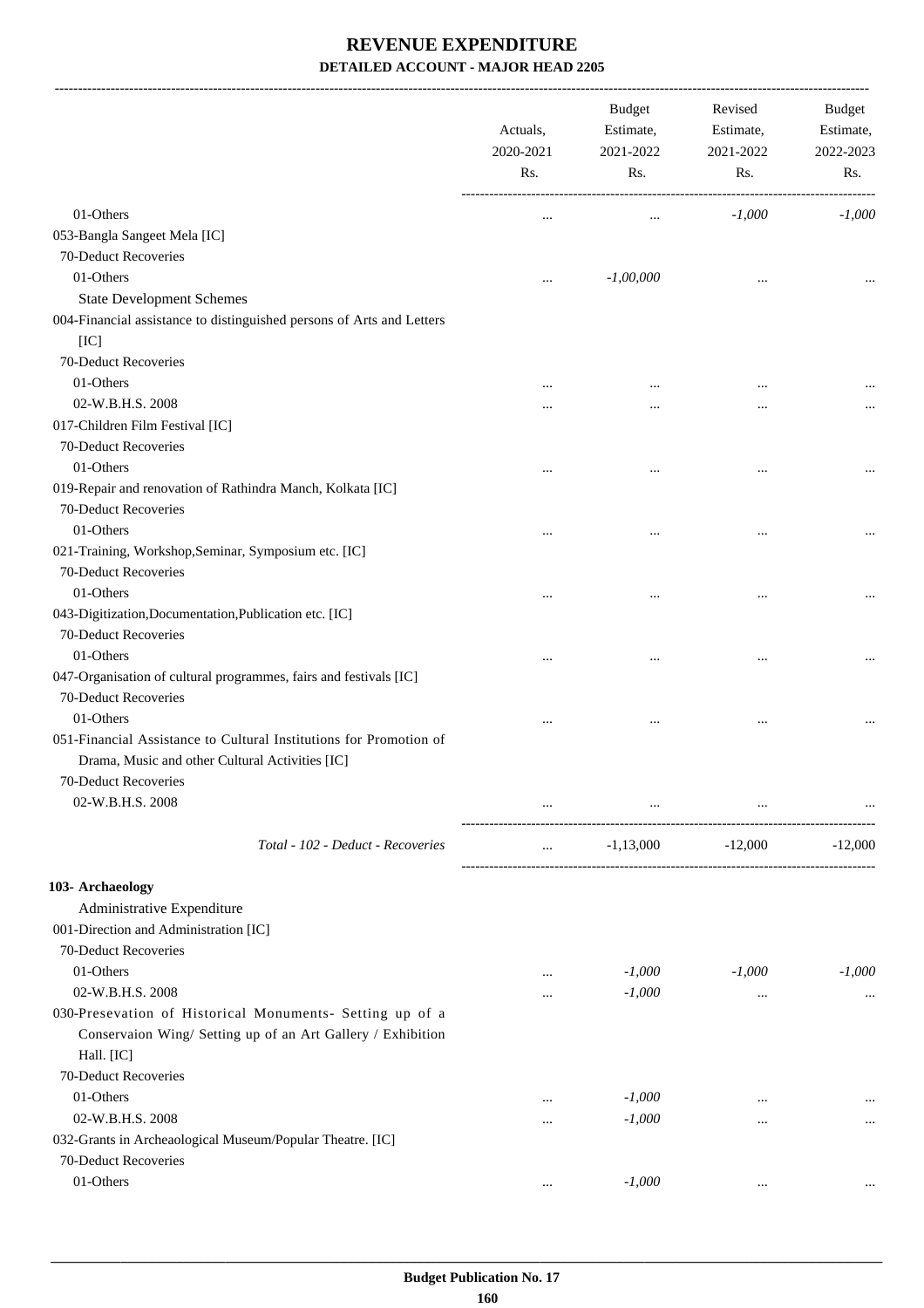|                                                                                                                                       | Actuals,<br>2020-2021<br>Rs. | <b>Budget</b><br>Estimate,<br>2021-2022<br>Rs. | Revised<br>Estimate,<br>2021-2022<br>Rs. | Budget<br>Estimate,<br>2022-2023<br>Rs. |
|---------------------------------------------------------------------------------------------------------------------------------------|------------------------------|------------------------------------------------|------------------------------------------|-----------------------------------------|
| <b>State Development Schemes</b>                                                                                                      |                              |                                                |                                          |                                         |
| 002-Grants-in-aid to Archaeological Museums/Popular Theatres. [IC]                                                                    |                              |                                                |                                          |                                         |
| 70-Deduct Recoveries                                                                                                                  |                              |                                                |                                          |                                         |
| 01-Others                                                                                                                             |                              |                                                |                                          |                                         |
| 02-W.B.H.S. 2008                                                                                                                      |                              |                                                |                                          |                                         |
| 003-Printing and Publications/State Archaeoligical Museum. [IC]                                                                       |                              |                                                |                                          |                                         |
| 70-Deduct Recoveries<br>01-Others                                                                                                     |                              |                                                |                                          |                                         |
|                                                                                                                                       |                              |                                                |                                          |                                         |
| 004-Preservation of Historical Monuments- Setting up of a<br>Conservation Wing/Setting up of an Art Gallery/ Exhibition<br>Hall. [IC] |                              |                                                |                                          |                                         |
| 70-Deduct Recoveries                                                                                                                  |                              |                                                |                                          |                                         |
| 01-Others                                                                                                                             |                              |                                                |                                          |                                         |
| 02-W.B.H.S. 2008                                                                                                                      |                              |                                                |                                          |                                         |
|                                                                                                                                       |                              |                                                |                                          |                                         |
| Total - 103 - Deduct - Recoveries                                                                                                     | $\cdots$                     | $-5,000$                                       | $-1,000$                                 | $-1,000$                                |
| 800- Other Expenditure                                                                                                                |                              |                                                |                                          |                                         |
| Administrative Expenditure                                                                                                            |                              |                                                |                                          |                                         |
| 001-Rabindra Sadan, Calcutta [IC]                                                                                                     |                              |                                                |                                          |                                         |
| 70-Deduct Recoveries                                                                                                                  |                              |                                                |                                          |                                         |
| 01-Others                                                                                                                             |                              | $-1,000$                                       | $-1,000$                                 | $-1,000$                                |
| 02-W.B.H.S. 2008                                                                                                                      |                              | $-1,000$                                       |                                          |                                         |
| 004-Setting up of an Institute of Folk culture. [IC]                                                                                  |                              |                                                |                                          |                                         |
| 70-Deduct Recoveries                                                                                                                  |                              |                                                |                                          |                                         |
| 01-Others                                                                                                                             |                              | $-1,000$                                       | $-1,000$                                 | $-1,000$                                |
| 02-W.B.H.S. 2008                                                                                                                      |                              | $-1,000$                                       | $-1,000$                                 | $-1,000$                                |
| 006-State Academy of Music. [IC]                                                                                                      |                              |                                                |                                          |                                         |
| 70-Deduct Recoveries                                                                                                                  |                              |                                                |                                          |                                         |
| 01-Others                                                                                                                             |                              | $-1,000$                                       | $-1,000$                                 | $-1,000$                                |
| 02-W.B.H.S. 2008                                                                                                                      |                              | $-1,000$                                       | $-1,000$                                 | $-1,000$                                |
| 008-Setting up of Tribal culture Centre at Suri and Jhargram. [IC]                                                                    |                              |                                                |                                          |                                         |
| 70-Deduct Recoveries                                                                                                                  |                              |                                                |                                          |                                         |
| 01-Others                                                                                                                             |                              | $-1,000$                                       | $-1,000$                                 | $-1,000$                                |
| 02-W.B.H.S. 2008                                                                                                                      |                              | $-1,000$                                       | $-1,000$                                 | $-1,000$                                |
| 009-Setting up of an Art Gallery and Exhibition Hall. [IC]                                                                            |                              |                                                |                                          |                                         |
| 70-Deduct Recoveries                                                                                                                  |                              |                                                |                                          |                                         |
| 01-Others                                                                                                                             |                              | $-1,000$                                       | $-1,000$                                 | $-1,000$                                |
| 02-W.B.H.S. 2008                                                                                                                      |                              | $-1,000$                                       | $-1,000$                                 | $-1,000$                                |
| 010-Girish Mancha. [IC]                                                                                                               |                              |                                                |                                          |                                         |
| 70-Deduct Recoveries                                                                                                                  |                              |                                                |                                          |                                         |
| 01-Others                                                                                                                             |                              | $-1,000$                                       | $-1,000$                                 | $-1,000$                                |
| 02-W.B.H.S. 2008                                                                                                                      |                              | $-1,000$                                       | $-1,000$                                 | $-1,000$                                |
| 012-Paschimbanga Bangla Acdemy. [IC]                                                                                                  |                              |                                                |                                          |                                         |
| 70-Deduct Recoveries                                                                                                                  |                              |                                                |                                          |                                         |
| 01-Others                                                                                                                             |                              | $-1,000$                                       | $-1,000$                                 | $-1,000$                                |
| 02-W.B.H.S. 2008                                                                                                                      |                              | $-1,000$                                       | $-1,000$                                 | $-1,000$                                |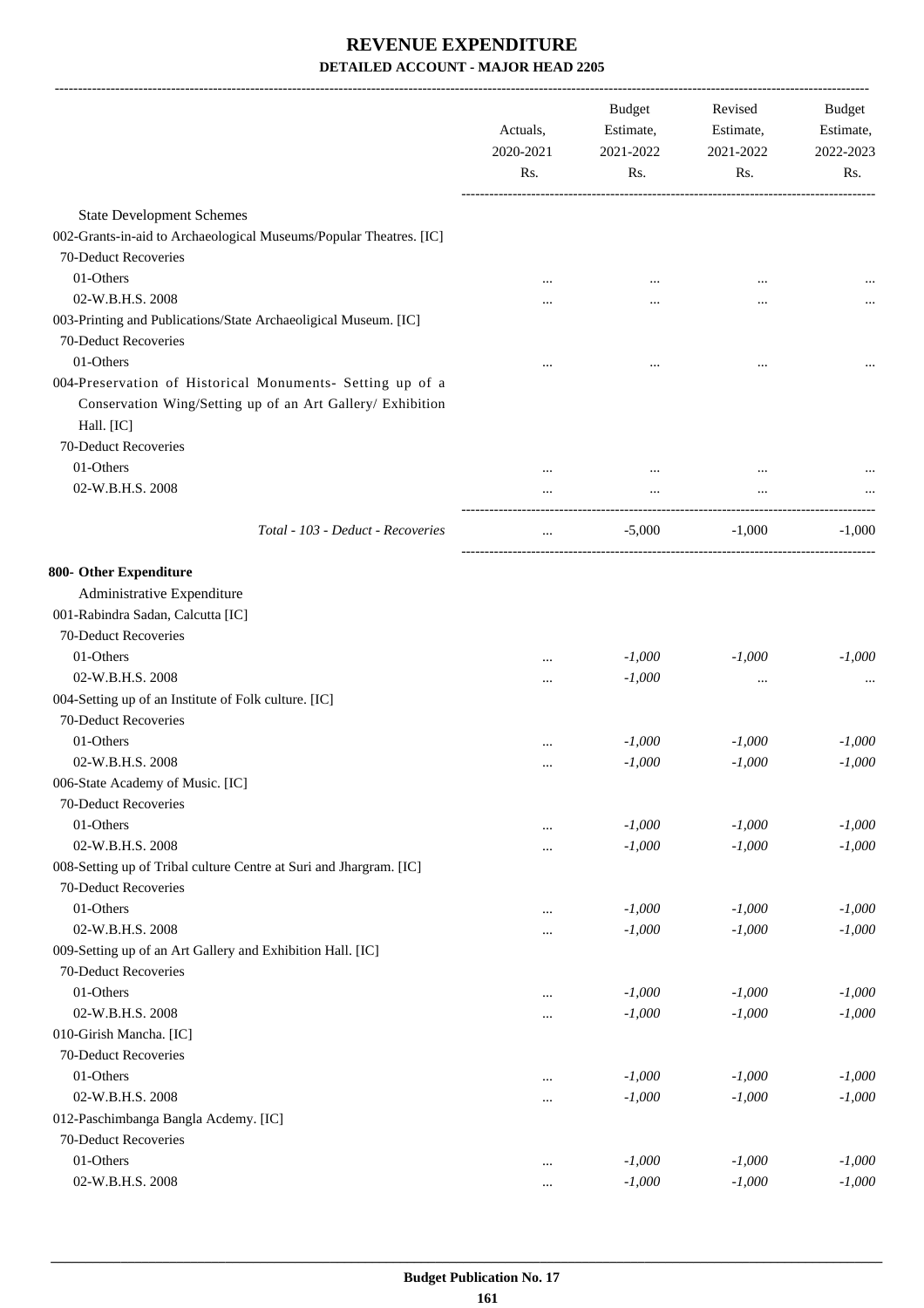-------------------------------------------------------------------------------------------------------------------------------------------------------------------------------

|                                                                        | Actuals,<br>2020-2021<br>Rs. | <b>Budget</b><br>Estimate,<br>2021-2022<br>Rs. | Revised<br>Estimate,<br>2021-2022<br>Rs. | <b>Budget</b><br>Estimate,<br>2022-2023<br>Rs. |
|------------------------------------------------------------------------|------------------------------|------------------------------------------------|------------------------------------------|------------------------------------------------|
| 013-Bhaskar Bhavan [IC]                                                |                              |                                                |                                          |                                                |
| 70-Deduct Recoveries                                                   |                              |                                                |                                          |                                                |
| 01-Others                                                              |                              | $-1,000$                                       | $-1,000$                                 | $-1,000$                                       |
| 02-W.B.H.S. 2008                                                       |                              | $-1,000$                                       | $-1,000$                                 | $-1,000$                                       |
| 060-Netaji Institute for Asian Studies [IC]                            |                              |                                                |                                          |                                                |
| 70-Deduct Recoveries                                                   |                              |                                                |                                          |                                                |
| 01-Others                                                              |                              | $-1,000$                                       | $-1,000$                                 | $-1,000$                                       |
| 02-W.B.H.S. 2008                                                       |                              | $-1,000$                                       | $-1,000$                                 | $-1,000$                                       |
| 062-Organisation of cultural function and seminar in connection with   |                              |                                                |                                          |                                                |
| the centenary celebration of Ho-Chi-Minh with the Govt. of             |                              |                                                |                                          |                                                |
| India [IC]                                                             |                              |                                                |                                          |                                                |
| 70-Deduct Recoveries                                                   |                              |                                                |                                          |                                                |
| 01-Others                                                              |                              | $-1,000$                                       | $-1,000$                                 | $-1,000$                                       |
| 02-W.B.H.S. 2008                                                       |                              | $-1,000$                                       | $-1,000$                                 | $-1,000$                                       |
| 066-Madhusudan Mancha. [IC]                                            |                              |                                                |                                          |                                                |
| 70-Deduct Recoveries                                                   |                              |                                                |                                          |                                                |
| 01-Others                                                              |                              | $-1,000$                                       | $-1,000$                                 | $-1,000$                                       |
| 02-W.B.H.S. 2008                                                       |                              | $-1,000$                                       | $-1,000$                                 | $-1,000$                                       |
| 070-Natya Academy. [IC]                                                |                              |                                                |                                          |                                                |
| 70-Deduct Recoveries                                                   |                              |                                                |                                          |                                                |
| 01-Others                                                              |                              | $-1,000$                                       | $-1,000$                                 | $-1,000$                                       |
| 02-W.B.H.S. 2008                                                       |                              | $-1,000$                                       | $-1,000$                                 | $-1,000$                                       |
| 079-Minerva Theatre. [IC]                                              |                              |                                                |                                          |                                                |
| 70-Deduct Recoveries                                                   |                              |                                                |                                          |                                                |
| 01-Others                                                              |                              | $-1,000$                                       | $-1,000$                                 | $-1,000$                                       |
| 02-W.B.H.S. 2008                                                       |                              | $-1,000$                                       | $-1,000$                                 | $-1,000$                                       |
| <b>State Development Schemes</b>                                       |                              |                                                |                                          |                                                |
| 003-Construction and Renovation of Public Halls [IC]                   |                              |                                                |                                          |                                                |
| 70-Deduct Recoveries                                                   |                              |                                                |                                          |                                                |
| 01-Others                                                              | $\cdots$                     | $\cdots$                                       | $\ddotsc$                                | $\cdots$                                       |
| 005-Financial Assistance to distressed persons in the filed of Culture |                              |                                                |                                          |                                                |
| [IC]                                                                   |                              |                                                |                                          |                                                |
| 70-Deduct Recoveries                                                   |                              |                                                |                                          |                                                |
| 01-Others                                                              | $-15,500$                    | $\cdots$                                       |                                          |                                                |
| 02-W.B.H.S. 2008                                                       | $\cdots$                     | $\cdots$                                       |                                          | $\cdots$                                       |
| 007-Awards (for drama, music etc.) [IC]                                |                              |                                                |                                          |                                                |
| 70-Deduct Recoveries                                                   |                              |                                                |                                          |                                                |
| 01-Others                                                              | $\ddotsc$                    | $\cdots$                                       | $\cdots$                                 | $\ddotsc$                                      |
| 014-Setting up of an Art Gallery and Exhibition Hall [IC]              |                              |                                                |                                          |                                                |
| 70-Deduct Recoveries                                                   |                              |                                                |                                          |                                                |
| 01-Others                                                              |                              | $\ddotsc$                                      | $\ddotsc$                                |                                                |
| 02-W.B.H.S. 2008                                                       |                              | $\ddotsc$                                      | $\ddotsc$                                | $\cdots$                                       |
| 019-State Academy of Music [IC]                                        |                              |                                                |                                          |                                                |
| 70-Deduct Recoveries                                                   |                              |                                                |                                          |                                                |
| 01-Others                                                              | $\cdots$                     | $\cdots$                                       | $\cdots$                                 |                                                |
| 02-W.B.H.S. 2008                                                       | $\cdots$                     | $\cdots$                                       | $\cdots$                                 | $\cdots$                                       |
| 023-Natya Academy [IC]                                                 |                              |                                                |                                          |                                                |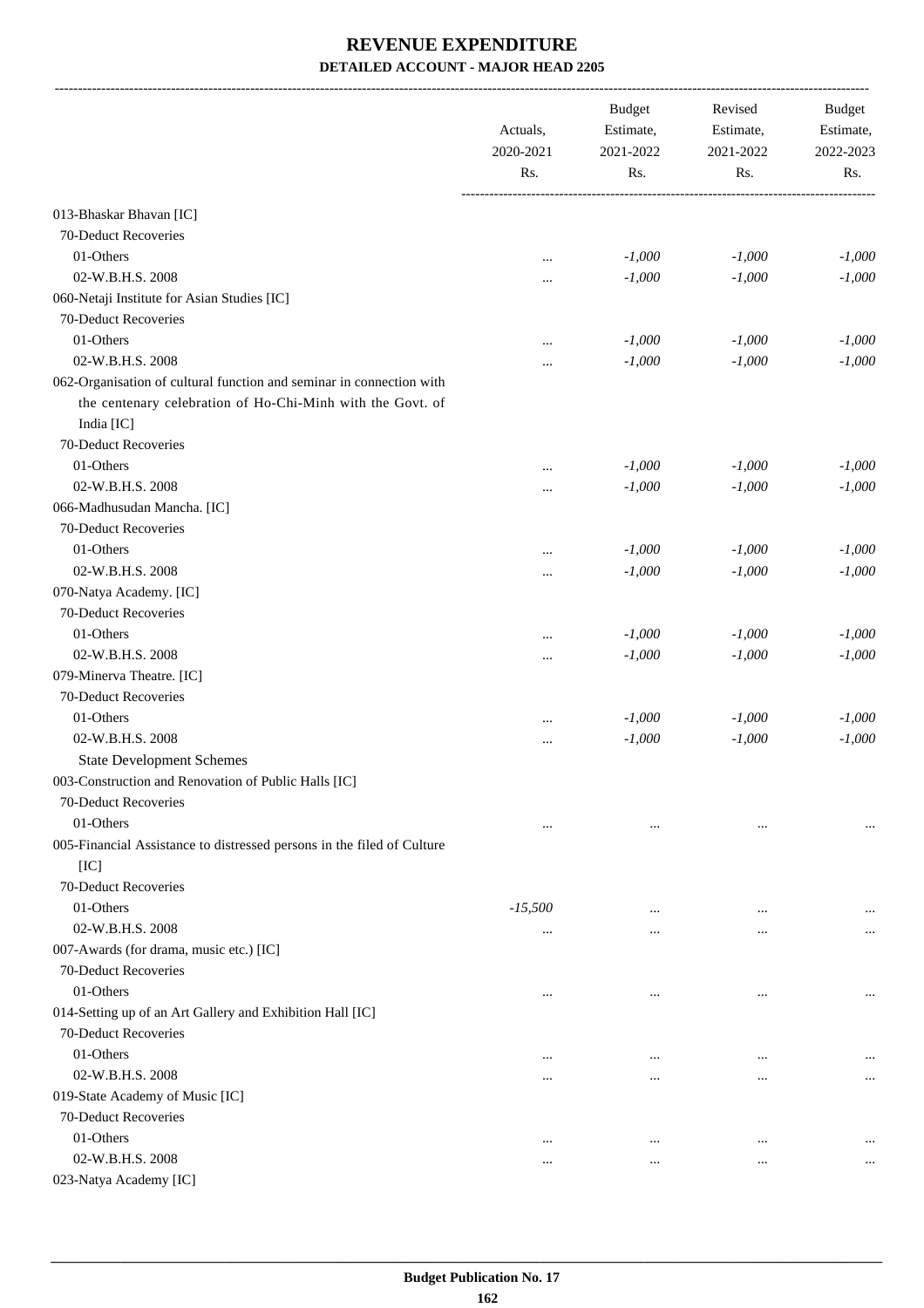|                                                                    | Actuals,<br>2020-2021<br>Rs. | <b>Budget</b><br>Estimate,<br>2021-2022<br>Rs. | Revised<br>Estimate,<br>2021-2022<br>Rs. | <b>Budget</b><br>Estimate,<br>2022-2023<br>Rs. |
|--------------------------------------------------------------------|------------------------------|------------------------------------------------|------------------------------------------|------------------------------------------------|
|                                                                    |                              |                                                |                                          |                                                |
| 70-Deduct Recoveries                                               |                              |                                                |                                          |                                                |
| 01-Others                                                          |                              |                                                |                                          |                                                |
| 02-W.B.H.S. 2008                                                   |                              |                                                |                                          |                                                |
| 047-Bangla Sangeet Mela. [IC]                                      |                              |                                                |                                          |                                                |
| 70-Deduct Recoveries                                               |                              |                                                |                                          |                                                |
| 01-Others                                                          |                              |                                                |                                          | $\cdots$                                       |
| 048-Bhaskar Bhavan. [IC]                                           |                              |                                                |                                          |                                                |
| 70-Deduct Recoveries                                               |                              |                                                |                                          |                                                |
| 01-Others                                                          |                              |                                                |                                          |                                                |
| 02-W.B.H.S. 2008                                                   |                              |                                                |                                          |                                                |
| 049-Jatra Academy. [IC]                                            |                              |                                                |                                          |                                                |
| 70-Deduct Recoveries                                               |                              |                                                |                                          |                                                |
| 01-Others                                                          |                              |                                                |                                          |                                                |
| 050-Rajya Charukala Parsad. [IC]                                   |                              |                                                |                                          |                                                |
| 70-Deduct Recoveries                                               |                              |                                                |                                          |                                                |
| 01-Others                                                          | $-15,001$                    |                                                |                                          |                                                |
| 051-Fairs & Festivals. [IC]                                        |                              |                                                |                                          |                                                |
| 70-Deduct Recoveries                                               |                              |                                                |                                          |                                                |
| 01-Others                                                          |                              |                                                |                                          |                                                |
| 055-Paschimbanga Bangla Akademy Rabindra Okakura Bhawan.           |                              |                                                |                                          |                                                |
| [IC]                                                               |                              |                                                |                                          |                                                |
| 70-Deduct Recoveries                                               |                              |                                                |                                          |                                                |
| 01-Others                                                          |                              |                                                |                                          |                                                |
| 056-Financial Assistance to Folk Artists [IC]                      |                              |                                                |                                          |                                                |
| 70-Deduct Recoveries                                               |                              |                                                |                                          |                                                |
| 01-Others                                                          |                              |                                                | $\ddotsc$                                |                                                |
| 02-W.B.H.S. 2008                                                   |                              |                                                | $\ddotsc$                                |                                                |
| 068-Financial Assistance to cultural institutions for promotion of |                              |                                                |                                          |                                                |
| drama, music and other cultural activities [IC]                    |                              |                                                |                                          |                                                |
| 70-Deduct Recoveries                                               |                              |                                                |                                          |                                                |
| 02-W.B.H.S. 2008                                                   | $\cdots$                     | $\cdots$                                       | $\cdots$                                 | $\cdots$                                       |
| 072-Setting up of an Institute of Folk Culture [IC]                |                              |                                                |                                          |                                                |
| 70-Deduct Recoveries                                               |                              |                                                |                                          |                                                |
| 01-Others                                                          | $\ddotsc$                    | $\ddotsc$                                      | $\ddotsc$                                |                                                |
| 02-W.B.H.S. 2008                                                   |                              |                                                | $\ddotsc$                                | $\cdots$                                       |
| 074-Setting up of Tribal Culture Centre at Suri and Jhargram [IC]  |                              |                                                |                                          |                                                |
| 70-Deduct Recoveries                                               |                              |                                                |                                          |                                                |
| 01-Others                                                          |                              |                                                |                                          |                                                |
| 02-W.B.H.S. 2008                                                   |                              | $\ddotsc$                                      | $\ddotsc$                                |                                                |
| 077-Girish Mancha [IC]                                             |                              | $\ddotsc$                                      | $\ddotsc$                                | $\cdots$                                       |
| 70-Deduct Recoveries                                               |                              |                                                |                                          |                                                |
| 01-Others                                                          |                              |                                                |                                          |                                                |
|                                                                    | $\ddotsc$                    | $\ddotsc$                                      | $\ddotsc$                                |                                                |
| 02-W.B.H.S. 2008                                                   |                              |                                                | $\cdots$                                 | $\cdots$                                       |
| 078-Madhusudan Mancha [IC]                                         |                              |                                                |                                          |                                                |
| 70-Deduct Recoveries                                               |                              |                                                |                                          |                                                |
| 01-Others                                                          | $\cdots$                     | $\cdots$                                       | $\ddotsc$                                |                                                |
| 02-W.B.H.S. 2008                                                   | $\cdots$                     | $\cdots$                                       | $\cdots$                                 | $\cdots$                                       |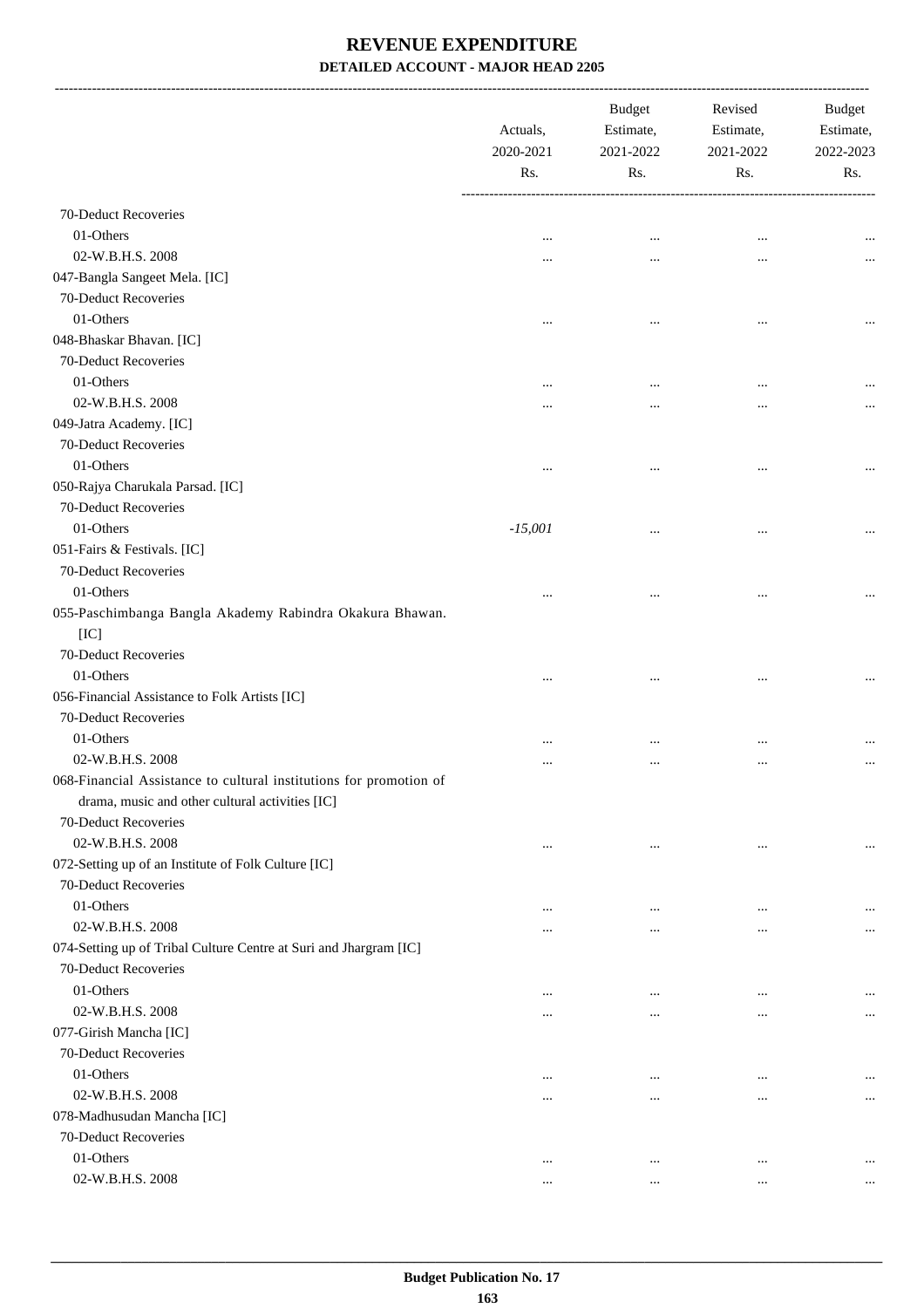|                                                                                     | Actuals,<br>2020-2021<br>Rs. | Budget<br>Estimate,<br>2021-2022<br>Rs. | Revised<br>Estimate,<br>2021-2022<br>Rs. | Budget<br>Estimate,<br>2022-2023<br>Rs. |
|-------------------------------------------------------------------------------------|------------------------------|-----------------------------------------|------------------------------------------|-----------------------------------------|
| <b>State Development Schemes</b>                                                    |                              |                                         |                                          |                                         |
| 057-Lok Prasar Prakalpa under Jai Bangla (JAIBANGLA) [IC]                           |                              |                                         |                                          |                                         |
| 70-Deduct Recoveries                                                                |                              |                                         |                                          |                                         |
| 01-Others                                                                           | $-26,000$                    |                                         |                                          |                                         |
| <b>State Development Schemes</b>                                                    |                              |                                         |                                          |                                         |
| 082-Refund of Unutilised Fund of CSS Schemes (State Share)<br>(CSSREFUND) [IC]      |                              |                                         |                                          |                                         |
| 70-Deduct Recoveries                                                                |                              |                                         |                                          |                                         |
| 01-Others                                                                           | $\cdots$                     |                                         | $\cdots$                                 |                                         |
| State Development Schemes (Central Assistance)                                      |                              |                                         |                                          |                                         |
| 081-Refund of Unutilised Fund of CSS Schemes (Central Share)<br>(CSSREFUND) [IC]    |                              |                                         |                                          |                                         |
| 70-Deduct Recoveries                                                                |                              |                                         |                                          |                                         |
| 01-Others                                                                           | $\cdots$                     | $\cdots$                                |                                          |                                         |
| Total - 800 - Deduct - Recoveries                                                   | $-56,501$                    |                                         | $-26,000$ $-25,000$                      | $-25,000$                               |
| 911- Deduct Recoveries of Overpayments                                              |                              |                                         |                                          |                                         |
| Administrative Expenditure                                                          |                              |                                         |                                          |                                         |
| 001-Grants to Indian Society of Oriental Art [IC]                                   |                              |                                         |                                          |                                         |
| 70-Deduct Recoveries                                                                |                              |                                         |                                          |                                         |
| 01-Others                                                                           | $-33,60,505$                 |                                         |                                          |                                         |
| 018-Minerva Theatre [IC]                                                            |                              |                                         |                                          |                                         |
| 70-Deduct Recoveries                                                                |                              |                                         |                                          |                                         |
| 01-Others                                                                           | $\cdots$                     | $-1,000$                                | $-1,000$                                 | $-1,000$                                |
| 029-Sisir Mancha [IC]                                                               |                              |                                         |                                          |                                         |
| 70-Deduct Recoveries                                                                |                              |                                         |                                          |                                         |
| 01-Others                                                                           | $\cdots$                     | $-1,000$                                | $-1,000$                                 | $-1,000$                                |
| 047-Bangla Sangeet Mela [IC]                                                        |                              |                                         |                                          |                                         |
| 70-Deduct Recoveries                                                                |                              |                                         |                                          |                                         |
| 01-Others                                                                           | $\cdots$                     |                                         | $-1,000$                                 | $-1,000$                                |
| 059-Madhusudan Mancha [IC]                                                          |                              |                                         |                                          |                                         |
| 70-Deduct Recoveries                                                                |                              |                                         |                                          |                                         |
| 01-Others                                                                           | $\cdots$                     | $-1,000$                                | $-1,000$                                 | $-1,000$                                |
| 060-Folk and Tribal Culture [IC]                                                    |                              |                                         |                                          |                                         |
| 70-Deduct Recoveries                                                                |                              |                                         |                                          |                                         |
| 01-Others                                                                           | $\cdots$                     | $-1,000$                                | $-1,000$                                 | $-1,000$                                |
| <b>State Development Schemes</b>                                                    |                              |                                         |                                          |                                         |
| 002-Organisations devoted to Cultural, Aesthetic and Educational<br>Activities [IC] |                              |                                         |                                          |                                         |
| 70-Deduct Recoveries                                                                |                              |                                         |                                          |                                         |
| 01-Others                                                                           | $\ddotsc$                    |                                         | $\ddotsc$                                |                                         |
| 004-Financial assistance of distinguished person of Arts and Letters                |                              |                                         |                                          |                                         |
| [IC]                                                                                |                              |                                         |                                          |                                         |
| 70-Deduct Recoveries                                                                |                              |                                         |                                          |                                         |
| 01-Others                                                                           | $\ddotsc$                    | $\cdots$                                | $\cdots$                                 | $\cdots$                                |
| 02-W.B.H.S. 2008                                                                    | $\cdots$                     | $\cdots$                                | $\cdots$                                 |                                         |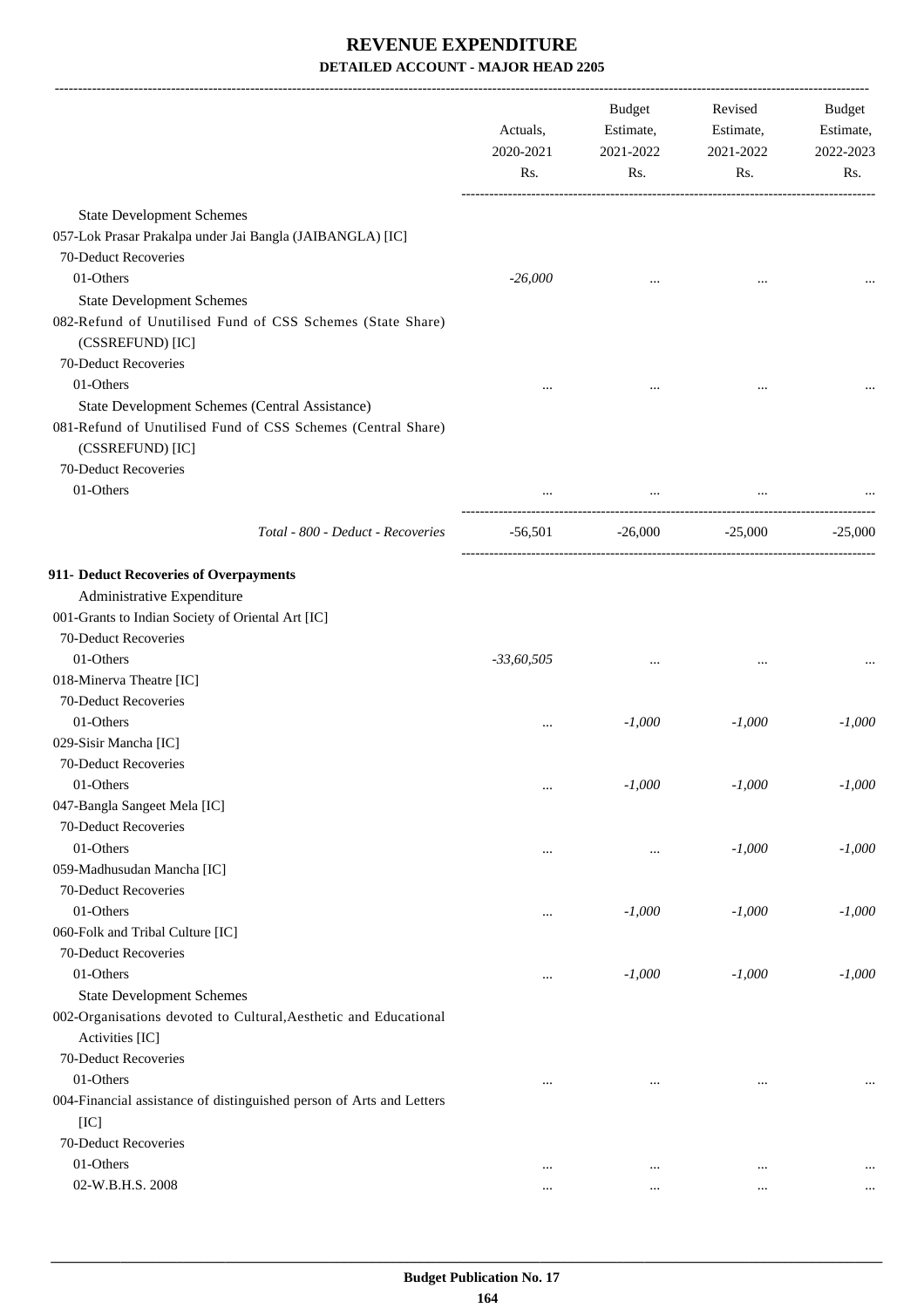|                                                                        | Actuals,<br>2020-2021<br>Rs. | <b>Budget</b><br>Estimate,<br>2021-2022<br>Rs. | Revised<br>Estimate,<br>2021-2022<br>Rs. | Budget<br>Estimate,<br>2022-2023<br>Rs. |
|------------------------------------------------------------------------|------------------------------|------------------------------------------------|------------------------------------------|-----------------------------------------|
| 005-Financial Assistance to distressed persons in the field of Culture |                              |                                                |                                          |                                         |
| [IC]                                                                   |                              |                                                |                                          |                                         |
| 70-Deduct Recoveries                                                   |                              |                                                |                                          |                                         |
| 01-Others                                                              | $-2,01,645$                  | $\ddotsc$                                      | $\ddotsc$                                |                                         |
| 02-W.B.H.S. 2008                                                       |                              |                                                |                                          |                                         |
| 006-Financial Assistance to cultural institutions for promotion of     |                              |                                                |                                          |                                         |
| drama, music and other cultural activities [IC]                        |                              |                                                |                                          |                                         |
| 70-Deduct Recoveries                                                   |                              |                                                |                                          |                                         |
| 01-Others                                                              |                              |                                                | $\cdots$                                 |                                         |
| 02-W.B.H.S. 2008                                                       |                              |                                                | $\cdots$                                 |                                         |
| 007-Award(for drama, music etc.) [IC]                                  |                              |                                                |                                          |                                         |
| 70-Deduct Recoveries                                                   |                              |                                                |                                          |                                         |
| 01-Others                                                              | $-14,000$                    | $\ddotsc$                                      |                                          | $\cdots$                                |
| 012-Minerva Natya Sanskriti Charcha Kendra. [IC]                       |                              |                                                |                                          |                                         |
| 70-Deduct Recoveries                                                   |                              |                                                |                                          |                                         |
| 01-Others                                                              |                              |                                                |                                          |                                         |
| 02-W.B.H.S. 2008                                                       |                              |                                                |                                          |                                         |
| 017-University Institute Hall [IC]                                     |                              |                                                |                                          |                                         |
| 70-Deduct Recoveries                                                   |                              |                                                |                                          |                                         |
| 01-Others                                                              |                              |                                                |                                          |                                         |
| 020-Digitization, Documentation, Publication etc. [IC]                 |                              |                                                |                                          |                                         |
| 70-Deduct Recoveries                                                   |                              |                                                |                                          |                                         |
| 01-Others                                                              | $-5,18,307$                  | $\cdots$                                       |                                          |                                         |
| 02-W.B.H.S. 2008                                                       |                              | $\ddotsc$                                      | $\ddotsc$                                |                                         |
| 021-Training, Workshop, Seminar, Symposium etc. [IC]                   |                              |                                                |                                          |                                         |
| 70-Deduct Recoveries                                                   |                              |                                                |                                          |                                         |
| 01-Others                                                              | $-4,29,095$                  | $\cdots$                                       | $\ddotsc$                                |                                         |
| 02-W.B.H.S. 2008                                                       | $\cdots$                     | $\cdots$                                       | $\cdots$                                 | $\cdots$                                |
| 048-Bhaskar Bhavan [IC]                                                |                              |                                                |                                          |                                         |
| 70-Deduct Recoveries                                                   |                              |                                                |                                          |                                         |
| 01-Others                                                              | $\cdots$                     | $\cdots$                                       | $\ddotsc$                                | $\cdots$                                |
| 02-W.B.H.S. 2008                                                       |                              | $\cdots$                                       |                                          | $\cdots$                                |
| 049-Jatra Academy [IC]                                                 |                              |                                                |                                          |                                         |
| 70-Deduct Recoveries                                                   |                              |                                                |                                          |                                         |
| 01-Others                                                              | $\cdots$                     | $\cdots$                                       | $\ddotsc$                                | $\ldots$                                |
| 051-Fairs and Festivals [IC]                                           |                              |                                                |                                          |                                         |
| 70-Deduct Recoveries                                                   |                              |                                                |                                          |                                         |
| 01-Others                                                              | $-19,53,877$                 | $\cdots$                                       | $\cdots$                                 | $\cdots$                                |
| 02-W.B.H.S. 2008                                                       | $\cdots$                     | $\cdots$                                       | $\cdots$                                 | $\cdots$                                |
| 052-Setting up of Shishu Kishore Academy [IC]                          |                              |                                                |                                          |                                         |
| 70-Deduct Recoveries                                                   |                              |                                                |                                          |                                         |
| 01-Others                                                              | $\cdots$                     | $\cdots$                                       | $\ddotsc$                                | $\ldots$                                |
| 055-Paschimbanga Bangla Academy Rabindra Okakura Bhawan [IC]           |                              |                                                |                                          |                                         |
| 70-Deduct Recoveries                                                   |                              |                                                |                                          |                                         |
| 01-Others                                                              | $\cdots$                     | $\cdots$                                       | $\cdots$                                 | $\cdots$                                |
| 056-Financial Assistance to Folk Artists [IC]<br>70-Deduct Recoveries  |                              |                                                |                                          |                                         |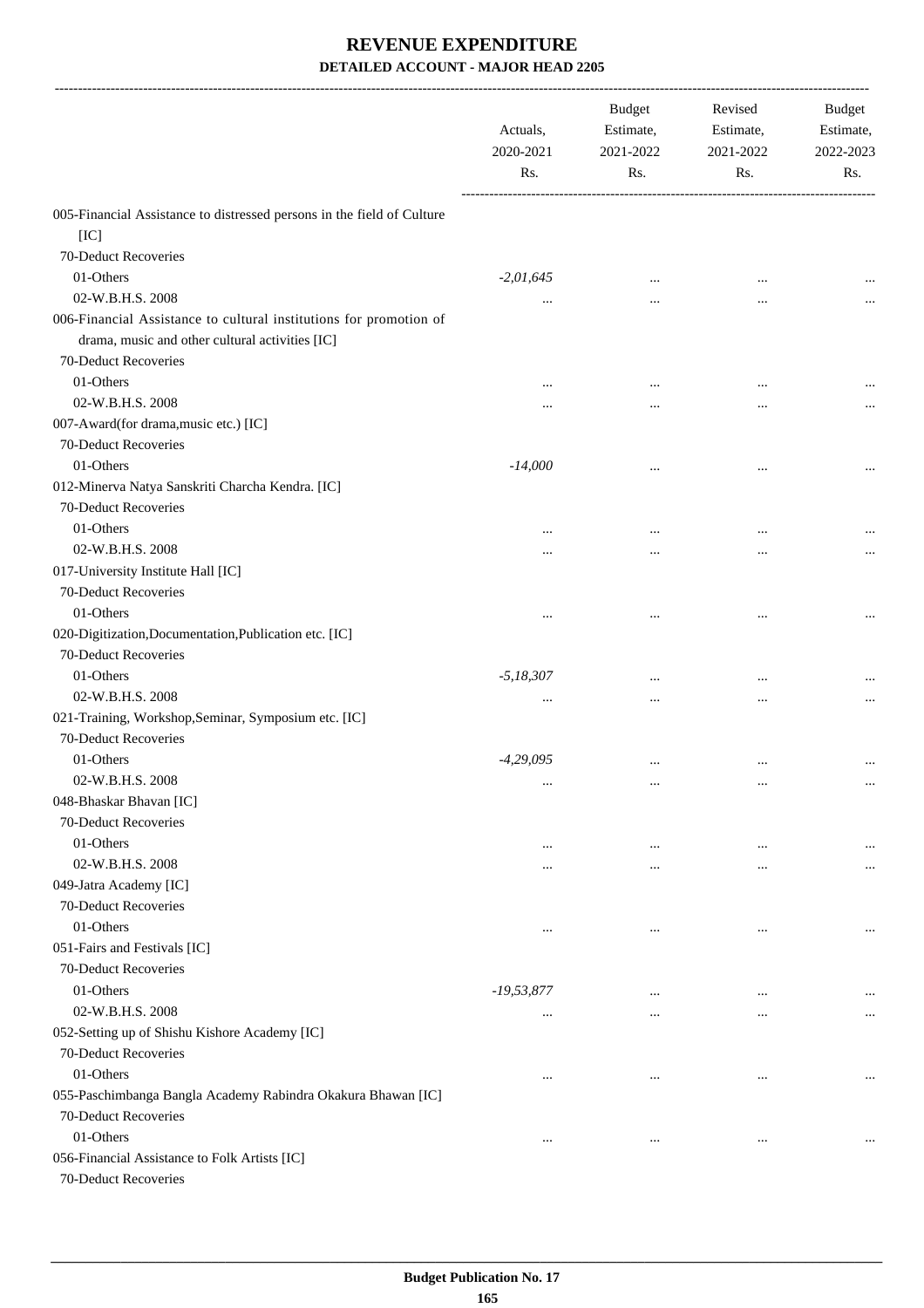| Actuals.<br>2020-2021<br>Rs. | <b>Budget</b><br>Estimate,<br>2021-2022<br>Rs. | Revised<br>Estimate,<br>2021-2022<br>Rs. | <b>Budget</b><br>Estimate,<br>2022-2023<br>Rs. |
|------------------------------|------------------------------------------------|------------------------------------------|------------------------------------------------|
| $\cdots$                     | $\cdots$                                       | $\cdots$                                 |                                                |
|                              |                                                |                                          |                                                |
|                              |                                                |                                          |                                                |
| $-60,93,880$                 | $\cdots$                                       | $\cdots$                                 |                                                |
|                              |                                                |                                          |                                                |
|                              |                                                |                                          |                                                |
| $\cdots$                     | $\cdots$                                       | $\cdots$                                 |                                                |
|                              |                                                |                                          |                                                |
|                              |                                                |                                          |                                                |
|                              |                                                | $\cdots$                                 |                                                |
|                              |                                                |                                          |                                                |
|                              |                                                |                                          |                                                |
|                              |                                                |                                          |                                                |
|                              | $\cdots$                                       |                                          |                                                |
| $-1,25,71,309$               |                                                | $-5,000$                                 | $-5.000$                                       |
| $-1,26,27,810$               | $-1,48,000$                                    | $-43,000$                                | $-43,000$                                      |
|                              |                                                |                                          | $-4,000$                                       |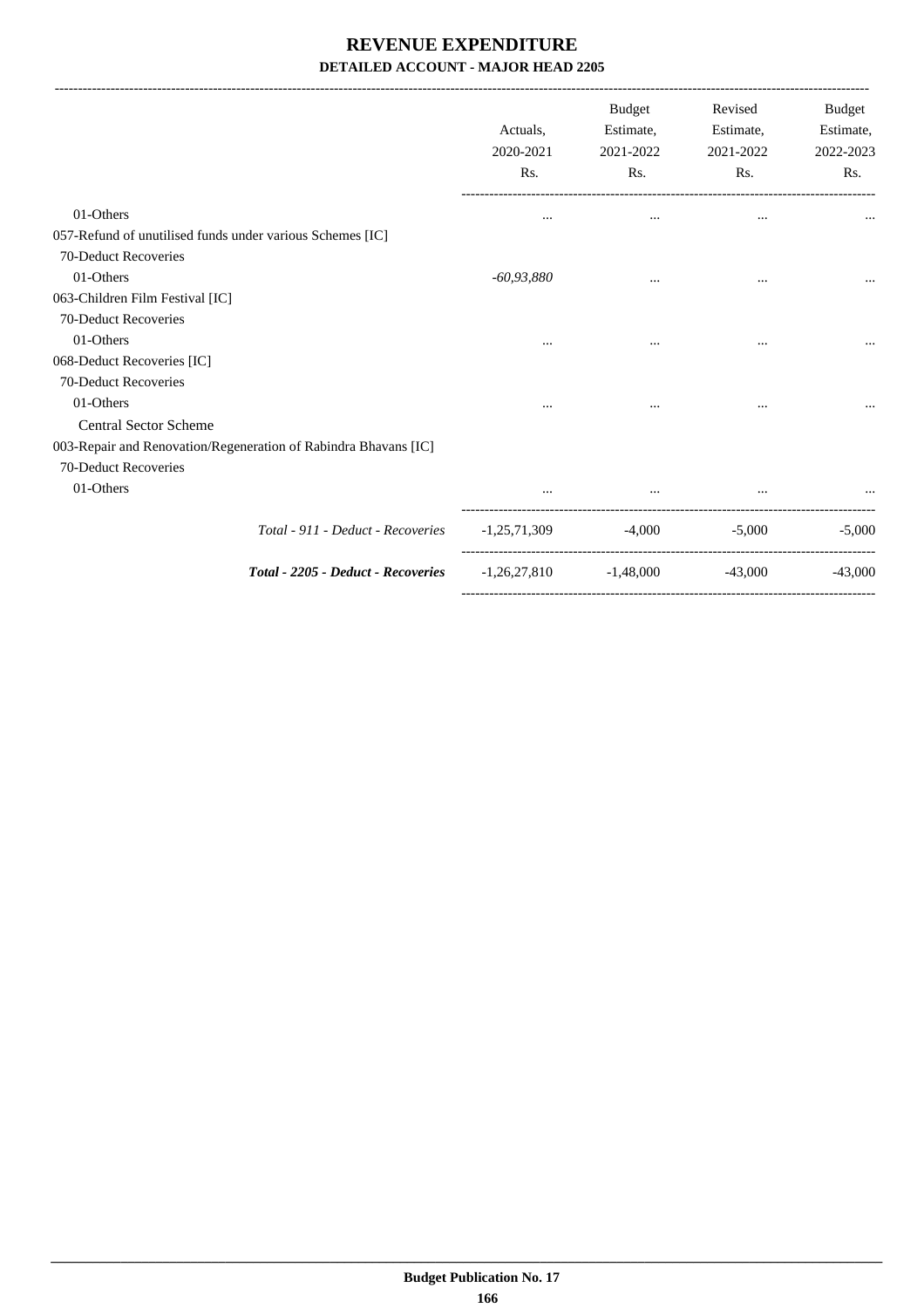# **REVENUE EXPENDITURE**

#### **DEMAND No. 30**

#### **Information & Cultural Affairs Department**

#### **B - Social Services - (d) Information and Broadcasting**

**Head of Account : 2220 - Information and Publicity**

| Voted Rs. 201, 11, 25, 000                                      | <b>Charged Rs. Nil</b>                                |                  |                                           |                                           | Total Rs. 201, 11, 25, 000 |
|-----------------------------------------------------------------|-------------------------------------------------------|------------------|-------------------------------------------|-------------------------------------------|----------------------------|
|                                                                 |                                                       |                  | Voted Rs.                                 | -------------------<br><b>Charged Rs.</b> | Total Rs.                  |
| <b>Gross Expenditure</b>                                        |                                                       |                  | 201,11,25,000                             | $\cdots$                                  | 201,11,25,000              |
| <b>Deduct - Recoveries</b>                                      |                                                       |                  | $-7,87,000$                               | $\cdots$ . The set of $\mathbb{R}^n$      | -7,87,000                  |
| <b>Net Expenditure</b>                                          |                                                       |                  | 201,03,38,000                             |                                           | $\ldots$ 201,03,38,000     |
|                                                                 | <b>REVENUE EXPENDITURE</b><br><b>ABSTRACT ACCOUNT</b> |                  |                                           |                                           |                            |
|                                                                 |                                                       |                  |                                           |                                           |                            |
|                                                                 |                                                       |                  | Budget                                    | Revised                                   | Budget                     |
|                                                                 |                                                       | Actuals,         | Estimate,                                 | Estimate,                                 | Estimate,                  |
|                                                                 |                                                       | 2020-2021<br>Rs. | 2021-2022<br>Rs.                          | 2021-2022<br>Rs.                          | 2022-2023<br>Rs.           |
|                                                                 |                                                       |                  |                                           |                                           |                            |
| 01 - FILMS                                                      |                                                       |                  |                                           |                                           |                            |
| 001- Direction and Administration<br>Administrative Expenditure |                                                       |                  | 4,74,434 2,95,000 4,96,000                |                                           | 5,06,000                   |
|                                                                 |                                                       |                  |                                           |                                           |                            |
|                                                                 | <b>Total - 001</b>                                    |                  | 4,74,434 2,95,000 4,96,000                |                                           | 5,06,000                   |
| 105- Production of Films                                        |                                                       |                  |                                           |                                           |                            |
| Administrative Expenditure                                      |                                                       | $\cdots$         |                                           |                                           |                            |
| <b>State Development Schemes</b>                                |                                                       | 83,190           | $\cdots$                                  |                                           |                            |
|                                                                 | <b>Total - 105</b>                                    | 83,190           | $\cdots$                                  |                                           |                            |
| 800- Other Expenditure                                          |                                                       |                  |                                           |                                           |                            |
| Administrative Expenditure                                      |                                                       | 5,47,29,260      | 8,00,83,000                               | 6,08,92,000                               | 6,28,79,000                |
| <b>State Development Schemes</b>                                |                                                       | 4,50,72,441      | 18,90,40,000                              | 6,59,18,000                               | 19,84,92,000               |
|                                                                 | <b>Total - 800</b>                                    |                  | 9,98,01,701 26,91,23,000 12,68,10,000     |                                           | 26, 13, 71, 000            |
|                                                                 | Total - 01                                            |                  | 10,03,59,325 26,94,18,000                 | 12,73,06,000                              | 26, 18, 77, 000            |
| 60 - OTHERS                                                     |                                                       |                  |                                           |                                           |                            |
| 001- Direction And Administration                               |                                                       |                  |                                           |                                           |                            |
| Administrative Expenditure                                      |                                                       | 4,05,55,765      | 6,61,14,000                               | 4,61,14,000                               | 4,74,36,000                |
|                                                                 | <b>Total - 001</b>                                    |                  | $4,05,55,765$ $6,61,14,000$ $4,61,14,000$ |                                           | 4,74,36,000                |
| 101- Advertising and Visual Publicity                           |                                                       |                  |                                           |                                           |                            |
| Administrative Expenditure                                      |                                                       | 96,83,82,774     | 86,42,43,000                              | 98,77,50,000                              | 101,73,80,000              |
|                                                                 | <b>Total - 101</b>                                    | 96,83,82,774     | 86,42,43,000                              | 98,77,50,000                              | 101,73,80,000              |

----------------------------------------------------------------------------------------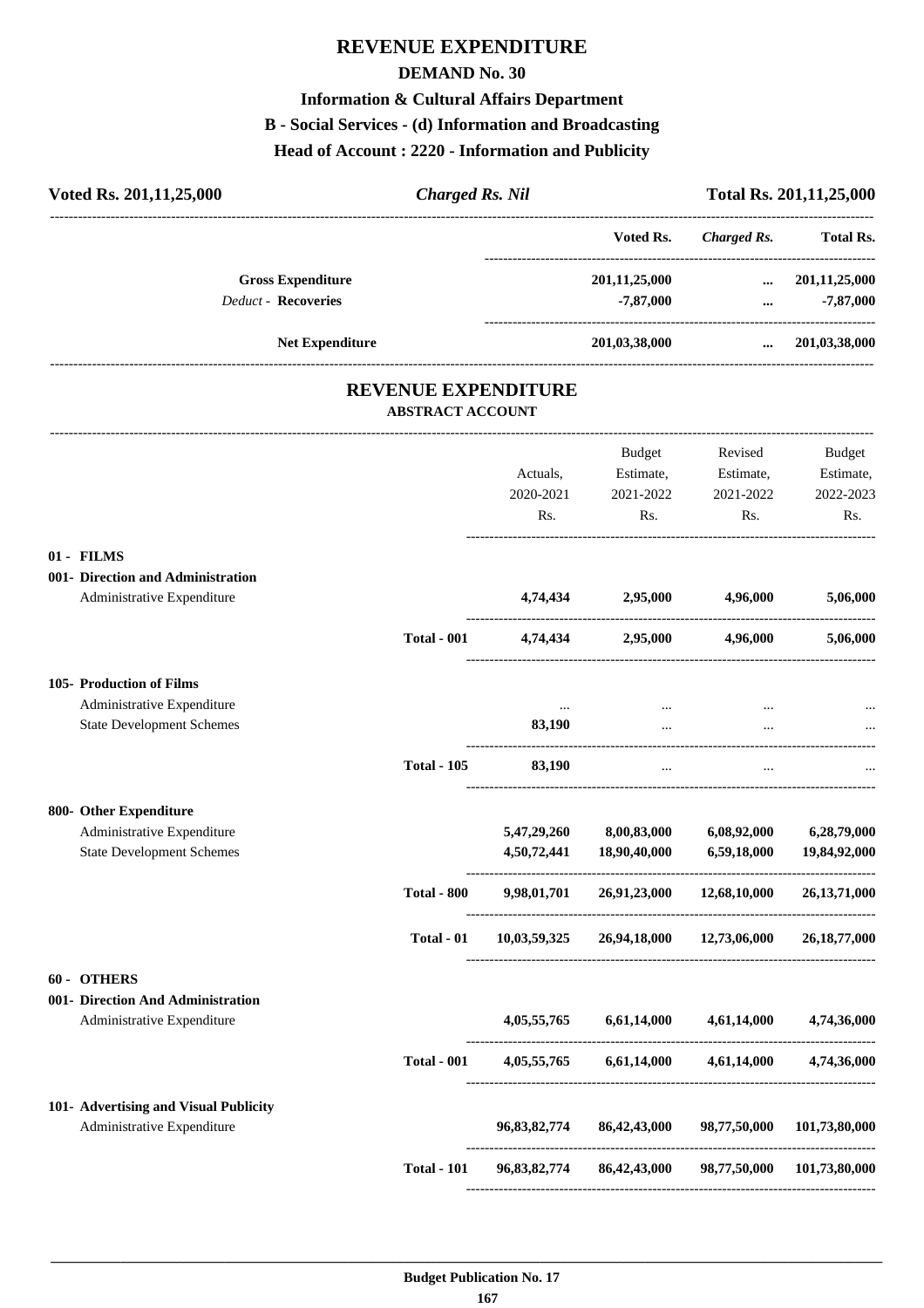#### **REVENUE EXPENDITURE ABSTRACT ACCOUNT**

|                                                                |                    |                                      | Budget                                                                                                                                                                                                                           | Revised                                         | Budget       |
|----------------------------------------------------------------|--------------------|--------------------------------------|----------------------------------------------------------------------------------------------------------------------------------------------------------------------------------------------------------------------------------|-------------------------------------------------|--------------|
|                                                                |                    | Actuals,                             | Estimate,                                                                                                                                                                                                                        | Estimate,                                       | Estimate,    |
|                                                                |                    | 2020-2021                            | 2021-2022                                                                                                                                                                                                                        | 2021-2022                                       | 2022-2023    |
|                                                                |                    | Rs.                                  | Rs.                                                                                                                                                                                                                              | Rs.                                             | Rs.          |
| 102- Information Centres                                       |                    |                                      |                                                                                                                                                                                                                                  |                                                 |              |
| Administrative Expenditure                                     |                    | 38,57,85,664                         | 43,65,04,000                                                                                                                                                                                                                     | 43,86,88,000                                    | 45,61,90,000 |
| <b>State Development Schemes</b>                               |                    | 2,91,79,365                          | 4,26,00,000                                                                                                                                                                                                                      | 2,83,27,000                                     | 6,47,30,000  |
|                                                                | <b>Total - 102</b> | 41,49,65,029                         | 47,91,04,000                                                                                                                                                                                                                     | 46,70,15,000                                    | 52,09,20,000 |
| 103- Press Information Services                                |                    |                                      |                                                                                                                                                                                                                                  |                                                 |              |
| Administrative Expenditure                                     |                    |                                      | 2,73,731 5,47,000                                                                                                                                                                                                                | 5,75,000                                        | 5,90,000     |
| <b>State Development Schemes</b>                               |                    | 13,41,245                            | 75,00,000                                                                                                                                                                                                                        | 25,00,000                                       | 2,53,75,000  |
|                                                                | <b>Total - 103</b> | 16,14,976                            |                                                                                                                                                                                                                                  | 80,47,000 30,75,000                             | 2,59,65,000  |
| 106- Field Publicity                                           |                    |                                      |                                                                                                                                                                                                                                  |                                                 |              |
| Administrative Expenditure                                     |                    | 1,20,97,806                          | 1,29,86,000 1,26,76,000                                                                                                                                                                                                          |                                                 | 1,32,71,000  |
| <b>State Development Schemes</b>                               |                    | 3,14,55,007                          | 4,51,11,000                                                                                                                                                                                                                      | 3,51,87,000                                     | 6,73,67,000  |
|                                                                | <b>Total - 106</b> | 4, 35, 52, 813                       | 5,80,97,000                                                                                                                                                                                                                      | 4,78,63,000                                     | 8,06,38,000  |
| 107- Songs And Drama Services                                  |                    |                                      |                                                                                                                                                                                                                                  |                                                 |              |
| Administrative Expenditure                                     |                    | 34,05,188                            | 53,70,000                                                                                                                                                                                                                        | 41,60,000                                       | 43,46,000    |
| <b>State Development Schemes</b>                               |                    |                                      |                                                                                                                                                                                                                                  |                                                 |              |
|                                                                | <b>Total - 107</b> | 34,05,188                            | 53,70,000                                                                                                                                                                                                                        | 41,60,000                                       | 43,46,000    |
| 109- Photo Services                                            |                    |                                      |                                                                                                                                                                                                                                  |                                                 |              |
| Administrative Expenditure<br><b>State Development Schemes</b> |                    |                                      | 2,000                                                                                                                                                                                                                            | 2,000                                           | 2,000        |
|                                                                |                    |                                      | $\cdots$                                                                                                                                                                                                                         | $\cdots$                                        |              |
|                                                                | <b>Total - 109</b> |                                      | and the state of the                                                                                                                                                                                                             | $2,000$ $2,000$                                 | 2,000        |
| 110- Publications                                              |                    |                                      |                                                                                                                                                                                                                                  |                                                 |              |
| Administrative Expenditure                                     |                    |                                      |                                                                                                                                                                                                                                  | 2,50,46,385 83,19,000 84,26,000 86,01,000       |              |
|                                                                | <b>Total - 110</b> |                                      | 2,50,46,385 83,19,000 84,26,000                                                                                                                                                                                                  |                                                 | 86,01,000    |
| 789- Special Component Plan for Scheduled Castes               |                    |                                      |                                                                                                                                                                                                                                  |                                                 |              |
| <b>State Development Schemes</b>                               |                    | ------------------------------------ | $\mathbf{r}$                                                                                                                                                                                                                     | $1,000$ $1,000$                                 | 1,000        |
|                                                                | <b>Total - 789</b> |                                      | $\mathbf{r}$ , and the set of the set of the set of the set of the set of the set of the set of the set of the set of the set of the set of the set of the set of the set of the set of the set of the set of the set of the set | $1,000$ $1,000$ $1,000$                         |              |
| 800- Other Expenditure                                         |                    |                                      |                                                                                                                                                                                                                                  |                                                 |              |
| Administrative Expenditure<br><b>State Development Schemes</b> |                    |                                      | $3,05,66,584$ $3,42,06,000$ $4,39,81,000$<br><b>Contract Contract</b>                                                                                                                                                            | $\sim$ $\sim$ $\sim$                            | 4,39,59,000  |
|                                                                | <b>Total - 800</b> |                                      |                                                                                                                                                                                                                                  | 3,05,66,584 3,42,06,000 4,39,81,000 4,39,59,000 |              |
|                                                                |                    |                                      |                                                                                                                                                                                                                                  |                                                 |              |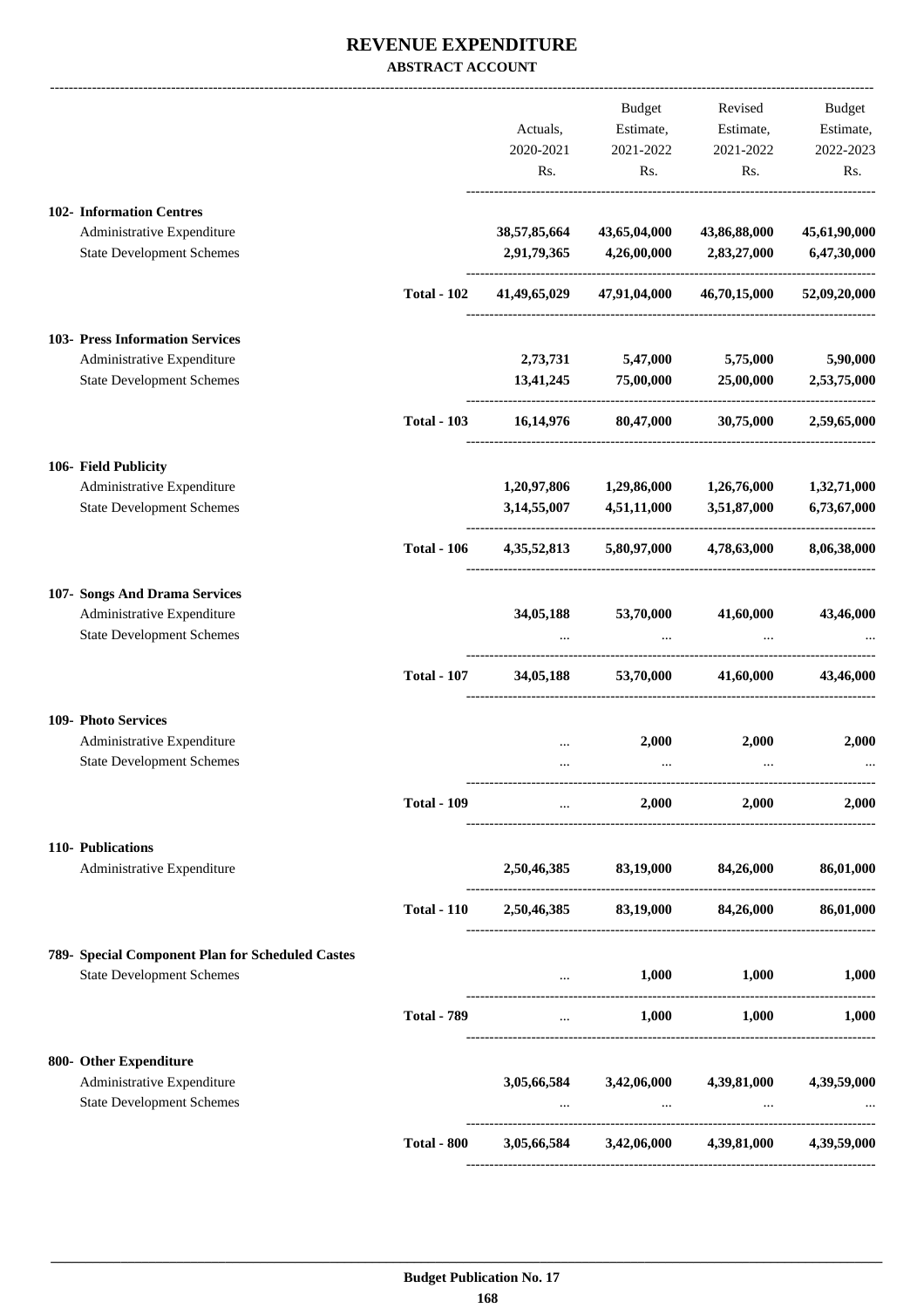#### **REVENUE EXPENDITURE ABSTRACT ACCOUNT**

|                                                                                    |                                                                    | <b>Budget</b>  | Revised                                                 | Budget              |
|------------------------------------------------------------------------------------|--------------------------------------------------------------------|----------------|---------------------------------------------------------|---------------------|
|                                                                                    | Actuals,                                                           | Estimate,      |                                                         | Estimate, Estimate, |
|                                                                                    | 2020-2021                                                          | 2021-2022      | 2021-2022                                               | 2022-2023           |
|                                                                                    | Rs.                                                                | $\mathbf{Rs.}$ | Rs.                                                     | Rs.                 |
|                                                                                    | Total - 60 152,80,89,514 152,35,03,000 160,83,87,000 174,92,48,000 |                |                                                         |                     |
| Grand Total - Gross 162,84,48,839 179,29,21,000 173,56,93,000 201,11,25,000        |                                                                    |                |                                                         |                     |
| Voted                                                                              | 162,84,48,839 179,29,21,000 173,56,93,000 201,11,25,000            |                |                                                         |                     |
|                                                                                    | Charged                                                            |                |                                                         |                     |
| Administrative Expenditure 152,13,17,591 150,86,69,000 160,37,60,000 165,51,60,000 |                                                                    |                |                                                         |                     |
| State Development Schemes 10,71,31,248 28,42,52,000 13,19,33,000 35,59,65,000      |                                                                    |                |                                                         |                     |
|                                                                                    |                                                                    |                |                                                         | $-7.87,000$         |
| Grand Total - Net 160,43,81,506 178,53,58,000 173,49,06,000 201,03,38,000          |                                                                    |                |                                                         |                     |
| Voted                                                                              |                                                                    |                | 160,43,81,506 178,53,58,000 173,49,06,000 201,03,38,000 |                     |
| Charged                                                                            | $\cdots$                                                           | $\cdots$       | $\cdots$                                                |                     |
|                                                                                    |                                                                    |                |                                                         |                     |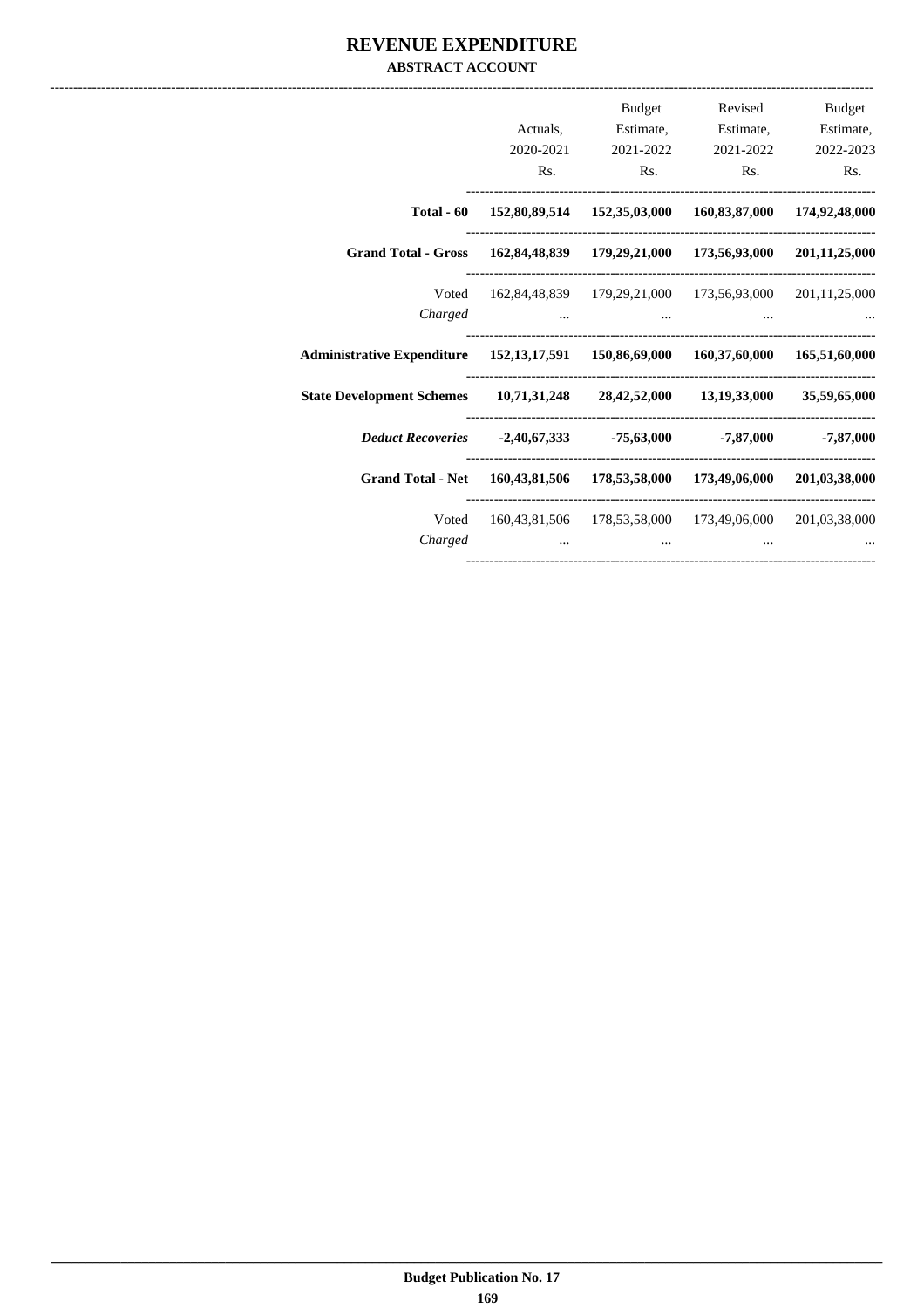|                                                                 | Actuals,<br>2020-2021<br>Rs. | <b>Budget</b><br>Estimate,<br>2021-2022<br>Rs. | Revised<br>Estimate,<br>2021-2022<br>Rs. | Budget<br>Estimate,<br>2022-2023<br>Rs. |
|-----------------------------------------------------------------|------------------------------|------------------------------------------------|------------------------------------------|-----------------------------------------|
| DETAILED ACCOUNT NO. 2220-01-001 - DIRECTION AND ADMINISTRATION |                              |                                                |                                          |                                         |
| 01 - FILMS                                                      |                              |                                                |                                          |                                         |
| 001- Direction and Administration                               |                              |                                                |                                          |                                         |
| <b>Administrative Expenditure</b>                               |                              |                                                |                                          |                                         |
| 001- Direction and Administration [IC]                          |                              |                                                |                                          |                                         |
| 13- Office Expenses                                             |                              |                                                |                                          |                                         |
| 03-Maintenance / P.O.L. for Office Vehicles                     | 4,74,434                     | 2,83,000                                       | 4,84,000                                 | 4,94,000                                |
| 27- Minor Works/ Maintenance                                    | $\cdots$                     | 12,000                                         | 12,000                                   | 12,000                                  |
| <b>Total - Administrative Expenditure</b>                       |                              | 4,74,434 2,95,000 4,96,000                     |                                          | 5,06,000                                |
| Total - 2220-01-001                                             |                              | 4,74,434 2,95,000                              | 4,96,000                                 | 5,06,000                                |
| Voted                                                           | 4,74,434                     | 2,95,000                                       | 4,96,000                                 | 5,06,000                                |
| Charged                                                         | $\cdots$                     | $\ddotsc$                                      | $\cdots$                                 |                                         |
|                                                                 |                              |                                                |                                          |                                         |
| DETAILED ACCOUNT NO. 2220-01-105 - PRODUCTION OF FILMS          |                              |                                                |                                          |                                         |
| 01 - FILMS                                                      |                              |                                                |                                          |                                         |
| 105- Production of Films                                        |                              |                                                |                                          |                                         |
| <b>Administrative Expenditure</b>                               |                              |                                                |                                          |                                         |
| 002- Development and Maintenance of Film Production Unit. [IC]  |                              |                                                |                                          |                                         |
| 01- Salaries                                                    |                              |                                                |                                          |                                         |
| 01-Pay                                                          |                              |                                                |                                          |                                         |
| 14-Grade Pay                                                    |                              |                                                | $\cdots$                                 |                                         |
| 02-Dearness Allowance                                           | $\cdots$                     | $\cdots$                                       |                                          |                                         |
| 03-House Rent Allowance                                         |                              |                                                |                                          |                                         |
| 12-Medical Allowance                                            |                              | $\ddotsc$                                      |                                          |                                         |
| 07- Medical Reimbursements                                      | $\cdots$                     |                                                | $\cdots$                                 |                                         |
| 12- Medical Reimbursements under WBHS 2008                      | $\cdots$                     |                                                | $\cdots$                                 |                                         |
| 003- Production and Exhibition of Films [IC]                    |                              |                                                |                                          |                                         |
| 13- Office Expenses                                             |                              |                                                |                                          |                                         |
| 04-Other Office Expenses                                        |                              |                                                |                                          |                                         |
| 50- Other Charges                                               | $\cdots$                     |                                                |                                          |                                         |
| <b>State Development Schemes</b>                                |                              |                                                |                                          |                                         |
| 001- Development and Maintenance of Film Production Unit [IC]   |                              |                                                |                                          |                                         |
| 13- Office Expenses                                             |                              |                                                |                                          |                                         |
| 04-Other Office Expenses                                        | 83,190                       | $\cdots$                                       |                                          |                                         |
| <b>Total - State Development Schemes</b>                        | 83,190                       | $\cdots$                                       | $\cdots$                                 |                                         |
| Total - 2220-01-105                                             | 83,190                       | $\cdots$                                       | $\cdots$                                 |                                         |
| Voted                                                           | 83,190                       | $\cdots$                                       | $\cdots$                                 |                                         |
| Charged                                                         | $\cdots$                     | $\cdots$                                       | $\cdots$                                 |                                         |
|                                                                 |                              |                                                |                                          |                                         |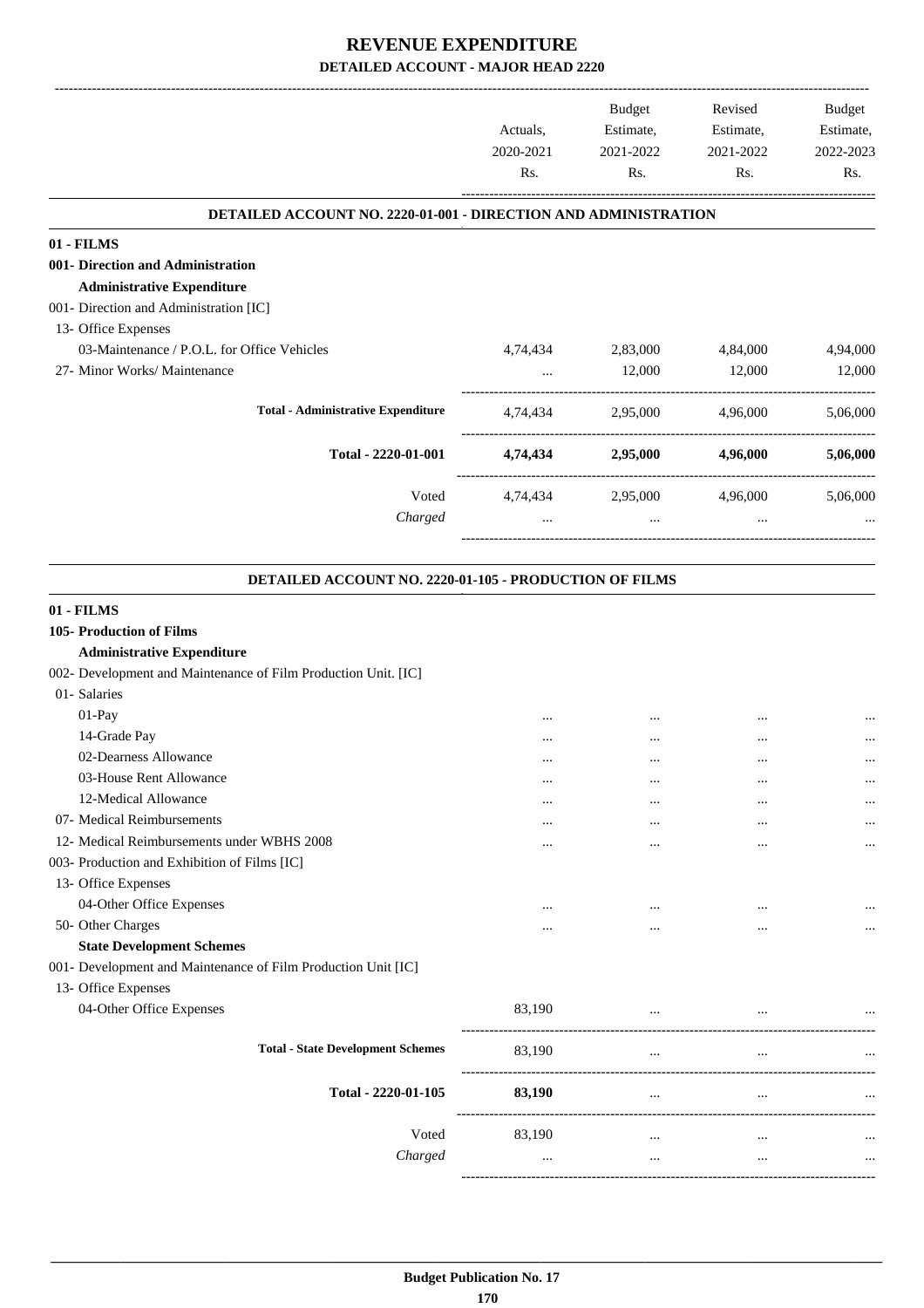|           | <b>Budget</b> | Revised   | <b>Budget</b> |
|-----------|---------------|-----------|---------------|
| Actuals,  | Estimate,     | Estimate, | Estimate,     |
| 2020-2021 | 2021-2022     | 2021-2022 | 2022-2023     |
| Rs.       | Rs.           | Rs.       | Rs.           |
|           |               |           |               |

.

|                                                                | DETAILED ACCOUNT NO. 2220-01-800 - OTHER EXPENDITURE |           |                                     |                                                 |             |
|----------------------------------------------------------------|------------------------------------------------------|-----------|-------------------------------------|-------------------------------------------------|-------------|
| 01 - FILMS                                                     |                                                      |           |                                     |                                                 |             |
| 800- Other Expenditure                                         |                                                      |           |                                     |                                                 |             |
| <b>Administrative Expenditure</b>                              |                                                      |           |                                     |                                                 |             |
| 001- Film Development Board [IC]                               |                                                      |           |                                     |                                                 |             |
| 31- Grants-in-aid-GENERAL                                      |                                                      |           |                                     |                                                 |             |
| 02-Other Grants                                                |                                                      | 60,000    | 78,000                              | 60,000                                          | 61,000      |
| 50- Other Charges                                              |                                                      | 7,448     | 34,000                              | 34,000                                          | 35,000      |
|                                                                | Total - 2220-01-800-001                              |           | 67,448 1,12,000                     | 94,000                                          | 96,000      |
| 011- Setting up of Roopkala Kendra. [IC]                       |                                                      |           |                                     |                                                 |             |
| 27- Minor Works/ Maintenance                                   |                                                      | 18,73,277 | 26,64,000                           | 19,11,000                                       | 19,68,000   |
| 31- Grants-in-aid-GENERAL                                      |                                                      |           |                                     |                                                 |             |
| 02-Other Grants                                                |                                                      | 47,97,000 | 65,73,000                           | 47,97,000                                       | 48,45,000   |
| 36- Grants-in-aid-Salaries                                     |                                                      |           | 1,21,14,141 1,38,98,000 1,25,38,000 |                                                 | 1,31,34,000 |
|                                                                | Total - 2220-01-800-011                              |           |                                     | 1,87,84,418 2,31,35,000 1,92,46,000 1,99,47,000 |             |
| 012- Payment of Share money to the Producers/Distributors [IC] |                                                      |           |                                     |                                                 |             |
| 50- Other Charges                                              |                                                      |           |                                     | 84,57,788 95,90,000 95,90,000                   | 98,78,000   |
|                                                                | Total - 2220-01-800-012                              |           | 84,57,788 95,90,000 95,90,000       |                                                 | 98,78,000   |
| 013- Film Workers' Welfare Fund [IC]                           |                                                      |           |                                     |                                                 |             |
| 12- Medical Reimbursements under WBHS 2008                     |                                                      | $\cdots$  |                                     |                                                 |             |
| 31- Grants-in-aid-GENERAL                                      |                                                      |           |                                     |                                                 |             |
| 02-Other Grants                                                |                                                      | 1,67,000  | 1,77,000                            | 1,67,000                                        | 1,69,000    |
|                                                                | Total - 2220-01-800-013                              |           |                                     | 1,67,000 1,77,000 1,67,000                      | 1,69,000    |
| 014- Setting up of an Art Film Theatre, Film Archive [IC]      |                                                      |           |                                     |                                                 |             |
| 01- Salaries                                                   |                                                      |           |                                     |                                                 |             |
| 01-Pay                                                         |                                                      | 82,34,270 | 94,94,000                           | 83,99,000                                       | 86,51,000   |
| 14-Grade Pay                                                   |                                                      | 7,258     | $\cdots$                            | 7,000                                           | 7,000       |
| 02-Dearness Allowance                                          |                                                      | 53,599    | 2,85,000                            | 3,36,000                                        | 5,19,000    |
| 03-House Rent Allowance                                        |                                                      | 9,21,637  | 9,02,000                            | 7,98,000                                        | 8,22,000    |
| 04-Ad hoc Bonus                                                |                                                      | 37,800    | 40,000                              | 39,000                                          | 40,000      |
| 07-Other Allowances                                            |                                                      | $\cdots$  | $\ldots$                            | $\cdots$                                        |             |
| 12-Medical Allowance                                           |                                                      | 17,000    | 20,000                              | 17,000                                          | 17,000      |
|                                                                | Total - 2220-01-800-014-01                           | 92,71,564 | 1,07,41,000                         | 95,96,000                                       | 1,00,56,000 |
| 02- Wages                                                      |                                                      | 9,14,565  | 10,01,000                           | 9,71,000                                        | 10,00,000   |
| 07- Medical Reimbursements                                     |                                                      | $\cdots$  | $\ldots$                            | $\ldots$                                        |             |
| 11- Travel Expenses                                            |                                                      | 1,575     | 4,000                               | 4,000                                           | 4,000       |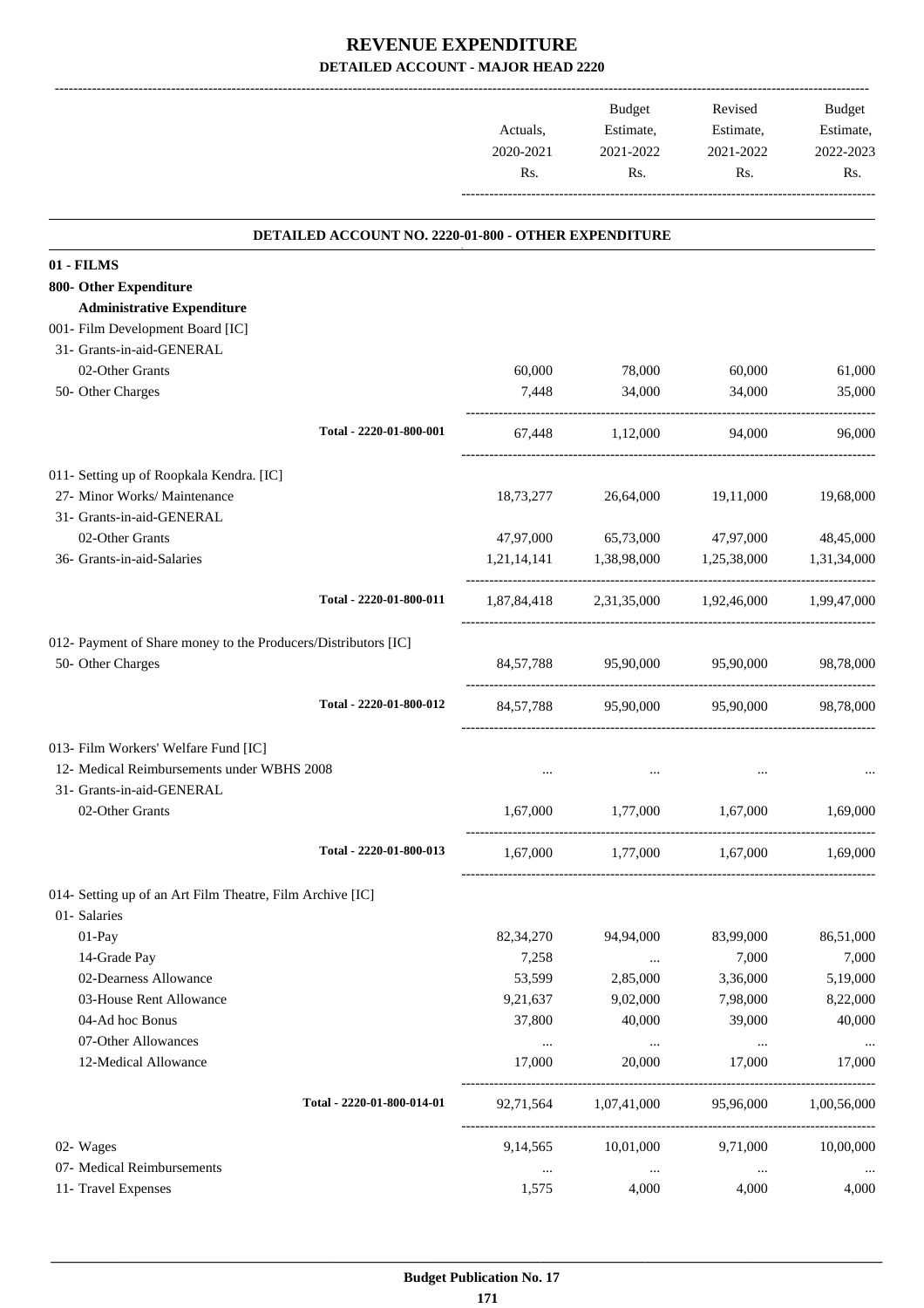|                                                   | Actuals,<br>2020-2021<br>Rs. | <b>Budget</b><br>Estimate,<br>2021-2022<br>Rs. | Revised<br>Estimate,<br>2021-2022<br>Rs. | Budget<br>Estimate,<br>2022-2023<br>Rs. |
|---------------------------------------------------|------------------------------|------------------------------------------------|------------------------------------------|-----------------------------------------|
| 12- Medical Reimbursements under WBHS 2008        | 34,401                       | 59,000                                         | 3,40,000                                 | 3,50,000                                |
| 13- Office Expenses                               |                              |                                                |                                          |                                         |
| 01-Electricity                                    | 27,35,877                    | 55,11,000                                      | 45,11,000                                | 46,21,000                               |
| 02-Telephone                                      | 96,890                       | 1,22,000                                       | 1,22,000                                 | 1,24,000                                |
| 03-Maintenance / P.O.L. for Office Vehicles       | 6,87,080                     | 7,01,000                                       | 7,01,000                                 | 7,15,000                                |
| 04-Other Office Expenses                          | 1,14,500                     | 2,00,000                                       | 2,00,000                                 | 2,04,000                                |
| Total - 2220-01-800-014-13                        | 36, 34, 347                  | 65,34,000                                      | 55,34,000                                | 56,64,000                               |
| 14- Rents, Rates and Taxes                        | $\cdots$                     | $\cdots$                                       | $\cdots$                                 |                                         |
| 21- Materials and Supplies/Stores and Equipment   |                              |                                                |                                          |                                         |
| 04-Others                                         | 2,09,597                     | 3,91,000                                       | 3,91,000                                 | 3,99,000                                |
| 27- Minor Works/ Maintenance                      | 31,48,734                    | 59,19,000                                      | 32,12,000                                | 33,08,000                               |
| 50- Other Charges                                 | 1,78,494                     | 2,52,000                                       | 2,52,000                                 | 2,60,000                                |
| 78- Outsourcing of Services                       |                              | 4,45,000                                       | 1,00,000                                 | 1,00,000                                |
| Total - 2220-01-800-014                           | 1,73,93,277                  | 2,53,46,000                                    | 2,04,00,000                              | 2,11,41,000                             |
| 015- Cinema Centinary Buildings [IC]              |                              |                                                |                                          |                                         |
| 13- Office Expenses                               |                              |                                                |                                          |                                         |
| 01-Electricity                                    | 69,47,111                    | 77,55,000                                      | 77,55,000                                | 79,10,000                               |
| 02-Telephone                                      | $\cdots$                     | $\cdots$                                       | $\cdots$                                 |                                         |
| 03-Maintenance / P.O.L. for Office Vehicles       | $\cdots$                     | $\ldots$                                       | $\cdots$                                 |                                         |
| 04-Other Office Expenses                          | 15,198                       | 20,000                                         | 20,000                                   | 20,000                                  |
| Total - 2220-01-800-015-13                        | 69, 62, 309                  | 77,75,000                                      | 77,75,000                                | 79,30,000                               |
| 14- Rents, Rates and Taxes                        | 2,49,855                     | 1,02,45,000                                    | 2,52,000                                 | 2,57,000                                |
| 21- Materials and Supplies/Stores and Equipment   |                              |                                                |                                          |                                         |
| 04-Others                                         | 37,580                       | 5,75,000                                       | 5,75,000                                 | 5,87,000                                |
| 27- Minor Works/ Maintenance                      | 12,75,138                    | 15,45,000                                      | 13,01,000                                | 13,40,000                               |
| 28- Payment of Professional and Special Services  |                              |                                                |                                          |                                         |
| 02-Other charges                                  | $\ddotsc$                    | $\cdots$                                       | $\ddotsc$                                |                                         |
| 50- Other Charges                                 |                              | 31,000                                         | 31,000                                   | 32,000                                  |
| 77- Computerisation                               | $\cdots$                     | 3,99,000                                       | 1,00,000                                 | 1,00,000                                |
| 78- Outsourcing of Services                       | 13,34,447                    | 11,53,000                                      | 13,61,000                                | 14,02,000                               |
| Total - 2220-01-800-015                           | 98,59,329                    |                                                | 2,17,23,000 1,13,95,000 1,16,48,000      |                                         |
| <b>Total - Administrative Expenditure</b>         | 5,47,29,260                  |                                                | 8,00,83,000 6,08,92,000                  | 6,28,79,000                             |
| <b>State Development Schemes</b>                  |                              |                                                |                                          |                                         |
| 002- Modernisation of Studios / Laboratories [IC] |                              |                                                |                                          |                                         |
| 50- Other Charges                                 | $\ddotsc$                    | 10,00,000                                      | 3,33,000                                 | 10,50,000                               |
|                                                   |                              |                                                |                                          |                                         |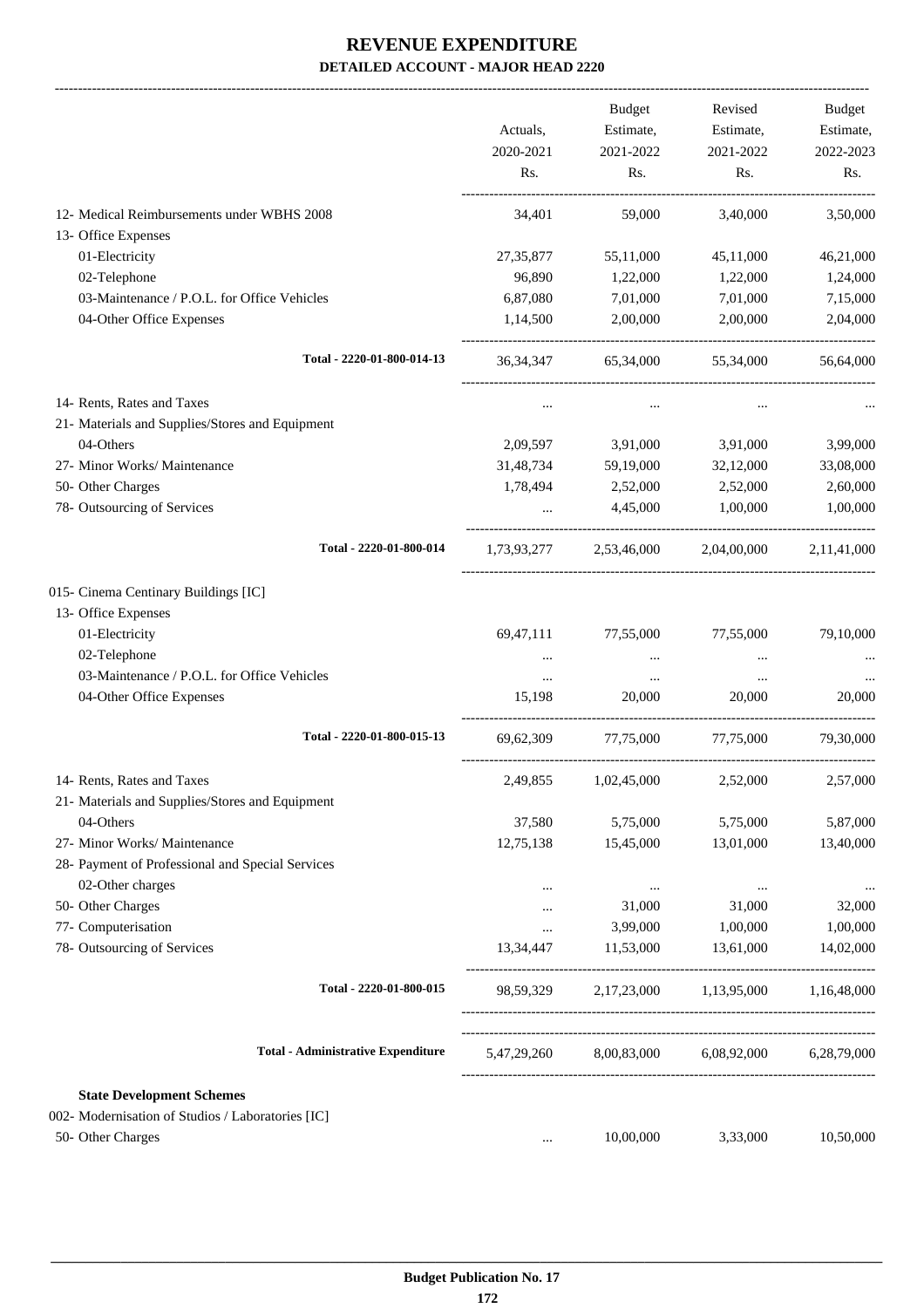|                                                                                                                |                                          | Actuals,<br>2020-2021<br>Rs. | Budget<br>Estimate,<br>2021-2022<br>Rs.                           | Revised<br>Estimate,<br>2021-2022<br>Rs. | Budget<br>Estimate,<br>2022-2023<br>Rs. |
|----------------------------------------------------------------------------------------------------------------|------------------------------------------|------------------------------|-------------------------------------------------------------------|------------------------------------------|-----------------------------------------|
|                                                                                                                | Total - 2220-01-800-002                  | <b>Section</b> (Section)     |                                                                   | 10,00,000 3,33,000 10,50,000             |                                         |
| 003- Film Festivals [IC]<br>31- Grants-in-aid-GENERAL                                                          |                                          |                              |                                                                   |                                          |                                         |
| 02-Other Grants                                                                                                |                                          |                              | 3,75,00,000 15,00,00,000 5,00,00,000 15,75,00,000                 |                                          |                                         |
|                                                                                                                | Total - 2220-01-800-003                  |                              | 3,75,00,000 15,00,00,000 5,00,00,000 15,75,00,000                 |                                          |                                         |
| 006- Setting up of Film Archive [IC]<br>50- Other Charges                                                      |                                          |                              | 4,22,441 13,40,000 4,47,000 14,07,000                             |                                          |                                         |
|                                                                                                                | Total - 2220-01-800-006                  |                              | 4,22,441 13,40,000 4,47,000 14,07,000                             |                                          |                                         |
| 007- Degree/Diploma Course in Film Making [IC]<br>50- Other Charges                                            |                                          | $\cdots$                     |                                                                   | 7,00,000 2,33,000                        | 7,35,000                                |
|                                                                                                                | Total - 2220-01-800-007                  | $\cdots$                     |                                                                   | 7,00,000 2,33,000 7,35,000               |                                         |
| 009- Setting up of Roopkala Kendra [IC]<br>31- Grants-in-aid-GENERAL<br>02-Other Grants                        |                                          | 50,00,000                    | 2,00,00,000 66,67,000 2,10,00,000                                 |                                          |                                         |
|                                                                                                                | Total - 2220-01-800-009                  | 50,00,000                    | 2,00,00,000                                                       | 66,67,000                                | 2,10,00,000                             |
| 018- Setting up of West Bengal Tele Academy [IC]<br>14- Rents, Rates and Taxes<br>27- Minor Works/ Maintenance |                                          | $\cdots$<br>$\cdots$         | $\cdots$<br>$\ldots$                                              | $\ddotsc$<br>$\cdots$                    |                                         |
| 31- Grants-in-aid-GENERAL                                                                                      |                                          | 14,50,000                    |                                                                   | 45,72,000                                |                                         |
| 02-Other Grants<br>36- Grants-in-aid-Salaries                                                                  |                                          | 7,00,000                     | 50,00,000<br>1,00,00,000                                          | 33,33,000                                | 52,50,000<br>1,05,00,000                |
| 50- Other Charges<br>78- Outsourcing of Services                                                               |                                          | $\cdots$                     | 10,00,000<br>$\cdots$                                             | 3,33,000<br>$\cdots$                     | 10,50,000                               |
|                                                                                                                | Total - 2220-01-800-018                  | 21,50,000                    |                                                                   | 1,60,00,000 82,38,000 1,68,00,000        |                                         |
|                                                                                                                | <b>Total - State Development Schemes</b> |                              | 4,50,72,441 18,90,40,000 6,59,18,000 19,84,92,000                 |                                          |                                         |
|                                                                                                                | Total - 2220-01-800                      |                              | 9,98,01,701 26,91,23,000 12,68,10,000 26,13,71,000                |                                          |                                         |
|                                                                                                                | Voted<br>Charged                         | $\cdots$                     | 9,98,01,701  26,91,23,000  12,68,10,000  26,13,71,000<br>$\cdots$ | $\cdots$                                 |                                         |

#### **DETAILED ACCOUNT NO. 2220-60-001 - DIRECTION AND ADMINISTRATION .**

**60 - OTHERS**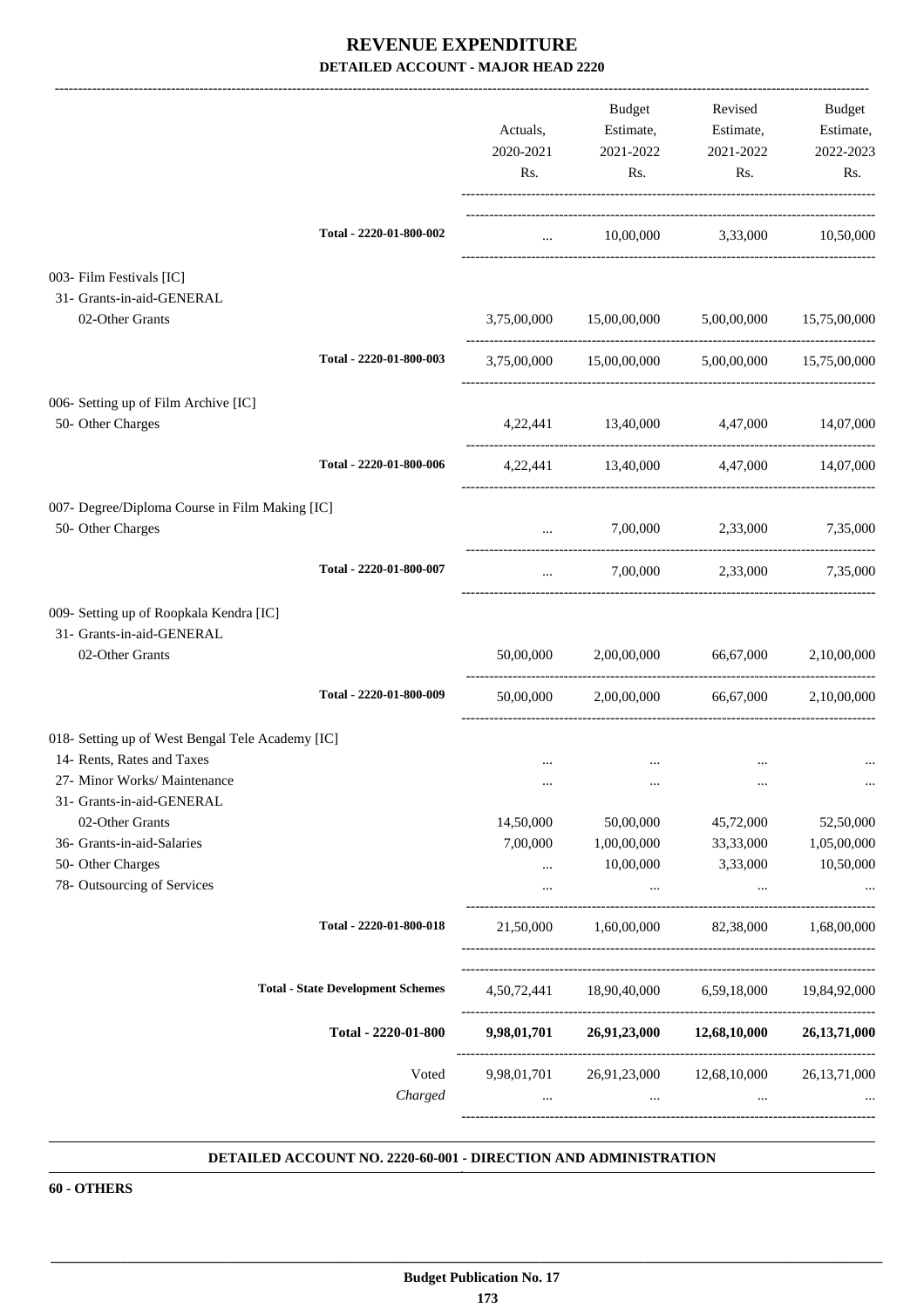|                                                                            | Actuals,                                   | <b>Budget</b>                                                                                      | Revised<br>Estimate,<br>Estimate, | Budget<br>Estimate, |
|----------------------------------------------------------------------------|--------------------------------------------|----------------------------------------------------------------------------------------------------|-----------------------------------|---------------------|
|                                                                            | 2020-2021                                  | 2021-2022                                                                                          | 2021-2022                         | 2022-2023           |
|                                                                            | Rs.                                        | Rs.                                                                                                | Rs.                               | Rs.                 |
| 001- Direction And Administration<br><b>Administrative Expenditure</b>     |                                            |                                                                                                    |                                   |                     |
| 001- Entertainment of Dignitories [IC]                                     |                                            |                                                                                                    |                                   |                     |
| 20- Other Administrative Expenses                                          | 4,05,55,765                                |                                                                                                    | 6,61,14,000 4,61,14,000           | 4,74,36,000         |
| <b>Total - Administrative Expenditure</b>                                  |                                            | 4,05,55,765 6,61,14,000 4,61,14,000 4,74,36,000                                                    |                                   |                     |
| Total - 2220-60-001                                                        |                                            | 4,05,55,765 6,61,14,000 4,61,14,000 4,74,36,000                                                    |                                   |                     |
| Voted<br>Charged                                                           | <b>Contract Contract Contract Contract</b> | 4,05,55,765 6,61,14,000 4,61,14,000 4,74,36,000<br>the contract of the contract of the contract of | $\cdots$                          |                     |
| <b>DETAILED ACCOUNT NO. 2220-60-101 - ADVERTISING AND VISUAL PUBLICITY</b> |                                            |                                                                                                    |                                   |                     |
| 60 - OTHERS                                                                |                                            |                                                                                                    |                                   |                     |
| 101- Advertising and Visual Publicity                                      |                                            |                                                                                                    |                                   |                     |
| <b>Administrative Expenditure</b>                                          |                                            |                                                                                                    |                                   |                     |
| 001- Advertising, Sales and Publicity Expenses [IC]                        |                                            |                                                                                                    |                                   |                     |
| 13- Office Expenses                                                        |                                            |                                                                                                    |                                   |                     |
| 03-Maintenance / P.O.L. for Office Vehicles                                |                                            | 2,35,651 2,51,000                                                                                  | 2,40,000                          | 2,45,000            |
| 04-Other Office Expenses                                                   |                                            |                                                                                                    |                                   |                     |
| Total - 2220-60-101-001-13                                                 |                                            | 2,35,651 2,51,000 2,40,000                                                                         |                                   | 2,45,000            |
| 26- Advertising and Publicity Expenses                                     |                                            | 96,81,47,123 86,39,92,000 98,75,10,000 101,71,35,000                                               |                                   |                     |
| <b>Total - Administrative Expenditure</b>                                  | 96,83,82,774                               | 86,42,43,000                                                                                       | 98,77,50,000                      | 101,73,80,000       |
| Total - 2220-60-101                                                        | 96,83,82,774                               | 86,42,43,000                                                                                       | 98,77,50,000                      | 101,73,80,000       |
| Voted                                                                      | 96,83,82,774                               | 86, 42, 43, 000                                                                                    | 98,77,50,000                      | 101,73,80,000       |
| Charged                                                                    |                                            | $\cdots$                                                                                           |                                   |                     |
| <b>DETAILED ACCOUNT NO. 2220-60-102 - INFORMATION CENTRES</b>              |                                            |                                                                                                    |                                   |                     |
| 60 - OTHERS                                                                |                                            |                                                                                                    |                                   |                     |
| <b>102- Information Centres</b>                                            |                                            |                                                                                                    |                                   |                     |
| <b>Administrative Expenditure</b>                                          |                                            |                                                                                                    |                                   |                     |

#### 001- Offices at Head Quarters [IC]

| 01- Salaries            |                 |              |              |              |
|-------------------------|-----------------|--------------|--------------|--------------|
| $01-Pav$                | 12, 21, 84, 386 | 14,40,33,000 | 12.46.28.000 | 12,83,67,000 |
| 14-Grade Pay            | 1.59.962        | $\cdots$     | 1.60.000     | 1,60,000     |
| 02-Dearness Allowance   | 10.66.141       | 43.21.000    | 49,85,000    | 77,02,000    |
| 03-House Rent Allowance | 1,07,66,050     | 1,36,83,000  | 1,18,40,000  | 1,21,95,000  |
| 04-Ad hoc Bonus         | 5.06.450        | 5,81,000     | 5.17.000     | 5,27,000     |
| 07-Other Allowances     | 1,82,177        | 5.55,000     | 1,88,000     | 1,94,000     |
|                         |                 |              |              |              |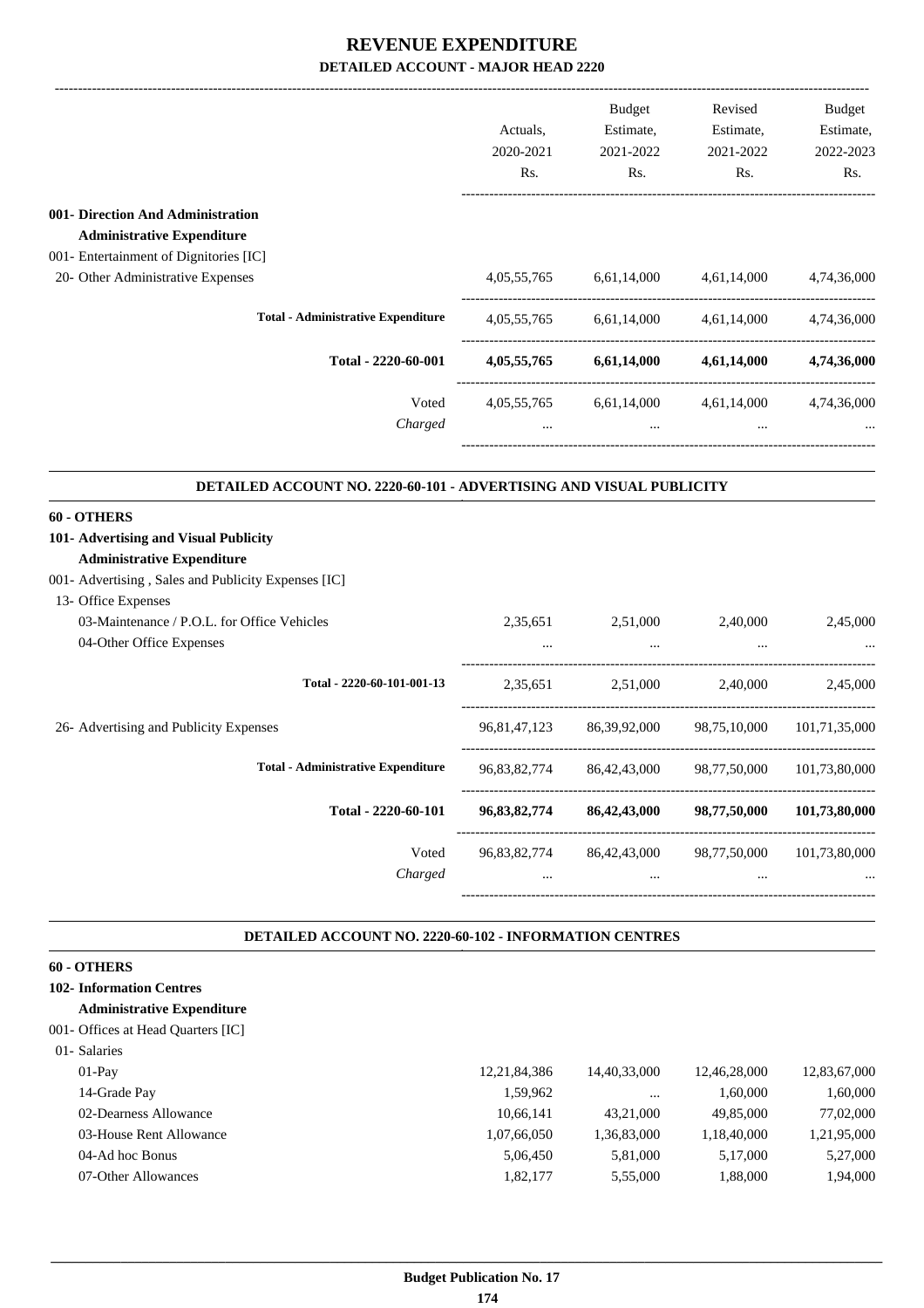|                                                  |                 | Budget              | Revised                                             | Budget       |
|--------------------------------------------------|-----------------|---------------------|-----------------------------------------------------|--------------|
|                                                  | Actuals,        | Estimate,           | Estimate,                                           | Estimate,    |
|                                                  | 2020-2021       | 2021-2022           | 2021-2022                                           | 2022-2023    |
|                                                  | Rs.             | Rs.                 | Rs.                                                 | Rs.          |
| 12-Medical Allowance                             |                 |                     | 2,39,173 2,55,000 2,44,000                          | 2,49,000     |
| Total - 2220-60-102-001-01                       |                 |                     | 13,51,04,339 16,34,28,000 14,25,62,000 14,93,94,000 |              |
| 02- Wages                                        |                 | 27,46,930 27,80,000 | 39,00,000                                           | 40,00,000    |
| 07- Medical Reimbursements                       |                 | $\sim 10^{-11}$     | $\ldots$                                            |              |
| 11- Travel Expenses                              | 32,177          | 69,000              | 69,000                                              | 70,000       |
| 12- Medical Reimbursements under WBHS 2008       | 2,89,849        | 4,40,000            | 4,40,000                                            | 4,49,000     |
| 13- Office Expenses                              |                 |                     |                                                     |              |
| 01-Electricity                                   | 17,55,369       | 21,77,000           | 21,77,000                                           | 22,21,000    |
| 02-Telephone                                     | 2,50,150        | 2,59,000            | 2,59,000                                            | 2,64,000     |
| 03-Maintenance / P.O.L. for Office Vehicles      | 80,74,141       | 58,55,000           | 82,36,000                                           | 84,01,000    |
| 04-Other Office Expenses                         | 4,66,911        | 6,82,000            | 6,82,000                                            | 6,96,000     |
| Total - 2220-60-102-001-13                       |                 |                     | 1,05,46,571 89,73,000 1,13,54,000 1,15,82,000       |              |
| 19- Maintenance                                  | $\cdots$        | 2,50,000            | 2,50,000                                            | 2,50,000     |
| 21- Materials and Supplies/Stores and Equipment  |                 |                     |                                                     |              |
| 01-Diet                                          | $\cdots$        | $\cdots$            | $\cdots$                                            |              |
| 26- Advertising and Publicity Expenses           | $\cdots$        | $\cdots$            | $\cdots$                                            | $\cdots$     |
| 27- Minor Works/ Maintenance                     | 58,023          | 1,98,000            | 59,000                                              | 61,000       |
| 28- Payment of Professional and Special Services |                 |                     |                                                     |              |
| 02-Other charges                                 |                 |                     |                                                     |              |
| 31- Grants-in-aid-GENERAL                        |                 |                     |                                                     |              |
| 02-Other Grants                                  |                 | $\cdots$            | $\cdots$                                            |              |
| 50- Other Charges                                |                 | 2,35,000            | 2,35,000                                            | 2,42,000     |
| 78- Outsourcing of Services                      |                 | $\cdots$            | 2,98,00,000                                         | 3,00,00,000  |
| Total - 2220-60-102-001                          | 14,87,77,889    | 17,63,73,000        | 18,86,69,000                                        | 19,60,48,000 |
| 002- District and Sub-Division Offices [IC]      |                 |                     |                                                     |              |
| 01- Salaries                                     |                 |                     |                                                     |              |
| 01-Pay                                           | 14, 10, 42, 375 | 16,31,96,000        | 14,38,63,000                                        | 14,81,79,000 |
| 14-Grade Pay                                     | 1,40,591        | 75,000              | 1,41,000                                            | 1,41,000     |
| 02-Dearness Allowance                            | 9,36,615        | 48,96,000           | 57,55,000                                           | 88,91,000    |
| 03-House Rent Allowance                          | 1,51,89,403     | 1,55,04,000         | 1,36,67,000                                         | 1,40,77,000  |
| 04-Ad hoc Bonus                                  | 8,10,600        | 11,00,000           | 8,27,000                                            | 8,44,000     |
| 05-Interim Relief                                | 23,170          | 2,000               | 23,000                                              | 23,000       |
| 07-Other Allowances                              | 2,42,609        | 3,15,000            | 2,50,000                                            | 2,58,000     |
| 08-Ex gratia Grant                               | $\cdots$        | $\cdots$            | $\cdots$                                            |              |
| 10-Overtime Allowance                            | $\cdots$        | $\cdots$            | $\ddotsc$                                           | $\cdots$     |
| 11-Compensatory Allowance                        | 3,36,000        | 3,32,000            | 3,46,000                                            | 3,53,000     |
| 12-Medical Allowance                             | 6,42,438        | 7,48,000            | 6,55,000                                            | 6,68,000     |
| Total - 2220-60-102-002-01                       |                 |                     | 15,93,63,801 18,61,68,000 16,55,27,000              | 17,34,34,000 |
| 02- Wages                                        | 56,58,884       | 48,51,000           | 60,09,000                                           | 61,89,000    |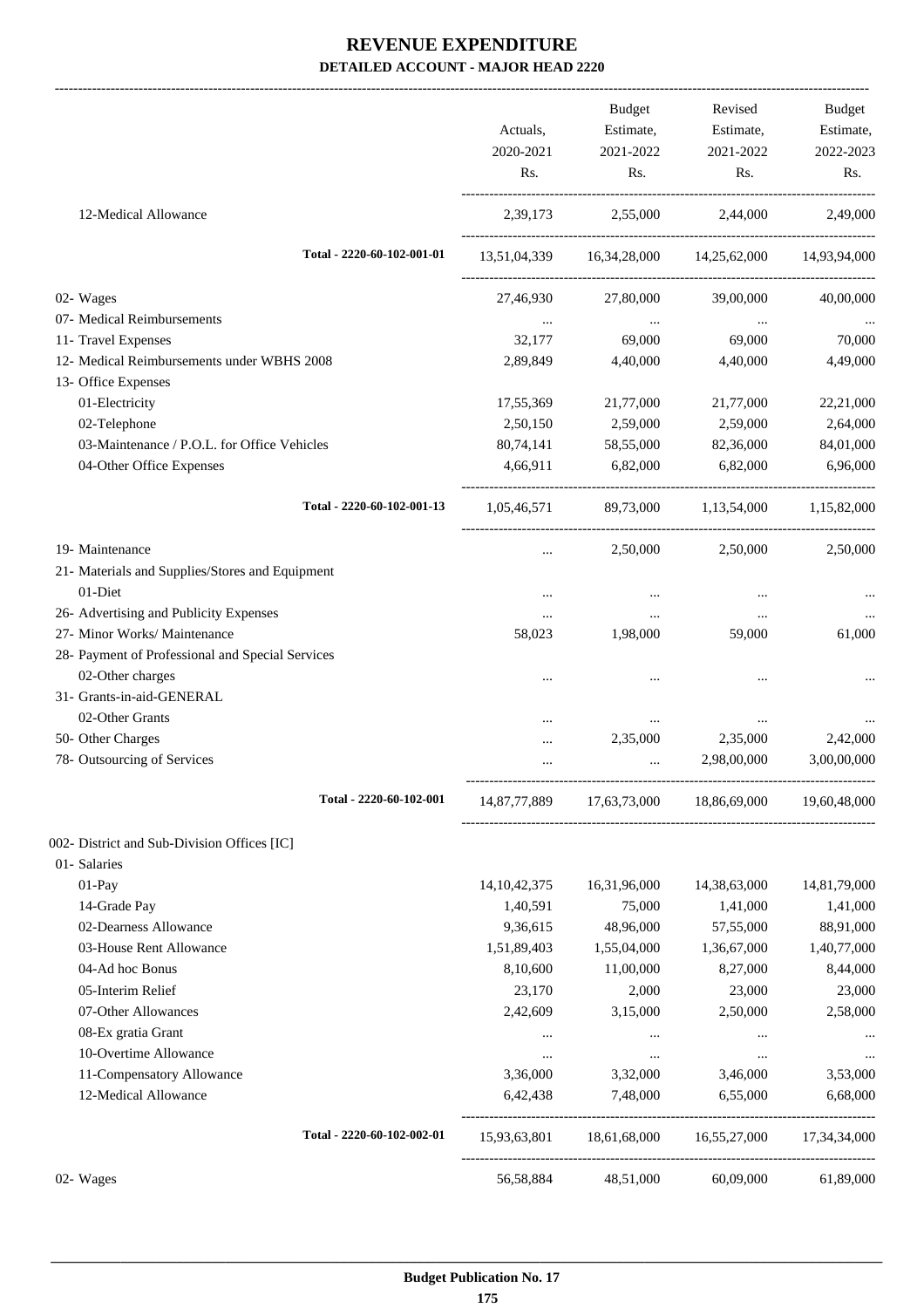-------------------------------------------------------------------------------------------------------------------------------------------------------------------------------

|                                                 | Actuals,<br>2020-2021<br>Rs. | <b>Budget</b><br>Estimate,<br>2021-2022<br>Rs. | Revised<br>Estimate,<br>2021-2022<br>Rs. | <b>Budget</b><br>Estimate,<br>2022-2023<br>Rs. |
|-------------------------------------------------|------------------------------|------------------------------------------------|------------------------------------------|------------------------------------------------|
| 07- Medical Reimbursements                      | $\cdots$                     | $\cdots$                                       | $\cdots$                                 |                                                |
| 11- Travel Expenses                             | 3,78,009                     | 4,14,000                                       | 4,14,000                                 | 4,22,000                                       |
| 12- Medical Reimbursements under WBHS 2008      | 2,51,770                     | 10,44,000                                      | 10,44,000                                | 10,65,000                                      |
| 13- Office Expenses                             |                              |                                                |                                          |                                                |
| 01-Electricity                                  | 9,24,705                     | 21,84,000                                      | 12,84,000                                | 13,28,000                                      |
| 02-Telephone                                    | 8,20,319                     | 8,95,000                                       | 8,95,000                                 | 9,13,000                                       |
| 03-Maintenance / P.O.L. for Office Vehicles     | 34,73,460                    | 28,05,000                                      | 35,43,000                                | 36,14,000                                      |
| 04-Other Office Expenses                        | 22,47,495                    | 27,64,000                                      | 27,64,000                                | 28,19,000                                      |
| Total - 2220-60-102-002-13                      | 74,65,979                    | 86,48,000                                      | 84,86,000                                | 86,74,000                                      |
| 14- Rents, Rates and Taxes                      | 44,63,760                    | 33,94,000                                      | 45,08,000                                | 45,98,000                                      |
| 19- Maintenance                                 | $\ddotsc$                    | 8,000                                          | 8,000                                    | 8,000                                          |
| 21- Materials and Supplies/Stores and Equipment |                              |                                                |                                          |                                                |
| 01-Diet                                         |                              | $\ddotsc$                                      | $\ddotsc$                                |                                                |
| 26- Advertising and Publicity Expenses          | $\ddotsc$                    | $\ldots$                                       | $\cdots$                                 |                                                |
| 27- Minor Works/ Maintenance                    | $\ddotsc$                    | 84,000                                         | 84,000                                   | 84,000                                         |
| 50- Other Charges                               | 99,01,161                    | 57,63,000                                      | 57,63,000                                | 59,36,000                                      |
| 77- Computerisation                             | $\cdots$                     | $\ldots$                                       | $\cdots$                                 |                                                |
| 78- Outsourcing of Services                     | $\cdots$                     | $\cdots$                                       | 40,00,000                                | 40,00,000                                      |
| Total - 2220-60-102-002                         | 18,74,83,364                 | 21,03,74,000                                   | 19,58,43,000                             | 20,44,10,000                                   |
| 004- Information Centre at Chennai [IC]         |                              |                                                |                                          |                                                |
| 07- Medical Reimbursements                      |                              |                                                |                                          |                                                |
| 11- Travel Expenses                             | $\ddotsc$                    | $\cdots$                                       | $\ddotsc$                                |                                                |
| 12- Medical Reimbursements under WBHS 2008      | $\cdots$                     |                                                | $\ddotsc$                                |                                                |
| 13- Office Expenses                             |                              |                                                |                                          |                                                |
| 01-Electricity                                  | $\cdots$                     | $\cdots$                                       |                                          |                                                |
| 02-Telephone                                    | $\cdots$                     | $\cdots$                                       | $\cdots$                                 |                                                |
| 03-Maintenance / P.O.L. for Office Vehicles     | $\cdots$                     | $\cdots$                                       | $\cdots$                                 |                                                |
| 04-Other Office Expenses                        | $\ddotsc$                    |                                                | $\ddotsc$                                |                                                |
| 006- Kolkata Information Centres [IC]           |                              |                                                |                                          |                                                |
| 02- Wages                                       | 6,24,713                     | 5,30,000                                       | 6,63,000                                 | 6,83,000                                       |
| 11- Travel Expenses                             | $\cdots$                     |                                                | $\cdots$                                 |                                                |
| 12- Medical Reimbursements under WBHS 2008      | $\ddotsc$                    | $\cdots$                                       | $\ddotsc$                                |                                                |
| 13- Office Expenses                             |                              |                                                |                                          |                                                |
| 01-Electricity                                  | 9,89,809                     | 39,10,000                                      | 39,10,000                                | 39,88,000                                      |
| 02-Telephone                                    | 72,257                       | 75,000                                         | 75,000                                   | 77,000                                         |
| 03-Maintenance / P.O.L. for Office Vehicles     | 2,19,997                     | 1,93,000                                       | 2,24,000                                 | 2,28,000                                       |
| 04-Other Office Expenses                        | 80,953                       | 1,28,000                                       | 1,28,000                                 | 1,31,000                                       |
| Total - 2220-60-102-006-13                      | 13,63,016                    | 43,06,000                                      | 43,37,000                                | 44,24,000                                      |
| 19- Maintenance                                 | $\ddotsc$                    | 1,55,000                                       | 1,55,000                                 | 1,55,000                                       |
| 26- Advertising and Publicity Expenses          | $\ddotsc$                    | $\cdots$                                       | $\cdots$                                 |                                                |
| 27- Minor Works/ Maintenance                    | $\ddotsc$                    | 75,000                                         | 75,000                                   | 75,000                                         |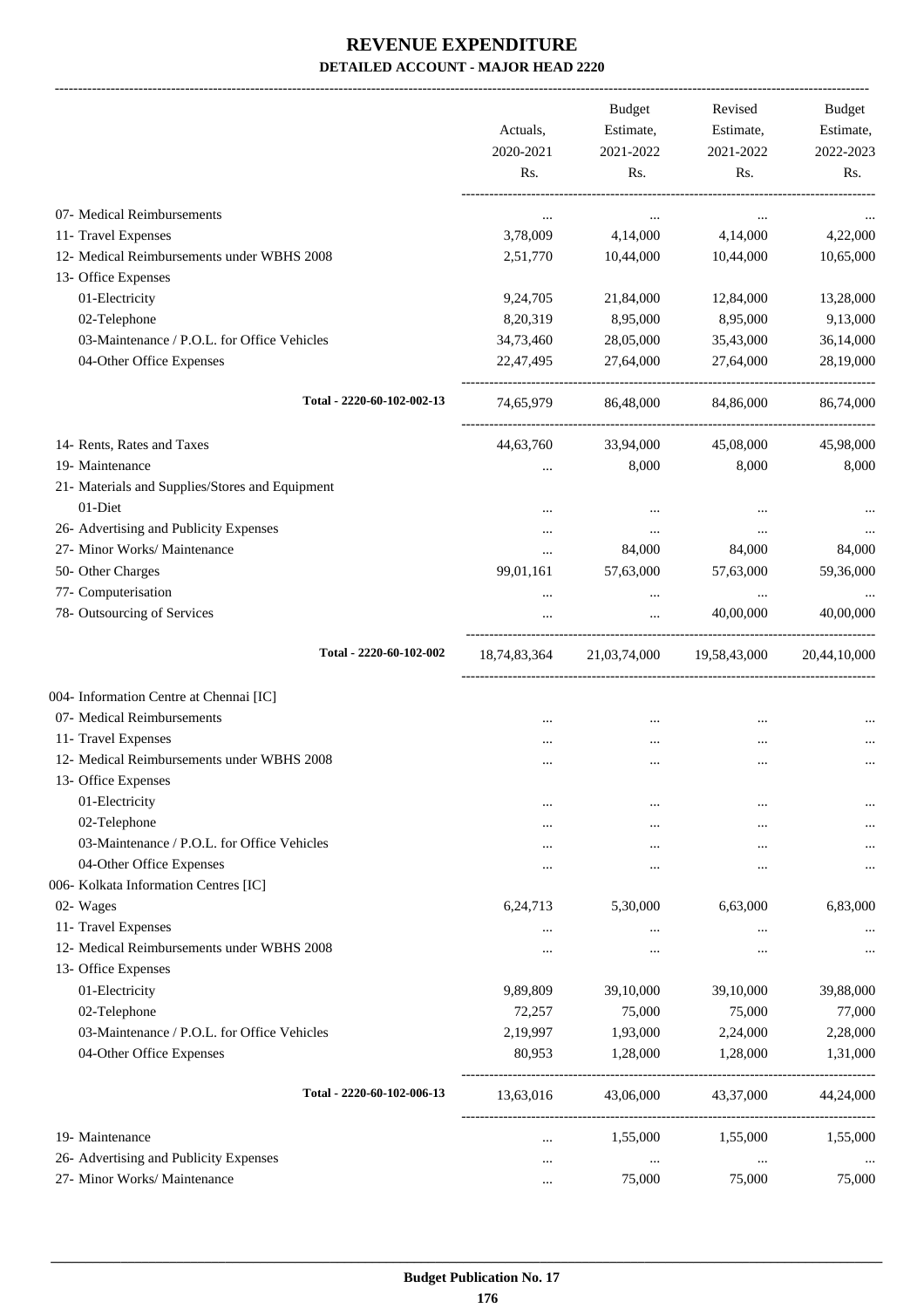-------------------------------------------------------------------------------------------------------------------------------------------------------------------------------

|                                                                                                                   | Actuals,<br>2020-2021<br>Rs. | <b>Budget</b><br>Estimate,<br>2021-2022<br>Rs. | Revised<br>Estimate,<br>2021-2022<br>Rs.        | <b>Budget</b><br>Estimate,<br>2022-2023<br>Rs. |
|-------------------------------------------------------------------------------------------------------------------|------------------------------|------------------------------------------------|-------------------------------------------------|------------------------------------------------|
| 50- Other Charges<br>78- Outsourcing of Services                                                                  | 71,042                       | 5,52,000                                       | 52,000<br>4,67,31,000                           | 69,000                                         |
|                                                                                                                   |                              | 4,58,14,374 4,18,20,000                        |                                                 | 4,81,33,000                                    |
| Total - 2220-60-102-006                                                                                           |                              |                                                | 4,78,73,145 4,74,38,000 5,20,13,000 5,35,39,000 |                                                |
| 008- Financial Assistance to the Aged and Distressed Journalists<br>attached to Small and Medium News Papers [IC] |                              |                                                |                                                 |                                                |
| 31- Grants-in-aid-GENERAL<br>02-Other Grants                                                                      | 8,76,000                     | 13,55,000 12,00,000                            |                                                 | 12,10,000                                      |
| Total - 2220-60-102-008                                                                                           |                              | 8,76,000 13,55,000 12,00,000                   |                                                 | 12,10,000                                      |
| 009- Setting up of a State Level Information Centre at Siliguri [IC]<br>01- Salaries                              |                              |                                                |                                                 |                                                |
| 01-Pay                                                                                                            | $\cdots$                     | $\cdots$                                       | $\cdots$                                        |                                                |
| 14-Grade Pay                                                                                                      | $\cdots$                     |                                                | $\cdots$                                        |                                                |
| 02-Dearness Allowance                                                                                             | $\cdots$                     |                                                | $\cdots$                                        |                                                |
| 03-House Rent Allowance                                                                                           |                              |                                                |                                                 |                                                |
| 04-Ad hoc Bonus                                                                                                   |                              | $\cdots$                                       |                                                 |                                                |
| 12-Medical Allowance                                                                                              |                              | $\cdots$                                       | $\cdots$                                        | $\ddotsc$                                      |
| 11- Travel Expenses                                                                                               | 2,643                        | 26,000                                         | 26,000                                          | 27,000                                         |
| 12- Medical Reimbursements under WBHS 2008                                                                        | 25,000                       | 42,000                                         | 42,000                                          | 43,000                                         |
| 13- Office Expenses                                                                                               |                              |                                                |                                                 |                                                |
| 01-Electricity                                                                                                    | 4,56,470                     | 5,31,000                                       | 5,31,000                                        | 5,42,000                                       |
| 02-Telephone                                                                                                      | 18,226                       | 33,000                                         | 33,000                                          | 34,000                                         |
| 03-Maintenance / P.O.L. for Office Vehicles                                                                       | 1,18,000                     | 1,21,000                                       | 1,20,000                                        | 1,22,000                                       |
| 04-Other Office Expenses                                                                                          | 1,54,927                     | 2,10,000                                       | 2,10,000                                        | 2,14,000                                       |
| Total - 2220-60-102-009-13                                                                                        | 7,47,623                     | 8,95,000                                       | 8,94,000                                        | 9,12,000                                       |
| 50- Other Charges                                                                                                 |                              |                                                |                                                 |                                                |
| Total - 2220-60-102-009                                                                                           | 7,75,266                     | 9,63,000                                       | 9,62,000                                        | 9,82,000                                       |
| 013- Iinformation Centre at New Delhi [IC]                                                                        |                              |                                                |                                                 |                                                |
| 01- Salaries                                                                                                      |                              |                                                |                                                 |                                                |
| 04-Ad hoc Bonus                                                                                                   |                              | $\cdots$                                       |                                                 |                                                |
| 12-Medical Allowance                                                                                              |                              |                                                | $\cdots$                                        |                                                |
| 07- Medical Reimbursements                                                                                        |                              |                                                |                                                 |                                                |
| 11- Travel Expenses                                                                                               | $\cdots$                     |                                                | $\cdots$                                        |                                                |
| 12- Medical Reimbursements under WBHS 2008                                                                        |                              |                                                |                                                 |                                                |
| 13- Office Expenses                                                                                               |                              |                                                |                                                 |                                                |
| 01-Electricity                                                                                                    |                              | $\cdots$                                       | $\ddotsc$                                       | $\cdots$                                       |
| 02-Telephone                                                                                                      | $\cdots$                     | 1,000                                          | 1,000                                           | 1,000                                          |
| 03-Maintenance / P.O.L. for Office Vehicles                                                                       |                              | $\cdots$                                       |                                                 |                                                |
| 04-Other Office Expenses                                                                                          | $\cdots$                     | $\cdots$                                       | $\ddotsc$                                       |                                                |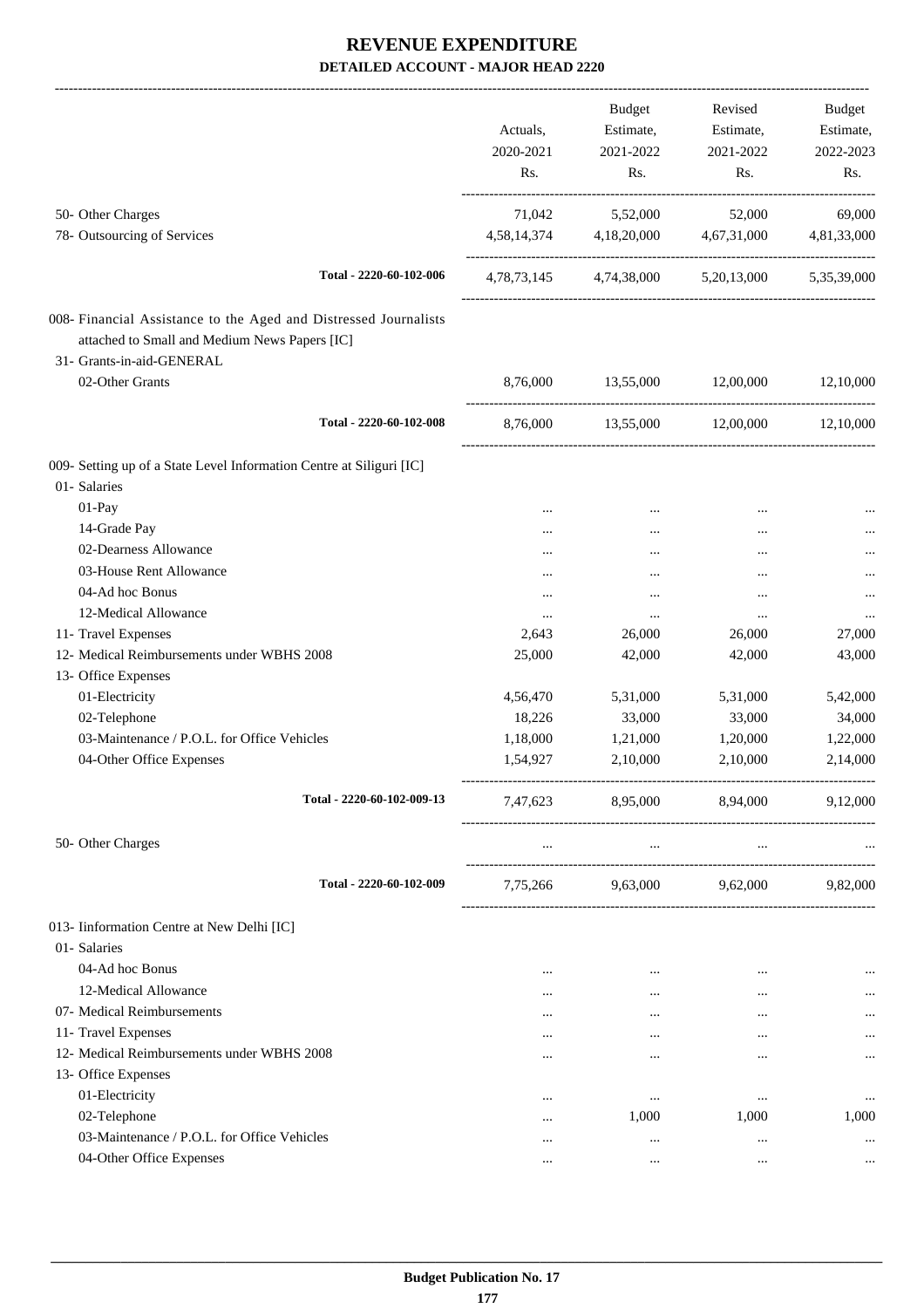|                                                                                                                  | Actuals,<br>2020-2021<br>Rs. | Budget<br>Estimate,<br>2021-2022<br>Rs. | Revised<br>Estimate,<br>2021-2022<br>Rs.           | <b>Budget</b><br>Estimate,<br>2022-2023<br>Rs. |
|------------------------------------------------------------------------------------------------------------------|------------------------------|-----------------------------------------|----------------------------------------------------|------------------------------------------------|
| Total - 2220-60-102-013-13                                                                                       | $\cdots$                     |                                         | 1,000 1,000                                        | 1,000                                          |
| 26- Advertising and Publicity Expenses                                                                           |                              | $\cdots$                                |                                                    |                                                |
| Total - 2220-60-102-013                                                                                          |                              | 1,000                                   | 1,000                                              | 1,000                                          |
| 016- Modernisation of District and Subdivision Level Information<br>Centre [IC]<br>50- Other Charges             |                              |                                         |                                                    |                                                |
| <b>Total - Administrative Expenditure</b>                                                                        |                              |                                         | 38,57,85,664 43,65,04,000 43,86,88,000             | 45.61.90.000                                   |
| <b>State Development Schemes</b><br>003- Setting up of an Institute for Mass Media Research and Training<br>[IC] |                              |                                         |                                                    |                                                |
| 50- Other Charges                                                                                                | $\cdots$                     | 1,00,000                                | 33,000                                             | 1,05,000                                       |
| Total - 2220-60-102-003                                                                                          | $\cdots$                     | 1,00,000                                | 33,000                                             | 1,05,000                                       |
| 005- Computerisation of Information Network [IC]<br>28- Payment of Professional and Special Services             |                              |                                         |                                                    |                                                |
| 02-Other charges                                                                                                 | 30,30,630                    | 50,00,000                               | 16,67,000                                          | 77,50,000                                      |
| 50- Other Charges<br>77- Computerisation                                                                         | 2,16,06,425<br>45, 42, 310   | 1,00,00,000<br>2,65,00,000              | 1,74,61,000<br>88,33,000                           | 1,80,00,000<br>3,78,25,000                     |
| Total - 2220-60-102-005                                                                                          | 2,91,79,365                  | 4,15,00,000                             | 2,79,61,000                                        | 6,35,75,000                                    |
| 007- Modernisation of District and Sub-division level Information<br>Centre. [IC]                                |                              |                                         |                                                    |                                                |
| 50- Other Charges                                                                                                | $\cdots$                     |                                         | 10,00,000 3,33,000                                 | 10,50,000                                      |
| Total - 2220-60-102-007                                                                                          | $\cdots$                     |                                         | 10,00,000 3,33,000 10,50,000                       |                                                |
| <b>Total - State Development Schemes</b>                                                                         | 2,91,79,365                  | 4,26,00,000                             | 2,83,27,000                                        | 6,47,30,000                                    |
| Total - 2220-60-102                                                                                              |                              |                                         | 41,49,65,029 47,91,04,000 46,70,15,000             | 52,09,20,000                                   |
| Voted<br>Charged                                                                                                 |                              | <b>ARCHITECT</b>                        | 41,49,65,029 47,91,04,000 46,70,15,000<br>$\cdots$ | 52,09,20,000                                   |

#### **DETAILED ACCOUNT NO. 2220-60-103 - PRESS INFORMATION SERVICES .**

#### **60 - OTHERS**

**103- Press Information Services**

**Administrative Expenditure**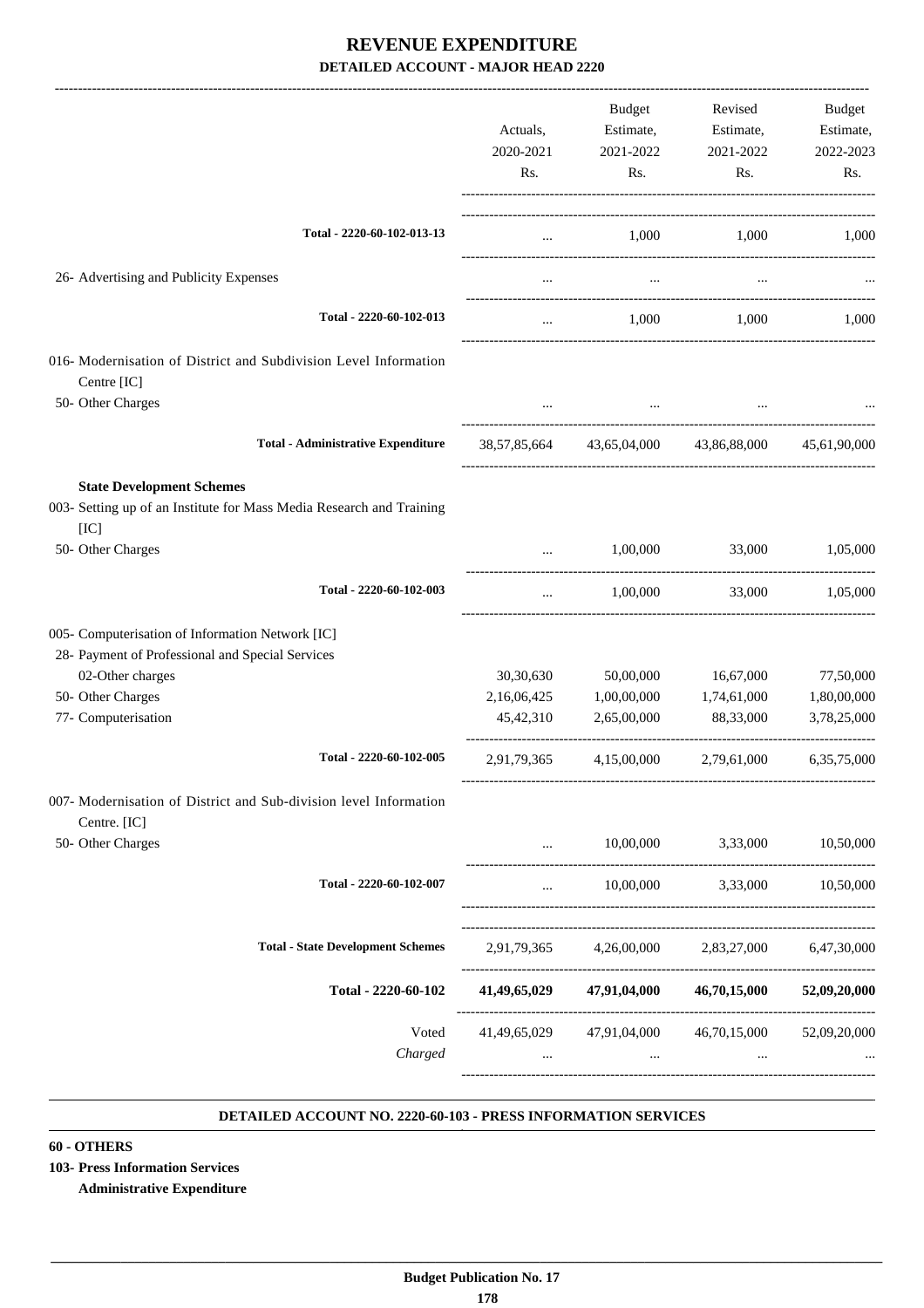|                                             |                                                    | Actuals,<br>2020-2021<br>Rs. | Budget<br>Estimate,<br>2021-2022<br>Rs.           | Revised<br>Estimate,<br>2021-2022<br>Rs. | Budget<br>Estimate,<br>2022-2023<br>Rs. |
|---------------------------------------------|----------------------------------------------------|------------------------------|---------------------------------------------------|------------------------------------------|-----------------------------------------|
| 001- Press Information Services [IC]        |                                                    |                              |                                                   |                                          |                                         |
| 13- Office Expenses                         |                                                    |                              |                                                   |                                          |                                         |
| 03-Maintenance / P.O.L. for Office Vehicles |                                                    |                              | 2,73,731 2,51,000 2,79,000                        |                                          | 2,85,000                                |
| 04-Other Office Expenses                    |                                                    | $\cdots$                     | $\cdots$                                          | $\cdots$                                 |                                         |
|                                             | Total - 2220-60-103-001-13                         |                              | 2,73,731 2,51,000 2,79,000 2,85,000               |                                          |                                         |
| 50- Other Charges                           |                                                    | $\cdots$                     |                                                   | 2,96,000 2,96,000                        | 3,05,000                                |
|                                             | <b>Total - Administrative Expenditure</b>          |                              | 2,73,731 5,47,000 5,75,000 5,90,000               |                                          |                                         |
| <b>State Development Schemes</b>            |                                                    |                              |                                                   |                                          |                                         |
| 002- Modernisation of News Bureau [IC]      |                                                    |                              |                                                   |                                          |                                         |
| 13- Office Expenses                         |                                                    |                              |                                                   |                                          |                                         |
| 04-Other Office Expenses                    |                                                    |                              | $13,41,245$ $75,00,000$ $25,00,000$ $2,53,75,000$ |                                          |                                         |
|                                             | <b>Total - State Development Schemes</b>           |                              | 13,41,245 75,00,000 25,00,000 2,53,75,000         |                                          |                                         |
|                                             | Total - 2220-60-103                                |                              | $16,14,976$ $80,47,000$ $30,75,000$ $2,59,65,000$ |                                          |                                         |
|                                             | Voted                                              |                              | 16,14,976 80,47,000 30,75,000 2,59,65,000         |                                          |                                         |
|                                             | Charged                                            | $\ddotsc$                    | $\cdots$                                          | $\ddotsc$                                |                                         |
|                                             | DETAILED ACCOUNT NO. 2220-60-106 - FIELD PUBLICITY |                              |                                                   |                                          |                                         |
| 60 - OTHERS                                 |                                                    |                              |                                                   |                                          |                                         |
| 106- Field Publicity                        |                                                    |                              |                                                   |                                          |                                         |
| <b>Administrative Expenditure</b>           |                                                    |                              |                                                   |                                          |                                         |
| 001- Field Informations [IC]                |                                                    |                              |                                                   |                                          |                                         |
| 01- Salaries                                |                                                    |                              |                                                   |                                          |                                         |
| $01-Pay$                                    |                                                    | $\cdots$                     | $\ddotsc$                                         | $\cdots$                                 | $\cdots$                                |
| 14-Grade Pay                                |                                                    | $\cdots$                     |                                                   | $\cdots$                                 | $\cdots$                                |
| 02-Dearness Allowance                       |                                                    | $\cdots$                     | $\cdots$                                          | $\cdots$                                 | $\cdots$                                |
| 03-House Rent Allowance                     |                                                    | $\cdots$                     | $\cdots$                                          | $\cdots$                                 | $\cdots$                                |
| 04-Ad hoc Bonus                             |                                                    | $\cdots$                     |                                                   | $\ddotsc$                                | $\cdots$                                |
| $07$ Other Allewanees                       |                                                    |                              |                                                   |                                          |                                         |

| 07-Other Allowances                             | $\cdots$ | $\cdots$ | $\cdots$ | $\cdots$ |
|-------------------------------------------------|----------|----------|----------|----------|
| 11-Compensatory Allowance                       | $\cdots$ | $\cdots$ | $\cdots$ | $\cdots$ |
| 12-Medical Allowance                            |          | $\cdots$ |          | $\cdots$ |
| 02- Wages                                       | $\cdots$ | $\cdots$ | $\cdots$ | $\cdots$ |
| 11- Travel Expenses                             |          | $\cdots$ | $\cdots$ | $\cdots$ |
| 12- Medical Reimbursements under WBHS 2008      | $\cdots$ | $\cdots$ | $\cdots$ | $\cdots$ |
| 13- Office Expenses                             |          |          |          |          |
| 01-Electricity                                  | $\cdots$ | $\cdots$ | $\cdots$ | $\cdots$ |
| 04-Other Office Expenses                        |          | $\cdots$ |          | $\cdots$ |
| 14- Rents, Rates and Taxes                      | $\cdots$ | $\cdots$ | $\cdots$ | $\cdots$ |
| 21- Materials and Supplies/Stores and Equipment |          |          |          |          |
| 04-Others                                       |          | $\cdots$ | $\cdots$ |          |
|                                                 |          |          |          |          |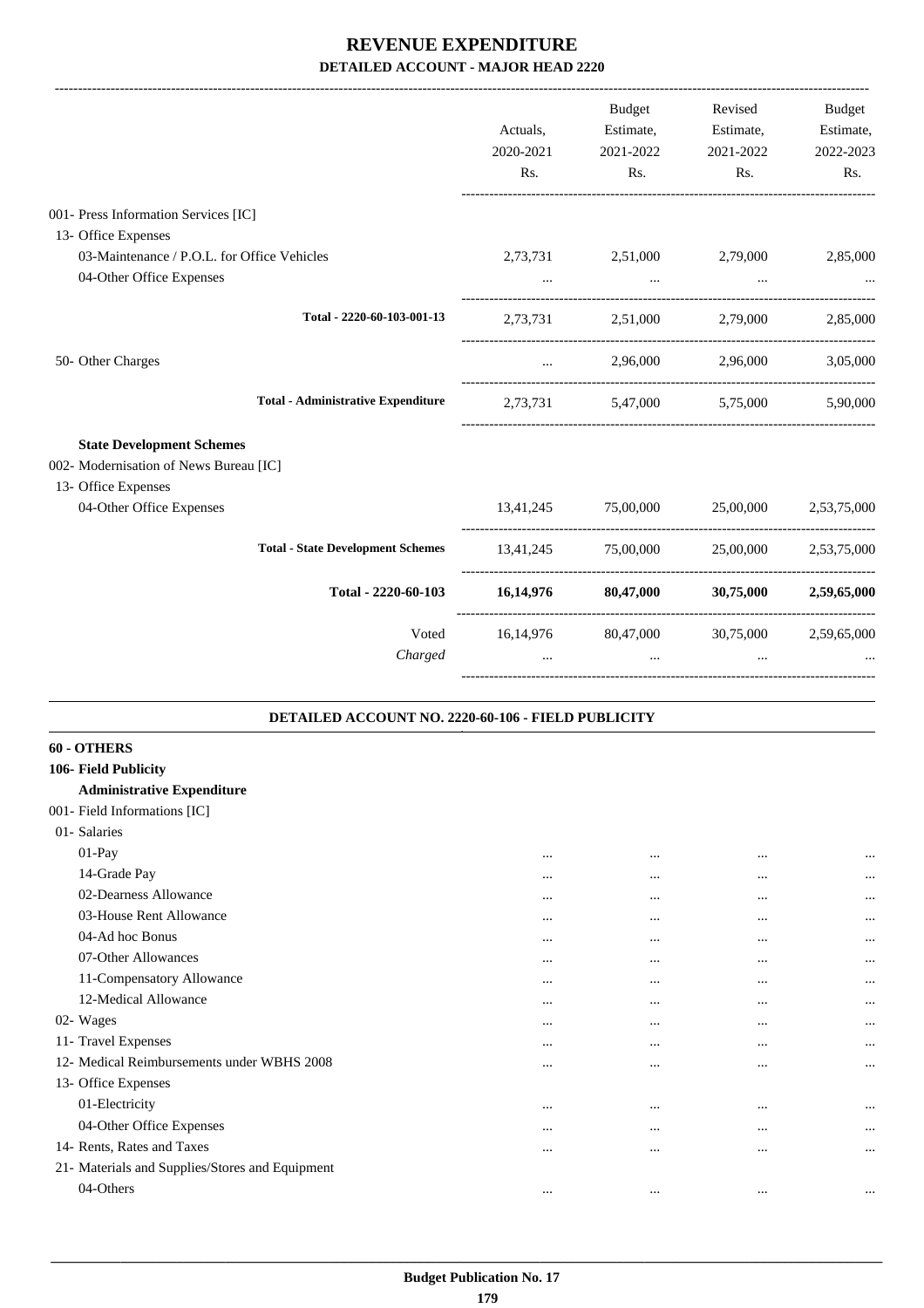|                                                                              | Actuals,<br>2020-2021<br>Rs. | Budget<br>Estimate,<br>2021-2022<br>Rs. | Revised<br>Estimate,<br>2021-2022<br>Rs.        | Budget<br>Estimate,<br>2022-2023<br>Rs. |
|------------------------------------------------------------------------------|------------------------------|-----------------------------------------|-------------------------------------------------|-----------------------------------------|
| 50- Other Charges                                                            |                              |                                         |                                                 |                                         |
| 002- Appointment of Field Workers at Block Level Information<br>Centres [IC] |                              |                                         |                                                 |                                         |
| 01- Salaries                                                                 |                              |                                         |                                                 |                                         |
| 01-Pay                                                                       | 1,04,71,265                  | 1,09,63,000                             | 1,06,81,000                                     | 1,10,01,000                             |
| 14-Grade Pay                                                                 | $\cdots$                     | $\ldots$                                | $\ldots$                                        |                                         |
| 02-Dearness Allowance                                                        | 86,764                       | 3,29,000                                | 4,27,000                                        | 6,60,000                                |
| 03-House Rent Allowance                                                      | 11,06,801                    | 10,41,000                               | 10,15,000                                       | 10,45,000                               |
| 04-Ad hoc Bonus                                                              | $\cdots$                     | 4,000                                   | 2,000                                           | 2,000                                   |
| 07-Other Allowances                                                          | 4,200                        | 4,000                                   | 4,000                                           | 4,000                                   |
| 11-Compensatory Allowance                                                    | 24,000                       | 24,000                                  | 25,000                                          | 26,000                                  |
| 12-Medical Allowance                                                         | 36,000                       | 34,000                                  | 37,000                                          | 38,000                                  |
| Total - 2220-60-106-002-01                                                   |                              |                                         | 1,17,29,030 1,23,99,000 1,21,91,000 1,27,76,000 |                                         |
| 02- Wages                                                                    | $\cdots$                     | <b>Section</b>                          | $\mathbf{z}$ and $\mathbf{z}$                   |                                         |
| 11- Travel Expenses                                                          | 51,617                       | 47,000                                  | 47,000                                          | 48,000                                  |
| 12- Medical Reimbursements under WBHS 2008                                   |                              | 52,000                                  | 52,000                                          | 53,000                                  |
| 13- Office Expenses                                                          |                              |                                         |                                                 |                                         |
| 01-Electricity                                                               | $\cdots$                     | $\cdots$                                | $\cdots$                                        |                                         |
| 02-Telephone                                                                 | $\cdots$                     | $\cdots$                                | $\cdots$                                        |                                         |
| 03-Maintenance / P.O.L. for Office Vehicles                                  | 39,960                       | 1,43,000                                | 41,000                                          | 42,000                                  |
| 04-Other Office Expenses                                                     | 2,77,199                     | 3,45,000                                | 3,45,000                                        | 3,52,000                                |
| Total - 2220-60-106-002-13                                                   | 3, 17, 159                   | 4,88,000                                | 3,86,000                                        | 3,94,000                                |
| Total - 2220-60-106-002                                                      |                              |                                         | 1,20,97,806 1,29,86,000 1,26,76,000 1,32,71,000 |                                         |
| <b>Total - Administrative Expenditure</b>                                    |                              |                                         | 1,20,97,806 1,29,86,000 1,26,76,000 1,32,71,000 |                                         |
| <b>State Development Schemes</b>                                             |                              |                                         |                                                 |                                         |
| 003- Strengthening of Exhibition Set up [IC]                                 |                              |                                         |                                                 |                                         |
| 13- Office Expenses                                                          |                              |                                         |                                                 |                                         |
| 04-Other Office Expenses                                                     | $\cdots$                     | 1,000                                   | 1,000                                           | 1,000                                   |
| 26- Advertising and Publicity Expenses                                       |                              |                                         | 17,11,260 1,30,00,000 43,33,000 1,36,50,000     |                                         |
| Total - 2220-60-106-003                                                      |                              |                                         | 17,11,260 1,30,01,000 43,34,000 1,36,51,000     |                                         |
| 006- Setting up of Rural Video Screening Units [IC]                          |                              |                                         |                                                 |                                         |
| 50- Other Charges                                                            | $\cdots$                     | $\cdots$                                | $\cdots$                                        |                                         |
| 008- Modernisation of Distribution Section [IC]                              |                              |                                         |                                                 |                                         |
| 50- Other Charges                                                            |                              | 99,321 1,10,000                         | 37,000 1,16,000                                 |                                         |
| Total - 2220-60-106-008                                                      | 99,321                       | 1,10,000                                |                                                 | 37,000 1,16,000                         |
|                                                                              |                              |                                         |                                                 |                                         |

011- Implementation of Awareness Raising Action Plan(ARAP) [IC]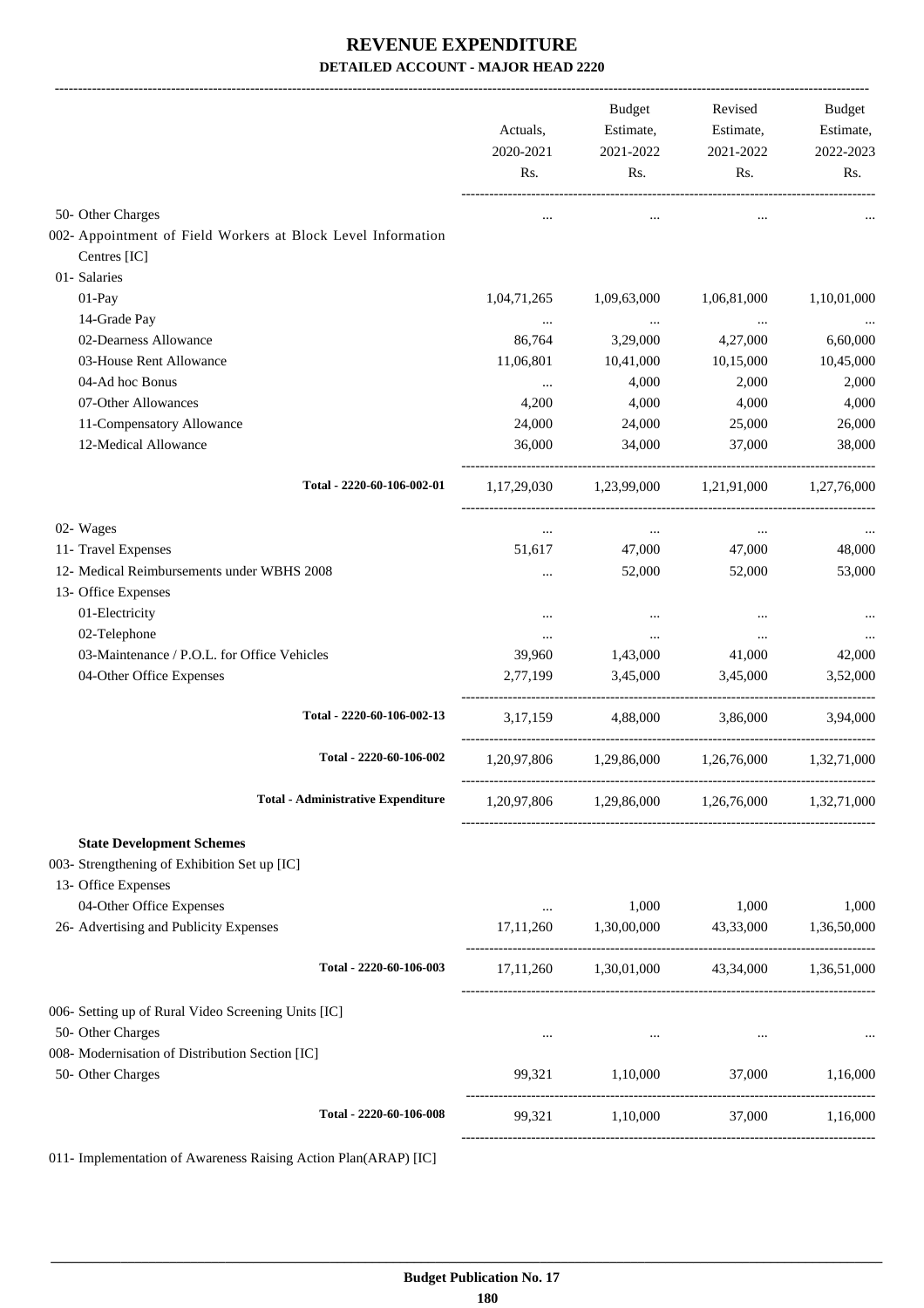|                                                                  | Actuals,<br>2020-2021<br>Rs. | Budget<br>Estimate,<br>2021-2022<br>Rs. | Revised<br>Estimate,<br>2021-2022<br>Rs. | Budget<br>Estimate,<br>2022-2023<br>Rs. |
|------------------------------------------------------------------|------------------------------|-----------------------------------------|------------------------------------------|-----------------------------------------|
| 13- Office Expenses                                              |                              |                                         |                                          |                                         |
| 03-Maintenance / P.O.L. for Office Vehicles                      | 87, 19, 530                  | 1,00,00,000                             | 66,67,000                                | 1,55,00,000                             |
| 50- Other Charges                                                | 2,09,24,896                  | 2,20,00,000                             | 2,41,49,000                              | 3,81,00,000                             |
| Total - 2220-60-106-011                                          |                              |                                         | 2,96,44,426 3,20,00,000 3,08,16,000      | 5,36,00,000                             |
| <b>Total - State Development Schemes</b>                         |                              |                                         | 3,14,55,007 4,51,11,000 3,51,87,000      | 6,73,67,000                             |
| Total - 2220-60-106                                              |                              |                                         | 4,35,52,813 5,80,97,000 4,78,63,000      | 8,06,38,000                             |
| Voted                                                            |                              |                                         | 4,35,52,813 5,80,97,000 4,78,63,000      | 8,06,38,000                             |
| Charged                                                          | $\cdots$                     | $\cdots$                                | $\cdots$                                 |                                         |
| DETAILED ACCOUNT NO. 2220-60-107 - SONGS AND DRAMA SERVICES      |                              |                                         |                                          |                                         |
| 60 - OTHERS                                                      |                              |                                         |                                          |                                         |
| 107- Songs And Drama Services                                    |                              |                                         |                                          |                                         |
| <b>Administrative Expenditure</b>                                |                              |                                         |                                          |                                         |
| 001- Folk Entertainment [IC]<br>11- Travel Expenses              |                              |                                         |                                          |                                         |
| 13- Office Expenses                                              |                              |                                         |                                          |                                         |
| 04-Other Office Expenses                                         | $\cdots$                     | 5,000                                   | 5,000                                    | 5,000                                   |
| 50- Other Charges                                                | 49.323                       | 4,44,000                                | 4,44,000                                 | 4,57,000                                |
| Total - 2220-60-107-001                                          | 49,323                       | 4,49,000                                | 4,49,000                                 | 4,62,000                                |
| 003- Setting up of a Folk Entertainment Centre at Siliguri. [IC] |                              |                                         |                                          |                                         |
| 01- Salaries                                                     |                              |                                         |                                          |                                         |
| 01-Pay                                                           | 21,58,200                    | 26,49,000                               | 22,01,000                                | 22,67,000                               |
| 14-Grade Pay<br>02-Dearness Allowance                            | $\cdots$<br>9,582            | $\ldots$<br>79,000                      | $\cdots$                                 | $\ldots$                                |
| 03-House Rent Allowance                                          | 1,65,816                     | 2,52,000                                | 88,000<br>2,09,000                       | 1,36,000<br>2,15,000                    |
| 04-Ad hoc Bonus                                                  | 8,400                        | 9,000                                   | 9,000                                    | 9,000                                   |
| 07-Other Allowances                                              | $\cdots$                     | $\cdots$                                | $\ldots$                                 |                                         |
| 12-Medical Allowance                                             |                              | $\cdots$                                | $\cdots$                                 |                                         |
| Total - 2220-60-107-003-01                                       | 23,41,998                    | 29,89,000                               | 25,07,000                                | 26,27,000                               |
| 11- Travel Expenses                                              | 4,617                        | 12,000                                  | 12,000                                   | 12,000                                  |
| 12- Medical Reimbursements under WBHS 2008                       | 4,937                        | 1,26,000                                | 1,26,000                                 | 1,29,000                                |
| Total - 2220-60-107-003                                          | 23,51,552                    |                                         | 31,27,000 26,45,000                      | 27,68,000                               |
| 004- Setting up of a Song and Jatra Unit. [IC]                   |                              |                                         |                                          |                                         |
| 01- Salaries                                                     |                              |                                         |                                          |                                         |
| 01-Pay                                                           | 8,87,870                     | 15,60,000                               | 9,06,000                                 | 9,33,000                                |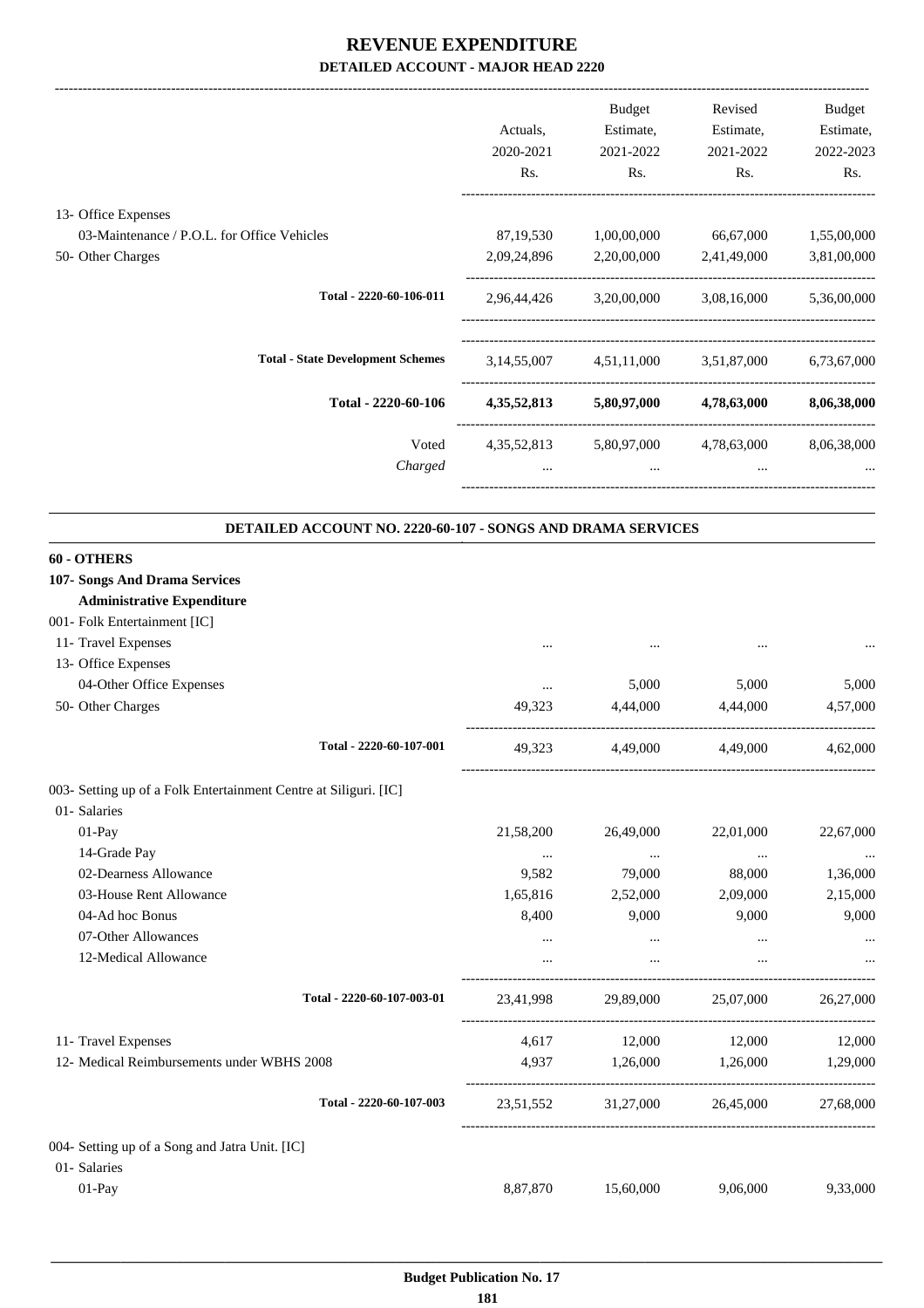|                                             | Actuals,<br>2020-2021<br>Rs. | Budget<br>Estimate,<br>2021-2022<br>Rs. | Revised<br>Estimate,<br>2021-2022<br>Rs. | Budget<br>Estimate,<br>2022-2023<br>Rs. |
|---------------------------------------------|------------------------------|-----------------------------------------|------------------------------------------|-----------------------------------------|
| 14-Grade Pay                                | $\cdots$                     | $\cdots$                                | $\cdots$                                 |                                         |
| 02-Dearness Allowance                       | 3,636                        | 47,000                                  | 36,000                                   | 56,000                                  |
| 03-House Rent Allowance                     | 86,400                       | 1,48,000                                | 86,000                                   | 89,000                                  |
| 04-Ad hoc Bonus                             | $\cdots$                     | $\sim$                                  | $\sim 100$ and $\sim 100$                | $\cdots$                                |
| 07-Other Allowances                         | $\cdots$                     | 6,000                                   | 5,000                                    | 5,000                                   |
| 12-Medical Allowance                        |                              | $\cdots$                                | $\cdots$                                 |                                         |
| Total - 2220-60-107-004-01                  | 9,77,906                     |                                         | 17,61,000 10,33,000 10,83,000            |                                         |
| 11- Travel Expenses                         |                              |                                         |                                          |                                         |
| 12- Medical Reimbursements under WBHS 2008  |                              |                                         | $\ddotsc$                                |                                         |
| 13- Office Expenses                         |                              |                                         |                                          |                                         |
| 02-Telephone                                | 14,407                       | 14,000                                  | 14,000                                   | 14,000                                  |
| 03-Maintenance / P.O.L. for Office Vehicles | $\cdots$                     | $\cdots$                                | $\cdots$                                 | $\ddots$                                |
| 04-Other Office Expenses                    | 12,000                       | 19,000                                  | 19,000                                   | 19,000                                  |
| Total - 2220-60-107-004-13                  |                              | 26,407 33,000 33,000                    |                                          | 33,000                                  |
| Total - 2220-60-107-004                     |                              |                                         | 10,04,313 17,94,000 10,66,000 11,16,000  |                                         |
| <b>Total - Administrative Expenditure</b>   |                              |                                         | 34,05,188 53,70,000 41,60,000            | 43,46,000                               |
| Total - 2220-60-107                         | 34,05,188                    | 53,70,000                               | 41.60.000                                | 43.46,000                               |
| Voted                                       |                              |                                         | 34,05,188 53,70,000 41,60,000            | 43,46,000                               |
| Charged                                     | $\cdots$                     | $\cdots$                                | $\cdots$                                 |                                         |
|                                             |                              |                                         |                                          |                                         |

#### **DETAILED ACCOUNT NO. 2220-60-109 - PHOTO SERVICES .**

#### **60 - OTHERS**

- **109- Photo Services**
	- **Administrative Expenditure**
- 001- Photo Services [IC]
- 50- Other Charges

|                                           | $\cdots$             | 2,000             | 2,000             | 2,000             |
|-------------------------------------------|----------------------|-------------------|-------------------|-------------------|
| <b>Total - Administrative Expenditure</b> | $\cdots$             | 2,000             | 2,000             | 2,000             |
| Total - 2220-60-109                       | $\cdots$             | 2,000             | 2,000             | 2,000             |
| Voted<br>Charged                          | $\cdots$<br>$\cdots$ | 2,000<br>$\cdots$ | 2,000<br>$\cdots$ | 2,000<br>$\cdots$ |
|                                           |                      |                   |                   |                   |

.

.

#### **DETAILED ACCOUNT NO. 2220-60-110 - PUBLICATIONS .**

**60 - OTHERS 110- Publications**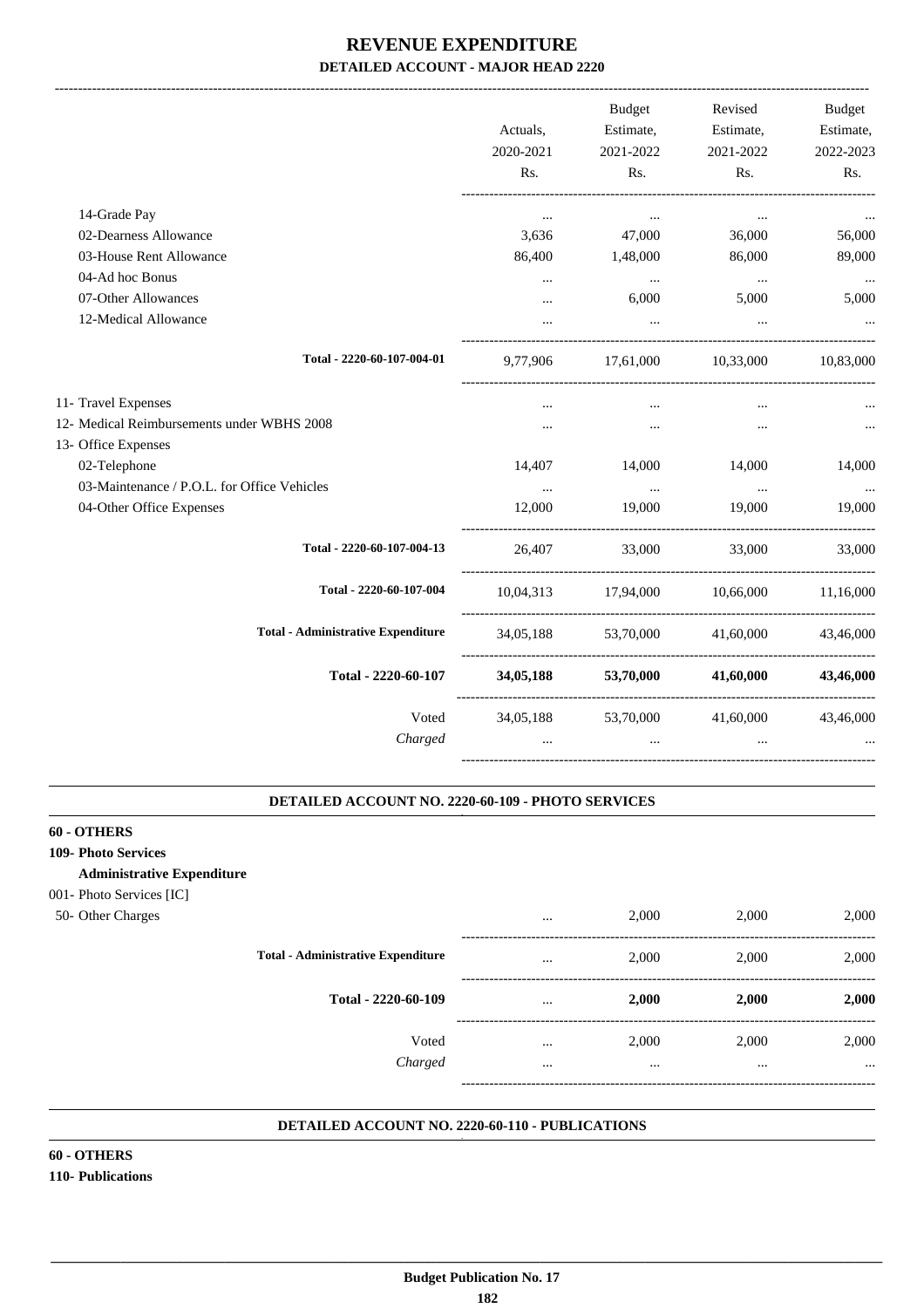|                                             | Actuals,<br>2020-2021<br>Rs. | Budget<br>Estimate,<br>2021-2022<br>Rs. | Revised<br>Estimate,<br>2021-2022<br>Rs. | <b>Budget</b><br>Estimate,<br>2022-2023<br>Rs. |
|---------------------------------------------|------------------------------|-----------------------------------------|------------------------------------------|------------------------------------------------|
|                                             |                              |                                         |                                          |                                                |
| <b>Administrative Expenditure</b>           |                              |                                         |                                          |                                                |
| 001- Publications [IC]                      |                              |                                         |                                          |                                                |
| 13- Office Expenses                         |                              |                                         |                                          |                                                |
| 03-Maintenance / P.O.L. for Office Vehicles | 3,47,996                     | 2,48,000                                | 3,55,000                                 | 3,62,000                                       |
| 04-Other Office Expenses                    |                              |                                         |                                          |                                                |
| Total - 2220-60-110-001-13                  |                              | 3,47,996 2,48,000                       | 3,55,000                                 | 3,62,000                                       |
| 16- Publications                            | 2,43,43,451                  | 74,53,000                               | 74,53,000                                | 76,02,000                                      |
| 31- Grants-in-aid-GENERAL                   |                              |                                         |                                          |                                                |
| 02-Other Grants                             |                              | $\cdots$                                |                                          |                                                |
| 50- Other Charges                           |                              |                                         | 3,54,938 6,18,000 6,18,000               | 6,37,000                                       |
| <b>Total - Administrative Expenditure</b>   | 2,50,46,385                  |                                         | 83,19,000 84,26,000                      | 86,01,000                                      |
| Total - 2220-60-110                         |                              | 2,50,46,385 83,19,000 84,26,000         |                                          | 86,01,000                                      |
| Voted                                       |                              |                                         | 2,50,46,385 83,19,000 84,26,000          | 86,01,000                                      |
| Charged                                     |                              | $\cdots$                                |                                          |                                                |
|                                             |                              |                                         |                                          |                                                |

#### **DETAILED ACCOUNT NO. 2220-60-789 - SPECIAL COMPONENT PLAN FOR SCHEDULED CASTES .**

#### **60 - OTHERS**

26- Advertising and

| 789- Special Component Plan for Scheduled Castes |
|--------------------------------------------------|
| <b>State Development Schemes</b>                 |
| 001- Strengthening of Exhibition Set Up. [IC]    |

| <b>Publicity Expenses</b>                | $\cdots$ | 1,000    | 1,000 | 1,000    |
|------------------------------------------|----------|----------|-------|----------|
| <b>Total - State Development Schemes</b> | $\cdots$ | 1,000    | 1,000 | 1,000    |
| Total - 2220-60-789                      | $\cdots$ | 1,000    | 1,000 | 1,000    |
| Voted                                    | $\cdots$ | 1,000    | 1,000 | 1,000    |
| Charged                                  | $\cdots$ | $\cdots$ |       | $\cdots$ |

-----------------------------------------------------------------------------------------

.

#### **DETAILED ACCOUNT NO. 2220-60-800 - OTHER EXPENDITURE**

| 60 - OTHERS                                 |          |          |          |          |
|---------------------------------------------|----------|----------|----------|----------|
| 800- Other Expenditure                      |          |          |          |          |
| <b>Administrative Expenditure</b>           |          |          |          |          |
| 001- State Ceremonies [IC]                  |          |          |          |          |
| 13- Office Expenses                         |          |          |          |          |
| 03-Maintenance / P.O.L. for Office Vehicles | 2.42.101 | 1.82,000 | 2.47,000 | 2,52,000 |
| 04-Other Office Expenses                    | $\cdots$ | $\cdots$ |          | $\cdots$ |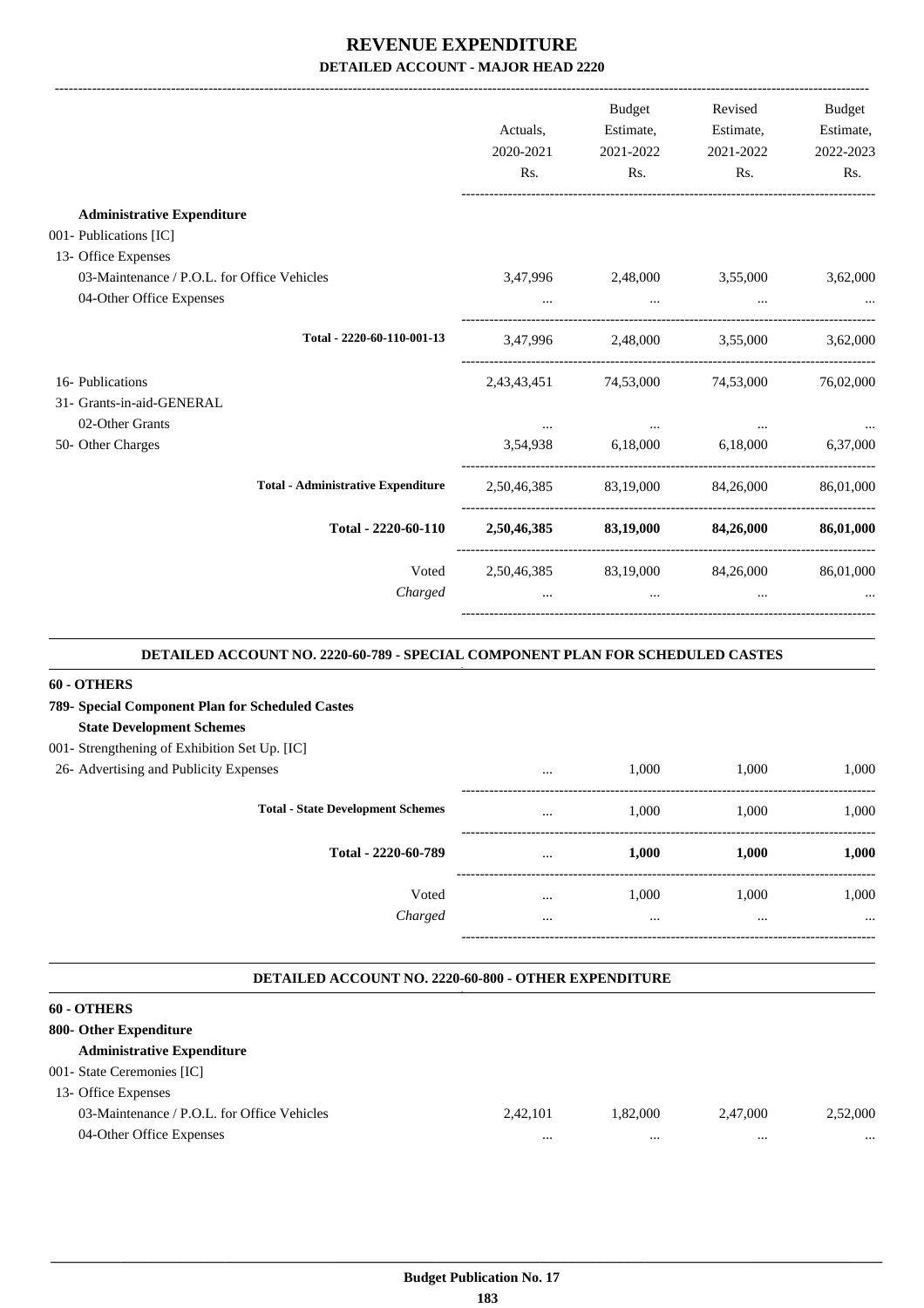|                                                                       |                            |                                                |                      | Revised                                         |                  |
|-----------------------------------------------------------------------|----------------------------|------------------------------------------------|----------------------|-------------------------------------------------|------------------|
|                                                                       |                            |                                                | Budget<br>Estimate,  |                                                 | Budget           |
|                                                                       |                            | Actuals,                                       |                      | Estimate,                                       | Estimate,        |
|                                                                       |                            | 2020-2021<br>Rs.                               | 2021-2022<br>Rs.     | 2021-2022<br>Rs.                                | 2022-2023<br>Rs. |
|                                                                       |                            |                                                |                      |                                                 |                  |
|                                                                       | Total - 2220-60-800-001-13 |                                                |                      | 2,42,101 1,82,000 2,47,000 2,52,000             |                  |
| 26- Advertising and Publicity Expenses                                |                            | 13,41,535                                      |                      | 10,72,000 13,68,000                             | 14,09,000        |
| 27- Minor Works/ Maintenance                                          |                            | $\mathbf{1}$ and $\mathbf{1}$ and $\mathbf{1}$ |                      | 1,17,000 1,17,000                               | 1,17,000         |
| 50- Other Charges                                                     |                            |                                                |                      | 1,41,57,540 1,66,67,000 1,66,67,000 1,71,67,000 |                  |
|                                                                       | Total - 2220-60-800-001    |                                                |                      | 1,57,41,176 1,80,38,000 1,83,99,000 1,89,45,000 |                  |
| 002- Fair and Exhibitions [IC]<br>13- Office Expenses<br>02-Telephone |                            |                                                | $\sim$ $\sim$ $\sim$ |                                                 |                  |
| 03-Maintenance / P.O.L. for Office Vehicles                           |                            | 2,26,967                                       | 1,56,000             | 2,32,000                                        | 2,37,000         |
| 04-Other Office Expenses                                              |                            |                                                | 98,000               | 98,000                                          | 1,00,000         |
|                                                                       | Total - 2220-60-800-002-13 | 2,26,967                                       |                      | 2,54,000 3,30,000                               | 3,37,000         |
| 26- Advertising and Publicity Expenses                                |                            |                                                |                      | 1,37,98,828 1,47,57,000 1,40,75,000 1,44,97,000 |                  |
| 50- Other Charges                                                     |                            |                                                |                      | 7,00,000 3,51,000 3,51,000                      | 3,62,000         |
|                                                                       | Total - 2220-60-800-002    |                                                |                      | 1,47,25,795 1,53,62,000 1,47,56,000 1,51,96,000 |                  |
| 003- Culture Other than Archaeology [IC]                              |                            |                                                |                      |                                                 |                  |
| 50- Other Charges                                                     |                            |                                                |                      |                                                 |                  |
| 004- Introduction of Bengali and Nepali as Official Languages [IC]    |                            |                                                |                      |                                                 |                  |
| 01- Salaries                                                          |                            |                                                |                      |                                                 |                  |
| 01-Pay                                                                |                            |                                                |                      | $\ddotsc$                                       |                  |
| 14-Grade Pay                                                          |                            | $\cdots$                                       |                      |                                                 |                  |
| 02-Dearness Allowance                                                 |                            | $\cdots$                                       | $\cdots$             | $\ddotsc$                                       |                  |
| 03-House Rent Allowance                                               |                            | $\cdots$                                       | $\cdots$             | $\cdots$                                        |                  |
| 04-Ad hoc Bonus                                                       |                            | $\cdots$                                       |                      | $\ddotsc$                                       | $\cdots$         |
| 07-Other Allowances                                                   |                            | $\cdots$                                       | $\cdots$             |                                                 |                  |
| 11-Compensatory Allowance<br>12-Medical Allowance                     |                            | $\cdots$                                       |                      |                                                 |                  |
| 50- Other Charges                                                     |                            | $\ddotsc$<br>$\ddotsc$                         | $\cdots$<br>3,06,000 | $\cdots$<br>3,06,000                            | 3,15,000         |
|                                                                       | Total - 2220-60-800-004    | $\ddotsc$                                      | 3,06,000             | 3,06,000                                        | 3,15,000         |
| 005- Setting-up of a Guest House [IC]                                 |                            |                                                |                      |                                                 |                  |
| 27- Minor Works/ Maintenance                                          |                            | $\cdots$                                       | 4,03,000             | 4,03,000                                        | 4,03,000         |
| 50- Other Charges                                                     |                            |                                                |                      | $\cdots$                                        |                  |
|                                                                       | Total - 2220-60-800-005    | $\cdots$                                       | 4,03,000             | 4,03,000                                        | 4,03,000         |
| 006- Campaign& Awairness Building inDistrict & Sub-division [IC]      |                            |                                                |                      |                                                 |                  |
| 50- Other Charges                                                     |                            | 99,613                                         | 97,000               | 97,000                                          | 1,00,000         |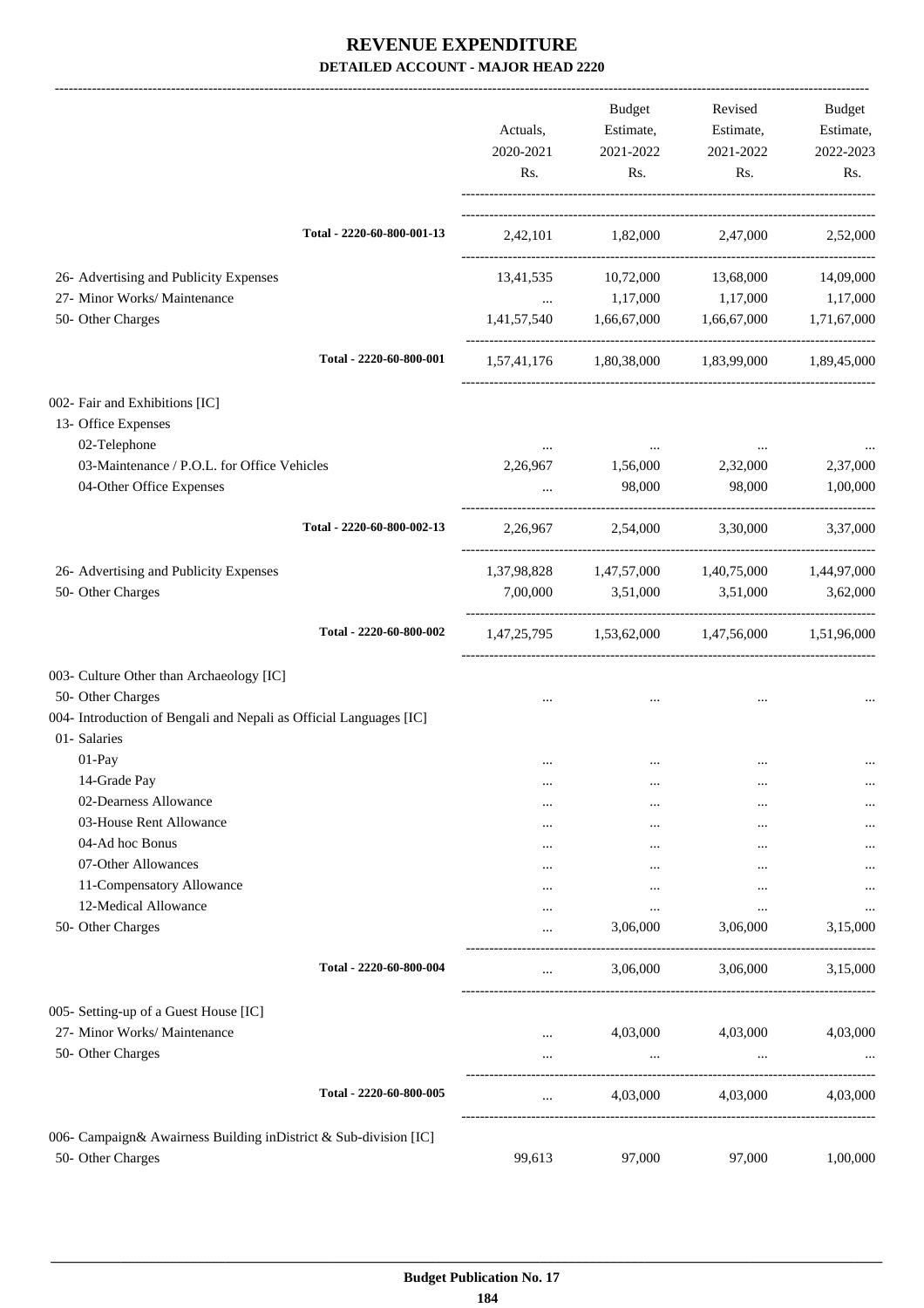|                                                                                                  | Actuals,<br>2020-2021<br>Rs. | Budget<br>Estimate,<br>2021-2022<br>Rs. | Revised<br>Estimate,<br>2021-2022<br>Rs.        | <b>Budget</b><br>Estimate,<br>2022-2023<br>Rs. |
|--------------------------------------------------------------------------------------------------|------------------------------|-----------------------------------------|-------------------------------------------------|------------------------------------------------|
|                                                                                                  |                              |                                         |                                                 |                                                |
| Total - 2220-60-800-006                                                                          | 99,613                       |                                         | 97,000 97,000 1,00,000                          |                                                |
| 007- Campaign & Awareness Building in District and Sub-Division                                  |                              |                                         |                                                 |                                                |
| [IC]                                                                                             |                              |                                         |                                                 |                                                |
| 50- Other Charges                                                                                |                              |                                         |                                                 |                                                |
| 010- Mahajati Sadan [IC]                                                                         |                              |                                         |                                                 |                                                |
| 31- Grants-in-aid-GENERAL                                                                        |                              |                                         |                                                 |                                                |
| 02-Other Grants                                                                                  |                              | $\cdots$                                | 19,20,000                                       | 10,00,000                                      |
| 36- Grants-in-aid-Salaries                                                                       |                              | $\cdots$                                | 81,00,000                                       | 80,00,000                                      |
| Total - 2220-60-800-010                                                                          |                              |                                         | $\ldots$ 1,00,20,000 90,00,000                  |                                                |
| <b>Total - Administrative Expenditure</b>                                                        |                              |                                         | 3,05,66,584 3,42,06,000 4,39,81,000 4,39,59,000 |                                                |
| Total - 2220-60-800                                                                              |                              | 3,05,66,584 3,42,06,000                 | 4,39,81,000                                     | 4,39,59,000                                    |
|                                                                                                  |                              |                                         |                                                 |                                                |
| Voted                                                                                            |                              |                                         | 3,05,66,584 3,42,06,000 4,39,81,000 4,39,59,000 |                                                |
| Charged                                                                                          |                              |                                         |                                                 |                                                |
| DETAILED ACCOUNT NO. 2220 - DEDUCT RECOVERIES IN REDUCTION OF EXPENDITURE<br>01 - FILMS          |                              |                                         |                                                 |                                                |
| 001- Direction and Administration                                                                |                              |                                         |                                                 |                                                |
| Administrative Expenditure                                                                       |                              |                                         |                                                 |                                                |
| 001-Direction and Administration [IC]                                                            |                              |                                         |                                                 |                                                |
| 70-Deduct Recoveries                                                                             |                              |                                         |                                                 |                                                |
| 01-Others                                                                                        | $\cdots$                     | $-1,000$                                | $-1,000$                                        | $-1,000$                                       |
| 02-W.B.H.S. 2008                                                                                 | $\cdots$                     | $-1,000$                                | $-1,000$                                        | $-1,000$                                       |
|                                                                                                  |                              |                                         | --------------------<br>----------------------- |                                                |
| Total - 001 - Deduct - Recoveries                                                                | $\cdots$                     | $-2,000$                                | $-2,000$                                        | $-2,000$                                       |
| 105- Production of Films                                                                         |                              |                                         |                                                 |                                                |
| Administrative Expenditure                                                                       |                              |                                         |                                                 |                                                |
| 002-Development and Maintenance of Film Production Unit. [IC]                                    |                              |                                         |                                                 |                                                |
| 70-Deduct Recoveries                                                                             |                              |                                         |                                                 |                                                |
| 01-Others                                                                                        |                              |                                         |                                                 |                                                |
|                                                                                                  |                              | $-1,000$                                | $-1,000$                                        | $-1,000$                                       |
| 02-W.B.H.S. 2008                                                                                 | $\cdots$                     | $-1,000$                                | $-1,000$                                        | $-1,000$                                       |
| 003-Production and Exhibition of Films [IC]                                                      |                              |                                         |                                                 |                                                |
| 70-Deduct Recoveries                                                                             |                              |                                         |                                                 |                                                |
| 01-Others                                                                                        |                              | $-1,000$                                | $-1,000$                                        | $-1,000$                                       |
| 02-W.B.H.S. 2008                                                                                 |                              | $-1,000$                                | $-1,000$                                        | $-1,000$                                       |
| <b>State Development Schemes</b><br>001-Development and Maintenance of Film Production Unit [IC] |                              |                                         |                                                 |                                                |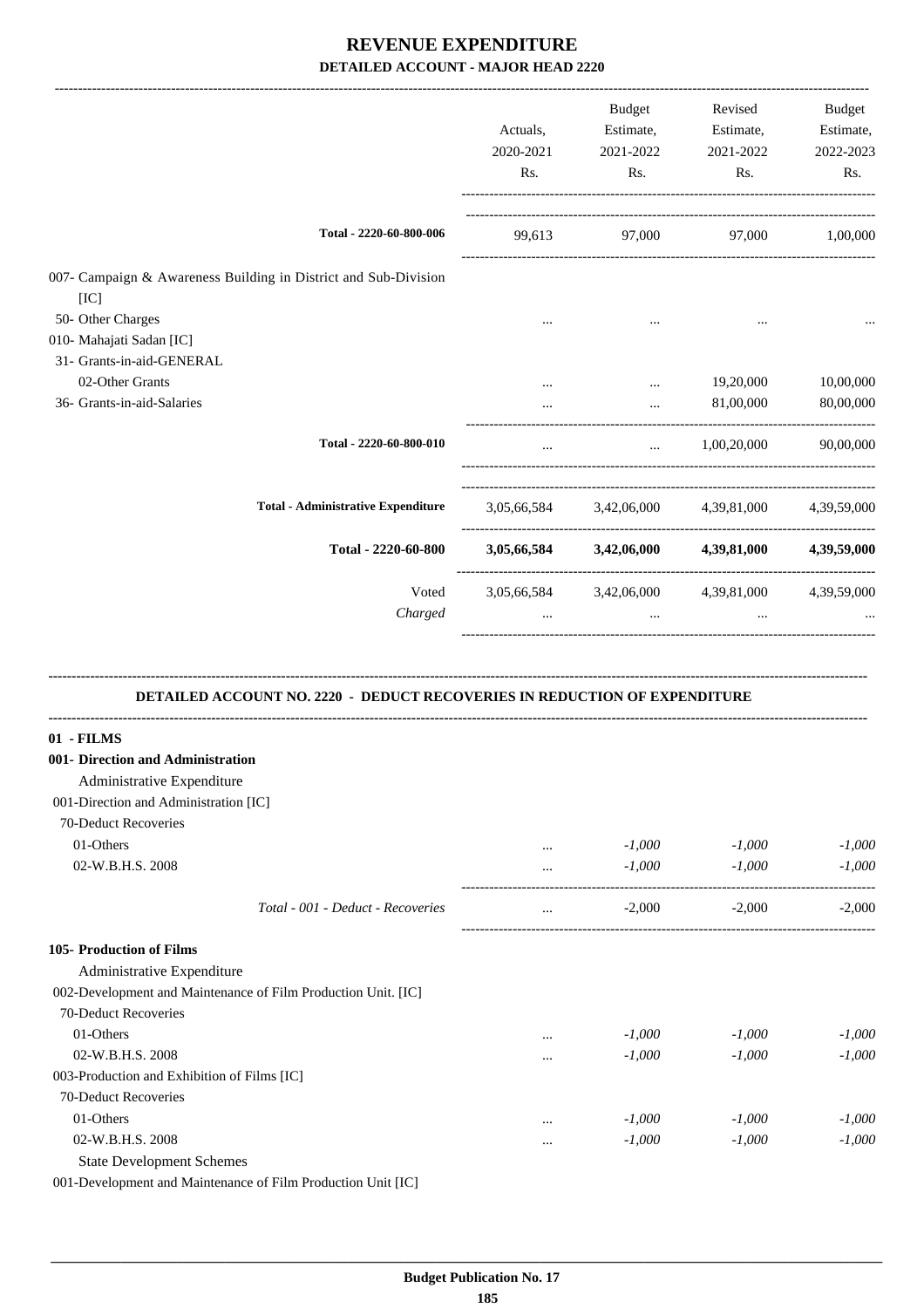|                                                          | Actuals,<br>2020-2021<br>Rs. | <b>Budget</b><br>Estimate,<br>2021-2022<br>Rs. | Revised<br>Estimate,<br>2021-2022<br>Rs. | Budget<br>Estimate,<br>2022-2023<br>Rs. |
|----------------------------------------------------------|------------------------------|------------------------------------------------|------------------------------------------|-----------------------------------------|
| 70-Deduct Recoveries                                     |                              |                                                |                                          |                                         |
| 01-Others                                                |                              |                                                |                                          |                                         |
| 02-W.B.H.S. 2008                                         |                              | $\cdots$                                       | $\cdots$                                 |                                         |
| Total - 105 - Deduct - Recoveries                        | $\cdots$                     | -4.000                                         | -4,000                                   | $-4,000$                                |
| 800- Other Expenditure                                   |                              |                                                |                                          |                                         |
| Administrative Expenditure                               |                              |                                                |                                          |                                         |
| 001-Film Development Board [IC]                          |                              |                                                |                                          |                                         |
| 70-Deduct Recoveries                                     |                              |                                                |                                          |                                         |
| 01-Others                                                |                              | $-1,000$                                       | $-1,000$                                 | $-1,000$                                |
| 02-W.B.H.S. 2008                                         | $\cdots$                     |                                                |                                          |                                         |
|                                                          | $\cdots$                     | $-1,000$                                       | $-1,000$                                 | $-1,000$                                |
| 014-Setting up of an Art Film Theatre, Film Archive [IC] |                              |                                                |                                          |                                         |
| 70-Deduct Recoveries                                     |                              |                                                |                                          |                                         |
| 01-Others                                                | $\cdots$                     | $-1,000$                                       | $-1,000$                                 | $-1,000$                                |
| 02-W.B.H.S. 2008                                         | $\cdots$                     | $-1,000$                                       | $-1,000$                                 | $-1,000$                                |
| 015-Cinema Centinary Buildings [IC]                      |                              |                                                |                                          |                                         |
| 70-Deduct Recoveries                                     |                              |                                                |                                          |                                         |
| 01-Others                                                | $\cdots$                     | $-1,000$                                       | $-1,000$                                 | $-1,000$                                |
| 02-W.B.H.S. 2008                                         |                              | $-1,000$                                       | $-1,000$                                 | $-1,000$                                |
| <b>State Development Schemes</b>                         |                              |                                                |                                          |                                         |
| 002-Modernisation of Studios / Laboratories [IC]         |                              |                                                |                                          |                                         |
| 70-Deduct Recoveries                                     |                              |                                                |                                          |                                         |
| 01-Others                                                |                              |                                                |                                          |                                         |
| 02-W.B.H.S. 2008                                         |                              |                                                |                                          |                                         |
| Total - 800 - Deduct - Recoveries                        | $\cdots$                     | $-6,000$                                       | $-6,000$                                 | $-6,000$                                |
| 911- Deduct Recoveries of Overpayments                   |                              |                                                |                                          |                                         |
| Administrative Expenditure                               |                              |                                                |                                          |                                         |
| 001-Setting up of an Art Film Theatre, Film Archive [IC] |                              |                                                |                                          |                                         |
| 70-Deduct Recoveries                                     |                              |                                                |                                          |                                         |
| 01-Others                                                |                              | $-1,000$                                       | $-1,000$                                 | $-1,000$                                |
| 02-W.B.H.S. 2008                                         |                              | $-1,000$                                       | $-1,000$                                 | $-1,000$                                |
| 003-Setting up of Art Film theatre, Film archive. [IC]   |                              |                                                |                                          |                                         |
| 70-Deduct Recoveries                                     |                              |                                                |                                          |                                         |
| 01-Others                                                | $-1,40,43,196$               | $-50,00,000$                                   | $-5,00,000$                              | $-5,00,000$                             |
| 004-Direction and Administration [IC]                    |                              |                                                |                                          |                                         |
| 70-Deduct Recoveries                                     |                              |                                                |                                          |                                         |
|                                                          |                              |                                                |                                          |                                         |
| 01-Others                                                | $\cdots$                     | $-1,000$                                       | $-1,000$                                 | $-1,000$                                |
| 02-W.B.H.S. 2008                                         |                              | $-1,000$                                       | $-1,000$                                 | $-1,000$                                |
| 009-Cinema Centenary Buildings [IC]                      |                              |                                                |                                          |                                         |
| 70-Deduct Recoveries                                     |                              |                                                |                                          |                                         |
| 01-Others                                                | $-94,73,575$                 | $-25,00,000$                                   | $-2,00,000$                              | $-2,00,000$                             |
| 011-Setting up of Roopkala Kendra [IC]                   |                              |                                                |                                          |                                         |
| 70-Deduct Recoveries                                     |                              |                                                |                                          |                                         |
| 01-Others                                                | $\ldots$                     | $-1,000$                                       | $-1,000$                                 | $-1,000$                                |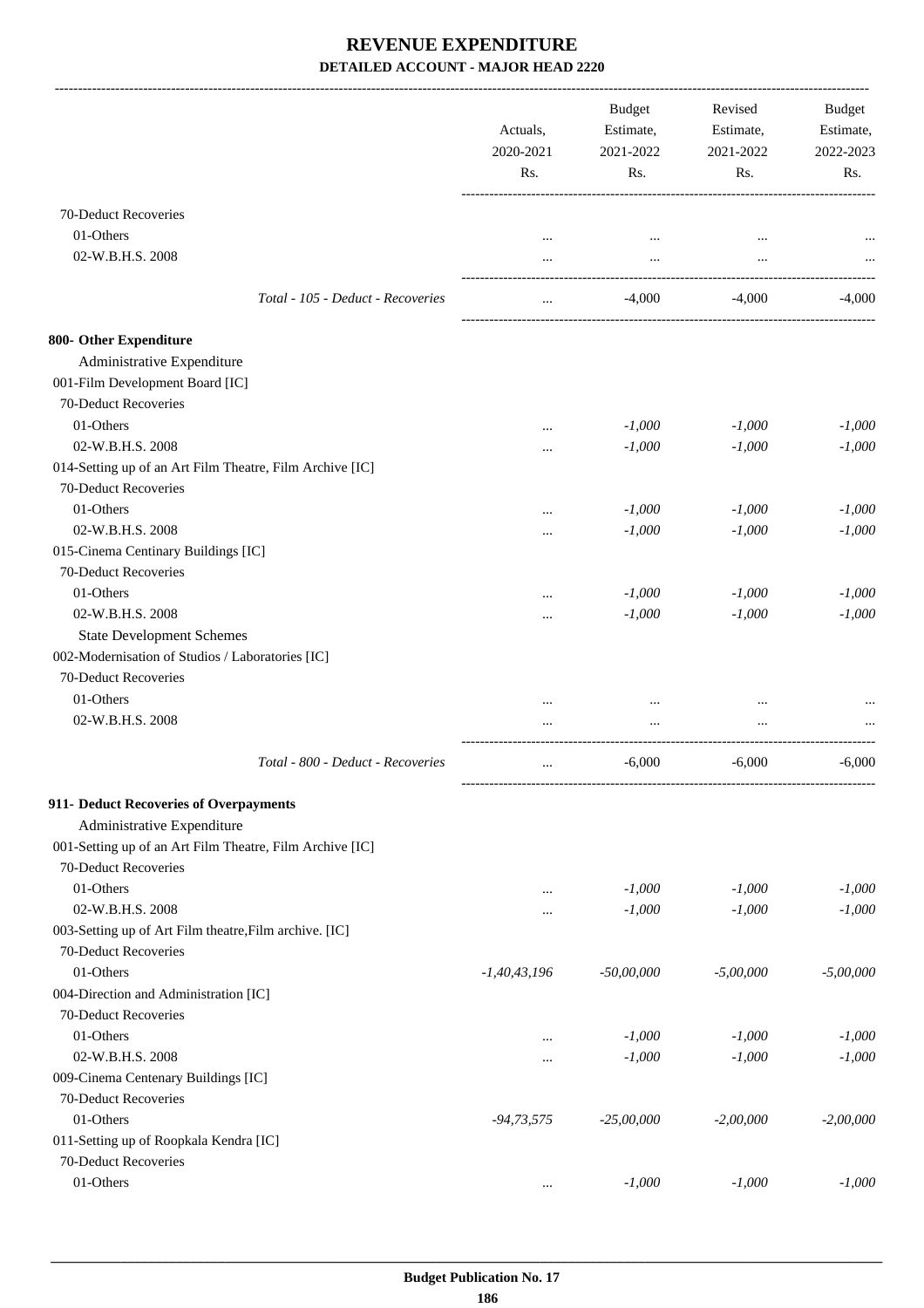|                                                                     | Actuals,<br>2020-2021<br>Rs. | Budget<br>Estimate,<br>2021-2022<br>Rs. | Revised<br>Estimate,<br>2021-2022<br>Rs. | Budget<br>Estimate,<br>2022-2023<br>Rs. |
|---------------------------------------------------------------------|------------------------------|-----------------------------------------|------------------------------------------|-----------------------------------------|
|                                                                     |                              |                                         |                                          |                                         |
| 014-Setting up of an Art Film Theatre, Film Archive [IC]            |                              |                                         |                                          |                                         |
| 70-Deduct Recoveries                                                |                              |                                         |                                          |                                         |
| 01-Others                                                           |                              | $-1,104$ $-1,000$                       |                                          | $-1,000$                                |
| Total - 911 - Deduct - Recoveries                                   |                              | $-2,35,17,875$ $-75,05,000$ $-7,06,000$ |                                          | $-7,06,000$                             |
| <b>60- OTHERS</b>                                                   |                              |                                         |                                          |                                         |
| 001- Direction And Administration                                   |                              |                                         |                                          |                                         |
| Administrative Expenditure                                          |                              |                                         |                                          |                                         |
| 001-Entertainment of Dignitories [IC]                               |                              |                                         |                                          |                                         |
| 70-Deduct Recoveries                                                |                              |                                         |                                          |                                         |
| 01-Others                                                           |                              | -1,000                                  | $-1,000$                                 | $-1.000$                                |
| Total - 001 - Deduct - Recoveries                                   | $\cdots$                     | $-1,000$                                | $-1,000$                                 | $-1,000$                                |
| 101- Advertising and Visual Publicity                               |                              |                                         |                                          |                                         |
| Administrative Expenditure                                          |                              |                                         |                                          |                                         |
| 001-Advertising, Sales and Publicity Expenses [IC]                  |                              |                                         |                                          |                                         |
| 70-Deduct Recoveries                                                |                              |                                         |                                          |                                         |
| 01-Others                                                           |                              | $-1,000$                                | $-1,000$                                 | $-1,000$                                |
| 02-W.B.H.S. 2008                                                    |                              | $-1,000$                                | $-1,000$                                 | $-1,000$                                |
| Total - 101 - Deduct - Recoveries                                   | $\cdots$                     | $-2,000$                                | $-2,000$                                 | $-2,000$                                |
| <b>102-</b> Information Centres                                     |                              |                                         |                                          |                                         |
| Administrative Expenditure                                          |                              |                                         |                                          |                                         |
| 001-Offices at Head Quarters [IC]                                   |                              |                                         |                                          |                                         |
| 70-Deduct Recoveries                                                |                              |                                         |                                          |                                         |
| 01-Others                                                           | $-1,000$                     | $-1,000$                                | $-1,000$                                 | $-1,000$                                |
| 02-W.B.H.S. 2008                                                    | $\cdots$                     | $-1,000$                                | $-1,000$                                 | $-1,000$                                |
| 002-District and Sub-Division Offices [IC]                          |                              |                                         |                                          |                                         |
| 70-Deduct Recoveries                                                |                              |                                         |                                          |                                         |
| 01-Others                                                           | $-9,100$                     | $-1,000$                                | $-1,000$                                 | $-1,000$                                |
| 02-W.B.H.S. 2008                                                    | $\cdots$                     | $-1,000$                                | $-1,000$                                 | $-1,000$                                |
| 004-Information Centre at Chennai [IC]                              |                              |                                         |                                          |                                         |
| 70-Deduct Recoveries                                                |                              |                                         |                                          |                                         |
| 01-Others                                                           | $\cdots$                     | $-1,000$                                | $-1,000$                                 | $-1,000$                                |
| 02-W.B.H.S. 2008                                                    |                              | $-1,000$                                | $-1,000$                                 | $-1,000$                                |
| 006-Kolkata Information Centres [IC]                                |                              |                                         |                                          |                                         |
| 70-Deduct Recoveries                                                |                              |                                         |                                          |                                         |
| 01-Others                                                           |                              | $-1,000$                                | $-1,000$                                 | $-1,000$                                |
| 02-W.B.H.S. 2008                                                    | $\cdots$                     | $-1,000$                                | $-1,000$                                 | $-1,000$                                |
| 009-Setting up of a State Level Information Centre at Siliguri [IC] |                              |                                         |                                          |                                         |
| 70-Deduct Recoveries                                                |                              |                                         |                                          |                                         |
| 01-Others                                                           |                              | $-1,000$                                | $-1,000$                                 | $-1,000$                                |
| 02-W.B.H.S. 2008                                                    |                              | $-1,000$                                | $-1,000$                                 | $-1,000$                                |
| 013-Iinformation Centre at New Delhi [IC]                           |                              |                                         |                                          |                                         |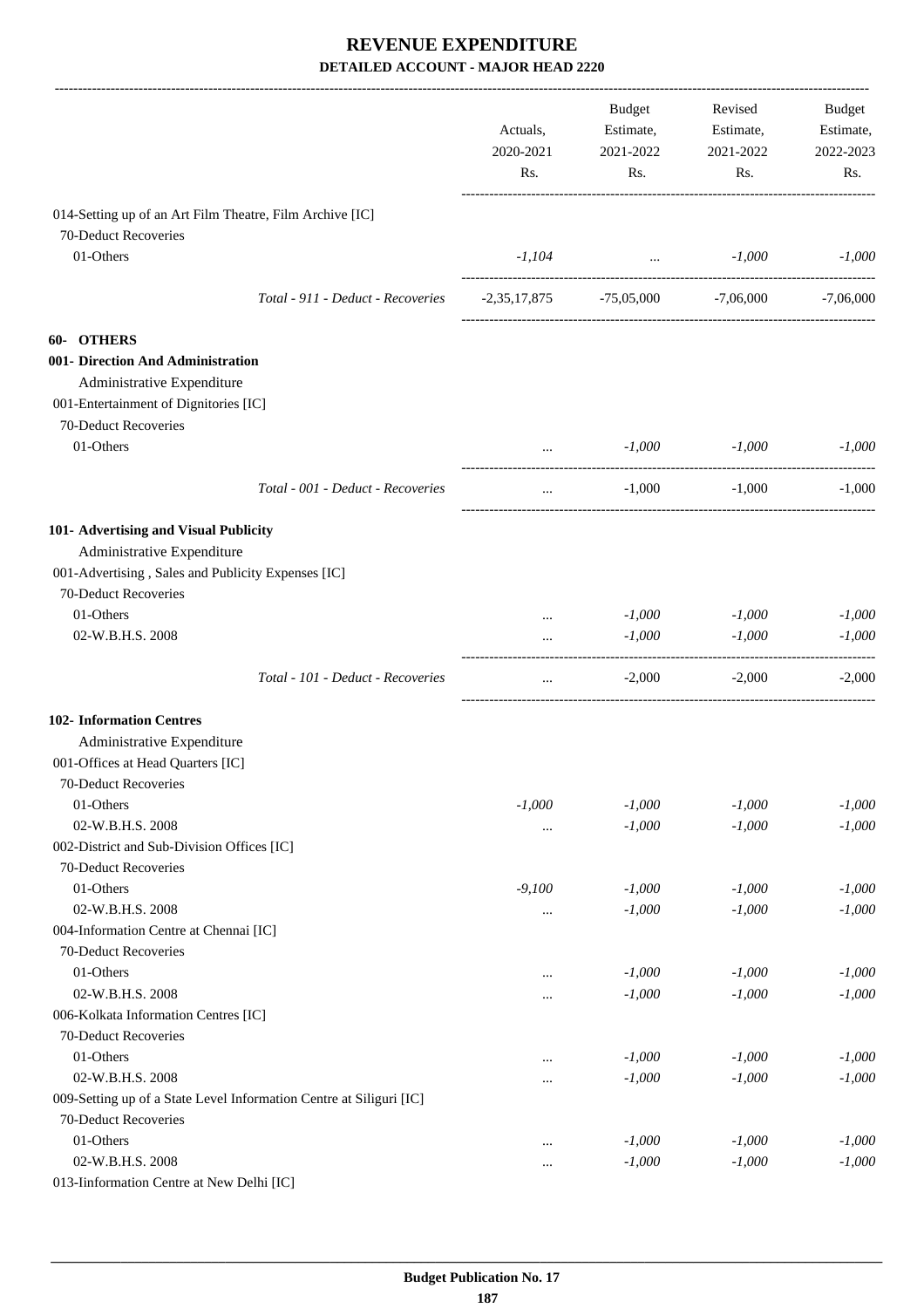-------------------------------------------------------------------------------------------------------------------------------------------------------------------------------

|                                                                                  | Actuals,<br>2020-2021<br>Rs. | <b>Budget</b><br>Estimate,<br>2021-2022<br>Rs. | Revised<br>Estimate,<br>2021-2022<br>Rs. | <b>Budget</b><br>Estimate,<br>2022-2023<br>Rs. |
|----------------------------------------------------------------------------------|------------------------------|------------------------------------------------|------------------------------------------|------------------------------------------------|
| 70-Deduct Recoveries                                                             |                              |                                                |                                          |                                                |
| 01-Others                                                                        |                              | $-1,000$                                       | $-1,000$                                 | $-1,000$                                       |
| 02-W.B.H.S. 2008                                                                 |                              | $-1,000$                                       | $-1,000$                                 | $-1,000$                                       |
| 015-Information Centre at Agartala [IC]                                          |                              |                                                |                                          |                                                |
| 70-Deduct Recoveries                                                             |                              |                                                |                                          |                                                |
| 01-Others                                                                        |                              | $-1,000$                                       | $-1,000$                                 | $-1,000$                                       |
| 02-W.B.H.S. 2008                                                                 |                              | $-1,000$                                       | $-1,000$                                 | $-1,000$                                       |
| <b>State Development Schemes</b>                                                 |                              |                                                |                                          |                                                |
| 003-Setting up of an Institute for Mass Media Research and Training<br>[IC]      |                              |                                                |                                          |                                                |
| 70-Deduct Recoveries                                                             |                              |                                                |                                          |                                                |
| 01-Others                                                                        | $\cdots$                     | $\ddotsc$                                      |                                          |                                                |
| 007-Modernisation of District and Sub-division level Information<br>Centre. [IC] |                              |                                                |                                          |                                                |
| 70-Deduct Recoveries                                                             |                              |                                                |                                          |                                                |
| 01-Others                                                                        | $\ddotsc$                    | $\cdots$                                       |                                          |                                                |
| 010-Setting up of State Level Information Centre at Siliguri [IC]                |                              |                                                |                                          |                                                |
| 70-Deduct Recoveries                                                             |                              |                                                |                                          |                                                |
| 01-Others                                                                        |                              | $\cdots$                                       |                                          |                                                |
| 02-W.B.H.S. 2008                                                                 | $\cdots$                     | $\cdots$                                       | $\cdots$                                 |                                                |
| Total - 102 - Deduct - Recoveries                                                | $-10,100$                    | $-14,000$                                      | $-14,000$                                | $-14,000$                                      |
| 106- Field Publicity                                                             |                              |                                                |                                          |                                                |
| Administrative Expenditure                                                       |                              |                                                |                                          |                                                |
| 001-Field Informations [IC]                                                      |                              |                                                |                                          |                                                |
| 70-Deduct Recoveries                                                             |                              |                                                |                                          |                                                |
| 01-Others                                                                        |                              | $-1,000$                                       | $-1,000$                                 | $-1,000$                                       |
| 02-W.B.H.S. 2008                                                                 | $\cdots$                     | $-1,000$                                       | $-1,000$                                 | $-1,000$                                       |
|                                                                                  |                              |                                                |                                          |                                                |
| 002-Appointment of Field Workers at Block Level Information<br>Centres [IC]      |                              |                                                |                                          |                                                |
| 70-Deduct Recoveries                                                             |                              |                                                |                                          |                                                |
| 01-Others                                                                        |                              | $-1,000$                                       | $-1,000$                                 | $-1,000$                                       |
| 02-W.B.H.S. 2008                                                                 |                              |                                                |                                          |                                                |
|                                                                                  | $\ddotsc$                    | $-1,000$                                       | $-1,000$                                 | $-1,000$                                       |
| <b>State Development Schemes</b>                                                 |                              |                                                |                                          |                                                |
| 003-Strengthening of Exhibition Set up [IC]                                      |                              |                                                |                                          |                                                |
| 70-Deduct Recoveries                                                             |                              |                                                |                                          |                                                |
| 01-Others                                                                        |                              | $\cdots$                                       | $\ddotsc$                                | $\ldots$                                       |
| 02-W.B.H.S. 2008                                                                 | .                            |                                                |                                          | $\ldots$                                       |
| 011-Implementation of Awareness Raising Action Plan(ARAP) [IC]                   |                              |                                                |                                          |                                                |
| 70-Deduct Recoveries                                                             |                              |                                                |                                          |                                                |
| 01-Others                                                                        | $\ddotsc$                    | $\cdots$                                       | $\ddotsc$                                | $\ldots$                                       |
| 012-Appointment of Field Workers at Block Level and Block                        |                              |                                                |                                          |                                                |
| Information Centres [IC]                                                         |                              |                                                |                                          |                                                |
| 70-Deduct Recoveries                                                             |                              |                                                |                                          |                                                |
| 01-Others                                                                        | $\ddotsc$                    | $\cdots$                                       | $\cdots$                                 | $\cdots$                                       |
| 02-W.B.H.S. 2008                                                                 |                              | $\cdots$                                       | $\cdots$                                 | $\cdots$                                       |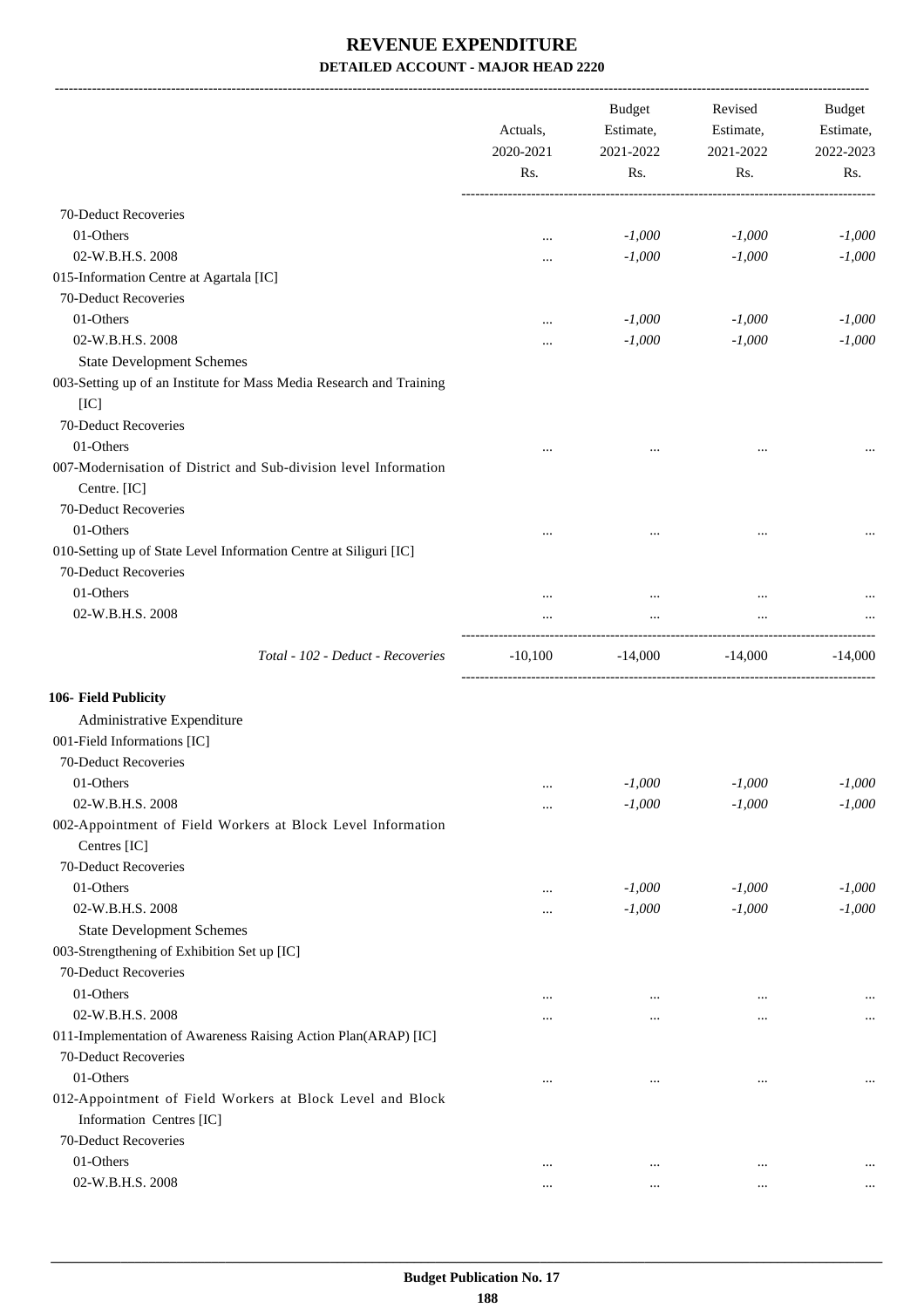|                                                                 | Actuals,<br>2020-2021<br>Rs. | <b>Budget</b><br>Estimate,<br>2021-2022<br>Rs. | Revised<br>Estimate,<br>2021-2022<br>Rs. | Budget<br>Estimate,<br>2022-2023<br>Rs. |
|-----------------------------------------------------------------|------------------------------|------------------------------------------------|------------------------------------------|-----------------------------------------|
| Total - 106 - Deduct - Recoveries                               | $\cdots$                     | $-4,000$                                       | $-4,000$                                 | $-4,000$                                |
| 107- Songs And Drama Services                                   |                              |                                                |                                          |                                         |
| Administrative Expenditure                                      |                              |                                                |                                          |                                         |
| 001-Folk Entertainment [IC]                                     |                              |                                                |                                          |                                         |
| 70-Deduct Recoveries                                            |                              |                                                |                                          |                                         |
| 01-Others                                                       | $\cdots$                     | $-1,000$                                       | $-1,000$                                 | $-1,000$                                |
| 003-Setting up of a Folk Entertainment Centre at Siliguri. [IC] |                              |                                                |                                          |                                         |
| 70-Deduct Recoveries                                            |                              |                                                |                                          |                                         |
| 01-Others                                                       | $\cdots$                     | $-1,000$                                       | $-1,000$                                 | $-1,000$                                |
| 02-W.B.H.S. 2008                                                |                              | $-1,000$                                       | $-1,000$                                 | $-1,000$                                |
| 004-Setting up of a Song and Jatra Unit. [IC]                   |                              |                                                |                                          |                                         |
| 70-Deduct Recoveries                                            |                              |                                                |                                          |                                         |
| 01-Others                                                       |                              | $-1,000$                                       | $-1,000$                                 | $-1,000$                                |
| 02-W.B.H.S. 2008                                                | $\cdots$                     | $-1,000$                                       | $-1,000$                                 | $-1,000$                                |
| <b>State Development Schemes</b>                                |                              |                                                |                                          |                                         |
| 002-Setting up of a Song and Jatra Unit [IC]                    |                              |                                                |                                          |                                         |
| 70-Deduct Recoveries                                            |                              |                                                |                                          |                                         |
| 01-Others                                                       |                              |                                                |                                          |                                         |
| 02-W.B.H.S. 2008                                                |                              |                                                |                                          |                                         |
| 006-Setting up of a Folk entertainment Unit at Siliguri [IC]    |                              |                                                |                                          |                                         |
| 70-Deduct Recoveries                                            |                              |                                                |                                          |                                         |
| 01-Others                                                       |                              |                                                |                                          |                                         |
| 02-W.B.H.S. 2008                                                |                              |                                                |                                          |                                         |
| Total - 107 - Deduct - Recoveries                               | $\cdots$                     | $-5,000$                                       | $-5,000$                                 | $-5,000$                                |
| 110- Publications                                               |                              |                                                |                                          |                                         |
| Administrative Expenditure                                      |                              |                                                |                                          |                                         |
| 001-Publications [IC]                                           |                              |                                                |                                          |                                         |
| 70-Deduct Recoveries                                            |                              |                                                |                                          |                                         |
| 01-Others                                                       | $\cdots$                     | $-1,000$                                       | $-1,000$                                 | $-1,000$                                |
| 02-W.B.H.S. 2008                                                | $\cdots$                     | $-1,000$                                       | $-1,000$                                 | $-1,000$                                |
| Total - 110 - Deduct - Recoveries                               | $\cdots$                     | $-2,000$                                       | $-2,000$                                 | $-2,000$                                |
| 789- Special Component Plan for Scheduled Castes                |                              |                                                |                                          |                                         |
| <b>State Development Schemes</b>                                |                              |                                                |                                          |                                         |
| 001-Strengthening of Exhibition Set Up. [IC]                    |                              |                                                |                                          |                                         |
| 70-Deduct Recoveries                                            |                              |                                                |                                          |                                         |
| 01-Others                                                       | $\cdots$                     | $\cdots$                                       | $\cdots$                                 |                                         |
|                                                                 |                              |                                                |                                          |                                         |
| Total - 789 - Deduct - Recoveries                               | $\cdots$                     | $\cdots$                                       | $\cdots$                                 |                                         |

#### **800- Other Expenditure**

Administrative Expenditure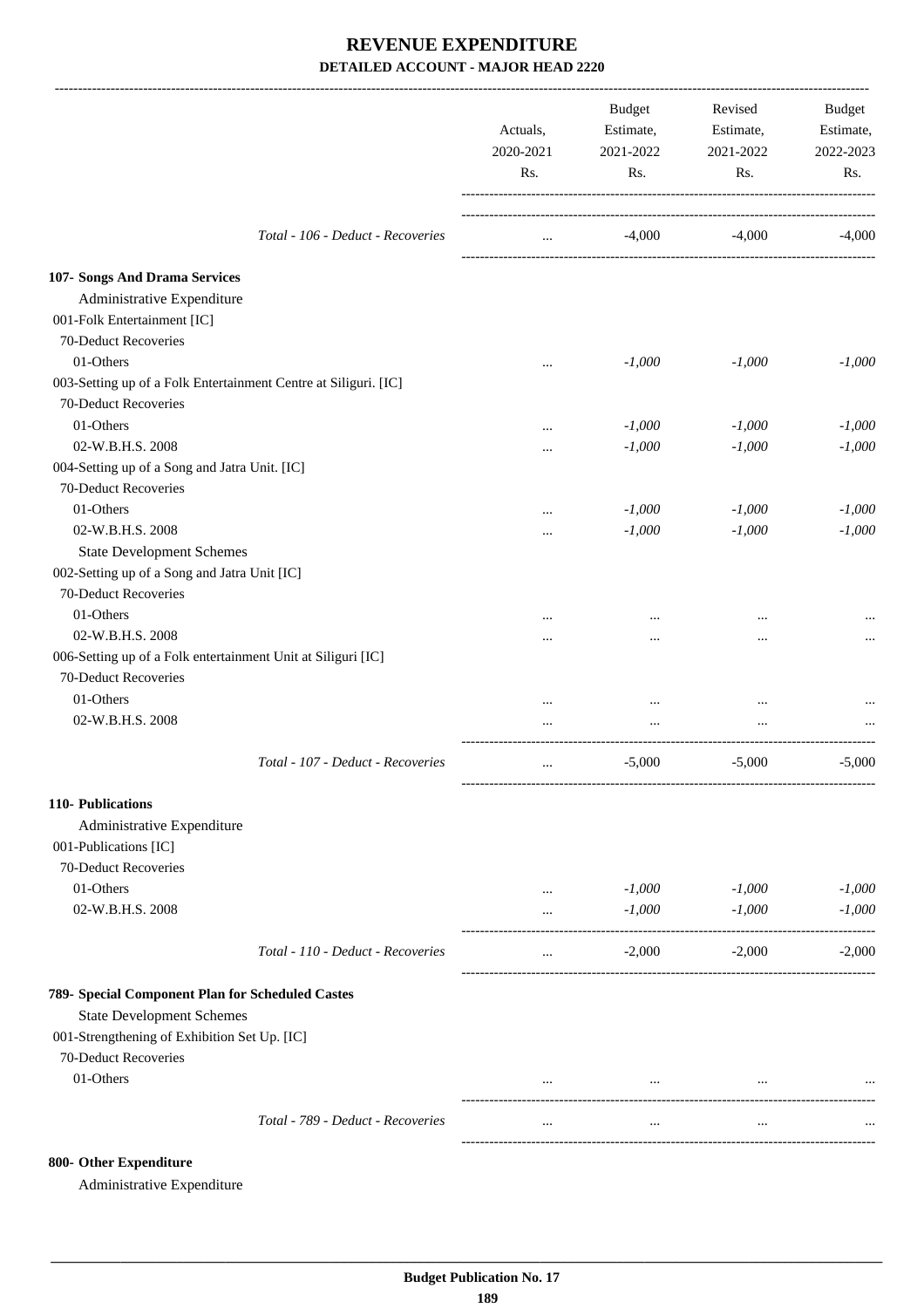|                                                                                                  | Actuals,    | <b>Budget</b><br>Revised<br>Estimate,<br>Estimate,<br>2020-2021<br>2021-2022<br>2021-2022 |           |           | Budget<br>Estimate,<br>2022-2023 |
|--------------------------------------------------------------------------------------------------|-------------|-------------------------------------------------------------------------------------------|-----------|-----------|----------------------------------|
|                                                                                                  | Rs.         | Rs.                                                                                       | Rs.       | Rs.       |                                  |
| 001-State Ceremonies [IC]                                                                        |             |                                                                                           |           |           |                                  |
| 70-Deduct Recoveries                                                                             |             |                                                                                           |           |           |                                  |
| 01-Others                                                                                        | $-1,10,662$ | $-1,000$                                                                                  | $-4,000$  | $-4,000$  |                                  |
| 02-W.B.H.S. 2008                                                                                 | $\cdots$    | $-1,000$                                                                                  | $-1,000$  | $-1,000$  |                                  |
| 002-Fair and Exhibitions [IC]                                                                    |             |                                                                                           |           |           |                                  |
| 70-Deduct Recoveries                                                                             |             |                                                                                           |           |           |                                  |
| 01-Others                                                                                        |             | $-1,000$                                                                                  | $-1,000$  | $-1,000$  |                                  |
| 02-W.B.H.S. 2008                                                                                 | $\ddotsc$   | $-1,000$                                                                                  | $-1,000$  | $-1,000$  |                                  |
| 004-Introduction of Bengali and Nepali as Official Languages [IC]                                |             |                                                                                           |           |           |                                  |
| 70-Deduct Recoveries                                                                             |             |                                                                                           |           |           |                                  |
| 01-Others                                                                                        |             | $-1,000$                                                                                  | $-1,000$  | $-1,000$  |                                  |
| 02-W.B.H.S. 2008                                                                                 |             | $-1,000$                                                                                  | $-1,000$  | $-1,000$  |                                  |
| 005-Setting-up of a Guest House [IC]                                                             |             |                                                                                           |           |           |                                  |
| 70-Deduct Recoveries                                                                             |             |                                                                                           |           |           |                                  |
| 01-Others                                                                                        |             | $-1,000$                                                                                  | $-1,000$  | $-1,000$  |                                  |
| 02-W.B.H.S. 2008                                                                                 |             | $-1,000$                                                                                  | $-1,000$  | $-1,000$  |                                  |
| 006-Campaign& Awairness Building inDistrict & Sub-division [IC]                                  |             |                                                                                           |           |           |                                  |
| 70-Deduct Recoveries                                                                             |             |                                                                                           |           |           |                                  |
| 01-Others                                                                                        |             | $-1,000$                                                                                  | $-1,000$  | $-1,000$  |                                  |
| 02-W.B.H.S. 2008                                                                                 |             | $-1,000$                                                                                  | $-1,000$  | $-1,000$  |                                  |
| 007-Campaign & Awareness Building in District and Sub-Division<br>[IC]                           |             |                                                                                           |           |           |                                  |
| 70-Deduct Recoveries                                                                             |             |                                                                                           |           |           |                                  |
| 01-Others                                                                                        | $\ddotsc$   | $-1,000$                                                                                  | $-1,000$  | $-1,000$  |                                  |
| 02-W.B.H.S. 2008                                                                                 |             | $-1,000$                                                                                  | $-1,000$  | $-1,000$  |                                  |
| 010-Mahajati Sadan [IC]                                                                          |             |                                                                                           |           |           |                                  |
| 70-Deduct Recoveries                                                                             |             |                                                                                           |           |           |                                  |
| 01-Others                                                                                        |             |                                                                                           | $-1,000$  | $-1,000$  |                                  |
| Total - 800 - Deduct - Recoveries                                                                | $-1,10,662$ | $-12,000$                                                                                 | $-16,000$ | $-16,000$ |                                  |
| 911- Deduct Recoveries of Overpayments                                                           |             |                                                                                           |           |           |                                  |
| Administrative Expenditure                                                                       |             |                                                                                           |           |           |                                  |
| 001-Advertising, Sales and Publicity Expenses [IC]                                               |             |                                                                                           |           |           |                                  |
| 70-Deduct Recoveries                                                                             |             |                                                                                           |           |           |                                  |
| 01-Others                                                                                        | $\cdots$    | $-1,000$                                                                                  | $-1,000$  | $-1,000$  |                                  |
| 02-W.B.H.S. 2008                                                                                 |             | $-1,000$                                                                                  | $-1,000$  | $-1,000$  |                                  |
| 002-Appointment of Field Workers at Block Level Information<br>Centre [IC]                       |             |                                                                                           |           |           |                                  |
| 70-Deduct Recoveries                                                                             |             |                                                                                           |           |           |                                  |
| 01-Others                                                                                        | $-5,852$    | $-1,000$                                                                                  | $\ddotsc$ |           |                                  |
| 003-Setting up of a Folk Entertainment Centre at Siliguri. [IC]                                  |             |                                                                                           |           |           |                                  |
| 70-Deduct Recoveries                                                                             |             |                                                                                           |           |           |                                  |
| 01-Others                                                                                        | $-4,22,844$ | $\cdots$                                                                                  | $-20,000$ | $-20,000$ |                                  |
| 006-Campaign and Awareness building in District and Sub-Division<br>[IC]<br>70-Deduct Recoveries |             |                                                                                           |           |           |                                  |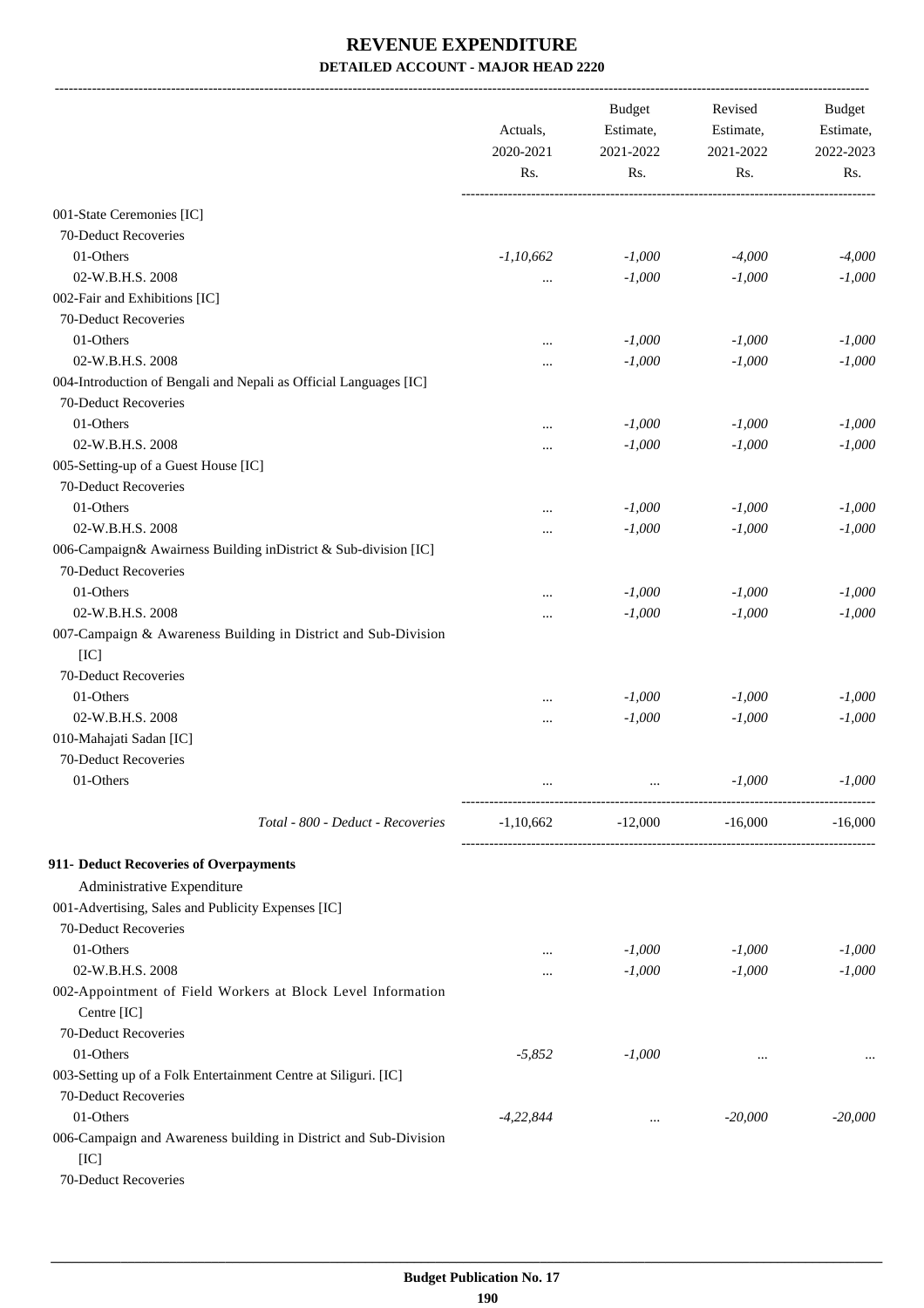|                                                         | Actuals,<br>2020-2021<br>Rs. | Budget<br>Estimate,<br>2021-2022<br>Rs. | Revised<br>Estimate,<br>2021-2022<br>Rs. | Budget<br>Estimate,<br>2022-2023<br>Rs. |
|---------------------------------------------------------|------------------------------|-----------------------------------------|------------------------------------------|-----------------------------------------|
| 01-Others                                               | $\cdots$                     | $-1,000$                                | $-1,000$                                 | $-1,000$                                |
| 02-W.B.H.S. 2008                                        |                              | $-1,000$                                | $-1,000$                                 | $-1,000$                                |
| 007-Deduct Recoveries [IC]                              |                              |                                         |                                          |                                         |
| 70-Deduct Recoveries                                    |                              |                                         |                                          |                                         |
| 01-Others                                               | $\cdots$                     | $-1,000$                                | $-1,000$                                 | $-1,000$                                |
| <b>State Development Schemes</b>                        |                              |                                         |                                          |                                         |
| 004-Impementation of Awareness Raising Action Plan [IC] |                              |                                         |                                          |                                         |
| 70-Deduct Recoveries                                    |                              |                                         |                                          |                                         |
| 01-Others                                               | $\cdots$                     | $\cdots$                                |                                          |                                         |
| Total - 911 - Deduct - Recoveries                       | $-4,28,696$                  | $-6,000$                                | $-25,000$                                | $-25,000$                               |
| Total - 2220 - Deduct - Recoveries                      | $-2,40,67,333$               | $-75,63,000$                            | $-7,87,000$                              | $-7,87,000$                             |

-----------------------------------------------------------------------------------------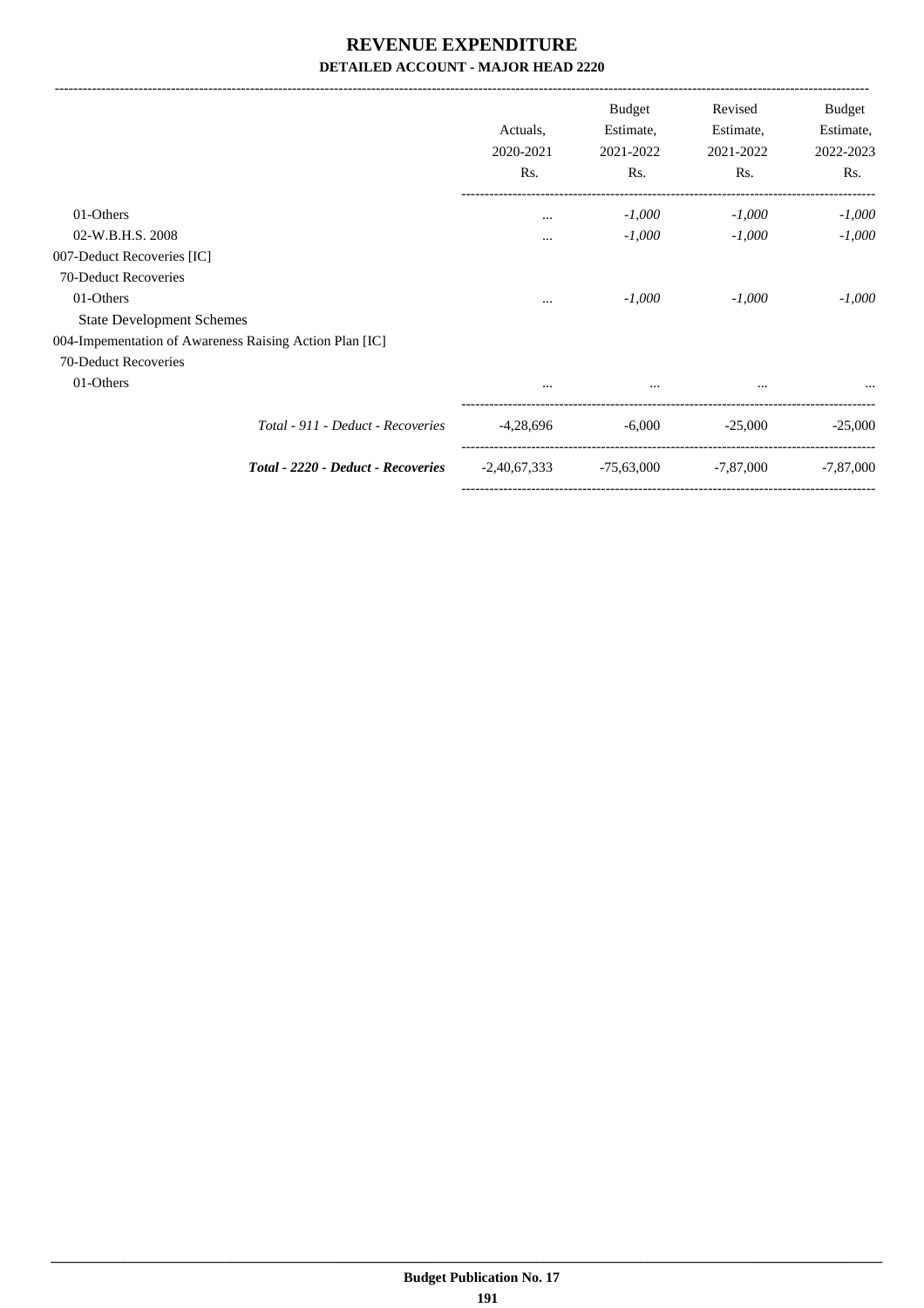# **REVENUE EXPENDITURE**

#### **DEMAND No. 30**

#### **Information & Cultural Affairs Department**

#### **B - Social Services - (g) Social Welfare and Nutrition**

#### **Head of Account : 2235 - Social Security And Welfare**

| Voted Rs. 314,13,36,000                                                                                       | <b>Charged Rs. Nil</b>       |                                         |                                          | Total Rs. 314, 13, 36, 000              |  |  |
|---------------------------------------------------------------------------------------------------------------|------------------------------|-----------------------------------------|------------------------------------------|-----------------------------------------|--|--|
|                                                                                                               |                              | Voted Rs.                               | <b>Charged Rs.</b>                       | Total Rs.                               |  |  |
| <b>Gross Expenditure</b><br><b>Deduct - Recoveries</b>                                                        |                              | 314, 13, 36, 000                        | $\cdots$<br>$\cdots$                     | 314,13,36,000                           |  |  |
|                                                                                                               |                              |                                         | __________________________________       |                                         |  |  |
| Net Expenditure                                                                                               |                              | 314, 13, 36, 000                        | $\cdots$                                 | 314, 13, 36, 000                        |  |  |
| <b>REVENUE EXPENDITURE</b><br><b>ABSTRACT ACCOUNT</b>                                                         |                              |                                         |                                          |                                         |  |  |
|                                                                                                               | Actuals,<br>2020-2021<br>Rs. | Budget<br>Estimate,<br>2021-2022<br>Rs. | Revised<br>Estimate,<br>2021-2022<br>Rs. | Budget<br>Estimate,<br>2022-2023<br>Rs. |  |  |
| 02 - SOCIAL WELFARE<br>200- Other Programmes                                                                  |                              |                                         |                                          |                                         |  |  |
| <b>State Development Schemes</b>                                                                              |                              | $\cdots$                                | $\sim 10^{-10}$                          | 271,00,00,000                           |  |  |
| <b>Total - 200</b>                                                                                            |                              | $\cdots$                                | $\cdots$                                 | 271,00,00,000                           |  |  |
| Total - 02                                                                                                    | $\cdots$                     | $\ddotsc$                               |                                          | $\ldots$ 271,00,00,000                  |  |  |
| 60 - OTHER SOCIAL SECURITY AND WELFARE<br><b>PROGRAMMES</b>                                                   |                              |                                         |                                          |                                         |  |  |
| 102- Pensions under Social Security Schemes<br>Administrative Expenditure<br><b>State Development Schemes</b> | 30,55,000<br>12,99,51,312    | 29,00,000<br>30,60,00,000               | 30,55,000<br>34,07,19,000                | 30,86,000<br>38,32,00,000               |  |  |
| <b>Total - 102</b>                                                                                            | 13,30,06,312                 | 30,89,00,000                            | 34,37,74,000                             | 38,62,86,000                            |  |  |
| 110- Other Insurance Scheme<br><b>State Development Schemes</b>                                               | 3,88,07,904                  | 8,10,00,000                             | 2,92,74,000                              | 4,50,50,000                             |  |  |
| <b>Total - 110</b>                                                                                            | 3,88,07,904                  | 8,10,00,000                             | 2,92,74,000                              | 4,50,50,000                             |  |  |
| Total - 60                                                                                                    | 17, 18, 14, 216              | 38,99,00,000                            | 37,30,48,000                             | 43,13,36,000                            |  |  |
| <b>Grand Total - Gross</b>                                                                                    | 17, 18, 14, 216              | 38,99,00,000                            | 37,30,48,000                             | 314, 13, 36, 000                        |  |  |
| Voted<br>Charged                                                                                              | 17, 18, 14, 216<br>$\cdots$  |                                         | 38,99,00,000 37,30,48,000                | 314, 13, 36, 000                        |  |  |
| <b>Administrative Expenditure</b>                                                                             | 30,55,000                    | 29,00,000                               | 30,55,000                                | 30,86,000                               |  |  |

----------------------------------------------------------------------------------------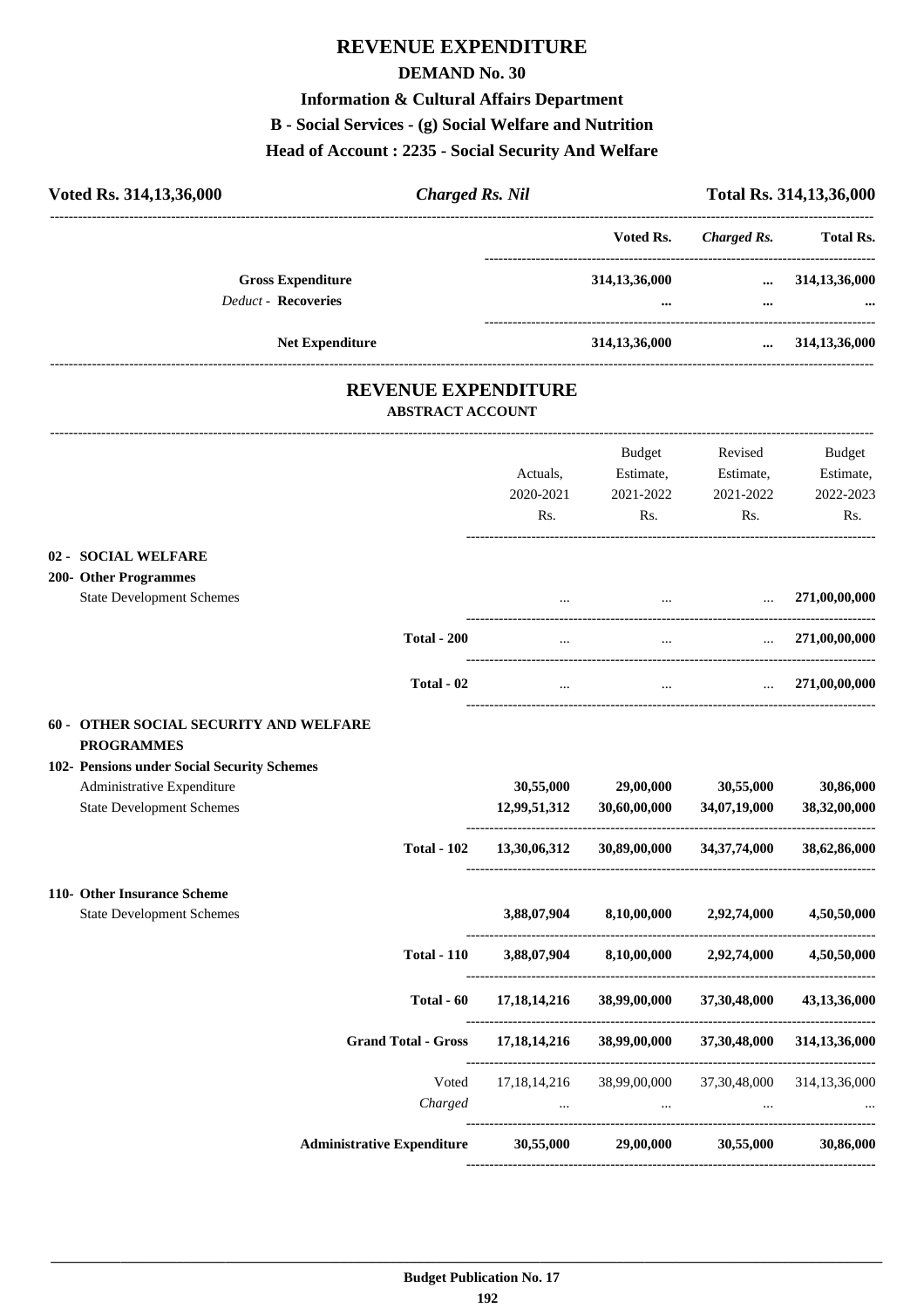#### REVENUE EXPENDITURE **ABSTRACT ACCOUNT**

|                                  | Actuals.<br>2020-2021<br>Rs. | <b>Budget</b><br>Estimate.<br>2021-2022<br>Rs. | Revised<br>Estimate.<br>2021-2022<br>Rs. | <b>Budget</b><br>Estimate,<br>2022-2023<br>Rs. |
|----------------------------------|------------------------------|------------------------------------------------|------------------------------------------|------------------------------------------------|
| <b>State Development Schemes</b> | 16,87,59,216                 | 38,70,00,000                                   | 36,99,93,000                             | 313,82,50,000                                  |
| <b>Deduct Recoveries</b>         |                              |                                                |                                          |                                                |
| <b>Grand Total - Net</b>         | 17, 18, 14, 216              | 38,99,00,000                                   | 37,30,48,000                             | 314, 13, 36, 000                               |
| Voted                            | 17, 18, 14, 216              | 38,99,00,000                                   | 37, 30, 48, 000                          | 314, 13, 36, 000                               |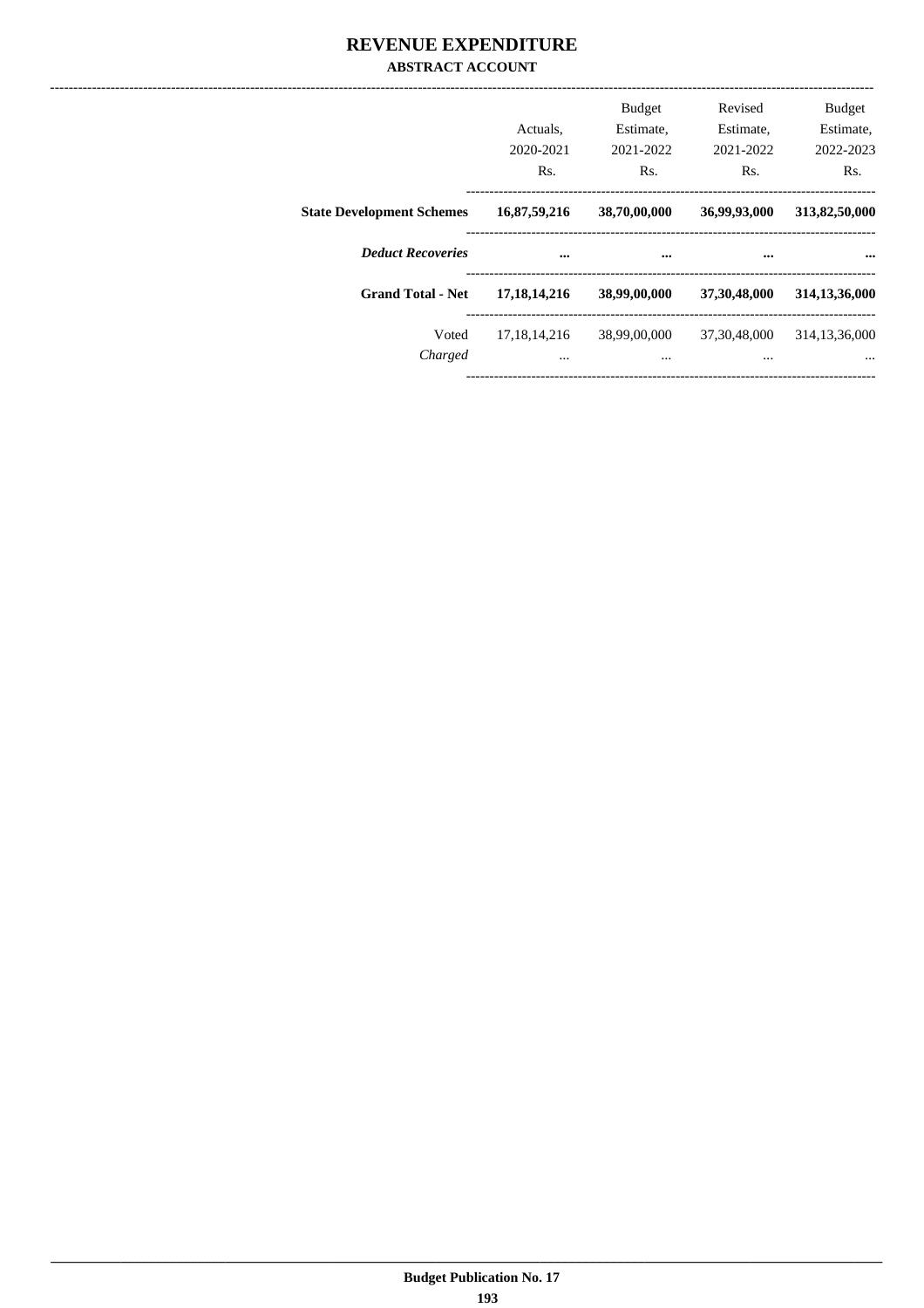-------------------------------------------------------------------------------------------------------------------------------------------------------------------------------

|                                                                                                                                                                                                | Actuals.<br>2020-2021<br>Rs. | <b>Budget</b><br>Estimate,<br>2021-2022<br>Rs. | Revised<br>Estimate,<br>2021-2022<br>Rs. | <b>Budget</b><br>Estimate,<br>2022-2023<br>Rs. |
|------------------------------------------------------------------------------------------------------------------------------------------------------------------------------------------------|------------------------------|------------------------------------------------|------------------------------------------|------------------------------------------------|
| DETAILED ACCOUNT NO. 2235-02-200 - OTHER PROGRAMMES                                                                                                                                            |                              |                                                |                                          |                                                |
| 02 - SOCIAL WELFARE                                                                                                                                                                            |                              |                                                |                                          |                                                |
| <b>200- Other Programmes</b>                                                                                                                                                                   |                              |                                                |                                          |                                                |
| <b>State Development Schemes</b>                                                                                                                                                               |                              |                                                |                                          |                                                |
| 050- Lok Prasar Prakalpa under Jai Bangla [IC]                                                                                                                                                 |                              |                                                |                                          |                                                |
| 28- Payment of Professional and Special Services                                                                                                                                               |                              |                                                |                                          |                                                |
| 02-Other charges                                                                                                                                                                               |                              |                                                | $\cdots$                                 | 31,50,00,000                                   |
| 31- Grants-in-aid-GENERAL                                                                                                                                                                      |                              |                                                |                                          |                                                |
| 02-Other Grants                                                                                                                                                                                |                              |                                                | $\cdots$                                 | 230,05,00,000                                  |
| 50- Other Charges                                                                                                                                                                              |                              | $\cdots$                                       | $\cdots$                                 | 9,45,00,000                                    |
| <b>Total - State Development Schemes</b>                                                                                                                                                       |                              |                                                | $\cdots$                                 | 271,00,00,000                                  |
| Total - 2235-02-200                                                                                                                                                                            | $\cdots$                     | $\cdots$                                       | $\cdots$                                 | 271,00,00,000                                  |
| Voted                                                                                                                                                                                          |                              | $\cdots$                                       | $\cdots$                                 | 271,00,00,000                                  |
| Charged                                                                                                                                                                                        |                              | $\cdots$                                       | $\cdots$                                 |                                                |
| <b>DETAILED ACCOUNT NO. 2235-60-102 - PENSIONS UNDER SOCIAL SECURITY SCHEMES</b><br>60 - OTHER SOCIAL SECURITY AND WELFARE<br><b>PROGRAMMES</b><br>102- Pensions under Social Security Schemes |                              |                                                |                                          |                                                |
| <b>Administrative Expenditure</b>                                                                                                                                                              |                              |                                                |                                          |                                                |

| 005- Pension to Retired Jounalists and Photo - Journalists [IC] |              |              |                 |                 |
|-----------------------------------------------------------------|--------------|--------------|-----------------|-----------------|
| 04- Pension/Gratuities                                          | $\cdots$     | $\cdots$     | $\cdots$        |                 |
| 31- Grants-in-aid-GENERAL                                       |              |              |                 |                 |
| 02-Other Grants                                                 | 30,55,000    | 29,00,000    | 30,55,000       | 30,86,000       |
| <b>Total - Administrative Expenditure</b>                       | 30,55,000    | 29,00,000    | 30,55,000       | 30,86,000       |
| <b>State Development Schemes</b>                                |              |              |                 |                 |
| 018- Welfare Scheme for the Contributors to the Society [IC]    |              |              |                 |                 |
| 31- Grants-in-aid-GENERAL                                       |              |              |                 |                 |
| 02-Other Grants                                                 | 12,90,00,000 | 29,00,00,000 | 33,66,59,000    | 35,45,00,000    |
| 35- Grants for creation of Capital Assets                       | 1,20,000     | 10,00,000    | 3,33,000        | 10,50,000       |
| 50- Other Charges                                               | 8, 31, 312   | 1,50,00,000  | 37,27,000       | 2,76,50,000     |
| <b>Total - State Development Schemes</b>                        | 12,99,51,312 | 30,60,00,000 | 34,07,19,000    | 38, 32, 00, 000 |
| Total - 2235-60-102                                             | 13,30,06,312 | 30,89,00,000 | 34, 37, 74, 000 | 38,62,86,000    |
| Voted                                                           | 13,30,06,312 | 30,89,00,000 | 34,37,74,000    | 38,62,86,000    |
| Charged                                                         | $\cdots$     | $\cdots$     |                 |                 |
|                                                                 |              |              |                 |                 |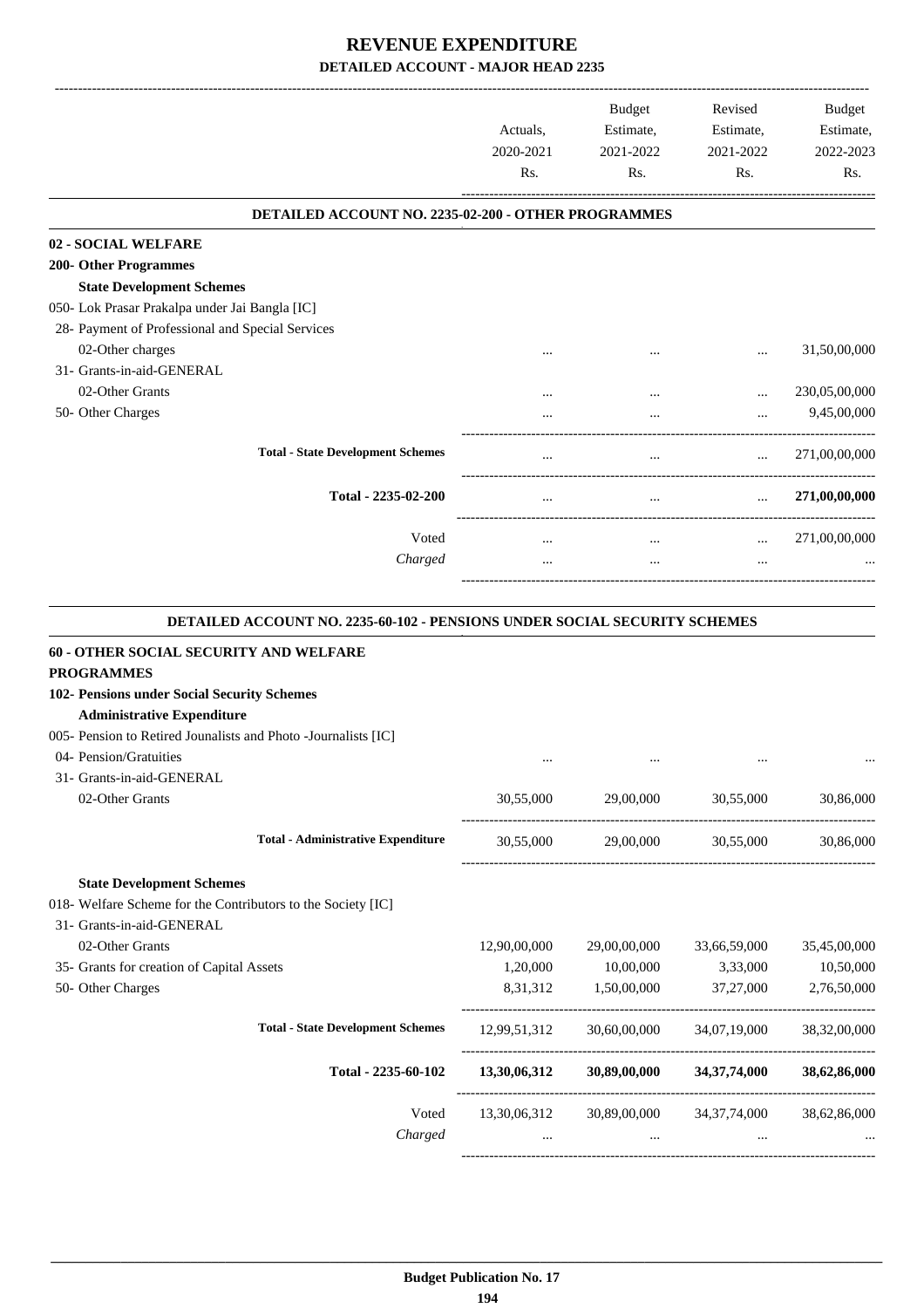| DETAILED ACCOUNT NO. 2235-60-110 - OTHER INSURANCE SCHEME<br>60 - OTHER SOCIAL SECURITY AND WELFARE<br><b>PROGRAMMES</b><br>110- Other Insurance Scheme<br><b>State Development Schemes</b><br>002- Medical Insurance Scheme for Film and Television<br>Artistes/Technicians [IC]<br>50- Other Charges<br>3,77,37,963<br>8,00,00,000<br>2,66,67,000<br>Total - 2235-60-110-002<br>3,77,37,963 8,00,00,000 2,66,67,000<br>003- West Bengal Medical Re-reimbursement Scheme for Journalist<br>(Maavoi) [IC]<br>50- Other Charges<br>10,00,000 26,07,000<br>10,69,941<br>10,50,000<br>Total - 2235-60-110-003<br>10,69,941 10,00,000<br>26,07,000 10,50,000<br><b>Total - State Development Schemes</b><br>3,88,07,904 8,10,00,000 2,92,74,000 4,50,50,000<br>Total - 2235-60-110<br>3,88,07,904 8,10,00,000 2,92,74,000<br>Voted<br>3,88,07,904 8,10,00,000 2,92,74,000<br>Charged<br>$\cdots$<br><b>DETAILED ACCOUNT NO. 2235 - DEDUCT RECOVERIES IN REDUCTION OF EXPENDITURE</b><br>02 - SOCIAL WELFARE<br>200- Other Programmes<br><b>State Development Schemes</b><br>050-Lok Prasar Prakalpa under Jai Bangla [IC]<br>70-Deduct Recoveries<br>01-Others<br> | Actuals,<br>2020-2021<br>Rs. | Budget<br>Estimate,<br>2021-2022<br>Rs. | Revised<br>Estimate,<br>2021-2022<br>Rs. | Budget<br>Estimate,<br>2022-2023<br>Rs. |
|----------------------------------------------------------------------------------------------------------------------------------------------------------------------------------------------------------------------------------------------------------------------------------------------------------------------------------------------------------------------------------------------------------------------------------------------------------------------------------------------------------------------------------------------------------------------------------------------------------------------------------------------------------------------------------------------------------------------------------------------------------------------------------------------------------------------------------------------------------------------------------------------------------------------------------------------------------------------------------------------------------------------------------------------------------------------------------------------------------------------------------------------------------------|------------------------------|-----------------------------------------|------------------------------------------|-----------------------------------------|
|                                                                                                                                                                                                                                                                                                                                                                                                                                                                                                                                                                                                                                                                                                                                                                                                                                                                                                                                                                                                                                                                                                                                                                |                              |                                         |                                          |                                         |
|                                                                                                                                                                                                                                                                                                                                                                                                                                                                                                                                                                                                                                                                                                                                                                                                                                                                                                                                                                                                                                                                                                                                                                |                              |                                         |                                          |                                         |
|                                                                                                                                                                                                                                                                                                                                                                                                                                                                                                                                                                                                                                                                                                                                                                                                                                                                                                                                                                                                                                                                                                                                                                |                              |                                         |                                          |                                         |
|                                                                                                                                                                                                                                                                                                                                                                                                                                                                                                                                                                                                                                                                                                                                                                                                                                                                                                                                                                                                                                                                                                                                                                |                              |                                         |                                          |                                         |
|                                                                                                                                                                                                                                                                                                                                                                                                                                                                                                                                                                                                                                                                                                                                                                                                                                                                                                                                                                                                                                                                                                                                                                |                              |                                         |                                          |                                         |
|                                                                                                                                                                                                                                                                                                                                                                                                                                                                                                                                                                                                                                                                                                                                                                                                                                                                                                                                                                                                                                                                                                                                                                |                              |                                         |                                          | 4,40,00,000                             |
|                                                                                                                                                                                                                                                                                                                                                                                                                                                                                                                                                                                                                                                                                                                                                                                                                                                                                                                                                                                                                                                                                                                                                                |                              |                                         |                                          | 4,40,00,000                             |
|                                                                                                                                                                                                                                                                                                                                                                                                                                                                                                                                                                                                                                                                                                                                                                                                                                                                                                                                                                                                                                                                                                                                                                |                              |                                         |                                          |                                         |
|                                                                                                                                                                                                                                                                                                                                                                                                                                                                                                                                                                                                                                                                                                                                                                                                                                                                                                                                                                                                                                                                                                                                                                |                              |                                         |                                          |                                         |
|                                                                                                                                                                                                                                                                                                                                                                                                                                                                                                                                                                                                                                                                                                                                                                                                                                                                                                                                                                                                                                                                                                                                                                |                              |                                         |                                          |                                         |
|                                                                                                                                                                                                                                                                                                                                                                                                                                                                                                                                                                                                                                                                                                                                                                                                                                                                                                                                                                                                                                                                                                                                                                |                              |                                         |                                          |                                         |
|                                                                                                                                                                                                                                                                                                                                                                                                                                                                                                                                                                                                                                                                                                                                                                                                                                                                                                                                                                                                                                                                                                                                                                |                              |                                         |                                          |                                         |
|                                                                                                                                                                                                                                                                                                                                                                                                                                                                                                                                                                                                                                                                                                                                                                                                                                                                                                                                                                                                                                                                                                                                                                |                              |                                         |                                          | 4,50,50,000                             |
|                                                                                                                                                                                                                                                                                                                                                                                                                                                                                                                                                                                                                                                                                                                                                                                                                                                                                                                                                                                                                                                                                                                                                                |                              |                                         |                                          | 4,50,50,000                             |
|                                                                                                                                                                                                                                                                                                                                                                                                                                                                                                                                                                                                                                                                                                                                                                                                                                                                                                                                                                                                                                                                                                                                                                |                              |                                         |                                          |                                         |
|                                                                                                                                                                                                                                                                                                                                                                                                                                                                                                                                                                                                                                                                                                                                                                                                                                                                                                                                                                                                                                                                                                                                                                |                              |                                         |                                          |                                         |
|                                                                                                                                                                                                                                                                                                                                                                                                                                                                                                                                                                                                                                                                                                                                                                                                                                                                                                                                                                                                                                                                                                                                                                |                              |                                         |                                          |                                         |
|                                                                                                                                                                                                                                                                                                                                                                                                                                                                                                                                                                                                                                                                                                                                                                                                                                                                                                                                                                                                                                                                                                                                                                |                              |                                         |                                          |                                         |
|                                                                                                                                                                                                                                                                                                                                                                                                                                                                                                                                                                                                                                                                                                                                                                                                                                                                                                                                                                                                                                                                                                                                                                |                              |                                         |                                          |                                         |
|                                                                                                                                                                                                                                                                                                                                                                                                                                                                                                                                                                                                                                                                                                                                                                                                                                                                                                                                                                                                                                                                                                                                                                |                              |                                         |                                          |                                         |
|                                                                                                                                                                                                                                                                                                                                                                                                                                                                                                                                                                                                                                                                                                                                                                                                                                                                                                                                                                                                                                                                                                                                                                |                              |                                         |                                          |                                         |
|                                                                                                                                                                                                                                                                                                                                                                                                                                                                                                                                                                                                                                                                                                                                                                                                                                                                                                                                                                                                                                                                                                                                                                |                              |                                         |                                          |                                         |

*Total - 200 - Deduct - Recoveries* ... ... ... ...

*Total - 2235 - Deduct - Recoveries* ... ... ... ...

| <br>         | $\cdots$<br>         |
|--------------|----------------------|
| <br>$\cdots$ | $\cdots$<br>$\cdots$ |
|              |                      |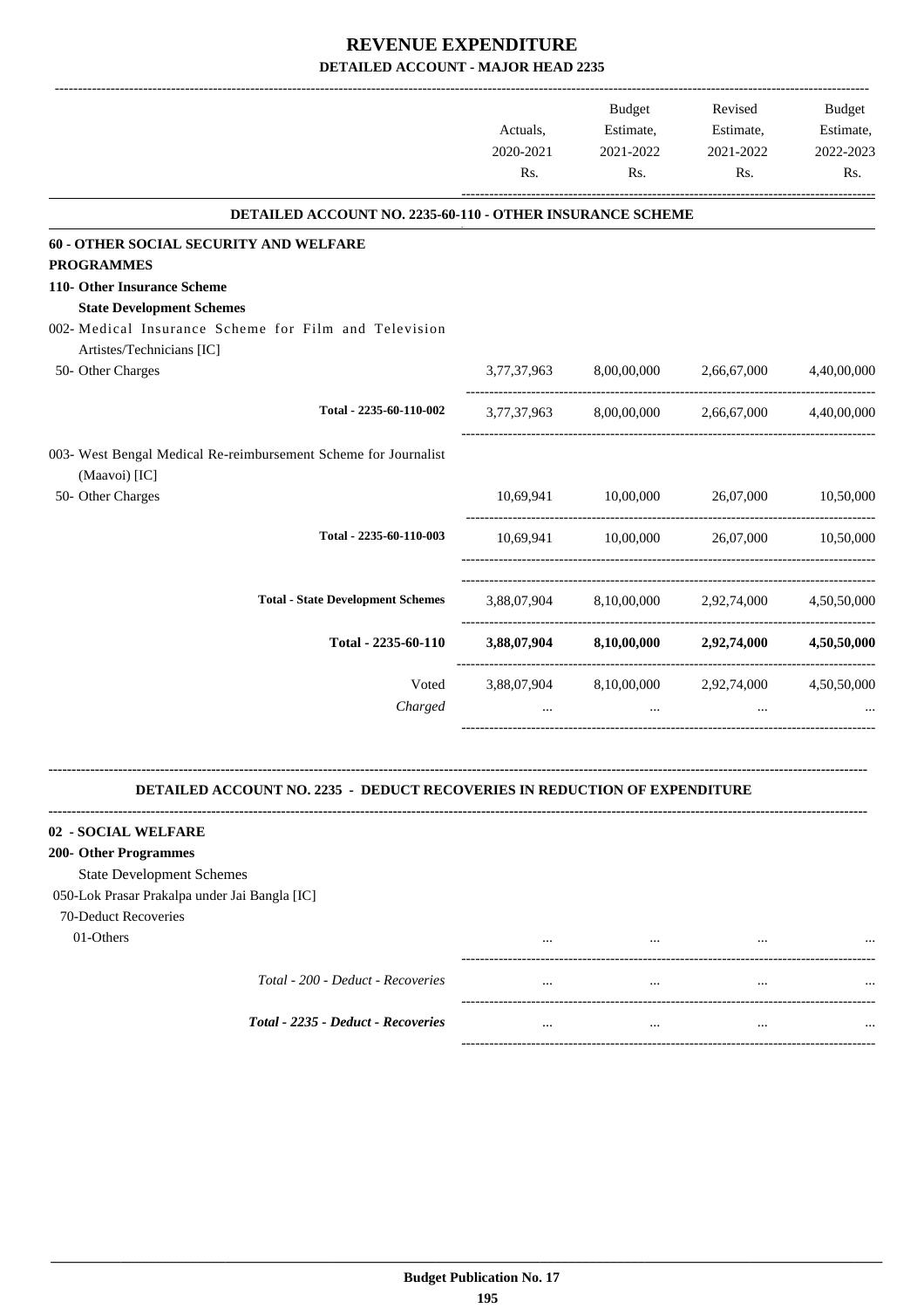# **REVENUE EXPENDITURE**

#### **DEMAND No. 30**

#### **Information & Cultural Affairs Department**

**B - Social Services - (h) Others**

**Head of Account : 2250 - Other Social Services** 

| Voted Rs. 1,05,45,000 |                            | <b>Charged Rs. Nil</b>     |             | Total Rs. 1,05,45,000 |                  |
|-----------------------|----------------------------|----------------------------|-------------|-----------------------|------------------|
|                       |                            |                            | Voted Rs.   | Charged Rs.           | <b>Total Rs.</b> |
|                       | <b>Gross Expenditure</b>   |                            | 1,05,45,000 | $\cdots$              | 1,05,45,000      |
|                       | <b>Deduct - Recoveries</b> |                            | $-1,000$    | $\cdots$              | $-1,000$         |
|                       | <b>Net Expenditure</b>     |                            | 1,05,44,000 |                       | 1,05,44,000      |
|                       |                            | <b>REVENUE EXPENDITURE</b> |             |                       |                  |

# **ABSTRACT ACCOUNT**

---------------------------------------------------------------------------------------------------------------------------------------------------------------------------------

|                                                      |                                                                            | Actuals,<br>2020-2021<br>Rs.                         | <b>Budget</b><br>Estimate,<br>2021-2022<br>Rs.                      | Revised<br>Estimate,<br>2021-2022<br>Rs.                      | <b>Budget</b><br>Estimate,<br>2022-2023<br>Rs.                                                                                                                                                                                    |
|------------------------------------------------------|----------------------------------------------------------------------------|------------------------------------------------------|---------------------------------------------------------------------|---------------------------------------------------------------|-----------------------------------------------------------------------------------------------------------------------------------------------------------------------------------------------------------------------------------|
| 800- Other Expenditure<br>Administrative Expenditure |                                                                            |                                                      | 1,70,13,196 1,86,36,000 1,00,09,000 1,05,45,000                     |                                                               |                                                                                                                                                                                                                                   |
|                                                      |                                                                            |                                                      | Total - 800 $1,70,13,196$ $1,86,36,000$ $1,00,09,000$ $1,05,45,000$ |                                                               |                                                                                                                                                                                                                                   |
|                                                      | <b>Grand Total - Gross</b>                                                 |                                                      | 1,70,13,196 1,86,36,000 1,00,09,000 1,05,45,000                     |                                                               |                                                                                                                                                                                                                                   |
|                                                      | Voted<br>Charged                                                           | and the company of the company of the company of the | 1,70,13,196 1,86,36,000 1,00,09,000 1,05,45,000                     | $\mathbf{r}$ and $\mathbf{r}$ are all the set of $\mathbf{r}$ | $\mathbf{r}$ , and the contract of the contract of the contract of the contract of the contract of the contract of the contract of the contract of the contract of the contract of the contract of the contract of the contract o |
|                                                      | Administrative Expenditure 1,70,13,196 1,86,36,000 1,00,09,000 1,05,45,000 |                                                      |                                                                     |                                                               |                                                                                                                                                                                                                                   |
|                                                      | <b>Deduct Recoveries</b>                                                   | and the contract of the contract of the              | $-1,000$                                                            |                                                               | $-1,000$ $-1,000$                                                                                                                                                                                                                 |
|                                                      | <b>Grand Total - Net</b>                                                   |                                                      | 1,70,13,196 1,86,35,000 1,00,08,000 1,05,44,000                     |                                                               |                                                                                                                                                                                                                                   |
|                                                      | Voted<br>Charged                                                           | $\cdots$                                             | 1,70,13,196 1,86,35,000 1,00,08,000 1,05,44,000<br>$\cdots$         | $\cdots$                                                      |                                                                                                                                                                                                                                   |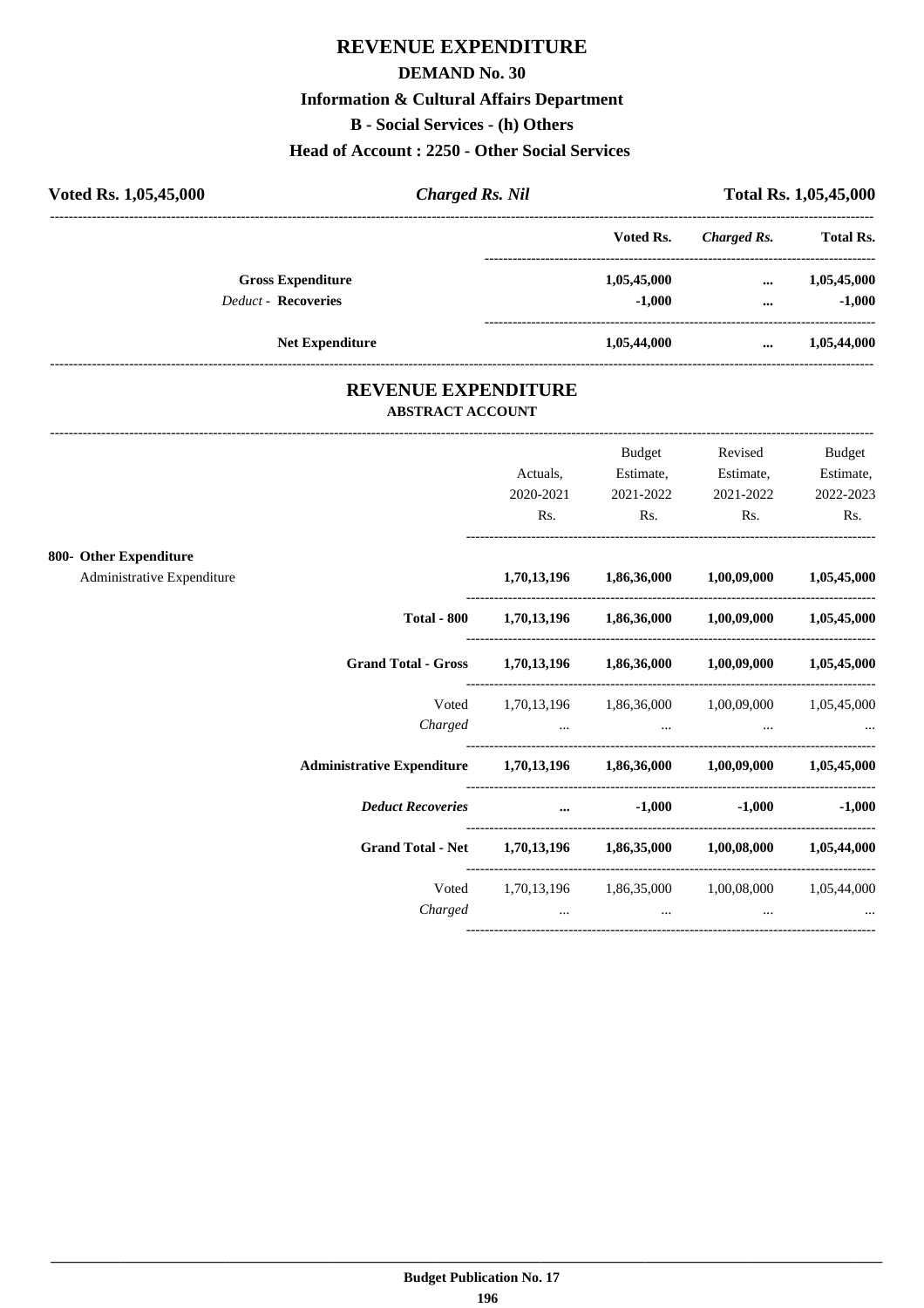-------------------------------------------------------------------------------------------------------------------------------------------------------------------------------

|                                                 |                                                                                  | Actuals.<br>2020-2021<br>Rs. | <b>Budget</b><br>Estimate,<br>2021-2022<br>Rs. | Revised<br>Estimate,<br>2021-2022<br>Rs. | <b>Budget</b><br>Estimate,<br>2022-2023<br>Rs. |
|-------------------------------------------------|----------------------------------------------------------------------------------|------------------------------|------------------------------------------------|------------------------------------------|------------------------------------------------|
|                                                 | DETAILED ACCOUNT NO. 2250-00-800 - OTHER EXPENDITURE                             |                              |                                                |                                          |                                                |
| 800- Other Expenditure                          |                                                                                  |                              |                                                |                                          |                                                |
| <b>Administrative Expenditure</b>               |                                                                                  |                              |                                                |                                          |                                                |
| 006- The Board of Trustees, Mahajati Sadan [IC] |                                                                                  |                              |                                                |                                          |                                                |
| 31- Grants-in-aid-GENERAL                       |                                                                                  |                              |                                                |                                          |                                                |
| 02-Other Grants                                 |                                                                                  |                              |                                                |                                          |                                                |
| 36- Grants-in-aid-Salaries                      |                                                                                  | 1,70,13,196                  | 1,86,36,000                                    | 1,00,09,000                              | 1,05,45,000                                    |
|                                                 | <b>Total - Administrative Expenditure</b>                                        | 1,70,13,196                  |                                                | 1,86,36,000 1,00,09,000                  | 1,05,45,000                                    |
|                                                 | Total - 2250-00-800                                                              | 1,70,13,196                  | 1,86,36,000                                    | $1{,}00{,}09{,}000$                      | 1,05,45,000                                    |
|                                                 | Voted                                                                            |                              | 1,70,13,196 1,86,36,000                        | 1,00,09,000                              | 1,05,45,000                                    |
|                                                 | Charged                                                                          |                              | $\ddotsc$                                      |                                          |                                                |
|                                                 | <b>DETAILED ACCOUNT NO. 2250 - DEDUCT RECOVERIES IN REDUCTION OF EXPENDITURE</b> |                              |                                                |                                          |                                                |
| 800- Other Expenditure                          |                                                                                  |                              |                                                |                                          |                                                |
| Administrative Expenditure                      |                                                                                  |                              |                                                |                                          |                                                |
| 006-The Board of Trustees, Mahajati Sadan [IC]  |                                                                                  |                              |                                                |                                          |                                                |
| 70-Deduct Recoveries                            |                                                                                  |                              |                                                |                                          |                                                |
| 01-Others                                       |                                                                                  |                              | $-1.000$                                       | $-1,000$                                 | $-1.000$                                       |
|                                                 | Total - 800 - Deduct - Recoveries                                                |                              | $-1,000$                                       | ---------------------<br>$-1,000$        | -------------------<br>$-1,000$                |
|                                                 | Total - 2250 - Deduct - Recoveries                                               | $\ddots$                     | $-1,000$                                       | $-1,000$                                 | $-1,000$                                       |
|                                                 |                                                                                  |                              |                                                |                                          |                                                |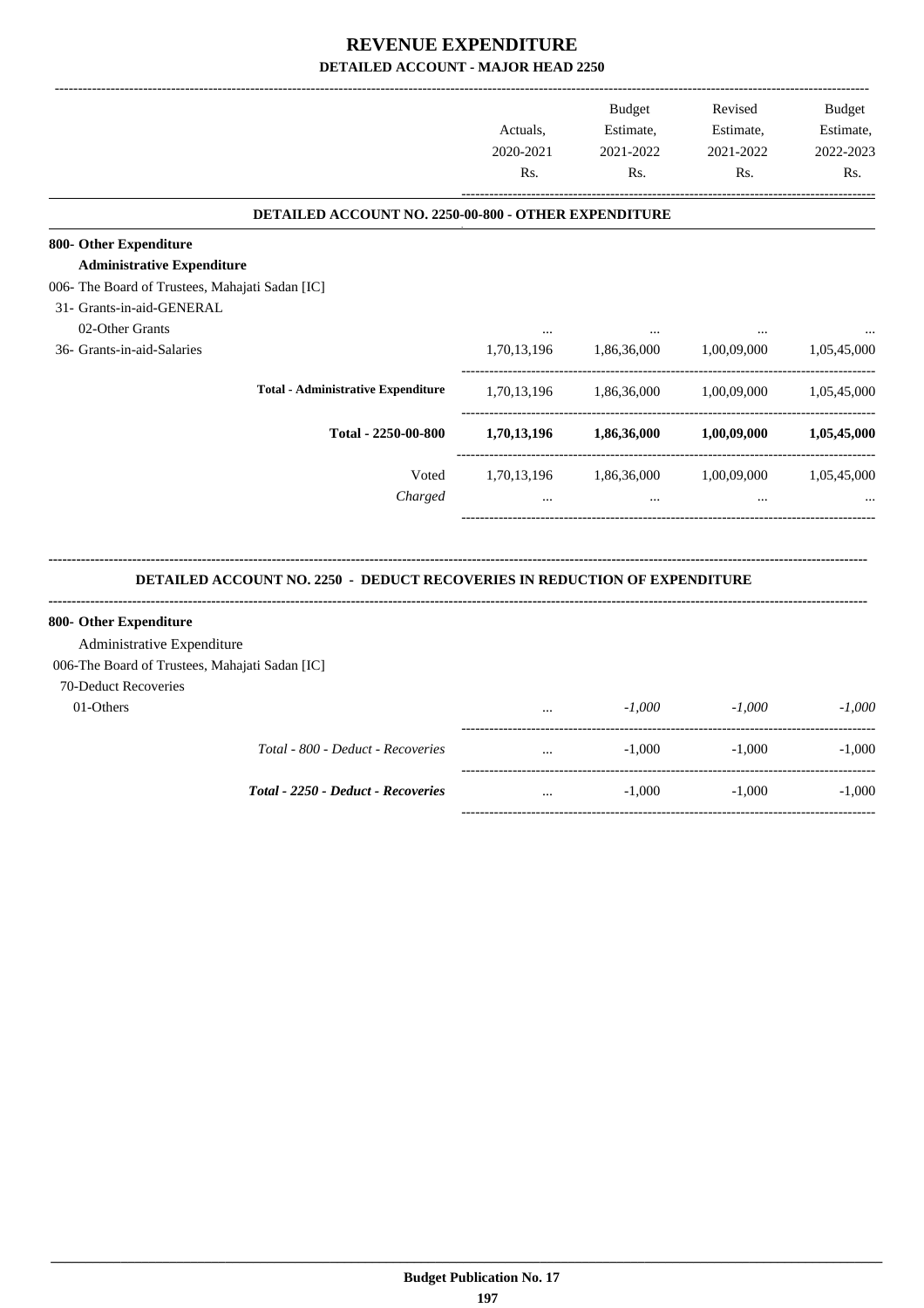# **REVENUE EXPENDITURE**

#### **DEMAND No. 30**

# **Information & Cultural Affairs Department**

**B - Social Services - (h) Others**

#### **Head of Account : 2251 - Secretariat--Social Services**

| Voted Rs. 10,52,23,000 | <b>Charged Rs. Nil</b>     |              | Total Rs. 10,52,23,000 |                  |
|------------------------|----------------------------|--------------|------------------------|------------------|
|                        |                            | Voted Rs.    | Charged Rs.            | <b>Total Rs.</b> |
|                        | <b>Gross Expenditure</b>   | 10,52,23,000 | $\cdots$               | 10,52,23,000     |
|                        | <b>Deduct - Recoveries</b> | $-2.000$     |                        | $-2,000$         |
|                        | <b>Net Expenditure</b>     | 10,52,21,000 | $\cdots$               | 10,52,21,000     |
|                        | <b>REVENUE EXPENDITURE</b> |              |                        |                  |

# **ABSTRACT ACCOUNT**

---------------------------------------------------------------------------------------------------------------------------------------------------------------------------------

|                            |                                                                                                                                                                                                                                |           | Budget                              | Revised                                                        | <b>Budget</b>     |
|----------------------------|--------------------------------------------------------------------------------------------------------------------------------------------------------------------------------------------------------------------------------|-----------|-------------------------------------|----------------------------------------------------------------|-------------------|
|                            |                                                                                                                                                                                                                                | Actuals,  | Estimate,                           | Estimate,                                                      | Estimate,         |
|                            |                                                                                                                                                                                                                                | 2020-2021 | 2021-2022                           | 2021-2022                                                      | 2022-2023         |
|                            |                                                                                                                                                                                                                                | Rs.       | $\mathbf{Rs.}$                      | $\mathbf{Rs.}$                                                 | Rs.               |
| 090- Secretariate          |                                                                                                                                                                                                                                |           |                                     |                                                                |                   |
| Administrative Expenditure |                                                                                                                                                                                                                                |           |                                     | 9,51,18,638 11,68,20,000 10,06,63,000 10,52,23,000             |                   |
|                            |                                                                                                                                                                                                                                |           |                                     | Total - 090 9,51,18,638 11,68,20,000 10,06,63,000 10,52,23,000 |                   |
|                            | Grand Total - Gross 9,51,18,638 11,68,20,000 10,06,63,000 10,52,23,000                                                                                                                                                         |           |                                     |                                                                |                   |
|                            |                                                                                                                                                                                                                                |           |                                     | Voted 9,51,18,638 11,68,20,000 10,06,63,000 10,52,23,000       |                   |
|                            |                                                                                                                                                                                                                                |           |                                     | Charged                                                        |                   |
|                            | Administrative Expenditure 9,51,18,638 11,68,20,000 10,06,63,000 10,52,23,000                                                                                                                                                  |           |                                     |                                                                |                   |
|                            | Deduct Recoveries and the control of the control of the control of the control of the control of the control of the control of the control of the control of the control of the control of the control of the control of the c |           |                                     |                                                                | $-2,000$ $-2,000$ |
|                            | Grand Total - Net 9,51,18,638 11,68,18,000 10,06,61,000 10,52,21,000                                                                                                                                                           |           |                                     |                                                                |                   |
|                            |                                                                                                                                                                                                                                |           |                                     | Voted 9,51,18,638 11,68,18,000 10,06,61,000 10,52,21,000       |                   |
|                            | Charged                                                                                                                                                                                                                        |           | the contract of the contract of the | $\cdots$                                                       |                   |
|                            |                                                                                                                                                                                                                                |           |                                     |                                                                |                   |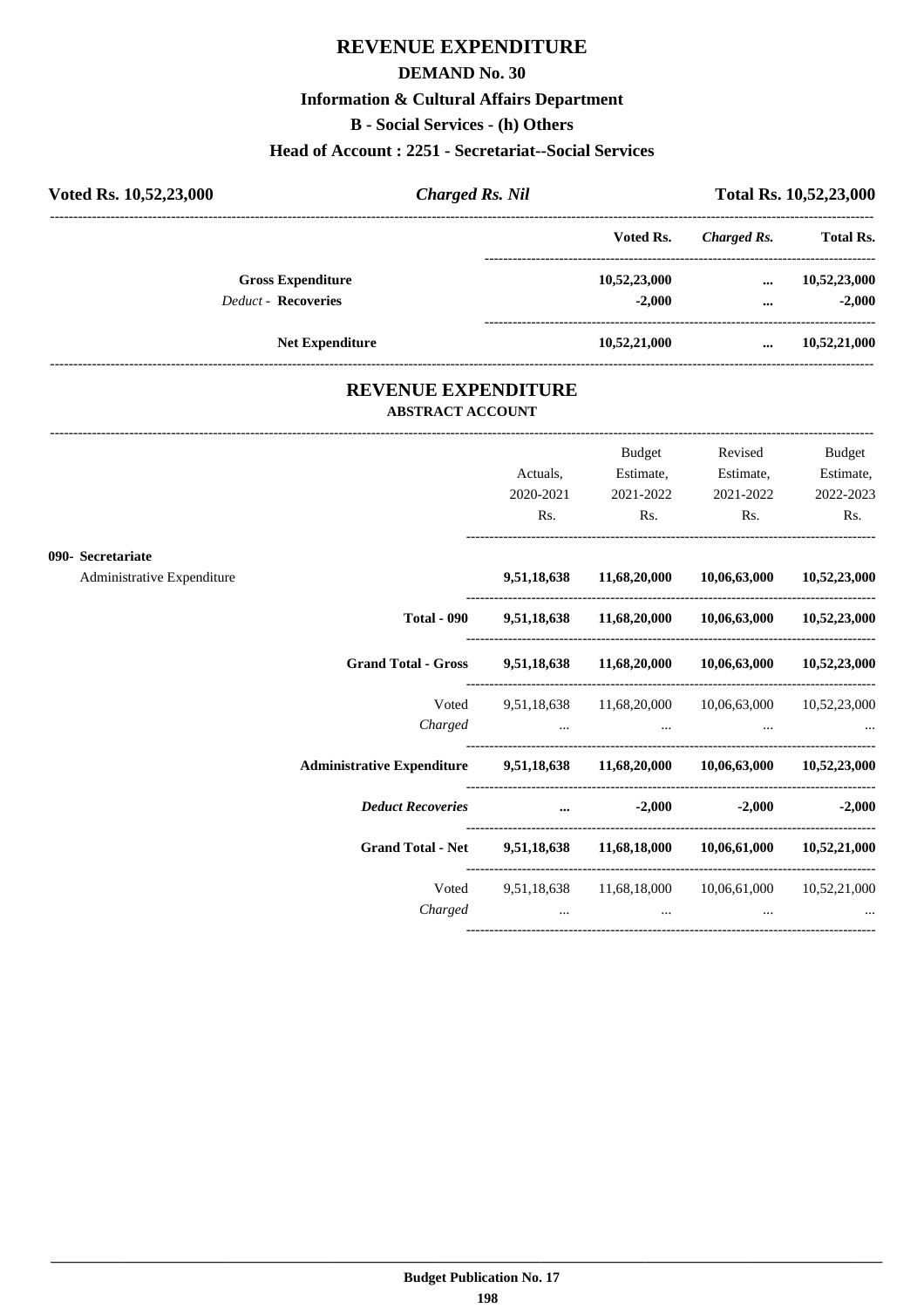| Rs.<br>7,68,66,641<br>42,293 | Rs.<br>DETAILED ACCOUNT NO. 2251-00-090 - SECRETARIATE<br>9,33,36,000 | Rs.<br>7,84,04,000                                          | Rs.                                                                                                                                                                                              |
|------------------------------|-----------------------------------------------------------------------|-------------------------------------------------------------|--------------------------------------------------------------------------------------------------------------------------------------------------------------------------------------------------|
|                              |                                                                       |                                                             |                                                                                                                                                                                                  |
|                              |                                                                       |                                                             |                                                                                                                                                                                                  |
|                              |                                                                       |                                                             |                                                                                                                                                                                                  |
|                              |                                                                       |                                                             |                                                                                                                                                                                                  |
|                              |                                                                       |                                                             |                                                                                                                                                                                                  |
|                              |                                                                       |                                                             |                                                                                                                                                                                                  |
|                              |                                                                       |                                                             | 8,07,56,000                                                                                                                                                                                      |
|                              | $\cdots$                                                              | 42,000                                                      | 42,000                                                                                                                                                                                           |
| 9,73,559                     | 28,00,000                                                             | 31,36,000                                                   | 48,45,000                                                                                                                                                                                        |
| 77,48,229                    | 88,67,000                                                             | 74,48,000                                                   | 76,72,000                                                                                                                                                                                        |
| 3,31,800                     | 3,40,000                                                              | 3,38,000                                                    | 3,45,000                                                                                                                                                                                         |
| 60,723                       | 5,69,000                                                              | 2,00,000                                                    | 2,00,000                                                                                                                                                                                         |
| 1,11,500                     | 1,26,000                                                              | 1,14,000                                                    | 1,16,000                                                                                                                                                                                         |
|                              |                                                                       |                                                             | 9,39,76,000                                                                                                                                                                                      |
|                              | 20,84,000                                                             |                                                             | 26,00,000                                                                                                                                                                                        |
| 45,476                       | 1,00,000                                                              | 1,30,000                                                    | 1,34,000                                                                                                                                                                                         |
| $\cdots$                     | 1,01,000                                                              | 1,01,000                                                    | 1,03,000                                                                                                                                                                                         |
| 5,69,369                     | 7,36,000                                                              | 7,36,000                                                    | 7,51,000                                                                                                                                                                                         |
|                              |                                                                       |                                                             |                                                                                                                                                                                                  |
| $\cdots$                     |                                                                       |                                                             |                                                                                                                                                                                                  |
| $\cdots$                     |                                                                       |                                                             |                                                                                                                                                                                                  |
| 11,55,104                    | 14,31,000                                                             | 11,78,000                                                   | 12,02,000                                                                                                                                                                                        |
| 24,09,122                    | 20,66,000                                                             | 20,66,000                                                   | 21,07,000                                                                                                                                                                                        |
|                              |                                                                       | 32,44,000                                                   | 33,09,000                                                                                                                                                                                        |
| 29,27,196                    | 37,07,000                                                             | 37,07,000                                                   | 37,81,000                                                                                                                                                                                        |
| $\ldots$                     | 1,10,000                                                              | 1,10,000                                                    | 1,10,000                                                                                                                                                                                         |
|                              |                                                                       |                                                             |                                                                                                                                                                                                  |
| 2,38,987                     | 2,33,000                                                              | 2,39,000                                                    | 2,39,000                                                                                                                                                                                         |
| $\cdots$                     | 2,14,000                                                              | 2,14,000                                                    | 2,20,000                                                                                                                                                                                         |
|                              |                                                                       |                                                             | 10,52,23,000                                                                                                                                                                                     |
|                              |                                                                       |                                                             |                                                                                                                                                                                                  |
|                              |                                                                       |                                                             |                                                                                                                                                                                                  |
|                              | 9,51,18,638<br>$\cdots$                                               | 16,38,639<br>35,64,226 34,97,000<br>9,51,18,638<br>$\cdots$ | 8,61,34,745 10,60,38,000<br>8,96,82,000<br>25,00,000<br>11,68,20,000 10,06,63,000<br>11,68,20,000<br>10,06,63,000 10,52,23,000<br>9,51,18,638 11,68,20,000 10,06,63,000 10,52,23,000<br>$\cdots$ |

#### **DETAILED ACCOUNT NO. 2251 - DEDUCT RECOVERIES IN REDUCTION OF EXPENDITURE**

**--------------------------------------------------------------------------------------------------------------------------------------------------------------------------------**

**--------------------------------------------------------------------------------------------------------------------------------------------------------------------------------**

 **\_\_\_\_\_\_\_\_\_\_\_\_\_\_\_\_\_\_\_\_\_\_\_\_\_\_\_\_\_\_\_\_\_\_\_\_\_\_\_\_\_\_\_\_\_\_\_\_\_\_\_\_\_\_\_\_\_\_\_\_\_\_\_\_\_\_\_\_\_\_\_\_\_\_\_\_\_\_\_\_\_\_\_\_\_\_\_\_\_\_\_\_\_\_\_\_\_\_\_\_\_\_\_\_\_\_\_\_\_\_\_\_\_\_\_\_\_\_\_**

#### **090- Secretariate**

Administrative Expenditure

012-Information and Cultural Affairs Department [IC]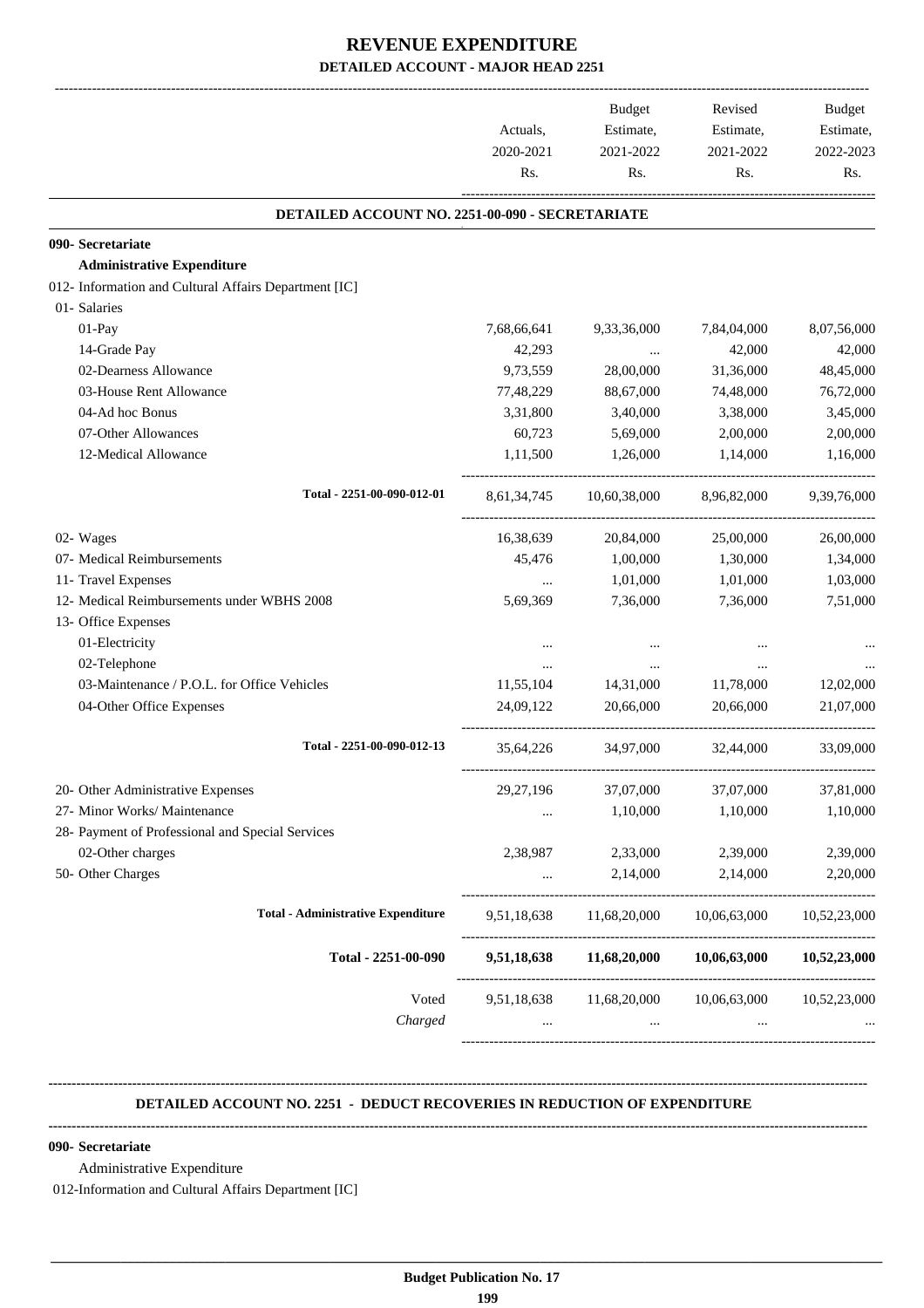|                      |                                           | Actuals.<br>2020-2021 | <b>Budget</b><br>Estimate,<br>2021-2022 | Revised<br>Estimate,<br>2021-2022 | <b>Budget</b><br>Estimate,<br>2022-2023 |
|----------------------|-------------------------------------------|-----------------------|-----------------------------------------|-----------------------------------|-----------------------------------------|
|                      |                                           | Rs.                   | Rs.                                     | Rs.                               | Rs.                                     |
| 70-Deduct Recoveries |                                           |                       |                                         |                                   |                                         |
| 01-Others            |                                           | $\cdots$              | $-1,000$                                | $-1,000$                          | $-1,000$                                |
| 02-W.B.H.S. 2008     |                                           | $\cdots$              | $-1,000$                                | $-1,000$                          | $-1,000$                                |
|                      | Total - 090 - Deduct - Recoveries         | $\cdots$              | $-2,000$                                | $-2,000$                          | $-2,000$                                |
|                      | <b>Total - 2251 - Deduct - Recoveries</b> | $\cdots$              | $-2,000$                                | $-2,000$                          | $-2,000$                                |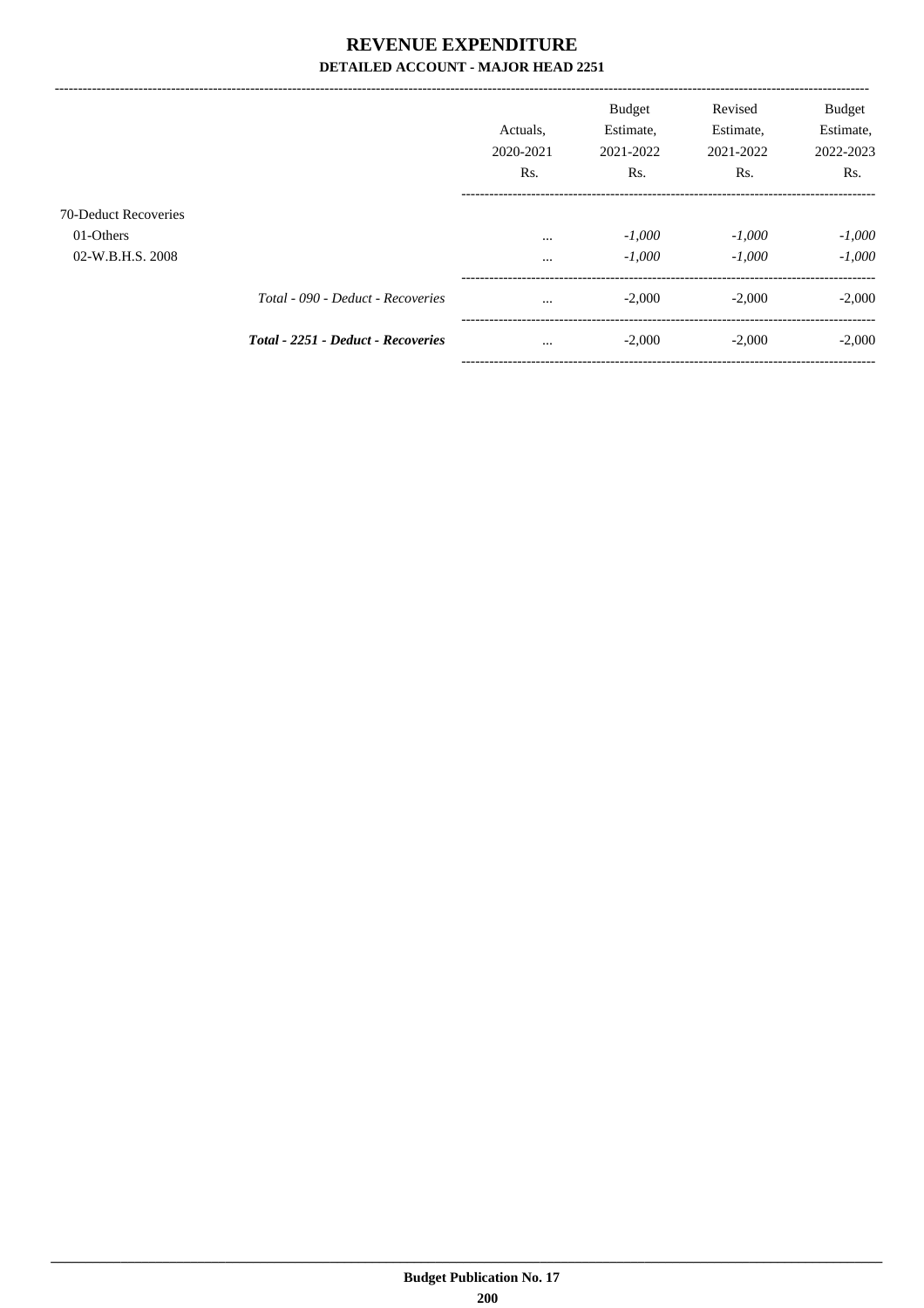### **CAPITAL EXPENDITURE**

#### **DEMAND No. 30**

#### **Information & Cultural Affairs Department**

A. Capital Account of General Services -

#### Head of Account: 4059 - Capital Outlay on Public Works

| Voted Rs. 21,52,50,000                                                           | <b>Charged Rs. Nil</b>   |                                         | Total Rs. 21,52,50,000                                              |                                                   |                                         |
|----------------------------------------------------------------------------------|--------------------------|-----------------------------------------|---------------------------------------------------------------------|---------------------------------------------------|-----------------------------------------|
|                                                                                  |                          |                                         | Voted Rs.                                                           | <b>Charged Rs.</b>                                | <b>Total Rs.</b>                        |
| <b>Gross Expenditure</b><br><b>Deduct - Recoveries</b>                           |                          |                                         | 21,52,50,000                                                        | $\cdots$<br>$\cdots$                              | 21,52,50,000                            |
| <b>Net Expenditure</b>                                                           |                          |                                         | 21,52,50,000                                                        | -----------------------                           | $\ldots$ 21,52,50,000                   |
|                                                                                  | <b>ABSTRACT ACCOUNT</b>  | <b>CAPITAL EXPENDITURE</b>              |                                                                     |                                                   |                                         |
|                                                                                  |                          | Actuals,<br>2020-2021<br>Rs.            | Budget<br>Estimate,<br>2021-2022<br>Rs.                             | Revised<br>Estimate,<br>2021-2022<br>Rs.          | Budget<br>Estimate,<br>2022-2023<br>Rs. |
| 01 - OFFICE BUILDINGS<br>051- Construction<br><b>State Development Schemes</b>   |                          | 2,67,82,702                             | 20,50,00,000                                                        | 6,83,33,000                                       | 21,52,50,000                            |
|                                                                                  | <b>Total - 051</b>       | 2,67,82,702                             | 20,50,00,000                                                        | 6,83,33,000                                       | 21,52,50,000                            |
|                                                                                  | Total - 01               | 2,67,82,702                             | 20,50,00,000                                                        | 6,83,33,000                                       | 21,52,50,000                            |
| 80 - GENERAL<br>052- Machinery and Equipment<br><b>State Development Schemes</b> |                          |                                         |                                                                     |                                                   |                                         |
|                                                                                  | <b>Total - 052</b>       | $\cdots$                                | $\cdots$                                                            |                                                   |                                         |
|                                                                                  | Total - 80               | $\cdots$                                | $\cdots$                                                            | $\cdots$                                          |                                         |
| <b>Grand Total - Gross</b>                                                       |                          | 2,67,82,702                             | 20,50,00,000                                                        |                                                   | 6,83,33,000 21,52,50,000                |
|                                                                                  | Voted<br>Charged         | 2,67,82,702<br><b>Contract Contract</b> | $\sim 100$ and $\sim 100$                                           | 20,50,00,000 6,83,33,000 21,52,50,000<br>$\ldots$ |                                         |
| <b>State Development Schemes</b>                                                 |                          |                                         | 2,67,82,702 20,50,00,000 6,83,33,000 21,52,50,000                   |                                                   |                                         |
|                                                                                  | <b>Deduct Recoveries</b> | $\cdots$                                | $\cdots$                                                            | $\cdots$                                          |                                         |
|                                                                                  |                          |                                         | Grand Total - Net 2,67,82,702 20,50,00,000 6,83,33,000 21,52,50,000 |                                                   |                                         |
|                                                                                  | Voted<br>Charged         | 2,67,82,702<br>$\ldots$                 | $\sim$ . $\sim$                                                     | 20,50,00,000 6,83,33,000<br>$\ldots$              | 21,52,50,000                            |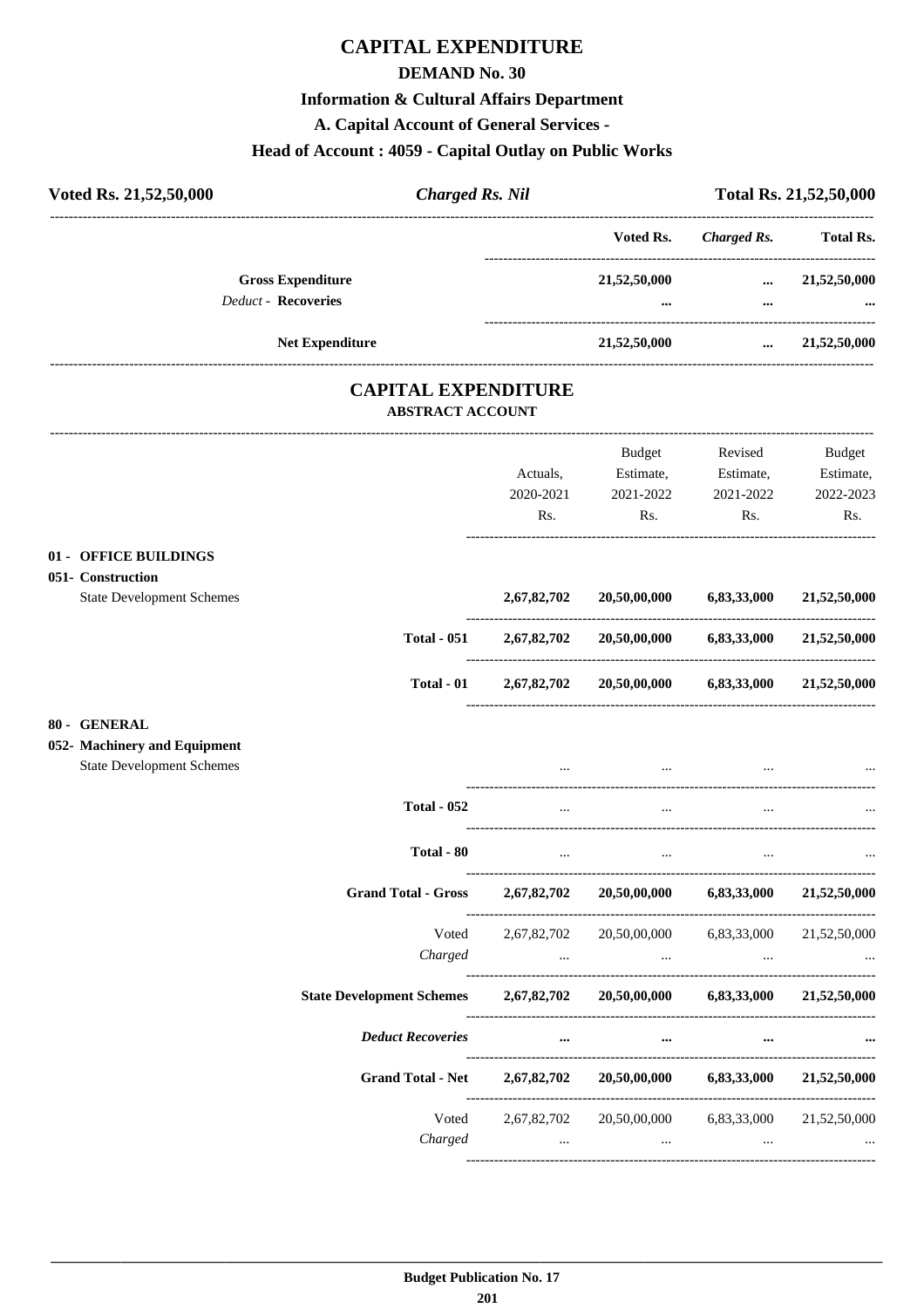-------------------------------------------------------------------------------------------------------------------------------------------------------------------------------

|                                                                            | Actuals,<br>2020-2021 | <b>Budget</b><br>Estimate,<br>2021-2022 | Revised<br>Estimate,<br>2021-2022                                                           | <b>Budget</b><br>Estimate,<br>2022-2023 |
|----------------------------------------------------------------------------|-----------------------|-----------------------------------------|---------------------------------------------------------------------------------------------|-----------------------------------------|
|                                                                            | Rs.                   | Rs.                                     | Rs.                                                                                         | Rs.                                     |
| DETAILED ACCOUNT NO. 4059-01-051 - CONSTRUCTION                            |                       |                                         |                                                                                             |                                         |
| 01 - OFFICE BUILDINGS                                                      |                       |                                         |                                                                                             |                                         |
| 051- Construction                                                          |                       |                                         |                                                                                             |                                         |
| <b>State Development Schemes</b>                                           |                       |                                         |                                                                                             |                                         |
| 044- Construction of Buildingsat Mahajati Sadan and Other Manchas.<br>[IC] |                       |                                         |                                                                                             |                                         |
| 53- Major Works / Land and Buildings                                       | 2,67,82,702           | 20,50,00,000                            | 6,83,33,000                                                                                 | 21,52,50,000                            |
| <b>Total - State Development Schemes</b>                                   | 2,67,82,702           | 20,50,00,000                            | 6,83,33,000<br>6,83,33,000<br>6,83,33,000<br>$\cdots$<br>$\ddotsc$<br>$\cdots$<br>$\ddotsc$ | 21,52,50,000                            |
| Total - 4059-01-051                                                        | 2,67,82,702           | 20,50,00,000                            |                                                                                             | 21,52,50,000                            |
| Voted                                                                      | 2,67,82,702           | 20,50,00,000                            |                                                                                             | 21,52,50,000                            |
| Charged                                                                    | $\cdots$              | $\ddotsc$                               |                                                                                             |                                         |
| DETAILED ACCOUNT NO. 4059-80-052 - MACHINERY AND EQUIPMENT                 |                       |                                         |                                                                                             |                                         |
| 80 - GENERAL                                                               |                       |                                         |                                                                                             |                                         |
| 052- Machinery and Equipment<br><b>State Development Schemes</b>           |                       |                                         |                                                                                             |                                         |
| 001- Installation of modern equipment/tools/Plants [IC]                    |                       |                                         |                                                                                             |                                         |
| 52- Machinery and Equipment/Tools and Plants                               |                       |                                         |                                                                                             |                                         |
| Total - 4059-80-052                                                        |                       | $\ddotsc$                               |                                                                                             |                                         |
| Voted                                                                      |                       | $\cdots$                                |                                                                                             |                                         |
| Charged                                                                    |                       | $\cdots$                                |                                                                                             |                                         |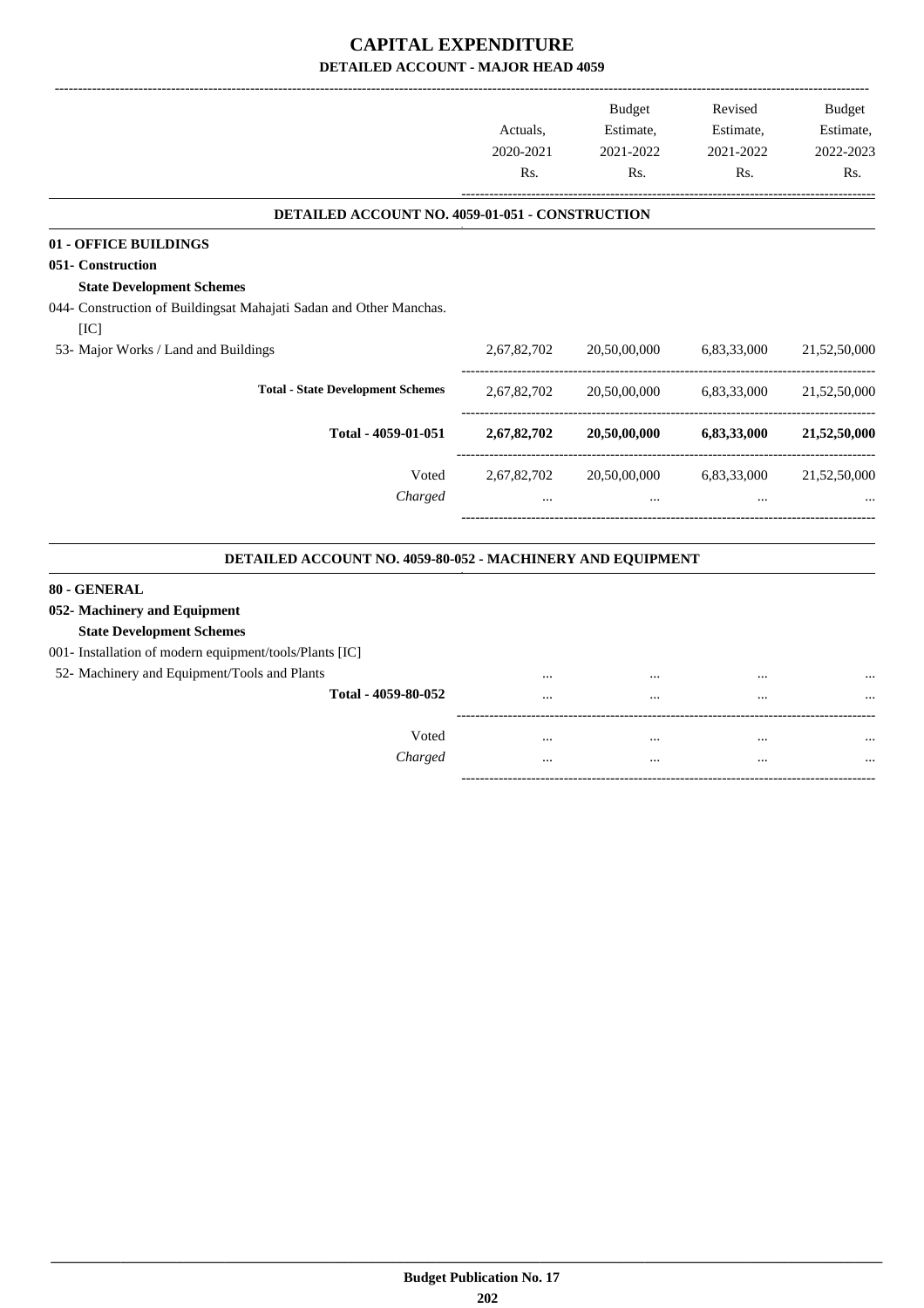## **CAPITAL EXPENDITURE**

#### **DEMAND No. 30**

#### **Information & Cultural Affairs Department**

# **B. Capital Account of Social Services - (a) Capital Account of Education, Sports, Art and Culture**

|  | Head of Account : 4202 - Capital Outlay on Education, Sports, Art and Culture |  |
|--|-------------------------------------------------------------------------------|--|
|--|-------------------------------------------------------------------------------|--|

| Voted Rs. 36,75,00,000                                 | <b>Charged Rs. Nil</b> |                          |                      | Total Rs. 36,75,00,000   |
|--------------------------------------------------------|------------------------|--------------------------|----------------------|--------------------------|
|                                                        |                        | Voted Rs.                | Charged Rs.          | <b>Total Rs.</b>         |
| <b>Gross Expenditure</b><br><b>Deduct - Recoveries</b> |                        | 36,75,00,000<br>$\cdots$ | $\cdots$<br>$\cdots$ | 36,75,00,000<br>$\cdots$ |
|                                                        | <b>Net Expenditure</b> | 36,75,00,000             | $\cdots$             | 36,75,00,000             |

#### **CAPITAL EXPENDITURE ABSTRACT ACCOUNT**

---------------------------------------------------------------------------------------------------------------------------------------------------------------------------------

| $04 -$ | <b>ART AND CULTURE</b>           |                                  | Actuals,<br>2020-2021<br>Rs.                   | <b>Budget</b><br>Estimate,<br>2021-2022<br>Rs. | Revised<br>Estimate,<br>2021-2022<br>Rs. | <b>Budget</b><br>Estimate,<br>2022-2023<br>Rs. |
|--------|----------------------------------|----------------------------------|------------------------------------------------|------------------------------------------------|------------------------------------------|------------------------------------------------|
|        | 800- Other Expenditure           |                                  |                                                |                                                |                                          |                                                |
|        | <b>State Development Schemes</b> |                                  | $\cdots$                                       | 35,00,00,000                                   | 11,66,67,000                             | 36,75,00,000                                   |
|        |                                  | <b>Total - 800</b>               | $\cdots$                                       | 35,00,00,000                                   | 11,66,67,000                             | 36,75,00,000                                   |
|        |                                  | <b>Grand Total - Gross</b>       | $\cdots$                                       | 35,00,00,000                                   | 11,66,67,000                             | 36,75,00,000                                   |
|        |                                  | Voted                            | $\mathbf{r}$ , and the state of $\mathbf{r}$   | 35,00,00,000                                   | 11,66,67,000                             | 36,75,00,000                                   |
|        |                                  | Charged                          | $\cdots$                                       | $\cdots$                                       |                                          |                                                |
|        |                                  | <b>State Development Schemes</b> | $\cdots$                                       | 35,00,00,000                                   | 11,66,67,000                             | 36,75,00,000                                   |
|        |                                  | <b>Deduct Recoveries</b>         | $\cdots$                                       | $\cdots$                                       | $\ddotsc$                                |                                                |
|        |                                  | <b>Grand Total - Net</b>         | $\cdots$                                       | 35,00,00,000                                   | 11,66,67,000                             | 36,75,00,000                                   |
|        |                                  | Voted                            | $\mathbf{r}$ and $\mathbf{r}$ and $\mathbf{r}$ | 35,00,00,000                                   | 11,66,67,000                             | 36,75,00,000                                   |
|        |                                  | Charged                          | $\cdots$                                       | $\ddots$                                       | $\cdots$                                 |                                                |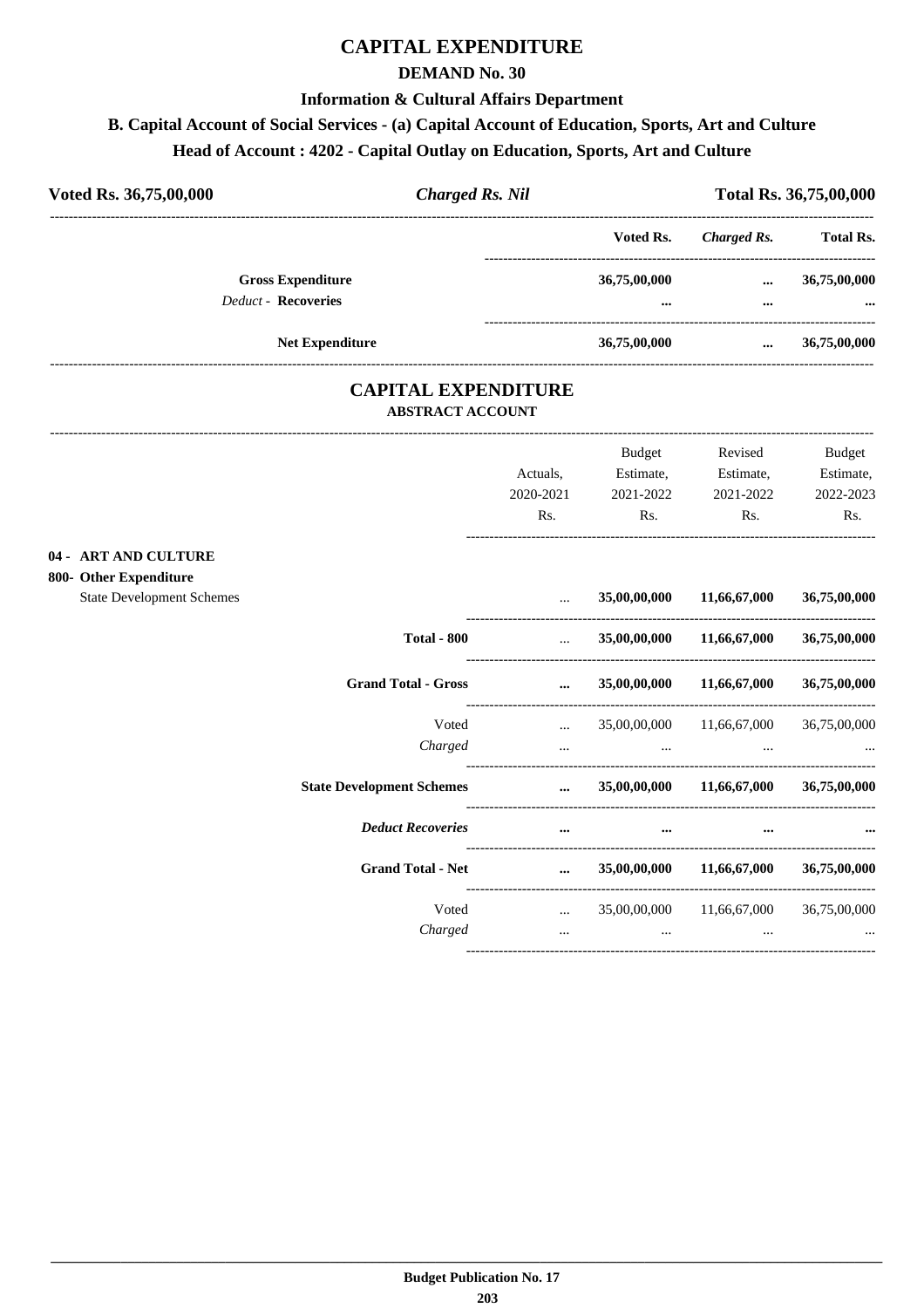|                                                      |           | <b>Budget</b> | Revised      | Budget       |
|------------------------------------------------------|-----------|---------------|--------------|--------------|
|                                                      | Actuals,  | Estimate,     | Estimate,    | Estimate,    |
|                                                      | 2020-2021 | 2021-2022     | 2021-2022    | 2022-2023    |
|                                                      | Rs.       | Rs.           | Rs.          | Rs.          |
| DETAILED ACCOUNT NO. 4202-04-800 - OTHER EXPENDITURE |           |               |              |              |
| 04 - ART AND CULTURE                                 |           |               |              |              |
| 800- Other Expenditure                               |           |               |              |              |
| <b>State Development Schemes</b>                     |           |               |              |              |
| 002- Setting up of West Bengal Tele Academy [IC]     |           |               |              |              |
| 52- Machinery and Equipment/Tools and Plants         |           | 5,00,00,000   | 1,66,67,000  | 5,25,00,000  |
| 53- Major Works / Land and Buildings                 | $\cdots$  | 30,00,00,000  | 10,00,00,000 | 31,50,00,000 |
| <b>Total - State Development Schemes</b>             |           | 35,00,00,000  | 11,66,67,000 | 36,75,00,000 |
| Total - 4202-04-800                                  | $\cdots$  | 35,00,00,000  | 11,66,67,000 | 36,75,00,000 |
| Voted                                                | $\cdots$  | 35,00,00,000  | 11,66,67,000 | 36,75,00,000 |
| Charged                                              | $\cdots$  |               | $\cdots$     |              |
|                                                      |           |               |              |              |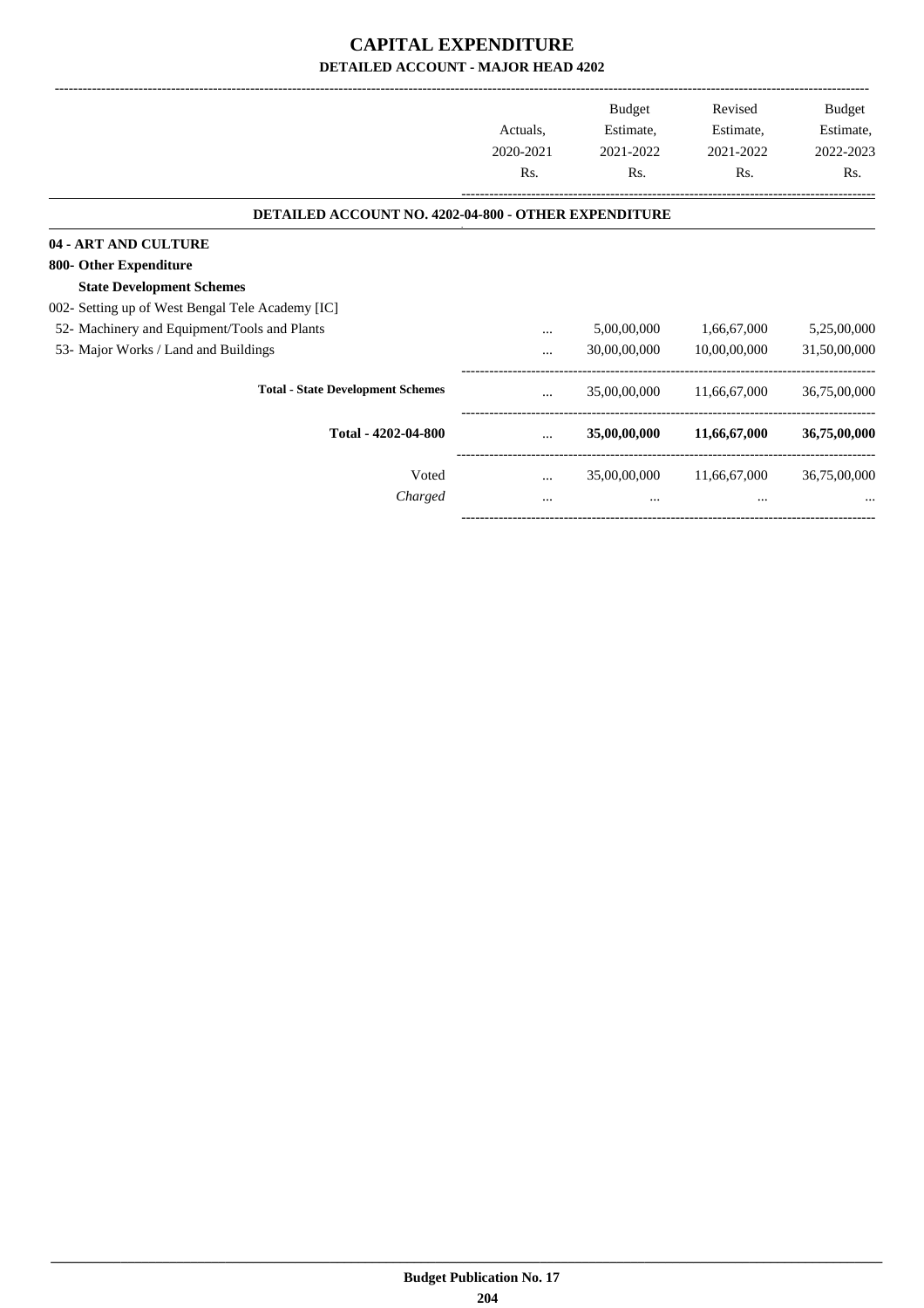## **CAPITAL EXPENDITURE**

#### **DEMAND No. 30**

#### **Information & Cultural Affairs Department**

## **B. Capital Account of Social Services - (d) Capital Account of Information and Broadcasting**

## **Head of Account : 4220 - Capital Outlay on Information and Publicity**

|                    |                    | Voted Rs.                                                    | <b>Charged Rs.</b> | <b>Total Rs.</b>                                                                                                                         |
|--------------------|--------------------|--------------------------------------------------------------|--------------------|------------------------------------------------------------------------------------------------------------------------------------------|
|                    |                    | 35,70,00,000                                                 | $\cdots$           | 35,70,00,000                                                                                                                             |
|                    |                    |                                                              |                    |                                                                                                                                          |
|                    |                    | 35,70,00,000                                                 | $\cdots$           | 35,70,00,000                                                                                                                             |
|                    |                    |                                                              |                    |                                                                                                                                          |
|                    |                    | Budget                                                       | Revised            | <b>Budget</b>                                                                                                                            |
|                    | Actuals,           |                                                              | Estimate,          | Estimate,                                                                                                                                |
|                    | 2020-2021          |                                                              | 2021-2022          | 2022-2023                                                                                                                                |
|                    |                    |                                                              |                    | Rs.                                                                                                                                      |
|                    |                    |                                                              |                    |                                                                                                                                          |
|                    |                    |                                                              |                    |                                                                                                                                          |
|                    |                    |                                                              |                    |                                                                                                                                          |
|                    |                    |                                                              |                    |                                                                                                                                          |
|                    | $\cdots$           | $\cdots$                                                     | $\cdots$           |                                                                                                                                          |
|                    |                    |                                                              |                    |                                                                                                                                          |
|                    |                    |                                                              |                    | 32,55,00,000                                                                                                                             |
|                    |                    |                                                              |                    |                                                                                                                                          |
| <b>Total - 200</b> |                    |                                                              |                    | 32,55,00,000                                                                                                                             |
|                    |                    |                                                              |                    |                                                                                                                                          |
|                    |                    |                                                              |                    |                                                                                                                                          |
| <b>Total - 201</b> | $\cdots$           | $\cdots$                                                     | $\cdots$           |                                                                                                                                          |
| Total - 01         | 8,74,70,757        | 31,00,00,000                                                 | 13,12,07,000       | 32,55,00,000                                                                                                                             |
|                    |                    |                                                              |                    |                                                                                                                                          |
|                    |                    |                                                              |                    |                                                                                                                                          |
|                    |                    |                                                              |                    |                                                                                                                                          |
|                    | 1,66,06,458        | 3,00,00,000                                                  |                    | 3,15,00,000                                                                                                                              |
| <b>Total - 101</b> | 1,66,06,458        | 3,00,00,000                                                  | 35,26,000          | 3,15,00,000                                                                                                                              |
| Total - 60         | 1,66,06,458        | 3,00,00,000                                                  | 35,26,000          | 3,15,00,000                                                                                                                              |
|                    | <b>Total - 190</b> | <b>CAPITAL EXPENDITURE</b><br><b>ABSTRACT ACCOUNT</b><br>Rs. | Rs.                | $\cdots$<br>Estimate,<br>2021-2022<br>Rs.<br>8,74,70,757 31,00,00,000 13,12,07,000<br>8,74,70,757 31,00,00,000 13,12,07,000<br>35,26,000 |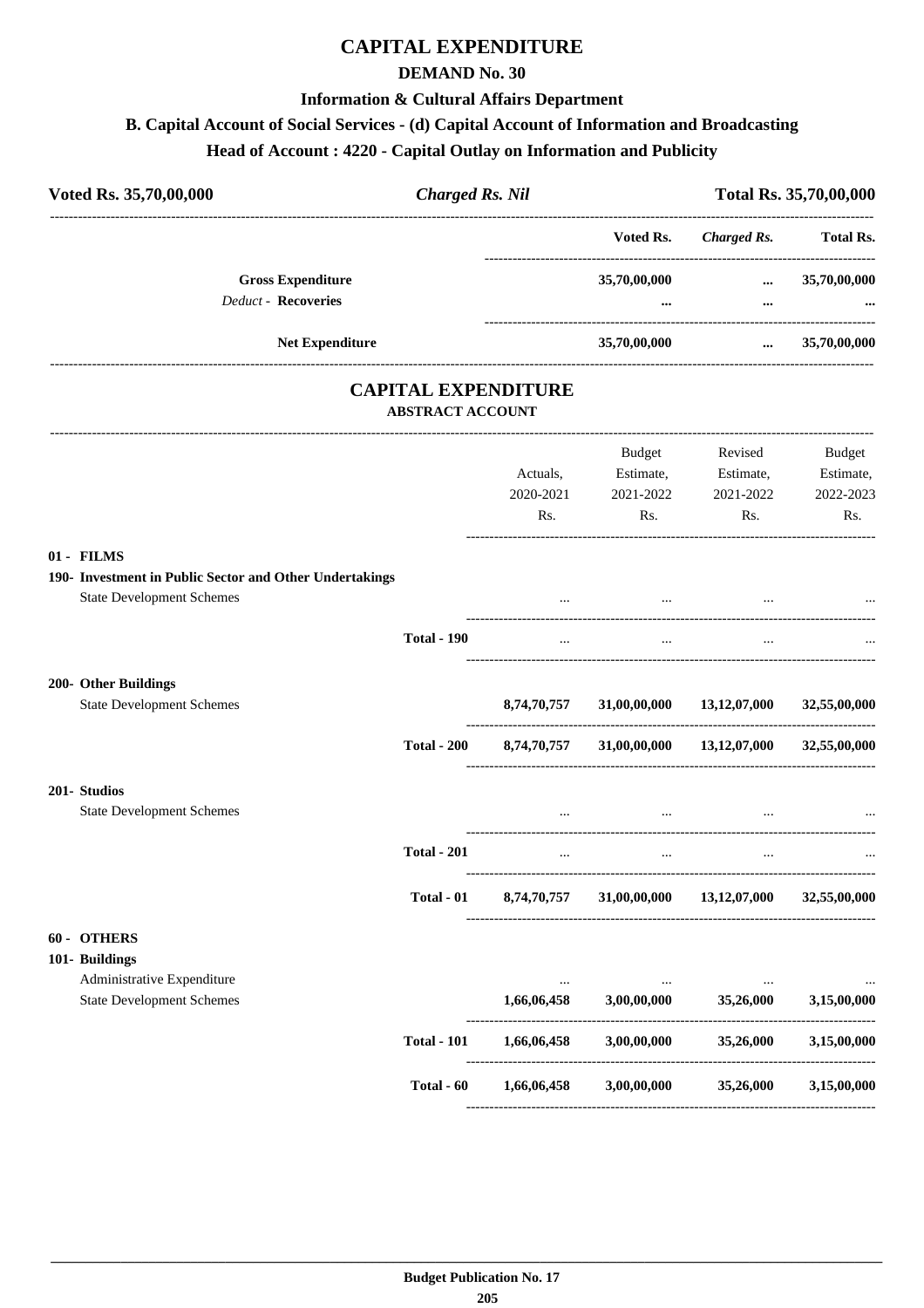#### **CAPITAL EXPENDITURE ABSTRACT ACCOUNT**

|                                                                               | Actuals,<br>2020-2021<br>Rs. | <b>Budget</b><br>Estimate,<br>2021-2022<br>Rs.                          | Revised<br>Estimate,<br>2021-2022<br>R <sub>s</sub> . | <b>Budget</b><br>Estimate,<br>2022-2023<br>Rs. |
|-------------------------------------------------------------------------------|------------------------------|-------------------------------------------------------------------------|-------------------------------------------------------|------------------------------------------------|
| <b>Grand Total - Gross</b>                                                    |                              | $10,40,77,215$ $34,00,00,000$ $13,47,33,000$ $35,70,00,000$             |                                                       |                                                |
| Voted<br>Charged                                                              |                              | 10,40,77,215 34,00,00,000 13,47,33,000 35,70,00,000                     |                                                       |                                                |
| State Development Schemes 10,40,77,215 34,00,00,000 13,47,33,000 35,70,00,000 |                              |                                                                         |                                                       |                                                |
| <b>Deduct Recoveries</b>                                                      | $\cdots$                     | $\cdots$                                                                | $\sim$ $\sim$                                         |                                                |
| Grand Total - Net 10,40,77,215                                                |                              |                                                                         | 34,00,00,000 13,47,33,000 35,70,00,000                |                                                |
| Voted<br>Charged                                                              | $\cdots$                     | $10,40,77,215$ $34,00,00,000$ $13,47,33,000$ $35,70,00,000$<br>$\cdots$ |                                                       |                                                |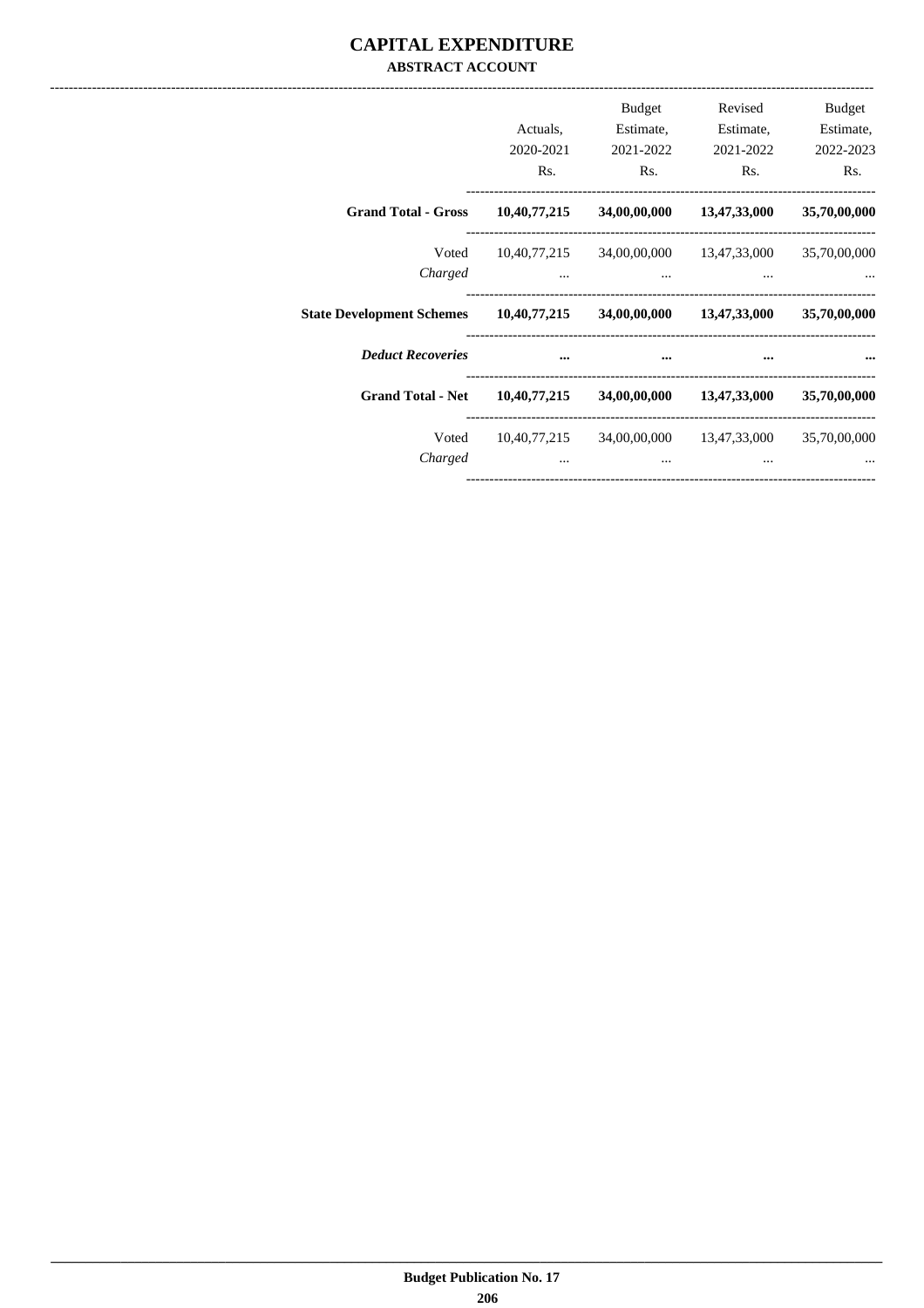|                                                                                              |                                                    | Actuals,<br>2020-2021<br>Rs. | Budget<br>Estimate,<br>2021-2022<br>Rs.           | Revised<br>Estimate,<br>2021-2022<br>Rs. | Budget<br>Estimate,<br>2022-2023<br>Rs. |
|----------------------------------------------------------------------------------------------|----------------------------------------------------|------------------------------|---------------------------------------------------|------------------------------------------|-----------------------------------------|
| <b>DETAILED ACCOUNT NO. 4220-01-190 - INVESTMENT IN PUBLIC SECTOR AND OTHER UNDERTAKINGS</b> |                                                    |                              |                                                   |                                          |                                         |
| 01 - FILMS                                                                                   |                                                    |                              |                                                   |                                          |                                         |
| 190- Investment in Public Sector and Other Undertakings                                      |                                                    |                              |                                                   |                                          |                                         |
| <b>State Development Schemes</b>                                                             |                                                    |                              |                                                   |                                          |                                         |
| 003- Centenary Buildings [IC]                                                                |                                                    |                              |                                                   |                                          |                                         |
| 53- Major Works / Land and Buildings                                                         |                                                    |                              |                                                   |                                          |                                         |
| 60- Other Capital Expenditure                                                                |                                                    |                              |                                                   |                                          |                                         |
| 004- Restoration and Preservation of Bengali films [IC]                                      |                                                    |                              |                                                   |                                          |                                         |
| 60- Other Capital Expenditure                                                                | Total - 4220-01-190                                |                              |                                                   |                                          |                                         |
|                                                                                              |                                                    |                              |                                                   |                                          |                                         |
|                                                                                              | Voted                                              | $\cdots$                     | $\cdots$                                          | $\cdots$                                 |                                         |
|                                                                                              | Charged                                            | $\cdots$                     |                                                   | $\cdots$                                 |                                         |
|                                                                                              |                                                    |                              |                                                   |                                          |                                         |
|                                                                                              | DETAILED ACCOUNT NO. 4220-01-200 - OTHER BUILDINGS |                              |                                                   |                                          |                                         |
| 01 - FILMS                                                                                   |                                                    |                              |                                                   |                                          |                                         |
| 200- Other Buildings                                                                         |                                                    |                              |                                                   |                                          |                                         |
| <b>State Development Schemes</b>                                                             |                                                    |                              |                                                   |                                          |                                         |
| 001- Construction/Renovation for Nandan [IC]                                                 |                                                    |                              |                                                   |                                          |                                         |
| 52- Machinery and Equipment/Tools and Plants                                                 |                                                    | $\cdots$                     |                                                   |                                          |                                         |
| 53- Major Works / Land and Buildings                                                         |                                                    | 74,85,856                    | 5,00,00,000                                       | 2,32,57,000                              | 5,25,00,000                             |
|                                                                                              | Total - 4220-01-200-001                            | 74,85,856                    | 5,00,00,000                                       | 2,32,57,000                              | 5,25,00,000                             |
| 003- Centenary Buildings [IC]                                                                |                                                    |                              |                                                   |                                          |                                         |
| 52- Machinery and Equipment/Tools and Plants                                                 |                                                    | 4,00,13,457                  | 50,00,000                                         | 2,29,49,000                              | 52,50,000                               |
| 53- Major Works / Land and Buildings                                                         |                                                    | 3,03,39,794                  | 20,00,00,000                                      | 6,66,67,000                              | 21,00,00,000                            |
|                                                                                              |                                                    |                              |                                                   |                                          |                                         |
|                                                                                              | Total - 4220-01-200-003                            |                              | 7,03,53,251 20,50,00,000 8,96,16,000 21,52,50,000 |                                          |                                         |
| 004- Digitization and Restoration of Government produced /                                   |                                                    |                              |                                                   |                                          |                                         |
| Government produced feature as well as Documentary Films                                     |                                                    |                              |                                                   |                                          |                                         |
| [IC]                                                                                         |                                                    |                              |                                                   |                                          |                                         |
| 53- Major Works / Land and Buildings                                                         |                                                    | $\cdots$                     | $\sim 100$ and $\sim 100$                         |                                          | $\cdots$                                |
| 60- Other Capital Expenditure                                                                |                                                    | $\cdots$                     |                                                   |                                          | 52,50,000                               |
|                                                                                              | Total - 4220-01-200-004                            | $\cdots$                     |                                                   | 50,00,000   16,67,000   52,50,000        |                                         |
|                                                                                              |                                                    |                              |                                                   |                                          |                                         |
| 005- Construction /Renovation for Roopkala Kendra [IC]                                       |                                                    |                              |                                                   |                                          |                                         |
| 52- Machinery and Equipment/Tools and Plants                                                 |                                                    | $\cdots$                     | 2,00,00,000                                       | 66,67,000                                | 2,10,00,000                             |
| 53- Major Works / Land and Buildings                                                         |                                                    | 96,31,650                    |                                                   | 3,00,00,000 1,00,00,000                  | 3,15,00,000                             |
|                                                                                              | Total - 4220-01-200-005                            | 96,31,650                    | 5,00,00,000                                       | 1,66,67,000                              | 5,25,00,000                             |
|                                                                                              |                                                    |                              |                                                   |                                          |                                         |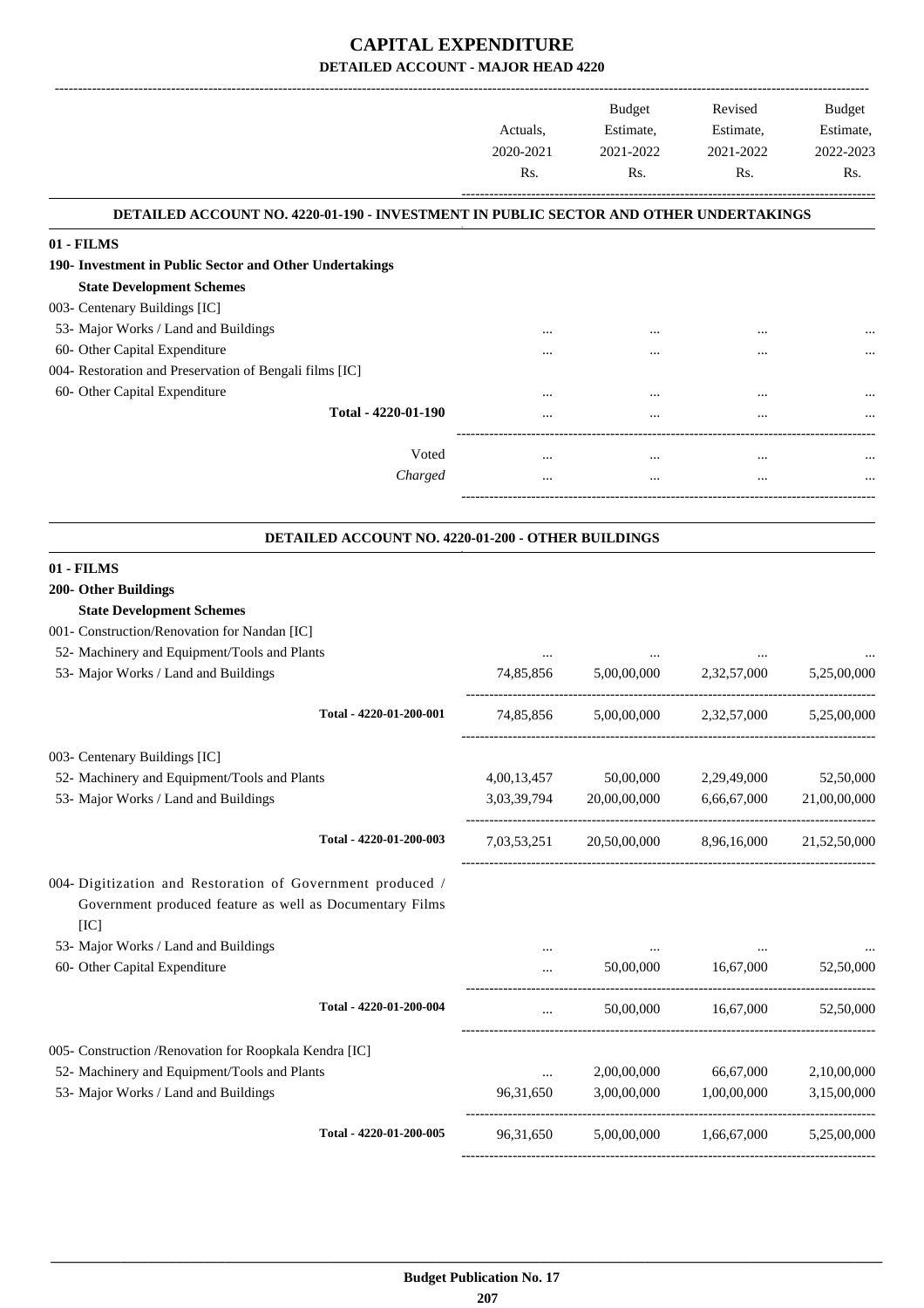|                                          | Actuals.<br>2020-2021   | <b>Budget</b><br>Estimate,<br>2021-2022 | Revised<br>Estimate,<br>2021-2022 | Budget<br>Estimate,<br>2022-2023 |
|------------------------------------------|-------------------------|-----------------------------------------|-----------------------------------|----------------------------------|
|                                          | Rs.                     | Rs.                                     | Rs.                               | Rs.                              |
| <b>Total - State Development Schemes</b> | 8,74,70,757             | 31,00,00,000                            | 13, 12, 07, 000                   | 32,55,00,000                     |
| Total - 4220-01-200                      | 8,74,70,757             | 31,00,00,000                            | 13,12,07,000                      | 32,55,00,000                     |
| Voted<br>Charged                         | 8,74,70,757<br>$\cdots$ | 31,00,00,000<br>$\cdots$                | 13, 12, 07, 000<br>$\cdots$       | 32,55,00,000<br>                 |
|                                          |                         |                                         |                                   |                                  |

#### **DETAILED ACCOUNT NO. 4220-01-201 - STUDIOS .**

| 01 - FILMS                           |         |          |          |      |
|--------------------------------------|---------|----------|----------|------|
| 201- Studios                         |         |          |          |      |
| <b>State Development Schemes</b>     |         |          |          |      |
| 001- Acquisition of Studios [IC]     |         |          |          |      |
| 53- Major Works / Land and Buildings |         |          | $\cdots$ | <br> |
| Total - 4220-01-201                  |         |          | $\cdots$ | <br> |
|                                      |         |          |          |      |
|                                      | Voted   | $\cdots$ |          | <br> |
|                                      | Charged | $\cdots$ |          | <br> |
|                                      |         |          |          |      |
|                                      |         |          |          |      |

#### **DETAILED ACCOUNT NO. 4220-60-101 - BUILDINGS .**

# **60 - OTHERS**

### **101- Buildings State Development Schemes** 003- Setting up of a new office building in District. [IC] 53- Major Works / Land and Buildings 1,66,06,458 2,00,00,000 1,93,000 2,10,00,000 ---------------------------------------------------------------------------------------- **Total - 4220-60-101-003** 1,66,06,458 2,00,00,000 1,93,000 2,10,00,000 ----------------------------------------------------------------------------------------- 005- Setting up of a New Office Building in District [IC] 53- Major Works / Land and Buildings ... ... ... ... 006- Construction Of New Floors & Renovation Of Technicians Studio I [IC] 53- Major Works / Land and Buildings ... 1,00,00,000 33,33,000 1,05,00,000 ---------------------------------------------------------------------------------------- **Total - 4220-60-101-006** ... 1,00,00,000 33,33,000 1,05,00,000 ----------------------------------------------------------------------------------------- ----------------------------------------------------------------------------------------- **Total - State Development Schemes** 1,66,06,458 3,00,00,000 35,26,000 3,15,00,000 ----------------------------------------------------------------------------------------- **Total - 4220-60-101 1,66,06,458 3,00,00,000 35,26,000 3,15,00,000** ------------------------------------------------------------------------------------------ Voted 1,66,06,458 3,00,00,000 35,26,000 3,15,00,000 *Charged* ... ... ... ... -----------------------------------------------------------------------------------------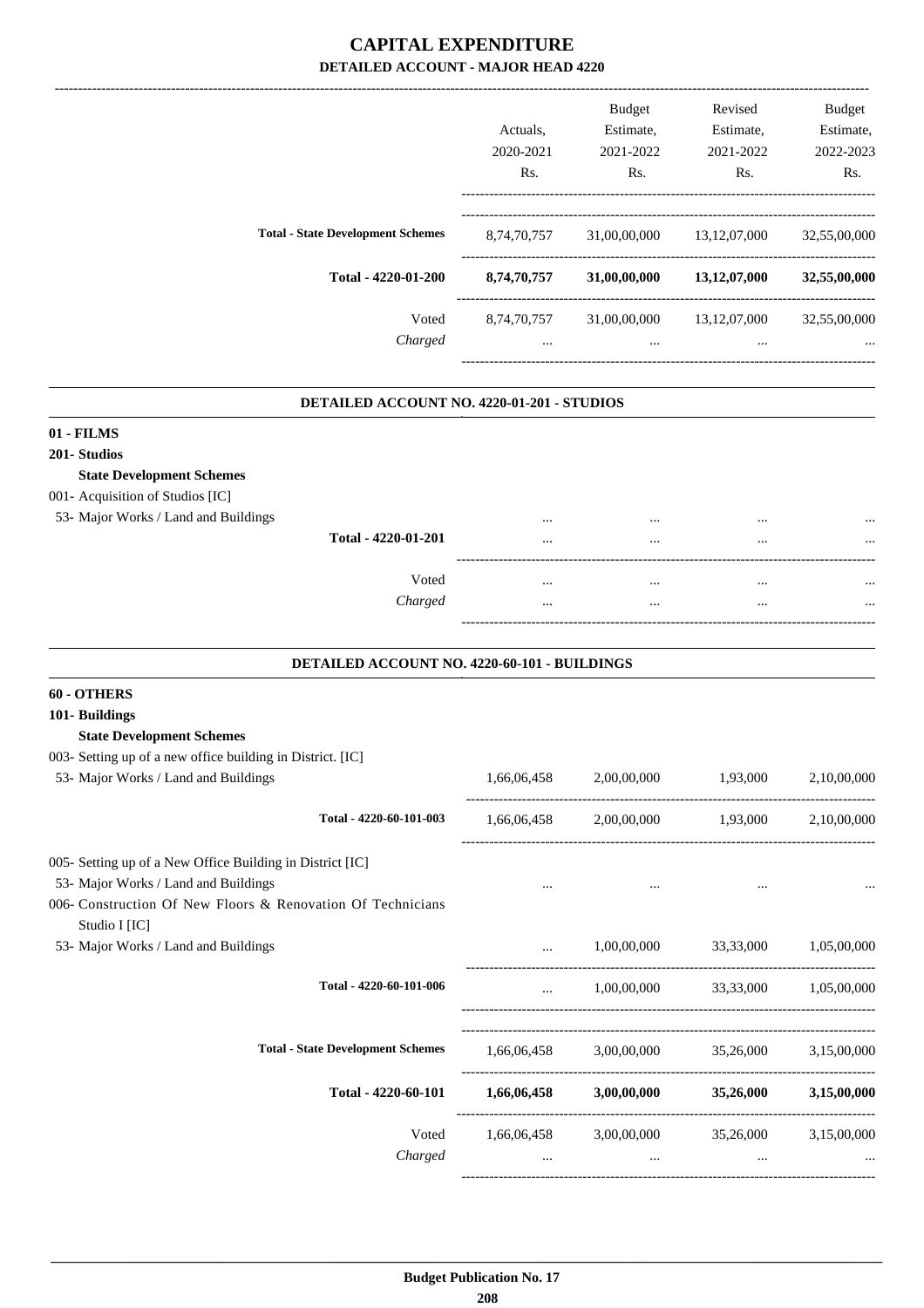|                                                                                  | Actuals.<br>2020-2021 | <b>Budget</b><br>Estimate,<br>2021-2022 | Revised<br>Estimate,<br>2021-2022 | <b>Budget</b><br>Estimate,<br>2022-2023 |
|----------------------------------------------------------------------------------|-----------------------|-----------------------------------------|-----------------------------------|-----------------------------------------|
|                                                                                  | Rs.                   | Rs.                                     | Rs.                               | Rs.                                     |
| <b>DETAILED ACCOUNT NO. 4220 - DEDUCT RECOVERIES IN REDUCTION OF EXPENDITURE</b> |                       |                                         |                                   |                                         |
| 60 - OTHERS                                                                      |                       |                                         |                                   |                                         |
| 101- Buildings                                                                   |                       |                                         |                                   |                                         |
| <b>State Development Schemes</b>                                                 |                       |                                         |                                   |                                         |
| 901-Deduct Receipts and Recoveries on Capital Account [IC]                       |                       |                                         |                                   |                                         |
| 70-Deduct Recoveries                                                             |                       |                                         |                                   |                                         |
| 01-Others                                                                        | $\cdots$              | $\cdots$                                | $\cdots$                          | $\cdots$                                |
| Total - 101 - Deduct - Recoveries                                                | $\cdots$              | $\cdots$                                | $\cdots$                          | $\cdots$                                |

Total - 4220 - Deduct - Recoveries

 $\mathcal{L}(\mathbf{m})$  and  $\mathcal{L}(\mathbf{m})$  .

 $\sim 10^{11}$  km s  $^{-1}$  km s  $^{-1}$ 

 $\dddotsc$ 

 $\label{eq:1} \frac{1}{2} \sum_{i=1}^n \frac{1}{2} \sum_{j=1}^n \frac{1}{2} \sum_{j=1}^n \frac{1}{2} \sum_{j=1}^n \frac{1}{2} \sum_{j=1}^n \frac{1}{2} \sum_{j=1}^n \frac{1}{2} \sum_{j=1}^n \frac{1}{2} \sum_{j=1}^n \frac{1}{2} \sum_{j=1}^n \frac{1}{2} \sum_{j=1}^n \frac{1}{2} \sum_{j=1}^n \frac{1}{2} \sum_{j=1}^n \frac{1}{2} \sum_{j=1}^n \frac{1}{$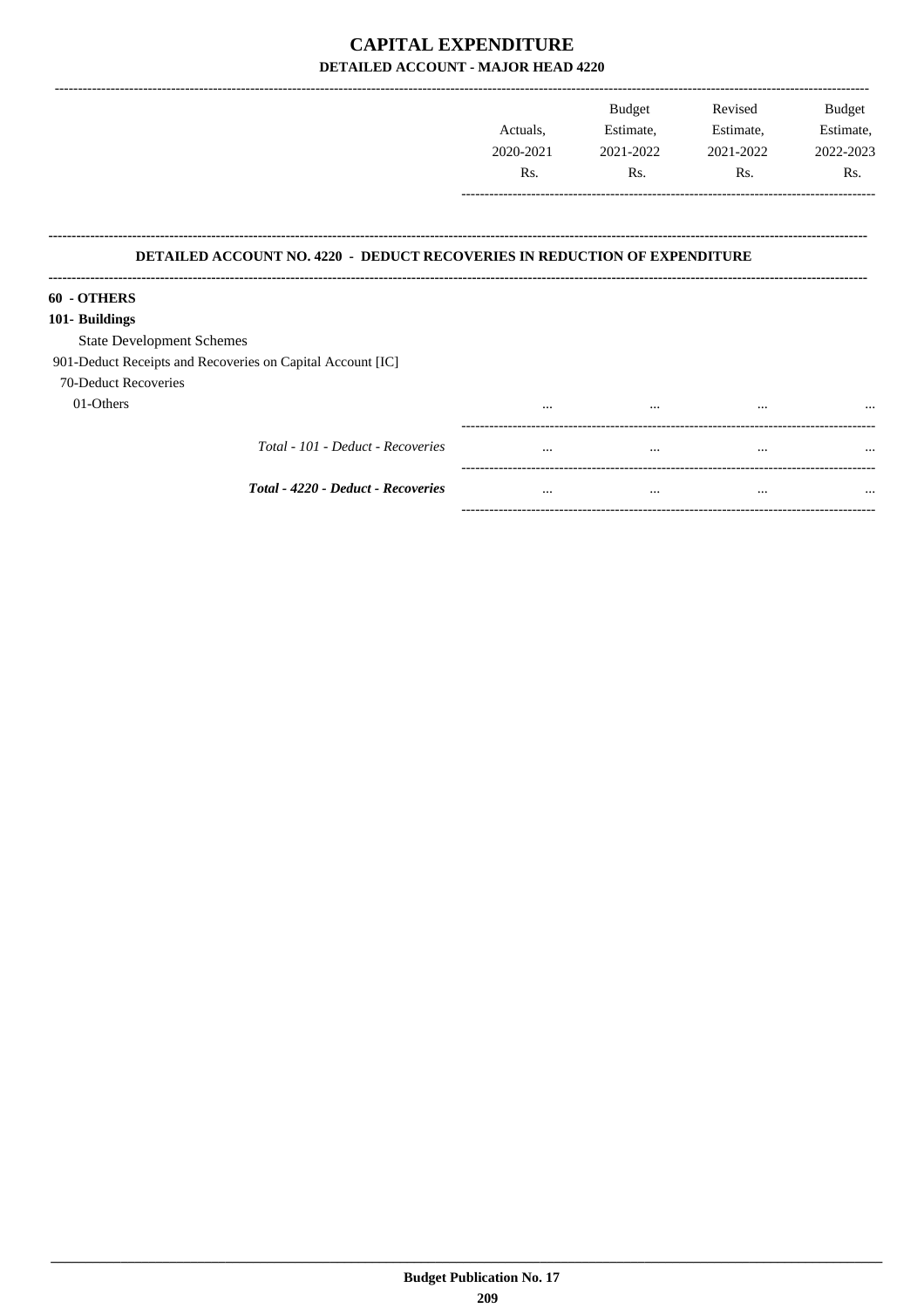### **CAPITAL EXPENDITURE**

#### **DEMAND No. 30**

#### **Information & Cultural Affairs Department**

#### B. Capital Account of Social Services - (h) Capital Account of Other Social Services

## Head of Account: 4250 - Capital Outlay on Other Social Services

| <b>Voted Rs. Nil</b>     | <b>Charged Rs. Nil</b> |           |             | <b>Total Rs. Nil</b> |
|--------------------------|------------------------|-----------|-------------|----------------------|
|                          |                        | Voted Rs. | Charged Rs. | <b>Total Rs.</b>     |
| <b>Gross Expenditure</b> |                        |           | $\cdots$    | $\cdots$             |
| Deduct - Recoveries      |                        |           | $\cdots$    | $\cdots$             |
| <b>Net Expenditure</b>   |                        |           | $\cdots$    |                      |

#### **CAPITAL EXPENDITURE ABSTRACT ACCOUNT**

|                            | Actuals,<br>2020-2021<br>Rs. | <b>Budget</b><br>Estimate,<br>2021-2022<br>Rs. | Revised<br>Estimate,<br>2021-2022<br>Rs. | <b>Budget</b><br>Estimate,<br>2022-2023<br>Rs. |
|----------------------------|------------------------------|------------------------------------------------|------------------------------------------|------------------------------------------------|
| <b>Grand Total - Gross</b> | $\cdots$                     | $\cdots$                                       | $\cdots$                                 |                                                |
| Voted<br>Charged           | $\cdots$<br>$\cdots$         | $\cdots$<br>$\cdots$                           | $\cdots$<br>$\cdots$                     | $\cdots$<br>$\cdots$                           |
| <b>Deduct Recoveries</b>   | $\cdots$                     | $\cdots$                                       | $\cdots$                                 | $\cdots$                                       |
| <b>Grand Total - Net</b>   | $\ddotsc$                    | $\cdots$                                       | $\cdots$                                 | $\cdots$                                       |
| Voted<br>Charged           | $\cdots$<br>                 | <br>$\cdots$                                   | $\cdots$<br>                             | $\ddotsc$<br>$\ddotsc$                         |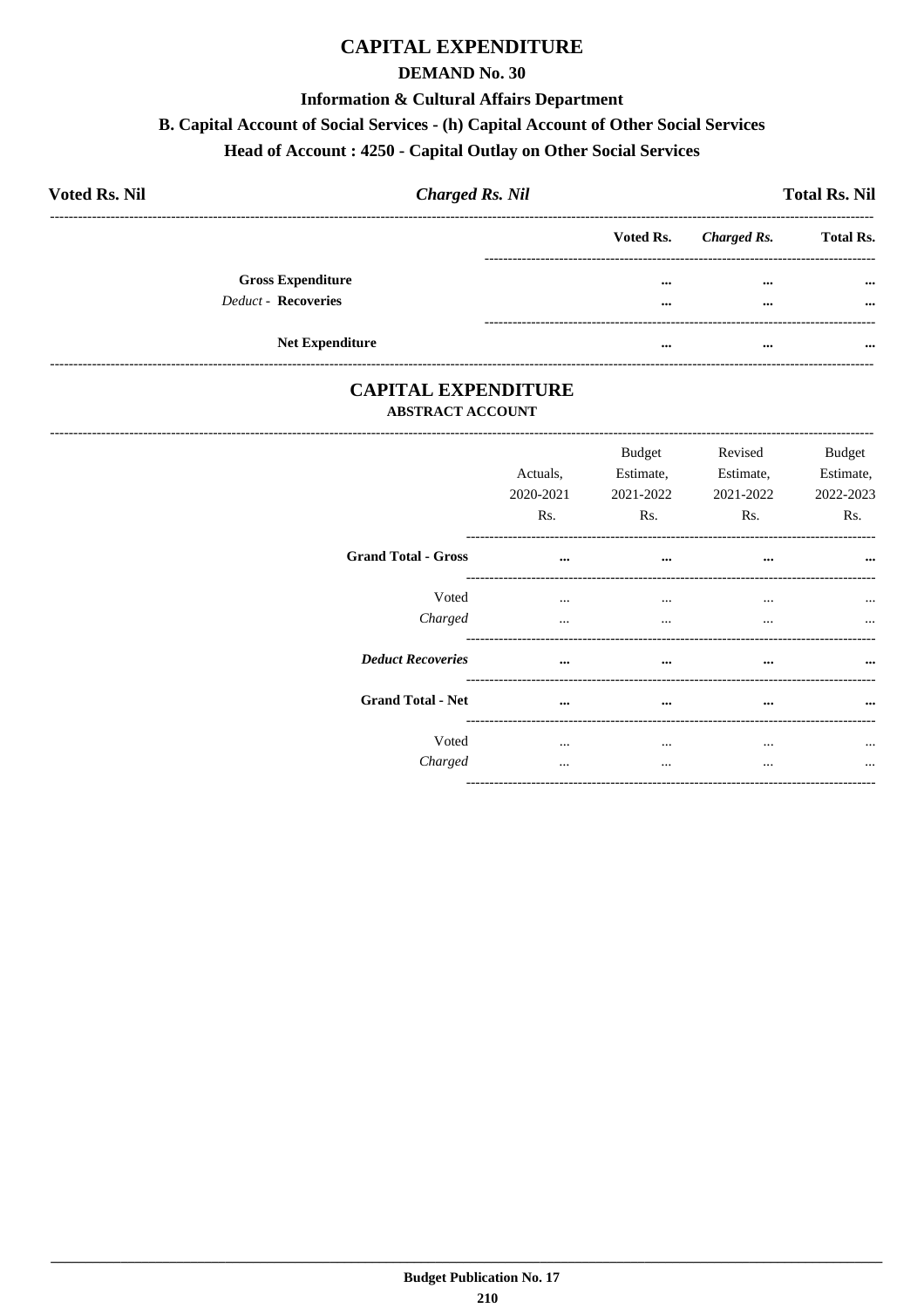-------------------------------------------------------------------------------------------------------------------------------------------------------------------------------

|                                                                                                | Actuals.<br>2020-2021<br>Rs. | <b>Budget</b><br>Estimate,<br>2021-2022<br>R <sub>s</sub> . | Revised<br>Estimate,<br>2021-2022<br>Rs. | <b>Budget</b><br>Estimate,<br>2022-2023<br>Rs. |
|------------------------------------------------------------------------------------------------|------------------------------|-------------------------------------------------------------|------------------------------------------|------------------------------------------------|
| <b>DETAILED ACCOUNT NO. 4250 - DEDUCT RECOVERIES IN REDUCTION OF EXPENDITURE</b>               |                              |                                                             |                                          |                                                |
| 800- Other Expenditure                                                                         |                              |                                                             |                                          |                                                |
| <b>State Development Schemes</b><br>008-Refund of Unutilized Fund of CSS Schemes (State Share) |                              |                                                             |                                          |                                                |
| (CSSREFUND) [IC]                                                                               |                              |                                                             |                                          |                                                |
| 70-Deduct Recoveries                                                                           |                              |                                                             |                                          |                                                |
| 01-Others                                                                                      |                              |                                                             |                                          |                                                |
|                                                                                                |                              |                                                             |                                          |                                                |
| State Development Schemes (Central Assistance)                                                 |                              |                                                             |                                          |                                                |
| 007-Refund of Unutilized Fund of CSS Schemes (Central Share)                                   |                              |                                                             |                                          |                                                |
| (CSSREFUND) [IC]                                                                               |                              |                                                             |                                          |                                                |
| 70-Deduct Recoveries                                                                           |                              |                                                             |                                          |                                                |
| 01-Others                                                                                      |                              |                                                             |                                          |                                                |
| Total - 800 - Deduct - Recoveries                                                              |                              |                                                             |                                          |                                                |
| Total - 4250 - Deduct - Recoveries                                                             |                              |                                                             | $\cdots$                                 |                                                |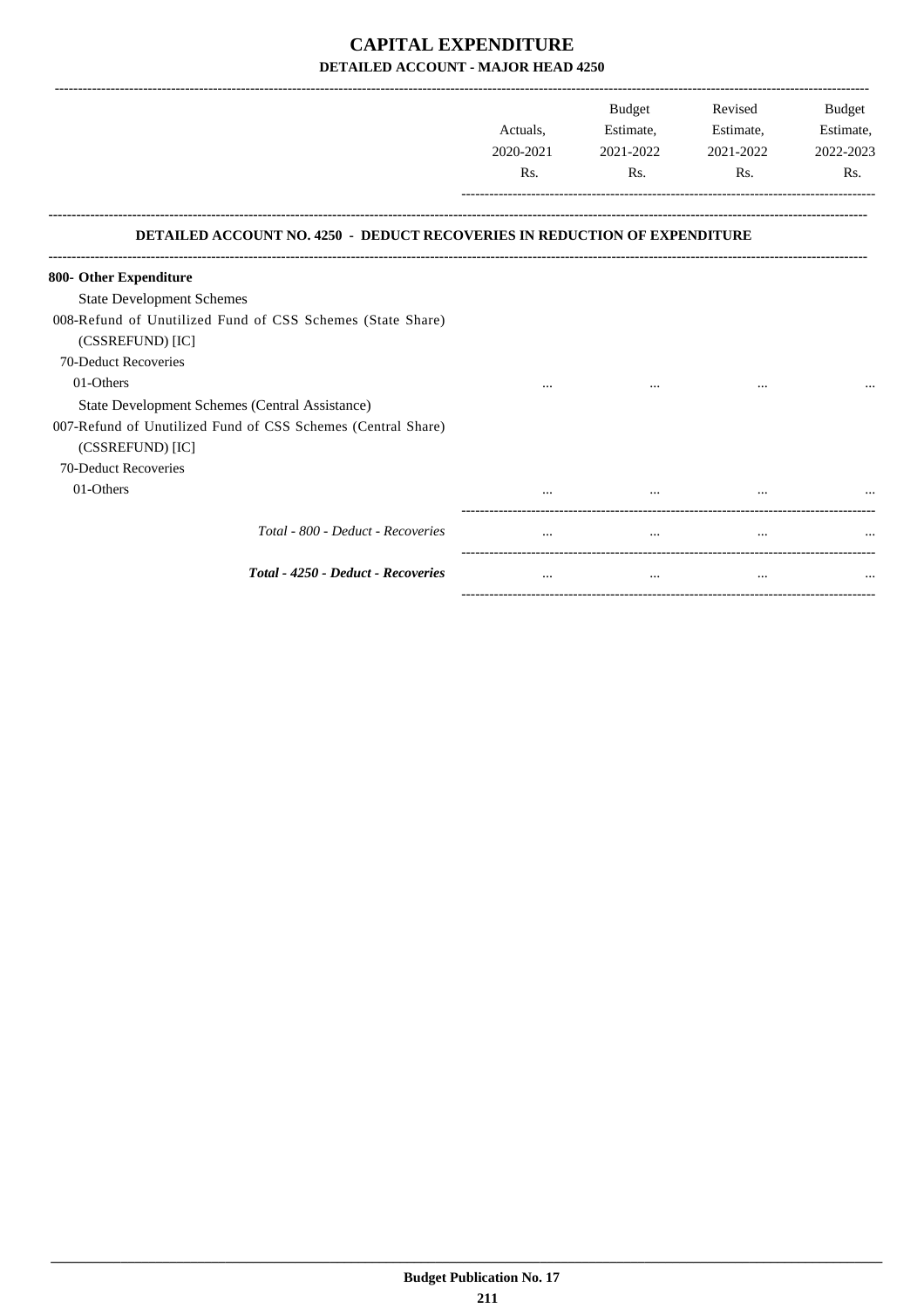## **LOAN EXPENDITURE**

#### **DEMAND No. 30**

#### **Information & Cultural Affairs Department**

**F. Loans and Advances -**

#### **Head of Account : 6220 - Loans for Information and Publicity**

| Voted Rs. 2,00,00,000      |                          | <b>Charged Rs. Nil</b> |              | <b>Total Rs. 2,00,00,000</b> |  |  |
|----------------------------|--------------------------|------------------------|--------------|------------------------------|--|--|
|                            |                          | Voted Rs.              | Charged Rs.  | <b>Total Rs.</b>             |  |  |
|                            | <b>Gross Expenditure</b> | 2,00,00,000            | $\cdots$     | 2,00,00,000                  |  |  |
| <b>Deduct - Recoveries</b> |                          |                        | $\cdots$<br> | $\cdots$                     |  |  |
|                            | <b>Net Expenditure</b>   | 2,00,00,000            | $\cdots$     | 2,00,00,000                  |  |  |

#### **LOAN EXPENDITURE ABSTRACT ACCOUNT**

---------------------------------------------------------------------------------------------------------------------------------------------------------------------------------

|                                                                            | Actuals,<br>2020-2021 | Budget<br>Estimate,<br>2021-2022 | Revised<br>Estimate,<br>2021-2022                                                                                                  | Budget<br>Estimate,<br>2022-2023 |
|----------------------------------------------------------------------------|-----------------------|----------------------------------|------------------------------------------------------------------------------------------------------------------------------------|----------------------------------|
|                                                                            | Rs.                   | Rs.                              | Rs.                                                                                                                                | Rs.                              |
| 01 - FILMS<br>190- Loans to Public Sector and Other Undertakings           |                       |                                  |                                                                                                                                    |                                  |
| Administrative Expenditure<br><b>State Development Schemes</b>             | 1,37,35,760           | 2,00,00,000                      | 2,00,00,000<br>and the contract of the contract of the contract of the contract of the contract of the contract of the contract of | 2,00,00,000                      |
|                                                                            |                       |                                  | Total - 190 $1,37,35,760$ $2,00,00,000$ $2,00,00,000$ $2,00,00,000$                                                                |                                  |
| Grand Total - Gross 1,37,35,760 2,00,00,000 2,00,00,000 2,00,00,000        |                       |                                  |                                                                                                                                    |                                  |
|                                                                            |                       |                                  | Voted $1,37,35,760$ $2,00,00,000$ $2,00,00,000$ $2,00,00,000$<br>$Charged$ $\dots$ $\dots$ $\dots$ $\dots$                         |                                  |
| Administrative Expenditure 1,37,35,760 2,00,00,000 2,00,00,000 2,00,00,000 |                       |                                  |                                                                                                                                    |                                  |
| <b>Deduct Recoveries</b>                                                   |                       |                                  |                                                                                                                                    |                                  |
| Grand Total - Net 1,37,35,760 2,00,00,000 2,00,00,000 2,00,00,000          |                       |                                  |                                                                                                                                    |                                  |
| Voted                                                                      |                       |                                  | 1,37,35,760 2,00,00,000 2,00,00,000 2,00,00,000<br>$Charged$ $\dots$ $\dots$ $\dots$ $\dots$                                       |                                  |
|                                                                            |                       |                                  |                                                                                                                                    |                                  |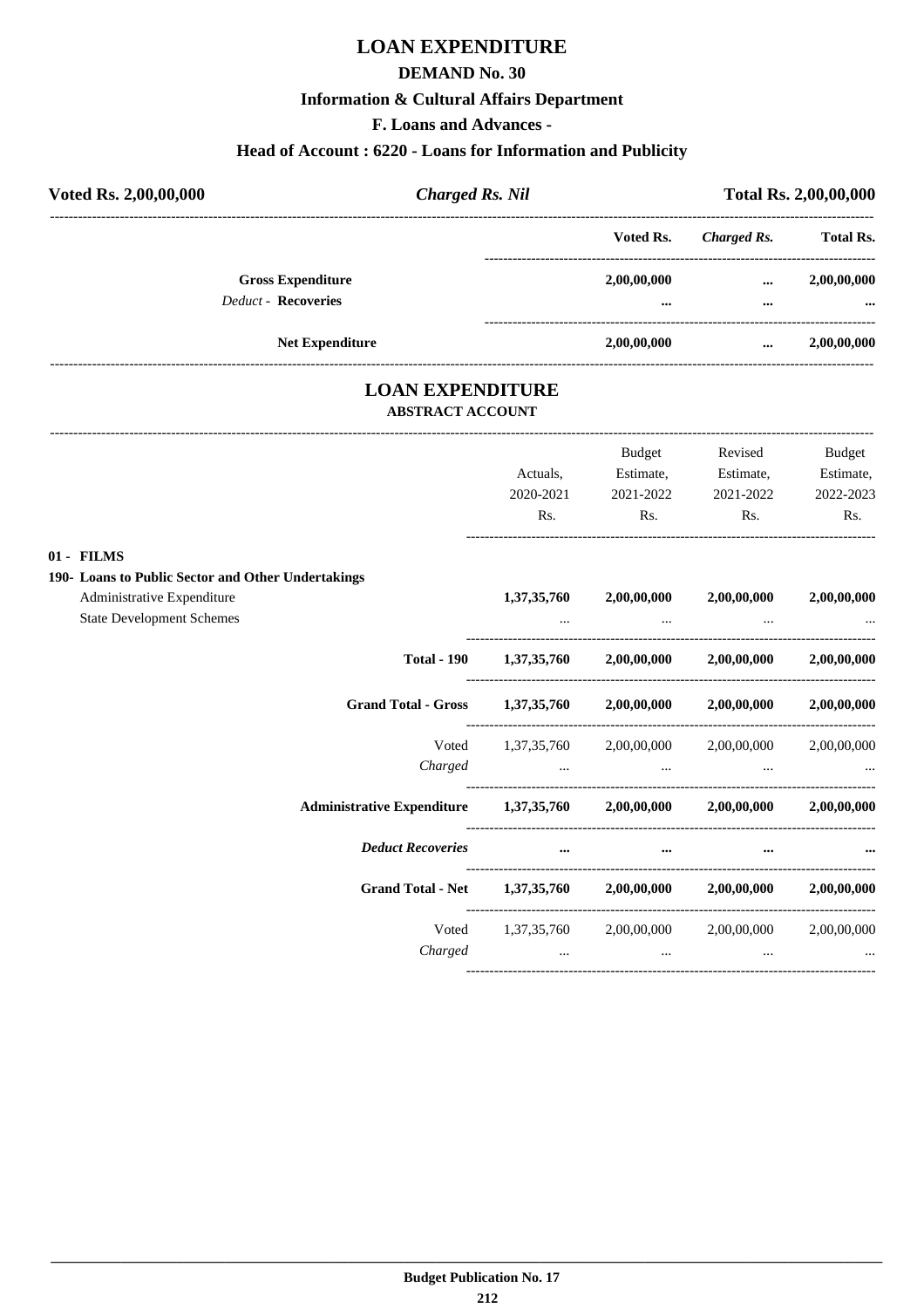|                                                                                  |             | <b>Budget</b> | Revised     | Budget      |
|----------------------------------------------------------------------------------|-------------|---------------|-------------|-------------|
|                                                                                  | Actuals,    | Estimate,     | Estimate,   | Estimate,   |
|                                                                                  | 2020-2021   | 2021-2022     | 2021-2022   | 2022-2023   |
|                                                                                  | Rs.         | Rs.           | Rs.         | Rs.         |
| DETAILED ACCOUNT NO. 6220-01-190 - LOANS TO PUBLIC SECTOR AND OTHER UNDERTAKINGS |             |               |             |             |
| $01 - FILMS$                                                                     |             |               |             |             |
| 190- Loans to Public Sector and Other Undertakings                               |             |               |             |             |
| <b>Administrative Expenditure</b>                                                |             |               |             |             |
| 001- Loans to West Bengal Film Development Corporation [IC]                      |             |               |             |             |
| 55- Loans and Advances                                                           | 1,37,35,760 | 2,00,00,000   | 2,00,00,000 | 2,00,00,000 |
| <b>Total - Administrative Expenditure</b>                                        | 1,37,35,760 | 2,00,00,000   | 2,00,00,000 | 2,00,00,000 |
| Total - 6220-01-190                                                              | 1,37,35,760 | 2,00,00,000   | 2,00,00,000 | 2,00,00,000 |
| Voted                                                                            | 1,37,35,760 | 2,00,00,000   | 2,00,00,000 | 2,00,00,000 |
| Charged                                                                          |             | $\cdots$      | $\cdots$    |             |
|                                                                                  |             |               |             |             |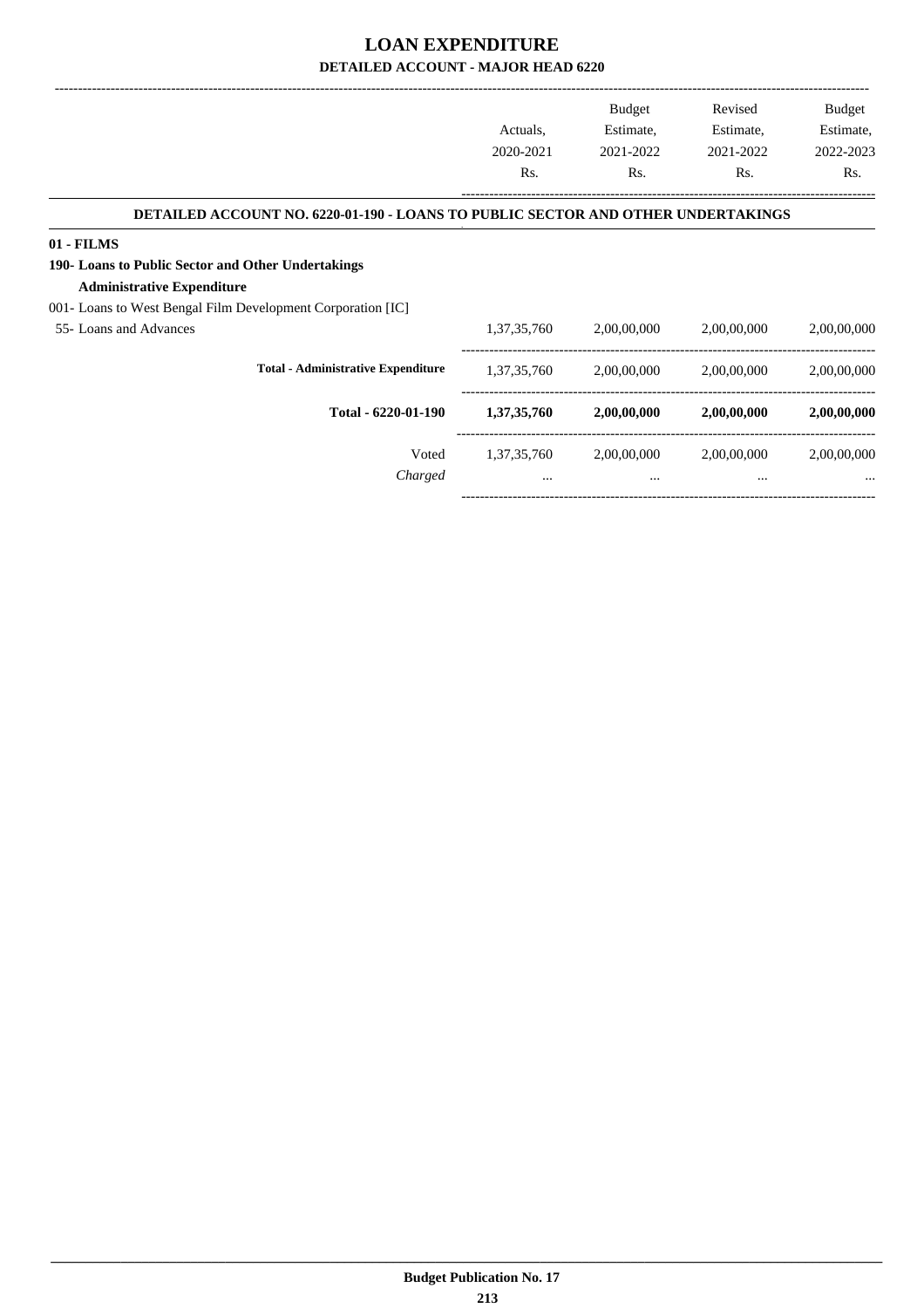## **LOAN EXPENDITURE**

#### **DEMAND No. 30**

#### **Information & Cultural Affairs Department**

**F. Loans and Advances -**

#### **Head of Account : 6875 - Loans for Other Industries**

| Voted Rs. 6,80,50,000 |                                                        | <b>Charged Rs. Nil</b> |                 |                      | Total Rs. 6,80,50,000   |
|-----------------------|--------------------------------------------------------|------------------------|-----------------|----------------------|-------------------------|
|                       |                                                        |                        | Voted Rs.       | Charged Rs.          | <b>Total Rs.</b>        |
|                       | <b>Gross Expenditure</b><br><b>Deduct - Recoveries</b> |                        | 6,80,50,000<br> | $\cdots$<br>$\cdots$ | 6,80,50,000<br>$\cdots$ |
|                       | <b>Net Expenditure</b>                                 |                        | 6,80,50,000     | $\cdots$             | 6,80,50,000             |

#### **LOAN EXPENDITURE ABSTRACT ACCOUNT**

---------------------------------------------------------------------------------------------------------------------------------------------------------------------------------

|                                  |                                                                            | Actuals,  | Budget<br>Estimate, | Revised<br>Estimate,                                    | <b>Budget</b><br>Estimate, |
|----------------------------------|----------------------------------------------------------------------------|-----------|---------------------|---------------------------------------------------------|----------------------------|
|                                  |                                                                            | 2020-2021 | 2021-2022           | 2021-2022                                               | 2022-2023                  |
|                                  |                                                                            | Rs.       | Rs.                 | Rs.                                                     | Rs.                        |
| <b>60 - OTHER INDUSTRIES</b>     |                                                                            |           |                     |                                                         |                            |
| 800- Other Loans                 |                                                                            |           |                     |                                                         |                            |
| Administrative Expenditure       |                                                                            |           |                     | 2,42,46,000 3,25,00,000 3,13,00,000                     | 3,13,00,000                |
| <b>State Development Schemes</b> |                                                                            |           |                     | $3,50,00,000$ $3,50,00,000$ $3,67,50,000$               |                            |
|                                  | <b>Total - 800</b>                                                         |           |                     | $2,42,46,000$ $6,75,00,000$ $6,63,00,000$ $6,80,50,000$ |                            |
|                                  | <b>Grand Total - Gross</b>                                                 |           |                     | 2,42,46,000 6,75,00,000 6,63,00,000 6,80,50,000         |                            |
|                                  |                                                                            |           |                     | Voted 2,42,46,000 6,75,00,000 6,63,00,000 6,80,50,000   |                            |
|                                  | Charged                                                                    |           |                     |                                                         |                            |
|                                  | Administrative Expenditure 2,42,46,000 3,25,00,000 3,13,00,000 3,13,00,000 |           |                     |                                                         |                            |
|                                  | State Development Schemes  3,50,00,000 3,50,00,000 3,67,50,000             |           |                     |                                                         |                            |
|                                  | <b>Deduct Recoveries</b>                                                   | $\cdots$  | $\cdots$            |                                                         |                            |
|                                  | Grand Total - Net 2,42,46,000 6,75,00,000 6,63,00,000 6,80,50,000          |           |                     |                                                         |                            |
|                                  |                                                                            |           |                     | Voted 2,42,46,000 6,75,00,000 6,63,00,000 6,80,50,000   |                            |
|                                  |                                                                            |           |                     | $Charged$ $\dots$ $\dots$ $\dots$ $\dots$               |                            |
|                                  |                                                                            |           |                     |                                                         |                            |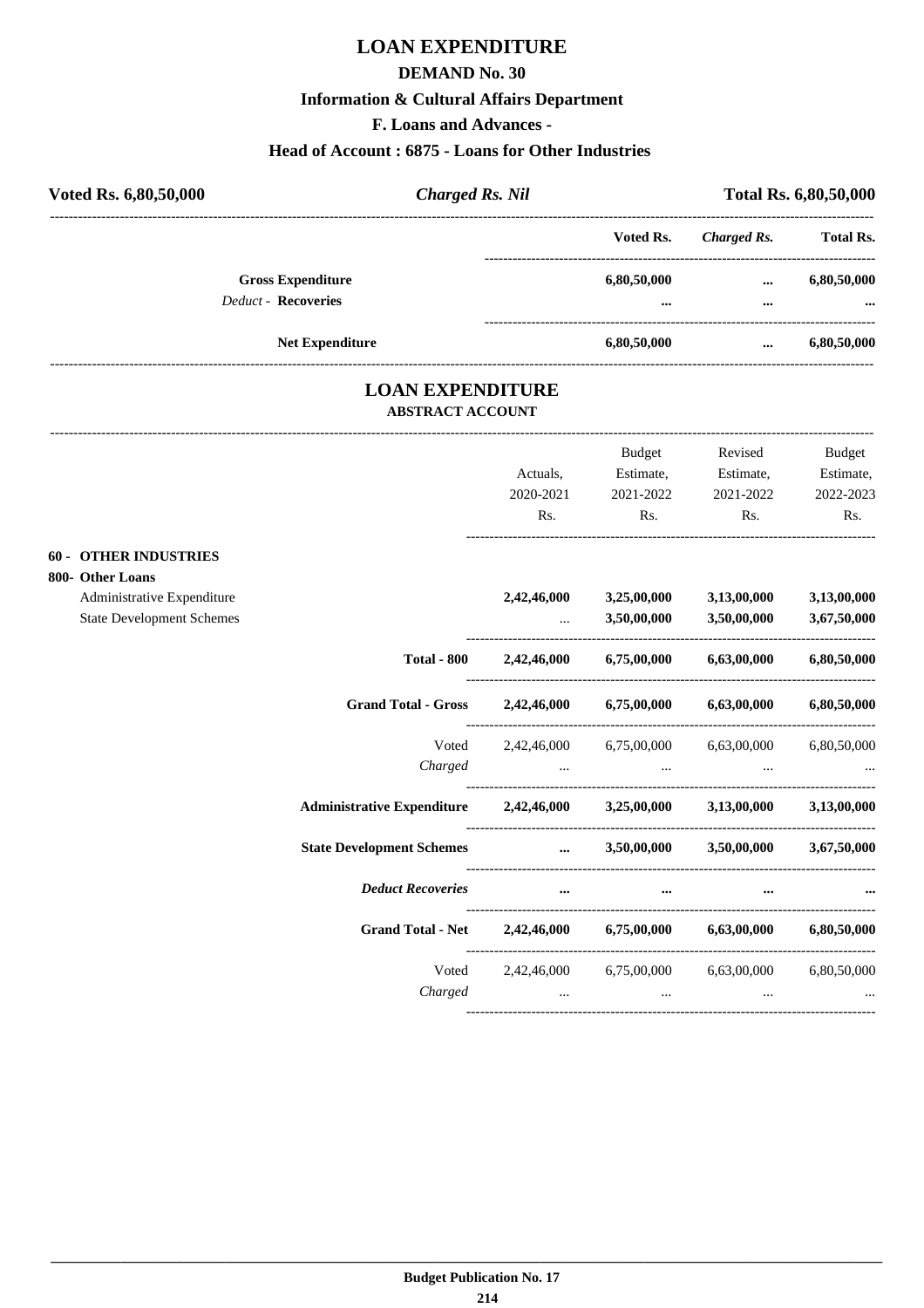|                                         |                                                                    | Actuals,<br>2020-2021<br>Rs. | Budget<br>Estimate,<br>2021-2022<br>Rs. | Revised<br>Estimate,<br>2021-2022<br>Rs.        | Budget<br>Estimate,<br>2022-2023<br>Rs. |
|-----------------------------------------|--------------------------------------------------------------------|------------------------------|-----------------------------------------|-------------------------------------------------|-----------------------------------------|
|                                         | DETAILED ACCOUNT NO. 6875-60-800 - OTHER LOANS                     |                              |                                         |                                                 |                                         |
| <b>60 - OTHER INDUSTRIES</b>            |                                                                    |                              |                                         |                                                 |                                         |
| 800- Other Loans                        |                                                                    |                              |                                         |                                                 |                                         |
| <b>Administrative Expenditure</b>       |                                                                    |                              |                                         |                                                 |                                         |
| Siliguri [IC]                           | 002- Loans to Basumati Corporation for Printing of News Paper from |                              |                                         |                                                 |                                         |
| 55- Loans and Advances                  |                                                                    | $\cdots$                     | 5,00,000                                | 1,00,000                                        | 1,00,000                                |
|                                         | Total - 6875-60-800-002                                            | $\cdots$                     |                                         | 5,00,000 1,00,000                               | 1,00,000                                |
|                                         | 003- Loans to Basumati Corporation for Payment of Arrear PF/ESI/   |                              |                                         |                                                 |                                         |
| Bank dues [IC]                          |                                                                    |                              |                                         |                                                 |                                         |
| 55- Loans and Advances                  |                                                                    | $\cdots$                     | 5,00,000                                | 1,00,000                                        | 1,00,000                                |
|                                         | Total - 6875-60-800-003                                            | $\cdots$                     |                                         | 5,00,000 1,00,000                               | 1,00,000                                |
|                                         | 004- Loans to Basumati Corporation for Publishing Sagar Math       |                              |                                         |                                                 |                                         |
| Patrika [IC]<br>55- Loans and Advances  |                                                                    | $\cdots$                     | 5,00,000                                | 1,00,000                                        | 1,00,000                                |
|                                         | Total - 6875-60-800-004                                            | $\cdots$                     | 5,00,000                                | 1,00,000                                        | 1,00,000                                |
| 005- Loans to Basumati Corporation [IC] |                                                                    |                              |                                         |                                                 |                                         |
| 55- Loans and Advances                  |                                                                    | 2,42,46,000                  | 3,10,00,000                             | 3,10,00,000                                     | 3.10.00.000                             |
|                                         | Total - 6875-60-800-005                                            |                              |                                         | 2,42,46,000 3,10,00,000 3,10,00,000 3,10,00,000 |                                         |
|                                         | <b>Total - Administrative Expenditure</b>                          | 2,42,46,000                  |                                         | 3,25,00,000 3,13,00,000                         | 3,13,00,000                             |
| <b>State Development Schemes</b>        |                                                                    |                              |                                         |                                                 |                                         |
| 001- Loans to Basumati Corporation [IC] |                                                                    |                              |                                         |                                                 |                                         |
| 55- Loans and Advances                  |                                                                    | $\cdots$                     | 3,50,00,000                             | 3,50,00,000                                     | 3,67,50,000                             |
|                                         | <b>Total - State Development Schemes</b>                           | $\cdots$                     | 3,50,00,000                             | 3,50,00,000                                     | 3,67,50,000                             |
|                                         | Total - 6875-60-800                                                |                              | 2,42,46,000 6,75,00,000                 | 6,63,00,000                                     | 6,80,50,000                             |
|                                         | Voted                                                              | 2,42,46,000                  | 6,75,00,000                             | 6,63,00,000                                     | 6,80,50,000                             |
|                                         | Charged                                                            | $\cdots$                     | $\cdots$                                |                                                 |                                         |
|                                         |                                                                    |                              |                                         |                                                 |                                         |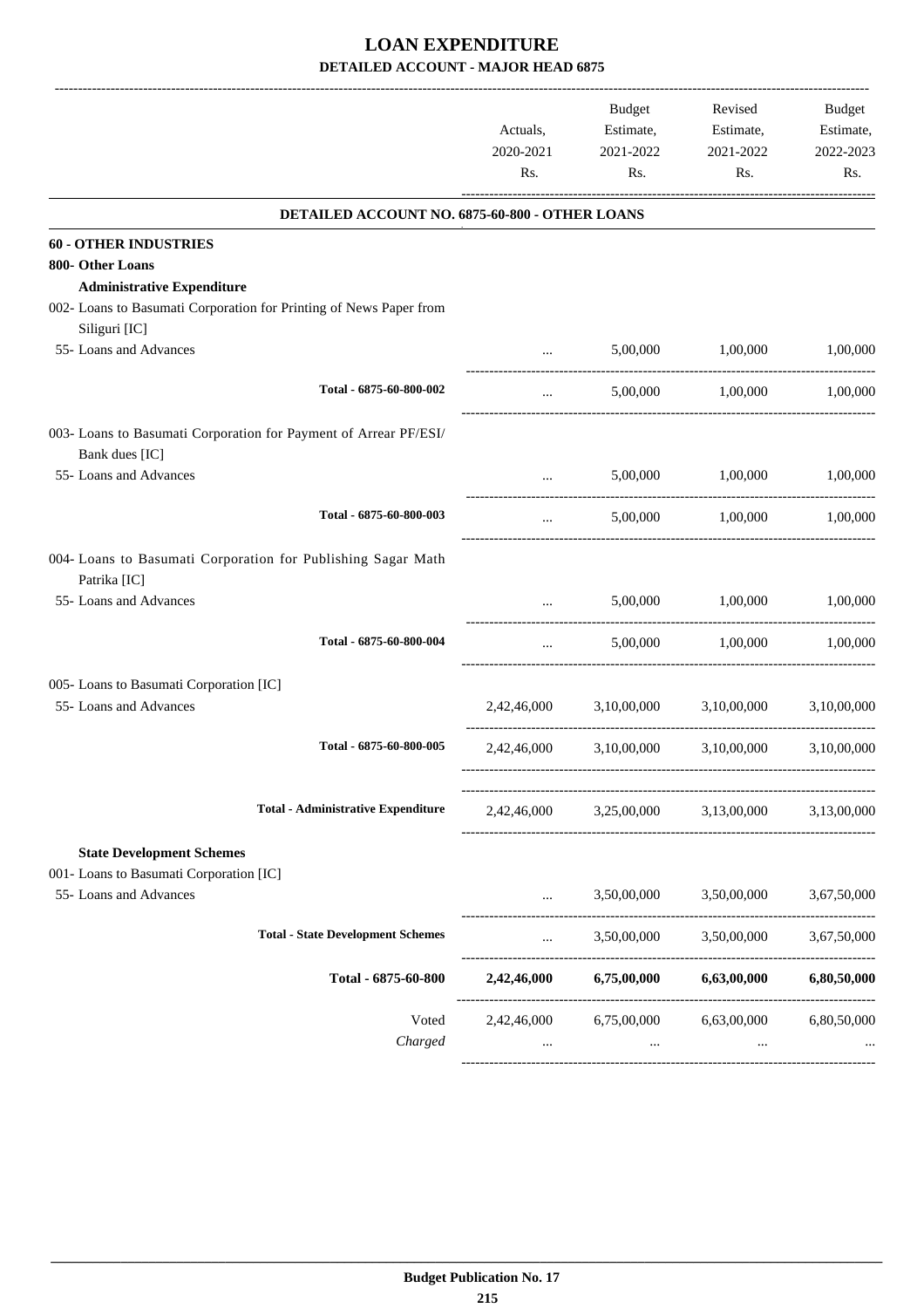## **REVENUE EXPENDITURE**

#### **DEMAND No. 31**

## **Information Technology & Electronics Department**

**B - Social Services - (h) Others**

#### **Head of Account : 2251 - Secretariat--Social Services**

| Voted Rs. 221,07,31,000                                                                                                                | <b>Charged Rs. Nil</b>                                |                      |                                                                                                             |                                                     | Total Rs. 221,07,31,000                   |
|----------------------------------------------------------------------------------------------------------------------------------------|-------------------------------------------------------|----------------------|-------------------------------------------------------------------------------------------------------------|-----------------------------------------------------|-------------------------------------------|
|                                                                                                                                        |                                                       |                      |                                                                                                             | Voted Rs. Charged Rs. Total Rs.                     |                                           |
| <b>Gross Expenditure</b><br><b>Deduct - Recoveries</b>                                                                                 |                                                       |                      |                                                                                                             | 221,07,31,000  221,07,31,000<br>$-4,000$            | $-4,000$<br>$\mathbf{m}$ and $\mathbf{m}$ |
| <b>Net Expenditure</b>                                                                                                                 |                                                       |                      | 221,07,27,000                                                                                               |                                                     | $\ldots$ 221,07,27,000                    |
|                                                                                                                                        | <b>REVENUE EXPENDITURE</b><br><b>ABSTRACT ACCOUNT</b> |                      |                                                                                                             |                                                     |                                           |
|                                                                                                                                        |                                                       | Actuals,             | Estimate, Estimate,<br>2020-2021 2021-2022 2021-2022<br>$\mathbf{Rs.}$                                      | Budget Revised<br>Rs. Rs.                           | Budget<br>Estimate,<br>2022-2023<br>Rs.   |
| 003- Training<br>Administrative Expenditure                                                                                            |                                                       |                      | $\qquad \qquad \dots \qquad \qquad \dots \qquad \qquad 15,75,00,000$                                        |                                                     |                                           |
|                                                                                                                                        | <b>Total - 003</b>                                    | $\cdots$             |                                                                                                             | $\ldots$ 15,75,00,000                               |                                           |
| 090- Secretariate<br>Administrative Expenditure<br><b>State Development Schemes</b><br>State Development Schemes (Central Assistance)  |                                                       |                      | 2,07,45,550 2,51,24,000 2,25,77,000 38,32,31,000<br>118,54,50,842 181,00,00,000 113,29,85,000 167,00,00,000 | the contract of the contract of the contract of the |                                           |
|                                                                                                                                        |                                                       |                      | Total - 090 120,61,96,392 183,51,24,000 115,55,62,000 205,32,31,000                                         |                                                     |                                           |
| 092- Other Offices<br><b>State Development Schemes</b>                                                                                 |                                                       | 25,06,402            |                                                                                                             | the contract of the contract of the contract of the |                                           |
|                                                                                                                                        | <b>Total - 092</b>                                    | 25,06,402            | $\ddotsc$                                                                                                   |                                                     |                                           |
| 789- Special Component Plan for Scheduled Castes<br><b>State Development Schemes</b><br>State Development Schemes (Central Assistance) |                                                       | $\cdots$<br>$\cdots$ | $\ddotsc$<br>$\cdots$                                                                                       | $\cdots$<br>$\cdots$                                | $\cdots$                                  |
|                                                                                                                                        | <b>Total - 789</b>                                    | $\cdots$             | $\cdots$                                                                                                    | $\cdots$                                            |                                           |
|                                                                                                                                        | <b>Grand Total - Gross</b>                            |                      | 120,87,02,794 183,51,24,000 115,55,62,000 221,07,31,000                                                     |                                                     |                                           |
|                                                                                                                                        | Voted<br>Charged                                      |                      | 120,87,02,794  183,51,24,000  115,55,62,000  221,07,31,000<br><b>Second Contract Contract</b>               | the contract of the contract of                     | <b>Contract Contract</b>                  |
|                                                                                                                                        | <b>Administrative Expenditure</b>                     | 2,07,45,550          | 2,51,24,000                                                                                                 | 2,25,77,000                                         | 54,07,31,000                              |

----------------------------------------------------------------------------------------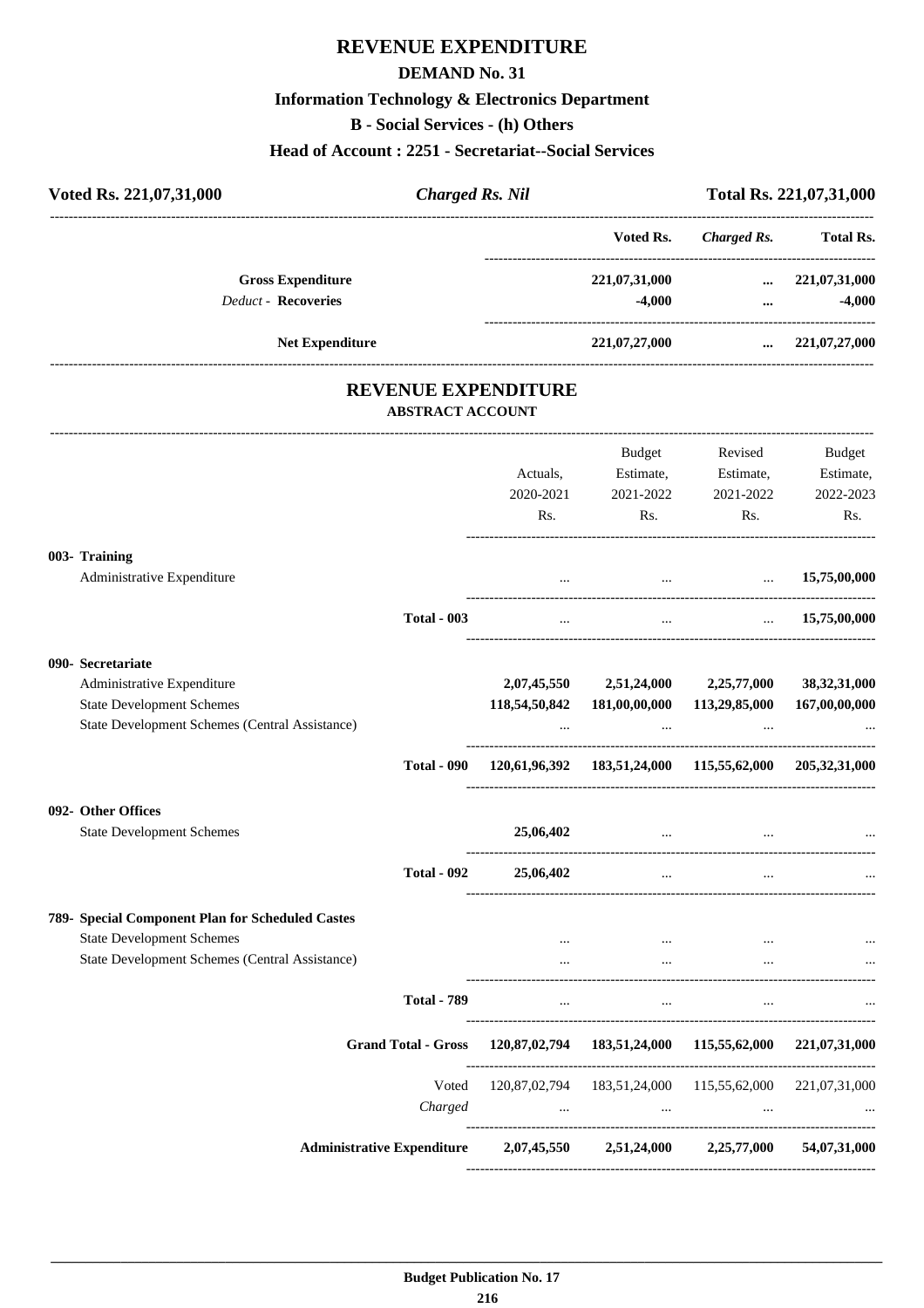#### **REVENUE EXPENDITURE ABSTRACT ACCOUNT**

|                                                       | Actuals.<br>2020-2021<br>Rs. | <b>Budget</b><br>Estimate,<br>2021-2022<br>Rs. | Revised<br>Estimate,<br>2021-2022<br>Rs. | <b>Budget</b><br>Estimate,<br>2022-2023<br>Rs. |
|-------------------------------------------------------|------------------------------|------------------------------------------------|------------------------------------------|------------------------------------------------|
| <b>State Development Schemes</b>                      | 118,79,57,244                | 181,00,00,000                                  | 113,29,85,000                            | 167,00,00,000                                  |
| <b>State Development Schemes (Central Assistance)</b> | $\cdots$                     | $\cdots$                                       | $\cdots$                                 | $\cdots$                                       |
| <b>Deduct Recoveries</b>                              | $-6,27,69,252$               | $-2,000$                                       | $-4,000$                                 | $-4,000$                                       |
| <b>Grand Total - Net</b>                              | 114,59,33,542                | 183,51,22,000                                  | 115,55,58,000                            | 221,07,27,000                                  |
| Voted<br>Charged                                      | $\cdots$                     | 114,59,33,542 183,51,22,000<br>$\cdots$        | 115,55,58,000<br>$\cdots$                | 221,07,27,000<br>$\cdots$                      |
|                                                       |                              |                                                |                                          |                                                |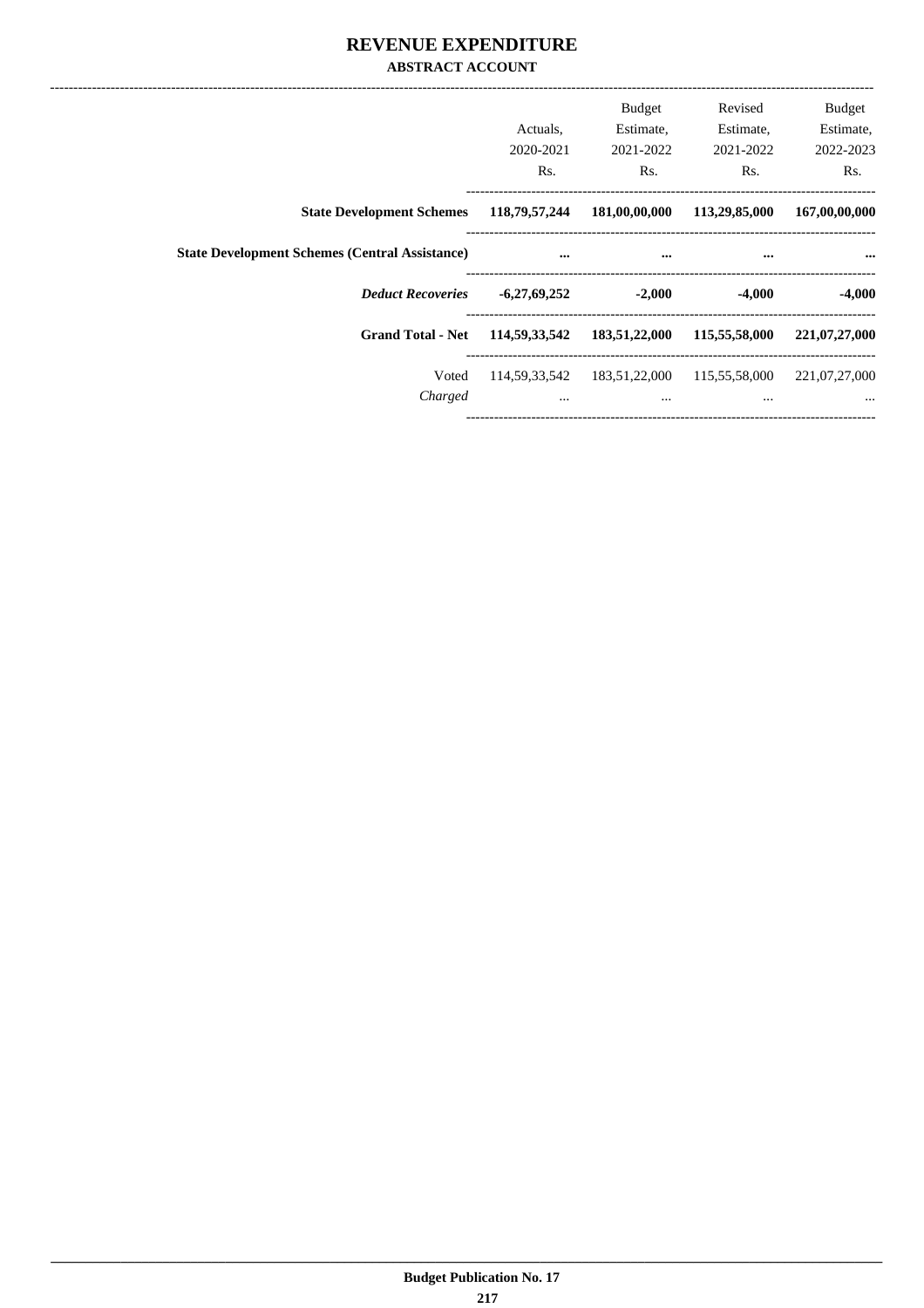|                                                                    | Actuals,<br>2020-2021<br>Rs. | Budget<br>Estimate,<br>2021-2022<br>Rs.         | Revised<br>Estimate,<br>2021-2022<br>Rs. | <b>Budget</b><br>Estimate,<br>2022-2023<br>Rs. |
|--------------------------------------------------------------------|------------------------------|-------------------------------------------------|------------------------------------------|------------------------------------------------|
| DETAILED ACCOUNT NO. 2251-00-003 - TRAINING                        |                              |                                                 |                                          |                                                |
| 003- Training                                                      |                              |                                                 |                                          |                                                |
| <b>Administrative Expenditure</b>                                  |                              |                                                 |                                          |                                                |
| 001- Training for Computer related issues & Information Technology |                              |                                                 |                                          |                                                |
| [IT]                                                               |                              |                                                 |                                          |                                                |
| 98- Training                                                       |                              | $\cdots$                                        |                                          | $\ldots$ 15,75,00,000                          |
| <b>Total - Administrative Expenditure</b>                          |                              | $\cdots$                                        | $\cdots$                                 | 15,75,00,000                                   |
| Total - 2251-00-003                                                |                              | $\cdots$                                        | $\cdots$                                 | 15,75,00,000                                   |
| Voted                                                              | $\cdots$                     | $\cdots$                                        | $\cdots$                                 | 15,75,00,000                                   |
| Charged                                                            |                              | $\cdots$                                        | $\cdots$                                 |                                                |
|                                                                    |                              |                                                 |                                          |                                                |
| DETAILED ACCOUNT NO. 2251-00-090 - SECRETARIATE                    |                              |                                                 |                                          |                                                |
| 090- Secretariate                                                  |                              |                                                 |                                          |                                                |
| <b>Administrative Expenditure</b>                                  |                              |                                                 |                                          |                                                |
| 018- Department of Information Technology [IT]                     |                              |                                                 |                                          |                                                |
| 01- Salaries                                                       |                              |                                                 |                                          |                                                |
| 01-Pay                                                             | 1,57,33,903                  | 1,86,93,000                                     | 1,60,49,000                              | 1,65,30,000                                    |
| 14-Grade Pay                                                       | $\cdots$                     |                                                 |                                          |                                                |
| 02-Dearness Allowance                                              | 7,75,244                     | 5,61,000                                        | 10,40,000                                | 10,80,000                                      |
| 03-House Rent Allowance                                            | 13,81,044                    | 17,76,000                                       | 15,25,000                                | 15,70,000                                      |
| 04-Ad hoc Bonus                                                    | 58,800                       | 53,000                                          | 60,000                                   | 61,000                                         |
| 07-Other Allowances                                                | 1,84,414                     | 1,83,000                                        | 1,90,000                                 | 1,96,000                                       |
| 12-Medical Allowance                                               | 6,000                        | 12,000                                          | 6,000                                    | 6,000                                          |
| Total - 2251-00-090-018-01                                         |                              | 1,81,39,405 2,12,78,000 1,88,70,000 1,94,43,000 |                                          |                                                |
| 02- Wages                                                          | 7,44,932                     | 8,82,000                                        | 7,91,000                                 | 8,15,000                                       |
| 07- Medical Reimbursements                                         | 41,409                       | 2,000                                           | 65,000                                   | 65,000                                         |
| 11- Travel Expenses                                                | 1,40,912                     | 3,42,000                                        | 3,42,000                                 | 3,49,000                                       |
| 12- Medical Reimbursements under WBHS 2008                         | 39,528                       | 2,68,000                                        | 2,68,000                                 | 2,73,000                                       |
| 13- Office Expenses                                                |                              |                                                 |                                          |                                                |
| 01-Electricity                                                     | 95,431                       | 11,31,000                                       | 11,31,000                                | 11,54,000                                      |
| 02-Telephone                                                       | 66,947                       | 69,000                                          | 69,000                                   | 70,000                                         |
| 03-Maintenance / P.O.L. for Office Vehicles                        | 1,42,502                     | 2,56,000                                        | 1,45,000                                 | 1,48,000                                       |
| 04-Other Office Expenses                                           | 13,34,484                    | 8,86,000                                        | 8,86,000                                 | 9,04,000                                       |
| Total - 2251-00-090-018-13                                         |                              | 16,39,364 23,42,000 22,31,000 22,76,000         |                                          |                                                |
| 50- Other Charges                                                  | $\cdots$                     |                                                 | 10,000 10,000 10,000                     |                                                |
| Total - 2251-00-090-018                                            |                              | 2,07,45,550 2,51,24,000 2,25,77,000 2,32,31,000 |                                          |                                                |
|                                                                    |                              |                                                 |                                          |                                                |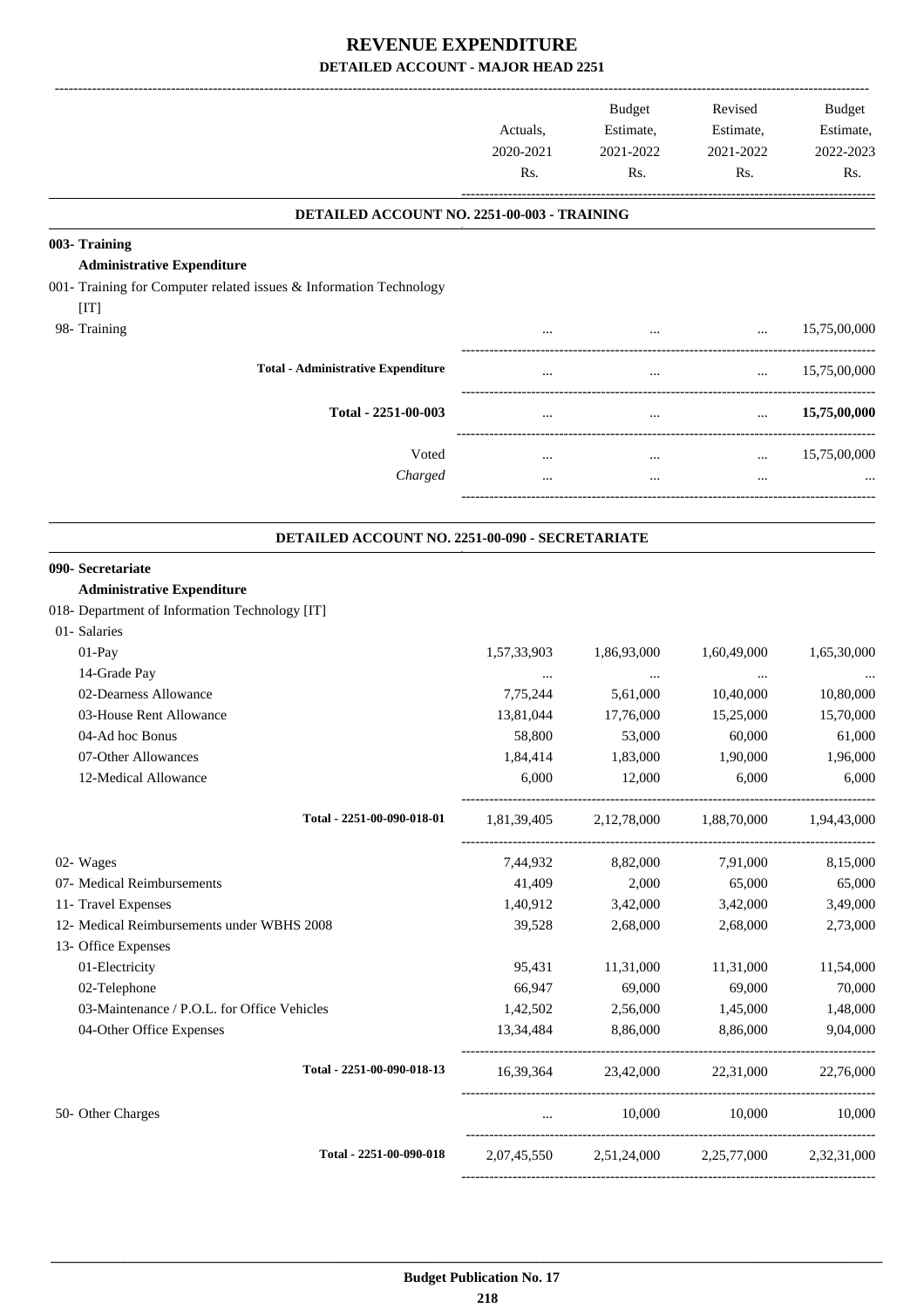|                                                                                                            | Actuals,<br>2020-2021<br>Rs. | Budget<br>Estimate,<br>2021-2022<br>Rs.                   | Revised<br>Estimate,<br>2021-2022<br>Rs. | Budget<br>Estimate,<br>2022-2023<br>Rs. |
|------------------------------------------------------------------------------------------------------------|------------------------------|-----------------------------------------------------------|------------------------------------------|-----------------------------------------|
| 028- Activities relating to promotion of Information Technology [IT]                                       |                              |                                                           |                                          |                                         |
| 14- Rents, Rates and Taxes                                                                                 |                              |                                                           |                                          |                                         |
| 26- Advertising and Publicity Expenses                                                                     |                              |                                                           | $\cdots$                                 |                                         |
| 28- Payment of Professional and Special Services                                                           |                              |                                                           |                                          |                                         |
| 02-Other charges                                                                                           |                              |                                                           | $\cdots$                                 | 21,00,00,000                            |
| 50- Other Charges                                                                                          |                              | $\cdots$                                                  | $\cdots$                                 | 15,00,00,000                            |
| Total - 2251-00-090-028                                                                                    | $\cdots$                     | $\cdots$                                                  | $\cdots$                                 | 36,00,00,000                            |
| <b>Total - Administrative Expenditure</b>                                                                  |                              | 2,07,45,550 2,51,24,000 2,25,77,000 38,32,31,000          |                                          |                                         |
| <b>State Development Schemes</b>                                                                           |                              |                                                           |                                          |                                         |
| 003- Computerisation of Govt. Work [IT]                                                                    |                              |                                                           |                                          |                                         |
| 77- Computerisation                                                                                        | $\ddotsc$                    | 1,00,00,000 33,33,000 1,00,00,000                         |                                          |                                         |
| Total - 2251-00-090-003                                                                                    | $\cdots$                     |                                                           | 1,00,00,000 33,33,000 1,00,00,000        |                                         |
| 004- Training in Information Technology [IT]                                                               |                              |                                                           |                                          |                                         |
| 98- Training                                                                                               |                              | 1,68,42,101 15,00,00,000                                  | 5,00,00,000                              |                                         |
| Total - 2251-00-090-004                                                                                    |                              | 1,68,42,101 15,00,00,000 5,00,00,000                      |                                          |                                         |
| 005- Promotion of Information Technology based Industries [IT]                                             |                              |                                                           |                                          |                                         |
| 14- Rents, Rates and Taxes                                                                                 |                              | $\cdots$                                                  | 1,33,33,000                              |                                         |
| 26- Advertising and Publicity Expenses                                                                     | $\cdots$                     | $\cdots$                                                  | 66,67,000                                |                                         |
| 28- Payment of Professional and Special Services                                                           |                              |                                                           |                                          |                                         |
| 02-Other charges                                                                                           | 17, 19, 25, 452              | 20,00,00,000                                              | 15,59,58,000                             | $\cdots$                                |
| 35- Grants for creation of Capital Assets                                                                  | 50,99,32,311                 | 100,00,00,000                                             | 46,66,67,000                             | 31,00,00,000                            |
| 50- Other Charges                                                                                          | 9,24,05,363                  | 30,00,00,000                                              | 5,01,17,000                              |                                         |
| Total - 2251-00-090-005                                                                                    |                              | 77,42,63,126 150,00,00,000 69,27,42,000 31,00,00,000      |                                          |                                         |
| 007- Promotion of institutions imparting specialized education in IT,<br>Communications & Electronics [IT] |                              |                                                           |                                          |                                         |
| 50- Other Charges                                                                                          |                              | $3,23,26,242$ $15,00,00,000$ $5,00,00,000$ $10,00,00,000$ |                                          |                                         |
| Total - 2251-00-090-007                                                                                    |                              | 3,23,26,242 15,00,00,000 5,00,00,000 10,00,00,000         |                                          |                                         |
| 008- E-Goverance and Citizen - Government Interface [IT]                                                   |                              |                                                           |                                          |                                         |
| 77- Computerisation                                                                                        | $\cdots$                     | $\cdots$                                                  |                                          | $\cdots$                                |
| 010- Arrangement for Video-conference and other Network<br>connections [IT]                                |                              |                                                           |                                          |                                         |
| 28- Payment of Professional and Special Services                                                           |                              |                                                           |                                          |                                         |
| 02-Other charges                                                                                           |                              | $\cdots$                                                  | $\ddotsc$                                |                                         |
| 77- Computerisation                                                                                        | 36, 20, 19, 373              | $\cdots$                                                  | 33,69,10,000                             | 125,00,00,000                           |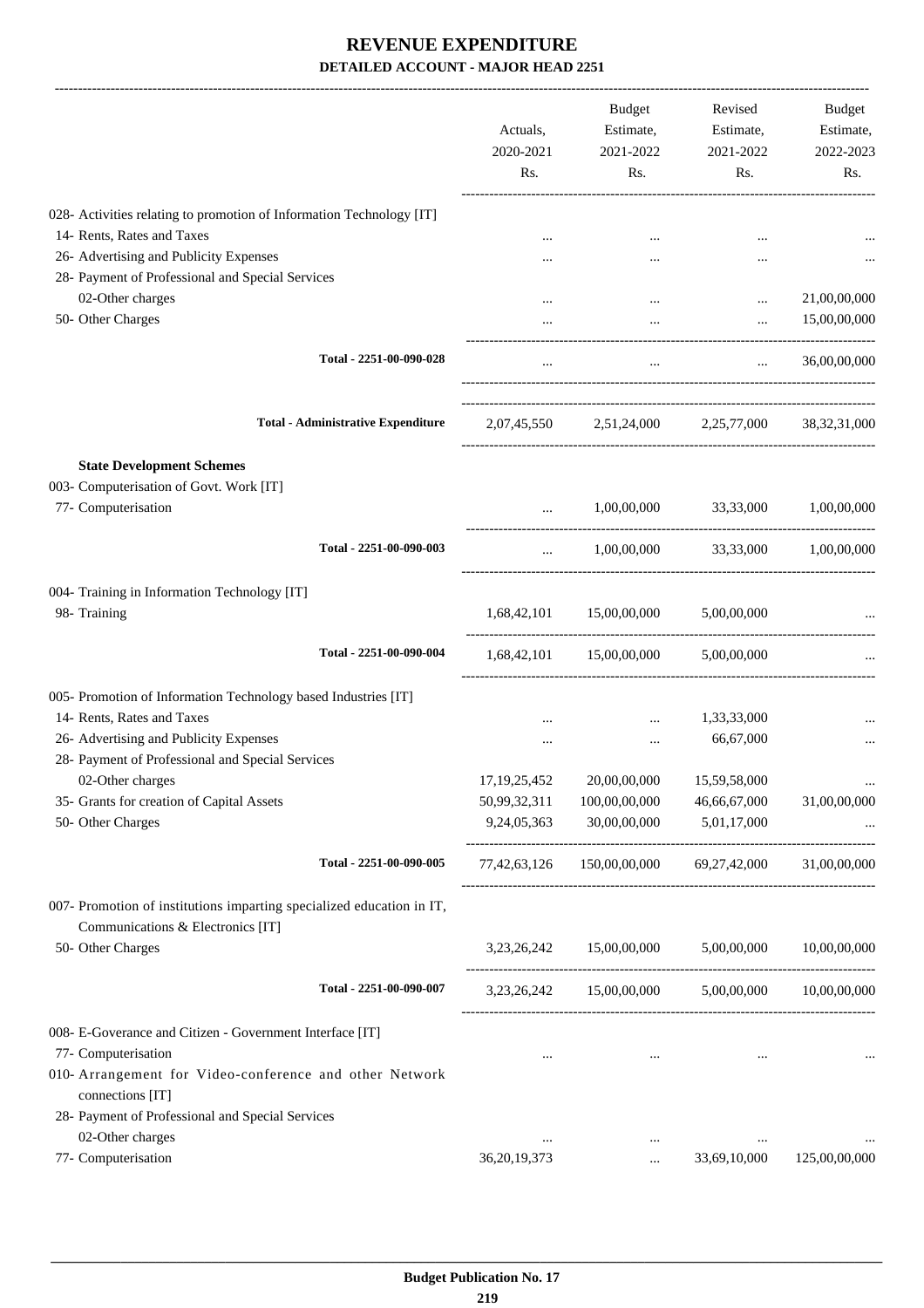|                                                                                                                                                                             |                                                  | Actuals,<br>2020-2021<br>Rs. | Budget<br>Estimate,<br>2021-2022<br>Rs.                              | Revised<br>Estimate,<br>2021-2022<br>Rs. | Budget<br>Estimate,<br>2022-2023<br>Rs. |
|-----------------------------------------------------------------------------------------------------------------------------------------------------------------------------|--------------------------------------------------|------------------------------|----------------------------------------------------------------------|------------------------------------------|-----------------------------------------|
|                                                                                                                                                                             | Total - 2251-00-090-010                          | 36, 20, 19, 373              |                                                                      | $\ldots$ 33,69,10,000 125,00,00,000      |                                         |
|                                                                                                                                                                             | <b>Total - State Development Schemes</b>         |                              | 118,54,50,842 181,00,00,000 113,29,85,000 167,00,00,000              |                                          |                                         |
| <b>State Development Schemes (Central Assistance)</b><br>016- National E-Governance Action Plan (Central Share) (NEGAP)<br>[IT]<br>77- Computerisation                      |                                                  |                              |                                                                      |                                          |                                         |
|                                                                                                                                                                             | Total - 2251-00-090                              |                              | 120,61,96,392 183,51,24,000 115,55,62,000                            |                                          | 205,32,31,000                           |
|                                                                                                                                                                             | Voted<br>Charged                                 |                              | 120,61,96,392 183,51,24,000 115,55,62,000 205,32,31,000<br>$\ddotsc$ | $\cdots$                                 |                                         |
|                                                                                                                                                                             | DETAILED ACCOUNT NO. 2251-00-092 - OTHER OFFICES |                              |                                                                      |                                          |                                         |
| 092- Other Offices<br><b>State Development Schemes</b><br>001- Expenditure in respect of National Informatics Centre[IT] [IT]<br>50- Other Charges                          |                                                  | 25,06,402                    | $\cdots$                                                             |                                          |                                         |
|                                                                                                                                                                             | <b>Total - State Development Schemes</b>         | 25,06,402                    | $\overline{\phantom{a}}$                                             |                                          |                                         |
|                                                                                                                                                                             | Total - 2251-00-092                              | 25,06,402                    | $\cdots$                                                             | $\cdots$                                 |                                         |
|                                                                                                                                                                             | Voted<br>Charged                                 | 25,06,402                    | $\cdots$                                                             | $\cdots$                                 |                                         |
| DETAILED ACCOUNT NO. 2251-00-789 - SPECIAL COMPONENT PLAN FOR SCHEDULED CASTES                                                                                              |                                                  |                              |                                                                      |                                          |                                         |
| 789- Special Component Plan for Scheduled Castes<br><b>State Development Schemes</b><br>001- Promotion of Information Technology based Industries [IT]<br>50- Other Charges |                                                  |                              |                                                                      |                                          |                                         |
|                                                                                                                                                                             | Total - 2251-00-789                              |                              |                                                                      |                                          |                                         |
|                                                                                                                                                                             | Voted<br>Charged                                 | $\cdots$<br>$\cdots$         | $\cdots$<br>$\cdots$                                                 | $\cdots$<br>$\cdots$                     |                                         |

#### **DETAILED ACCOUNT NO. 2251 - DEDUCT RECOVERIES IN REDUCTION OF EXPENDITURE**

 **\_\_\_\_\_\_\_\_\_\_\_\_\_\_\_\_\_\_\_\_\_\_\_\_\_\_\_\_\_\_\_\_\_\_\_\_\_\_\_\_\_\_\_\_\_\_\_\_\_\_\_\_\_\_\_\_\_\_\_\_\_\_\_\_\_\_\_\_\_\_\_\_\_\_\_\_\_\_\_\_\_\_\_\_\_\_\_\_\_\_\_\_\_\_\_\_\_\_\_\_\_\_\_\_\_\_\_\_\_\_\_\_\_\_\_\_\_\_\_**

**--------------------------------------------------------------------------------------------------------------------------------------------------------------------------------**

#### **090- Secretariate**

Administrative Expenditure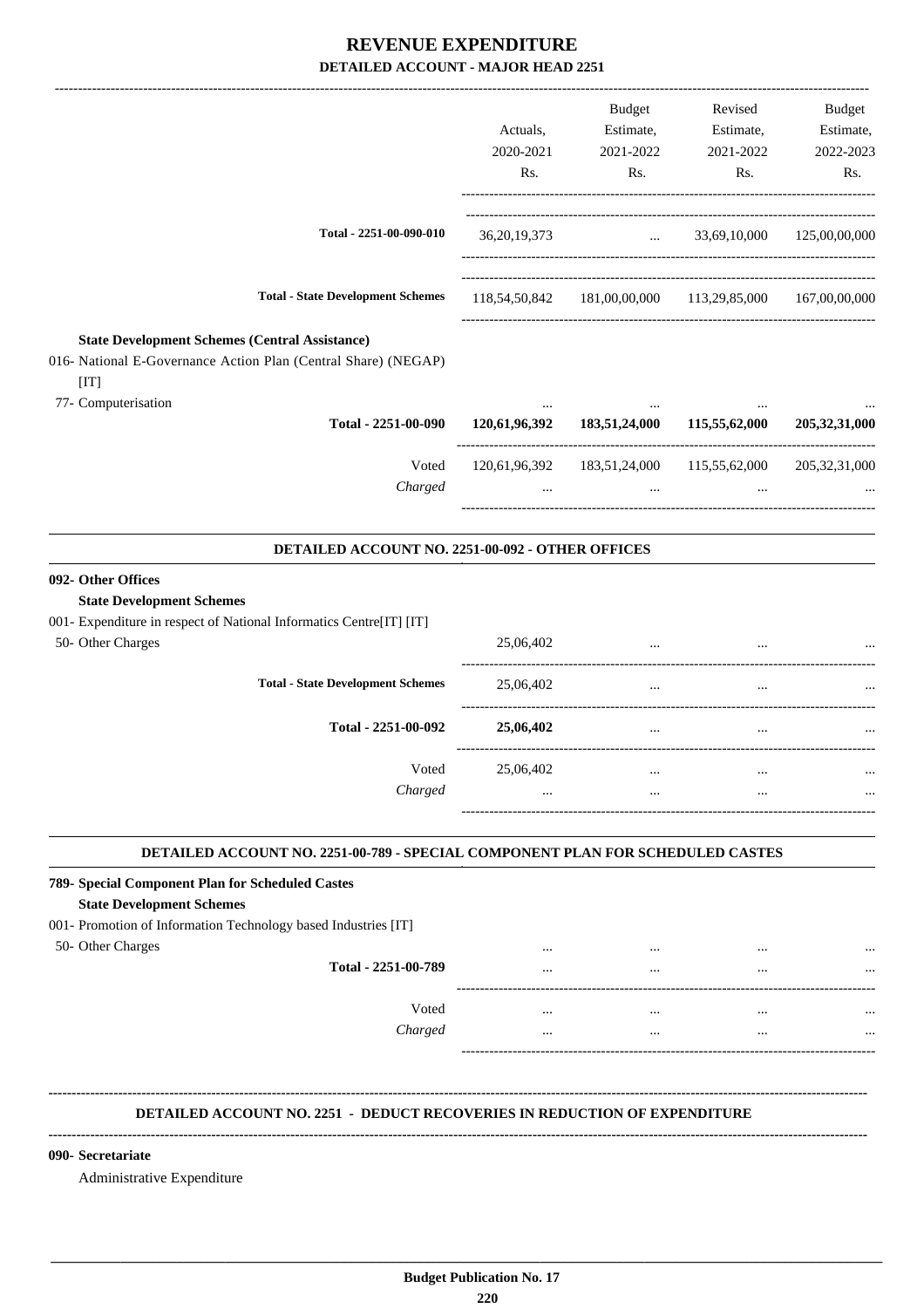|                                                                                  | Actuals,<br>2020-2021 | Budget<br>Estimate,<br>2021-2022 | Revised<br>Estimate,<br>2021-2022 | Budget<br>Estimate,<br>2022-2023 |
|----------------------------------------------------------------------------------|-----------------------|----------------------------------|-----------------------------------|----------------------------------|
|                                                                                  | Rs.                   | Rs.                              | Rs.                               | Rs.                              |
| 018-Department of Information Technology [IT]                                    |                       |                                  |                                   |                                  |
| 70-Deduct Recoveries                                                             |                       |                                  |                                   |                                  |
| 01-Others                                                                        | $\cdots$              | $-1,000$                         | $-1,000$                          | $-1,000$                         |
| 02-W.B.H.S. 2008                                                                 |                       | $\cdots$                         | $-1,000$                          | $-1,000$                         |
| <b>State Development Schemes</b>                                                 |                       |                                  |                                   |                                  |
| 027-Refund of Unutilised Fund of CSS Schemes (State Share)<br>(CSSREFUND) [IT]   |                       |                                  |                                   |                                  |
| 70-Deduct Recoveries                                                             |                       |                                  |                                   |                                  |
| 01-Others                                                                        |                       |                                  |                                   |                                  |
| <b>State Development Schemes (Central Assistance)</b>                            |                       |                                  |                                   |                                  |
| 026-Refund of Unutilised Fund of CSS Schemes (Central Share)<br>(CSSREFUND) [IT] |                       |                                  |                                   |                                  |
| 70-Deduct Recoveries                                                             |                       |                                  |                                   |                                  |
| 01-Others                                                                        | $\cdots$              | $\cdots$                         |                                   |                                  |
| Total - 090 - Deduct - Recoveries                                                | $\cdots$              | $-1,000$                         | $-2,000$                          | $-2,000$                         |
| 911- Deduct Recoveries of Overpayments                                           |                       |                                  |                                   |                                  |
| Administrative Expenditure                                                       |                       |                                  |                                   |                                  |
| 018-Department of Information Technology[IT] [IT]                                |                       |                                  |                                   |                                  |
| 70-Deduct Recoveries                                                             |                       |                                  |                                   |                                  |
| 01-Others                                                                        |                       | $-1,000$                         | $-1,000$                          | $-1,000$                         |
| 02-W.B.H.S. 2008                                                                 | $\cdots$              | $\cdots$                         | $-1,000$                          | $-1,000$                         |
| <b>State Development Schemes</b>                                                 |                       |                                  |                                   |                                  |
| 005-Promotion of Information Technology based Industries [IT]                    |                       |                                  |                                   |                                  |
| 70-Deduct Recoveries                                                             |                       |                                  |                                   |                                  |
| 01-Others                                                                        | $-5,02,43,104$        | $\cdots$                         |                                   |                                  |
| 02-W.B.H.S. 2008                                                                 | $\ddotsc$             | $\cdots$                         | $\ddotsc$                         | $\cdots$                         |
| 006-Deduct recoveries on Capital Accounts [IT]                                   |                       |                                  |                                   |                                  |
| 70-Deduct Recoveries<br>01-Others                                                | $\ddotsc$             |                                  | $\cdots$                          |                                  |
| 007-Refund of unutilised funds under various Schemes [IT]                        |                       |                                  |                                   |                                  |
| 70-Deduct Recoveries                                                             |                       |                                  |                                   |                                  |
| 01-Others                                                                        | $-1,25,26,148$        | $\cdots$                         | $\cdots$                          |                                  |
| Total - 911 - Deduct - Recoveries                                                | $-6,27,69,252$        | $-1,000$                         | $-2,000$                          | $-2,000$                         |
| Total - 2251 - Deduct - Recoveries                                               | $-6,27,69,252$        | $-2,000$                         | $-4,000$                          | $-4,000$                         |
|                                                                                  |                       |                                  |                                   |                                  |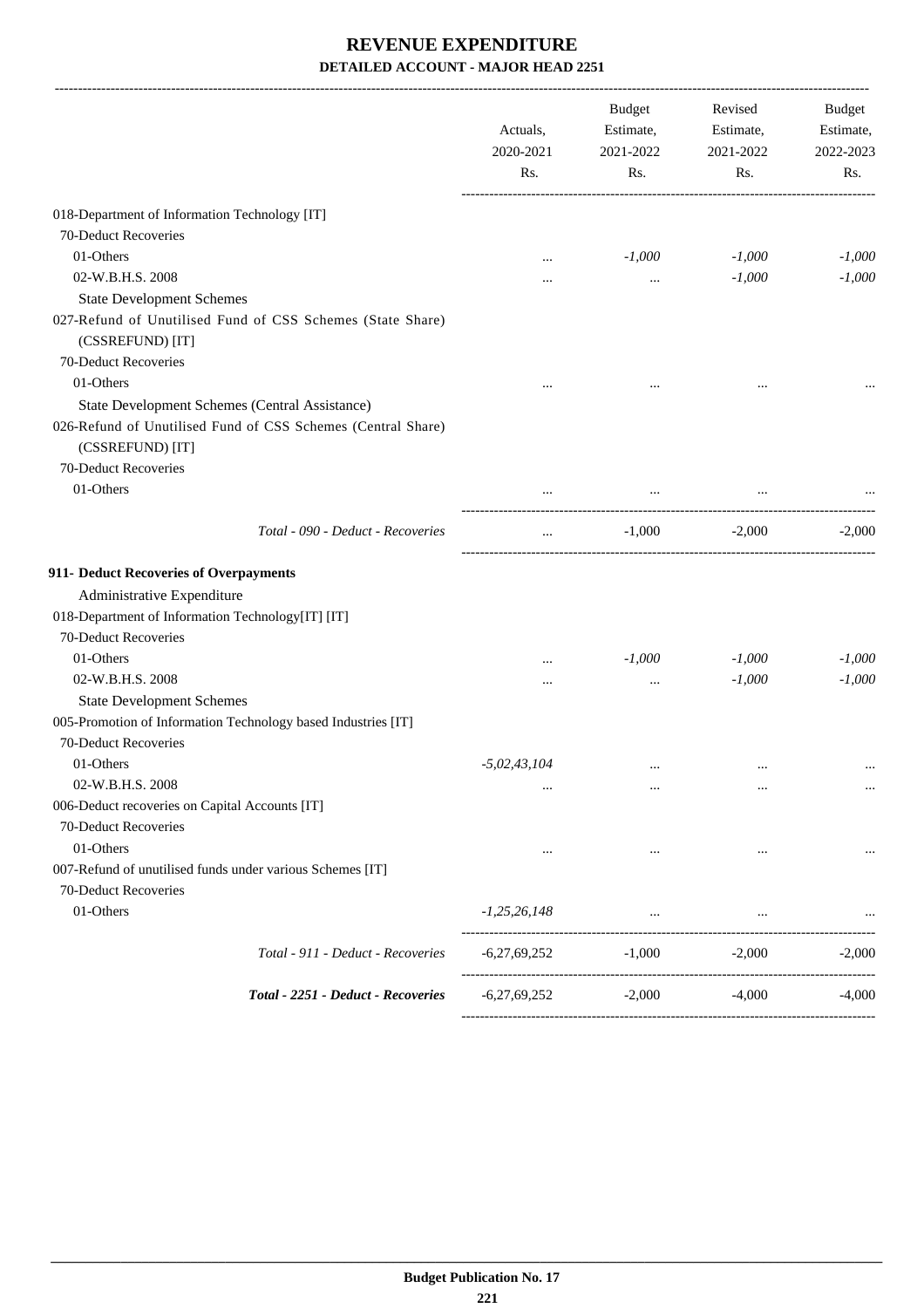## **CAPITAL EXPENDITURE**

#### **DEMAND No. 31**

#### **Information Technology & Electronics Department**

A. Capital Account of General Services -

## Head of Account: 4070 - Capital Outlay on Other Administrative Services

| <b>Voted Rs. Nil</b>     | <b>Charged Rs. Nil</b> |          |                       | <b>Total Rs. Nil</b> |
|--------------------------|------------------------|----------|-----------------------|----------------------|
|                          |                        |          | Voted Rs. Charged Rs. | <b>Total Rs.</b>     |
| <b>Gross Expenditure</b> |                        |          | $\cdots$              | $\cdots$             |
| Deduct - Recoveries      |                        |          | $\cdots$              | $\cdots$             |
| <b>Net Expenditure</b>   |                        | $\cdots$ | $\cdots$              |                      |

#### **CAPITAL EXPENDITURE ABSTRACT ACCOUNT**

--------------------------------------

 $800 -$ 

|                                  | Actuals,<br>2020-2021<br>Rs. | <b>Budget</b><br>Estimate,<br>2021-2022<br>Rs. | Revised<br>Estimate,<br>2021-2022<br>Rs. | <b>Budget</b><br>Estimate,<br>2022-2023<br>Rs. |
|----------------------------------|------------------------------|------------------------------------------------|------------------------------------------|------------------------------------------------|
| <b>Other Expenditure</b>         |                              |                                                |                                          |                                                |
| <b>State Development Schemes</b> | $\cdots$                     |                                                | $\cdots$                                 |                                                |
| <b>Total - 800</b>               |                              | $\ddotsc$                                      | $\cdots$                                 |                                                |
| <b>Grand Total - Gross</b>       | $\cdots$                     | $\cdots$                                       | $\cdots$                                 | $\cdots$                                       |
| Voted<br>Charged                 | $\cdots$<br>$\cdots$         | $\ddotsc$<br>$\cdots$                          | $\cdots$<br>$\cdots$                     | $\cdots$<br>$\cdots$                           |
| <b>State Development Schemes</b> | $\cdots$                     | $\cdots$                                       | $\cdots$                                 | $\cdots$                                       |
| <b>Deduct Recoveries</b>         | $\cdots$                     | $\cdots$                                       | $\cdots$                                 | $\cdots$                                       |
| <b>Grand Total - Net</b>         | $\cdots$                     | $\cdots$                                       | $\cdots$                                 | $\cdots$                                       |
| Voted<br>Charged                 | $\cdots$<br>$\cdots$         | $\cdots$<br>$\cdots$                           | $\cdots$<br>$\cdots$                     | $\cdots$<br>$\cdots$                           |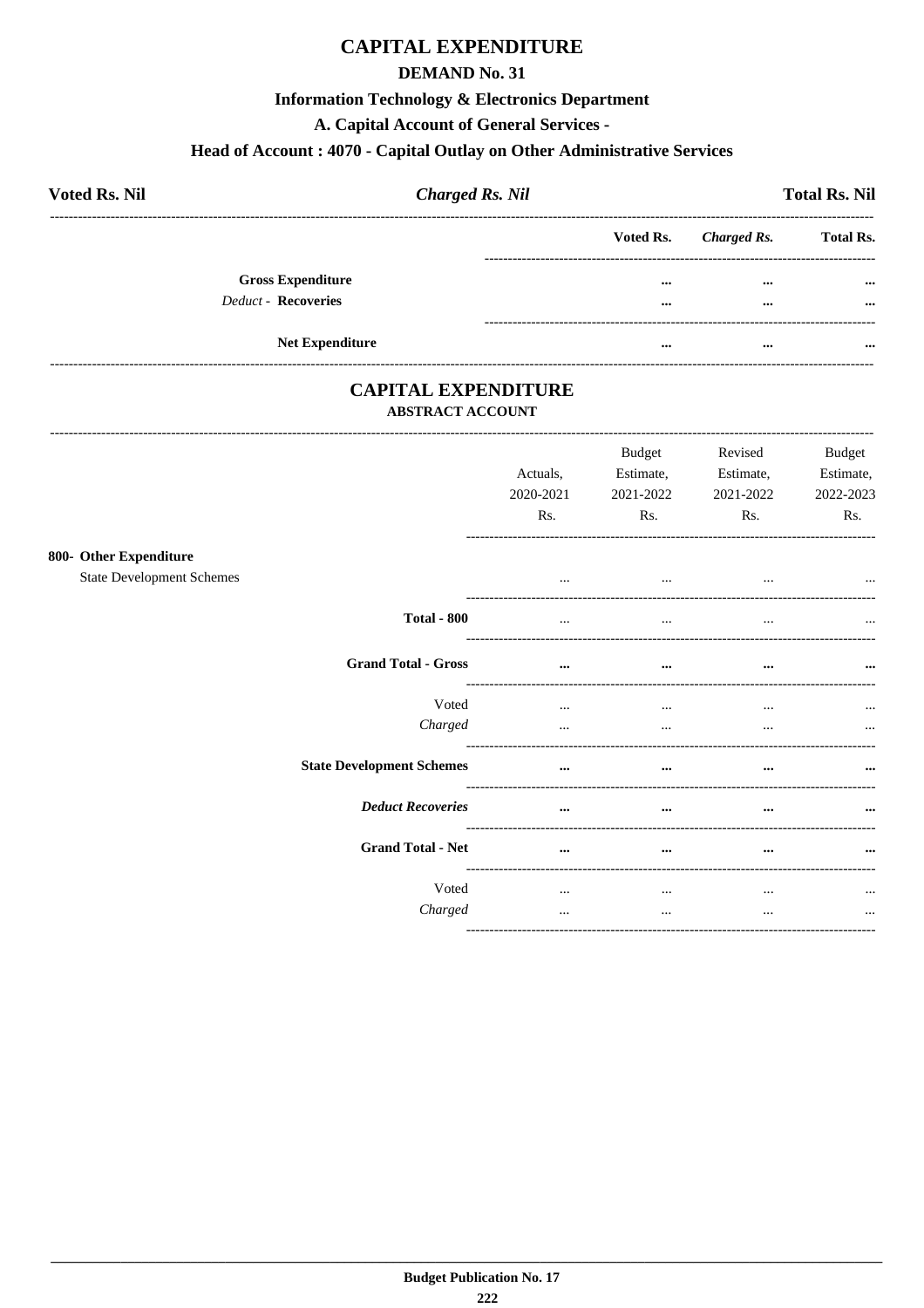## **CAPITAL EXPENDITURE DETAILED ACCOUNT - MAJOR HEAD 4070**

|                                                                                  | Actuals,<br>2020-2021<br>Rs. | <b>Budget</b><br>Estimate,<br>2021-2022<br>Rs. | Revised<br>Estimate,<br>2021-2022<br>Rs. | Budget<br>Estimate,<br>2022-2023<br>Rs. |
|----------------------------------------------------------------------------------|------------------------------|------------------------------------------------|------------------------------------------|-----------------------------------------|
| DETAILED ACCOUNT NO. 4070-00-800 - OTHER EXPENDITURE                             |                              |                                                |                                          |                                         |
| 800- Other Expenditure                                                           |                              |                                                |                                          |                                         |
| <b>State Development Schemes</b>                                                 |                              |                                                |                                          |                                         |
| 003- Venture Capital Fund [IT]                                                   |                              |                                                |                                          |                                         |
| 60- Other Capital Expenditure                                                    |                              |                                                |                                          |                                         |
| Total - 4070-00-800                                                              |                              |                                                | $\ddotsc$                                |                                         |
| Voted                                                                            | $\cdots$                     | $\ddotsc$                                      | $\ddotsc$                                |                                         |
| Charged                                                                          | $\cdots$                     | $\ddotsc$                                      | $\ddotsc$                                |                                         |
|                                                                                  |                              |                                                |                                          |                                         |
| <b>DETAILED ACCOUNT NO. 4070 - DEDUCT RECOVERIES IN REDUCTION OF EXPENDITURE</b> |                              |                                                |                                          |                                         |
| 901- Deduct - Receipts And Recoveries On Capital Account                         |                              |                                                |                                          |                                         |
| State Development Schemes (Central Assistance)                                   |                              |                                                |                                          |                                         |
| 001-Deduct recoveries on capital Accounts (OTHER) [IT]                           |                              |                                                |                                          |                                         |
| 70-Deduct Recoveries                                                             |                              |                                                |                                          |                                         |
| 01-Others                                                                        |                              |                                                |                                          |                                         |
| 002-Deduct Recoveries on Capital accounts (OTHER) [IT]                           |                              |                                                |                                          |                                         |
| 70-Deduct Recoveries                                                             |                              |                                                |                                          |                                         |
| 01-Others                                                                        |                              | $\cdots$                                       |                                          |                                         |
| Total - 901 - Deduct - Recoveries                                                |                              | $\ddotsc$                                      |                                          |                                         |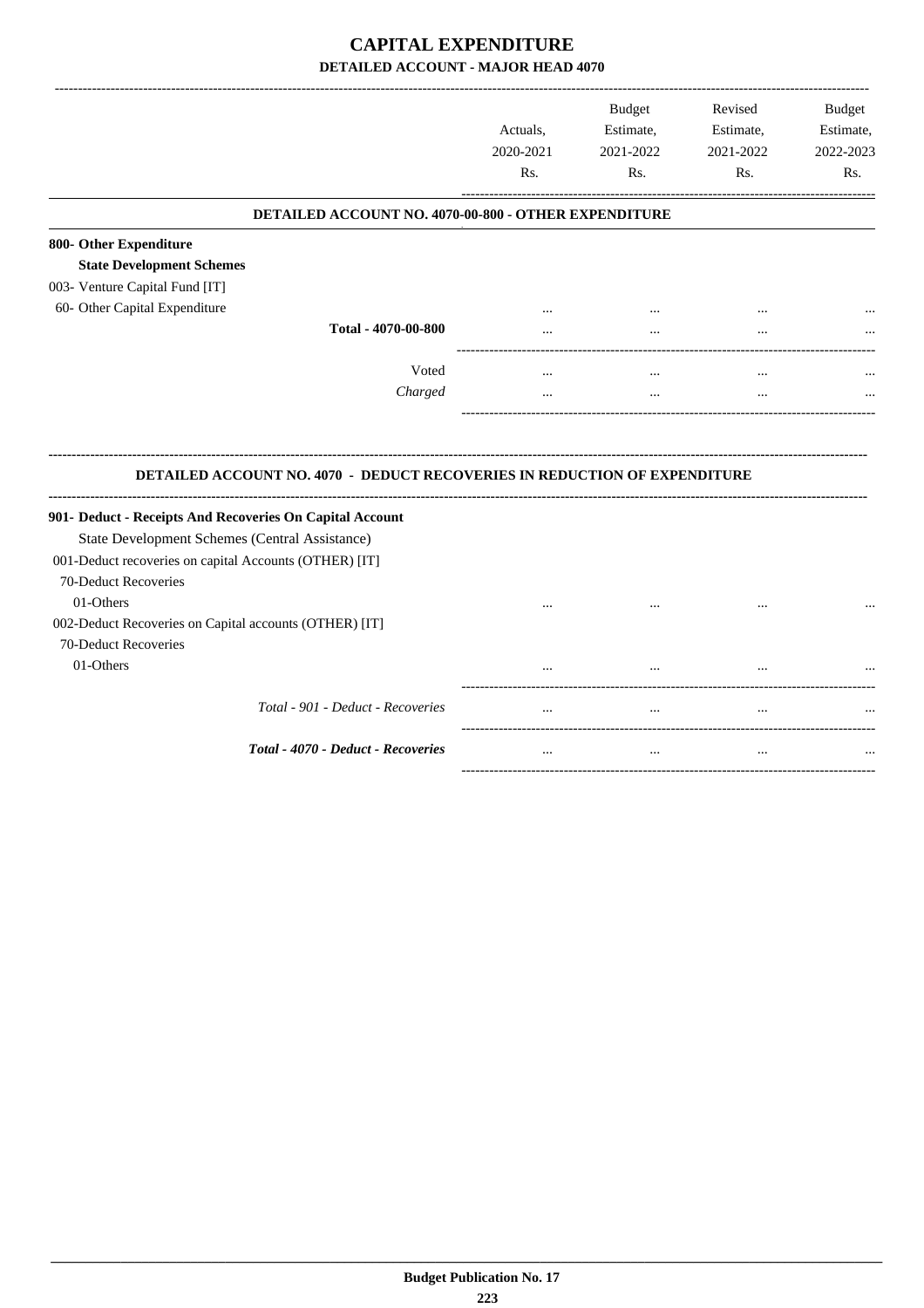#### **CAPITAL EXPENDITURE**

#### **DEMAND No. 31**

#### **Information Technology & Electronics Department**

## C. Capital Accounts of Economic Services - (f) Capital Account of Industry and Minerals

#### Head of Account: 4859 - Capital Outlay On Telecommunication And Electronics Industries

| Voted Rs. 20,00,00,000                                                                                          | <b>Charged Rs. Nil</b>  |                  |                      |                                          | Total Rs. 20,00,00,000 |
|-----------------------------------------------------------------------------------------------------------------|-------------------------|------------------|----------------------|------------------------------------------|------------------------|
|                                                                                                                 |                         |                  | Voted Rs.            | <b>Charged Rs.</b>                       | Total Rs.              |
| <b>Gross Expenditure</b>                                                                                        |                         |                  | 20,00,00,000         | $\cdots$                                 | 20,00,00,000           |
| <b>Deduct - Recoveries</b>                                                                                      |                         |                  |                      | $\cdots$                                 |                        |
| Net Expenditure                                                                                                 |                         |                  | 20,00,00,000         | ____________________________<br>$\cdots$ | 20,00,00,000           |
| <b>CAPITAL EXPENDITURE</b>                                                                                      | <b>ABSTRACT ACCOUNT</b> |                  |                      |                                          |                        |
|                                                                                                                 |                         |                  | Budget               | Revised                                  | <b>Budget</b>          |
|                                                                                                                 |                         | Actuals,         | Estimate,            | Estimate,                                | Estimate,              |
|                                                                                                                 |                         | 2020-2021<br>Rs. | 2021-2022            | 2021-2022                                | 2022-2023<br>Rs.       |
|                                                                                                                 |                         |                  | Rs.                  | Rs.                                      |                        |
| 01 - TELE-COMMUNICATIONS<br>004- Research and Development<br><b>State Development Schemes</b>                   |                         |                  |                      | 20,00,00,000                             | 20,00,00,000           |
|                                                                                                                 |                         |                  | $\cdots$             |                                          |                        |
|                                                                                                                 | <b>Total - 004</b>      |                  | $\cdots$             | 20,00,00,000                             | 20,00,00,000           |
|                                                                                                                 | Total - 01              | $\cdots$         | <b>Section</b>       | 20,00,00,000                             | 20,00,00,000           |
| 02 - ELECTRONICS<br>190- Investment in Public Sector and Other Undertakings<br><b>State Development Schemes</b> |                         |                  | $\cdots$             |                                          |                        |
|                                                                                                                 | <b>Total - 190</b>      | $\cdots$         | $\ddotsc$            |                                          |                        |
|                                                                                                                 | Total - 02              |                  |                      |                                          | $\cdots$               |
|                                                                                                                 |                         | $\cdots$         | $\cdots$             | $\cdots$                                 |                        |
| <b>Grand Total - Gross</b>                                                                                      |                         |                  | $\cdots$             | 20,00,00,000                             | 20,00,00,000           |
|                                                                                                                 | Voted                   | $\cdots$         | $\ldots$             | 20,00,00,000                             | 20,00,00,000           |
|                                                                                                                 | Charged                 | $\cdots$         | $\cdots$             | $\cdots$                                 |                        |
| <b>State Development Schemes</b>                                                                                |                         | $\cdots$         | $\cdots$             | 20,00,00,000                             | 20,00,00,000           |
| <b>Deduct Recoveries</b>                                                                                        |                         | $\cdots$         | $\cdots$             | $\cdots$                                 |                        |
| <b>Grand Total - Net</b>                                                                                        |                         |                  | $\cdots$             | 20,00,00,000                             | 20,00,00,000           |
|                                                                                                                 | Voted                   |                  |                      |                                          |                        |
|                                                                                                                 | Charged                 | <br>$\cdots$     | $\cdots$<br>$\cdots$ | 20,00,00,000<br>$\cdots$                 | 20,00,00,000           |

 $\cdots$ 

 $\cdots$ 

 $\cdots$ 

 $\ddotsc$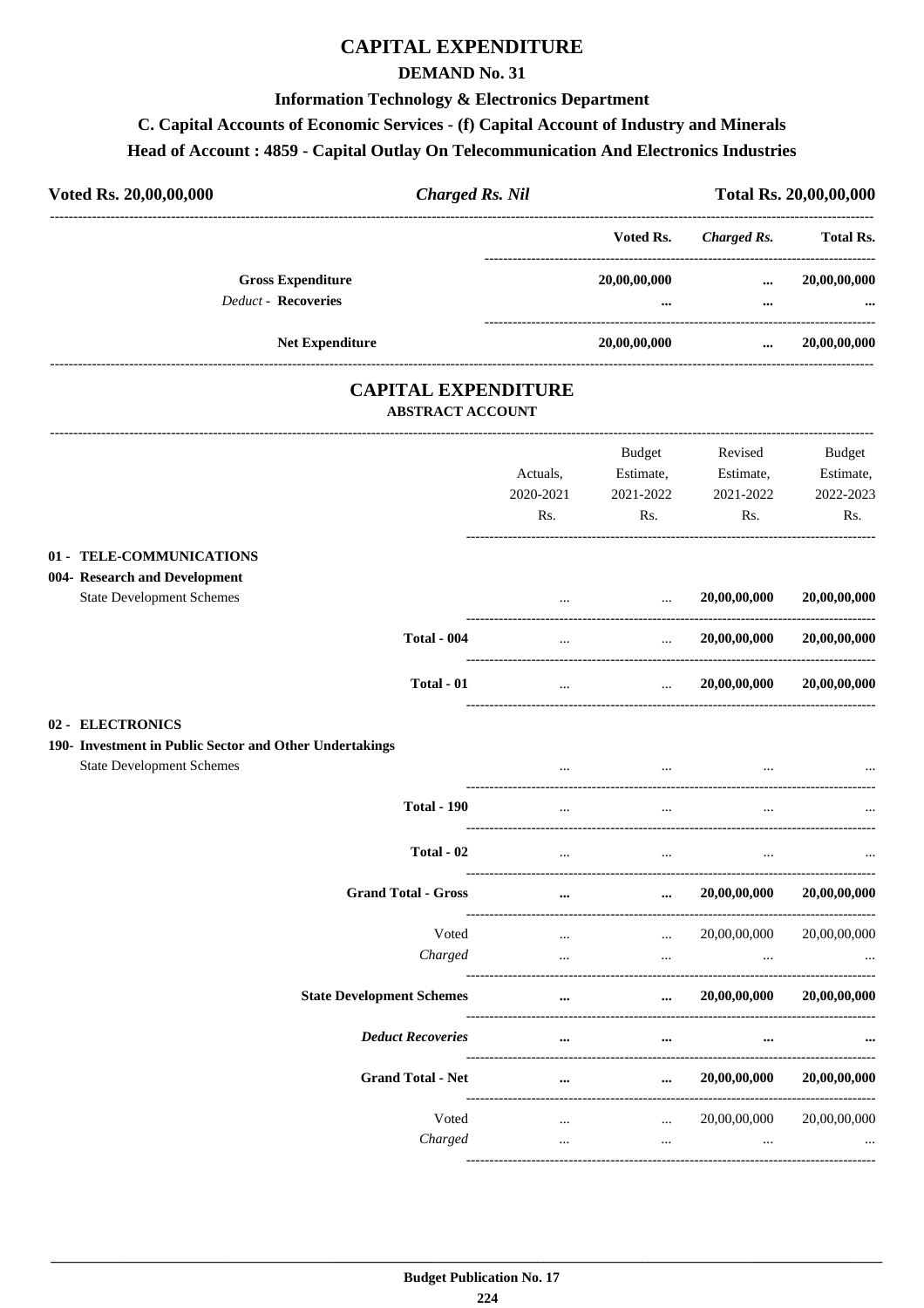## **CAPITAL EXPENDITURE DETAILED ACCOUNT - MAJOR HEAD 4859**

|                                                                | Actuals.<br>2020-2021<br>Rs. | <b>Budget</b><br>Estimate,<br>2021-2022<br>R <sub>s</sub> . | Revised<br>Estimate,<br>2021-2022<br>Rs. | Budget<br>Estimate,<br>2022-2023<br>Rs. |
|----------------------------------------------------------------|------------------------------|-------------------------------------------------------------|------------------------------------------|-----------------------------------------|
| DETAILED ACCOUNT NO. 4859-01-004 - RESEARCH AND DEVELOPMENT    |                              |                                                             |                                          |                                         |
| 01 - TELE-COMMUNICATIONS<br>004- Research and Development      |                              |                                                             |                                          |                                         |
| <b>State Development Schemes</b>                               |                              |                                                             |                                          |                                         |
| 001- Development and upgradation of infrastructure relating to |                              |                                                             |                                          |                                         |
| information technology [IT]                                    |                              |                                                             |                                          |                                         |
| 60- Other Capital Expenditure                                  |                              |                                                             | 20,00,00,000                             | 20,00,00,000                            |
| <b>Total - State Development Schemes</b>                       | $\cdots$                     | $\cdots$                                                    | 20,00,00,000                             | 20,00,00,000                            |
| Total - 4859-01-004                                            |                              | $\cdots$                                                    | 20,00,00,000                             | 20,00,00,000                            |
| Voted                                                          | $\cdots$                     | $\cdots$                                                    | 20,00,00,000                             | 20,00,00,000                            |
| Charged                                                        | $\cdots$                     | $\cdots$                                                    |                                          |                                         |
|                                                                |                              |                                                             |                                          |                                         |

#### **DETAILED ACCOUNT NO. 4859-02-190 - INVESTMENT IN PUBLIC SECTOR AND OTHER UNDERTAKINGS .**

#### **02 - ELECTRONICS**

#### **190- Investment in Public Sector and Other Undertakings**

#### **State Development Schemes**

#### 001- West Bengal Electronics Industry Development Corporation Ltd

#### $[IT]$

| 54- Investment |                     |          | <br> |  |
|----------------|---------------------|----------|------|--|
|                | Total - 4859-02-190 |          | <br> |  |
|                |                     |          |      |  |
|                | Voted               | $\cdots$ | <br> |  |
|                | Charged             |          | <br> |  |
|                |                     |          |      |  |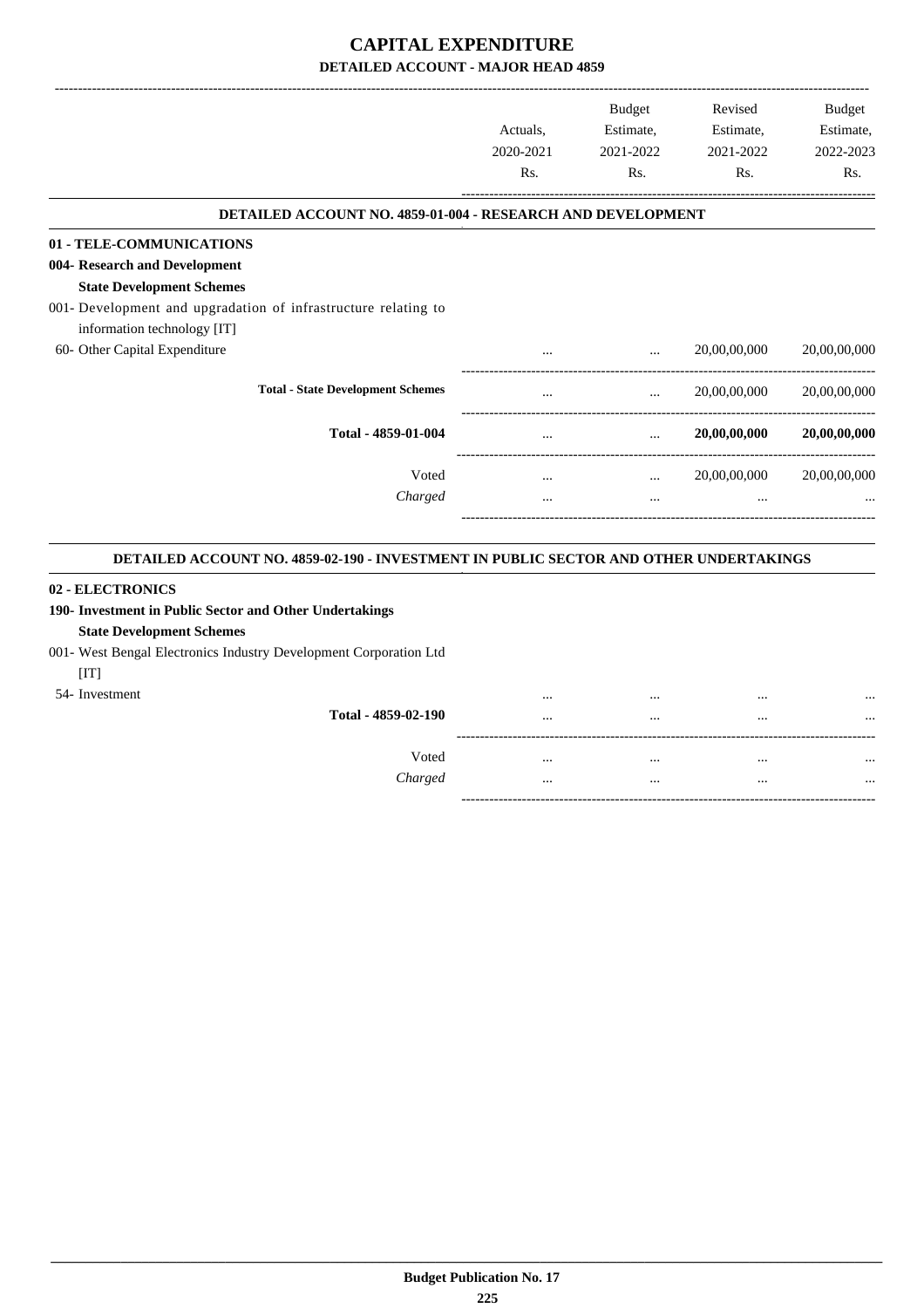## **LOAN EXPENDITURE**

#### **DEMAND No. 31**

#### **Information Technology & Electronics Department**

F. Loans and Advances -

#### Head of Account: 6859 - Loans For Telecommunication And Electronics Industries

| <b>Voted Rs. Nil</b>     | <b>Charged Rs. Nil</b> |                         |             | <b>Total Rs. Nil</b> |
|--------------------------|------------------------|-------------------------|-------------|----------------------|
|                          |                        | Voted Rs.               | Charged Rs. | <b>Total Rs.</b>     |
| <b>Gross Expenditure</b> |                        | $\bullet\bullet\bullet$ | $\cdots$    | $\cdots$             |
| Deduct - Recoveries      |                        | $\bullet\bullet\bullet$ | $\cdots$    | $\cdots$             |
| <b>Net Expenditure</b>   |                        | $\cdots$                | $\cdots$    | $\cdots$             |

# **LOAN EXPENDITURE**

#### **ABSTRACT ACCOUNT**

--------------------------------------

|                                                                                                      | Actuals,<br>2020-2021<br>Rs. | <b>Budget</b><br>Estimate,<br>2021-2022<br>Rs. | Revised<br>Estimate,<br>2021-2022<br>Rs. | <b>Budget</b><br>Estimate,<br>2022-2023<br>Rs. |
|------------------------------------------------------------------------------------------------------|------------------------------|------------------------------------------------|------------------------------------------|------------------------------------------------|
| 02 - ELECTRONICS<br>190- Loans to Public Sector and Other Undertakings<br>Administrative Expenditure | $\cdots$                     | $\cdots$                                       |                                          |                                                |
| <b>State Development Schemes</b><br><b>Total - 190</b>                                               | $\cdots$                     | $\cdots$                                       |                                          |                                                |
| <b>Grand Total - Gross</b>                                                                           | $\cdots$                     | $\cdots$                                       |                                          | $\cdots$                                       |
| Voted<br>Charged                                                                                     | $\cdots$<br>$\cdots$         | $\cdots$<br>$\cdots$                           | $\cdots$                                 | $\ddotsc$<br>$\cdots$                          |
| <b>State Development Schemes</b><br><b>Deduct Recoveries</b>                                         | $\cdots$<br>$\cdots$         | $\cdots$<br>$\cdots$                           |                                          |                                                |
| <b>Grand Total - Net</b>                                                                             | $\ddotsc$                    | $\cdots$                                       | $\ddotsc$                                | $\cdots$                                       |
| Voted<br>Charged                                                                                     | $\cdots$<br>$\cdots$         | $\cdots$<br>$\cdots$                           | $\cdots$<br>$\cdots$                     | $\cdots$<br>$\cdots$                           |